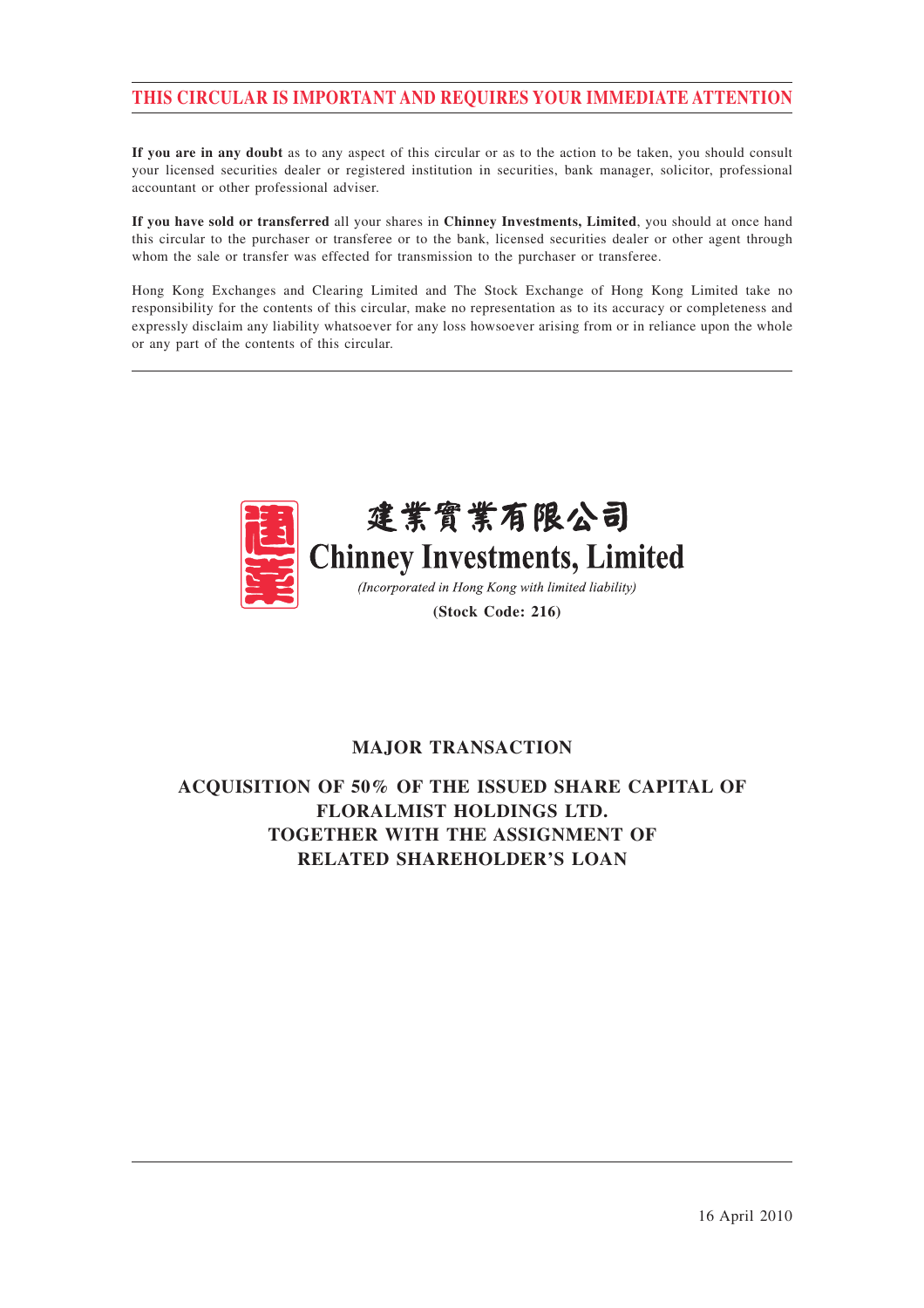# **CONTENTS**

# *Page*

|  |                                                                                                                                     | $\mathbf{1}$  |
|--|-------------------------------------------------------------------------------------------------------------------------------------|---------------|
|  |                                                                                                                                     | $\mathcal{E}$ |
|  | APPENDIX I - FINANCIAL INFORMATION OF THE GROUP                                                                                     | $\tau$        |
|  | APPENDIX II - ACCOUNTANTS' REPORT OF THE FLORALMIST                                                                                 | 90            |
|  | APPENDIX III - UNAUDITED PRO FORMA FINANCIAL INFORMATION                                                                            | 112           |
|  | APPENDIX IV - MANAGEMENT DISCUSSION AND ANALYSIS OF<br>THE FLORALMIST GROUP                                                         | 118           |
|  | APPENDIX V - FINANCIAL INFORMATION OF COMPANY PROPOSED<br>TO BE ACQUIRED SINCE THE LATEST PUBLISHED<br>AUDITED FINANCIAL STATEMENTS | 120           |
|  | APPENDIX VI - VALUATION REPORT ON THE PROPERTY                                                                                      | 165           |
|  | APPENDIX VII - GENERAL INFORMATION                                                                                                  | 169           |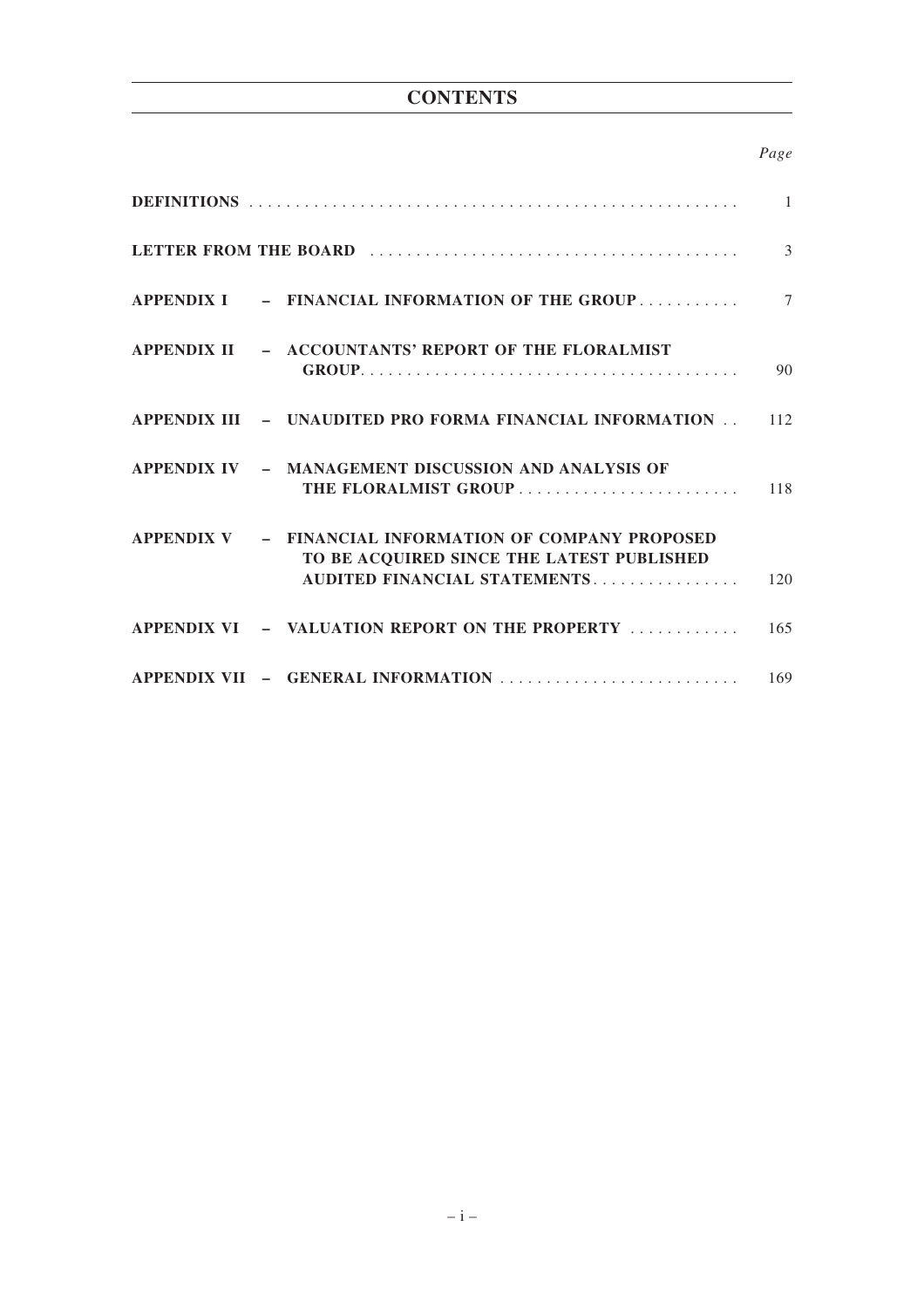# **DEFINITIONS**

*In this circular, unless the context otherwise requires, the following expressions have the meanings as set out below:*

| "Acquisition"          | the acquisition of 50% of the issued share capital of<br>Floralmist and the assignment of related shareholder's loan<br>pursuant to the Agreement                                                                                                                                                        |
|------------------------|----------------------------------------------------------------------------------------------------------------------------------------------------------------------------------------------------------------------------------------------------------------------------------------------------------|
| "Agreement"            | the share purchase agreement dated 4 March 2010 entered<br>into between High Able, as purchaser, and MSR Asia, as<br>seller, for the acquisition of 50% of the issued share capital<br>of Floralmist and the assignment of the related shareholder's<br>loan to High Able                                |
| "associate(s)"         | has the meaning ascribed to it under the Listing Rules                                                                                                                                                                                                                                                   |
| "Board"                | the board of directors of the Company                                                                                                                                                                                                                                                                    |
| "Chinney Alliance"     | Chinney Alliance Group Limited, a company incorporated in<br>Bermuda with limited liability, the shares of which are listed<br>on the Stock Exchange                                                                                                                                                     |
| "Chinney Holdings"     | Chinney Holdings Limited, a company incorporated in Hong<br>Kong with limited liability and is the holding company of<br>the Company holding approximately 57.80% of the issued<br>share capital of the Company as at the Latest Practicable<br>Date                                                     |
| "Company" or "Chinney" | Chinney Investments, Limited, a company incorporated in<br>Hong Kong with limited liability, the shares of which are<br>listed on the Stock Exchange and is the holding company of<br>Hon Kwok holding approximately 54.37% of the issued<br>share capital of Hon Kwok as at the Latest Practicable Date |
| "connected person(s)"  | has the meaning ascribed to it under the Listing Rules                                                                                                                                                                                                                                                   |
| "Directors"            | the directors of the Company                                                                                                                                                                                                                                                                             |
| "Enlarged Group"       | the Group as enlarged by the Acquisition and the proposed<br>acquisition of Guru Star Investments Limited as disclosed in<br>the Company's circular dated 29 March 2010                                                                                                                                  |
| "Floralmist"           | Floralmist Holdings Ltd., a company incorporated in the<br>British Virgin Islands with limited liability                                                                                                                                                                                                 |
| "Floralmist Group"     | Floralmist and its subsidiaries                                                                                                                                                                                                                                                                          |
| "Group"                | the Company and its subsidiaries                                                                                                                                                                                                                                                                         |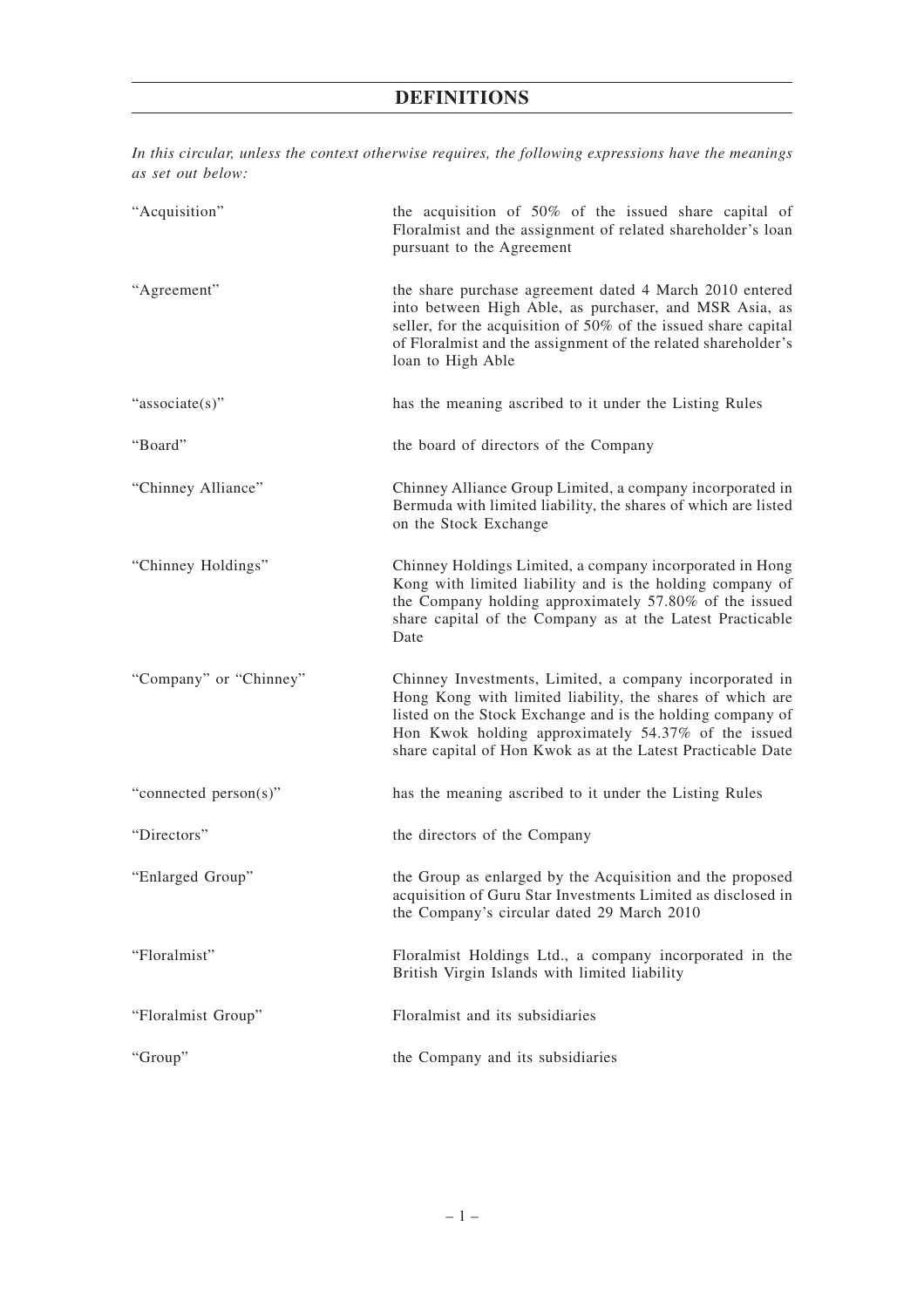## **DEFINITIONS**

| "High Able"               | High Able Group Limited, a company incorporated in the<br>British Virgin Islands with limited liability and is an indirect<br>wholly-owned subsidiary of Hon Kwok    |
|---------------------------|----------------------------------------------------------------------------------------------------------------------------------------------------------------------|
| "HK\$"                    | Hong Kong dollar(s), the lawful currency of Hong Kong                                                                                                                |
| "Hon Kwok"                | Hon Kwok Land Investment Company, Limited, a company<br>incorporated in Hong Kong with limited liability and the<br>shares of which are listed on the Stock Exchange |
| "Hon Kwok Group"          | Hon Kwok and its subsidiaries                                                                                                                                        |
| "Hong Kong"               | the Hong Kong Special Administrative Region of the<br>People's Republic of China                                                                                     |
| "Latest Practicable Date" | 9 April 2010, being the latest practicable date prior to the<br>printing of this circular for ascertaining certain information<br>in this circular                   |
| "Listing Rules"           | the Rules Governing the Listing of Securities on the Stock<br>Exchange                                                                                               |
| "Lucky Year"              | Lucky Year Finance Limited, a company incorporated in the<br>British Virgin Islands with limited liability                                                           |
| "Model Code"              | Model Code for Securities Transactions by Directors of<br>Listed Issuers                                                                                             |
| "MSR Asia"                | MSR Asia Acquisitions VII, Inc., a company incorporated in<br>the Cayman Islands                                                                                     |
| "PRC"                     | the People's Republic of China                                                                                                                                       |
| "Property"                | a residential development site located at Dali Yayao Lijiao,<br>Nanhai District, Foshan, PRC (中國佛山市南海大瀝雅瑤立交)                                                         |
| "RMB"                     | Renminbi, the lawful currency of the PRC                                                                                                                             |
| "Savills"                 | Savills Valuation and Professional Services Limited, being<br>the independent valuer                                                                                 |
| "SFO"                     | the Securities and Futures Ordinance (Chapter 571 of the<br>Laws of Hong Kong)                                                                                       |
| "Shareholder(s)"          | shareholders of the Company                                                                                                                                          |
| "Stock Exchange"          | The Stock Exchange of Hong Kong Limited                                                                                                                              |

*For illustration purpose, RMB has been translated into HK\$ at the exchange rate of HK\$1.00 = RMB0.88. Such translation should not be construed as a representation that any amounts in RMB or HK\$ have been, could have been, or could be, converted at the above rate or any other rates or at all.*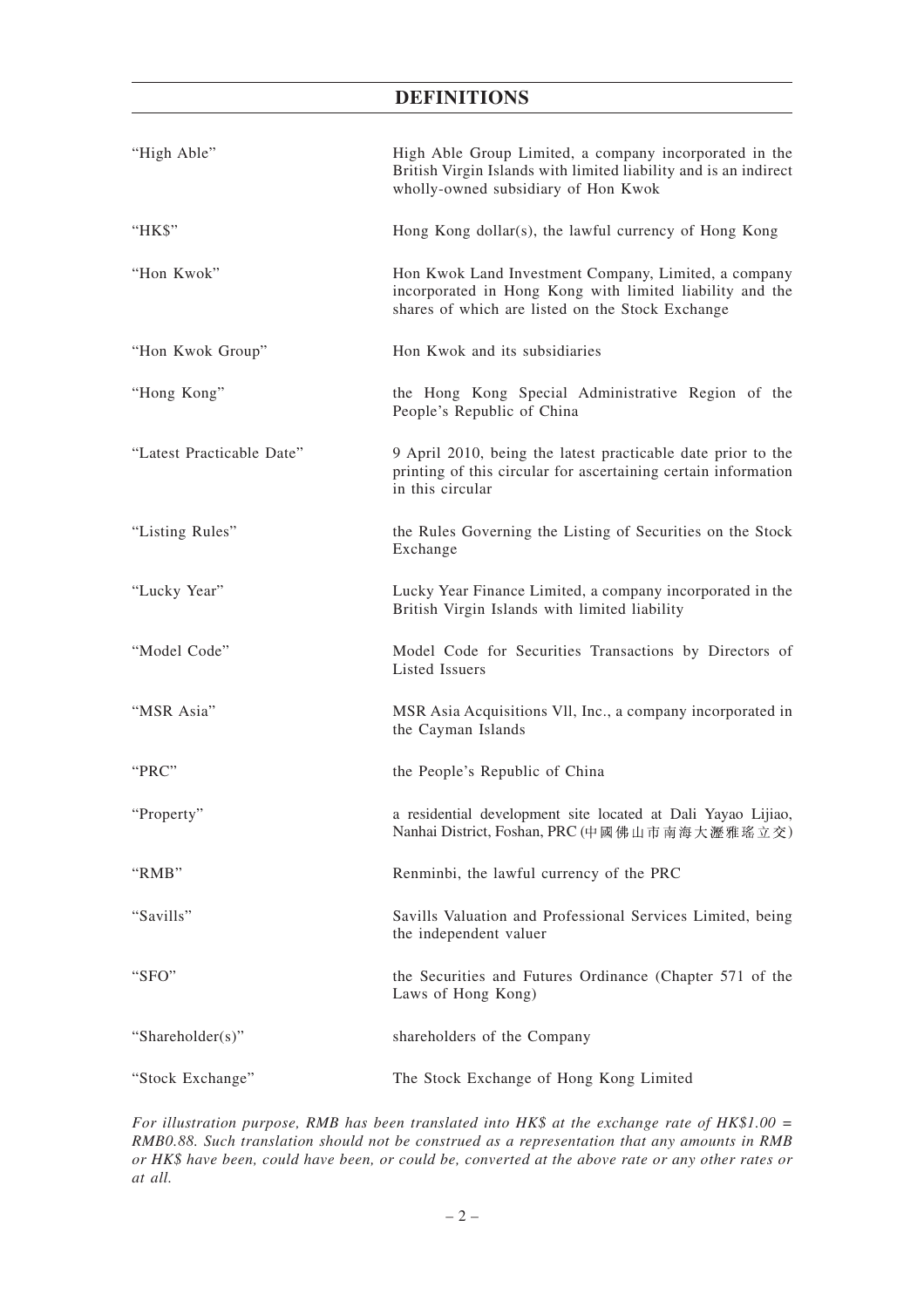

建業實業有限公司 **Chinney Investments, Limited** 

(Incorporated in Hong Kong with limited liability) **(Stock Code: 216)**

*Directors:* James Sai-Wing Wong *(Chairman)* Madeline May-Lung Wong William Chung-Yue Fan Herman Man-Hei Fung *(Managing Director)* Clement Kwok-Hung Young\* Peter Man-Kong Wong\* James C. Chen\*

*Registered Office:* 23rd Floor Wing On Centre 111 Connaught Road Central Hong Kong

*\* Independent non-executive Directors*

16 April 2010

*To the Shareholders*

Dear Sir or Madam,

# **MAJOR TRANSACTION**

# **ACQUISITION OF 50% OF THE ISSUED SHARE CAPITAL OF FLORALMIST HOLDINGS LTD. TOGETHER WITH THE ASSIGNMENT OF RELATED SHAREHOLDER'S LOAN**

### **INTRODUCTION**

Pursuant to the announcement dated 4 March 2010, the directors of the Company and Hon Kwok jointly announced that on 4 March 2010, High Able, as purchaser, has entered into the Agreement with MSR Asia, as seller, for the acquisition of 50% of the issued share capital of Floralmist and the assignment of related shareholder's loan to High Able for an agreed price of HK\$200,000,000, subject to certain deductions.

The Acquisition constitutes a major transaction for the Company under the Listing Rules. The purpose of this circular is to provide you with further information regarding the Acquisition in compliance with the requirements of the Listing Rules.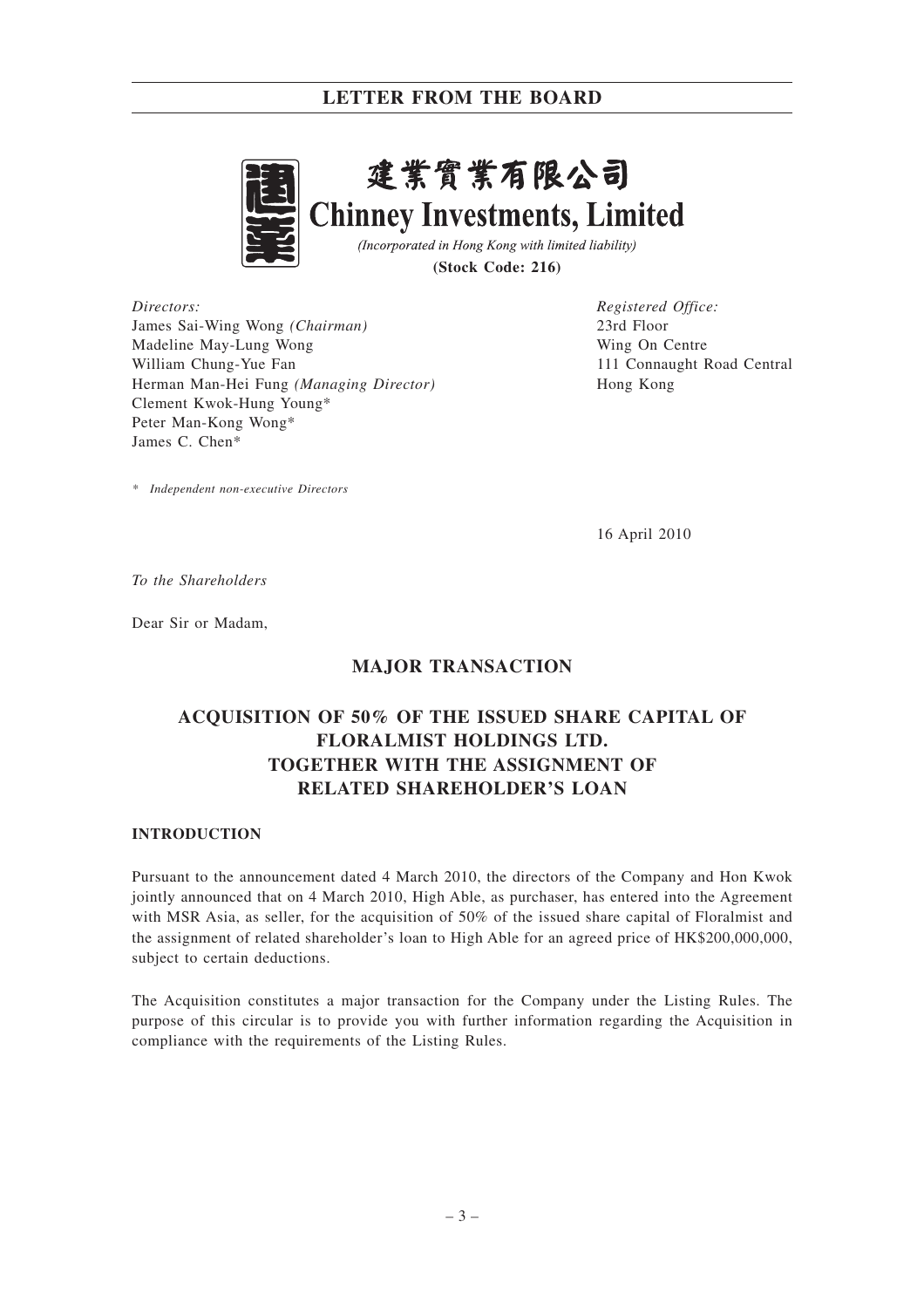## **LETTER FROM THE BOARD**

### **THE AGREEMENT**

Pursuant to the Agreement, which was signed in Singapore, MSR Asia agreed to sell and High Able agreed to purchase 50% of the issued share capital of Floralmist and MSR Asia also agreed to assign the related shareholder's loan to High Able.

### **(a) Date**

4 March 2010

### **(b) Parties**

| (i)  | Seller<br><b>Service State State</b> | MSR Asia                                                               |
|------|--------------------------------------|------------------------------------------------------------------------|
| (ii) |                                      | Purchaser : High Able, an indirect wholly-owned subsidiary of Hon Kwok |

### **(c) Information of the Floralmist Group and the Property**

Floralmist is an investment holding company and is jointly-owned as to 50% by High Able and 50% by MSR Asia before signing of the Agreement. The sole asset of significance held by the Floralmist Group is the Property. The Property is a residential development site located at Dali Yayao Lijiao, Nanhai District, Foshan, PRC (中國佛山市南海大瀝雅瑤立交) with a total site area of approximately 247,987 square metres. It is a site planned for low density residential development with a total gross floor area of approximately 272,786 square metres.

In the books of the Floralmist Group, the carrying cost of the Property as at 31 December 2009 was approximately HK\$275 million. The net asset value of the Floralmist Group and the total amount of the shareholders' loans as at 31 December 2009 were approximately HK\$32 million and HK\$179 million respectively. At the date of the Agreement, the total amount of the shareholder's loan owed by Floralmist to MSR Asia was HK\$89,623,273.

The audited net loss before and after tax attributable to the Floralmist Group for the year ended 31 December 2009 were both approximately HK\$176,000. The audited net loss before and after tax attributable to the Floralmist Group for the year ended 31 December 2008 were both approximately HK\$174,000.

### **(d) Agreed Price for the Acquisition**

The agreed price for the Acquisition is HK\$200,000,000 and was agreed at after arm's length negotiations between the parties and by reference to the market value of the Property and the net asset value of the Floralmist Group as at 31 December 2009. The net amount to be paid to the seller for the Acquisition is HK\$172,493,110 which is calculated after deducting from the agreed price for the Acquisition of HK\$200,000,000 by HK\$27,506,890, which represents the amounts paid by the purchaser on behalf of the seller for its agreed share of working capital and other costs incurred by the Floralmist Group prior to the date of the Agreement.

### **(e) Completion of the Acquisition**

The Acquisition was completed immediately after signing of the Agreement on 4 March 2010 in Singapore and the net amount of HK\$172,493,110 payable to the seller for the Acquisition has been paid to the seller upon signing of the Agreement and completion of the Acquisition.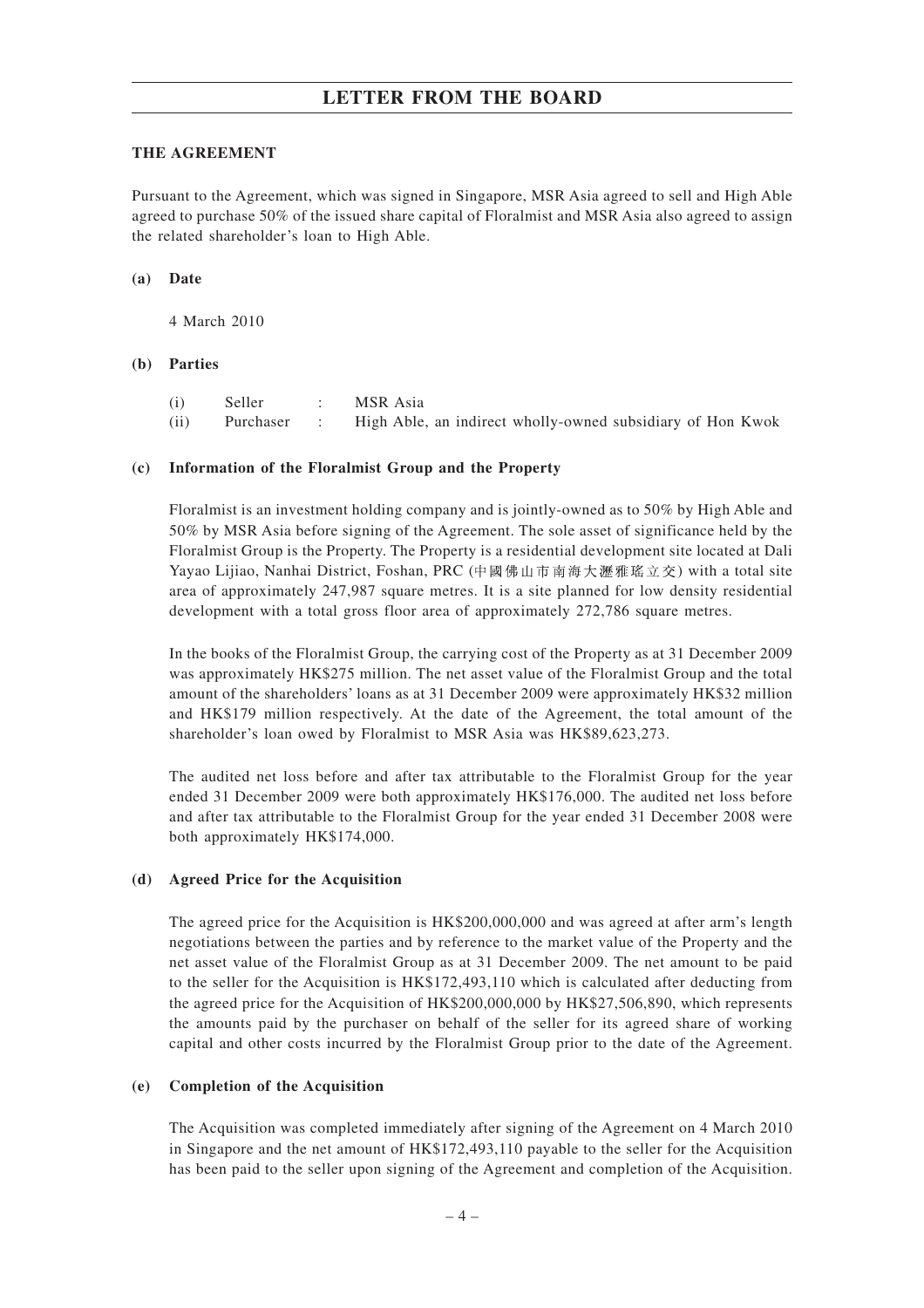# **LETTER FROM THE BOARD**

### **REASONS AND BENEFITS FOR THE ACQUISITION**

The Hon Kwok Group's core business is to develop real estate properties for sale and to hold investment properties for rental income. In view of the potential of the development value of the Property and the strong demand for quality residential properties in the PRC, the directors of Hon Kwok believe that the Acquisition is in line with the strategy of the Hon Kwok Group.

The Directors believe that the terms of the Acquisition are fair and reasonable and in the interests of the shareholders of the Company and Hon Kwok as a whole.

### **FINANCIAL EFFECTS OF THE ACQUISITION**

Upon completion of the Agreement on 4 March 2010, Floralmist has become a wholly-owned subsidiary of High Able, which in turn is an indirect wholly-owned subsidiary of Hon Kwok. The financial result of the Floralmist Group will be consolidated into the accounts of the Group.

Based on the unaudited pro forma financial information of the Enlarged Group as set out in Appendix III to this circular, the financial effects of the Acquisition on the Group are expected to be (a) an increase in non-current assets of approximately HK\$326 million; (b) a decrease in current assets of approximately HK\$324 million; and (c) an increase in current liabilities of approximately HK\$2 million.

### **INFORMATION ON THE COMPANY AND HON KWOK**

The Company is an investment holding company. Its subsidiaries (excluding the Hon Kwok Group) are mainly engaged in garment manufacturing, trading and general investment.

Hon Kwok is an investment holding company. Its subsidiaries are mainly engaged in property development, property investment and property related businesses.

As at the Latest Practicable Date, Chinney Holdings is holding 318,675,324 shares of the Company, representing approximately 57.80% of its issued share capital and the Company is holding 261,112,553 shares of Hon Kwok, representing approximately 54.37% of its issued share capital.

### **INFORMATION ON THE SELLER**

MSR Asia is a company incorporated in the Cayman Islands with limited liability and is an investment holding company.

To the best of the knowledge, information and belief of the directors of the Company and Hon Kwok and having made all reasonable enquiry, MSR Asia and its ultimate beneficial owners are independent third parties of the Company and Hon Kwok and are not connected persons of the Company and Hon Kwok.

### **IMPLICATIONS OF THE LISTING RULES**

In accordance with the Listing Rules, the Acquisition constitutes a major transaction for the Company as the applicable percentage ratios exceed 25% but less than 100%.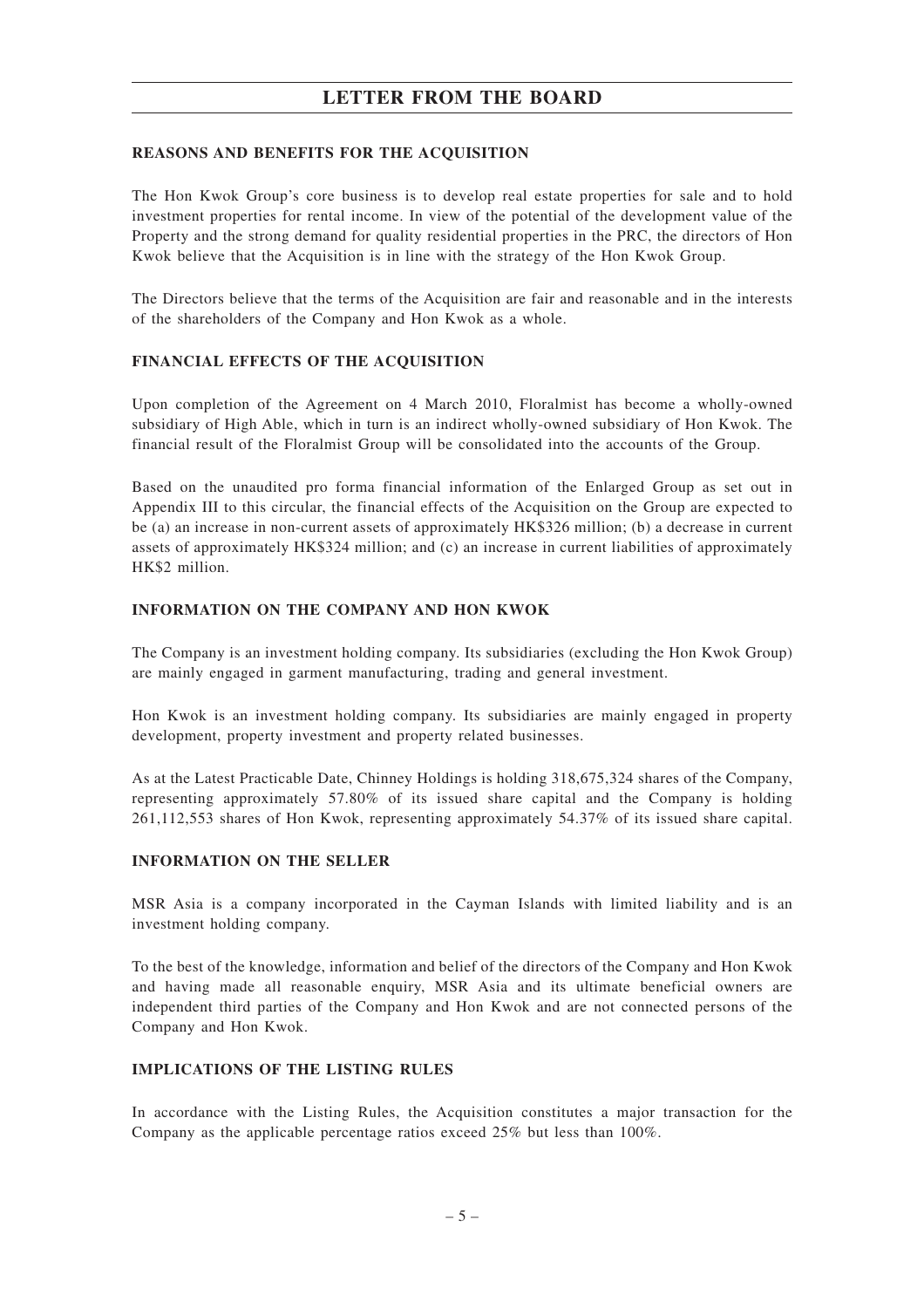# **LETTER FROM THE BOARD**

As MSR Asia is an independent third party of the Company and Hon Kwok, no shareholder of the Company is required to abstain from voting in the general meeting of the Company for approving the Acquisition. The Company has obtained from Chinney Holdings, which holds 57.80% of the issued share capital of the Company at the date of the Agreement, written approval of the Acquisition. Pursuant to Rule 14.44 of the Listing Rules, the Acquisition, which constitutes a major transaction for the Company, has been approved by way of written shareholders' approval in lieu of holding a general meeting of the Company.

### **GENERAL**

Your attention is drawn to the appendices to this circular which contain certain additional information in relation to the Company.

> Yours faithfully, By Order of the Board **James Sai-Wing Wong** *Chairman*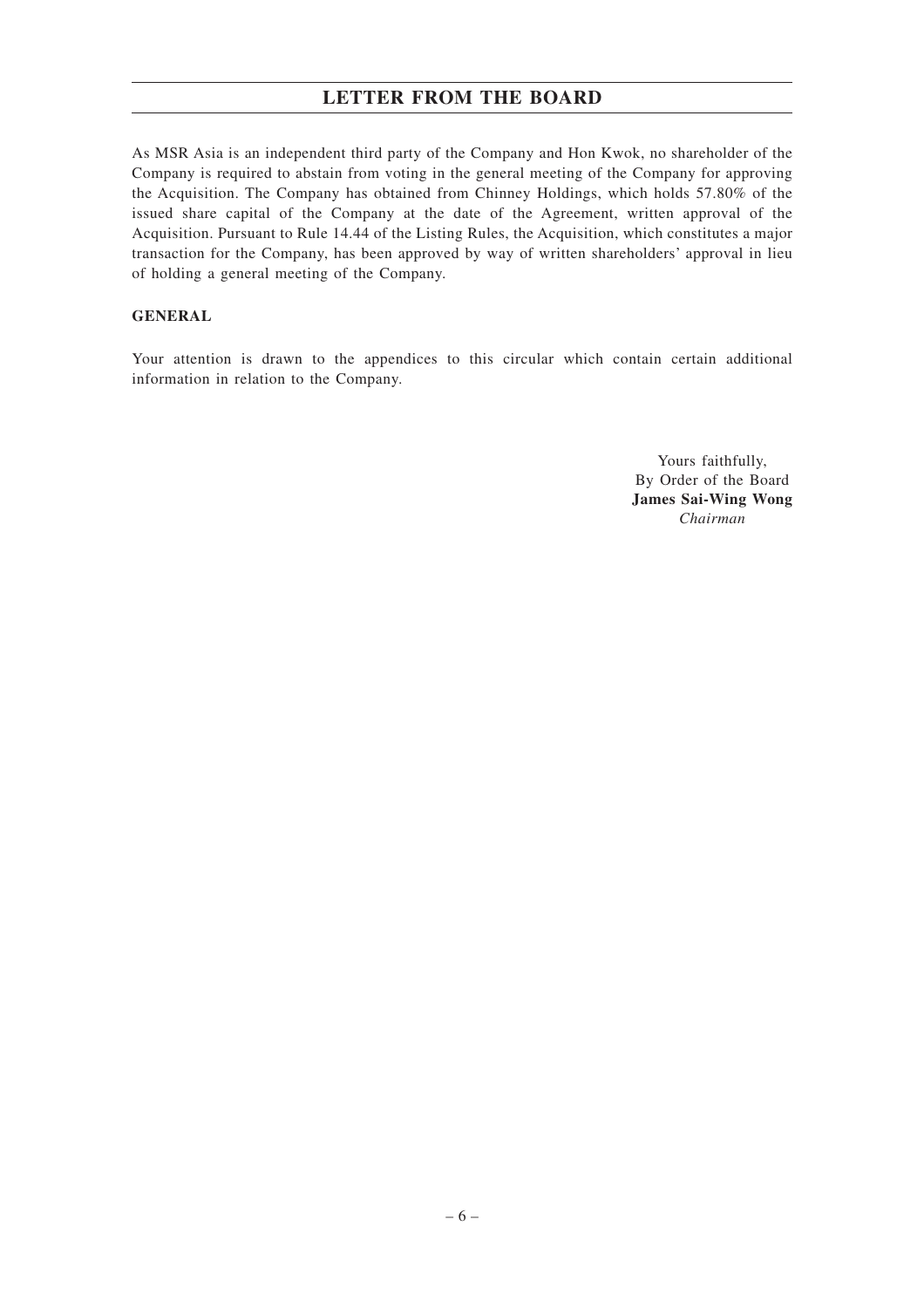### **1. SUMMARY OF FINANCIAL INFORMATION OF THE GROUP FOR EACH OF THE THREE YEARS ENDED 31 MARCH 2007, 2008 AND 2009**

The following is a summary of the consolidated financial information of the Group for each of the three years ended 31 March 2007, 2008 and 2009 as extracted from the relevant annual reports of the Company:

### **Results**

| Year ended 31 March |           |           |  |
|---------------------|-----------|-----------|--|
| 2009                | 2008      | 2007      |  |
| HK\$'000            | HK\$'000  | HK\$'000  |  |
|                     |           |           |  |
| 491,232             | 1,590,667 | 921,466   |  |
| 148,082             | 551,492   | 143,811   |  |
| (43, 684)           | (83,519)  | (63, 125) |  |
|                     |           |           |  |
| 104,398             | 467,973   | 80,686    |  |
|                     |           |           |  |
|                     |           |           |  |
|                     | (7,239)   | (78, 271) |  |
| 104,398             | 460,734   | 2,415     |  |
|                     |           |           |  |
|                     |           |           |  |
| 73,533              | 234,305   | (26, 975) |  |
| 30,865              | 226,429   | 29,390    |  |
| 104,398             | 460,734   | 2,415     |  |
|                     |           |           |  |

### **Assets, liabilities and minority interests**

| At 31 March |             |             |  |  |
|-------------|-------------|-------------|--|--|
| 2009        | 2008        | 2007        |  |  |
| HK\$'000    | HK\$'000    | HK\$'000    |  |  |
| 5,735,367   | 5,793,752   | 6, 147, 329 |  |  |
| (2,319,591) | (2,428,332) | (3,333,448) |  |  |
| (1,588,178) | (1,607,413) | (1,358,125) |  |  |
| 1,827,598   | 1,758,007   | 1,455,756   |  |  |
|             |             |             |  |  |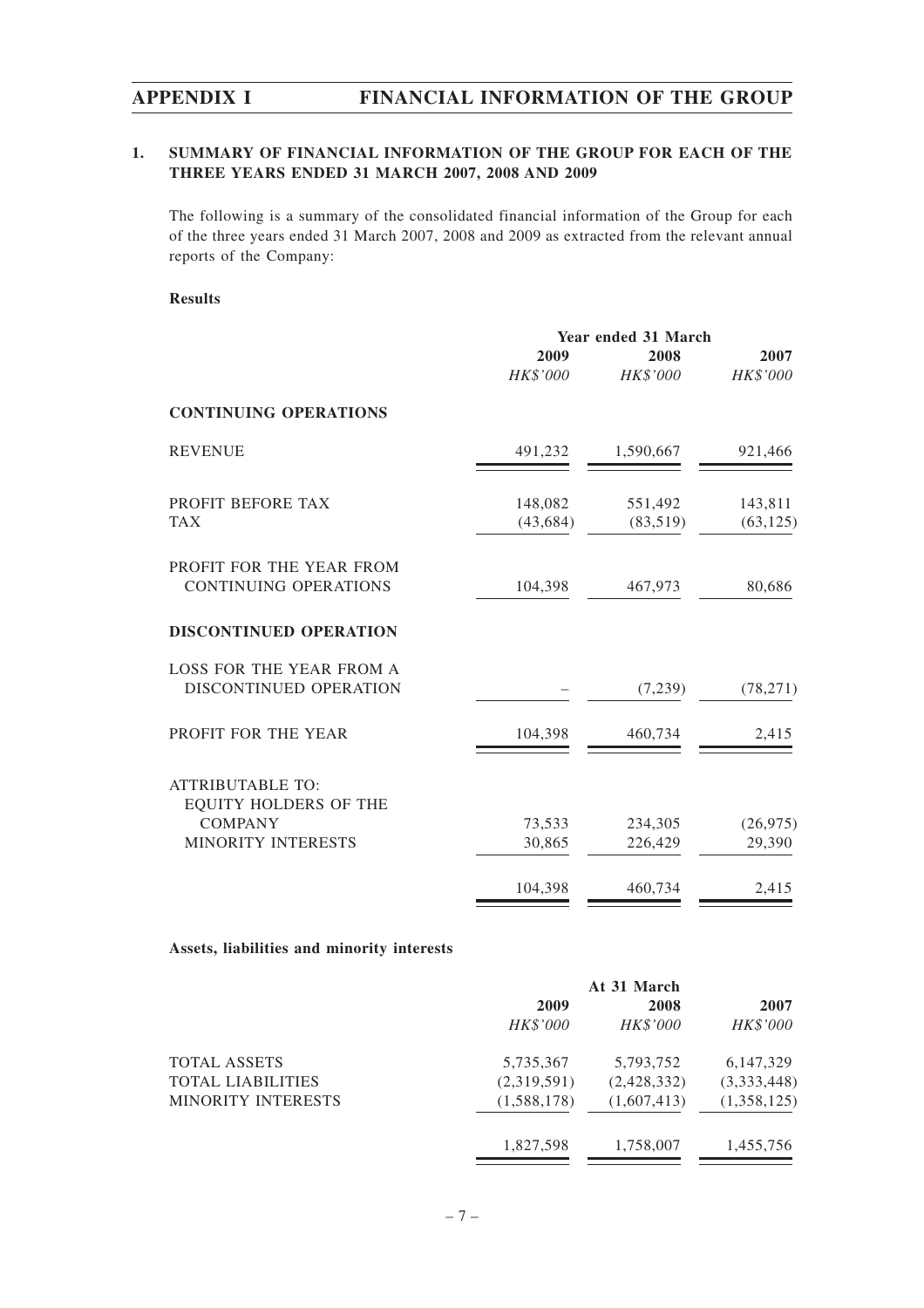### **2. AUDITED CONSOLIDATED FINANCIAL STATEMENTS OF THE GROUP FOR EACH OF THE TWO YEARS ENDED 31 MARCH 2008 AND 2009**

The following is extracted from the text of the audited financial statements of the Group together with the accompanying notes contained on pages 40 to 119 of the annual report of the Company for the year ended 31 March 2009. References to page numbers in this appendix are to the page numbers of such annual report of the Company.

### **CONSOLIDATED INCOME STATEMENT**

*Year ended 31 March 2009*

|                                                                                          | <b>Notes</b>     | 2009<br>HK\$'000 | 2008<br>HK\$'000 |
|------------------------------------------------------------------------------------------|------------------|------------------|------------------|
| <b>CONTINUING OPERATIONS</b>                                                             |                  |                  |                  |
| <b>REVENUE</b>                                                                           | 5                | 491,232          | 1,590,667        |
| Cost of sales                                                                            |                  | (385, 850)       | (1,261,813)      |
|                                                                                          |                  |                  |                  |
| Gross profit                                                                             |                  | 105,382          | 328,854          |
| Other income and gains                                                                   | 5                | 21,902           | 60,367           |
| Fair value gains/(losses) on investment                                                  |                  |                  |                  |
| properties, net                                                                          |                  | (250, 639)       | 381,304          |
| Fair value gain on a completed property                                                  |                  |                  |                  |
| transferred to investment property                                                       |                  | 315,625          |                  |
| Fair value gains on properties held for sale                                             |                  |                  |                  |
| transferred to investment properties                                                     |                  | 38,188           |                  |
| Gain on disposal of investment properties                                                |                  | 22,252           | 15,550           |
| Gain on disposal of subsidiaries                                                         |                  | 1,044            | 16,802           |
| Excess over the cost of business combinations<br>on acquisition of minority interests in |                  |                  |                  |
| subsidiaries                                                                             | 20               | 31,740           | 4,979            |
| Fair value loss on equity investments at fair                                            |                  |                  |                  |
| value through profit or loss                                                             |                  | (24, 430)        | (3,810)          |
| Selling and distribution costs                                                           |                  | (29, 234)        | (38, 929)        |
| Administrative and other operating expenses                                              |                  | (89,078)         | (130, 429)       |
| Finance costs                                                                            | 6                | (33, 159)        | (91, 478)        |
| Share of profits and losses of:                                                          |                  |                  |                  |
| Associates                                                                               |                  | 13,250           | 7,789            |
| Jointly-controlled entities                                                              |                  | 25,239           | 493              |
|                                                                                          |                  |                  |                  |
| PROFIT BEFORE TAX                                                                        | $\boldsymbol{7}$ | 148,082          | 551,492          |
| Tax                                                                                      | 10               | (43, 684)        | (83, 519)        |
|                                                                                          |                  |                  |                  |
| PROFIT FOR THE YEAR FROM                                                                 |                  |                  |                  |
| <b>CONTINUING OPERATIONS</b>                                                             |                  | 104,398          | 467,973          |
| DISCONTINUED OPERATION                                                                   |                  |                  |                  |
| Loss for the year from a discontinued operation                                          | 12               |                  | (7,239)          |
|                                                                                          |                  |                  |                  |
| PROFIT FOR THE YEAR                                                                      |                  | 104,398          | 460,734          |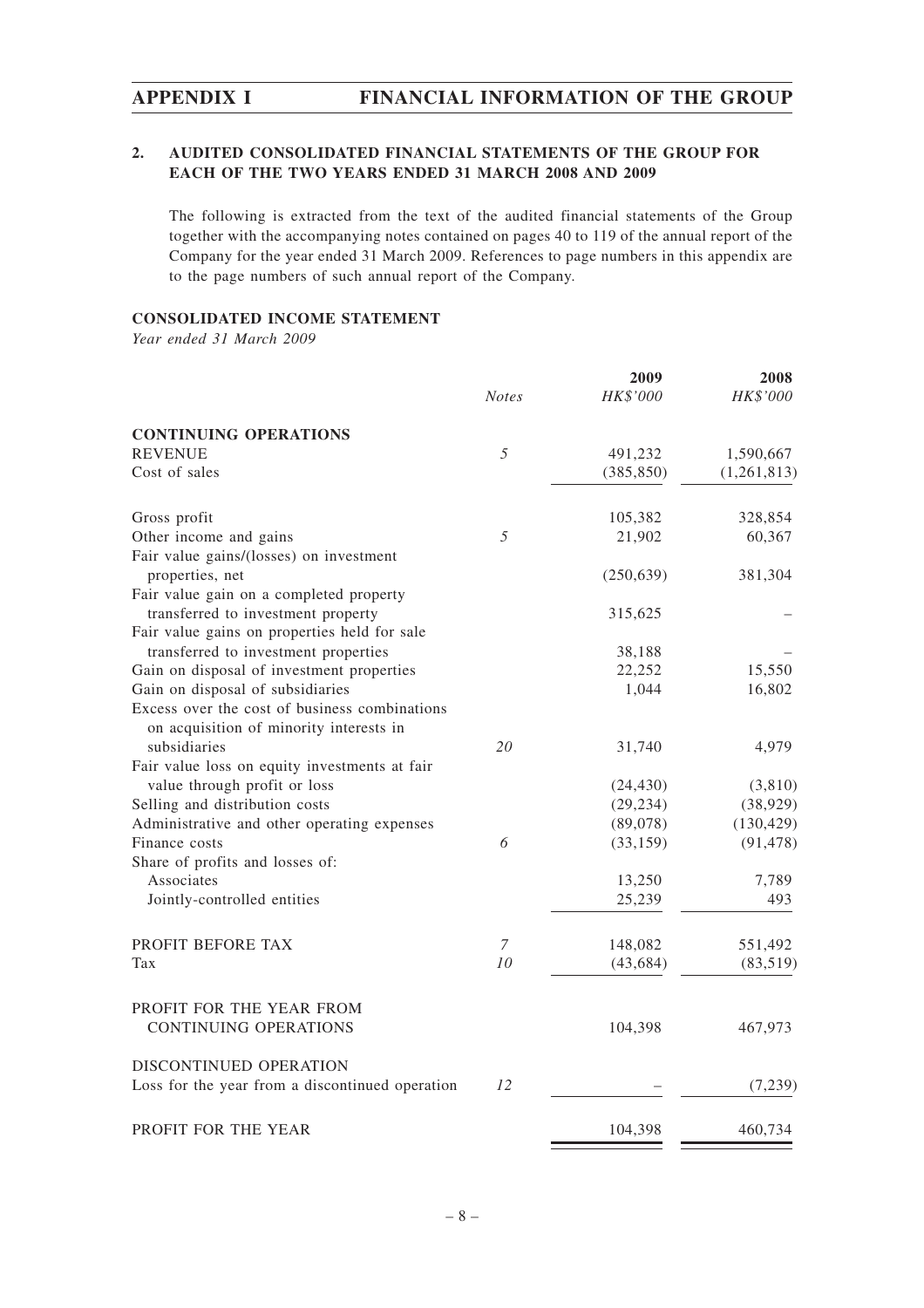|                                                                                        | <b>Notes</b> | 2009<br>HK\$'000 | 2008<br>HK\$'000 |
|----------------------------------------------------------------------------------------|--------------|------------------|------------------|
| Attributable to:<br>Equity holders of the Company                                      | 11           | 73,533           | 234,305          |
| Minority interests                                                                     |              | 30,865           | 226,429          |
|                                                                                        |              | 104,398          | 460,734          |
| DIVIDEND – proposed final                                                              | 13           | 22,055           | 22,055           |
| <b>EARNINGS PER SHARE ATTRIBUTABLE</b><br>TO ORDINARY EQUITY HOLDERS<br>OF THE COMPANY | 14           |                  |                  |
| <b>Basic</b><br>- For profit for the year                                              |              | 13.34 HK cents   | 42.50 HK cents   |
| - For profit from continuing operations                                                |              | 13.34 HK cents   | 43.62 HK cents   |
| Diluted<br>- For profit for the year                                                   |              | 12.88 HK cents   | 39.51 HK cents   |
| - For profit from continuing operations                                                |              | 12.88 HK cents   | 40.64 HK cents   |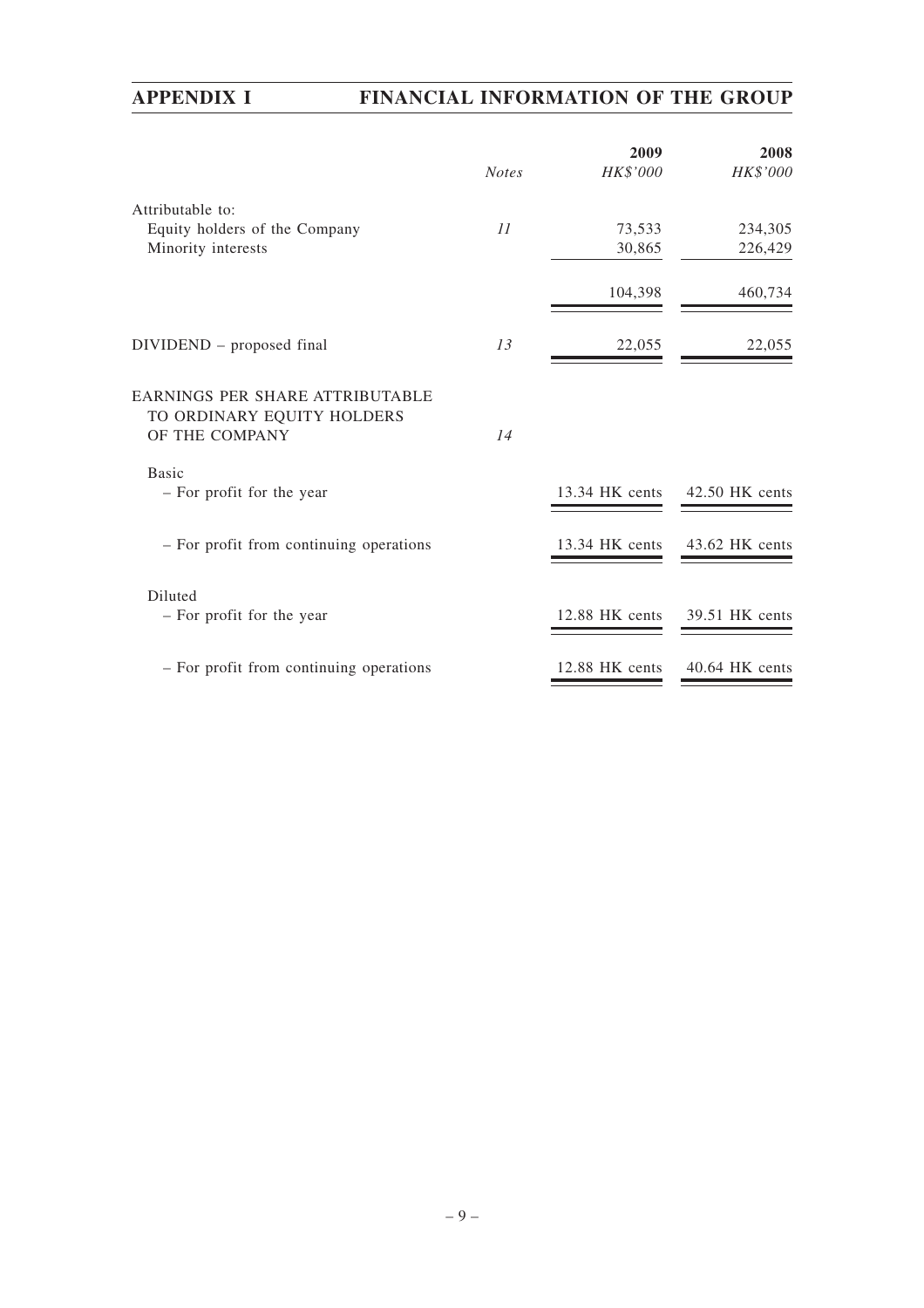### **BALANCE SHEETS**

*31 March 2009*

|                                 |              | Group     |           |          | Company  |  |  |
|---------------------------------|--------------|-----------|-----------|----------|----------|--|--|
|                                 |              | 2009      | 2008      | 2009     | 2008     |  |  |
|                                 | <b>Notes</b> | HK\$'000  | HK\$'000  | HK\$'000 | HK\$'000 |  |  |
| <b>NON-CURRENT ASSETS</b>       |              |           |           |          |          |  |  |
| Property, plant and equipment   | 15           | 95,919    | 99,005    | 5        | 7        |  |  |
| Properties under development    | 16           | 1,712,258 | 1,699,408 |          |          |  |  |
| Prepaid land lease payments     | 17           | 16,190    | 16,319    |          |          |  |  |
| Investment properties           | 18           | 2,563,615 | 2,378,828 |          |          |  |  |
| Investments in subsidiaries     | 20           |           |           | 904,172  | 891,774  |  |  |
| Investments in associates       | 21           | 93,084    | 67,157    |          |          |  |  |
| Interests in jointly-controlled |              |           |           |          |          |  |  |
| entities                        | 22           | 39,423    | 70,455    |          |          |  |  |
| Promissory note receivable      |              |           |           |          |          |  |  |
| from an associate               | 21           | 40,113    | 38,975    | 40,113   |          |  |  |
| Deferred tax assets             | 23           | 170       | 159       |          |          |  |  |
| Loan receivables                | 24           | 3,283     | 3,014     |          |          |  |  |
| Total non-current assets        |              | 4,564,055 | 4,373,320 | 944,290  | 891,781  |  |  |
| <b>CURRENT ASSETS</b>           |              |           |           |          |          |  |  |
| Inventories                     | 25           | 15,718    | 17,815    |          |          |  |  |
| Properties held for sale        | 26           | 533,608   | 526,103   |          |          |  |  |
| Prepaid land lease payments     | 17           | 471       | 436       |          |          |  |  |
| Equity investments at fair      |              |           |           |          |          |  |  |
| value through profit or loss    | 27           | 17,109    | 41,539    | 16,531   | 40,828   |  |  |
| Trade and bills receivables     | 28           | 24,489    | 35,805    |          |          |  |  |
| Prepayments, deposits and       |              |           |           |          |          |  |  |
| other receivables               | 29           | 34,393    | 44,853    | 68       | 71       |  |  |
| Amounts due from related        |              |           |           |          |          |  |  |
| companies                       | 33           | 345       | 1,407     |          |          |  |  |
| Amounts due from subsidiaries   | 20           |           |           | 74,071   | 108,096  |  |  |
| Amounts due from                |              |           |           |          |          |  |  |
| jointly-controlled entities     | 22           | 178,837   | 159,417   |          |          |  |  |
| Amounts due from associates     | 21           |           | 13,106    |          |          |  |  |
| Tax recoverable                 |              | 191       | 464       |          |          |  |  |
| Cash and cash equivalents       | 30           | 366,151   | 579,487   | 9,982    | 4,097    |  |  |
|                                 |              |           |           |          |          |  |  |
| Total current assets            |              | 1,171,312 | 1,420,432 | 100,652  | 153,092  |  |  |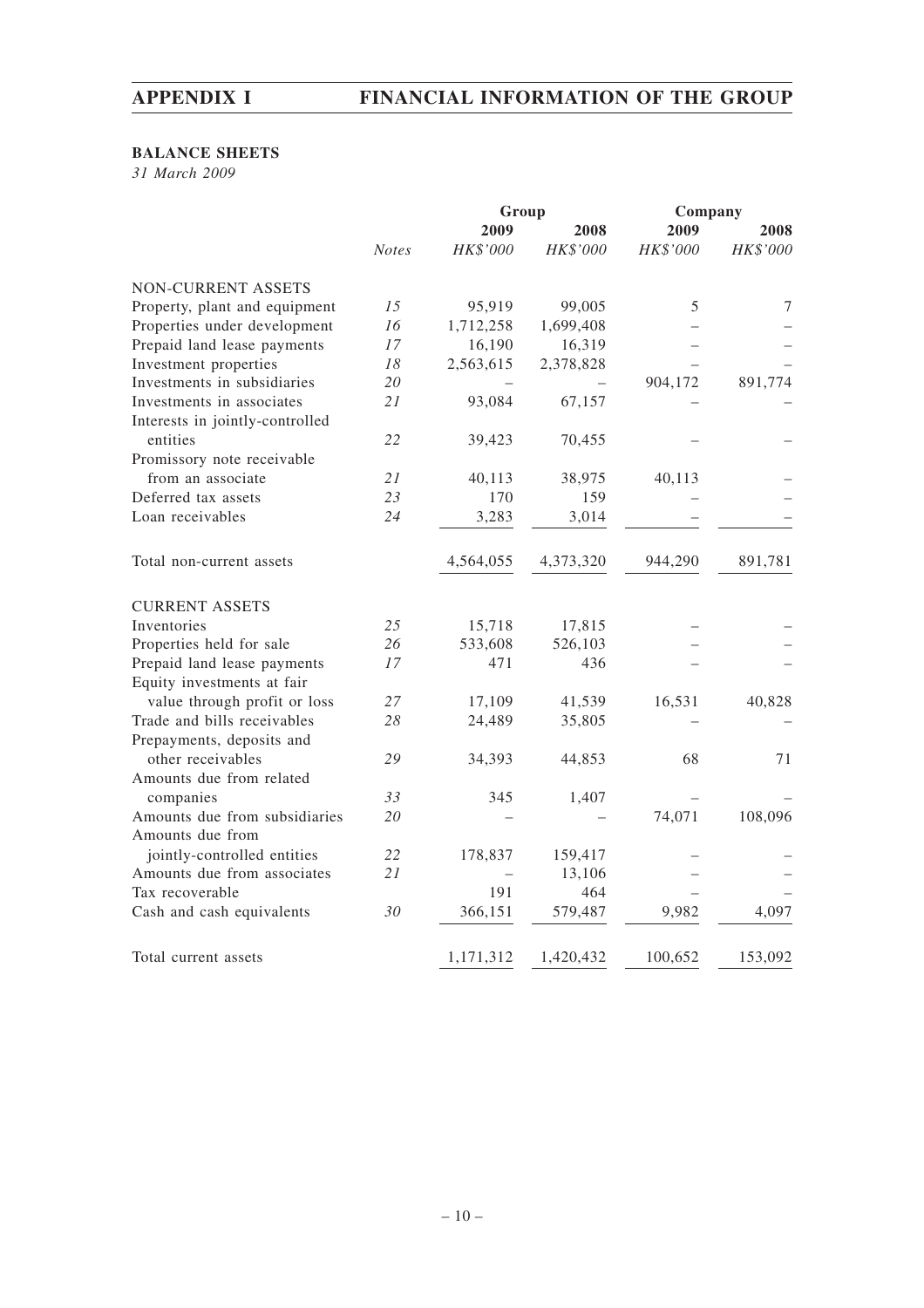|                                                |              |                  | Group            |                  | Company          |  |
|------------------------------------------------|--------------|------------------|------------------|------------------|------------------|--|
|                                                | <b>Notes</b> | 2009<br>HK\$'000 | 2008<br>HK\$'000 | 2009<br>HK\$'000 | 2008<br>HK\$'000 |  |
| <b>CURRENT LIABILITIES</b>                     |              |                  |                  |                  |                  |  |
| Trade payables and accrued                     |              |                  |                  |                  |                  |  |
| liabilities                                    | 32           | 192,575          | 204,498          | 4,477            | 4,846            |  |
| Customer deposits                              |              | 76,191           | 38,528           |                  |                  |  |
| Amount due to a related                        |              |                  |                  |                  |                  |  |
| company                                        | 33           |                  | 44               |                  |                  |  |
| Amounts due to the immediate                   |              |                  |                  |                  |                  |  |
|                                                | 33           |                  |                  | 40,000           |                  |  |
| holding company<br>Amounts due to subsidiaries | 20           | 40,000           |                  | 10,000           |                  |  |
|                                                |              |                  |                  |                  | 72,070           |  |
| Amounts due to minority                        |              |                  |                  |                  |                  |  |
| shareholders                                   | 31           |                  | 17,155           |                  |                  |  |
| Tax payable                                    |              | 64,756           | 63,599           |                  |                  |  |
| Interest-bearing bank                          |              |                  |                  |                  |                  |  |
| borrowings                                     | 34           | 522,091          | 780,199          | 143,000          | 124,000          |  |
| Total current liabilities                      |              | 895,613          | 1,104,023        | 197,477          | 200,916          |  |
| NET CURRENT ASSETS/                            |              |                  |                  |                  |                  |  |
| (LIABILITIES)                                  |              | 275,699          | 316,409          | (96, 825)        | (47, 824)        |  |
| TOTAL ASSETS LESS                              |              |                  |                  |                  |                  |  |
| <b>CURRENT LIABILITIES</b>                     |              | 4,839,754        | 4,689,729        | 847,465          | 843,957          |  |
| NON-CURRENT                                    |              |                  |                  |                  |                  |  |
| <b>LIABILITIES</b>                             |              |                  |                  |                  |                  |  |
| Interest-bearing bank                          |              |                  |                  |                  |                  |  |
| borrowings                                     | 34           | 872,227          | 851,267          |                  |                  |  |
| Promissory note payable                        | 35           | 20,000           |                  |                  |                  |  |
| Convertible bonds                              | 36           | 299,475          | 279,980          |                  |                  |  |
| Deferred tax liabilities                       | 23           | 232,276          | 193,062          |                  |                  |  |
| Total non-current liabilities                  |              | 1,423,978        | 1,324,309        |                  |                  |  |
|                                                |              |                  |                  |                  |                  |  |
| Net assets                                     |              | 3,415,776        | 3,365,420        | 847,465          | 843,957          |  |
|                                                |              |                  |                  |                  |                  |  |
| <b>EQUITY</b><br>Equity attributable to equity |              |                  |                  |                  |                  |  |
| holders of the Company                         |              |                  |                  |                  |                  |  |
| Issued capital                                 | 37           | 137,842          | 137,842          | 137,842          | 137,842          |  |
| Reserves                                       | 38           | 1,667,701        | 1,598,110        | 687,568          | 684,060          |  |
| Proposed final dividend                        | 13           | 22,055           | 22,055           | 22,055           | 22,055           |  |
|                                                |              | 1,827,598        | 1,758,007        | 847,465          | 843,957          |  |
| Minority interests                             |              | 1,588,178        | 1,607,413        |                  |                  |  |
| Total equity                                   |              | 3,415,776        | 3,365,420        | 847,465          | 843,957          |  |
|                                                |              |                  |                  |                  |                  |  |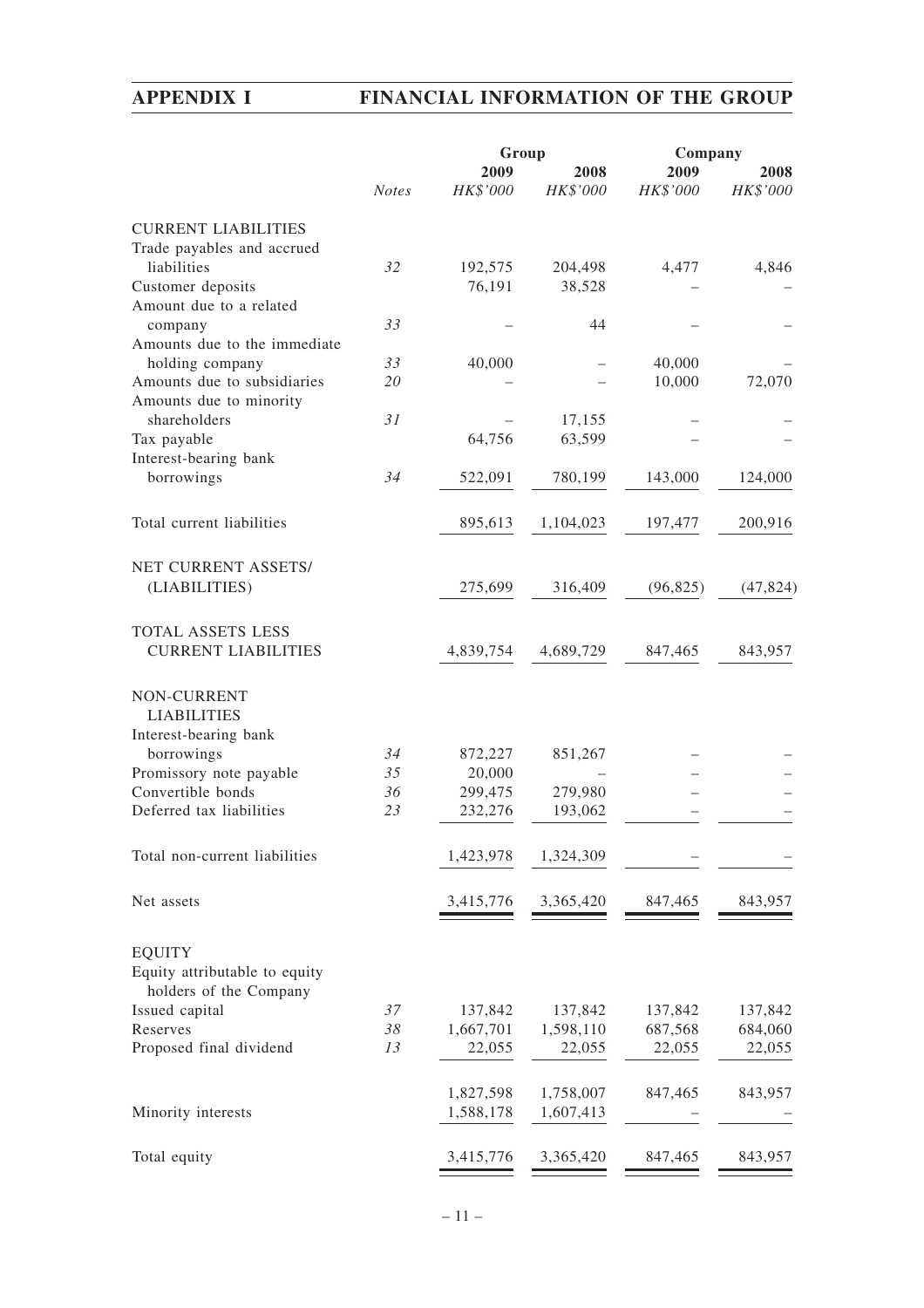## **CONSOLIDATED STATEMENT OF CHANGES IN EQUITY**

*Year ended 31 March 2009*

|                                                                                                                                 | Attributable to equity holders of the Company |                                                |                                        |                                                                                      |                                           |                                       |                                 |                    |                                   |                             |
|---------------------------------------------------------------------------------------------------------------------------------|-----------------------------------------------|------------------------------------------------|----------------------------------------|--------------------------------------------------------------------------------------|-------------------------------------------|---------------------------------------|---------------------------------|--------------------|-----------------------------------|-----------------------------|
|                                                                                                                                 | <b>Issued</b><br>capital<br>HK\$'000          | <b>Share</b><br>premium<br>account<br>HK\$'000 | <b>Exchange</b><br>reserve<br>HK\$'000 | Equity<br>component<br><sub>of</sub><br>fluctuation convertible<br>bonds<br>HK\$'000 | Proposed<br>final<br>dividend<br>HK\$'000 | <b>Other</b><br>reserve<br>$HK\$ '000 | Retained<br>profits<br>HK\$'000 | Total<br>HK\$'000  | Minority<br>interests<br>HK\$'000 | Total<br>equity<br>HK\$'000 |
| At 1 April 2007                                                                                                                 | 137,842                                       | 267,569                                        | 67,684                                 | 14,600                                                                               | 22,055                                    | 156                                   | 945,850                         | 1,455,756          | 1,358,125                         | 2,813,881                   |
| Exchange realignment<br>and total income and<br>expense for the year<br>recognised directly in<br>equity<br>Profit for the year |                                               | $\overline{a}$                                 | 105,253                                |                                                                                      |                                           | (156)<br>$\overline{\phantom{0}}$     | 234,305                         | 105,097<br>234,305 | 103,501<br>226,429                | 208,598<br>460,734          |
| Total income and<br>expense for the year<br>Acquisition of minority                                                             |                                               |                                                | 105,253                                |                                                                                      |                                           | (156)                                 | 234,305                         | 339,402            | 329,930                           | 669,332                     |
| interests<br>Dividends paid to                                                                                                  |                                               |                                                |                                        |                                                                                      |                                           |                                       |                                 |                    | (8,596)                           | (8,596)                     |
| minority shareholders<br>Write-off of negative<br>minority interests                                                            |                                               |                                                |                                        |                                                                                      |                                           |                                       |                                 |                    | (61, 627)                         | (61, 627)                   |
| (note 7)<br>Final 2007 dividend<br>declared<br>Release of exchange<br>fluctuation reserve<br>upon return of                     |                                               |                                                |                                        |                                                                                      | (22,055)                                  |                                       |                                 | (22,055)           | 3,000                             | 3,000<br>(22,055)           |
| investment of a<br>foreign subsidiary<br>Proposed final 2008<br>dividend (note 13)                                              |                                               |                                                | (15,096)                               |                                                                                      | 22,055                                    |                                       | (22,055)                        | (15,096)           | (13, 419)                         | (28, 515)                   |
| At 31 March 2008                                                                                                                | 137,842                                       | 267,569*                                       | 157,841*                               | 14,600*                                                                              | 22,055                                    | –*                                    | 1,158,100*                      | 1,758,007          | 1,607,413                         | 3,365,420                   |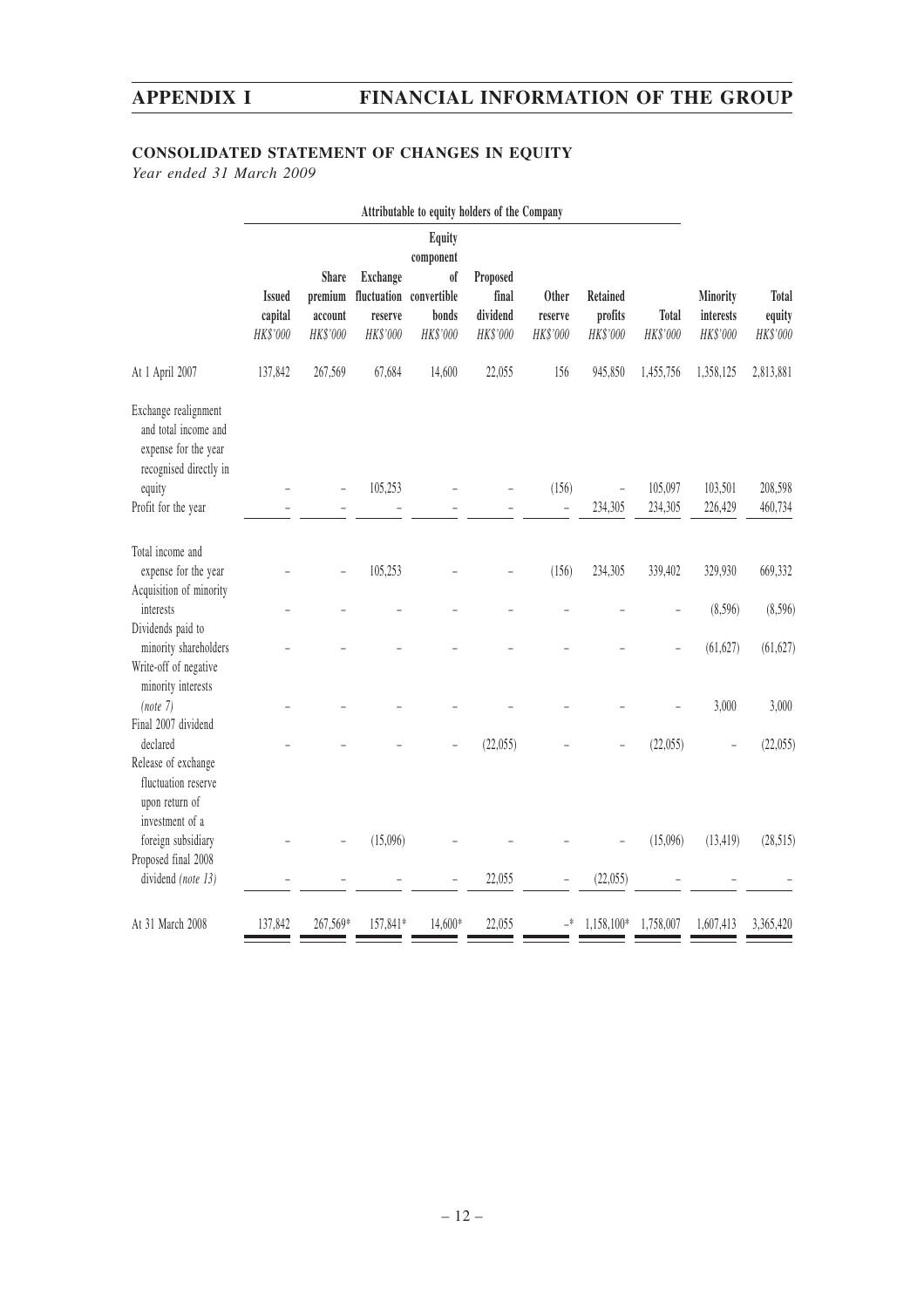|                                                                                                                  | Attributable to equity holders of the Company |                                                |                                                            |                                                                  |                                           |                                        |                   |                                   |                             |  |
|------------------------------------------------------------------------------------------------------------------|-----------------------------------------------|------------------------------------------------|------------------------------------------------------------|------------------------------------------------------------------|-------------------------------------------|----------------------------------------|-------------------|-----------------------------------|-----------------------------|--|
|                                                                                                                  | <b>Issued</b><br>capital<br>HK\$'000          | <b>Share</b><br>premium<br>account<br>HK\$'000 | Exchange<br>fluctuation convertible<br>reserve<br>HK\$'000 | <b>Equity</b><br>component<br><sub>of</sub><br>bonds<br>HK\$'000 | Proposed<br>final<br>dividend<br>HK\$'000 | <b>Retained</b><br>profits<br>HK\$'000 | Total<br>HK\$'000 | Minority<br>interests<br>HK\$'000 | Total<br>equity<br>HK\$'000 |  |
| At 1 April 2008                                                                                                  | 137,842                                       | 267,569*                                       | 157,841*                                                   | 14,600*                                                          | 22,055                                    | 1,158,100*                             | 1,758,007         | 1,607,413                         | 3,365,420                   |  |
| Exchange realignment and<br>total income for the year<br>recognised directly in<br>equity<br>Profit for the year |                                               |                                                | 18,113                                                     |                                                                  |                                           | 73,533                                 | 18,113<br>73,533  | 17,028<br>30,865                  | 35,141<br>104,398           |  |
| Total income for the year<br>Acquisition of minority<br>interests                                                |                                               |                                                | 18,113                                                     |                                                                  |                                           | 73,533                                 | 91,646            | 47,893<br>(44, 268)               | 139,539<br>(44,268)         |  |
| Disposal of a subsidiary<br>(note 39)<br>Dividends paid to minority                                              |                                               |                                                |                                                            |                                                                  |                                           |                                        |                   | 8,490                             | 8,490                       |  |
| shareholders                                                                                                     |                                               |                                                |                                                            |                                                                  |                                           |                                        |                   | (31, 350)                         | (31, 350)                   |  |
| Final 2008 dividend declared<br>Proposed final 2009 dividend<br>(note 13)                                        |                                               |                                                |                                                            | $\overline{\phantom{0}}$                                         | (22,055)<br>22,055                        | $\qquad \qquad -$<br>(22,055)          | (22,055)          |                                   | (22,055)                    |  |
| At 31 March 2009                                                                                                 | 137,842                                       | 267,569*                                       | 175,954*                                                   | 14,600*                                                          | 22,055                                    | 1,209,578*                             | 1,827,598         | 1,588,178                         | 3,415,776                   |  |

*\* These reserve accounts comprise the consolidated reserves of HK\$1,667,701,000 (2008: HK\$1,598,110,000) in the consolidated balance sheet.*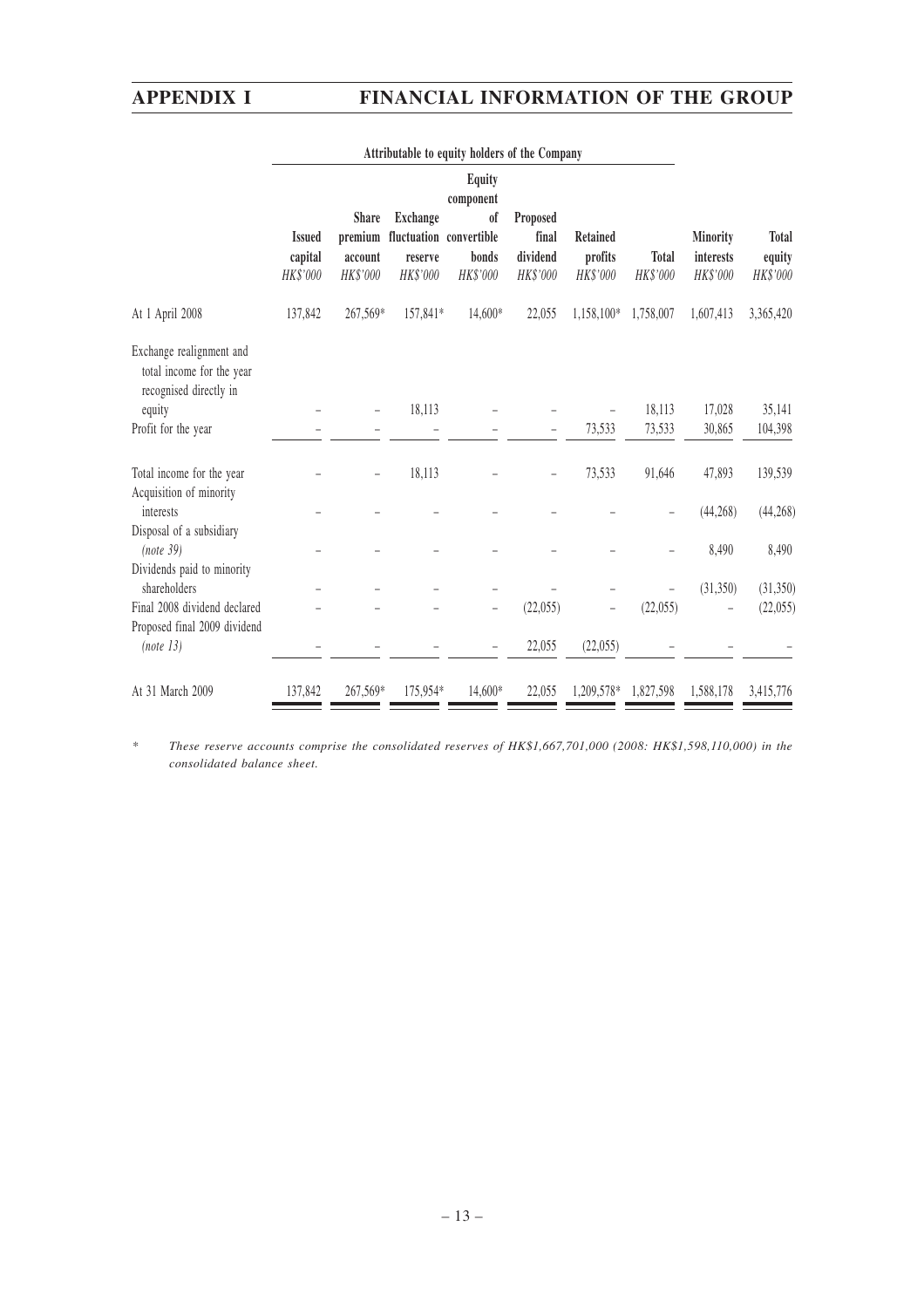### **CONSOLIDATED CASH FLOW STATEMENT**

*Year ended 31 March 2009*

|                                                                                | <b>Notes</b>          | 2009<br>HK\$'000 | 2008<br>HK\$'000 |
|--------------------------------------------------------------------------------|-----------------------|------------------|------------------|
| CASH FLOWS FROM OPERATING ACTIVITIES<br>Profit/(loss) before tax:              |                       |                  |                  |
| From continuing operations                                                     |                       | 148,082          | 551,492          |
| From a discontinued operation                                                  | 12                    |                  | (6,159)          |
| Adjustments for:                                                               |                       |                  |                  |
| Share of profits and losses of associates and                                  |                       |                  |                  |
| jointly-controlled entities                                                    |                       | (38, 489)        | (8, 282)         |
| Interest income                                                                | 5                     | (5,910)          | (13,967)         |
| Finance costs                                                                  | 6                     | 33,159           | 95,350           |
| Depreciation                                                                   | $\boldsymbol{7}$      | 6,868            | 21,892           |
| Amortisation of prepaid land lease payments                                    | 7                     | 471              | 436              |
| Gain on disposal of subsidiaries                                               | 39                    | (1,044)          | (16, 802)        |
| Excess over the cost of business combinations on                               |                       |                  |                  |
| acquisition of minority interests in subsidiaries                              | 20                    | (31,740)         | (4,979)          |
| Fair value losses/(gains) of investment properties,                            |                       |                  |                  |
| net                                                                            |                       | 250,639          | (384, 804)       |
| Fair value gains on properties held for sale                                   |                       |                  |                  |
| transferred to investment properties                                           | 7                     | (38, 188)        |                  |
| Fair value gain on a completed property                                        |                       |                  |                  |
| transferred to investment property                                             | 7                     | (315, 625)       |                  |
| Gain on disposal of items of property,                                         |                       |                  |                  |
| plant and equipment                                                            | 7                     | (169)            | (3,960)          |
| Fair value loss on equity investments at fair value                            |                       |                  |                  |
| through profit or loss                                                         | 7                     | 24,430           | 3,810            |
| Write-off of negative minority interests                                       | $\overline{7}$        |                  | 3,000            |
| Gain on disposal of investment properties                                      | $\boldsymbol{7}$<br>7 | (22, 252)        | (15,550)         |
| Impairment of trade receivables                                                | 7                     | 815              | 7,295<br>10,524  |
| Impairment of other receivable<br>Release of exchange fluctuation reserve upon |                       |                  |                  |
| return of investment of a foreign subsidiary                                   | 7                     |                  | (28, 515)        |
|                                                                                |                       |                  |                  |
|                                                                                |                       |                  |                  |
|                                                                                |                       | 11,047           | 210,781          |
| Increase in properties under development                                       |                       | (175, 617)       | (249, 621)       |
| Decrease/(increase) in inventories                                             |                       | 2,097            | (870)            |
| Decrease/(increase) in properties held for sale                                |                       | (27, 895)        | 919,311          |
| Increase in gross amounts due from customers for<br>contract work              |                       |                  | (2,022)          |
| Decrease in retention monies receivable                                        |                       |                  | 2,843            |
| Decrease in loan receivables, trade and bills                                  |                       |                  |                  |
| receivables, prepayments, deposits and                                         |                       |                  |                  |
| other receivables                                                              |                       | 22,380           | 16,126           |
| Decrease/(increase) in amounts due from                                        |                       |                  |                  |
| related companies                                                              |                       | 1,062            | (13, 159)        |
| Decrease in trade payables and accrued liabilities                             |                       | (90,071)         | (56,749)         |
| Decrease in gross amounts due to customers for                                 |                       |                  |                  |
| contract work                                                                  |                       |                  | (5,429)          |
| Increase/(decrease) in customer deposits                                       |                       | 37,663           | (176, 643)       |
| Increase/(decrease) in amount due to a                                         |                       |                  |                  |
| related company                                                                |                       | (44)             | 6,954            |
|                                                                                |                       |                  |                  |
| Cash generated from/(used in) operations                                       |                       | (219, 378)       | 651,522          |
| Hong Kong profits tax paid                                                     |                       | (6,577)          | (4,676)          |
| Overseas taxes paid                                                            |                       | (8,087)          | (65, 735)        |
|                                                                                |                       |                  |                  |
| Net cash inflow/(outflow) from operating activities                            |                       | (234, 042)       | 581,111          |
|                                                                                |                       |                  |                  |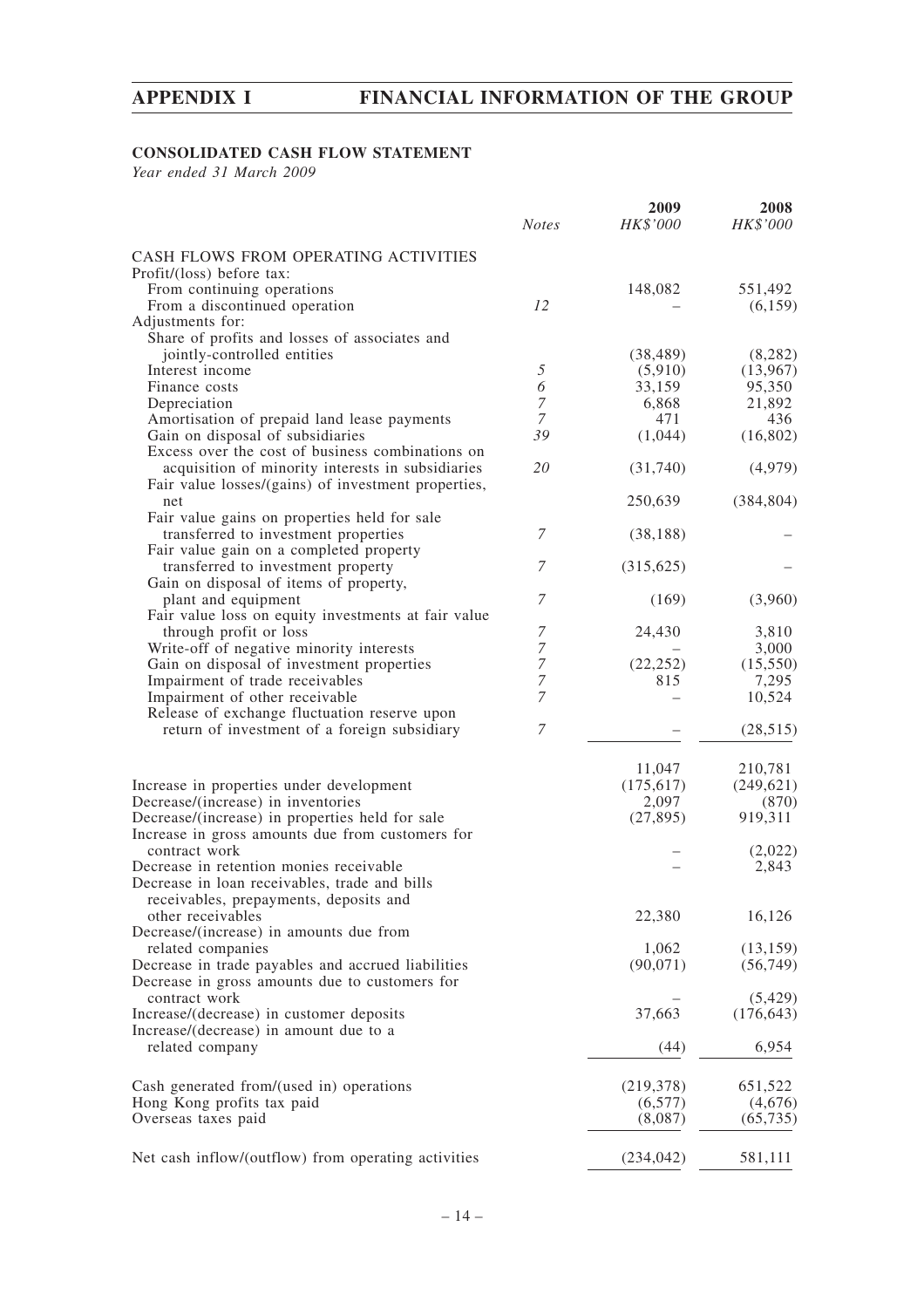|                                                                                                        | <b>Notes</b> | 2009<br>HK\$'000 | 2008<br>HK\$'000 |
|--------------------------------------------------------------------------------------------------------|--------------|------------------|------------------|
| Net cash inflow/(outflow) from operating activities                                                    |              | (234, 042)       | 581,111          |
| CASH FLOWS FROM INVESTING ACTIVITIES                                                                   |              |                  |                  |
| Acquisition of additional shares of an associate                                                       |              | (14, 424)        |                  |
| Purchase of items of property, plant and equipment                                                     |              | (2,722)          | (13, 347)        |
| Acquisition of additional interests in subsidiaries                                                    |              | (12,528)         | (3,617)          |
| Additions to investment properties                                                                     |              | (14,356)         | (11, 114)        |
|                                                                                                        |              |                  |                  |
| Dividends received from a jointly-controlled entity<br>Increase in amounts due from jointly-controlled |              | 45,654           |                  |
| entities                                                                                               |              | (15,696)         |                  |
| Disposal of subsidiaries                                                                               | 39           |                  | 109,115          |
| Dividends received from an associate                                                                   |              | 1,731            | 1,153            |
| Advances to a jointly-controlled entity                                                                |              |                  | (16,059)         |
| Interest received                                                                                      |              | 5,910            | 13,967           |
| Proceeds from disposal of items of property,                                                           |              |                  |                  |
|                                                                                                        |              |                  |                  |
| plant and equipment                                                                                    |              | 319              | 8,466            |
| Proceeds from disposal of investment properties                                                        |              | 344,996          | 109,545          |
| Decrease in investment deposits                                                                        |              |                  | 112,638          |
| Acquisition of a jointly-controlled entity                                                             |              |                  | (4, 590)         |
| Purchase of equity investments at fair value through                                                   |              |                  |                  |
| profit or loss                                                                                         |              |                  | (44, 668)        |
| Repayment from/(advances to) associates                                                                |              | 11,968           | (13, 106)        |
| Decrease in pledged deposits                                                                           |              |                  | 64,572           |
|                                                                                                        |              |                  |                  |
| Net cash inflow from investing activities                                                              |              | 350,852          | 312,955          |
| CASH FLOWS FROM FINANCING ACTIVITIES                                                                   |              |                  |                  |
| Interest paid                                                                                          |              | (53, 586)        | (118, 052)       |
| Dividends paid to minority shareholders                                                                |              | (31,350)         | (61, 627)        |
| Dividend paid                                                                                          |              | (22,055)         | (22,055)         |
| Decrease in interest-bearing bank borrowings, net                                                      |              | (247, 655)       | (576, 513)       |
| Increase in amount due to the immediate holding                                                        |              |                  |                  |
| company                                                                                                |              | 40,000           |                  |
| Decrease in loans from minority interest                                                               |              | (7, 745)         | (24, 237)        |
|                                                                                                        |              |                  |                  |
| Net cash outflow from financing activities                                                             |              | (322, 391)       | (802, 484)       |
| NET INCREASE/(DECREASE) IN CASH AND                                                                    |              |                  |                  |
| <b>CASH EQUIVALENTS</b>                                                                                |              | (205, 581)       | 91,582           |
| Cash and cash equivalents at beginning of year                                                         |              | 579,487          | 455,284          |
| Effect of foreign exchange rate changes, net                                                           |              |                  | 32,621           |
|                                                                                                        |              | (7,755)          |                  |
| CASH AND CASH EQUIVALENTS AT END                                                                       |              |                  |                  |
| OF YEAR                                                                                                |              | 366,151          | 579,487          |
|                                                                                                        |              |                  |                  |
| ANALYSIS OF BALANCES OF CASH AND                                                                       |              |                  |                  |
| <b>CASH EQUIVALENTS</b>                                                                                |              |                  |                  |
| Cash and bank balances                                                                                 | 30           | 250,936          | 437,404          |
| Non-pledged time deposits with original maturity of                                                    |              |                  |                  |
| less than three months when acquired                                                                   | 30           | 115,215          | 142,083          |
|                                                                                                        |              |                  |                  |
|                                                                                                        |              | 366,151          | 579,487          |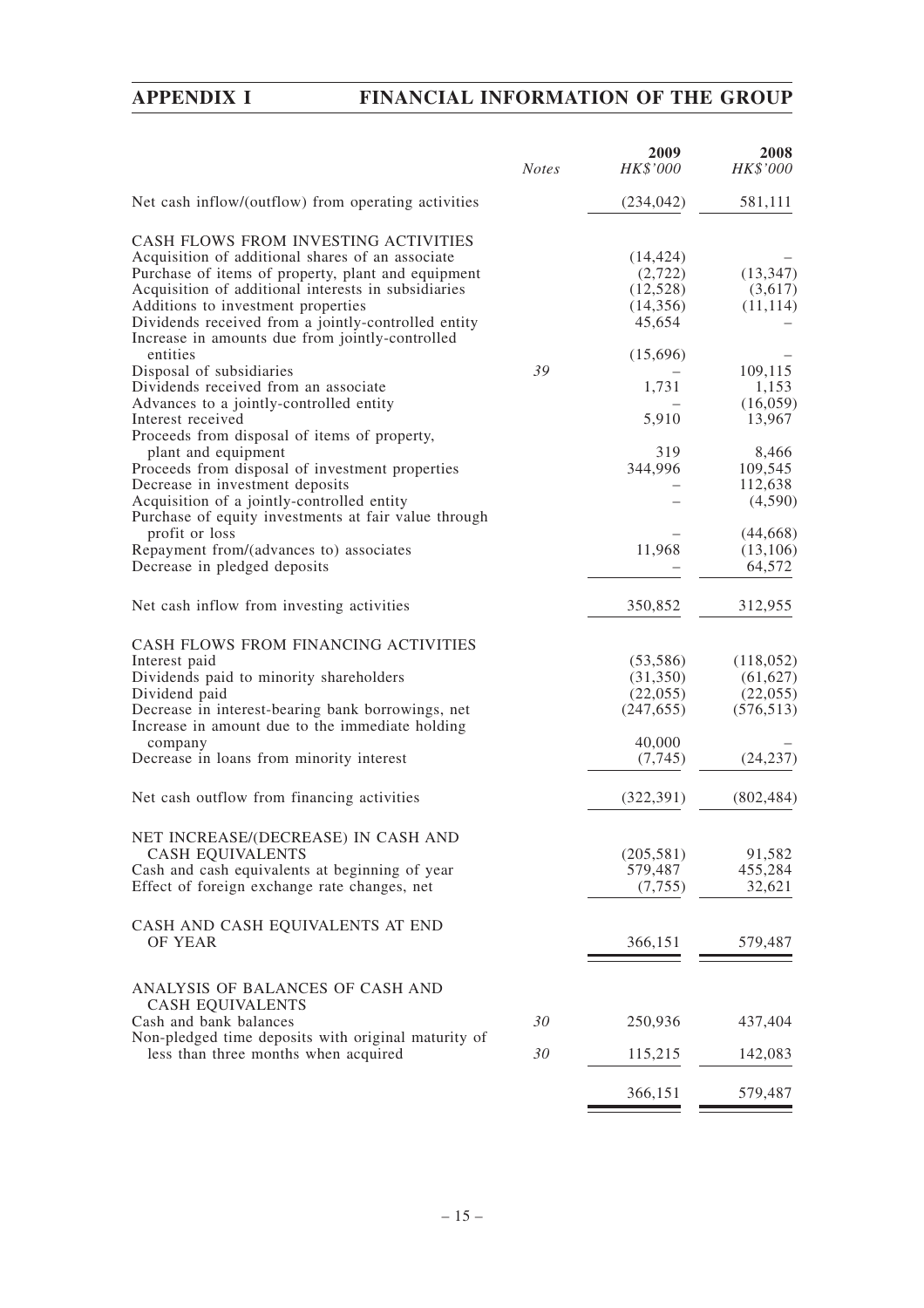### **NOTES TO THE FINANCIAL STATEMENTS**

*31 March 2009*

### **1. CORPORATE INFORMATION**

Chinney Investments, Limited is a limited company incorporated in Hong Kong. The registered office of the Company is located at 23rd Floor, Wing On Centre, 111 Connaught Road Central, Hong Kong.

During the year, the Group was involved in the following principal activities:

- property development
- property investment for rental purposes
- manufacturing and trading of garments

The immediate holding company of the Company is Chinney Holdings Limited, a company incorporated in Hong Kong.

In the opinion of the directors, the ultimate holding company of the Company is Lucky Year Finance Limited ("Lucky Year"), a company incorporated in the British Virgin Islands (the "BVI").

### **2.1 BASIS OF PREPARATION**

These financial statements have been prepared in accordance with Hong Kong Financial Reporting Standards ("HKFRSs") (which include all Hong Kong Financial Reporting Standards, Hong Kong Accounting Standards ("HKASs") and Interpretations) issued by the Hong Kong Institute of Certified Public Accountants, accounting principles generally accepted in Hong Kong and the Hong Kong Companies Ordinance. They have been prepared under the historical cost convention, except for investment properties and equity investments, which have been measured at fair value. These financial statements are presented in Hong Kong dollars ("HK\$") and all values are rounded to the nearest thousand except when otherwise indicated.

### **Basis of consolidation**

The consolidated financial statements include the financial statements of the Company and its subsidiaries (collectively referred to as the "Group") for the year ended 31 March 2009. Adjustments are made to bring into line any dissimilar accounting policies that may exist. The results of subsidiaries are consolidated from the date of acquisition, being the date on which the Group obtains control, and continue to be consolidated until the date that such control ceases. All income, expenses and unrealised gains and losses resulting from intercompany transactions and intercompany balances within the Group are eliminated on consolidation in full.

Minority interests represent the interests of outside shareholders not held by the Group in the results and net assets of the Company's subsidiaries. An acquisition of minority interests is accounted for using the parent entity extension method whereby the difference between the consideration and the book value of the share of the net assets acquired is recognised as goodwill.

### **2.2 IMPACT OF NEW AND REVISED HONG KONG FINANCIAL REPORTING STANDARDS**

The Group has adopted the following new interpretations and amendments to HKFRSs for the first time for the current year's financial statements.

| HKAS 39 and HKFRS 7 | Amendments to HKAS 39 Financial Instruments: Recognition and        |
|---------------------|---------------------------------------------------------------------|
| Amendments          | <i>Measurement</i> and HKFRS 7 Financial Instruments: Disclosures – |
|                     | Reclassification of Financial Assets                                |
| HK(IFRIC)-Int 12    | Service Concession Arrangements                                     |
| HK(IFRIC)-Int 14    | HKAS 19 – The Limit on a Defined Benefit Asset, Minimum Funding     |
|                     | Requirements and their Interaction                                  |

The adoption of these new interpretations and amendments has had no significant financial effect on these financial statements and there have been no significant changes to the accounting policies applied in these financial statements.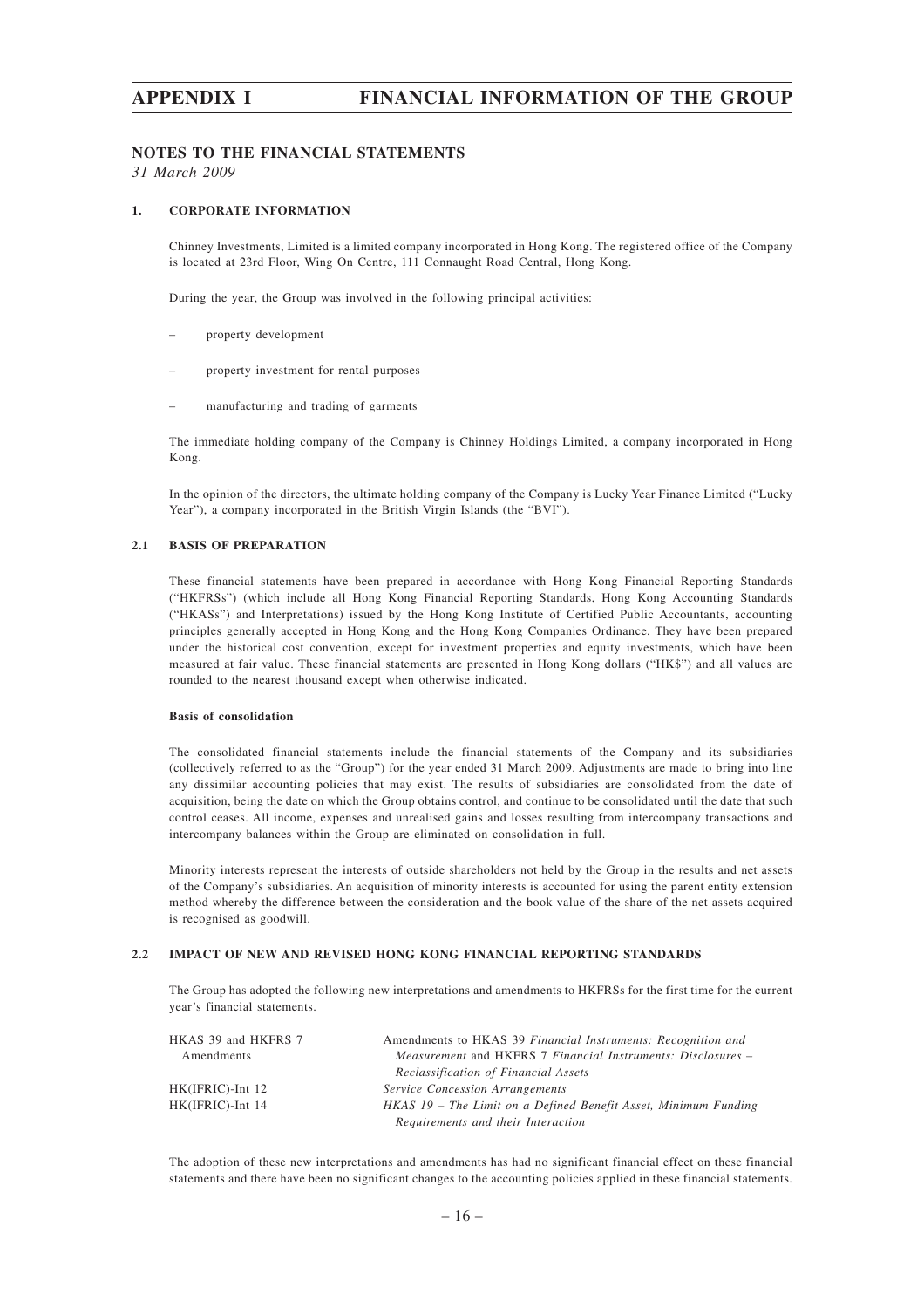### **2.3 IMPACT OF ISSUED BUT NOT YET EFFECTIVE HONG KONG FINANCIAL REPORTING STANDARDS**

The Group has not applied the following new and revised HKFRSs, that have been issued but are not yet effective, in these financial statements.

| HKFRS 1 and HKAS 27       | Amendments to HKFRS 1 First-time Adoption of HKFRSs and HKAS 27                                                                |
|---------------------------|--------------------------------------------------------------------------------------------------------------------------------|
| Amendments                | Consolidated and Separate Financial Statements - Cost of an                                                                    |
|                           | Investment in a Subsidiary, Jointly Controlled Entity or Associate <sup>1</sup>                                                |
| HKFRS 1 (Revised)         | First-time Adoption of HKFRSs <sup>2</sup>                                                                                     |
| <b>HKFRS 2 Amendments</b> | Amendments to HKFRS 2 Share-based Payment - Vesting Conditions and<br>Cancellations <sup>1</sup>                               |
| HKFRS 3 (Revised)         | Business Combinations <sup>2</sup>                                                                                             |
| <b>HKFRS 7 Amendments</b> | Amendments to HKFRS 7 Financial Instruments: Disclosures - Improving<br>Disclosures about Financial Instruments <sup>1</sup>   |
| HKFRS 8                   | Operating Segments <sup>1</sup>                                                                                                |
| HKAS 1 (Revised)          | Presentation of Financial Statements <sup>1</sup>                                                                              |
| HKAS 23 (Revised)         | Borrowing Costs <sup>1</sup>                                                                                                   |
| HKAS 27 (Revised)         | Consolidated and Separate Financial Statements <sup>2</sup>                                                                    |
| HKAS 32 and HKAS 1        | Amendments to HKAS 32 Financial Instruments: Presentation and HKAS                                                             |
| Amendments                | 1 Presentation of Financial Statements - Puttable Financial Instruments<br>and Obligations Arising on Liquidation <sup>1</sup> |
| HKAS 39 Amendment         | Amendment to HKAS 39 Financial Instruments: Recognition and<br>Measurement – Eligible Hedged Items <sup>2</sup>                |
| HK(IFRIC)-Int 9 and       | Amendment to HK(IFRIC)-Int 9 Reassessment of Embedded                                                                          |
| <b>HKAS 39 Amendments</b> | Derivatives and HKAS 39 Financial Instruments: Recognition and<br>$Measurement - Embedded$ Derivatives <sup>5</sup>            |
| HK(IFRIC)-Int 13          | Customer Loyalty Programmes <sup>3</sup>                                                                                       |
| HK(IFRIC)-Int 15          | Agreements for the Construction of Real Estate <sup>1</sup>                                                                    |
| HK(IFRIC)-Int 16          | Hedges of a Net Investment in a Foreign Operation <sup>4</sup>                                                                 |
| HK(IFRIC)-Int 17          | Distribution of Non-cash Assets to Owners <sup>2</sup>                                                                         |
| HK(IFRIC)-Int 18          | Transfer of Assets from Customers <sup>6</sup>                                                                                 |
| HKFRSs (Amendments)       | Improvements to HKFRSs <sup>7*</sup>                                                                                           |

- <sup>1</sup> Effective for annual periods beginning on or after 1 January 2009
- <sup>2</sup> Effective for annual periods beginning on or after 1 July 2009
- <sup>3</sup> Effective for annual periods beginning on or after 1 July 2008
- <sup>4</sup> Effective for annual periods beginning on or after 1 October 2008
- <sup>5</sup> Effective for annual periods ending on or after 30 June 2009
- <sup>6</sup> Effective for transfers of assets from customers received on or after 1 July 2009
- <sup>7</sup> Effective for annual periods beginning on or after 1 January 2009, 1 July 2009 and 1 January 2010 as appropriate
- \* *Improvements to HKFRSs* contains amendments to HKFRS 2, HKFRS 5, HKFRS 7, HKFRS 8, HKAS 1, HKAS 7, HKAS 8, HKAS 10, HKAS 16, HKAS 17, HKAS 18, HKAS 19, HKAS 20, HKAS 23, HKAS 27, HKAS 28, HKAS 29, HKAS 31, HKAS 34, HKAS 36, HKAS 38, HKAS 39, HKAS 40, HKAS 41, HK(IFRIC) – Int 9 and HK(IFRIC) – Int 16.

The Group is in the process of making an assessment of the impact of these new and revised HKFRSs upon initial application. So far, it anticipates that while the adoption of HKFRS 8 and HKAS 1 (Revised) may result in new or amended disclosures and the adoption of HKFRS 3 (Revised), HKAS 27 (Revised) and HKAS 23 (Revised) may result in changes in accounting policies, these new and revised HKFRSs are unlikely to have a significant impact on the Group's results of operations and financial position.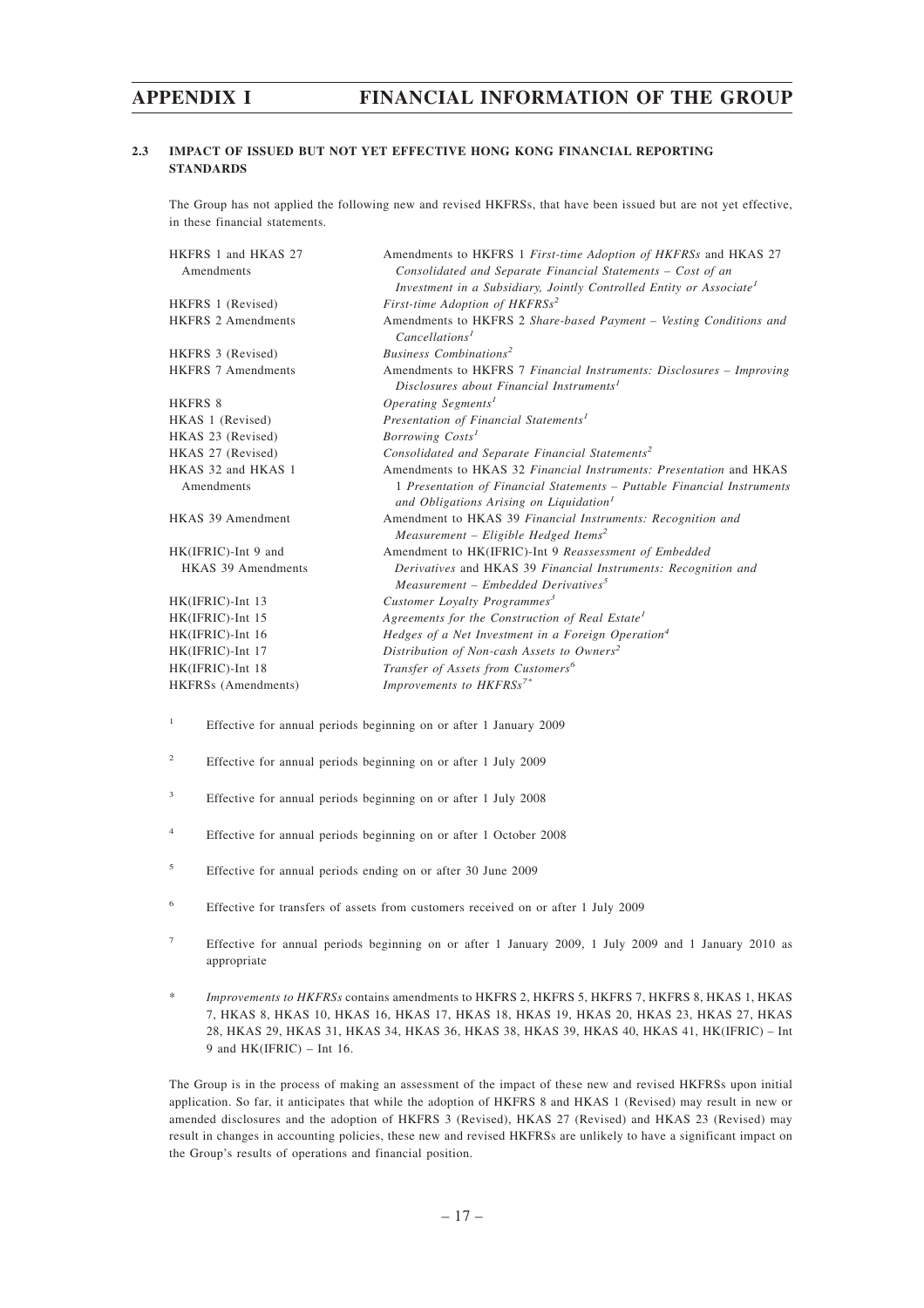### **2.4 SUMMARY OF SIGNIFICANT ACCOUNTING POLICIES**

### **Subsidiaries**

A subsidiary is an entity in which the Company, directly or indirectly, controls more than half of its voting power or issued share capital or controls the composition of its board of directors; or over which the Company has a contractual right to exercise a dominant influence with respect to that entity's financial and operating policies.

The results of subsidiaries are included in the Company's income statement to the extent of dividends received and receivable. The Company's interests in subsidiaries are stated at cost less any impairment losses.

#### **Joint ventures**

A joint venture is an entity set up by contractual arrangement, whereby the Group and other parties undertake an economic activity. The joint venture operates as a separate entity in which the Group and the other parties have an interest.

The joint venture agreement between the venturers stipulates the capital contributions of the joint venture parties, the duration of the joint venture entity and the basis on which the assets are to be realised upon its dissolution. The profits and losses from the joint venture's operations and any distributions of surplus assets are shared by the venturers, either in proportion to their respective capital contributions, or in accordance with the terms of the joint venture agreement.

A joint venture is treated as:

- (a) a subsidiary, if the Company, directly or indirectly, controls more than half of its voting power or issued share capital or controls the composition of its board of directors; or over which the Company has a contractual right to exercise a dominant influence with respect to the joint venture's financial and operating policies;
- (b) a jointly-controlled entity, if the Company does not have unilateral control, but has joint control, directly or indirectly, over the joint venture;
- (c) an associate, if the Company does not have unilateral or joint control, but holds, directly or indirectly, generally not less than 20% of the joint venture's registered capital and is in a position to exercise significant influence over the joint venture; or
- (d) an equity investment accounted for in accordance with HKAS 39, if the Company holds, directly or indirectly, less than 20% of the joint venture's registered capital and has neither joint control of, nor is in a position to exercise significant influence over, the joint venture.

#### **Jointly-controlled entities**

A jointly-controlled entity is a joint venture that is subject to joint control, resulting in none of the participating parties having unilateral control over the economic activity of the jointly-controlled entity.

The Group's interests in jointly-controlled entities are stated in the consolidated balance sheet at the Group's share of net assets under the equity method of accounting, less any impairment losses. The Group's share of the post-acquisition results and reserves of jointly-controlled entities is included in the consolidated income statement and consolidated reserves, respectively. Unrealised gains and losses resulting from transactions between the Group and its jointly-controlled entities are eliminated to the extent of the Group's interests in the jointly-controlled entities, except where unrealised losses provide evidence of an impairment of the asset transferred. Goodwill arising from the acquisition of jointly-controlled entities is included as part of the Group's interests in jointly-controlled entities.

#### **Associates**

An associate is an entity, not being a subsidiary or a jointly-controlled entity, in which the Group has a long term interest of generally not less than 20% of the equity voting rights and over which it is in a position to exercise significant influence.

The Group's interest in associates are stated in the consolidated balance sheet at the Group's share of net assets under the equity method of accounting, less any impairment losses. The Group's share of the post-acquisition results and reserves of associates is included in the consolidated income statement and consolidated reserves, respectively. Unrealised gains and losses resulting from transactions between the Group and its associates are eliminated to the extent of the Group's interests in the associates, except where unrealised losses provide evidence of an impairment of the asset transferred. Adjustments are made to bring into line any dissimilar accounting policies that may exist.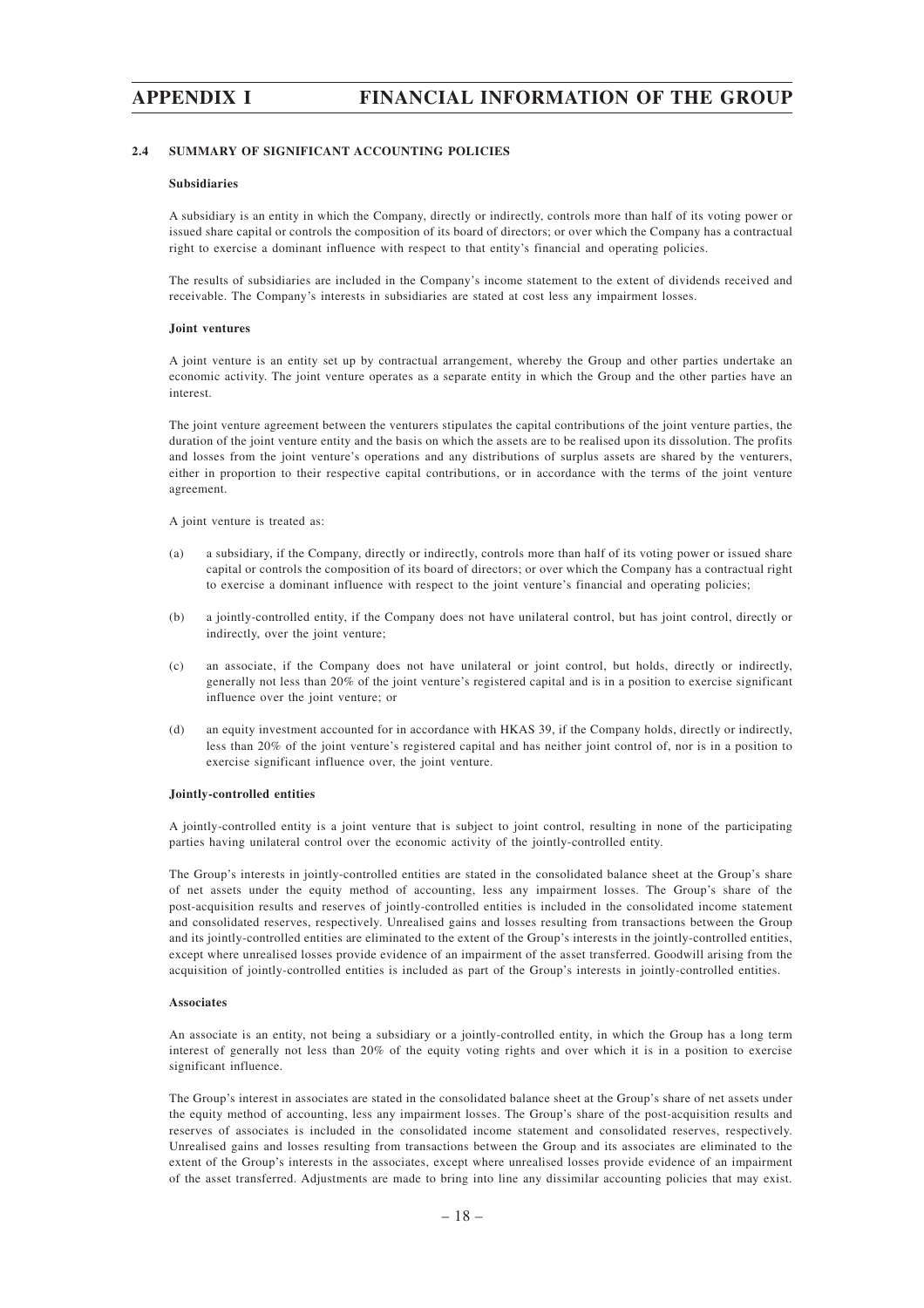### **Goodwill**

Goodwill arising on the acquisition of subsidiaries, associates and jointly-controlled entities represents the excess of the cost of the business combination over the Group's interest in the net fair value of the acquirees' identifiable assets acquired, and liabilities and contingent liabilities assumed as at the date of acquisition.

#### *Goodwill on acquisitions for which the agreement date is on or after 1 January 2005*

Goodwill arising on acquisition is recognised in the consolidated balance sheet as an asset, initially measured at cost and subsequently at cost less any accumulated impairment losses. In the case of associates and jointly-controlled entities, goodwill is included in the carrying amount thereof, rather than as a separately identified asset on the consolidated balance sheet.

The carrying amount of goodwill is reviewed for impairment annually or more frequently if events or changes in circumstances indicate that the carrying value may be impaired. The Group performs its annual impairment test of goodwill as at 31 March.

For the purpose of impairment testing, goodwill acquired in a business combination is, from the acquisition date, allocated to each of the Group's cash-generating units, or groups of cash-generating units, that are expected to benefit from the synergies of the combination, irrespective of whether other assets or liabilities of the Group are assigned to those units or groups of units.

Impairment is determined by assessing the recoverable amount of the cash-generating unit (group of cash-generating units) to which the goodwill relates. Where the recoverable amount of the cash-generating unit (group of cash-generating units) is less than the carrying amount, an impairment loss is recognised. An impairment loss recognised for goodwill is not reversed in a subsequent period.

Where goodwill forms part of a cash-generating unit (group of cash-generating units) and part of the operation within that unit is disposed of, the goodwill associated with the operation disposed of is included in the carrying amount of the operation when determining the gain or loss on disposal of the operation. Goodwill disposed of in this circumstance is measured based on the relative values of the operation disposed of and the portion of the cash-generating unit retained.

#### *Goodwill previously eliminated against consolidated retained profits*

Prior to the adoption of the HKICPA's Statement of Standard Accounting Practice 30 "Business Combinations" in 2001, goodwill arising on acquisition was eliminated against consolidated retained profits in the year of acquisition. On the adoption of HKFRS 3, such goodwill remains eliminated against consolidated retained profits and is not recognised in the income statement when all or part of the business to which the goodwill relates is disposed of or when a cash-generating unit to which the goodwill relates becomes impaired.

#### **Excess over the cost of business combinations**

Any excess of the Group's interest in the net fair value of the acquirees' identifiable assets, liabilities and contingent liabilities over the cost of acquisition of subsidiaries (previously referred to as negative goodwill), after reassessment, is recognised immediately in the income statement.

The excess for associates and jointly-controlled entities is included in the Group's share of the associates' and jointly-controlled entities' profits or losses in the period in which the investments are acquired.

#### **Impairment of non-financial assets other than goodwill**

Where an indication of impairment exists, or when annual impairment testing for an asset is required (other than inventories, properties under development, deferred tax assets, financial assets, investment properties, properties held for sale and goodwill), the asset's recoverable amount is estimated. An asset's recoverable amount is the higher of the asset's or cash-generating unit's value in use and its fair value less costs to sell, and is determined for an individual asset, unless the asset does not generate cash inflows that are largely independent of those from other assets or groups of assets, in which case the recoverable amount is determined for the cash-generating unit to which the asset belongs.

An impairment loss is recognised only if the carrying amount of an asset exceeds its recoverable amount. In assessing value in use, the estimated future cash flows are discounted to their present value using a pre-tax discount rate that reflects current market assessments of the time value of money and the risks specific to the asset. An impairment loss is charged to the income statement in the period in which it arises in those expense categories consistent with the function of the impaired asset.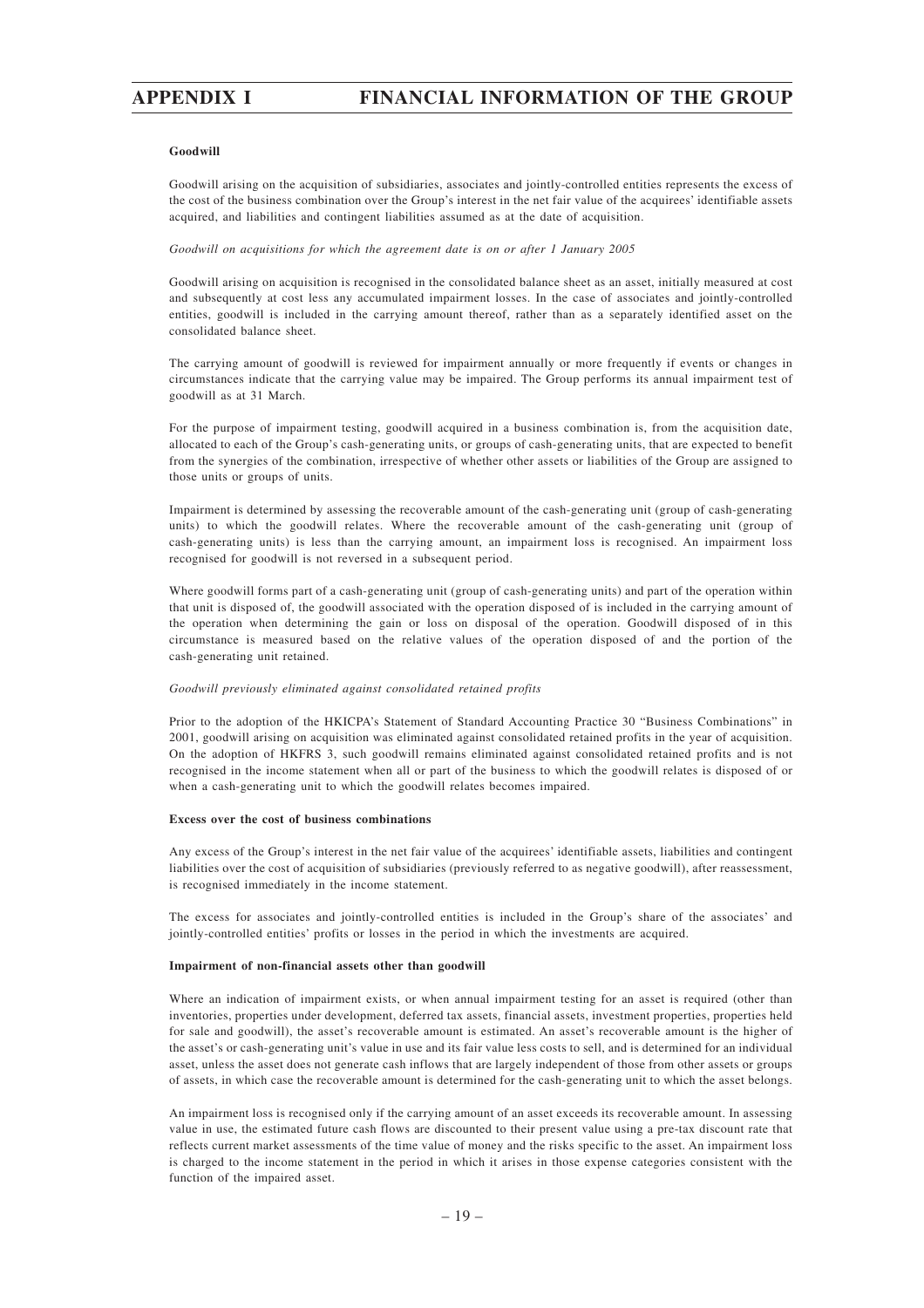An assessment is made at each reporting date as to whether there is any indication that previously recognised impairment losses may no longer exist or may have decreased. If such an indication exists, the recoverable amount is estimated. A previously recognised impairment loss of an asset other than goodwill is reversed only if there has been a change in the estimates used to determine the recoverable amount of that asset, but not to an amount higher than the carrying amount that would have been determined (net of any depreciation/amortisation) had no impairment loss been recognised for the asset in prior years. A reversal of such an impairment loss is credited to the income statement in the period in which it arises.

### **Related parties**

A party is considered to be related to the Group if:

- (a) the party, directly or indirectly through one or more intermediaries, (i) controls, is controlled by, or is under common control with, the Group; (ii) has an interest in the Group that gives it significant influence over the Group; or (iii) has joint control over the Group;
- (b) the party is an associate;
- (c) the party is a jointly-controlled entity;
- (d) the party is a member of the key management personnel of the Group or its holding companies;
- (e) the party is a close member of the family of any individual referred to in (a) or (d);
- (f) the party is an entity that is controlled, jointly controlled or significantly influenced by or for which significant voting power in such entity resides with, directly or indirectly, any individual referred to in (d) or (e); or
- (g) the party is a post-employment benefit plan for the benefit of the employees of the Group, or of any entity that is a related party of the Group.

#### **Property, plant and equipment and depreciation**

Property, plant and equipment are stated at cost less accumulated depreciation and any impairment losses. The cost of an item of property, plant and equipment comprises its purchase price and any directly attributable costs of bringing the asset to its working condition and location for its intended use. Expenditure incurred after items of property, plant and equipment have been put into operation, such as repairs and maintenance, is normally charged to the income statement in the period in which it is incurred. In situations where it can be clearly demonstrated that the expenditure has resulted in an increase in the future economic benefits expected to be obtained from the use of an item of property, plant and equipment, and where the cost of the item can be measured reliably, the expenditure is capitalised as an additional cost of that asset or as a replacement.

Depreciation is calculated on the straight-line basis to write off the cost of each item of property, plant and equipment to its residual value over its estimated useful life. The principal annual rates used for this purpose are as follows:

| Leasehold land and buildings      | 2% to 5% or over the unexpired term of the leases,         |
|-----------------------------------|------------------------------------------------------------|
|                                   | whichever is shorter                                       |
| Leasehold improvements            | 20% or over the unexpired term of the leases, whichever is |
|                                   | shorter                                                    |
| Plant and machinery               | 10\% to 30\%                                               |
| Motor vehicles                    | 20\% to 30\%                                               |
| Furniture, fixtures and equipment | 20\% to $33\frac{1}{3}\%$                                  |
|                                   |                                                            |

Where parts of an item of property, plant and equipment have different useful lives, the cost of that item is allocated on a reasonable basis among the parts and each part is depreciated separately.

Residual values, useful lives and the depreciation method are reviewed, and adjusted if appropriate, at least at each balance sheet date.

An item of property, plant and equipment is derecognised upon disposal or when no future economic benefits are expected from its use or disposal. Any gain or loss on disposal or retirement recognised in the income statement in the year the asset is derecognised is the difference between the net sales proceeds and the carrying amount of the relevant asset.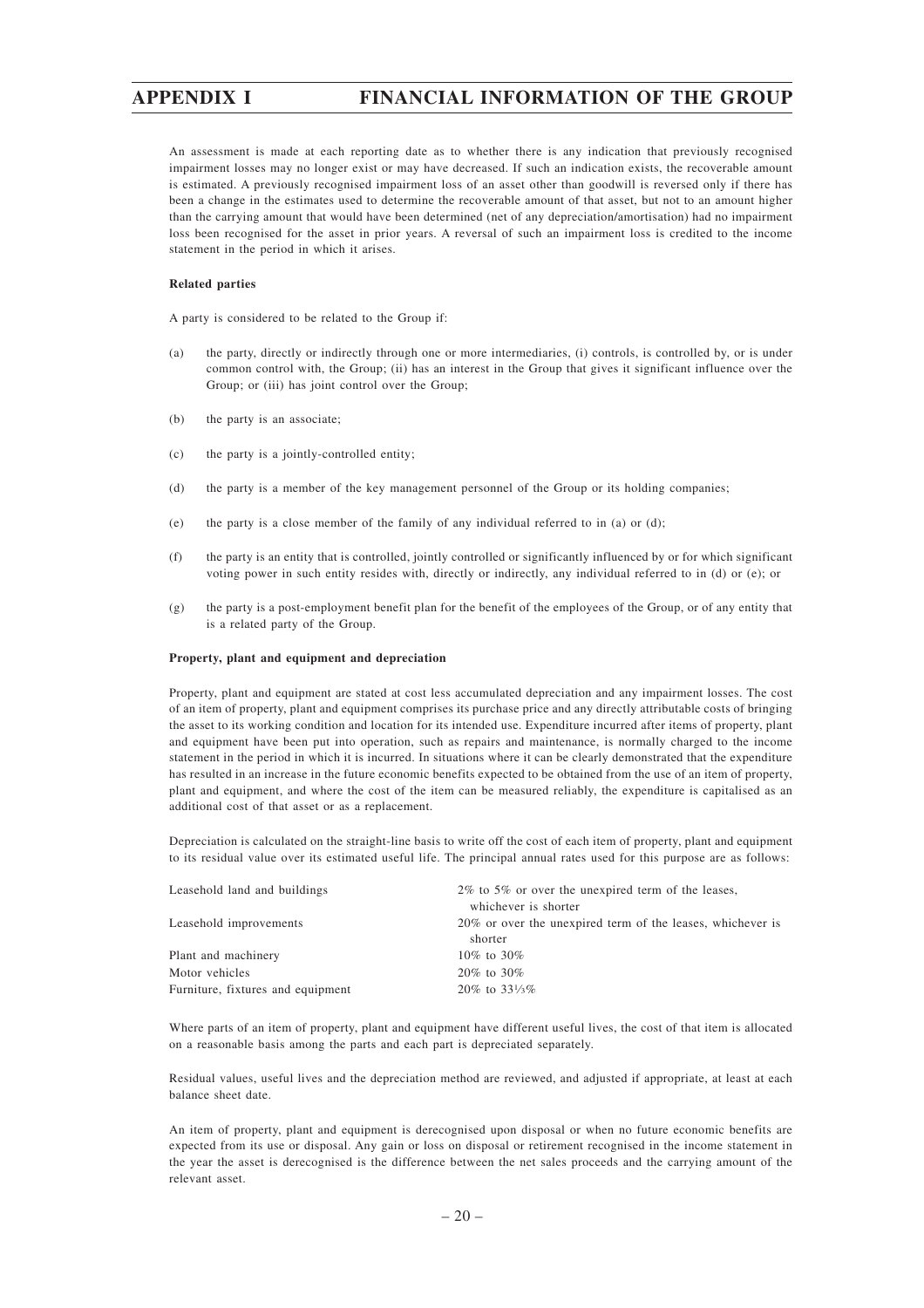#### **Properties under development**

Properties under development are stated at cost and include the cost of land, construction, financing and other related expenses, less any impairment losses. Impairment is assessed by the directors with reference to prevailing market prices, on an individual property basis.

#### **Investment properties**

Investment properties are interests in land and buildings held to earn rental income and/or for capital appreciation, rather than for use in the production or supply of goods or services or for administrative purposes; or for sale in the ordinary course of business. Such properties are measured initially at cost, including transaction costs. Subsequent to initial recognition, investment properties are stated at fair value, which reflects market conditions at the balance sheet date.

Gains or losses arising from changes in the fair values of investment properties are included in the income statement in the year in which they arise.

Any gains or losses on the retirement or disposal of an investment property are recognised in the income statement in the year of the retirement or disposal.

When the Group completes the construction or development of a self-constructed investment property, any difference between the fair value of the property at the completion date and its previous carrying amount is recognised in the income statement.

### **Properties held for sale**

Properties held for sale, consisting of completed properties and properties under development in respect of which the Group has established pre-sale programmes, are classified under current assets and are stated at the lower of cost and net realisable value. Cost includes all development expenditure, applicable borrowing costs and other direct costs attributable to such properties. Net realisable value is determined by reference to management estimates according to prevailing market conditions, on an individual property basis.

#### **Leases**

Leases where substantially all the rewards and risks of ownership of assets remain with the lessor are accounted for as operating leases. Where the Group is the lessor, assets leased by the Group under operating leases are included in non-current assets, and rentals receivable under the operating leases are credited to the income statement on the straight-line basis over the lease terms. Where the Group is the lessee, rentals payable under the operating leases are charged to the income statement on the straight-line basis over the lease terms.

Prepaid land lease payments under operating leases are initially stated at cost and subsequently recognised on the straight-line basis over the lease terms. When the lease payments cannot be allocated reliably between the land and buildings elements, the entire lease payments are included in the cost of the land and buildings as a finance lease in property, plant and equipment.

#### **Financial assets**

Financial assets in the scope of HKAS 39 are classified as financial assets at fair value through profit or loss, loans and receivables and available-for-sale financial assets, as appropriate. When financial assets are recognised initially, they are measured at fair value, plus, in the case of investments not at fair value through profit or loss, directly attributable transaction costs.

The Group assesses whether a contract contains an embedded derivative when the Group first becomes a party to it and assesses whether an embedded derivative is required to be separated from the host contract when the analysis shows that the economic characteristics and risks of the embedded derivative are not closely related to those of the host contract. Reassessment only occurs if there is a change in the terms of the contract that significantly modifies the cash flows that would otherwise be required under the contract.

The Group determines the classification of its financial assets after initial recognition and, where allowed and appropriate, re-evaluates this designation at the balance sheet date.

All regular way purchases and sales of financial assets are recognised on the trade date, that is, the date that the Group commits to purchase or sell the asset. Regular way purchases or sales are purchases or sales of financial assets that require delivery of assets within the period generally established by regulation or convention in the marketplace.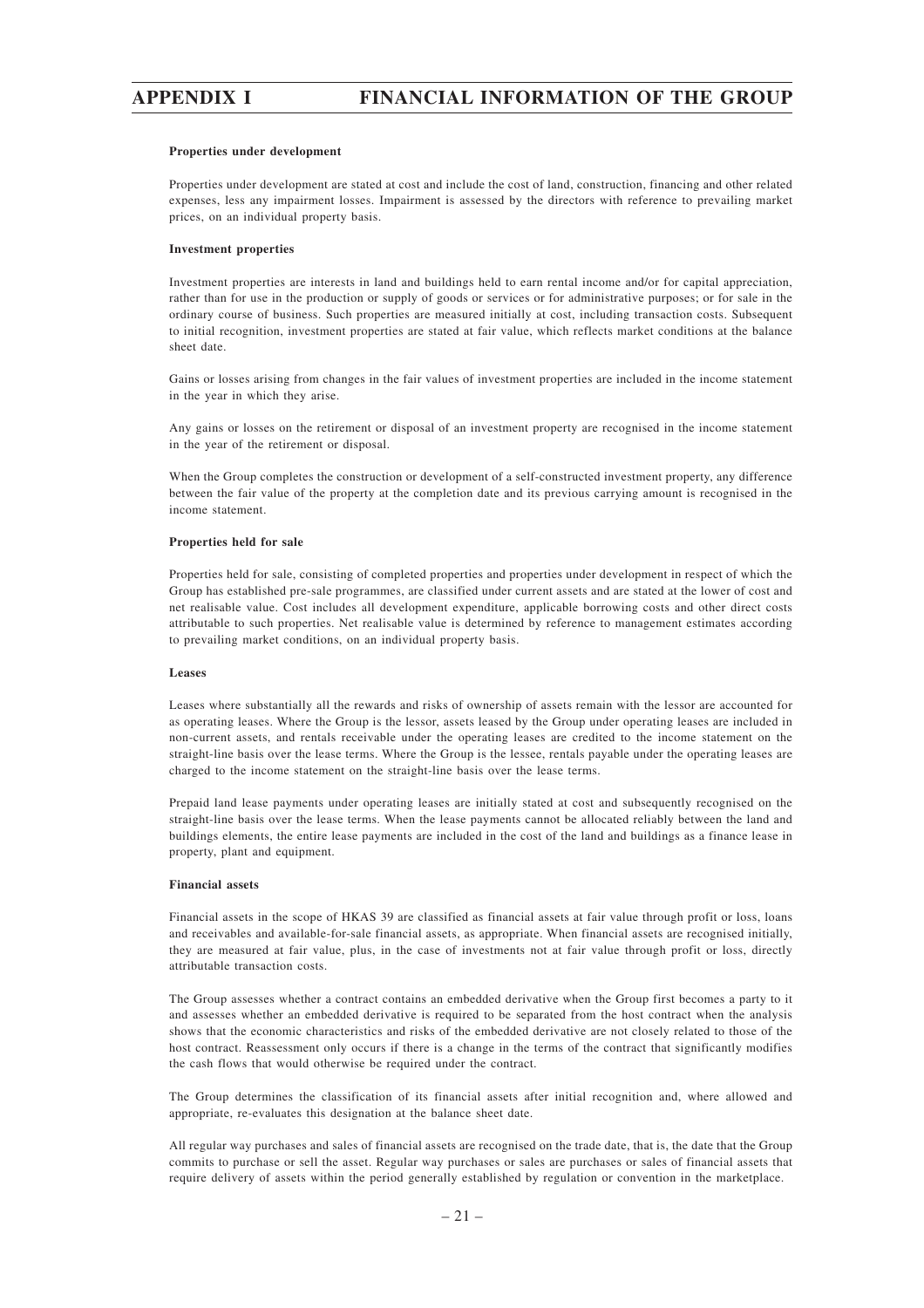#### *Financial assets at fair value through profit or loss*

Financial assets at fair value through profit or loss include financial assets held for trading. Financial assets are classified as held for trading if they are acquired for the purpose of sale in the near term. Gains or losses on investments held for trading are recognised in the income statement. The net fair value gain or loss recognised in the income statement does not include any dividends on these financial assets, which are recognised in accordance with the policy set out for "Revenue recognition" below.

#### *Loans and receivables*

Loans and receivables are non-derivative financial assets with fixed or determinable payments that are not quoted in an active market. Such assets are subsequently carried at amortised cost using the effective interest method less any allowance for impairment. Amortised cost is calculated taking into account any discount or premium on acquisition and includes fees that are an integral part of the effective interest rate and transaction costs. Gains and losses are recognised in the income statement when the loans and receivables are derecognised or impaired, as well as through the amortisation process.

#### *Fair value*

The fair value of investments that are actively traded in organised financial markets is determined by reference to quoted market bid prices at the close of business at the balance sheet date. For investments where there is no active market, fair value is determined using valuation techniques. Such techniques include using recent arm's length market transactions; reference to the current market value of another instrument which is substantially the same; a discounted cash flow analysis; and option pricing models.

#### **Impairment of financial assets**

The Group assesses at each balance sheet date whether there is any objective evidence that a financial asset or a group of financial assets is impaired.

#### *Assets carried at amortised cost*

If there is objective evidence that an impairment loss on loans and receivables carried at amortised cost has been incurred, the amount of the loss is measured as the difference between the asset's carrying amount and the present value of estimated future cash flows (excluding future credit losses that have not been incurred) discounted at the financial asset's original effective interest rate (i.e., the effective interest rate computed at initial recognition). The carrying amount of the asset is reduced either directly or through the use of an allowance account. The amount of the impairment loss is recognised in the income statement. Loans and receivables together with any associated allowance are written off when there is no realistic prospect of future recovery.

If, in a subsequent period, the amount of the impairment loss decreases and the decrease can be related objectively to an event occurring after the impairment was recognised, the previously recognised impairment loss is reversed by adjusting the allowance account. Any subsequent reversal of an impairment loss is recognised in the income statement, to the extent that the carrying value of the asset does not exceed its amortised cost at the reversal date.

In relation to trade and other receivables, a provision for impairment is made when there is objective evidence (such as the probability of insolvency or significant financial difficulties of the debtor and significant changes in the technological, market, economic or legal environment that have an adverse effect on the debtor) that the Group will not be able to collect all of the amounts due under the original terms of an invoice. The carrying amount of the receivables is reduced through the use of an allowance account. Impaired debts are derecognised when they are assessed as uncollectible.

#### **Derecognition of financial assets**

A financial asset (or, where applicable, a part of a financial asset or part of a group of similar financial assets) is derecognised where:

- the rights to receive cash flows from the asset have expired;
- the Group retains the rights to receive cash flows from the asset, but has assumed an obligation to pay them in full without material delay to a third party under a "pass-through" arrangement; or
- the Group has transferred its rights to receive cash flows from the asset and either (a) has transferred substantially all the risks and rewards of the asset, or (b) has neither transferred nor retained substantially all the risks and rewards of the asset, but has transferred control of the asset.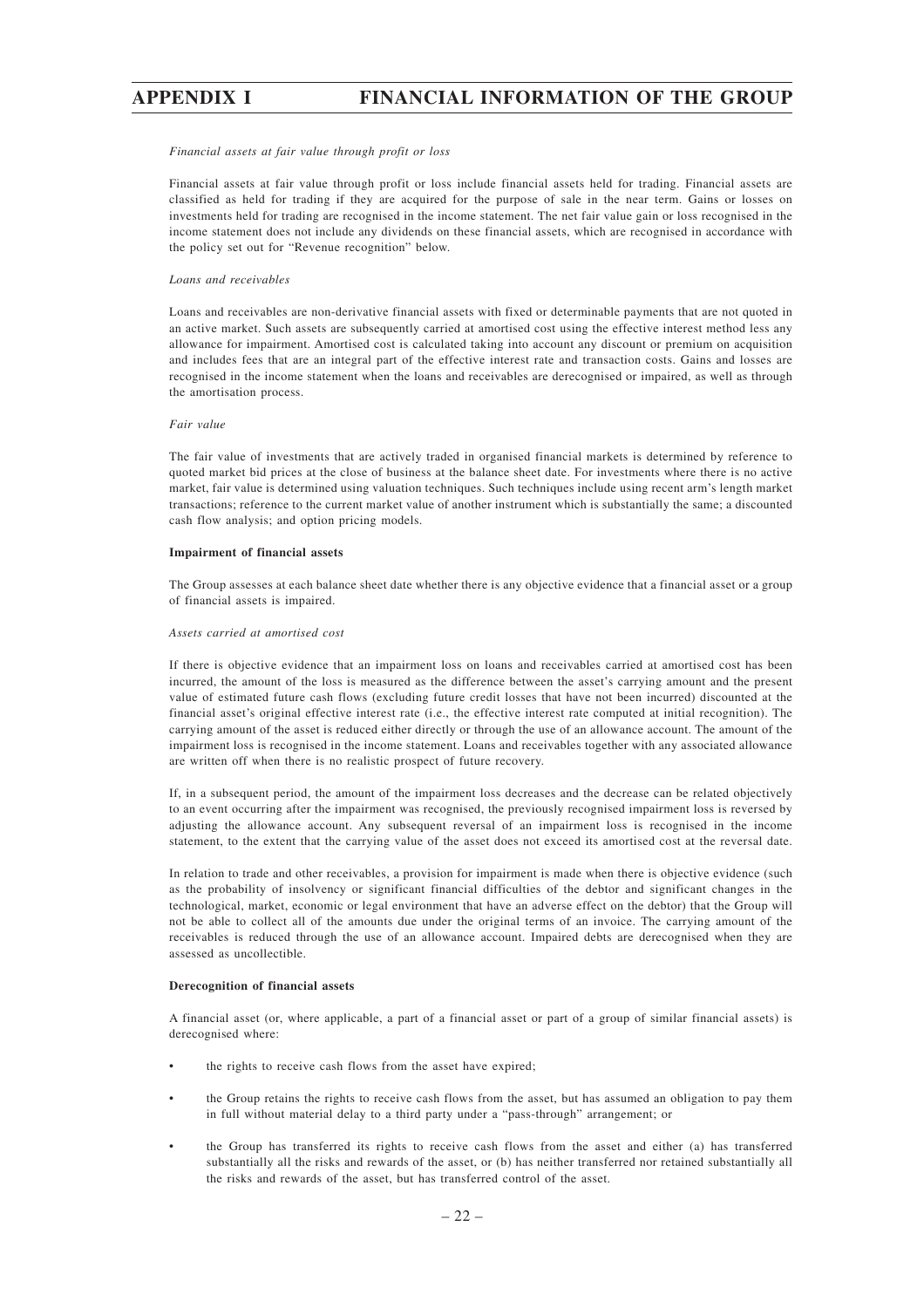Where the Group has transferred its rights to receive cash flows from an asset and has neither transferred nor retained substantially all the risks and rewards of the asset nor transferred control of the asset, the asset is recognised to the extent of the Group's continuing involvement in the asset. Continuing involvement that takes the form of a guarantee over the transferred asset is measured at the lower of the original carrying amount of the asset and the maximum amount of consideration that the Group could be required to repay.

Where continuing involvement takes the form of a written and/or purchased option (including a cash-settled option or similar provision) on the transferred asset, the extent of the Group's continuing involvement is the amount of the transferred asset that the Group may repurchase, except in the case of a written put option (including a cash-settled option or similar provision) on an asset measured at fair value, where the extent of the Group's continuing involvement is limited to the lower of the fair value of the transferred asset and the option exercise price.

#### **Financial liabilities at amortised cost (including interest-bearing loans and bank borrowings)**

Financial liabilities including trade and other payables and interest-bearing bank borrowings, convertible bonds, amounts due to minority shareholders, amount due to a related company, promissory note payable and customer deposits, are initially stated at fair value less directly attributable transaction costs and are subsequently measured at amortised cost, using the effective interest method unless the effect of discounting would be immaterial, in which case they are stated at cost. The related interest expense is recognised within "Finance costs" in the income statement.

Gains and losses are recognised in the income statement when the liabilities are derecognised as well as through the amortisation process.

#### **Financial guarantee contracts**

Financial guarantee contracts in the scope of HKAS 39 are accounted for as financial liabilities. A financial guarantee contract is recognised initially at its fair value less transaction costs that are directly attributable to the acquisition or issue of the financial guarantee contract, except when such contract is recognised at fair value through profit or loss. Subsequent to initial recognition, the Group measures the financial guarantee contract at the higher of: (i) the amount of the best estimate of the expenditure required to settle the present obligation at the balance sheet date; and (ii) the amount initially recognised less, when appropriate, cumulative amortisation recognised in accordance with HKAS 18 *Revenue*.

#### **Convertible bonds**

The component of convertible bonds that exhibits characteristics of a liability is recognised as a liability in the balance sheet, net of transaction costs. On issuance of convertible bonds, the fair value of the liability component is determined using a market rate for an equivalent non-convertible bond; and this amount is carried as a long term liability on the amortised cost basis until extinguished on conversion or redemption. The remainder of the proceeds is allocated to the conversion option that is recognised and included in shareholders' equity, net of transaction costs. The carrying amount of the conversion option is not remeasured in subsequent years. Transaction costs are apportioned between the liability and equity components of the convertible bonds based on the allocation of proceeds to the liability and equity components when the instruments are first recognised.

#### **Derecognition of financial liabilities**

A financial liability is derecognised when the obligation under the liability is discharged or cancelled, or expires.

When an existing financial liability is replaced by another from the same lender on substantially different terms, or the terms of an existing liability are substantially modified, such an exchange or modification is treated as a derecognition of the original liability and a recognition of a new liability, and the difference between the respective carrying amounts is recognised in the income statement.

#### **Inventories**

Inventories are stated at the lower of cost and net realisable value. Cost is determined on the first-in, first-out basis and, in the case of work in progress and finished goods, comprises direct materials, direct labour and an appropriate proportion of overheads. Net realisable value is based on estimated selling prices less any estimated costs to be incurred to completion and disposal.

### **Cash and cash equivalents**

For the purpose of the consolidated cash flow statement, cash and cash equivalents comprise cash on hand and demand deposits, and short term highly liquid investments that are readily convertible into known amounts of cash, are subject to an insignificant risk of changes in value, and have a short maturity of generally within three months when acquired, less bank overdrafts which are repayable on demand and form an integral part of the Group's cash management.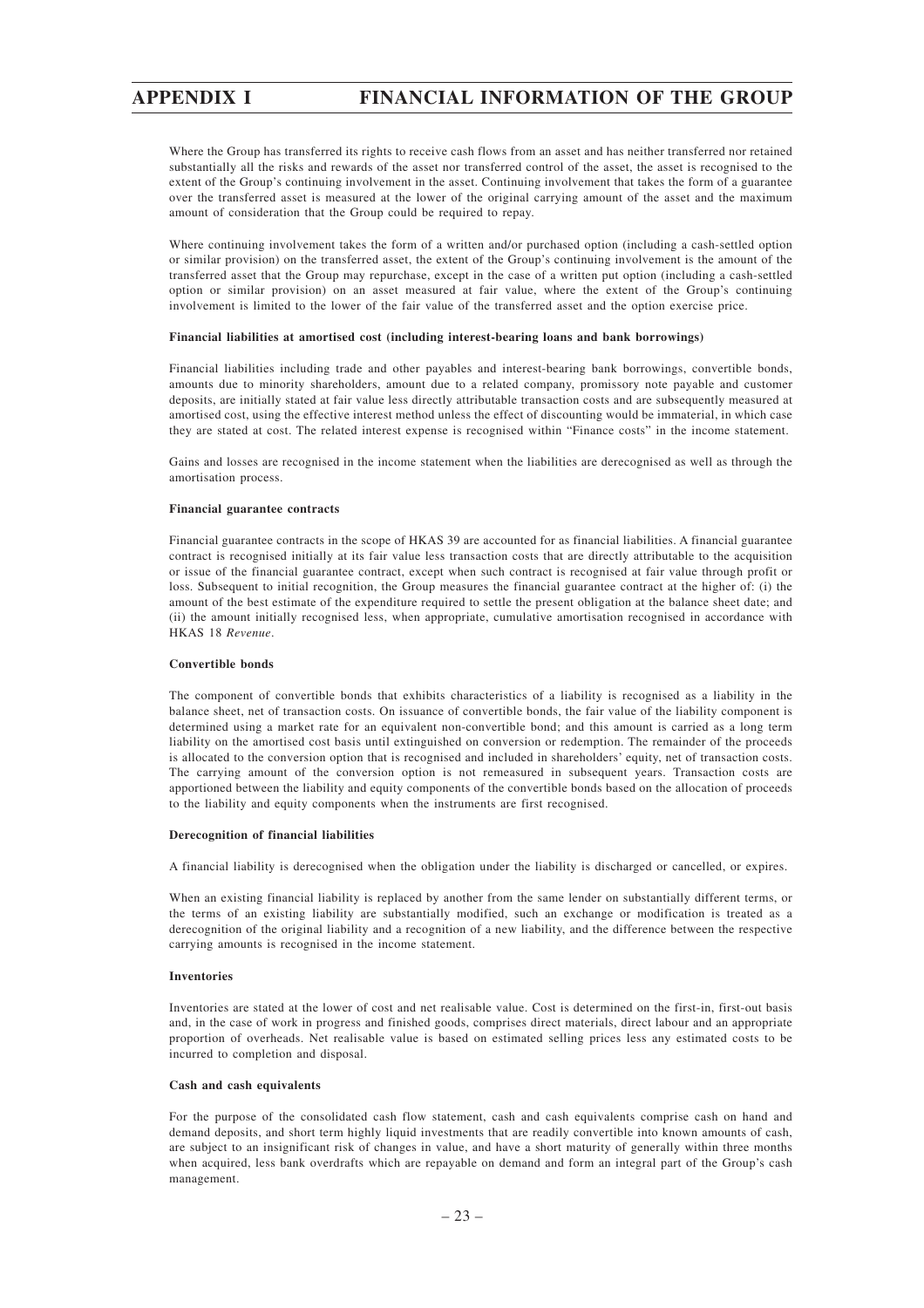For the purpose of the balance sheets, cash and cash equivalents comprise cash on hand and at banks, including term deposits, which are not restricted as to use.

#### **Income tax**

Income tax comprises current and deferred tax. Income tax is recognised in the income statement, or in equity if it relates to items that are recognised in the same or a different period directly in equity.

Current tax assets and liabilities for the current and prior periods are measured at the amount expected to be recovered from or paid to the taxation authorities.

Deferred tax is provided, using the liability method, on all temporary differences at the balance sheet date between the tax bases of assets and liabilities and their carrying amounts for financial reporting purposes.

Deferred tax liabilities are recognised for all taxable temporary differences, except:

- where the deferred tax liability arises from the initial recognition of an asset or liability in a transaction that is not a business combination and, at the time of the transaction, affects neither the accounting profit nor taxable profit or loss; and
- in respect of taxable temporary differences associated with investments in subsidiaries, associates and interests in joint ventures, where the timing of the reversal of the temporary differences can be controlled and it is probable that the temporary differences will not reverse in the foreseeable future.

Deferred tax assets are recognised for all deductible temporary differences, carryforward of unused tax credits and unused tax losses, to the extent that it is probable that taxable profit will be available against which the deductible temporary differences, and the carryforward of unused tax credits and unused tax losses can be utilised, except:

- where the deferred tax asset relating to the deductible temporary differences arises from the initial recognition of an asset or liability in a transaction that is not a business combination and, at the time of the transaction, affects neither the accounting profit nor taxable profit or loss; and
- in respect of deductible temporary differences associated with investments in subsidiaries, associates and interests in joint ventures, deferred tax assets are only recognised to the extent that it is probable that the temporary differences will reverse in the foreseeable future and taxable profit will be available against which the temporary differences can be utilised.

The carrying amount of deferred tax assets is reviewed at each balance sheet date and reduced to the extent that it is no longer probable that sufficient taxable profit will be available to allow all or part of the deferred tax asset to be utilised. Conversely, previously unrecognised deferred tax assets are reassessed at each balance sheet date and are recognised to the extent that it is probable that sufficient taxable profit will be available to allow all or part of the deferred tax asset to be utilised.

Deferred tax assets and liabilities are measured at the tax rates that are expected to apply to the period when the asset is realised or the liability is settled, based on tax rates (and tax laws) that have been enacted or substantively enacted at the balance sheet date.

Deferred tax assets and deferred tax liabilities are offset if a legally enforceable right exists to set off current tax assets against current tax liabilities and the deferred taxes relate to the same taxable entity and the same taxation authority.

#### **Revenue recognition**

Revenue is recognised when it is probable that the economic benefits will flow to the Group and when the revenue can be measured reliably, on the following bases:

- (a) from the sale of goods/properties, when the significant risks and rewards of ownership have been transferred to the buyer, provided that the Group maintains neither managerial involvement to the degree usually associated with ownership, nor effective control over the goods/properties sold;
- (b) from construction contracts, on the percentage of completion basis;
- (c) rental income, on a time proportion basis over the lease terms;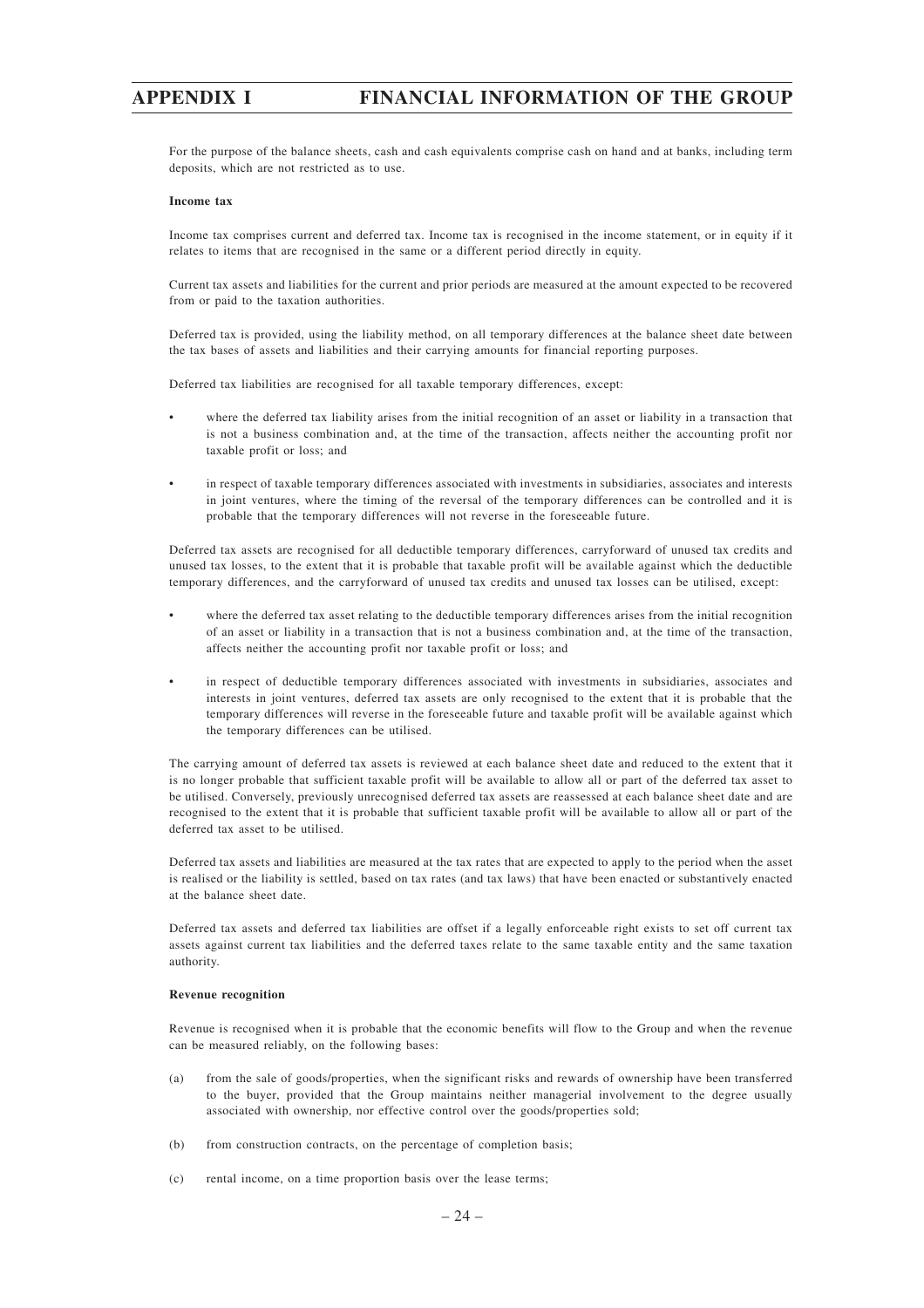- (d) interest income, on an accrual basis using the effective interest method by applying the rate that discounts the estimated future cash receipts through the expected life of the financial instrument to the net carrying amount of the financial asset; and
- (e) dividend income, when the shareholders' right to receive payment has been established.

#### **Employee benefits**

#### *Paid leave carried forward*

The Group provides paid annual leave to its employees under their employment contracts on a calendar year basis. Under certain circumstances, such leave which remains untaken as at the balance sheet date is permitted to be carried forward and utilised by the respective employees in the following year. An accrual is made at the balance sheet date for the expected future cost of such paid leave earned during the year by the employees and carried forward.

#### *Pension schemes*

The Group operates a defined contribution Mandatory Provident Fund retirement benefits scheme (the "MPF Scheme") under the Mandatory Provident Fund Schemes Ordinance for all of its eligible employees. Contributions are made based on a percentage of the employees' basic salaries and are charged to the income statement as they become payable in accordance with the rules of the MPF Scheme. The assets of the MPF Scheme are held separately from those of the Group in independently administered funds. The Group's employer contributions vest fully with the employees when contributed into the MPF Scheme except for the Group's employer voluntary contributions, which are refunded to the Group when the employee leaves employment prior to the contributions vesting fully, in accordance with the rules of the MPF Scheme.

The Group also operates a defined contribution retirement benefits scheme for those employees who are eligible and have elected to participate in the scheme. The assets of the scheme are held separately from those of the Group in an independently administered fund. Contributions are made based on a percentage of the participating employees' basic salaries and are charged to the income statement as they become payable in accordance with the rules of the scheme. When an employee leaves the scheme prior to his/her interest in the Group's employer contributions vesting fully, the ongoing contributions payable by the Group may be reduced by the relevant amount of forfeited contributions.

The employees of the Group's subsidiaries which operate in Mainland China are required to participate in a central pension scheme operated by the local municipal government. These subsidiaries are required to contribute certain percentages of their payroll costs to the central pension scheme. The contributions are charged to the income statement as they become payable in accordance with the rules of the central pension scheme.

#### **Borrowing costs**

Borrowing costs directly attributable to the acquisition, construction or production of qualifying assets, i.e., assets that necessarily take a substantial period of time to get ready for their intended use or sale, are capitalised as part of the cost of those assets. The capitalisation of such borrowing costs ceases when the assets are substantially ready for their intended use or sale. Investment income earned on the temporary investment of specific borrowings pending their expenditure on qualifying assets is deducted from the borrowing costs capitalised. Where funds have been borrowed generally, and used for the purpose of obtaining qualifying assets, a capitalisation rate of 7.77% has been applied to the expenditure on the individual assets.

#### **Dividends**

Final dividends proposed by the directors are classified as a separate allocation of retained profits within the equity section of the balance sheet, until they have been approved by the shareholders in a general meeting. When these dividends have been approved by the shareholders and declared, they are recognised as a liability.

Interim dividends are simultaneously proposed and declared, because the Company's memorandum and articles of association grant the directors the authority to declare interim dividends. Consequently, interim dividends are recognised immediately as a liability when they are proposed and declared.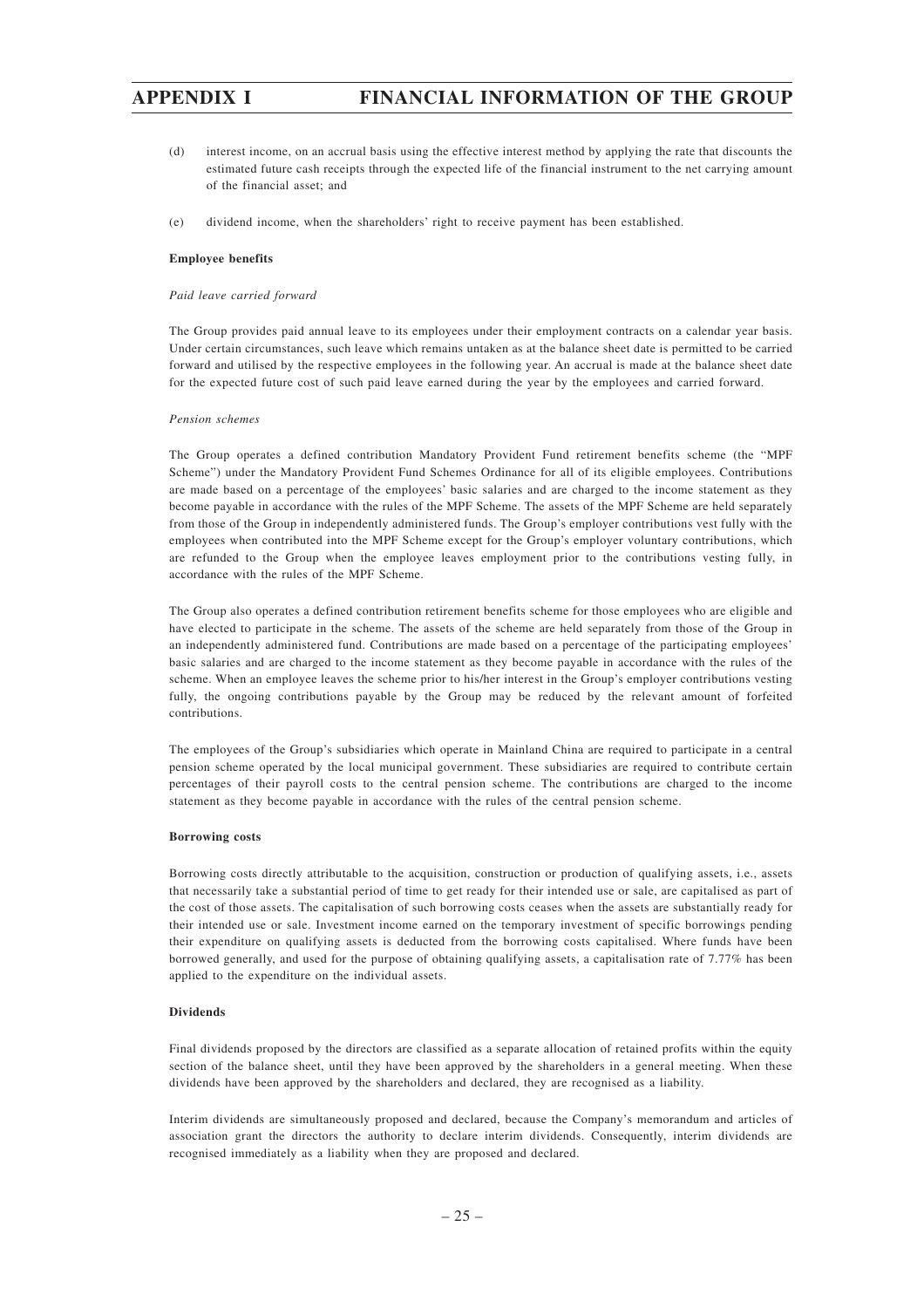#### **Foreign currencies**

These financial statements are presented in Hong Kong dollars, which is the Company's functional and presentation currency. Each entity in the Group determines its own functional currency and items included in the financial statements of each entity are measured using that functional currency. Foreign currency transactions are initially recorded using the functional currency rates ruling at the dates of the transactions. Monetary assets and liabilities denominated in foreign currencies are retranslated at the functional currency rates of exchange ruling at the balance sheet date. All differences are taken to the income statement. Non-monetary items that are measured in terms of historical cost in a foreign currency are translated using the exchange rates at the dates of the initial transactions. Non-monetary items measured at fair value in a foreign currency are translated using the exchange rates at the date when the fair value was determined.

The functional currencies of certain overseas subsidiaries, jointly-controlled entities and associates are currencies other than the Hong Kong dollar. As at the balance sheet date, the assets and liabilities of these entities are translated into the presentation currency of the Company at the exchange rates ruling at the balance sheet date and their income statements are translated into Hong Kong dollars at the weighted average exchange rates for the year. The resulting exchange differences are included in the exchange fluctuation reserve. On disposal of a foreign entity, the deferred cumulative amount recognised in equity relating to that particular foreign operation is recognised in the income statement.

For the purpose of the consolidated cash flow statement, the cash flows of overseas subsidiaries are translated into Hong Kong dollars at the exchange rates ruling at the dates of the cash flows. Frequently recurring cash flows of overseas subsidiaries which arise throughout the year are translated into Hong Kong dollars at the weighted average exchange rates for the year.

### **3. SIGNIFICANT ACCOUNTING JUDGEMENTS AND ESTIMATES**

The preparation of the Group's financial statements requires management to make judgements, estimates and assumptions that affect the reported amounts of revenues, expenses, assets and liabilities, and the disclosure of contingent liabilities, at the reporting date. However, uncertainty about these assumptions and estimates could result in outcomes that could require a material adjustment to the carrying amounts of the assets or liabilities affected in the future.

### **Judgements**

In the process of applying the Group's accounting policies, management has made the following judgements, apart from those involving estimations, which have the most significant effect on the amounts recognised in the financial statements:

#### *Operating lease commitments – Group as lessor*

The Group has entered into commercial property leases on its investment property portfolio. The Group has determined, based on an evaluation of the terms and conditions of the arrangements, that it retains all the significant risks and rewards of ownership of these properties which are leased out on operating leases.

#### *Classification between investment properties and properties held for sale*

The Group determines whether a property qualifies as an investment property or a property held for sale, and has developed criteria in making that judgement. Investment property is a property held to earn rentals or for capital appreciation or both. Therefore, the Group considers whether a property generates cash flows largely independently of the other assets held by the Group.

Properties held for sale are properties held by the Group with intention for sale in the Group's ordinary course of business.

Judgement is made on an individual property basis to determine whether ancillary services are so significant that a property does not qualify as an investment property.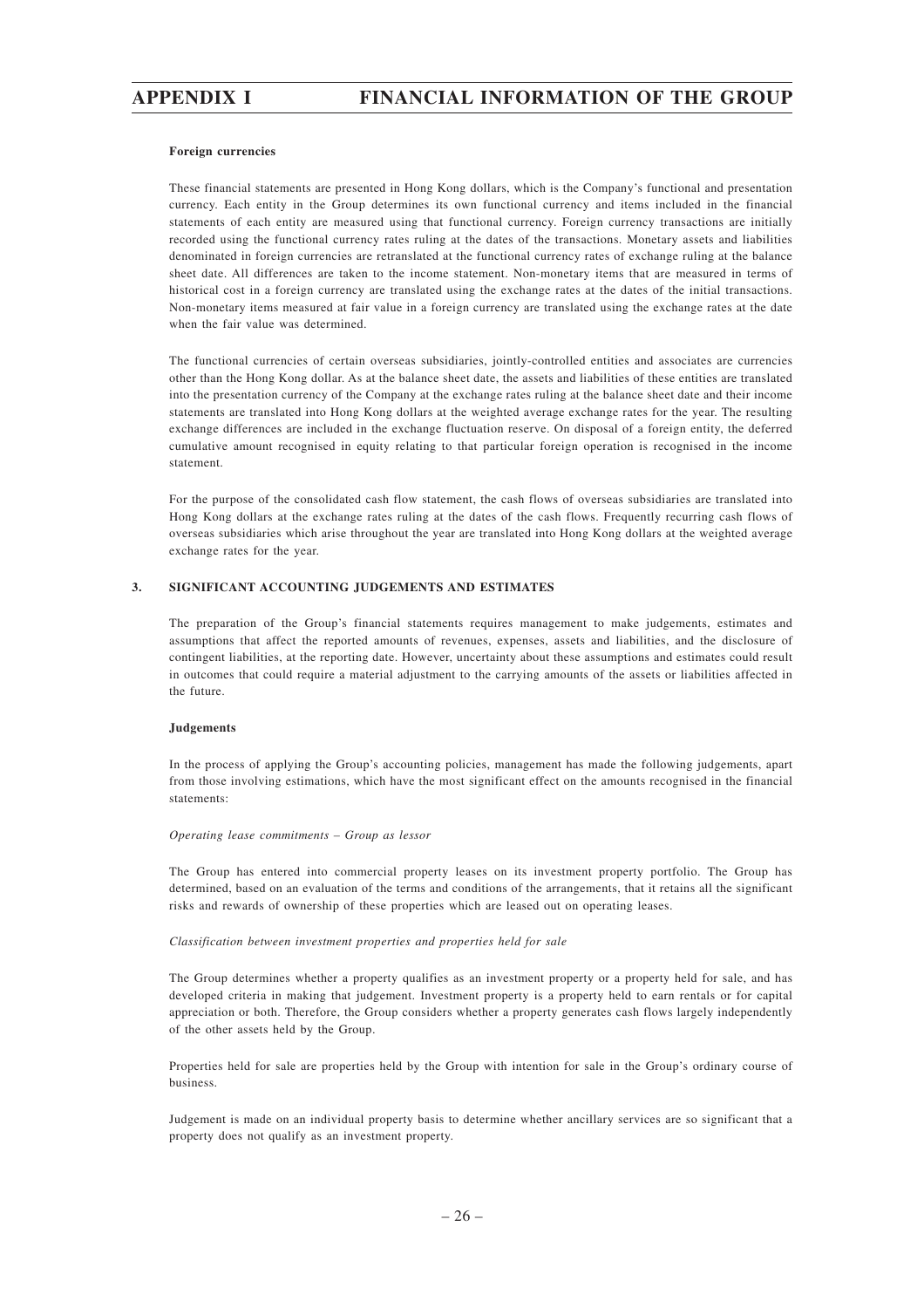#### **Estimation uncertainty**

The key assumptions concerning the future and other key sources of estimation uncertainty at the balance sheet date, that have a significant risk of causing a material adjustment to the carrying amounts of assets and liabilities within the next financial year, are discussed below.

#### *Estimation of recoverable amounts of properties under development*

The Group considers information from a variety of sources, including recent prices of similar properties in the same location and condition, with adjustments to reflect any changes in economic conditions since the date of transactions that occurred at those prices. Particulars of the properties under development held by the Group are set out in note 16 to the financial statements.

#### *Estimation of total budgeted costs and costs to completion for properties under development*

Total budgeted costs for properties under development comprise (i) prepaid land lease payments; (ii) building costs; and (iii) any other direct costs attributable to the development of the properties. In estimating the total budgeted costs for properties under development, management makes reference to information such as (i) current offers from contractors and suppliers; (ii) recent offers agreed with contractors and suppliers; and (iii) professional estimation on construction and material costs.

#### *Estimation of fair value of investment properties*

In the absence of current prices in an active market for similar properties, the Group considers information from a variety of sources, including:

- (a) current prices in an active market for properties of a different nature, condition or location (or subject to different leases or other contracts), adjusted to reflect those differences;
- (b) recent prices of similar properties on less active markets, with adjustments to reflect any changes in economic conditions since the date of the transactions that occurred at those prices; and
- (c) discounted cash flow projections based on reliable estimates of future cash flows, supported by the terms of any existing lease and other contracts and (when possible) by external evidence such as current market rents for similar properties in the same location and condition, and using discount rates that reflect current market assessments of the uncertainty in the amount and timing of the cash flows.

The principal assumptions for the Group's estimation of the fair value include those related to current market rents for similar properties in the same location and condition, appropriate discount rates, expected future market rents and future maintenance costs. Particulars of the investment properties held by the Group are set out in note 18 to the financial statements.

#### *Current income taxes and deferred income taxes*

The Group is subject to income taxes in numerous jurisdictions. Significant judgement is required in determining the amount of the provision for tax and the timing of payment of the related taxes. There are transactions and calculations for which the ultimate tax determination is uncertain during the ordinary course of business. Where the final tax outcome of these matters is different from the amounts that are initially recorded, such differences will impact on the income tax and deferred tax provisions in the periods in which such determination is made.

#### *Deferred tax assets*

Deferred tax assets are recognised for all unused tax losses to the extent that it is probable that taxable profit will be available against which the losses can be utilised. Significant management judgement is required to determine the amount of deferred tax assets that can be recognised, based upon the likely timing and level of future taxable profits together with future tax planning strategies. Further details are contained in note 23 to the financial statements.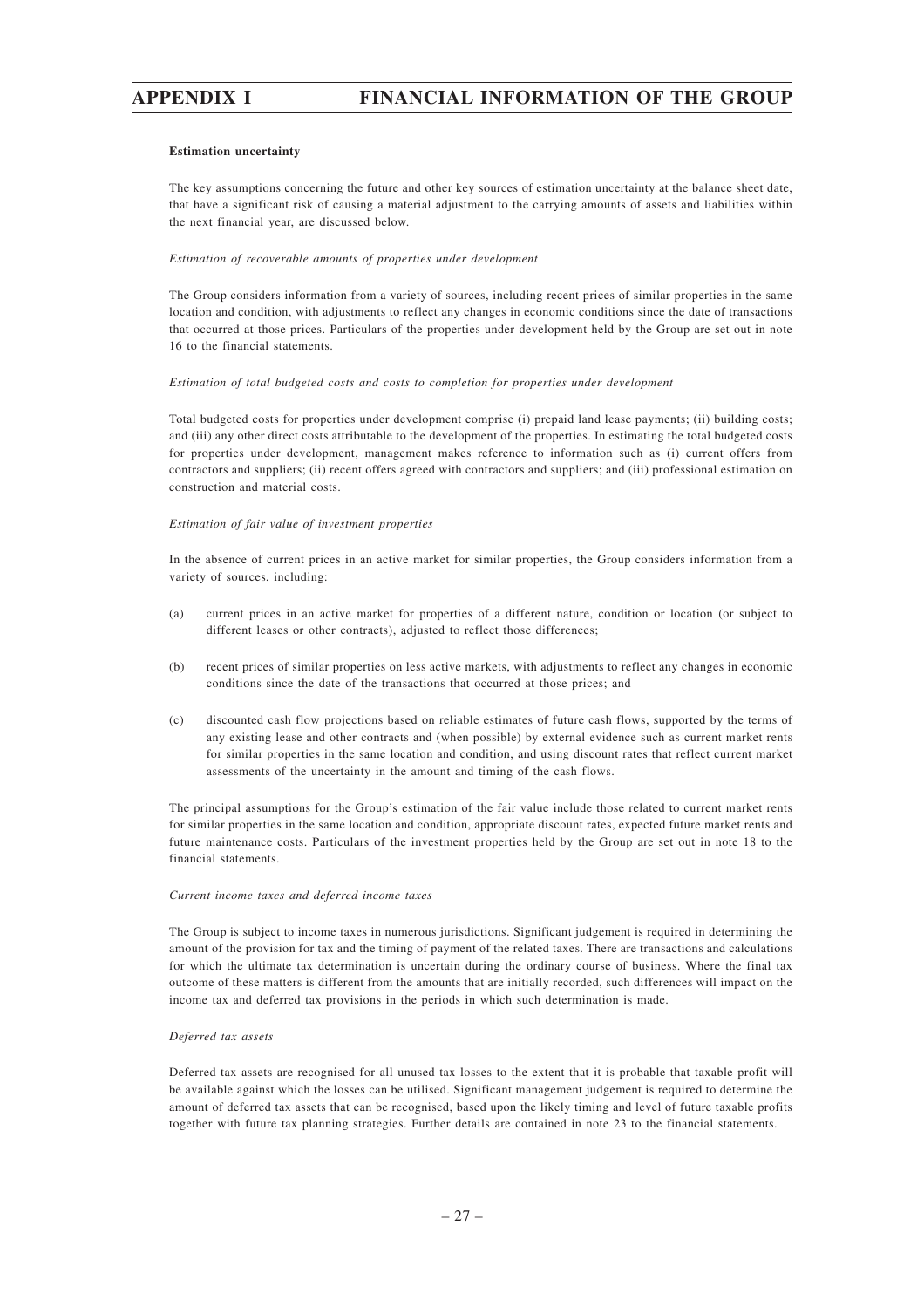#### **4. SEGMENT INFORMATION**

Segment information is presented by way of two segment formats: (i) on a primary segment reporting basis, by business segment; and (ii) on a secondary segment reporting basis, by geographical segment.

The Group's operating businesses are structured and managed separately according to the nature of their operations and the products and services they provide. Each of the Group's business segments represents a strategic business unit that offers products and services which are subject to risks and returns that are different from those of the other business segments. Summary details of the business segments are as follows:

- (a) the garment segment manufactures and trades garments;
- (b) the property development segment develops properties for sale;
- (c) the property investment segment holds investment properties for the generation of rental income;
- (d) the "others" segment comprises miscellaneous rental income generated by the Group other than income received from its investment properties and property management service fee income; and
- (e) the construction segment is engaged in building construction and foundation piling.

In determining the Group's geographical segments, revenues and results are attributed to the segments based on the location of the customers, and assets are attributed to the segments based on the location of the assets.

During the current and prior years, there were no intersegment transactions.

### **(a) Business segments**

The following tables present revenue, profit/(loss) and certain asset, liability and expenditure information for the Group's business segments for the years ended 31 March 2009 and 2008.

|                                                                                                                                        | Year ended 31 March 2009 |                                     |                                    |                           |                          |                          |                                     |  |  |
|----------------------------------------------------------------------------------------------------------------------------------------|--------------------------|-------------------------------------|------------------------------------|---------------------------|--------------------------|--------------------------|-------------------------------------|--|--|
|                                                                                                                                        |                          | <b>Continuing operations</b>        | <b>Discontinued</b><br>operation   |                           |                          |                          |                                     |  |  |
|                                                                                                                                        | Garment<br>HK\$'000      | Property<br>development<br>HK\$'000 | Property<br>investment<br>HK\$'000 | <b>Others</b><br>HK\$'000 | <b>Total</b><br>HK\$'000 | Construction<br>HK\$'000 | Consolidated<br>HK\$'000            |  |  |
| Segment revenue:<br>Sales to external<br>customers                                                                                     | 296,374                  | 110,033                             | 47,539                             | 37,286                    | 491,232                  |                          | 491,232                             |  |  |
| Segment results                                                                                                                        | 18,347                   | (17,044)                            | 124,196                            | 14,621                    | 140,120                  |                          | 140,120                             |  |  |
| Net loss from<br>investments<br>Unallocated expenses<br>Finance costs<br>Share of profits and                                          |                          |                                     |                                    |                           |                          |                          | (17, 403)<br>(12, 749)<br>(33, 159) |  |  |
| losses of associates<br>Share of profits and<br>losses of jointly-                                                                     |                          |                                     |                                    | 13,250                    | 13,250                   |                          | 13,250                              |  |  |
| controlled entities<br>Gain on disposal of a<br>subsidiary<br>Excess over the cost<br>of business<br>combinations on<br>acquisition of |                          | 25,239                              |                                    |                           | 25,239                   |                          | 25,239<br>1,044                     |  |  |
| minority interests<br>in subsidiaries                                                                                                  |                          |                                     |                                    |                           |                          |                          | 31,740                              |  |  |
| Profit before tax<br>Tax                                                                                                               |                          |                                     |                                    |                           |                          |                          | 148,082<br>(43, 684)                |  |  |
| Profit for the year                                                                                                                    |                          |                                     |                                    |                           |                          |                          | 104,398                             |  |  |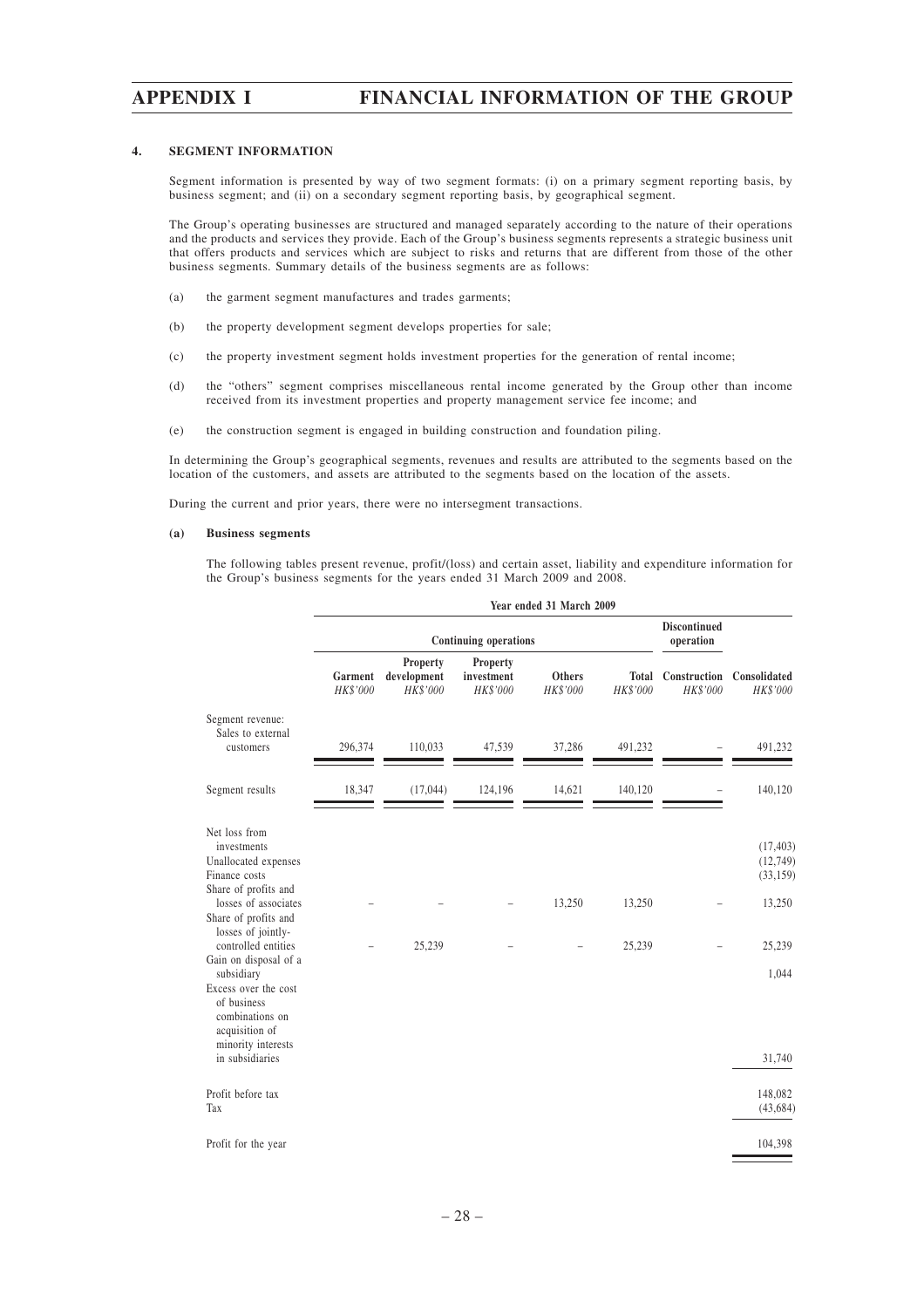|                                                                                                                                        |                     | <b>Continuing operations</b>        | <b>Discontinued</b><br>operation   |                           |                          |                          |                                |
|----------------------------------------------------------------------------------------------------------------------------------------|---------------------|-------------------------------------|------------------------------------|---------------------------|--------------------------|--------------------------|--------------------------------|
|                                                                                                                                        | Garment<br>HK\$'000 | Property<br>development<br>HK\$'000 | Property<br>investment<br>HK\$'000 | <b>Others</b><br>HK\$'000 | <b>Total</b><br>HK\$'000 | Construction<br>HK\$'000 | Consolidated<br>HK\$'000       |
| Segment revenue:<br>Sales to external<br>customers                                                                                     | 339,922             | 1,156,454                           | 58,377                             | 35,914                    | 1,590,667                | 350,180                  | 1,940,847                      |
| Segment results                                                                                                                        | 32,792              | 186,873                             | 391,138                            | 11,266                    | 622,069                  | (6,913)                  | 615,156                        |
| Net income from<br>investments<br>Unallocated expenses<br>Finance costs<br>Share of profits and                                        |                     |                                     |                                    |                           |                          |                          | 10,683<br>(15,219)<br>(95,350) |
| losses of associates<br>Share of profits and<br>losses of jointly-                                                                     |                     |                                     |                                    | 7,789                     | 7,789                    |                          | 7,789                          |
| controlled entities<br>Gain on disposal of<br>subsidiaries<br>Excess over the cost<br>of business<br>combinations on<br>acquisition of |                     | 493                                 |                                    |                           | 493                      |                          | 493<br>16,802                  |
| minority interests<br>in subsidiaries                                                                                                  |                     |                                     |                                    |                           |                          |                          | 4,979                          |
| Profit before tax<br>Tax                                                                                                               |                     |                                     |                                    |                           |                          |                          | 545,333<br>(84, 599)           |
| Profit for the year                                                                                                                    |                     |                                     |                                    |                           |                          |                          | 460,734                        |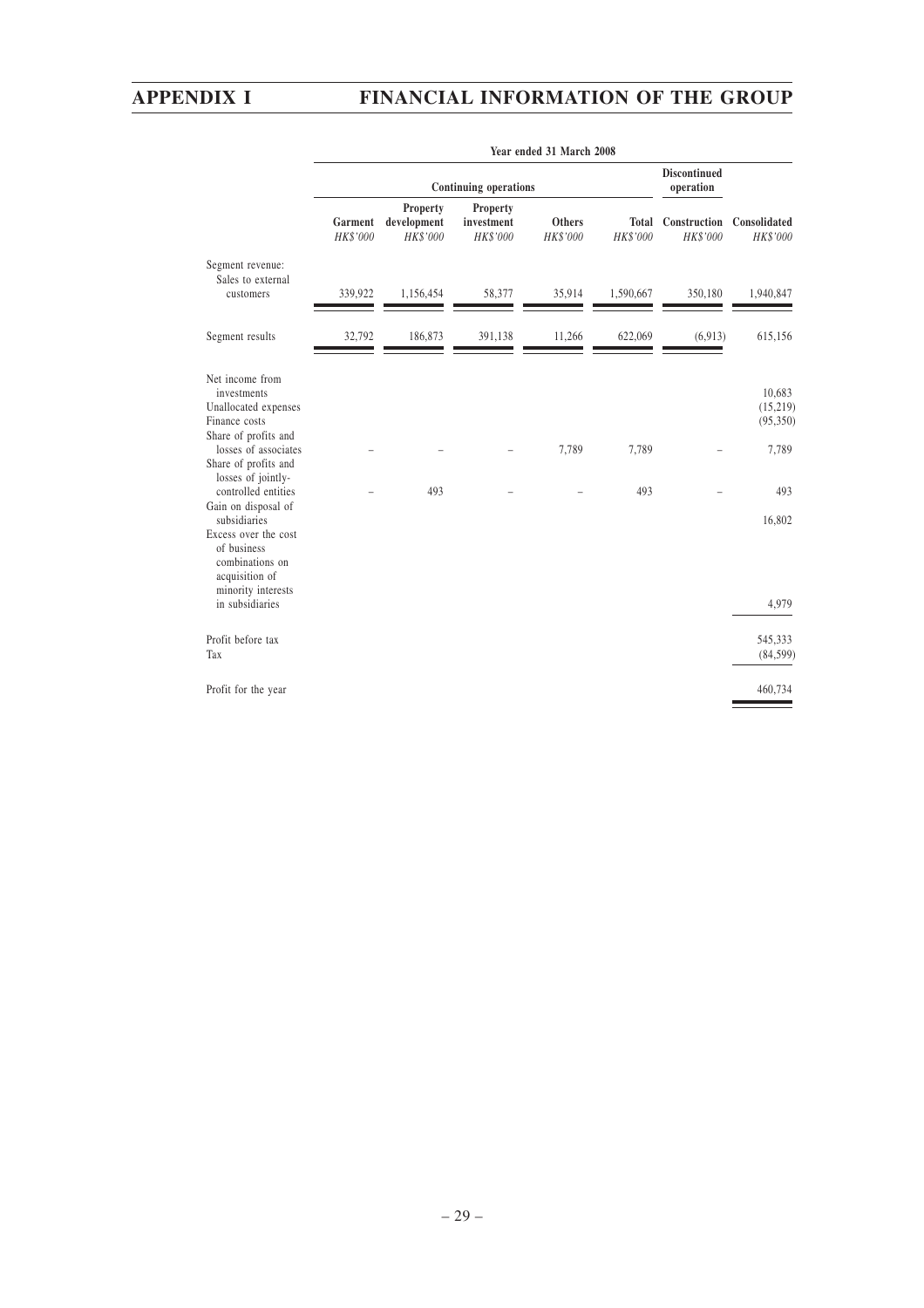|                                                                   | Year ended 31 March 2009 |                                             |                                    |           |                                        |            |                                  |                                                    |
|-------------------------------------------------------------------|--------------------------|---------------------------------------------|------------------------------------|-----------|----------------------------------------|------------|----------------------------------|----------------------------------------------------|
|                                                                   |                          |                                             | <b>Continuing operations</b>       |           |                                        |            | <b>Discontinued</b><br>operation |                                                    |
|                                                                   | HK\$'000                 | Property<br>Garment development<br>HK\$'000 | Property<br>investment<br>HK\$'000 | HK\$'000  | <b>Others</b> Eliminations<br>HK\$'000 | HK\$'000   | HK\$'000                         | <b>Total Construction Consolidated</b><br>HK\$'000 |
| Assets                                                            |                          |                                             |                                    |           |                                        |            |                                  |                                                    |
| Segment assets                                                    | 150,060                  | 2,284,854                                   | 2,802,859                          | 2,228,194 | (2,465,717)                            | 5,000,250  |                                  | 5,000,250                                          |
| Interests in associates                                           |                          |                                             |                                    | 133,197   |                                        | 133,197    | $\overline{a}$                   | 133,197                                            |
| Interests in jointly-                                             |                          |                                             |                                    |           |                                        |            |                                  |                                                    |
| controlled entities                                               | ۰                        | 39,423                                      |                                    |           | $\overline{\phantom{a}}$               | 39,423     | $\overline{a}$                   | 39,423                                             |
| Amounts due from                                                  |                          |                                             |                                    |           |                                        |            |                                  |                                                    |
| jointly-controlled                                                |                          |                                             |                                    |           |                                        |            |                                  |                                                    |
| entities                                                          |                          | 178,837                                     |                                    |           |                                        | 178,837    |                                  | 178,837                                            |
| Unallocated assets                                                |                          |                                             |                                    |           |                                        |            |                                  | 383,660                                            |
| Total assets                                                      |                          |                                             |                                    |           |                                        |            |                                  | 5,735,367                                          |
|                                                                   |                          |                                             |                                    |           |                                        |            |                                  |                                                    |
| Liabilities                                                       |                          |                                             |                                    |           |                                        |            |                                  |                                                    |
| Segment liabilities<br>Unallocated liabilities                    | 33,796                   | 1,350,348                                   | 956,462                            | 333,374   | (2,345,253)                            | 328,727    |                                  | 328,727                                            |
|                                                                   |                          |                                             |                                    |           |                                        |            |                                  | 1,990,864                                          |
| Total liabilities                                                 |                          |                                             |                                    |           |                                        |            |                                  | 2,319,591                                          |
| Other segment<br>information:<br>Capital expenditure              | 70                       | 1,804                                       | 2                                  | 846       |                                        | 2,722      |                                  | 2,722                                              |
| Fair value gains/(losses)<br>on investment                        |                          |                                             |                                    |           |                                        |            |                                  |                                                    |
| properties, net                                                   | 550                      |                                             | (251, 189)                         |           |                                        | (250, 639) |                                  | (250, 639)                                         |
| Fair value gains on<br>properties held for<br>sale transferred to |                          |                                             |                                    |           |                                        |            |                                  |                                                    |
| investment properties                                             |                          |                                             | 38,188                             |           |                                        | 38,188     |                                  | 38,188                                             |
| Fair value gain on a<br>completed property<br>transferred to      |                          |                                             |                                    |           |                                        |            |                                  |                                                    |
| investment property                                               |                          |                                             | 315,625                            |           |                                        | 315,625    |                                  | 315,625                                            |
| Depreciation of property,                                         | 3,774                    |                                             | 136                                | 935       |                                        |            |                                  |                                                    |
| plant and equipment<br>Amortisation of prepaid                    |                          | 2,023                                       |                                    |           |                                        | 6,868      |                                  | 6,868                                              |
|                                                                   |                          |                                             |                                    |           |                                        |            |                                  |                                                    |
| land lease payments<br>Gain on disposal of                        | 471                      |                                             |                                    |           |                                        | 471        |                                  | 471                                                |
| items of property,                                                |                          |                                             |                                    |           |                                        |            |                                  |                                                    |
| plant and equipment                                               | 45                       | 124                                         |                                    |           |                                        | 169        |                                  | 169                                                |
| Impairment of trade                                               |                          |                                             |                                    |           |                                        |            |                                  |                                                    |
| receivables                                                       | 815                      |                                             |                                    |           |                                        | 815        |                                  | 815                                                |
|                                                                   |                          |                                             |                                    |           |                                        |            |                                  |                                                    |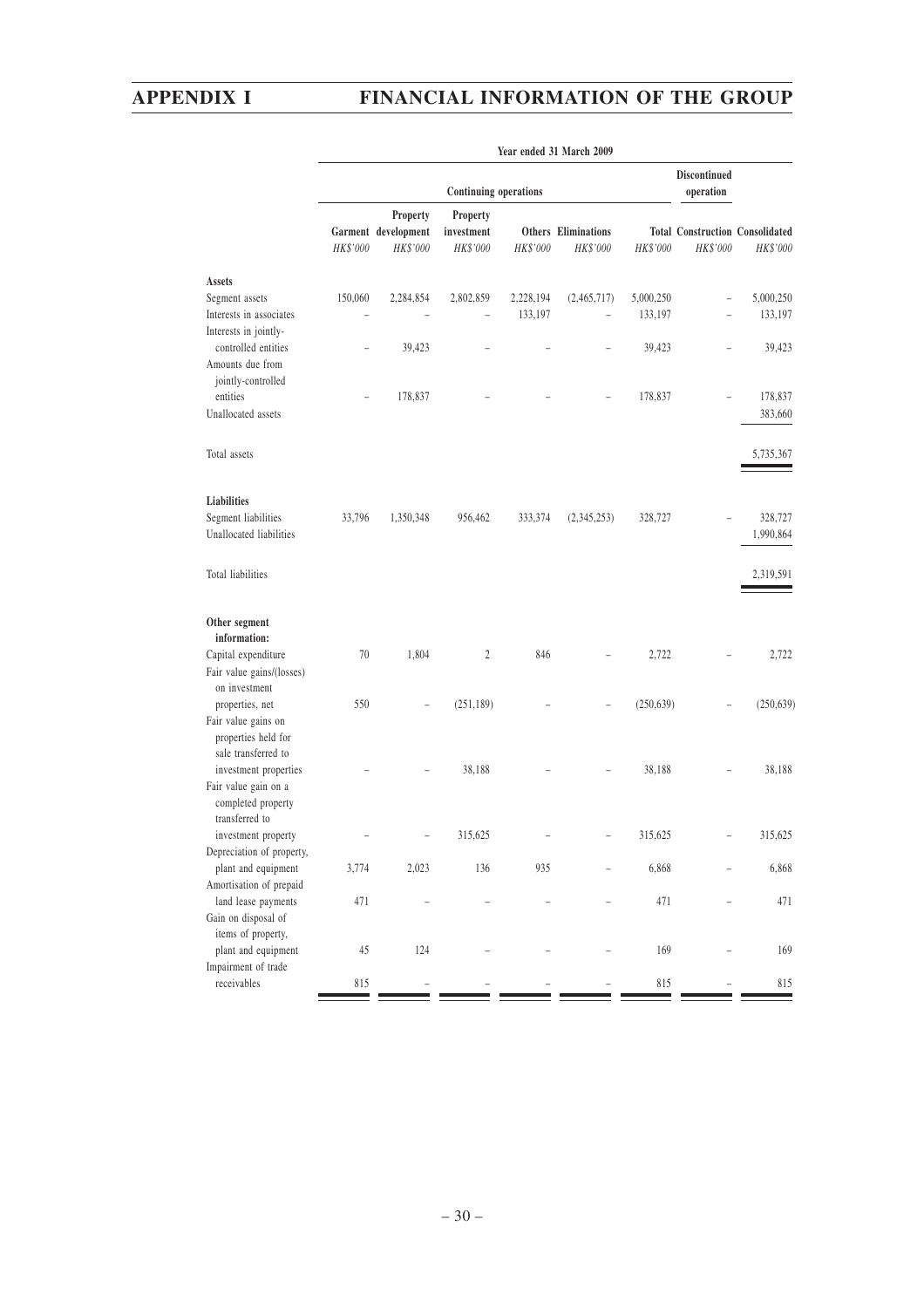|                                                               | Year ended 31 March 2008 |                                             |                                           |           |                                        |           |                                                    |           |
|---------------------------------------------------------------|--------------------------|---------------------------------------------|-------------------------------------------|-----------|----------------------------------------|-----------|----------------------------------------------------|-----------|
|                                                               |                          |                                             | <b>Continuing operations</b>              |           |                                        |           | <b>Discontinued</b><br>operation                   |           |
|                                                               | HK\$'000                 | Property<br>Garment development<br>HK\$'000 | <b>Property</b><br>investment<br>HK\$'000 | HK\$'000  | <b>Others</b> Eliminations<br>HK\$'000 | HK\$'000  | <b>Total Construction Consolidated</b><br>HK\$'000 | HK\$'000  |
| Assets                                                        |                          |                                             |                                           |           |                                        |           |                                                    |           |
| Segment assets                                                | 151,140                  | 2,275,028                                   | 2,435,050                                 | 2,636,528 | (2,666,648)                            | 4,831,098 | $\overline{a}$                                     | 4,831,098 |
| Interests in associates                                       |                          |                                             |                                           | 106,132   | $\overline{a}$                         | 106,132   | $\overline{\phantom{0}}$                           | 106,132   |
| Interests in jointly-                                         |                          |                                             |                                           |           |                                        |           |                                                    |           |
| controlled entities<br>Amounts due from<br>jointly-controlled |                          | 70,455                                      |                                           |           | $\overline{a}$                         | 70,455    | $\overline{a}$                                     | 70,455    |
| entities                                                      |                          | 159,417                                     |                                           |           |                                        | 159,417   |                                                    | 159,417   |
| Unallocated assets                                            |                          |                                             |                                           |           |                                        |           |                                                    | 626,650   |
| Total assets                                                  |                          |                                             |                                           |           |                                        |           |                                                    | 5,793,752 |
| <b>Liabilities</b>                                            |                          |                                             |                                           |           |                                        |           |                                                    |           |
| Segment liabilities                                           | 43,340                   | 1,317,561                                   | 1,134,520                                 | 158,074   | (2,410,425)                            | 243,070   |                                                    | 243,070   |
| Unallocated liabilities                                       |                          |                                             |                                           |           |                                        |           |                                                    | 2,185,262 |
| Total liabilities                                             |                          |                                             |                                           |           |                                        |           |                                                    | 2,428,332 |
| Other segment<br>information:                                 |                          |                                             |                                           |           |                                        |           |                                                    |           |
| Capital expenditure                                           | 3,566                    | 1,195                                       | 22                                        | 478       |                                        | 5,261     | 21,935                                             | 27,196    |
| Fair value gains on                                           |                          |                                             |                                           |           |                                        |           |                                                    |           |
| investment properties,                                        |                          |                                             |                                           |           |                                        |           |                                                    |           |
| net<br>Release of exchange                                    | 300                      |                                             | 381,004                                   |           |                                        | 381,304   | 3,500                                              | 384,804   |
| fluctuation reserve<br>upon return of                         |                          |                                             |                                           |           |                                        |           |                                                    |           |
| investment of a<br>foreign subsidiary                         |                          | (28, 515)                                   |                                           |           |                                        | (28, 515) |                                                    | (28, 515) |
| Depreciation of property,                                     |                          |                                             |                                           |           |                                        |           |                                                    |           |
| plant and equipment                                           | 3,646                    | 1,961                                       | 116                                       | 916       |                                        | 6,639     | 15,978                                             | 22,617    |
| Amortisation of prepaid                                       |                          |                                             |                                           |           |                                        |           |                                                    |           |
| land ease payments                                            | 436                      |                                             |                                           |           |                                        | 436       |                                                    | 436       |
| Gain on disposal of                                           |                          |                                             |                                           |           |                                        |           |                                                    |           |
| items of property,<br>plant and equipment                     |                          |                                             |                                           |           |                                        |           |                                                    | (3,960)   |
| Impairment of trade                                           |                          |                                             |                                           |           |                                        |           | (3,960)                                            |           |
| receivables                                                   | 1,088                    |                                             |                                           |           |                                        | 1,088     | 6,207                                              | 7,295     |
| Impairment of other                                           |                          |                                             |                                           |           |                                        |           |                                                    |           |
| receivable                                                    |                          | 10,524                                      |                                           |           |                                        | 10,524    |                                                    | 10,524    |
|                                                               |                          |                                             |                                           |           |                                        |           |                                                    |           |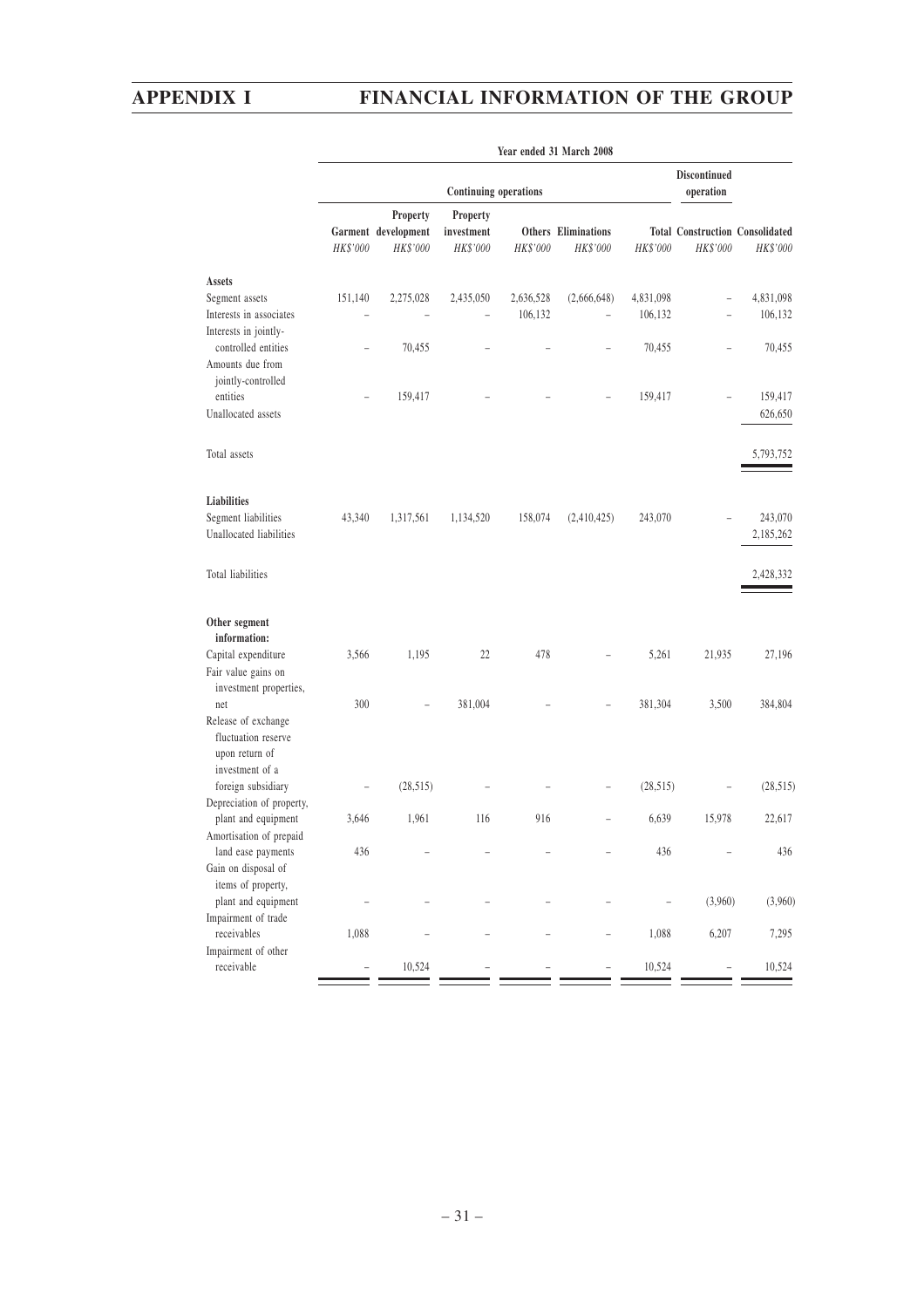### **(b) Geographical segments**

The following tables present revenue and certain asset and expenditure information for the Group's geographical segments for the years ended 31 March 2009 and 2008.

|                                                    | Hong<br>Kong<br>HK\$'000 | Mainland<br>China<br>HK\$'000 | Macau<br>HK\$'000 | <b>Europe</b><br>HK\$'000 | <b>North</b><br>America<br>HK\$'000 | Others<br>HK\$'000 | Consolidated<br>HK\$'000 |
|----------------------------------------------------|--------------------------|-------------------------------|-------------------|---------------------------|-------------------------------------|--------------------|--------------------------|
| Year ended<br>31 March 2009                        |                          |                               |                   |                           |                                     |                    |                          |
| Segment revenue:<br>Sales to external<br>customers | 186,193                  | 4,456                         |                   | 242,992                   | 54,717                              | 2,874              | 491,232                  |
| Other segment<br>information:                      |                          |                               |                   |                           |                                     |                    |                          |
| Segment assets<br>Capital expenditure              | 1,808,971<br>331         | 3,815,234<br>2,391            |                   | 333                       | 109,109                             | 1,720              | 5,735,367<br>2,722       |
| <b>Year ended</b><br>31 March 2008                 |                          |                               |                   |                           |                                     |                    |                          |
| Segment revenue:<br>Sales to external              |                          |                               |                   |                           |                                     |                    |                          |
| customers                                          | 557,012                  | 3,857                         | 110,510           | 275,977                   | 988,107                             | 5,384              | 1,940,847                |
| Attributable to a<br>discontinued operation        | (239, 670)               |                               | (110, 510)        |                           |                                     |                    | (350, 180)               |
| Revenue from continuing<br>operations              | 317,342                  | 3,857                         |                   | 275,977                   | 988,107                             | 5,384              | 1,590,667                |
| Other segment<br>information:                      |                          |                               |                   |                           |                                     |                    |                          |
| Segment assets<br>Capital expenditure              | 2,571,179<br>23,008      | 3,081,659<br>3,632            |                   | 500<br>556                | 137,695                             | 2,719              | 5,793,752<br>27,196      |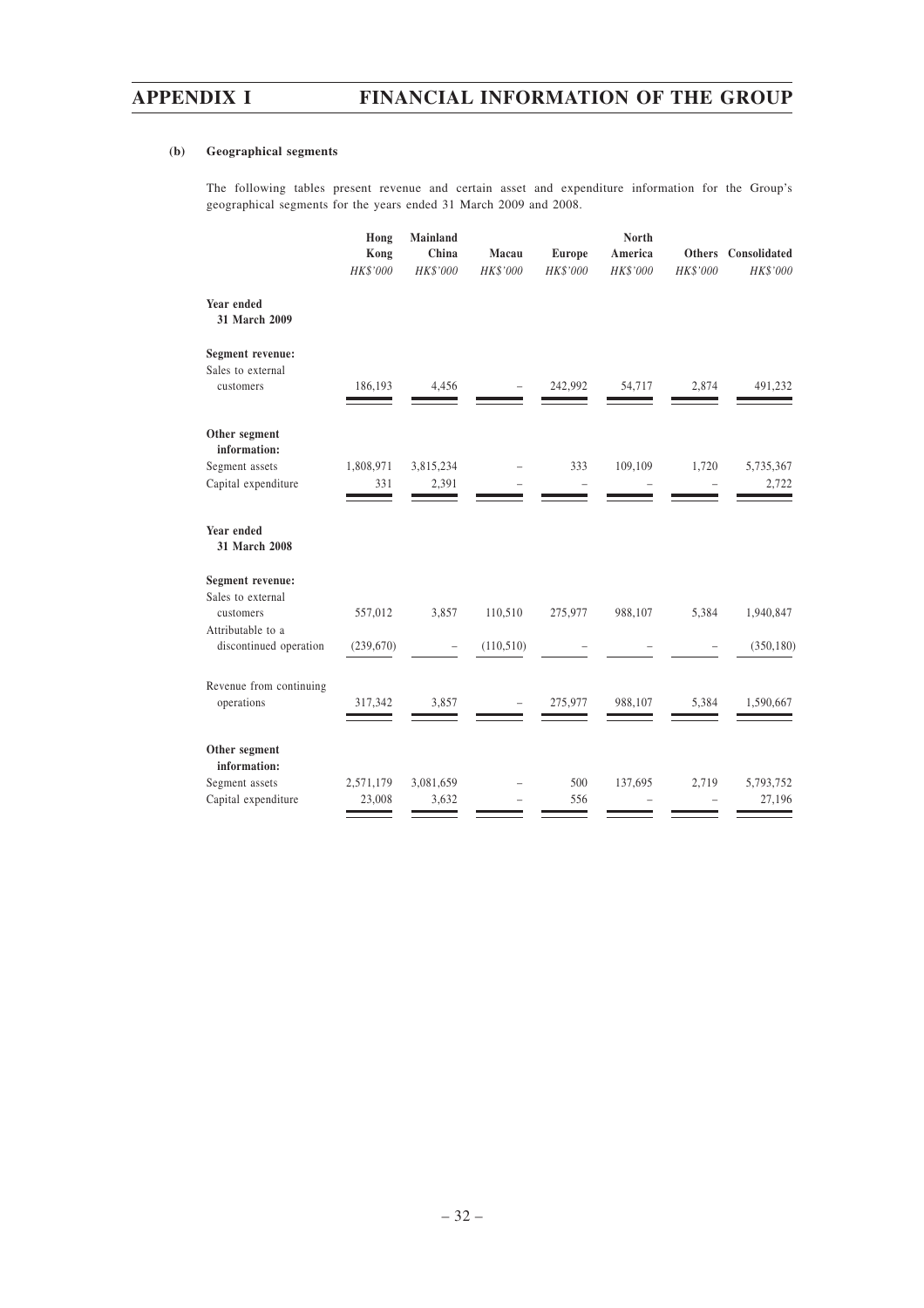### **5. REVENUE, OTHER INCOME AND GAINS**

Revenue, which is also the Group's turnover, represents the net invoiced value of goods sold, after allowances for returns and trade discounts; income from the sales of properties; gross rental income and property management income during the year.

An analysis of revenue, other income and gains is as follows:

|                                                                                                                      |             | Group    |           |
|----------------------------------------------------------------------------------------------------------------------|-------------|----------|-----------|
|                                                                                                                      |             | 2009     | 2008      |
|                                                                                                                      | <b>Note</b> | HK\$'000 | HK\$'000  |
| <b>Revenue</b>                                                                                                       |             |          |           |
| Sales of goods                                                                                                       |             | 296,374  | 339,922   |
| Sales of properties                                                                                                  |             | 110,033  | 1,156,454 |
| Gross rental income                                                                                                  |             | 82,374   | 91,580    |
| Property management income                                                                                           |             | 2,451    | 2,711     |
| Attributable to continuing operations reported in the                                                                |             |          |           |
| consolidated income statement                                                                                        |             | 491,232  | 1,590,667 |
| Building construction and foundation piling revenue<br>attributable to a discontinued operation                      | 12          |          | 350,180   |
|                                                                                                                      |             |          |           |
|                                                                                                                      |             | 491,232  | 1,940,847 |
| Other income                                                                                                         |             |          |           |
| Bank interest income                                                                                                 |             | 3,140    | 10,127    |
| Other interest income                                                                                                |             | 2,770    | 3,840     |
| Dividend income from listed investments at fair value                                                                |             |          |           |
| through profit or loss                                                                                               |             | 1,117    | 526       |
| Others                                                                                                               |             | 12,076   | 9,547     |
|                                                                                                                      |             | 19,103   | 24,040    |
|                                                                                                                      |             |          |           |
| Gains                                                                                                                |             |          |           |
| Gain on disposal of items of property, plant and equipment<br>Release of exchange fluctuation reserve upon return of |             | 169      | 3,960     |
| investment of a foreign subsidiary                                                                                   |             |          | 28,515    |
| Foreign exchange differences, net                                                                                    |             | 2,630    | 9,816     |
|                                                                                                                      |             | 2,799    | 42,291    |
|                                                                                                                      |             | 21,902   | 66,331    |
|                                                                                                                      |             |          |           |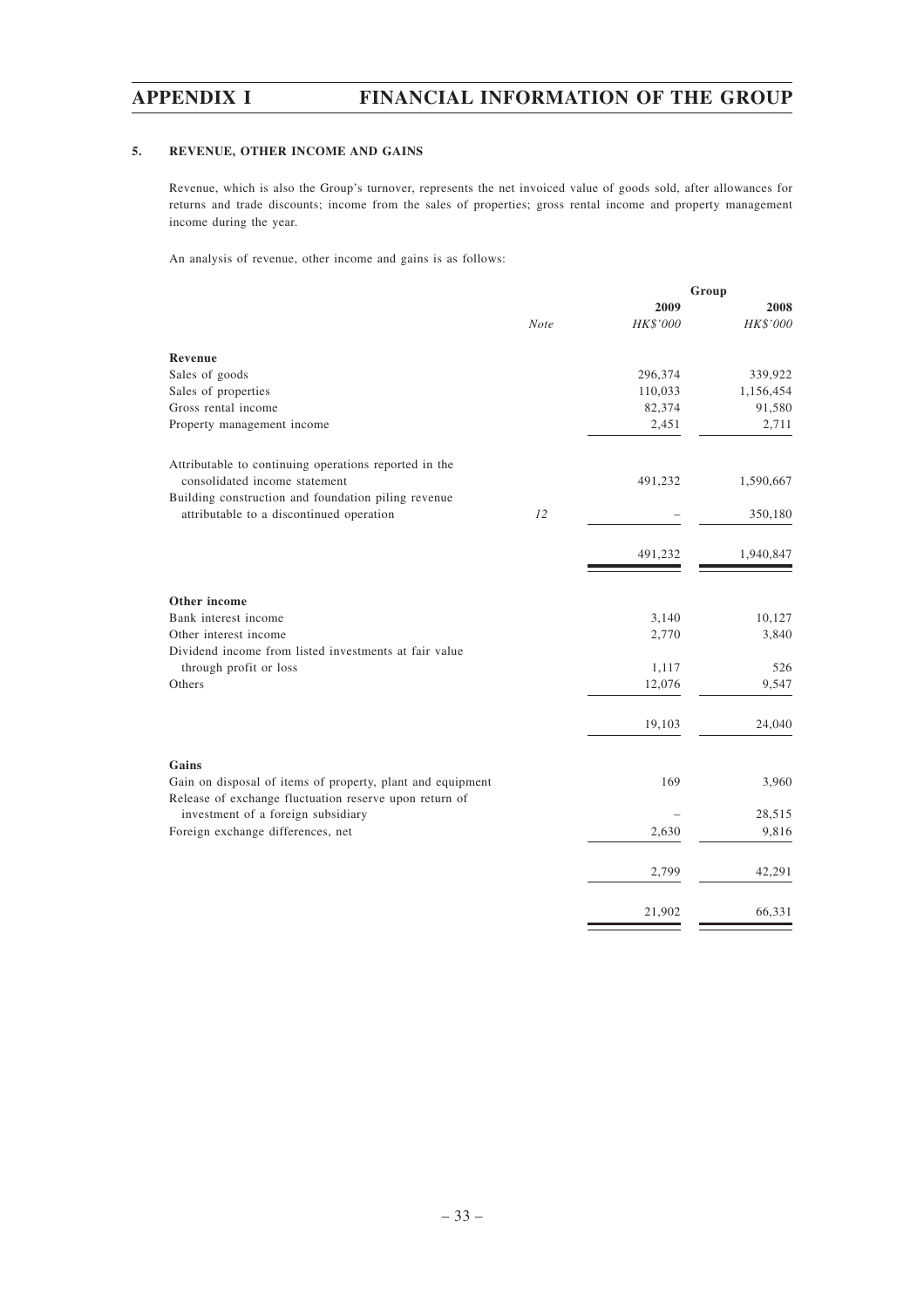|                                                       | Group    |          |  |
|-------------------------------------------------------|----------|----------|--|
|                                                       | 2009     | 2008     |  |
|                                                       | HK\$'000 | HK\$'000 |  |
| Attributable to a discontinued operation (note 12)    |          | 5,964    |  |
| Attributable to continuing operations reported in the |          |          |  |
| consolidated income statement                         | 21,902   | 60,367   |  |
|                                                       | 21,902   | 66,331   |  |

### **6. FINANCE COSTS**

|                                                                  | Group     |           |
|------------------------------------------------------------------|-----------|-----------|
|                                                                  | 2009      | 2008      |
|                                                                  | HK\$'000  | HK\$'000  |
| Interest on bank loans, overdrafts and other loans               |           |           |
| (including convertible bonds) wholly repayable within five years | 73,813    | 135,060   |
| Interest on amounts due to related companies                     |           | 452       |
| Interest on finance leases                                       |           | 158       |
| Total interest expense on financial liabilities                  |           |           |
| not at fair value through profit or loss                         | 73,813    | 135,670   |
| Less: Interest capitalised under property development projects   | (40, 654) | (40, 320) |
|                                                                  | 33,159    | 95,350    |
| Attributable to a discontinued operation <i>(note 12)</i>        |           | 3,872     |
| Attributable to continuing operations reported                   |           |           |
| in the consolidated income statement                             | 33,159    | 91,478    |
|                                                                  | 33,159    | 95,350    |
|                                                                  |           |           |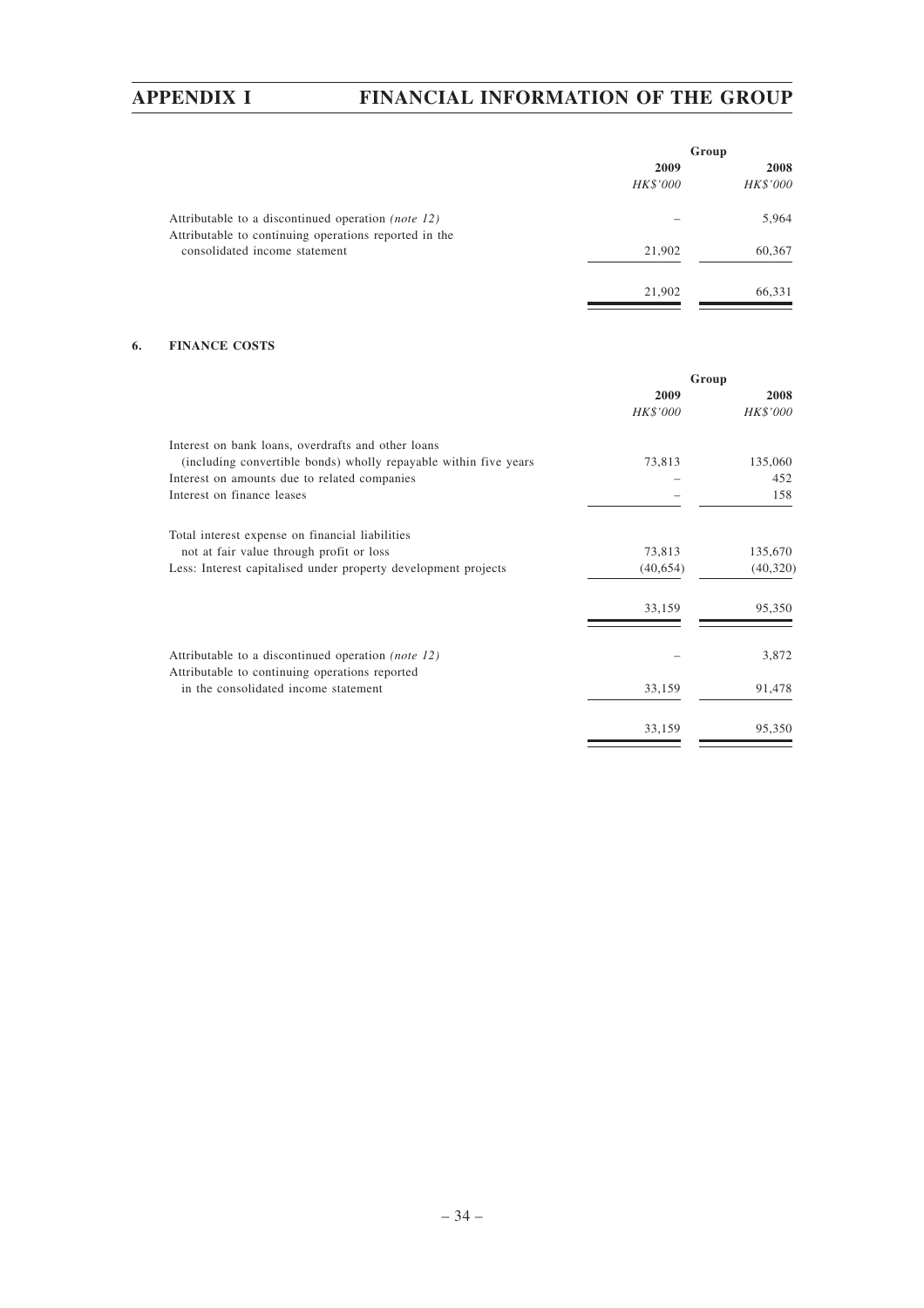### **7. PROFIT BEFORE TAX**

The Group's profit before tax is arrived at after charging/(crediting):

|                                                                                                                                                                    |                        | Group                  |
|--------------------------------------------------------------------------------------------------------------------------------------------------------------------|------------------------|------------------------|
|                                                                                                                                                                    | 2009<br>HK\$'000       | 2008<br>HK\$'000       |
| Cost of properties sold<br>Cost of inventories sold                                                                                                                | 110,129<br>230,070     | 964,744<br>247,364     |
| Depreciation<br>Less: Amount capitalised in contract costs                                                                                                         | 6,868                  | 22,617<br>(725)        |
|                                                                                                                                                                    | 6.868                  | 21.892                 |
| Amortisation of prepaid land lease payments<br>Minimum lease payments under operating leases on land and buildings*<br>Auditors' remuneration                      | 471<br>20,200<br>2,782 | 436<br>18.701<br>3,714 |
| Employee benefit expense (including directors' remuneration <i>(note 8)</i> ):<br>Wages, salaries, allowances and benefits in kind<br>Pension scheme contributions | 76,719<br>2,473        | 139,930<br>3,159       |
| Less: Amounts capitalised in contract costs<br>Amount capitalised under property development projects                                                              | 79,192<br>(8,179)      | 143,089<br>(33, 184)   |
|                                                                                                                                                                    | 71,013                 | 109,905                |
| Gross rental income included in the following categories:<br>Rental income                                                                                         |                        |                        |
| Other income                                                                                                                                                       | (82, 374)<br>(411)     | (91, 580)<br>(375)     |
| Less: Outgoing expenses**                                                                                                                                          | (82, 785)<br>45,651    | (91, 955)<br>44,493    |
|                                                                                                                                                                    | (37, 134)              | (47, 462)              |
| Fair value gain on a completed property transferred to<br>investment property<br>Fair value gains on properties held for sale transferred                          | (315, 625)             |                        |
| to investment properties                                                                                                                                           | (38, 188)              |                        |
| Fair value losses/(gains) on investment properties, net                                                                                                            | 250,639                | (381, 304)             |
| Gain on disposal of investment properties                                                                                                                          | (22, 252)              | (15, 550)              |
| Provision for/(write back of provision for) a claim                                                                                                                | (5, 426)               | 9,111                  |
| Interest income                                                                                                                                                    | (5,910)                | (13,967)               |
| Gain on disposal of items of property, plant and equipment                                                                                                         | (169)                  | (3,960)                |
| Fair value loss on equity investments at fair value through profit or loss                                                                                         | 24,430                 | 3,810                  |
| Impairment of trade receivables***                                                                                                                                 | 815                    | 7,295                  |
| Write-off of negative minority interests<br>Release of exchange fluctuation reserve upon return of investment of a                                                 |                        | 3,000                  |
| foreign subsidiary                                                                                                                                                 |                        | (28, 515)              |
| Impairment of other receivable****                                                                                                                                 |                        | 10,524                 |
|                                                                                                                                                                    |                        |                        |

At the balance sheet date, the amount of forfeited pension scheme contributions available to the Group for future utilisation was not significant.

- *\* Included in the amount is rental expenses for carpark operations of HK\$17,251,000 (2008: HK\$14,619,000) which are included in "Cost of sales" on the face of the consolidated income statement.*
- *\*\* The outgoing expenses for the year are included in "Cost of sales" on the face of the consolidated income statement.*
- *\*\*\* The impairment of trade receivables is included in "Selling and distribution costs" on the face of the consolidated income statement.*
- *\*\*\*\* The impairment of other receivable is included in "Administrative and other operating expenses" on the face of the consolidated income statement.*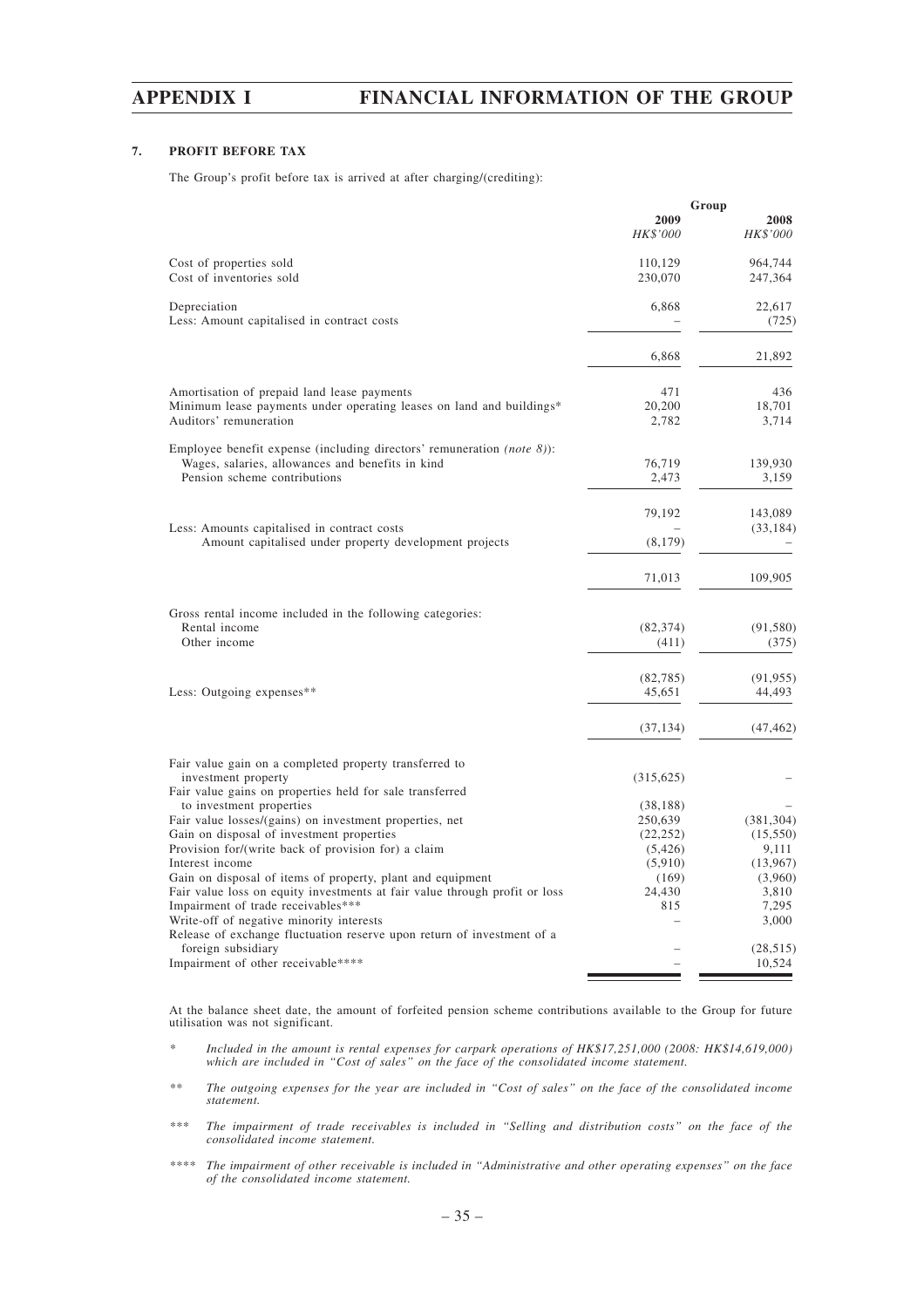### **8. DIRECTORS' REMUNERATION**

Details of directors' remuneration for the year, disclosed pursuant to the Listing Rules and Section 161 of the Hong Kong Companies Ordinance, are as follows:

|                                           | Group    |          |
|-------------------------------------------|----------|----------|
|                                           | 2009     | 2008     |
|                                           | HK\$'000 | HK\$'000 |
| Fees                                      | 200      | 225      |
| Other emoluments:                         |          |          |
| Salaries, allowances and benefits in kind | 5,730    | 5,970    |
| Performance related bonuses*              | 3,000    | 2,000    |
|                                           | 8,730    | 7,970    |
|                                           | 8,930    | 8,195    |
|                                           |          |          |

*\* The performance related bonuses are determined with reference to the operating results, individual performance and comparable market statistics during both years.*

#### **(a) Independent non-executive directors**

The fees paid to independent non-executive directors during the year are as follows:

|                         | 2009     | 2008     |
|-------------------------|----------|----------|
|                         | HK\$'000 | HK\$'000 |
| Clement Kwok-Hung Young | 50       | 50       |
| Johnny Chung-Ah Wong    |          | 50       |
| Peter Man-Kong Wong     | 50       | 50       |
| James C. Chen           | 50       | 25       |
|                         | 150      | 175      |

There were no other emoluments payable to the independent non-executive directors during the year (2008: Nil).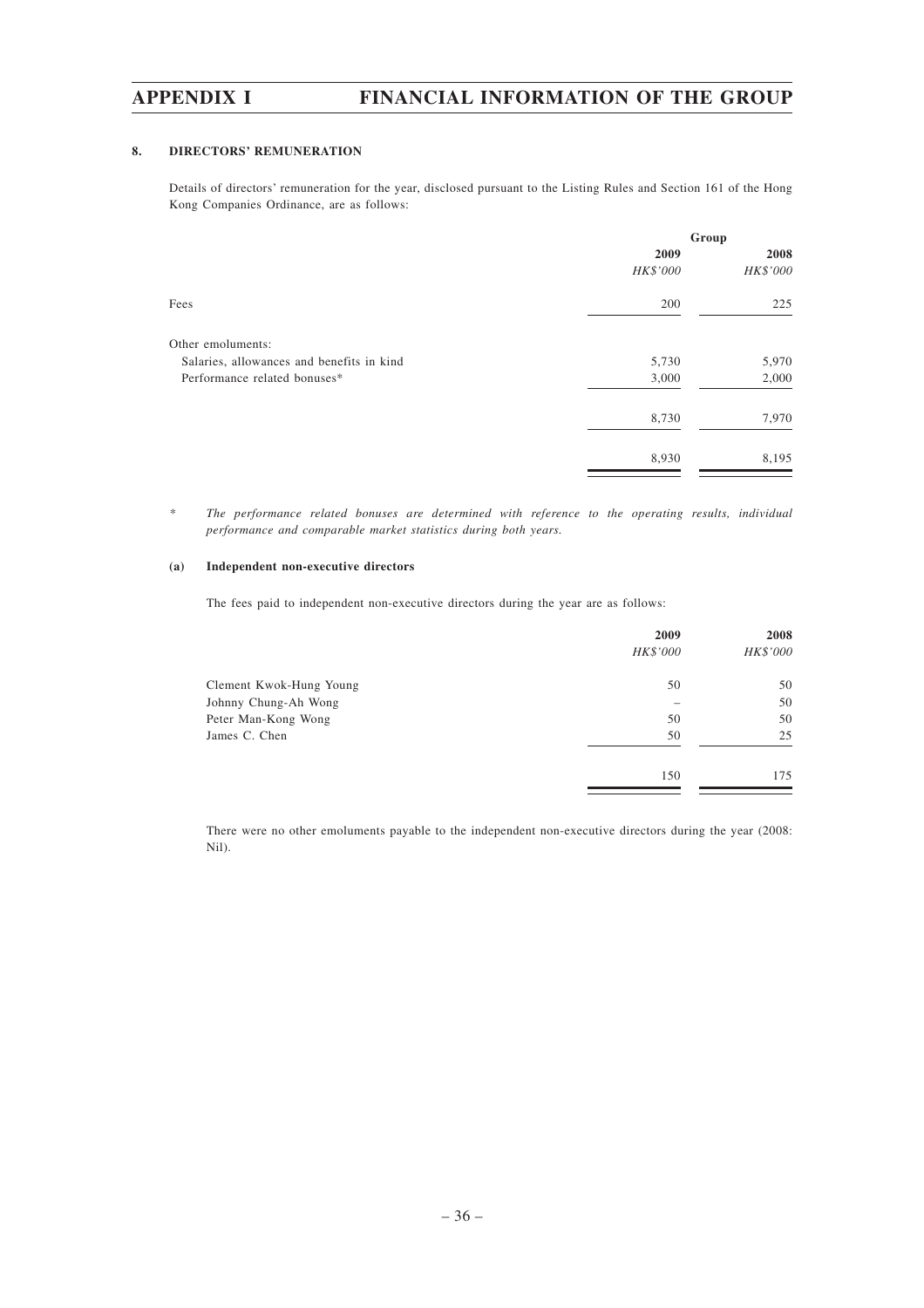### **(b) Executive directors and non-executive directors**

|                                                                    | Fees<br>HK\$'000 | Salaries,<br>and<br>benefits in<br>kind<br>HK\$'000 | allowances Discretionary<br>performance<br>related<br>bonuses<br>HK\$'000 | <b>Pension</b><br>scheme<br>HK\$'000 | Total<br>contributions remuneration<br>HK\$'000 |
|--------------------------------------------------------------------|------------------|-----------------------------------------------------|---------------------------------------------------------------------------|--------------------------------------|-------------------------------------------------|
| 2009                                                               |                  |                                                     |                                                                           |                                      |                                                 |
| Executive directors:<br>James Sai-Wing Wong<br>Herman Man-Hei Fung |                  | 3,000<br>2,730                                      | 1,500<br>1,500                                                            |                                      | 4,500<br>4,230                                  |
|                                                                    |                  | 5,730                                               | 3,000                                                                     |                                      | 8,730                                           |
| Non-executive directors:<br>Madeline May-Lung                      |                  |                                                     |                                                                           |                                      |                                                 |
| Wong<br>William Chung-Yue Fan                                      | 50               |                                                     |                                                                           |                                      | 50                                              |
|                                                                    | 50               |                                                     |                                                                           |                                      | 50                                              |
|                                                                    | 50               | 5,730                                               | 3,000                                                                     |                                      | 8,780                                           |
| 2008                                                               |                  |                                                     |                                                                           |                                      |                                                 |
| Executive directors:<br>James Sai-Wing Wong<br>Herman Man-Hei Fung |                  | 3,000<br>2,970                                      | 1,000<br>1,000                                                            |                                      | 4,000<br>3,970                                  |
|                                                                    |                  | 5,970                                               | 2,000                                                                     |                                      | 7,970                                           |
| Non-executive directors:<br>Madeline May-Lung<br>Wong              |                  |                                                     |                                                                           |                                      |                                                 |
| William Chung-Yue Fan                                              | 50               |                                                     |                                                                           |                                      | 50                                              |
|                                                                    | 50               |                                                     |                                                                           |                                      | 50                                              |
|                                                                    | 50               | 5,970                                               | 2,000                                                                     |                                      | 8,020                                           |

There was no arrangement under which a director waived or agreed to waive any remuneration during the year.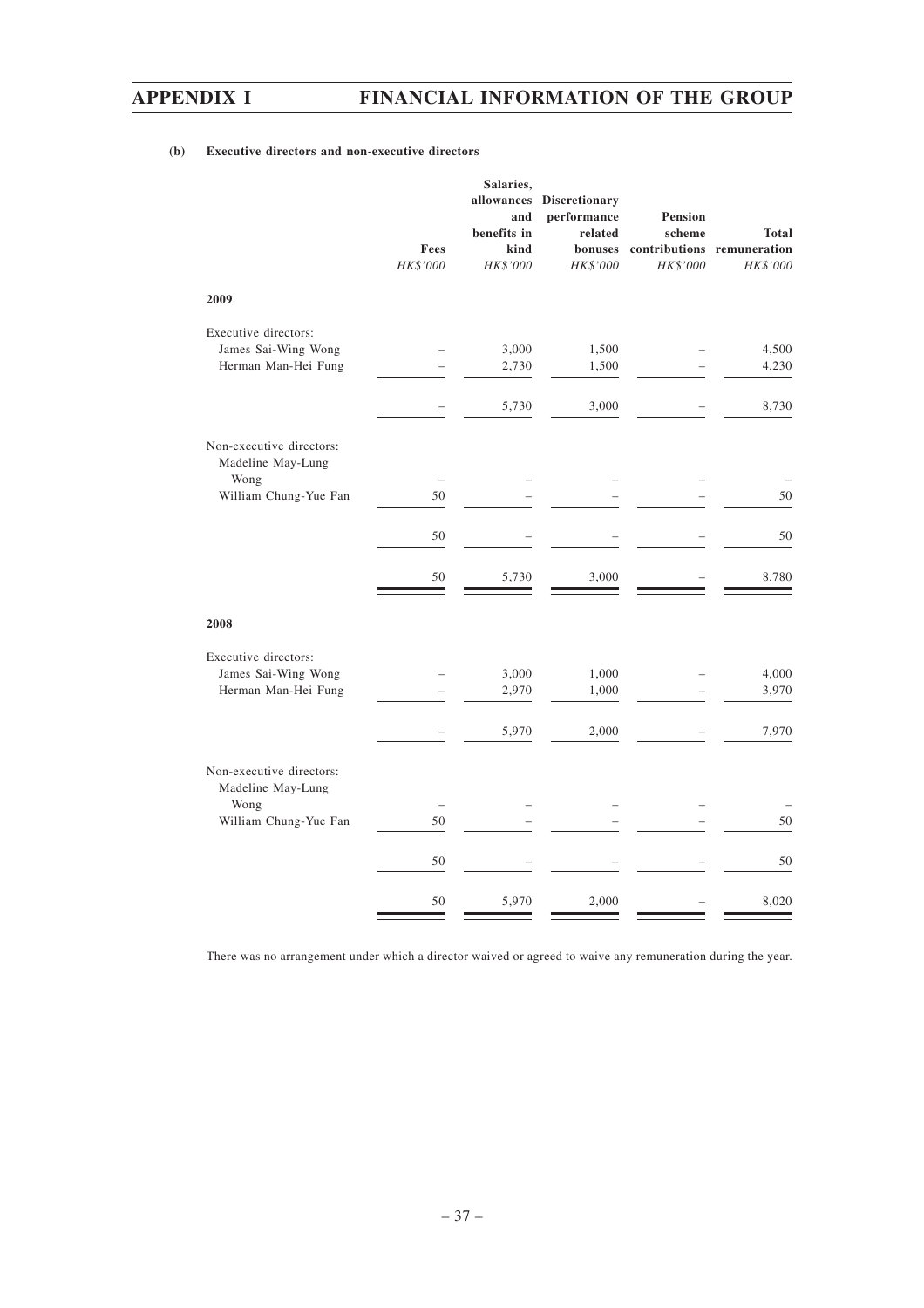### **9. FIVE HIGHEST PAID EMPLOYEES**

The five highest paid employees during the year included two (2008: two) directors, details of whose remuneration are set out in note 8 above. Details of the remuneration of the remaining three (2008: three) non-director, highest paid employees for the year are set out below:

|                                           | Group    |          |
|-------------------------------------------|----------|----------|
|                                           | 2009     | 2008     |
|                                           | HK\$'000 | HK\$'000 |
| Salaries, allowances and benefits in kind | 4,837    | 4,232    |
| Performance related bonuses               | 6,400    | 6,052    |
| Pension scheme contributions              | 254      | 241      |
|                                           | 11,491   | 10,525   |
|                                           |          |          |

The number of non-director, highest paid employees whose remuneration fell within the following bands is as follows:

|                                | Number of employees<br>2009 | 2008 |  |
|--------------------------------|-----------------------------|------|--|
|                                |                             |      |  |
| HK\$2,000,001 to HK\$2,500,000 |                             |      |  |
| HK\$2,500,001 to HK\$3,000,000 |                             |      |  |
| HK\$3,000,001 to HK\$3,500,000 |                             |      |  |
| HK\$3,500,001 to HK\$4,000,000 |                             |      |  |
| HK\$4,000,001 to HK\$4,500,000 |                             |      |  |
| HK\$4,500,001 to HK\$5,000,000 |                             |      |  |
|                                |                             |      |  |
|                                | 3                           | 3    |  |
|                                |                             |      |  |

#### **10. TAX**

Hong Kong profits tax has been provided at the rate of 16.5% (2008: 17.5%) on the estimated assessable profits arising in Hong Kong during the year. The lower Hong Kong profits tax rate is effective from the year of assessment 2008/2009, and so is applicable to the assessable profits arising in Hong Kong for the whole year ended 31 March 2009. Taxes on profits assessable elsewhere have been calculated at the rates of tax prevailing in the jurisdictions in which the Group operates, based on existing legislation, interpretations and practices in respect thereof.

Land appreciation tax has been calculated in conformity with the prevailing rules and practices on the Group's completed projects in Mainland China at progressive rates ranging from 30% to 60% on the appreciation of land value, net of deductibles. No applicable land appreciation tax has been provided during the year (2008: Nil).

|                                               | 2009            | 2008     |
|-----------------------------------------------|-----------------|----------|
|                                               | <b>HK\$'000</b> | HK\$'000 |
| Group:                                        |                 |          |
| Current – Hong Kong                           |                 |          |
| Charge for the year                           | 3,804           | 4,713    |
| Underprovision/(overprovision) in prior years | 319             | (10)     |
| Current – Elsewhere                           |                 |          |
| Charge for the year                           | 2.897           | 47,021   |
| Underprovision/(overprovision) in prior years |                 | 1,052    |
| Deferred (note 23)                            | 36,664          | 31,823   |
| Total tax charge for the year                 | 43,684          | 84.599   |
|                                               |                 |          |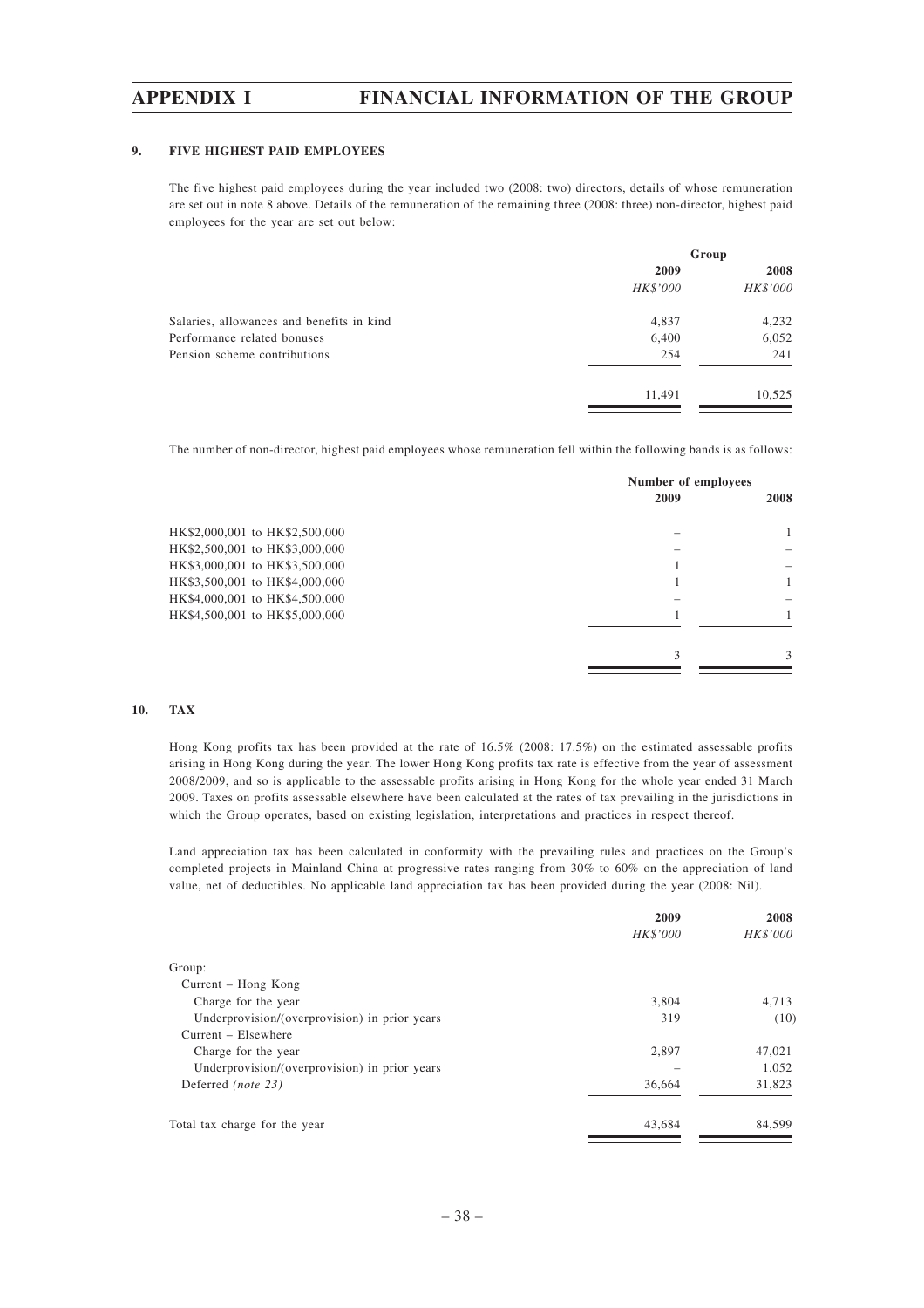A reconciliation of the tax expense applicable to profit before tax using the statutory rate for the jurisdictions in which the Company and the majority of its subsidiaries are domiciled to the tax expense at the effective tax rate is as follows:

|                                                                               | Group           |           |
|-------------------------------------------------------------------------------|-----------------|-----------|
|                                                                               | 2009            | 2008      |
|                                                                               | <b>HK\$'000</b> | HK\$'000  |
| Profit before tax                                                             | 148,082         | 545,333   |
|                                                                               |                 |           |
| Tax at the statutory tax rate of $16.5\%$ (2008: 17.5%)                       | 24,434          | 95,433    |
| Effect of different rates of companies operating in other jurisdictions       | 25,596          | 35,025    |
| Adjustments in respect of current tax of previous periods                     | 319             | 1,042     |
| Effect on opening deferred tax of decrease in rates                           | (4,515)         |           |
| Adjustment in respect of deferred tax arising from change in                  |                 |           |
| tax base of certain investment properties                                     |                 | (15,687)  |
| Income not subject to tax                                                     | (10,651)        | (50, 973) |
| Expenses not deductible for tax                                               | 8,325           | 17,700    |
| Tax losses utilised from previous periods                                     | (2,149)         | (2,116)   |
| Tax losses not recognised                                                     | 8,341           | 6,380     |
| Profits and losses attributable to jointly-controlled entities and associates | (6,351)         | (1, 449)  |
| Others                                                                        | 335             | (756)     |
| Tax charge at the Group's effective rate of $29.5\%$ (2008: 15.5%)            | 43,684          | 84,599    |
| Represented by:                                                               |                 |           |
| Tax charge attributable to a discontinued operation (note 12)                 |                 | 1,080     |
| Tax charge attributable to continuing operations reported                     |                 |           |
| in the consolidated income statement                                          | 43,684          | 83,519    |
|                                                                               | 43,684          | 84,599    |

Certain subsidiaries of the Group operate in Shenzhen, Mainland China, which were subject to the corporate income tax rates of 18% from 1 April 2008 to 31 December 2008 and 20% from 1 January 2009 to 31 March 2009.

The shares of net tax credit attributable to associates and jointly-controlled entities amounting to HK\$883,000 (2008: tax charge of HK\$628,000) and HK\$5,743,000 (2008: Nil), respectively, are included in "Share of profits and losses of jointly-controlled entities and associates" on the face of the consolidated income statement.

#### **11. PROFIT ATTRIBUTABLE TO EQUITY HOLDERS OF THE COMPANY**

The consolidated profit attributable to equity holders of the Company for the year ended 31 March 2009 includes a profit of HK\$25,563,000 (2008: HK\$54,581,000) which has been dealt with in the financial statements of the Company (note 38(b)).

#### **12. DISCONTINUED OPERATION**

On 22 May 2007, the Group entered into a sale and purchase agreement to dispose of Apex Curtain Wall & Windows Company Limited ("Apex Curtain Wall"), and on 4 September 2007, the Group entered into a sale and purchase agreement to dispose of Victory Leap Limited (together with its subsidiaries, the "Victory Leap Group"). Apex Curtain Wall and Victory Leap Group operate the building construction and foundation piling business of the Group including superstructure construction work and substructure foundation piling work. The disposal of Apex Curtain Wall and Victory Leap Limited was completed on 1 June 2007 and 26 October 2007, respectively, and the Group's construction segment was discontinued.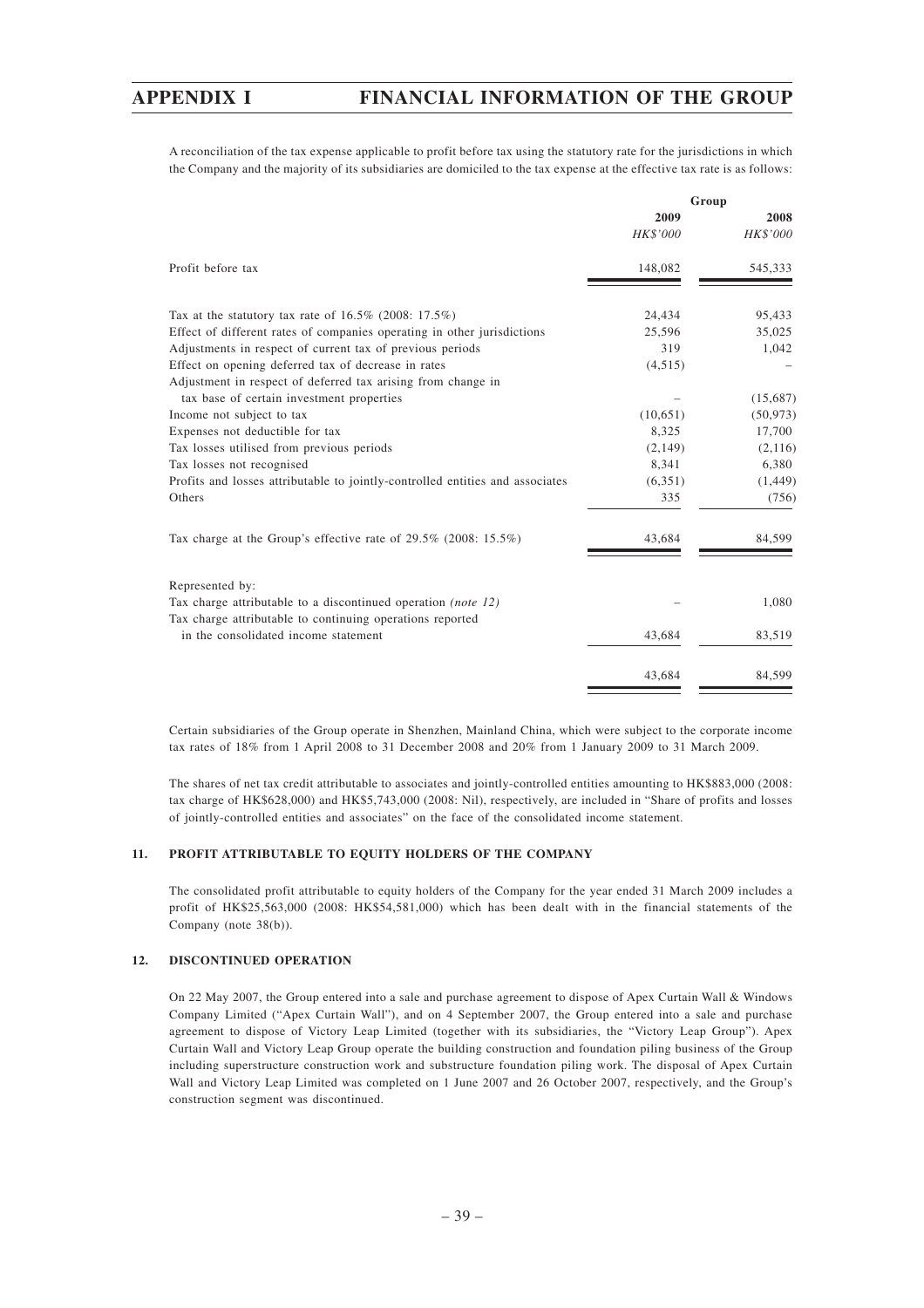|                                                                                                                                                                       | Period from 1<br>April 2007 to<br>the date of<br>disposal<br>HK\$'000 |
|-----------------------------------------------------------------------------------------------------------------------------------------------------------------------|-----------------------------------------------------------------------|
| Revenue<br>Cost of sales                                                                                                                                              | 350,180<br>(299, 215)                                                 |
| Other income<br>Administrative expenses<br>Fair value gains on investment properties<br>Finance costs                                                                 | 50,965<br>5,964<br>(62, 716)<br>3,500<br>(3,872)                      |
| Loss before tax<br>Tax                                                                                                                                                | (6, 159)<br>(1,080)                                                   |
| Loss for the period                                                                                                                                                   | (7,239)                                                               |
| Attributable to:<br>Equity holders of the Company<br>Minority interests                                                                                               | (6,229)<br>(1,010)<br>(7,239)                                         |
| The net cash flows attributable to the discontinued operation are as follows:                                                                                         | 2008                                                                  |
|                                                                                                                                                                       | HK\$'000                                                              |
| Net cash inflow from operating activities<br>Net cash inflow from investing activities<br>Net cash inflow from financing activities                                   | 4,794<br>3,039<br>3,955                                               |
| Net cash inflow                                                                                                                                                       | 11,788                                                                |
| Loss per share:<br>Basic, from the discontinued operation<br>Diluted, from the discontinued operation                                                                 | $1.13$ cents<br>N/A                                                   |
| The calculation of basic loss per share from the discontinued operation is based on:                                                                                  |                                                                       |
|                                                                                                                                                                       | 2008                                                                  |
| Loss attributable to ordinary equity holders of the Company<br>from the discontinued operation<br>Ordinary shares in issue during the year used in the basic earnings | HK\$6,229,000                                                         |

The results of the construction segment for the period from 1 April 2007 to the date of disposal is presented below:

No diluted earnings per share from the discontinued operation for the year ended 31 March 2008 is computed as there was no diluting event during that year.

per share calculation 551,368,153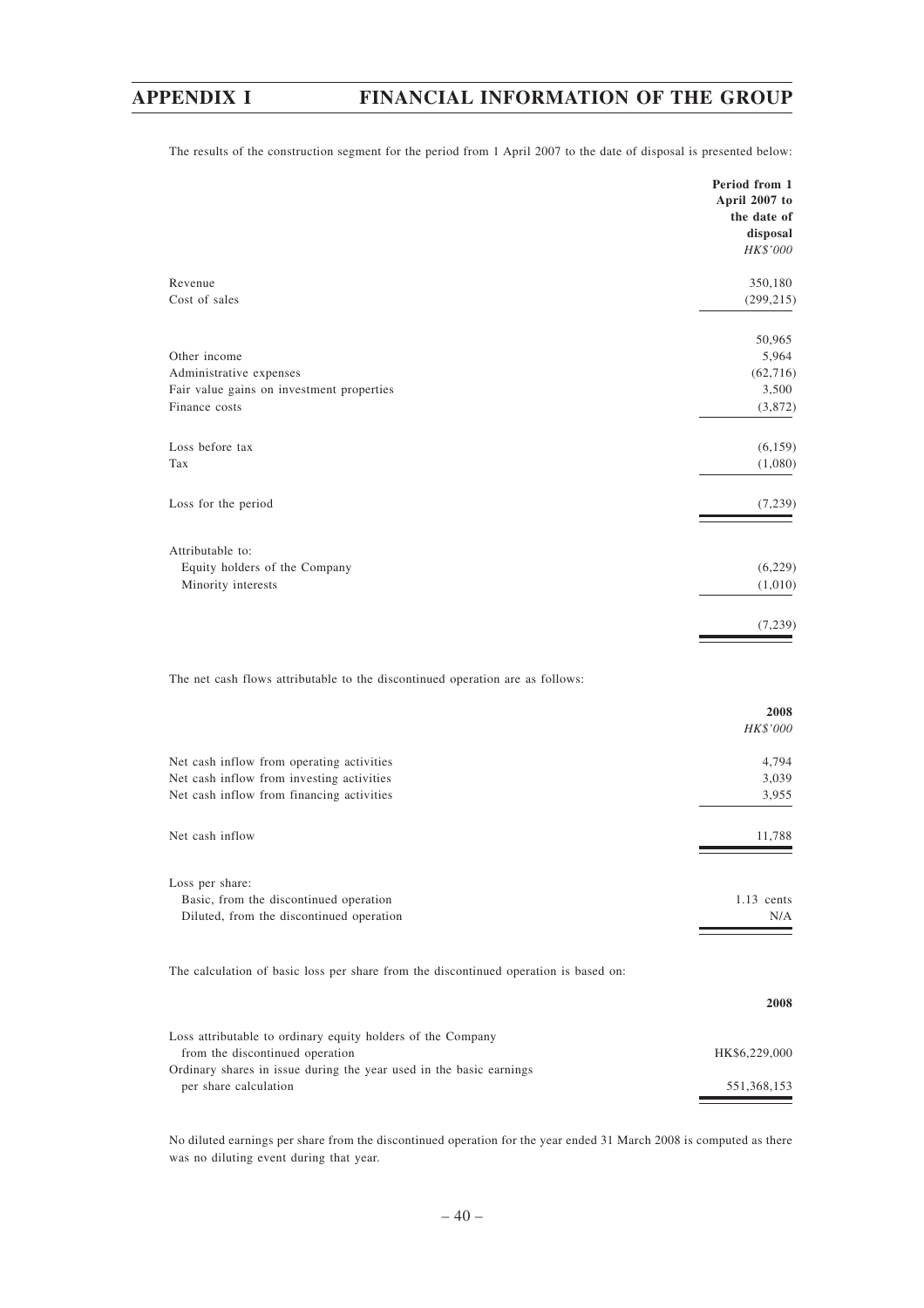### **13. DIVIDEND**

|                                                                    | 2009            | 2008            |
|--------------------------------------------------------------------|-----------------|-----------------|
|                                                                    | <i>HK\$'000</i> | <i>HK\$'000</i> |
|                                                                    |                 |                 |
| Proposed final $-4$ HK cents (2008: 4 HK cents) per ordinary share | 22,055          | 22,055          |

The proposed final dividend for the year is subject to the approval of the Company's shareholders at the forthcoming annual general meeting.

### **14. EARNINGS PER SHARE ATTRIBUTABLE TO ORDINARY EQUITY HOLDERS OF THE COMPANY**

The calculation of basic earnings per share amounts is based on the profit for the year attributable to ordinary equity holders of the Company, and the number of ordinary shares in issue during the year.

The calculation of diluted earnings per share amounts is based on the profit for the year attributable to ordinary equity holders of the Company, adjusted to reflect the interest on the convertible bonds of a subsidiary and the dilution effect on earnings assuming there is a full conversion of the convertible bonds of a subsidiary, where applicable. The number of ordinary shares used in the calculation is the number of ordinary shares in issue during the year, as used in the basic earnings per share calculation.

The calculations of basic and diluted earnings per share are based on:

|                                                                                                                            | 2009     | 2008     |
|----------------------------------------------------------------------------------------------------------------------------|----------|----------|
|                                                                                                                            | HK\$'000 | HK\$'000 |
| Profit/(loss) attributable to ordinary equity holders of the Company,<br>used in the basic earnings per share calculation: |          |          |
| From continuing operations                                                                                                 | 73,533   | 240,534  |
| From a discontinued operation                                                                                              |          | (6,229)  |
|                                                                                                                            | 73,533   | 234,305  |
| Interest on convertible bonds of a subsidiary, net of tax and interest                                                     |          |          |
| capitalisation                                                                                                             | 6,164    | 22,621   |
| Dilution of earnings arising from the full conversion of convertible<br>bonds of a subsidiary                              | (8,657)  | (39,083) |
| Profit attributable to ordinary equity holders of the Company after the                                                    |          |          |
| full conversion of the convertible bonds of a subsidiary                                                                   | 71,040   | 217,843  |
| Attributable to:                                                                                                           |          |          |
| Continuing operations                                                                                                      | 71,040   | 224,072  |
| Discontinued operation                                                                                                     |          | (6,229)  |
|                                                                                                                            | 71,040   | 217,843  |
|                                                                                                                            |          |          |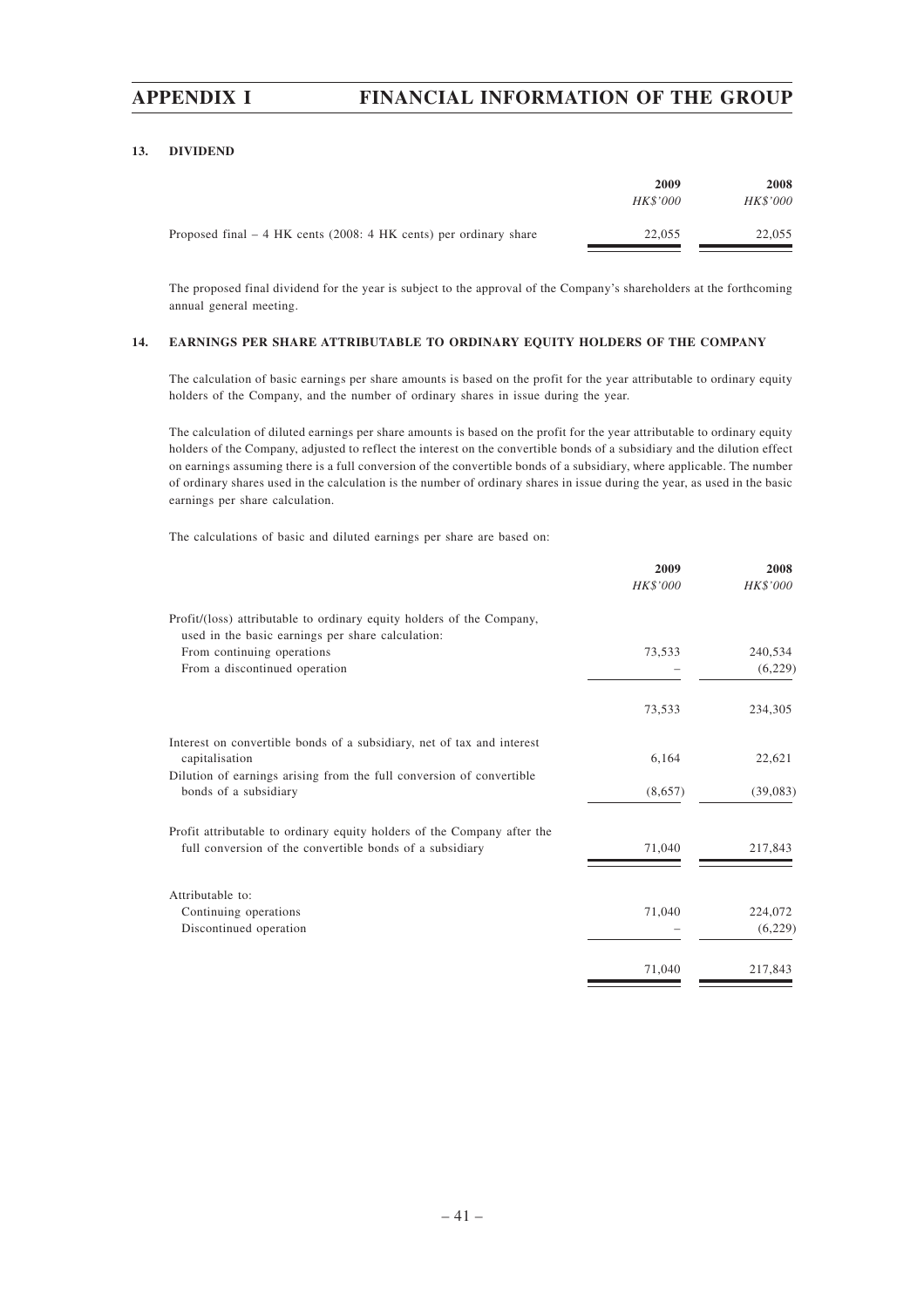## **15. PROPERTY, PLANT AND EQUIPMENT**

## **Group**

|                                                             | Leasehold<br>land and buildings |                             |                                             |                                    |                               | Furniture,<br>fixtures       |                   |
|-------------------------------------------------------------|---------------------------------|-----------------------------|---------------------------------------------|------------------------------------|-------------------------------|------------------------------|-------------------|
|                                                             | Hong<br>Kong<br>HK\$'000        | <b>Mainland</b><br>HK\$'000 | Leasehold<br>China improvements<br>HK\$'000 | Plant and<br>machinery<br>HK\$'000 | Motor<br>vehicles<br>HK\$'000 | and<br>equipment<br>HK\$'000 | Total<br>HK\$'000 |
| 31 March 2009                                               |                                 |                             |                                             |                                    |                               |                              |                   |
| At 1 April 2008:<br>Cost<br>Accumulated                     | 56,300                          | 58,780                      | 14,401                                      | 8,385                              | 5,039                         | 13,124                       | 156,029           |
| depreciation and<br>impairment                              | (15, 195)                       | (11, 125)                   | (12, 109)                                   | (7,033)                            | (2, 349)                      | (9, 213)                     | (57, 024)         |
| Net carrying amount                                         | 41,105                          | 47,655                      | 2,292                                       | 1,352                              | 2,690                         | 3,911                        | 99,005            |
| At 1 April 2008,<br>net of accumulated<br>depreciation and  |                                 |                             |                                             |                                    |                               |                              |                   |
| impairment                                                  | 41,105                          | 47,655                      | 2,292                                       | 1,352                              | 2,690                         | 3,911                        | 99,005            |
| Additions                                                   |                                 |                             | $\overline{a}$                              | 9                                  | 1,903                         | 810                          | 2,722             |
| Disposals                                                   |                                 |                             |                                             | $\overline{a}$                     | (95)                          | (55)                         | (150)             |
| Depreciation provided                                       |                                 |                             |                                             |                                    |                               |                              |                   |
| during the year                                             | (1, 132)                        | (1,825)                     | (788)                                       | (626)                              | (1,218)                       | (1,279)                      | (6, 868)          |
| Exchange realignment                                        | $\overline{\phantom{0}}$        | 1,079                       | 24                                          | 29                                 | 39                            | 39                           | 1,210             |
| At 31 March 2009,<br>net of accumulated<br>depreciation and |                                 |                             |                                             |                                    |                               |                              |                   |
| impairment                                                  | 39,973                          | 46,909                      | 1,528                                       | 764                                | 3,319                         | 3,426                        | 95,919            |
| At 31 March 2009:<br>Cost<br>Accumulated                    | 56,300                          | 60,120                      | 14,567                                      | 8,576                              | 6,584                         | 13,640                       | 159,787           |
| depreciation<br>and impairment                              | (16,327)                        | (13,211)                    | (13,039)                                    | (7, 812)                           | (3,265)                       | (10, 214)                    | (63,868)          |
| Net carrying amount                                         | 39,973                          | 46,909                      | 1,528                                       | 764                                | 3,319                         | 3,426                        | 95,919            |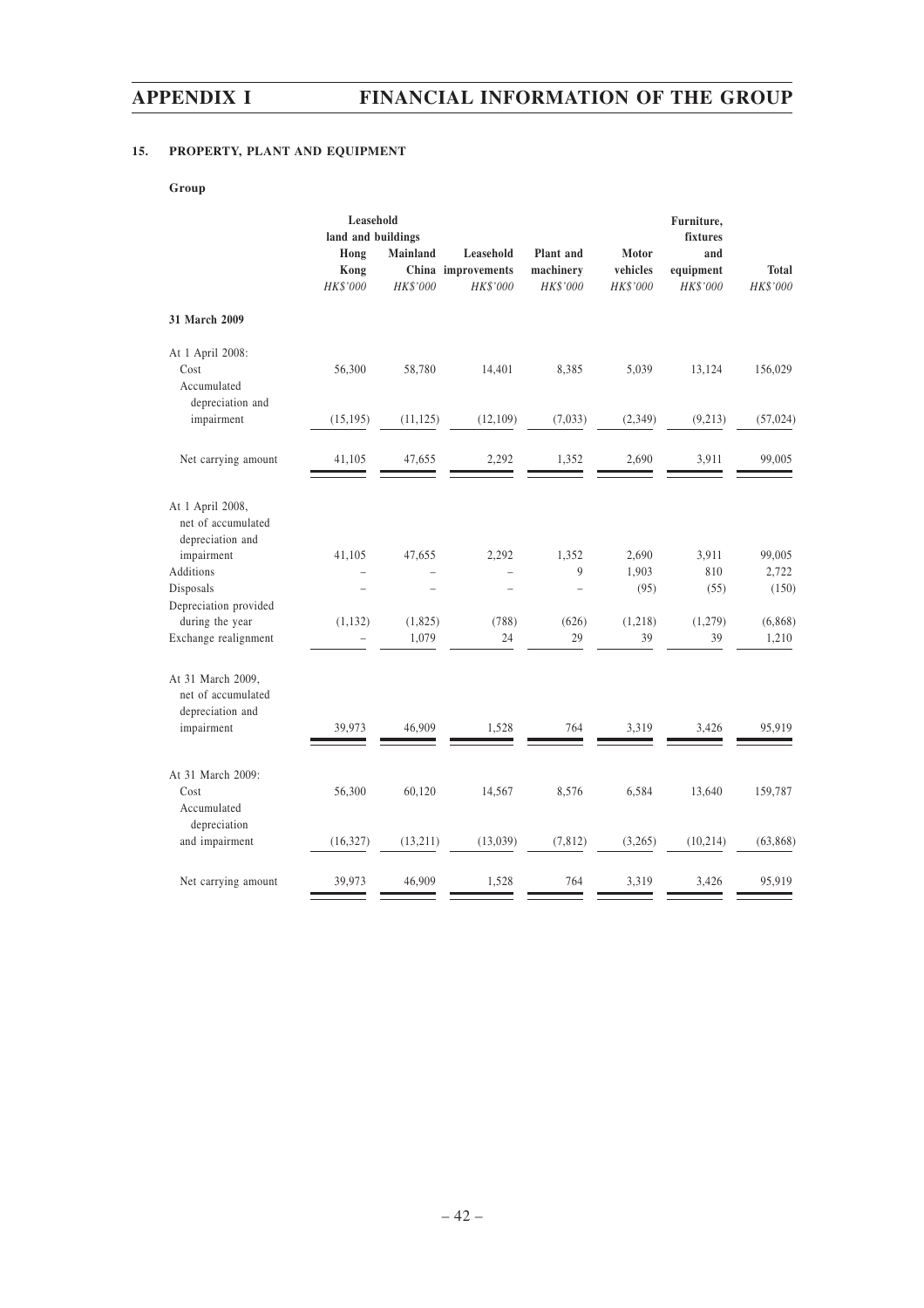### **Group**

|                                                             | Leasehold                                      |                      |                                             |                                    |                               | Furniture,                               |                          |
|-------------------------------------------------------------|------------------------------------------------|----------------------|---------------------------------------------|------------------------------------|-------------------------------|------------------------------------------|--------------------------|
|                                                             | land and buildings<br>Hong<br>Kong<br>HK\$'000 | Mainland<br>HK\$'000 | Leasehold<br>China improvements<br>HK\$'000 | Plant and<br>machinery<br>HK\$'000 | Motor<br>vehicles<br>HK\$'000 | fixtures<br>and<br>equipment<br>HK\$'000 | <b>Total</b><br>HK\$'000 |
| 31 March 2008                                               |                                                |                      |                                             |                                    |                               |                                          |                          |
| At 1 April 2007:<br>Cost<br>Accumulated<br>depreciation and | 70,440                                         | 52,162               | 15,966                                      | 413,380                            | 8,988                         | 24,493                                   | 585,429                  |
| impairment                                                  | (16, 430)                                      | (8, 482)             | (12,795)                                    | (319, 557)                         | (6,517)                       | (19,099)                                 | (382, 880)               |
| Net carrying amount                                         | 54,010                                         | 43,680               | 3,171                                       | 93,823                             | 2,471                         | 5,394                                    | 202,549                  |
| At 1 April 2007,<br>net of accumulated<br>depreciation and  |                                                |                      |                                             |                                    |                               |                                          |                          |
| impairment                                                  | 54,010                                         | 43,680               | 3,171                                       | 93,823                             | 2,471                         | 5,394                                    | 202,549                  |
| Additions                                                   |                                                | 1,359                | 399                                         | 21,969                             | 1,678                         | 1,791                                    | 27,196                   |
| Assets disposed of in a<br>discontinued operation           |                                                |                      |                                             |                                    |                               |                                          |                          |
| (note 39)                                                   | (11,607)                                       |                      | (236)                                       | (94, 686)                          | (324)                         | (1,629)                                  | (108, 482)               |
| Disposals                                                   | $\overline{\phantom{0}}$                       |                      | $\overline{\phantom{0}}$                    | (4, 337)                           | $\overline{\phantom{0}}$      | (169)                                    | (4,506)                  |
| Depreciation provided<br>during the year                    | (1,298)                                        | (1,736)              | (1,141)                                     | (15, 535)                          | (1, 287)                      | (1,620)                                  | (22, 617)                |
| Exchange realignment                                        |                                                | 4,352                | 99                                          | 118                                | 152                           | 144                                      | 4,865                    |
| At 31 March 2008,<br>net of accumulated<br>depreciation and |                                                |                      |                                             |                                    |                               |                                          |                          |
| impairment                                                  | 41,105                                         | 47,655               | 2,292                                       | 1,352                              | 2,690                         | 3,911                                    | 99,005                   |
| At 31 March 2008:<br>Cost<br>Accumulated                    | 56,300                                         | 58,780               | 14,401                                      | 8,385                              | 5,039                         | 13,124                                   | 156,029                  |
| depreciation and<br>impairment                              | (15, 195)                                      | (11, 125)            | (12,109)                                    | (7,033)                            | (2,349)                       | (9,213)                                  | (57, 024)                |
| Net carrying amount                                         | 41,105                                         | 47,655               | 2,292                                       | 1,352                              | 2,690                         | 3,911                                    | 99,005                   |

Details of the leasehold land and buildings are as follows:

|                     | 2009     | 2008     |
|---------------------|----------|----------|
|                     | HK\$'000 | HK\$'000 |
| Medium term leases: |          |          |
| Hong Kong           | 56,300   | 56,300   |
| Mainland China      | 35,527   | 34,734   |
| Long term leases:   |          |          |
| Mainland China      | 24,593   | 24,046   |
|                     | 116,420  | 115,080  |
|                     |          |          |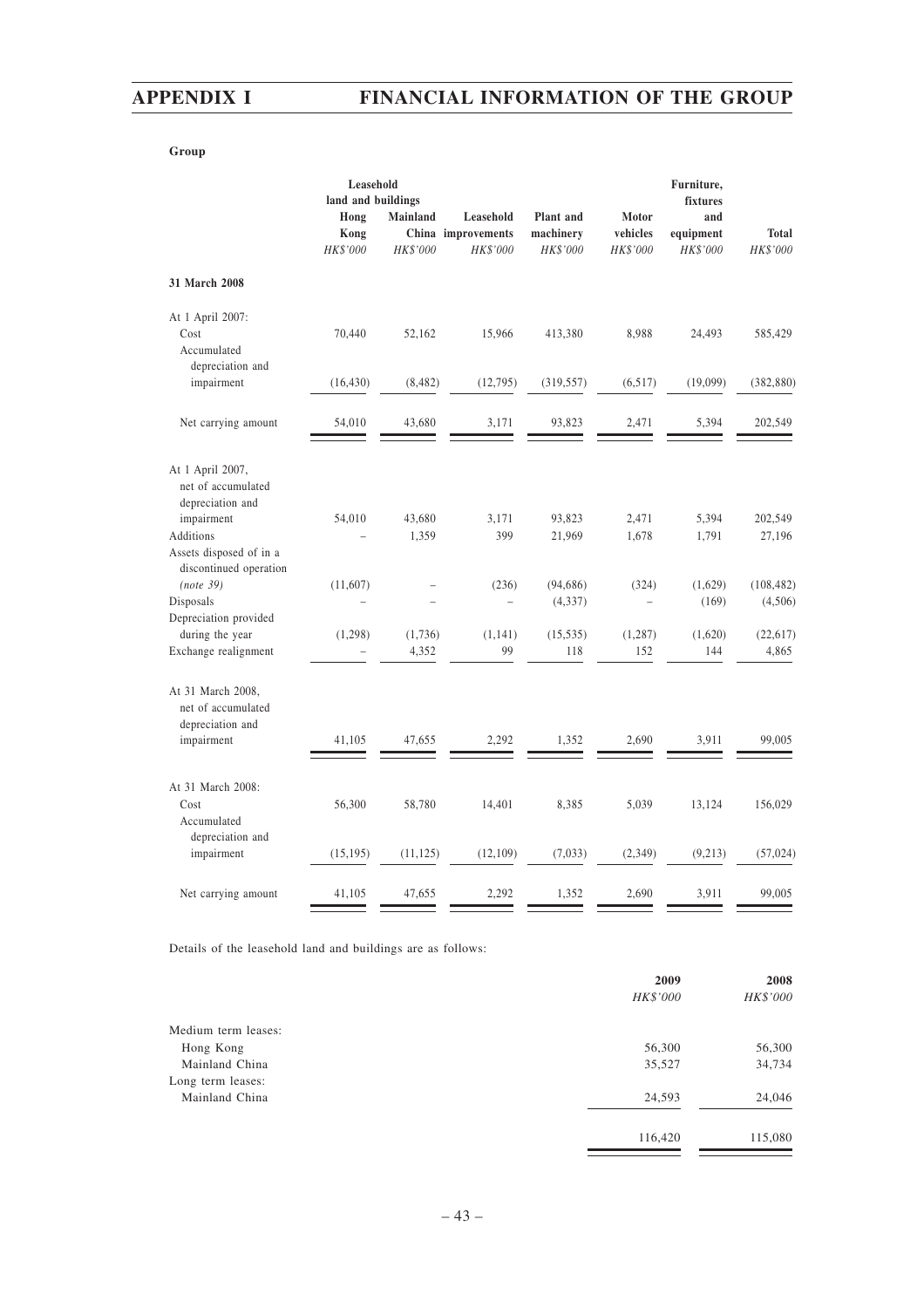## **Company**

|                                                                                           | Furniture,<br>fixtures and<br>equipment<br>HK\$'000 |
|-------------------------------------------------------------------------------------------|-----------------------------------------------------|
| 31 March 2009                                                                             |                                                     |
| At 1 April 2008:<br>Cost                                                                  | 82                                                  |
| Accumulated depreciation                                                                  | (75)                                                |
| Net carrying amount                                                                       | 7                                                   |
| At 1 April 2008, net of accumulated depreciation<br>Depreciation provided during the year | 7<br>(2)                                            |
| At 31 March 2009, net of accumulated depreciation                                         | 5                                                   |
| At 31 March 2009:<br>Cost                                                                 | 82                                                  |
| Accumulated depreciation                                                                  | (77)                                                |
| Net carrying amount                                                                       | 5                                                   |
| Company                                                                                   |                                                     |
|                                                                                           | Furniture,<br>fixtures and<br>equipment<br>HK\$'000 |
| 31 March 2008                                                                             |                                                     |
| At 1 April 2007:<br>Cost                                                                  | 82                                                  |
| Accumulated depreciation                                                                  | (73)                                                |
| Net carrying amount                                                                       | 9                                                   |
| At 1 April 2007, net of accumulated depreciation<br>Depreciation provided during the year | 9<br>(2)                                            |
| At 31 March 2008, net of accumulated depreciation                                         | 7                                                   |
| At 31 March 2008:<br>Cost                                                                 | 82                                                  |
| Accumulated depreciation                                                                  | (75)                                                |
| Net carrying amount                                                                       | 7                                                   |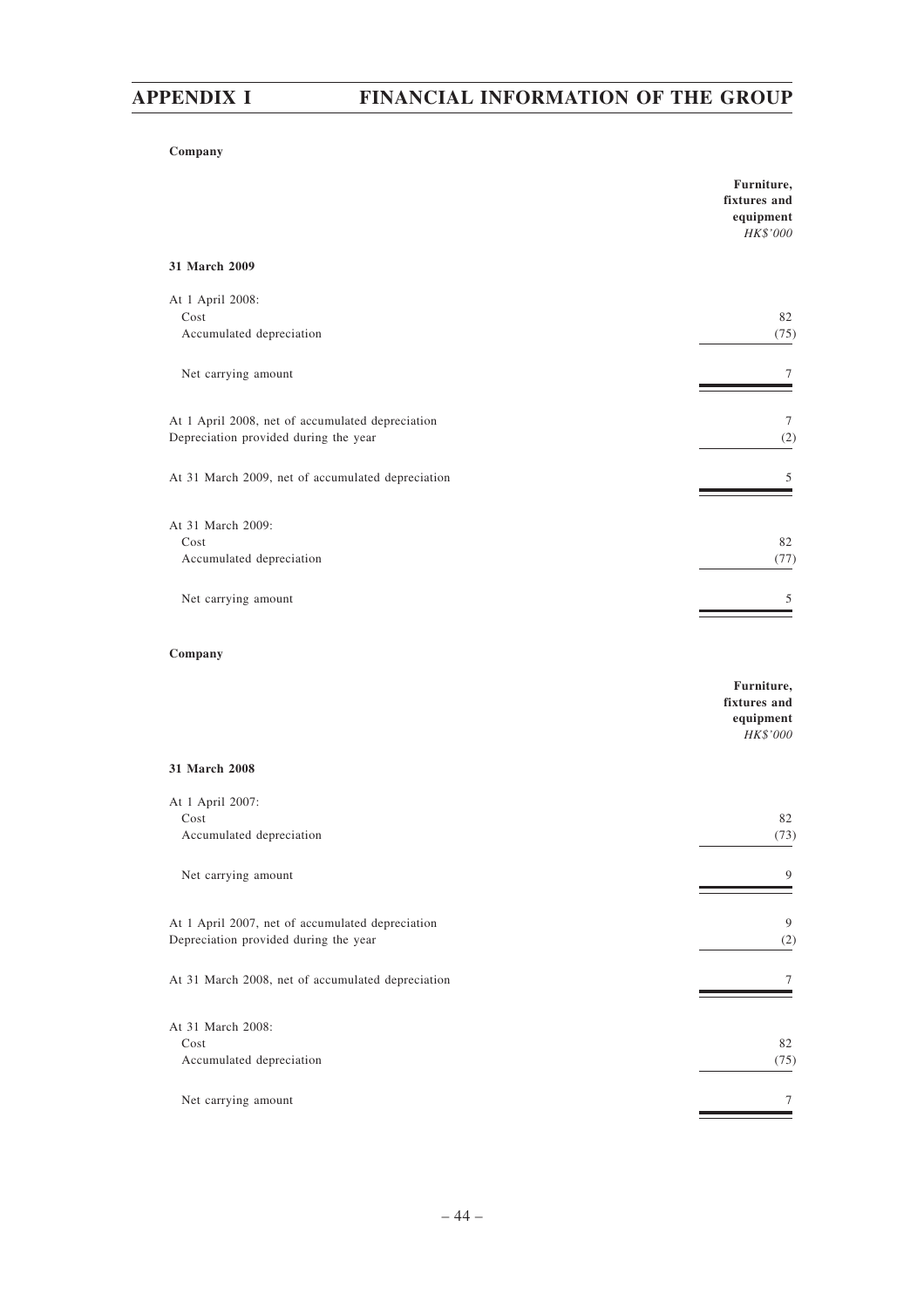### **16. PROPERTIES UNDER DEVELOPMENT**

#### **Group**

|                                                    | 2009       | 2008       |
|----------------------------------------------------|------------|------------|
|                                                    | HK\$'000   | HK\$'000   |
| At beginning of year                               | 1,699,408  | 1,533,280  |
| Additions                                          | 318,448    | 343,167    |
| Transfer to properties held for sale               |            | (330, 252) |
| Transfer to investment properties <i>(note 18)</i> | (343, 466) |            |
| Exchange realignment                               | 37,868     | 153,213    |
| At end of year                                     | 1,712,258  | 1,699,408  |

Properties under development included interest expense of HK\$31,950,000 (2008: HK\$18,337,000) that was incurred and capitalised during the year.

Details of the properties under development are as follows:

|                     | 2009      | 2008      |
|---------------------|-----------|-----------|
|                     | HK\$'000  | HK\$'000  |
| Medium term leases: |           |           |
| Hong Kong           | 3,582     | 3,582     |
| Mainland China      | 986,753   | 1,016,867 |
| Long term leases:   |           |           |
| Mainland China      | 721,923   | 678,959   |
|                     | 1,712,258 | 1,699,408 |
|                     |           |           |

Certain of the Group's properties under development with an aggregate carrying value of HK\$131,827,000 (2008: HK\$1,182,265,000) at the balance sheet date were pledged to the Group's bankers to secure the banking facilities granted to the Group as detailed in note 34(a)(ii) to the financial statements.

Further particulars of the Group's properties under development are included in "Particulars of Properties" on pages 121 to 124 of the annual report of the Company.

## **17. PREPAID LAND LEASE PAYMENTS**

|                            | Group    |          |  |
|----------------------------|----------|----------|--|
|                            | 2009     | 2008     |  |
|                            | HK\$'000 | HK\$'000 |  |
| At beginning of year       | 16,755   | 15,686   |  |
| Recognised during the year | (471)    | (436)    |  |
| Exchange realignment       | 377      | 1,505    |  |
| At end of year             | 16,661   | 16,755   |  |
| Current portion            | (471)    | (436)    |  |
| Non-current portion        | 16,190   | 16,319   |  |
|                            |          |          |  |

The leasehold land is held under a medium term lease and is situated in Mainland China.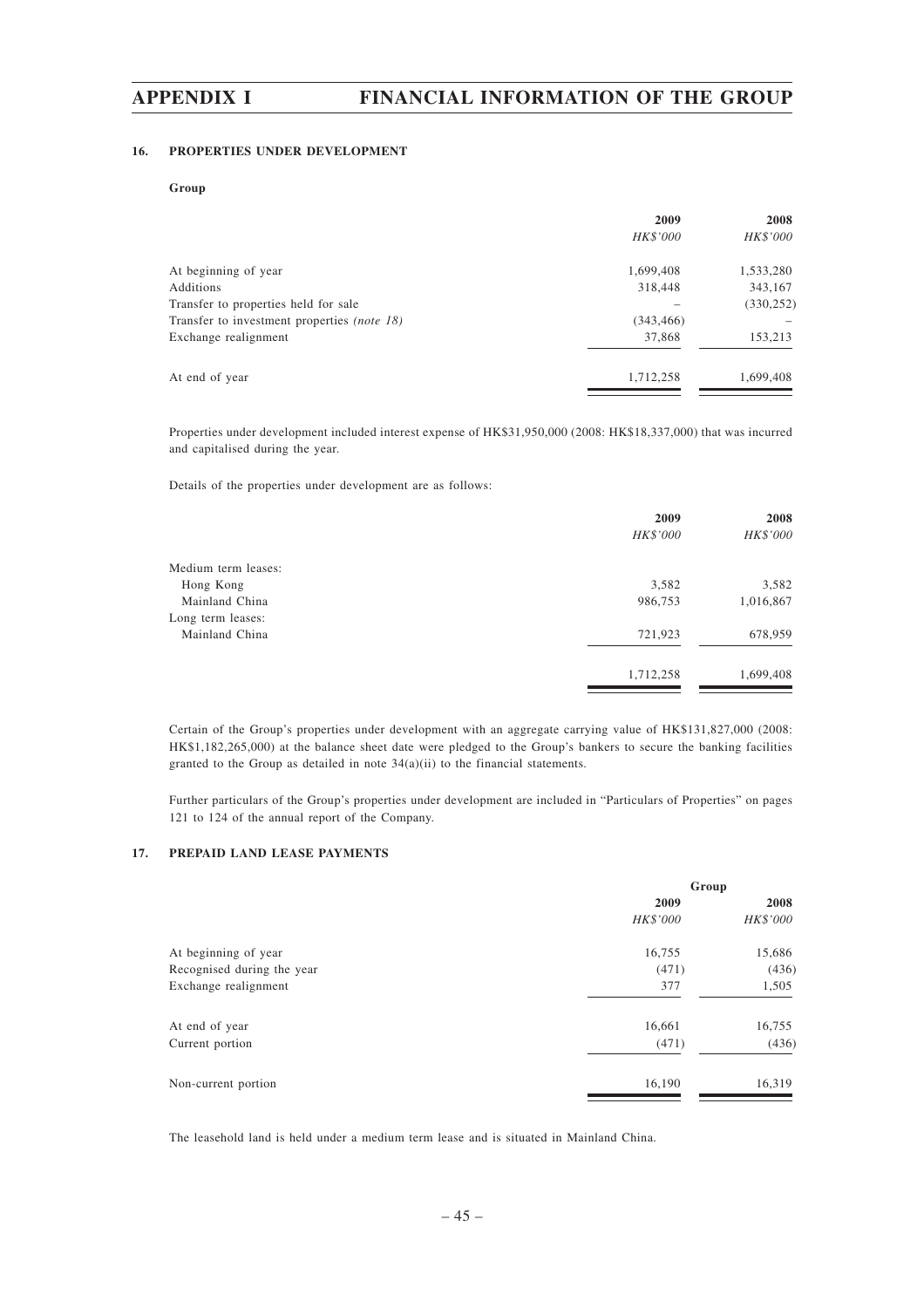#### **18. INVESTMENT PROPERTIES**

|                                                                   | Group      |           |
|-------------------------------------------------------------------|------------|-----------|
|                                                                   | 2009       | 2008      |
|                                                                   | HK\$'000   | HK\$'000  |
| Carrying amount at beginning of year                              | 2,378,828  | 2,059,491 |
| Additions, at cost                                                | 14,356     | 11,114    |
| Transfer from properties held for sale                            | 35,676     |           |
| Transfer from properties under development (note 16)              | 343,466    |           |
| Disposals                                                         | (322, 744) | (93, 995) |
| Disposal of subsidiaries (note 39)                                |            | (24,000)  |
| Net gain from a fair value adjustment in a discontinued operation |            |           |
| (note 12)                                                         |            | 3,500     |
| Net gain from a fair value adjustment                             | 103,174    | 381,304   |
| Exchange realignment                                              | 10,859     | 41,414    |
| Carrying amount at end of year                                    | 2,563,615  | 2,378,828 |
| Analysed by type and location:                                    |            |           |
| Long term leasehold land and buildings in Hong Kong               | 781,000    | 1,203,000 |
| Medium term leasehold land and buildings in Hong Kong             | 600,800    | 698,050   |
| Medium term leasehold land and buildings in Mainland China        | 1,181,815  | 477,778   |
|                                                                   | 2,563,615  | 2,378,828 |

In the prior year, included in above was a commercial podium in Mainland China with a carrying amount of HK\$477,778,000. Certain units of the investment property were not available for sale as a result of a court order in Mainland China in respect of a claim against a subsidiary of the Group by a contractor for a total sum of Renminbi ("RMB") 8,164,000. The claim amount had been fully provided for in the prior year's financial statements. During the year ended 31 March 2009, the case was settled and the units of the investment property previously not available for sale were released.

At the balance sheet date, all of the investment properties were revalued on an open market, existing use basis, by Savills Valuation and Professional Services Limited and Memfus Wong Surveyors Limited, independent professionally qualified valuers. Certain investment properties are leased to third parties under operating leases, further summary details of which are included in note 42(a) to the financial statements.

The Group's investment properties with an aggregate carrying value of HK\$2,253,118,000 (2008: HK\$2,373,878,000) at the balance sheet date were pledged to the Group's bankers to secure the banking facilities granted to the Group as detailed in note  $34(a)(i)$  to the financial statements. In addition, certain of the Group's bank loans are secured by assignments of rental income from the leases of the Group's investment properties as detailed in note  $34(a)(v)$ .

Further particulars of the Group's investment properties are included in "Particulars of Properties" on pages 121 to 124 of the annual report of the Company.

#### **19. GOODWILL**

## **Group**

|                                                                 | <i>HK\$'000</i> |
|-----------------------------------------------------------------|-----------------|
| At 1 April 2007, 31 March 2008, 1 April 2008 and 31 March 2009: |                 |
| Cost                                                            | 2,463           |
| Accumulated impairment                                          | (2, 463)        |
|                                                                 |                 |
| Net carrying amount                                             |                 |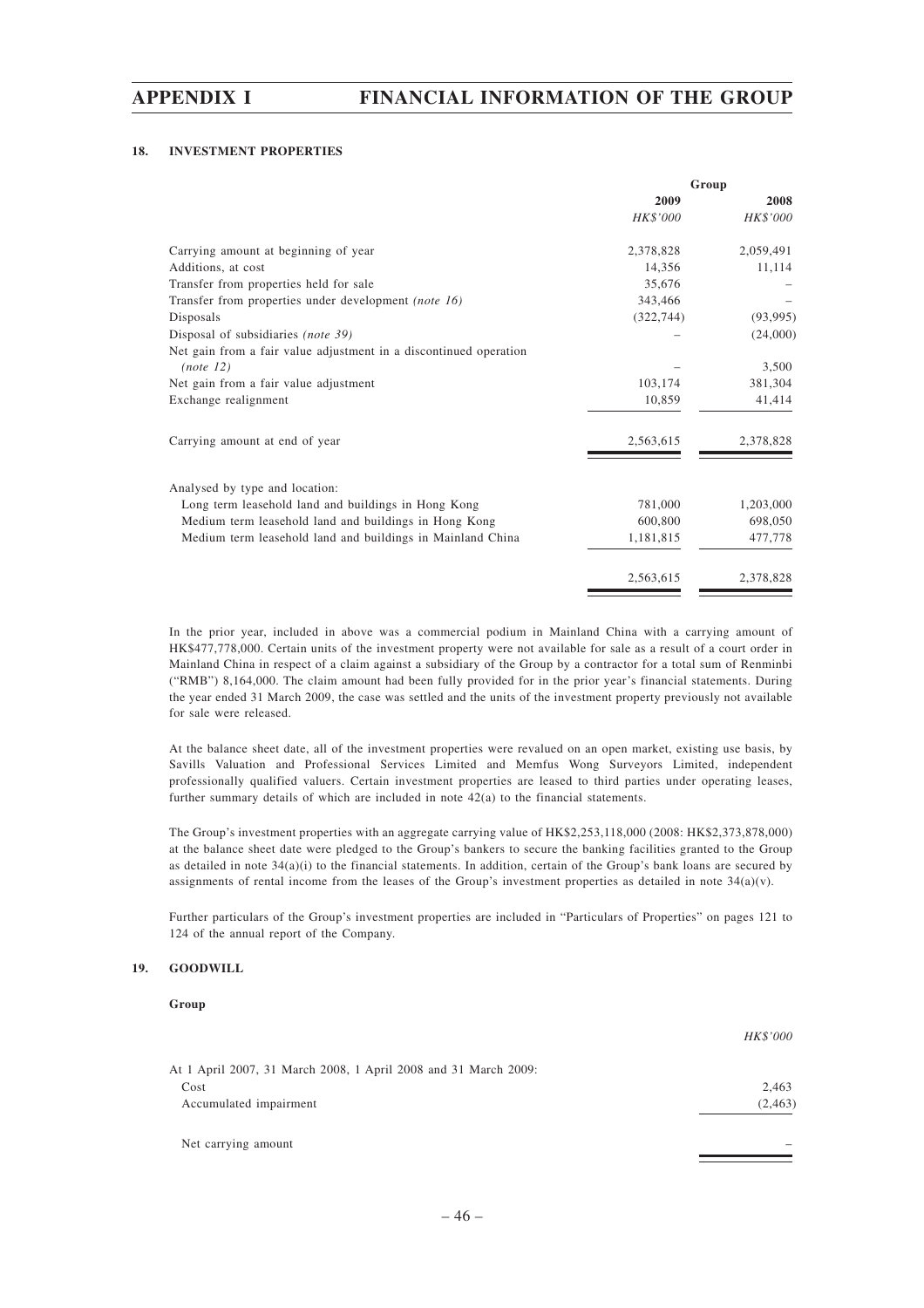#### **20. INVESTMENTS IN SUBSIDIARIES**

|                                     | Company  |          |  |
|-------------------------------------|----------|----------|--|
|                                     | 2009     | 2008     |  |
|                                     | HK\$'000 | HK\$'000 |  |
| Listed shares in Hong Kong, at cost | 808,923  | 796,395  |  |
| Unlisted shares, at cost            | 95,249   | 95,379   |  |
|                                     | 904,172  | 891,774  |  |
| Market value of listed shares       | 318,557  | 597,489  |  |

The amounts due from and to subsidiaries included in the Company's current assets and current liabilities are unsecured, interest-free and have no fixed term of repayment. In the prior year, except for an amount due to a subsidiary amounting to HK\$72,070,000 which was interest-bearing at the Hong Kong Inter-bank Offering Rate ("HIBOR") plus 1.3% per annum, the amounts due from and to subsidiaries included in the Company's current assets and current liabilities are unsecured, interest-free and have no fixed term of repayment.

Certain shares of a subsidiary held by the Group were pledged to secure the Group's bank borrowings, as further detailed in note 34(a)(iv).

During the year, the Group acquired additional equity interests in Hon Kwok Land Investment Company, Limited ("Hon Kwok"). Such acquisition of minority interests resulted in an excess over the cost of business combinations amounting to HK\$31,740,000 (2008: HK\$4,979,000).

On 27 June 2006, a wholly-owned subsidiary of Hon Kwok issued convertible bonds due June 2011 at par for a principal sum of HK\$280 million (the "Bonds"). The Bonds are guaranteed by Hon Kwok and bear interest at the rate of 3.5% per annum, payable semi-annually in arrears. The bondholders have the rights, at any time on or after 27 July 2006 up to and including the seventh business date prior to 27 June 2011 to convert the Bonds into equity shares of Hon Kwok with a nominal value of HK\$1.00 each at an initial conversion price of HK\$4.00 per share, subject to adjustments in certain events. With effect from 3 October 2008, the conversion price of the Bonds has been adjusted from HK\$4.00 per share to HK\$3.90 per share. Further particulars on the Bonds are set out in note 36 to the financial statements. Assuming a full conversion of the Bonds, the Company's equity interest in Hon Kwok would be reduced to 47.30% (2008: 46.20%). In the opinion of directors, despite the potential dilution of the Company's equity interest in Hon Kwok below 50%, in view of current shareholding structure of Hon Kwok, the Company has de facto control on the operating and financial policies of Hon Kwok and its subsidiaries.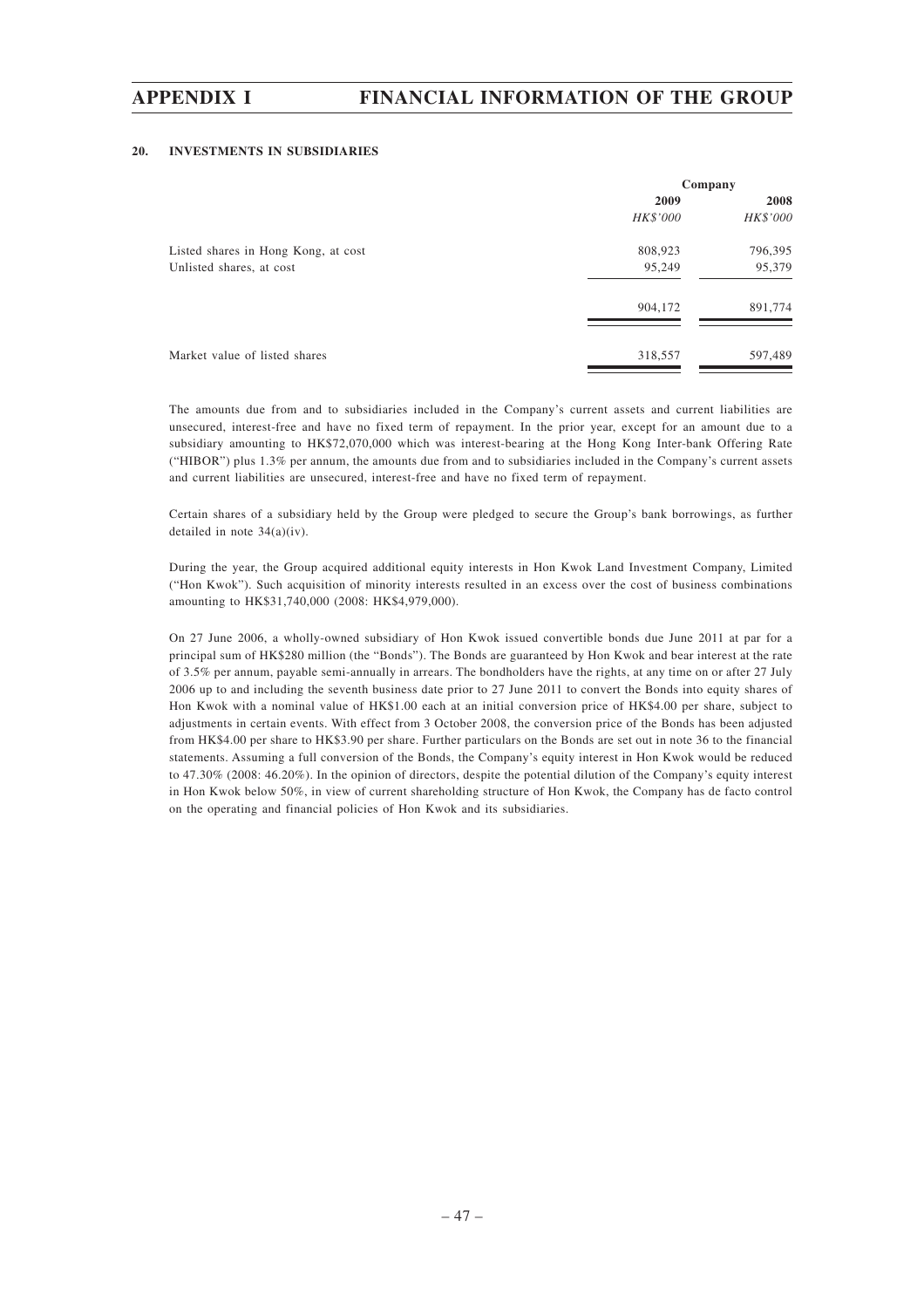Particulars of the principal subsidiaries are as follows:

|                                                                                                             | Place of<br>incorporation/<br>registration               | Nominal value of<br>issued ordinary<br>share capital/<br>paid up | Percentage<br>of equity<br>attributable<br>to the Company |                    |                                     |  |
|-------------------------------------------------------------------------------------------------------------|----------------------------------------------------------|------------------------------------------------------------------|-----------------------------------------------------------|--------------------|-------------------------------------|--|
| Name                                                                                                        | and operations                                           | registered capital                                               | <b>Direct</b>                                             | Indirect           | Principal activities                |  |
| Allwin Group Holdings<br>Limited                                                                            | <b>BVI</b>                                               | US\$1                                                            | $\qquad \qquad -$                                         | 100.00             | Sourcing agent for<br>garment       |  |
| <b>Billion Capital Development</b><br>Limited                                                               | Hong Kong                                                | HK\$2                                                            | $\qquad \qquad -$                                         | 54.37              | Property investment                 |  |
| Chinney Property<br>Management Limited                                                                      | Hong Kong                                                | <b>HK\$100</b>                                                   | $\qquad \qquad -$                                         | 54.37              | Property management                 |  |
| Cosmos Wealth Development<br>Limited $1$                                                                    | Hong Kong                                                | HK\$1,000                                                        | $\qquad \qquad -$                                         | 54.37              | Property development                |  |
| CP Hotel & Guesthouse<br>Management Limited (now<br>known as "The Bauhinia<br>Hotel Management<br>Limited") | Hong Kong                                                | <b>HK\$2</b>                                                     | $\overline{\phantom{0}}$                                  | 54.37              | Property letting                    |  |
| CP Parking Limited                                                                                          | Hong Kong                                                | <b>HK\$2</b>                                                     | $\overline{\phantom{0}}$                                  | 54.37              | Carpark management                  |  |
| Crown Honour Developments<br>Limited                                                                        | Hong Kong                                                | <b>HK\$2</b>                                                     | $\overline{\phantom{0}}$                                  | 54.37              | Nominee services                    |  |
| Dongguan Chinney Garments<br>Limited $#2$                                                                   | People's Republic<br>of China ("PRC")/<br>Mainland China | HK\$9,000,000                                                    | $\overline{\phantom{0}}$                                  | 100.00             | Garment manufacturing               |  |
| Dongguan Marigold Industry<br>City Developing Co., Ltd. #2                                                  | PRC/Mainland<br>China                                    | HK\$50,000,000 <sup>3</sup>                                      | $\overline{a}$                                            | 100.00             | Property holding and<br>development |  |
| Full Yip Development<br>Limited                                                                             | <b>BVI/Hong Kong</b>                                     | US\$1                                                            | $\overline{a}$                                            | 54.37              | Property holding and<br>letting     |  |
| Global Wealth Development<br>Limited                                                                        | Hong Kong                                                | HK\$1,000                                                        | $\overline{\phantom{0}}$                                  | 54.37              | Property investment                 |  |
| Guangzhou Honkwok<br><b>Fugiang Land Development</b><br>Ltd. $#2$                                           | PRC/Mainland<br>China                                    | RMB185,000,000                                                   | $\overline{\phantom{0}}$                                  | 32.62 <sup>4</sup> | Property development                |  |
| Guangzhou Honkwok<br>Hengsheng Land<br>Development Ltd. #2                                                  | PRC/Mainland<br>China                                    | RMB220,000,000                                                   |                                                           | 40.78 <sup>4</sup> | Property development                |  |
| Guangzhou Hua Yin Land<br>Development Co., Ltd. #2                                                          | PRC/Mainland<br>China                                    | RMB80,000,000<br>(2008)<br>RMB8,000,000)                         |                                                           | 54.37              | Property development                |  |
| Guangzhou Sheng Jin Real<br><b>Estate Information</b><br>Consultancy Co., Ltd. #2                           | PRC/Mainland<br>China                                    | RMB40,000,000                                                    |                                                           | 54.37              | Property development                |  |
| Guangzhou Zhong Lu Da<br>Dao Real Estate<br>Development Co., Ltd. #2                                        | PRC/Mainland<br>China                                    | RMB90,000,000<br>(2008)<br>RMB64,893,250)                        |                                                           | 54.37              | Property development                |  |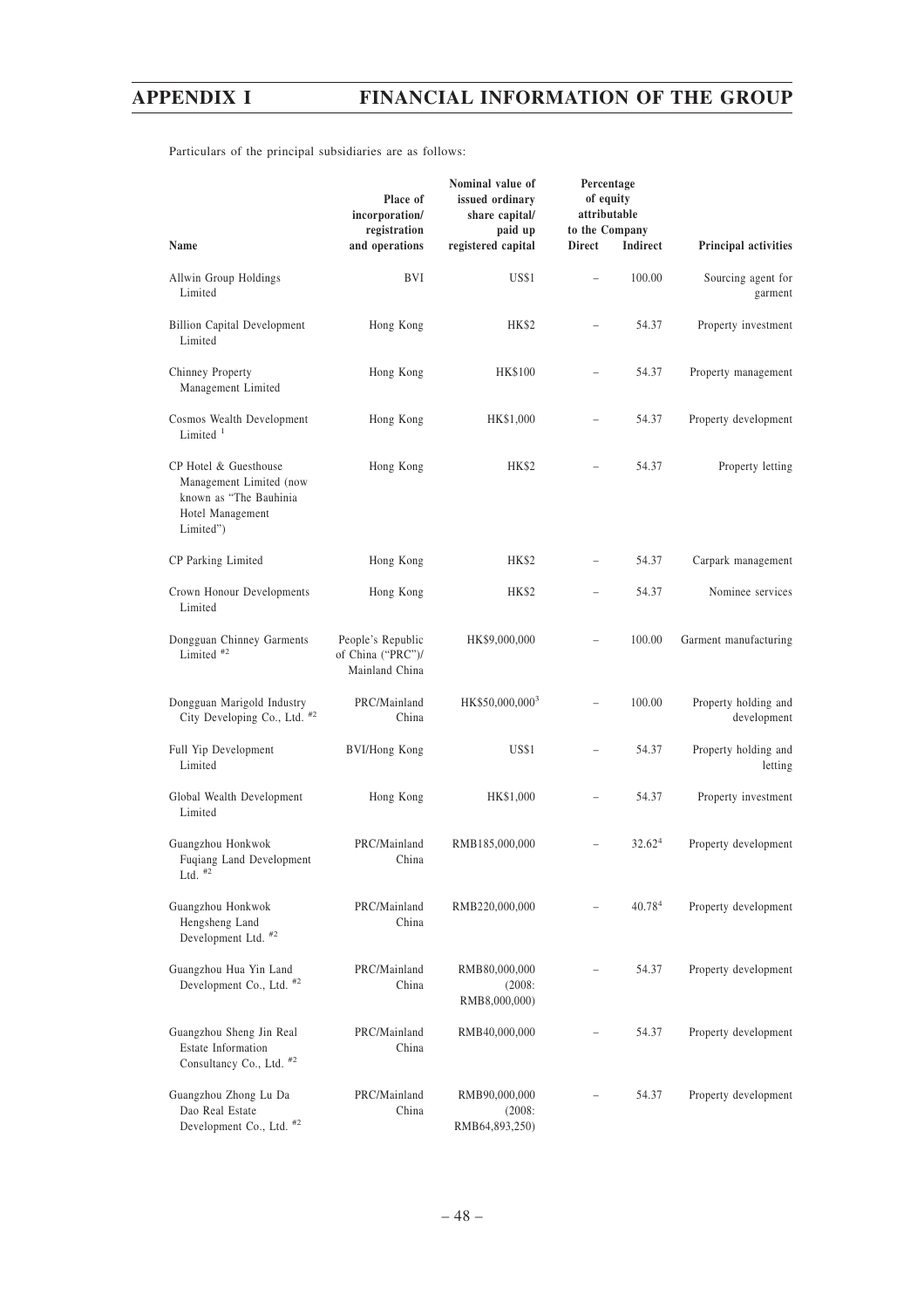|                                                      | Place of<br>incorporation/     | Nominal value of<br>issued ordinary<br>share capital/ | Percentage<br>of equity<br>attributable |                    |                                 |
|------------------------------------------------------|--------------------------------|-------------------------------------------------------|-----------------------------------------|--------------------|---------------------------------|
| Name                                                 | registration<br>and operations | paid up<br>registered capital                         | to the Company<br><b>Direct</b>         | Indirect           | Principal activities            |
| Hon Cheong Limited <sup>1</sup>                      | Hong Kong                      | HK\$2                                                 | $\overline{\phantom{a}}$                | 54.37              | Property holding and<br>letting |
| Hon Kwok Land Investment<br>(China) Limited          | Hong Kong                      | HK\$2                                                 | $\overline{\phantom{a}}$                | 54.37              | Investment holding              |
| Hon Kwok Land Investment<br>Company, Limited         | Hong Kong                      | HK\$480,286,201                                       | 54.37                                   |                    | Investment holding              |
| Hon Kwok Land Investment<br>(Shenzhen) Co., Ltd. #2  | PRC/Mainland<br>China          | HK\$30,000,000                                        | $\overline{\phantom{a}}$                | 54.37              | Property development            |
| Hon Kwok Land Treasury IV<br>Limited                 | BVI                            | US\$1                                                 | $\overline{a}$                          | 54.37              | Financing                       |
| Hon Kwok Project<br>Management Limited               | Hong Kong                      | HK\$2                                                 | $\equiv$                                | 54.37              | Project management              |
| Hon Kwok Treasury Limited                            | Hong Kong                      | HK\$2                                                 | $\overline{\phantom{0}}$                | 54.37              | Financing                       |
| Honour Well Development<br>Limited                   | Hong Kong                      | HK\$2                                                 | $\overline{\phantom{a}}$                | 54.37              | Property holding and<br>letting |
| Hotfield Land Investment<br>(Chongqing) Co., Ltd. #2 | PRC/Mainland<br>China          | US\$14,300,000<br>(2008)<br>US\$7,550,000)            | $\overline{\phantom{a}}$                | 54.37              | Property holding and<br>letting |
| <b>Island Parking Limited</b>                        | <b>BVI/Hong Kong</b>           | US\$10                                                | $\overline{\phantom{a}}$                | 54.37              | Property holding and<br>letting |
| J.L. Chinney (Holdings)<br>Company Limited           | BVI                            | US\$1,250,000                                         | 100.00                                  |                    | Investment holding              |
| J.L. Garment Manufacturers<br>Limited                | Hong Kong                      | HK\$1,000,000                                         | $\overline{\phantom{a}}$                | 100.00             | Garment trading                 |
| J.L. Group Company Limited                           | Hong Kong                      | HK\$8,000,000                                         | $\overline{\phantom{a}}$                | 100.00             | Garment trading                 |
| J.L. Investment Company<br>Limited                   | Hong Kong                      | HK\$10,000                                            |                                         | 100.00             | Property holding                |
| King Capital Development<br>Limited                  | Hong Kong                      | HK\$2                                                 | $\overline{a}$                          | 54.37              | Property holding and<br>letting |
| King Champion Limited                                | Hong Kong                      | HK\$2                                                 | $\overline{\phantom{0}}$                | 54.37              | Property holding and<br>letting |
| Lido Parking Limited                                 | <b>BVI/Hong Kong</b>           | US\$1                                                 | $\overline{\phantom{0}}$                | 54.37              | Property holding and<br>letting |
| Multi-Investment Group<br>Limited                    | BVI                            | US\$1                                                 | $\overline{\phantom{0}}$                | 100                | Investment holding              |
| One City Hall Place Limited #                        | Canada                         | Canadian Dollars<br>("CAD") 100                       | $\overline{a}$                          | 40.78 <sup>4</sup> | Property development            |
| Shenzhen Guanghai<br>Investment Co., Ltd. #2         | PRC/Mainland<br>China          | RMB467,273,375<br>(2008)<br>RMB200,000,000)           | $\overline{\phantom{0}}$                | 54.37              | Property development            |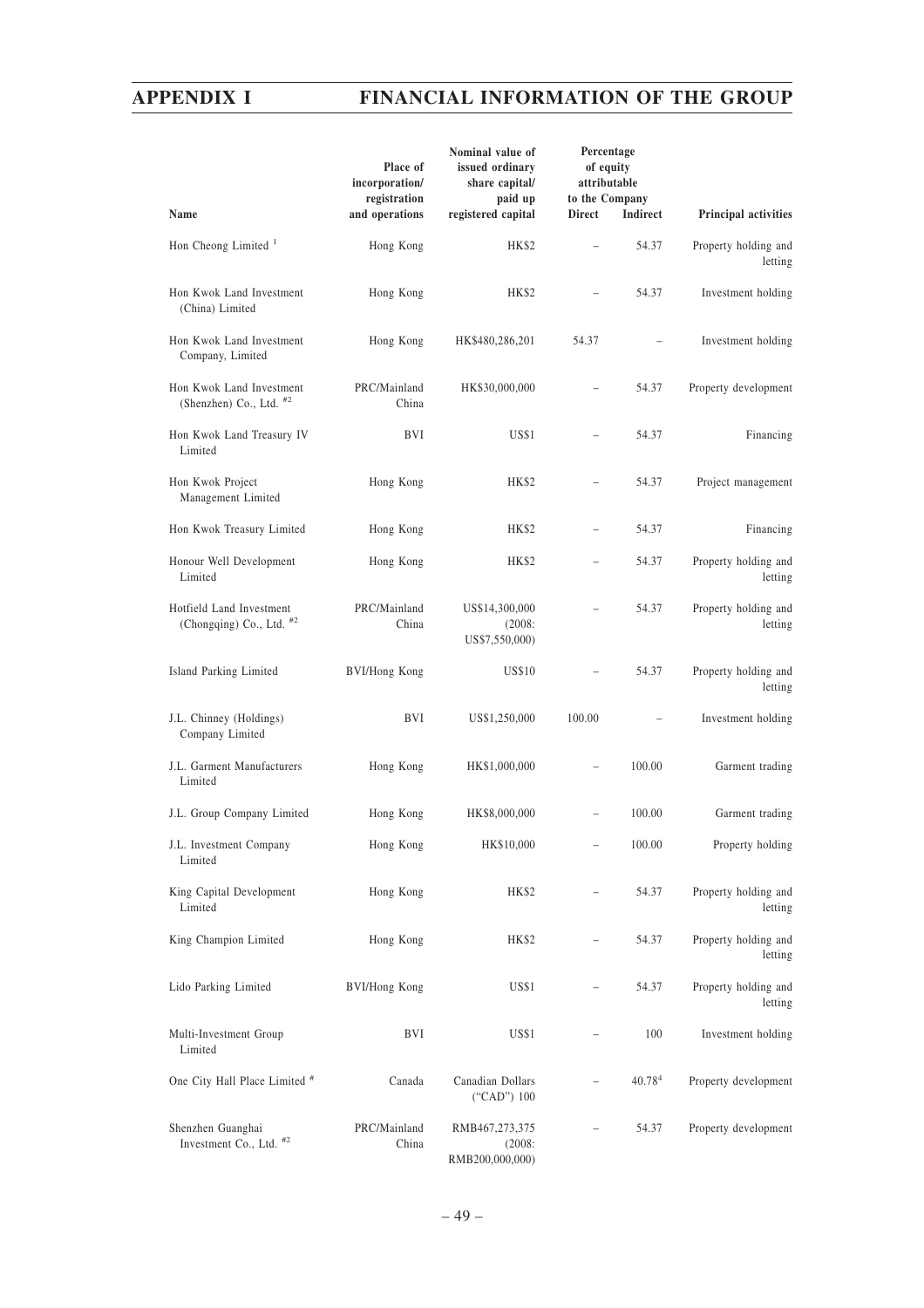|                                                         | Place of<br>incorporation/<br>registration | Nominal value of<br>issued ordinary<br>share capital/<br>paid up | Percentage<br>of equity<br>attributable<br>to the Company |          |                                 |  |
|---------------------------------------------------------|--------------------------------------------|------------------------------------------------------------------|-----------------------------------------------------------|----------|---------------------------------|--|
| Name                                                    | and operations                             | registered capital                                               | <b>Direct</b>                                             | Indirect | <b>Principal activities</b>     |  |
| Shenzhen Honkwok Huaye<br>Development Co., Ltd. $^{42}$ | PRC/Mainland<br>China                      | RMB50,000,000                                                    |                                                           | 54.37    | Property holding and<br>letting |  |
| Vast Champ Investment<br>(Chongqing) Co., Ltd. $#2$     | PRC/Mainland<br>China                      | US\$2,200,000<br>(2008)<br>US\$2,000,000)                        |                                                           | 54.37    | Property development            |  |
| Wise Pacific Investment<br>Limited                      | Hong Kong                                  | HK\$10,000                                                       |                                                           | 54.37    | Money lending                   |  |

- *# Not audited by Ernst & Young Hong Kong or other member firm of the Ernst & Young global network.*
- *1 The company became dormant after disposal of all its properties during the year.*
- *2 These subsidiaries are registered in the PRC as foreign-owned enterprises with business duration of between 25 and 50 years.*
- *3 This company is a co-operative joint venture enterprise. Pursuant to an agreement entered into with the joint venture partner, the Group is:*
	- *obliged to contribute 100% of the registered capital of the company*
	- *entitled to 85% of the profits but has to bear all of the losses of the company*
	- *entitled to 100% of the residual net assets of the company upon winding up*
- *4 The Group holds controlling indirect interests in these companies through a non-wholly owned subsidiary. Thus the Group has the power to direct the financial and operating policies of these companies and they are therefore accounted for as subsidiaries.*

The directors are of the opinion that a complete list of the particulars of all subsidiaries would be of excessive length and therefore, the above list contains only the particulars of subsidiaries which principally affected the results for the year or formed a substantial portion of the net assets of the Group.

#### **21. INVESTMENTS IN ASSOCIATES**

|                                                           | Group    |          | Company  |          |
|-----------------------------------------------------------|----------|----------|----------|----------|
|                                                           | 2009     | 2008     | 2009     | 2008     |
|                                                           | HK\$'000 | HK\$'000 | HK\$'000 | HK\$'000 |
| Share of net assets<br>Promissory note receivable from an | 93,084   | 67,157   |          |          |
| associate                                                 | 40,113   | 38,975   | 40.113   |          |
|                                                           | 133,197  | 106.132  | 40,113   |          |
| Market value of listed shares                             | 24,406   | 37,504   |          |          |

In the prior year, a promissory note with a principal value of HK\$40,000,000 was receivable from a wholly-owned subsidiary of an associate of the Group, as part of the consideration for its purchase of the entire issued share capital of a subsidiary (note 39). On 30 July 2008, the promissory note was transferred to the Company from Chinney Contractors Company Limited, a 86.05% owned subsidiary of the Company, at a consideration equal to its principal sum of HK\$40,000,000 plus any unpaid interest accrued upto the date of transfer. The promissory note is unsecured, bears interest at the rate of 5% per annum and matures on 26 October 2010.

The promissory note is stated at amortised cost and its carrying amount approximates to its fair value.

The fair value of the promissory note has been estimated by discounting the expected future cash flows at the prevailing interest rate.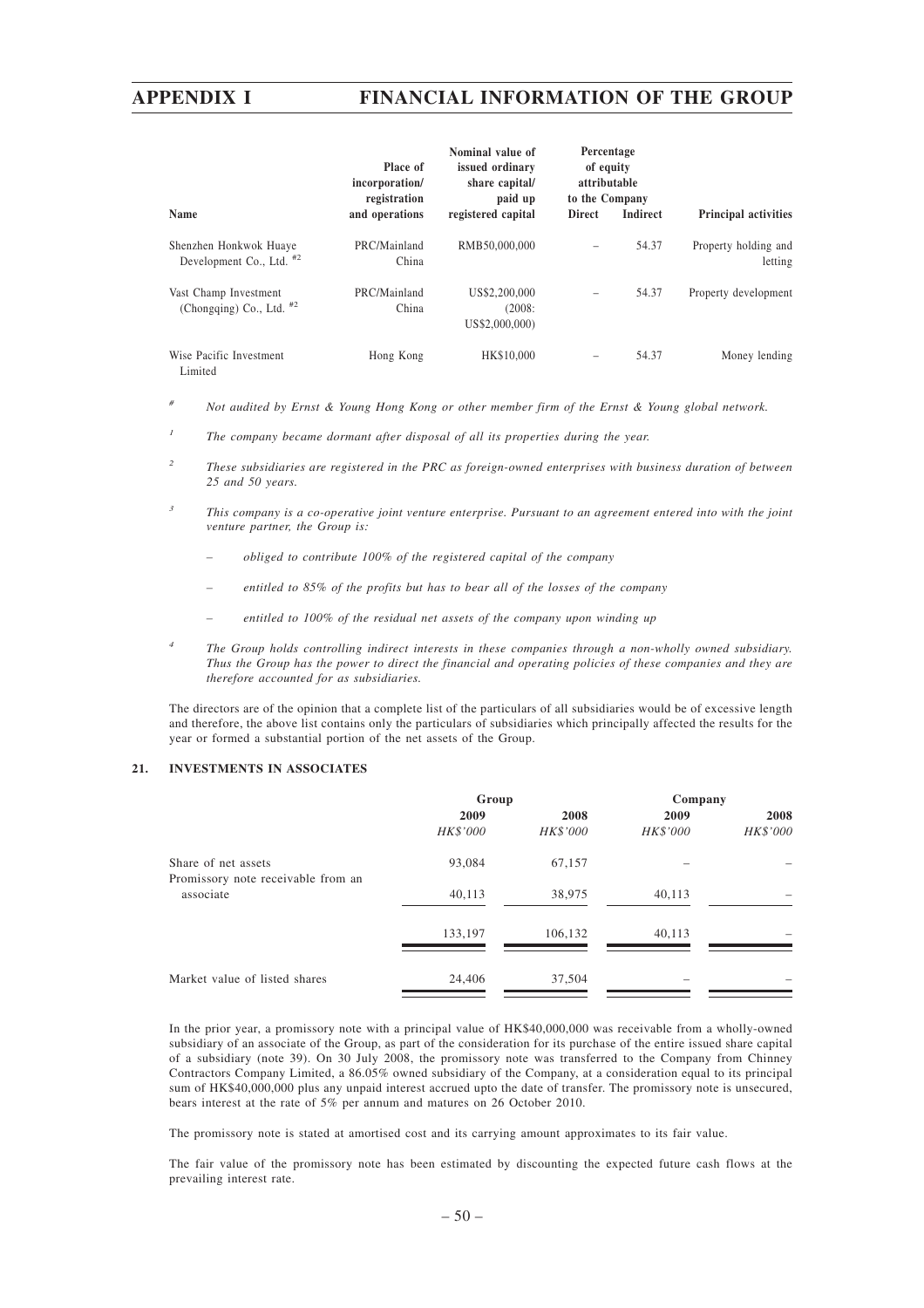In the prior year, the amounts due from associates included in the current assets are unsecured, interest-free and repayable on demand.

Particulars of the associates are as follows:

| <b>Name</b>      | <b>Particulars of</b><br>issued shares held | Place of<br>incorporation | Percentage of<br>ownership interest<br>attributable<br>to the Group |
|------------------|---------------------------------------------|---------------------------|---------------------------------------------------------------------|
| Chinney Alliance | Ordinary shares of<br>$HK$0.10$ each        | Bermuda                   | 29.10                                                               |

Chinney Alliance is an investment holding company with its subsidiaries engaged in the manufacture and sale of industrial products, building related contracting business, and the superstructure and substructure foundation piling work.

During the year, Chinney Alliance proposed an open offer of new shares on the basis of one offer share for every two shares held at a subscription price of HK\$0.25 (the "Open Offer").

The Open Offer became unconditional on 3 October 2008 and the subscription monies of HK\$14,424,000 were paid by the Company on 8 October 2008. A total of 57,697,898 new shares of HK\$0.10 each were subscribed on 8 October 2008.

The financial statements of Chinney Alliance have a financial year end date of 31 December. The consolidated financial statements are adjusted for the material transactions between Chinney Alliance and the Group companies between 1 January and 31 March.

The Group's shareholdings in Chinney Alliance are held through a wholly-owned subsidiary of the Company.

The following table illustrates the summarised consolidated financial information of Chinney Alliance as extracted from its financial statements:

|                     | 2009       | 2008       |
|---------------------|------------|------------|
|                     | HK\$'000   | HK\$'000   |
| Total assets        | 1,230,790  | 1,038,671  |
| Total liabilities   | (846, 599) | (738, 455) |
| Revenue             | 2,547,004  | 1,546,750  |
| Profit for the year | 44,771     | 64,720     |

### **22. INTERESTS IN JOINTLY-CONTROLLED ENTITIES**

|                         | Group    |          |
|-------------------------|----------|----------|
|                         | 2009     | 2008     |
|                         | HK\$'000 | HK\$'000 |
| Share of net assets     | 23,137   | 54,169   |
| Goodwill on acquisition | 16,286   | 16,286   |
|                         | 39,423   | 70,455   |

The amounts due from jointly-controlled entities included in current assets are unsecured, interest-free and repayable on demand. The carrying amounts of these amounts due from jointly-controlled entities approximate to their fair values.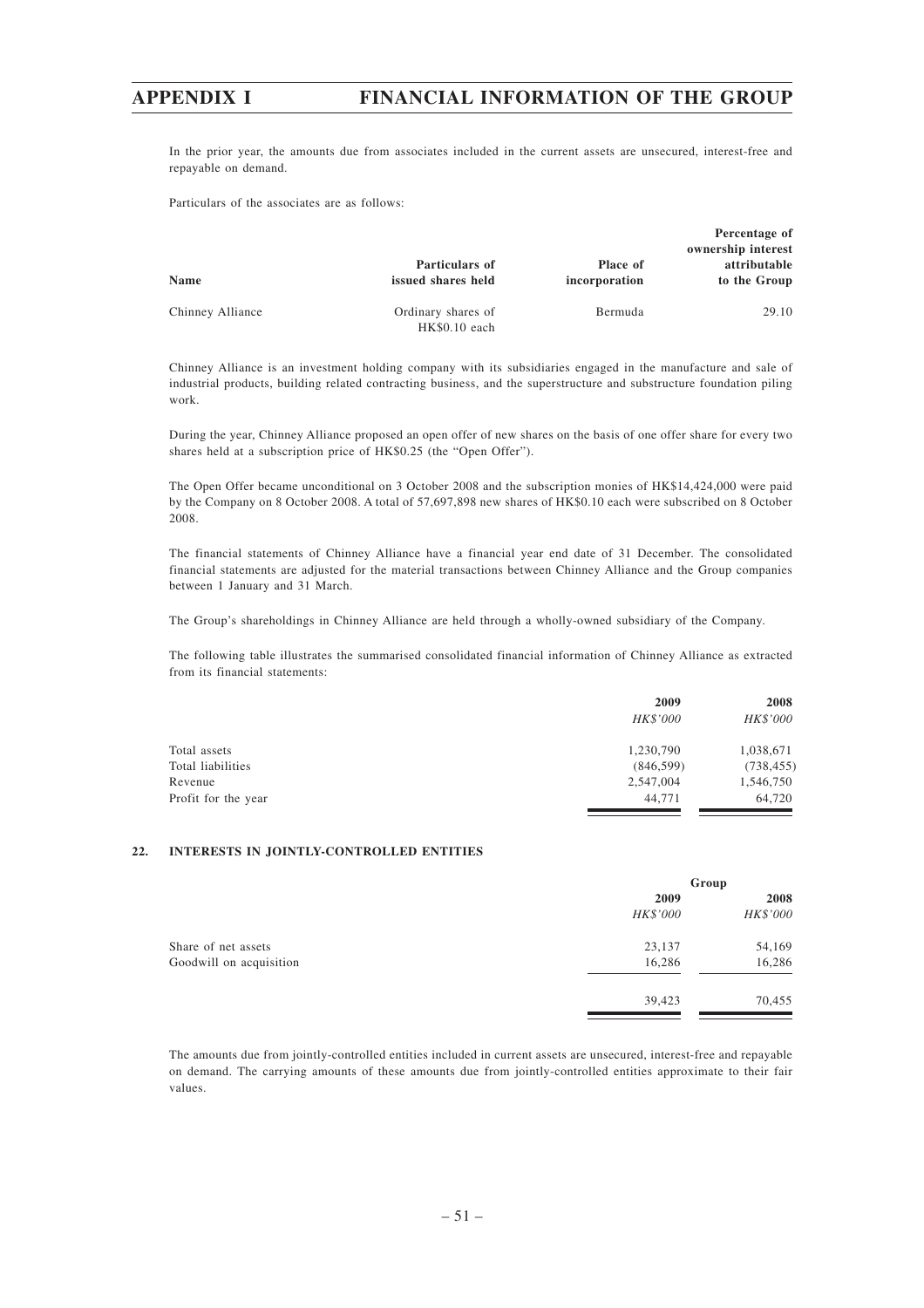|                                                 | <b>Particulars of issued</b><br>Place of    |                                | Percentage of         |                        |                   |                         |
|-------------------------------------------------|---------------------------------------------|--------------------------------|-----------------------|------------------------|-------------------|-------------------------|
| Name                                            | share capital/paid up<br>registered capital | incorporation/<br>registration | Ownership<br>interest | <b>Voting</b><br>power | Profit<br>sharing | Principal<br>activity   |
| Foshan Nanhai XinDa<br>Land Development<br>Ltd. | Registered capital of<br>HK\$129,480,000    | <b>PRC</b>                     | 27.19                 | 27.19                  | 27.19             | Property<br>development |
| Guangzhou Lian Cheng<br>Real Estate Co., Ltd.   | Registered capital of<br>RMB95,000,000      | <b>PRC</b>                     | 27.19                 | 27.19                  | 27.19             | Property<br>development |
| Hunnewell Limited                               | Ordinary share capital<br>of HK\$1,000,000  | Hong Kong                      | 27.19                 | 27.19                  | 27.19             | Property<br>development |
| King Success Limited                            | Ordinary share capital<br>of HK\$10,000     | Hong Kong                      | 27.19                 | 27.19                  | 27.19             | Property<br>development |
| Two City Hall Place<br>Limited                  | Common share capital<br>of CAD100           | Canada                         | 27.19                 | 27.19                  | 27.19             | Property<br>development |

Particulars of the principal jointly-controlled entities are as follows:

All of the above interests in jointly-controlled entities are indirectly held by the Company.

The above table includes the jointly-controlled entities of the Group which, in the opinion of the directors, principally affected the results for the year or formed a substantial portion of the net assets of the Group. To give details of other jointly-controlled entities would, in the opinion of the directors, result in particulars of excessive length.

The following table illustrates the summarised financial information of the Group's jointly-controlled entities:

|                                                                   | 2009       | 2008       |
|-------------------------------------------------------------------|------------|------------|
|                                                                   | HK\$'000   | HK\$'000   |
| Share of the jointly-controlled entities' assets and liabilities: |            |            |
| Total non-current assets                                          | 184,054    | 214,034    |
| Total current assets                                              | 3,322      | 9,335      |
| Total current liabilities                                         | (164, 239) | (169, 200) |
| Net assets                                                        | 23,137     | 54,169     |
| Share of the jointly-controlled entities' results:                |            |            |
| Total revenue                                                     | 69,858     | 848        |
| Total expenses                                                    | (44, 619)  | (355)      |
| Profit for the year                                               | 25,239     | 493        |
|                                                                   |            |            |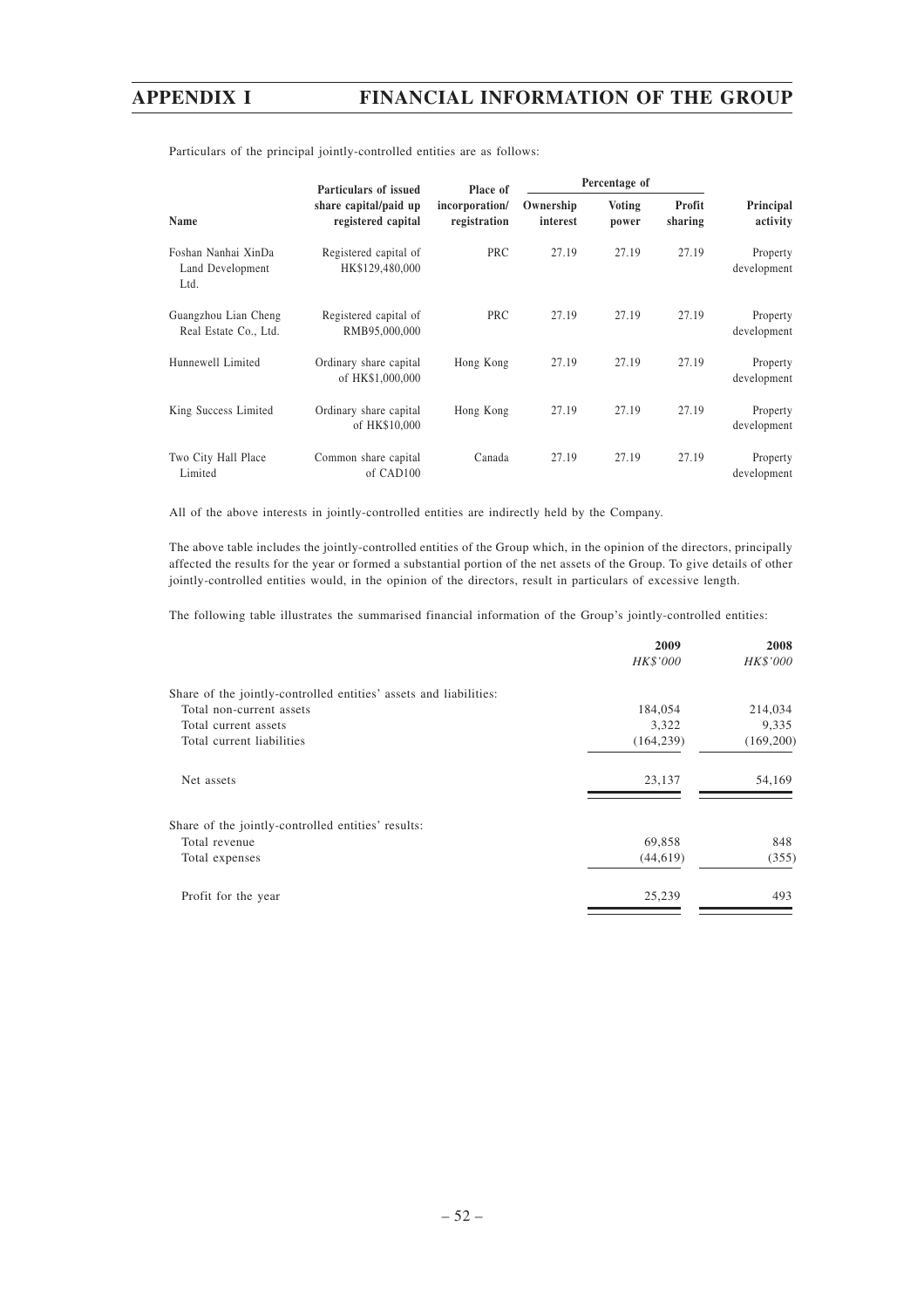#### **23. DEFERRED TAX**

The movements in deferred tax assets/(liabilities) during the year are as follows:

#### **Group**

|                                                                                                                                                                     | Depreciation<br>allowance in<br>excess of<br>related<br>depreciation<br>HK\$'000 | <b>Revaluation</b><br>of investment<br>properties<br>HK\$'000 | <b>Tax losses</b><br>HK\$'000 | <b>Others</b><br>HK\$'000 | <b>Total</b><br><b>HK\$'000</b> |
|---------------------------------------------------------------------------------------------------------------------------------------------------------------------|----------------------------------------------------------------------------------|---------------------------------------------------------------|-------------------------------|---------------------------|---------------------------------|
| At 1 April 2007                                                                                                                                                     | (18, 166)                                                                        | (153, 189)                                                    | 1,376                         | 2,297                     | (167, 682)                      |
| Exchange realignment                                                                                                                                                |                                                                                  | (9,718)                                                       |                               |                           | (9,718)                         |
| Disposal of subsidiaries (note 39)<br>Deferred tax charged to the income                                                                                            | 17,119                                                                           |                                                               | (799)                         |                           | 16,320                          |
| statement during the year (note 10)                                                                                                                                 | (237)                                                                            | (31, 586)                                                     |                               |                           | (31, 823)                       |
| Net deferred tax liabilities                                                                                                                                        |                                                                                  |                                                               |                               |                           |                                 |
| at 31 March 2008                                                                                                                                                    | (1, 284)                                                                         | (194, 493)                                                    | 577                           | 2,297                     | (192,903)                       |
| Exchange realignment                                                                                                                                                |                                                                                  | (2,539)                                                       |                               |                           | (2,539)                         |
| Deferred tax credited/(charged)<br>to the income statement during<br>the year including the effect<br>of the change in statutory tax rate<br>from 17.5% to 16.5% of |                                                                                  |                                                               |                               |                           |                                 |
| HK\$4,515,000 (note 10)                                                                                                                                             | 30                                                                               | (36,694)                                                      |                               |                           | (36, 664)                       |
| Net deferred tax liabilities                                                                                                                                        |                                                                                  |                                                               |                               |                           |                                 |
| at 31 March 2009                                                                                                                                                    | (1,254)                                                                          | (233, 726)                                                    | 577                           | 2,297                     | (232, 106)                      |

For the purpose of balance sheet presentation, certain deferred tax assets and liabilities have been offset. The following is an analysis of the deferred tax balances of the Group for financial reporting purposes:

|                                                                                                                                                   | 2009<br><b>HK\$'000</b> | 2008<br>HK\$'000 |
|---------------------------------------------------------------------------------------------------------------------------------------------------|-------------------------|------------------|
| Net deferred tax assets recognised in the consolidated balance sheet<br>Net deferred tax liabilities recognised in the consolidated balance sheet | 170<br>(232.276)        | 159<br>(193,062) |
|                                                                                                                                                   | (232.106)               | (192.903)        |

At the balance sheet date, the Group had unrecognised deductible temporary differences of HK\$531,000 (2008: HK\$7,646,000) and unrecognised tax losses arising in Hong Kong of HK\$1,135,887,000 (2008: HK\$1,095,447,000) and in Mainland China of HK\$12,489,000 (2008: HK\$744,000) and the Company has tax losses arising in Hong Kong of HK\$95,863,000 (2008: HK\$72,489,000) that are available for offsetting against future taxable profits of the companies in which the losses arose. Deferred tax assets have not been recognised in respect of these losses as they have arisen in subsidiaries that have been loss-making for some time and it is not considered probable that taxable profits will be available against which the tax losses can be utilised.

At 31 March 2009, no deferred tax has been recognised for withholding taxes that would be payable on the unremitted earnings that are subject to withholding taxes of the Group's subsidiaries established in Mainland China and in Canada. In the opinion of the directors, it is not probable that these subsidiaries will distribute such earnings in the foreseeable future. The aggregate amount of temporary differences associated with investments in subsidiaries in Mainland China and in Canada for which deferred tax liabilities have not been recognised totalled approximately HK\$80,984,000 at 31 March 2009 (2008: HK\$71,011,000).

There are no income tax consequences attaching to the payment of dividends by the Company to its shareholders.

The Company had no significant unrecognised deferred tax liability (2008: Nil).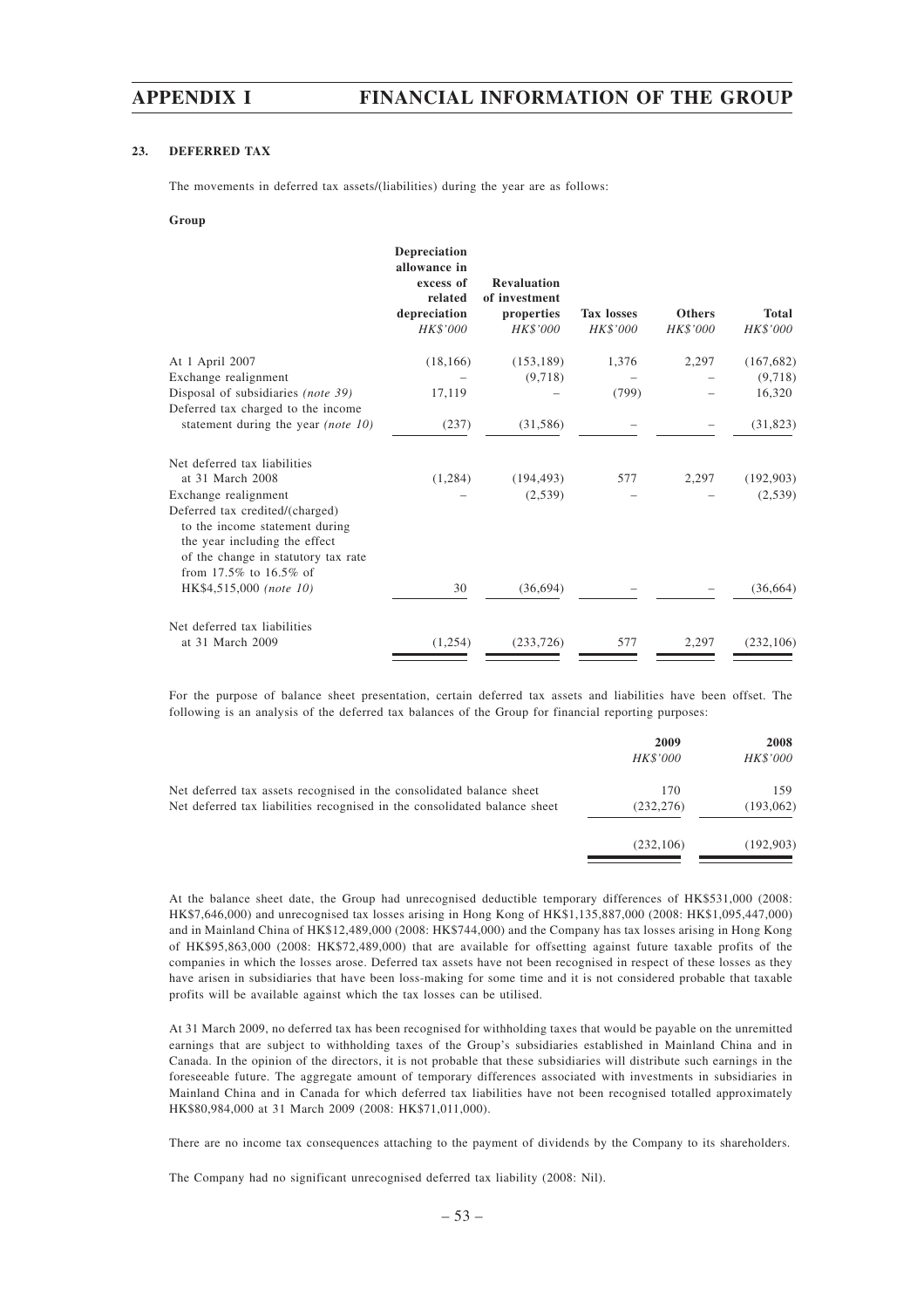#### **24. LOAN RECEIVABLES**

The loan receivables are unsecured, interest-bearing at 5% per annum and repayable by 60 monthly instalments between 31 January 2009 and 31 December 2013. The carrying amounts approximate to their fair values.

### **25. INVENTORIES**

|                  |          | Group    |  |
|------------------|----------|----------|--|
|                  | 2009     | 2008     |  |
|                  | HK\$'000 | HK\$'000 |  |
| Raw materials    | 1,803    | 1,512    |  |
| Work in progress | 13,915   | 16,303   |  |
|                  | 15,718   | 17,815   |  |
|                  |          |          |  |

### **26. PROPERTIES HELD FOR SALE**

Included in the balances are completed properties of HK\$57,425,000 (2008: HK\$195,851,000) and incomplete properties with established pre-sale programmes of HK\$476,183,000 (2008: HK\$330,252,000).

Properties held for sale included interest expenses of HK\$8,704,000 (2008: HK\$21,983,000) that were incurred and capitalised during the year.

Certain of the Group's properties held for sale with an aggregate carrying value of HK\$199,346,000 (2008: HK\$366,503,000) at the balance sheet date were pledged to secure the banking facilities granted to the Group as detailed in note 34(a)(iii) to the financial statements.

### **27. EQUITY INVESTMENTS AT FAIR VALUE THROUGH PROFIT OR LOSS**

|                                   |          | Group    |          | Company  |  |
|-----------------------------------|----------|----------|----------|----------|--|
|                                   | 2009     | 2008     | 2009     | 2008     |  |
|                                   | HK\$'000 | HK\$'000 | HK\$'000 | HK\$'000 |  |
| Listed equity investments in Hong |          |          |          |          |  |
| Kong, at market value             | 17,109   | 41.539   | 16.531   | 40,828   |  |
|                                   |          |          |          |          |  |

The above equity investments at 31 March 2008 and 2009 were classified as held for trading.

The fair values for the above listed equity investments are determined based on the quoted bid prices on the Stock Exchange.

As at 31 March 2009, certain of the Group's listed equity investments with a carrying value of HK\$16,531,000 (2008: HK\$40,828,000) at the balance sheet date were pledged to secure the Group's bank borrowings, as further detailed in note 34(a)(vi) to the financial statements.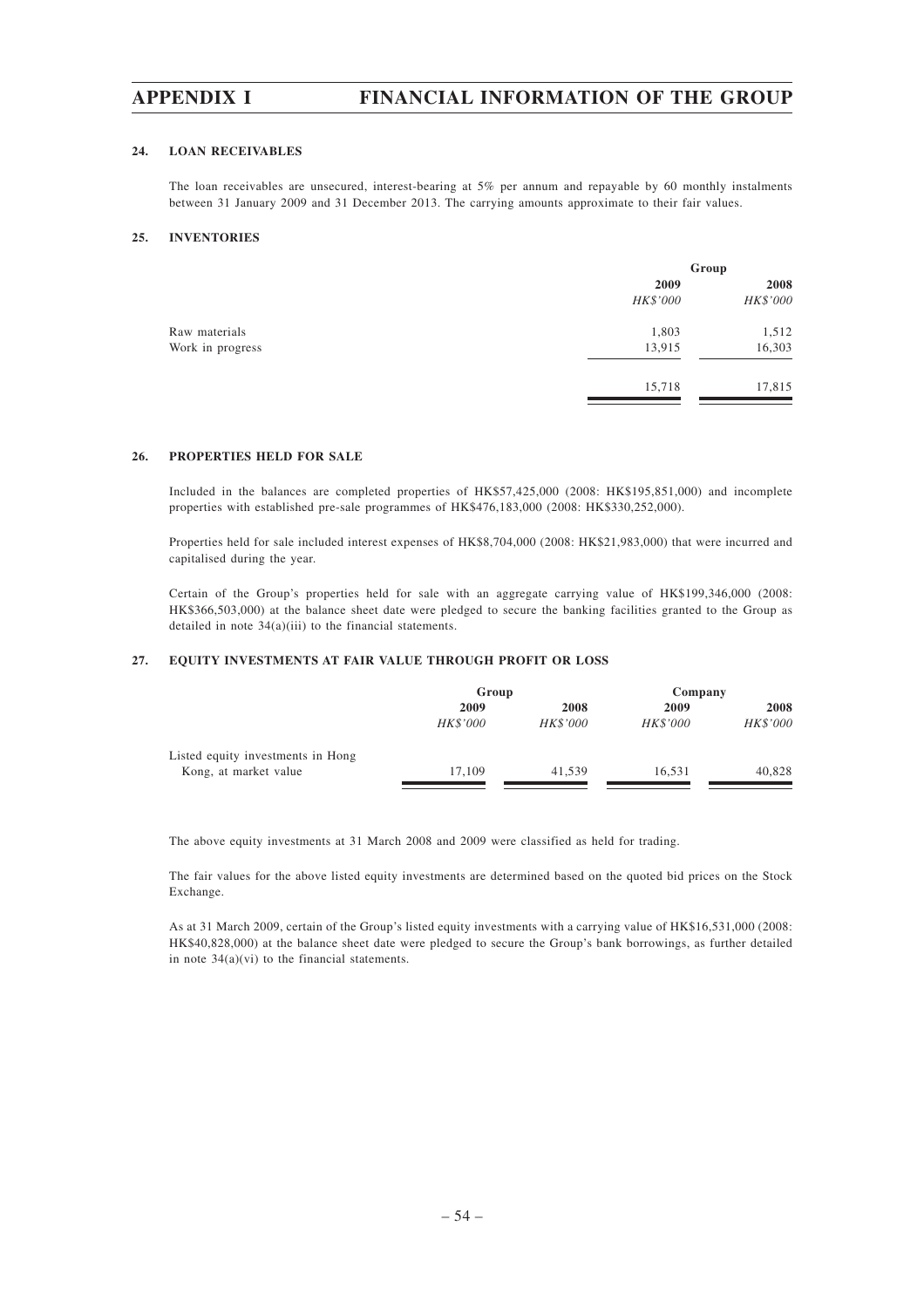#### **28. TRADE AND BILLS RECEIVABLES**

|                             | Group    |          |
|-----------------------------|----------|----------|
|                             | 2009     | 2008     |
|                             | HK\$'000 | HK\$'000 |
| Trade and bills receivables | 26,283   | 41,914   |
| Impairment                  | (1,794)  | (6,109)  |
|                             | 24,489   | 35,805   |
|                             |          |          |

The Group's trading terms with its customers are mainly on credit, except for new customers, where payment in advance is normally required. The credit period is generally one month, extending up to three months for major customers. Each customer has a maximum credit limit. The Group seeks to maintain strict control over its outstanding receivables and has a credit control department to minimise credit risk. Overdue balances are reviewed regularly by senior management. In view of the aforementioned and the fact that the Group's trade and bills receivables relate to a large number of diversified customers, there is no significant concentration of credit risk. Trade and bills receivables are non-interest-bearing.

An aged analysis of the trade and bills receivables as at the balance sheet date, based on the invoice/contract date, is as follows:

|                 | Group    |          |
|-----------------|----------|----------|
|                 | 2009     | 2008     |
|                 | HK\$'000 | HK\$'000 |
| Within 30 days  | 9,350    | 24,822   |
| $31$ to 60 days | 904      | 2,469    |
| 61 to 90 days   | 1,669    | 8,514    |
| Over 90 days    | 12,566   |          |
|                 | 24,489   | 35,805   |
|                 |          |          |

The movements in provision for impairment of trade receivables are as follows:

|                                              | Group    |          |  |
|----------------------------------------------|----------|----------|--|
|                                              | 2009     |          |  |
|                                              | HK\$'000 | HK\$'000 |  |
| At beginning of year                         | 6,109    | 5,021    |  |
| Impairment losses recognised <i>(note 7)</i> | 815      | 7,295    |  |
| Amount written off as uncollectible          | (5,034)  | (6,207)  |  |
| Impairment loss reversed                     | (96)     |          |  |
| At end of year                               | 1.794    | 6.109    |  |

Included in the above provision for impairment of trade receivables is a provision for individually impaired trade receivables of HK\$1,794,000 (2008: HK\$6,109,000) with a carrying amount of HK\$1,794,000 (2008: HK\$6,109,000). The individually impaired trade receivables relate to customers that were in financial difficulties and the receivables are not expected to be recovered. The Group does not hold any collateral or other credit enhancements over these balances.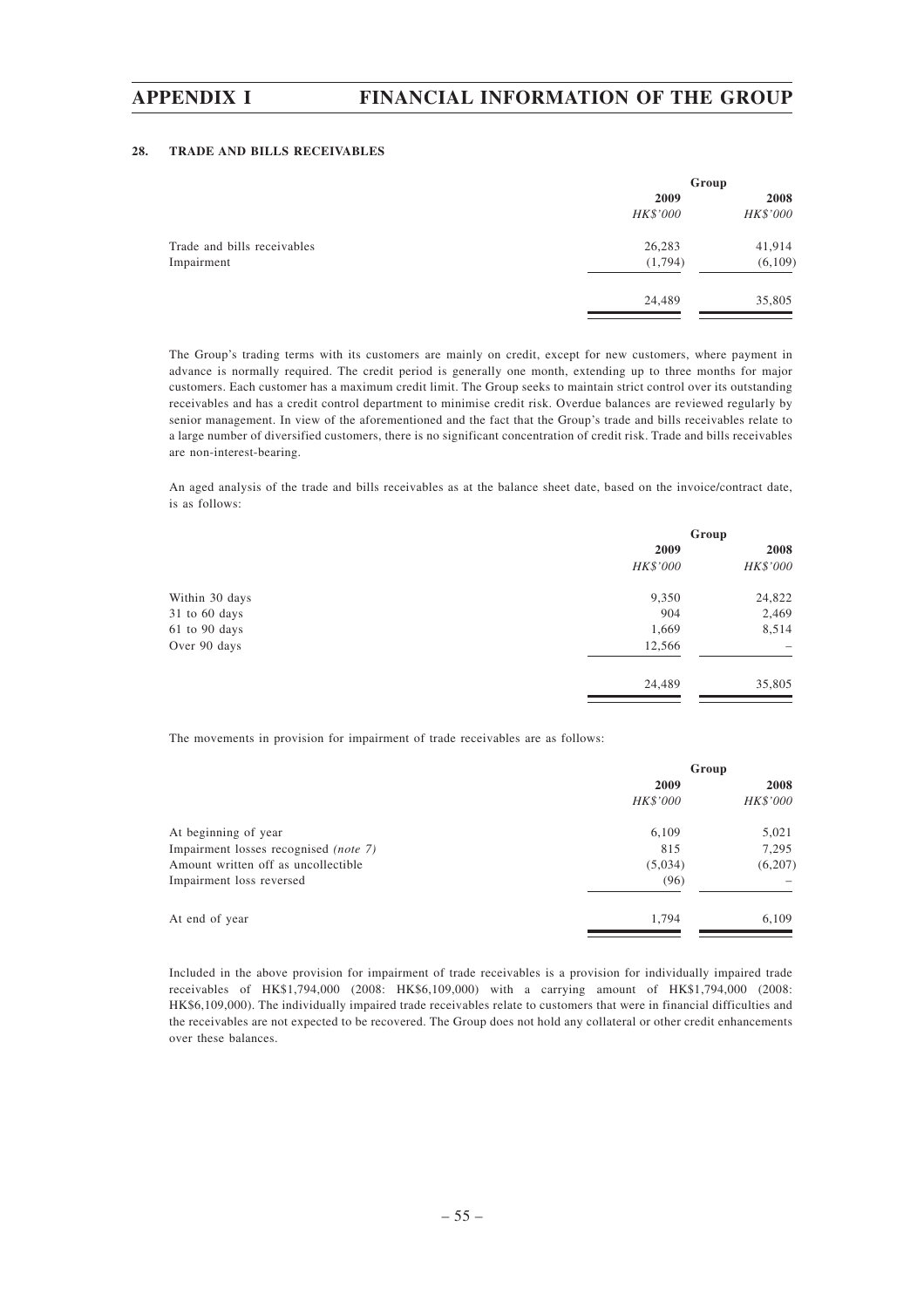The aged analysis of the trade and bills receivables that are not considered to be impaired is as follows:

|                               | Group    |          |
|-------------------------------|----------|----------|
|                               | 2009     | 2008     |
|                               | HK\$'000 | HK\$'000 |
| Neither past due nor impaired | 7,012    | 23,367   |
| Within 30 days past due       | 16,795   | 3,654    |
| 30 to 90 days past due        | 578      | 8,784    |
| Over 90 days past due         | 104      |          |
|                               | 24,489   | 35,805   |

Receivables that were neither past due nor impaired relate to a large number of diversified customers for whom there was no recent history of default.

Receivables that were past due but not impaired relate to a number of independent customers that have a good track record with the Group. Based on past experience, the directors of the Company are of the opinion that no provision for impairment is necessary in respect of these balances as there has not been a significant change in credit quality and the balances are still considered fully recoverable. The Group does not hold any collateral or other credit enhancements over these balances.

The Company had no trade receivable at the balance sheet date (2008: Nil).

### **29. PREPAYMENTS, DEPOSITS AND OTHER RECEIVABLES**

|                   | Group     |           | Company  |                |
|-------------------|-----------|-----------|----------|----------------|
|                   | 2009      | 2008      | 2009     | 2008           |
|                   | HK\$'000  | HK\$'000  | HK\$'000 | HK\$'000       |
| Prepayments       | 14,860    | 2,982     |          | $\overline{4}$ |
| Deposits          | 10,705    | 16,406    |          | -              |
| Other receivables | 19,352    | 35,989    | 67       | 67             |
| Impairment        | (10, 524) | (10, 524) |          |                |
|                   | 34,393    | 44,853    | 68       | 71             |
|                   |           |           |          |                |

None of the deposits is either past due or impaired. The provision for impairment relates to other receivables. The movements in the provision for impairment of other receivables are as follows:

|                                       | Group    |          |  |
|---------------------------------------|----------|----------|--|
|                                       | 2009     | 2008     |  |
|                                       | HK\$'000 | HK\$'000 |  |
| At beginning of year                  | 10,524   |          |  |
| Impairment losses recognised (note 7) |          | 10,524   |  |
|                                       | 10,524   | 10,524   |  |
|                                       |          |          |  |

Included in the above provision for impairment of other receivables is a provision for an impaired other receivables of HK\$10,524,000 (2008: HK\$10,524,000) with a carrying amount of HK\$10,524,000 (2008: HK\$10,524,000). The Group does not hold any collateral or other credit enhancements over these balances.

The remaining balance of other receivables that were neither past due nor impaired relates to a large number of independent parties for whom there was no recent history of default.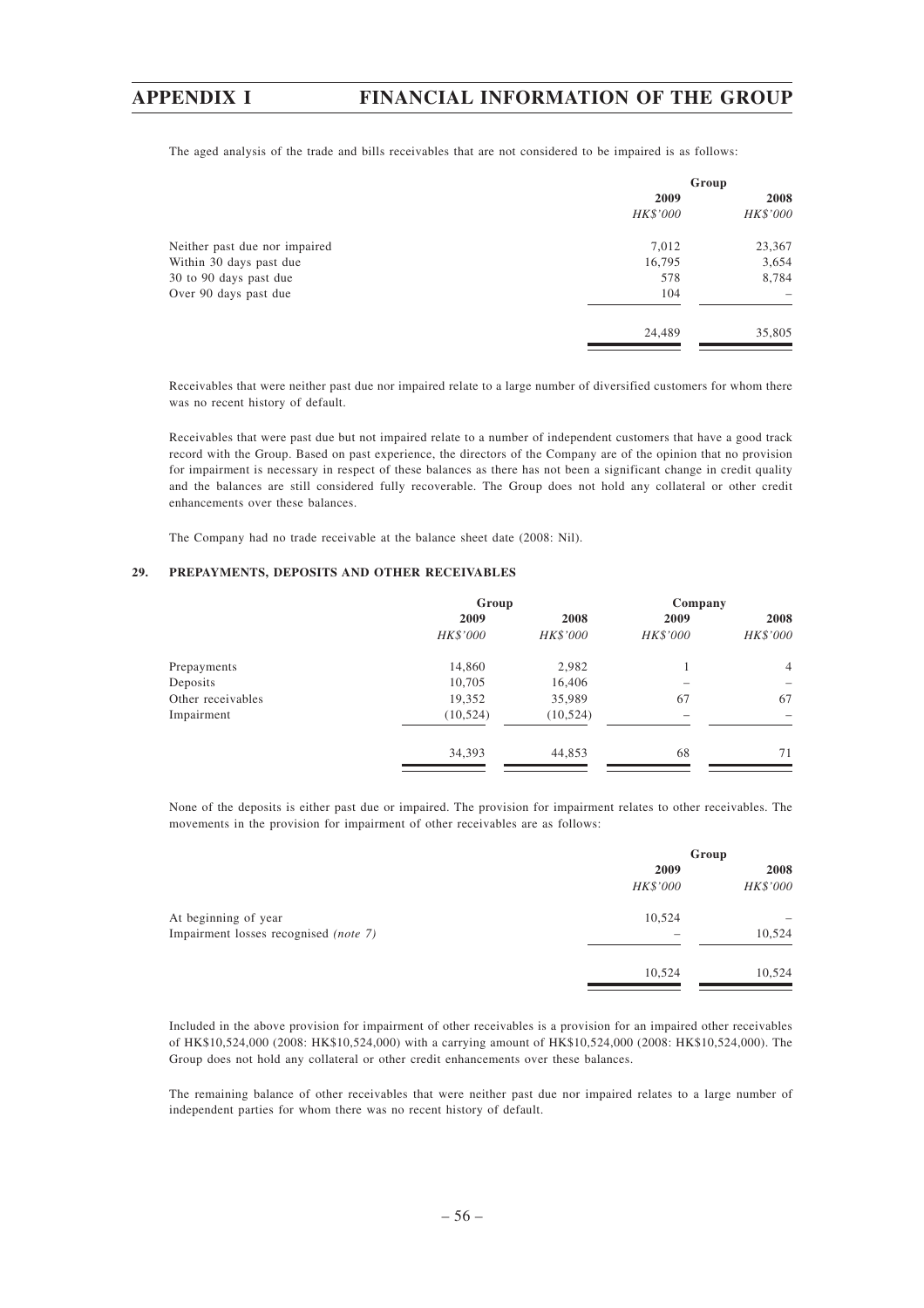#### **30. CASH AND CASH EQUIVALENTS**

| Group           |                 | Company         |          |
|-----------------|-----------------|-----------------|----------|
| 2009            | 2008            | 2009            | 2008     |
| <b>HK\$'000</b> | <b>HK\$'000</b> | <i>HK\$'000</i> | HK\$'000 |
| 250,936         | 437,404         | 9,982           | 4,097    |
| 115,215         | 142,083         |                 |          |
| 366,151         | 579,487         | 9,982           | 4,097    |
|                 |                 |                 |          |

At the balance sheet date, the cash and bank balances including time deposits of the Group denominated in RMB amounted to HK\$157,772,000 (2008: HK\$269,160,000). The RMB is not freely convertible into other currencies, however, under Mainland China's Foreign Exchange Control Regulations and Administration of Settlement, Sale and Payment of Foreign Exchange Regulations, the Group is permitted to exchange RMB for other currencies through banks authorised to conduct foreign exchange business.

Cash at banks earns interest at floating rates based on daily bank deposit rates. Short term time deposits are made for varying periods of less than three months depending on the immediate cash requirements of the Group, and earn interest at the respective short term time deposit rates. The bank balances and time deposits are deposited with creditworthy banks with no recent history of default. The carrying amounts of the cash and cash equivalents approximate to their fair values.

#### **31. AMOUNTS DUE TO MINORITY SHAREHOLDERS**

In the prior year, the amounts due to minority shareholders were unsecured, interest-free and repayable on demand.

#### **32. TRADE PAYABLES AND ACCRUED LIABILITIES**

Included in trade payables and accrued liabilities are trade payables of HK\$26,412,000 (2008: HK\$24,179,000). An aged analysis of the trade payables as at the balance sheet date, based on the invoice date, is as follows:

|                   |          | Group    |
|-------------------|----------|----------|
|                   | 2009     | 2008     |
|                   | HK\$'000 | HK\$'000 |
| Within 30 days    | 15,164   | 16,715   |
| 31 to 60 days     | 8,377    | 5,318    |
| $61$ to $90$ days | 2,152    | 524      |
| Over 90 days      | 719      | 1,622    |
|                   | 26,412   | 24,179   |
|                   |          |          |

The trade payables are non-interest-bearing and are normally settled on 30-day to 60-day terms.

The Company had no trade payables at the balance sheet date (2008: Nil).

#### **33. BALANCES WITH THE IMMEDIATE HOLDING COMPANY AND RELATED COMPANIES**

The balances with the immediate holding company and related companies are unsecured, interest-free and have no fixed terms of repayment. The carrying amounts of these balances approximate to their fair values.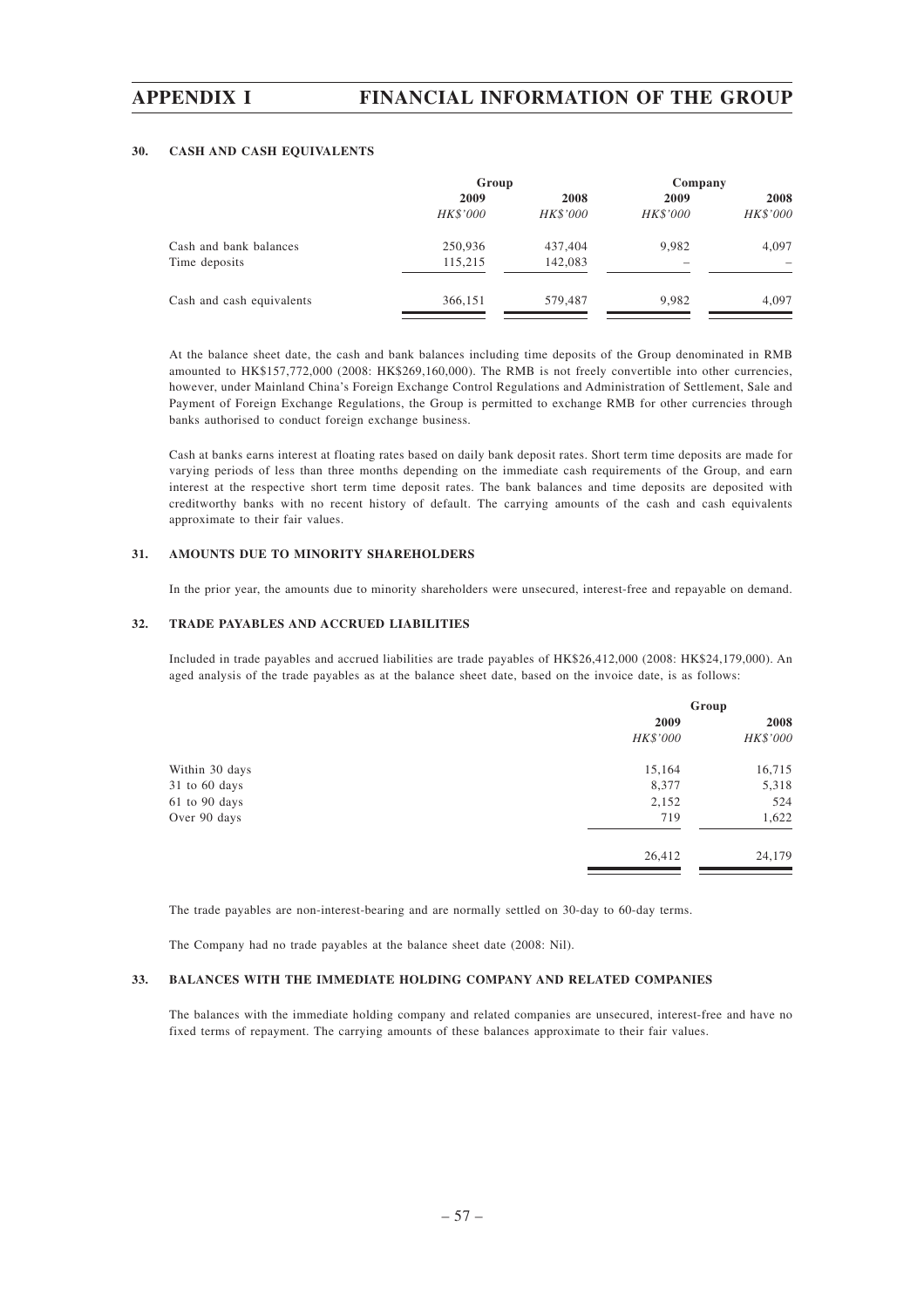## **34. INTEREST-BEARING BANK AND OTHER BORROWINGS**

|                                                                          |                                         | 2009              |                    |                                                | 2008                   |                    |  |
|--------------------------------------------------------------------------|-----------------------------------------|-------------------|--------------------|------------------------------------------------|------------------------|--------------------|--|
|                                                                          | Effective<br>interest<br>rate<br>$(\%)$ | Maturity          | HK\$'000           | <b>Effective</b><br>interest<br>rate<br>$(\%)$ | Maturity               | HK\$'000           |  |
| Group                                                                    |                                         |                   |                    |                                                |                        |                    |  |
| <b>Current</b><br>Bank loans - unsecured<br>Current portion of long term | 1.2                                     | 2009              | 56,000             | $3.0 - 3.6$                                    | 2008                   | 93,200             |  |
| bank loans - secured                                                     | $1.0 - 5.4$                             | 2009-2010         | 466,091            | $2.3 - 7.6$                                    | 2008-2009              | 686,999            |  |
|                                                                          |                                         |                   | 522,091            |                                                |                        | 780,199            |  |
| Non-current                                                              |                                         |                   |                    |                                                |                        |                    |  |
| Bank loans - unsecured<br>Bank loans - secured                           | 1.2<br>$1.0 - 5.4$                      | 2010<br>2010-2012 | 210,000<br>662,227 | 3.6<br>$2.3 - 7.6$                             | 2009-2010<br>2009-2010 | 126,000<br>725,267 |  |
|                                                                          |                                         |                   | 872,227            |                                                |                        | 851,267            |  |
| Convertible bonds (note 36)                                              | 10.4                                    | 2011              | 299,475            | 10.4                                           | 2011                   | 279,980            |  |
|                                                                          |                                         |                   | 1,171,702          |                                                |                        | 1,131,247          |  |
|                                                                          |                                         |                   | 1,693,793          |                                                |                        | 1,911,446          |  |
| Company<br><b>Current</b><br>Bank loans - secured                        | $1.3 - 1.72$                            | 2009              | 143,000            | $2.33 - 2.97$                                  | 2008                   | 124,000            |  |
|                                                                          |                                         |                   | Group              |                                                | Company                |                    |  |
|                                                                          |                                         |                   | 2009<br>HK\$'000   | 2008<br>HK\$'000                               | 2009<br>HK\$'000       | 2008<br>HK\$'000   |  |
| Analysed into:<br>Bank loans repayable:                                  |                                         |                   |                    |                                                |                        |                    |  |
| Within one year                                                          |                                         |                   | 522,091            | 780,199                                        | 143,000                | 124,000            |  |
| In the second year<br>In the third to fifth years, inclusive             |                                         |                   | 414,227<br>458,000 | 317,200<br>534,067                             |                        |                    |  |
|                                                                          |                                         | 1,394,318         |                    | 1,631,466                                      | 143,000                | 124,000            |  |
| Other borrowings repayable:                                              |                                         |                   |                    |                                                |                        |                    |  |
| In the third to fifth years, inclusive                                   |                                         |                   | 299,475            | 279,980                                        |                        |                    |  |
|                                                                          |                                         | 1,693,793         |                    | 1,911,446                                      | 143,000                | 124,000            |  |
|                                                                          |                                         |                   |                    |                                                |                        |                    |  |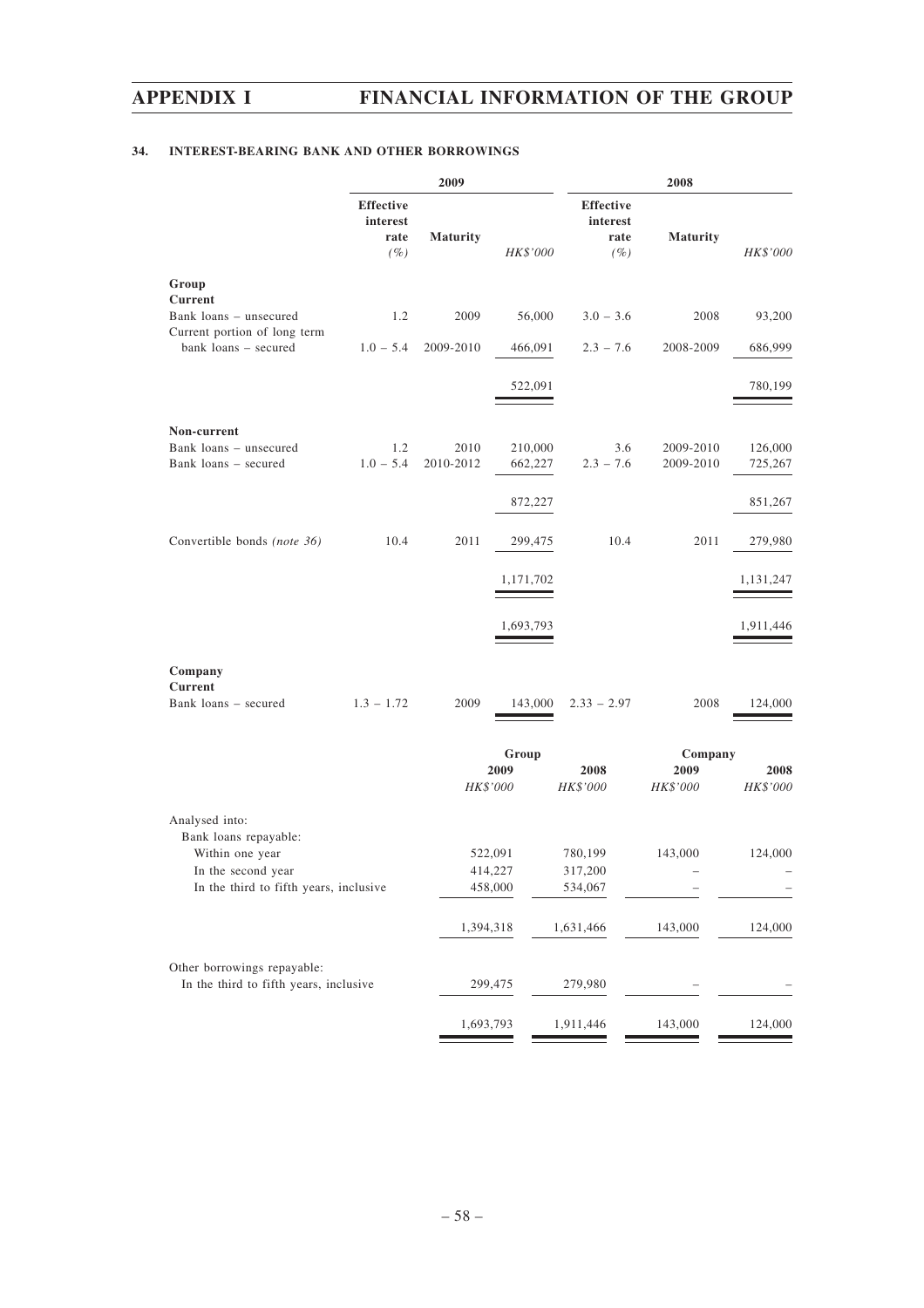#### *Notes:*

- (a) Certain of the Group's bank loans are secured by:
	- (i) mortgages over certain of the Group's investment properties, which had an aggregate carrying value at the balance sheet date of HK\$2,253,118,000 (2008: HK\$2,373,878,000);
	- (ii) mortgages over certain of the Group's properties under development, which had an aggregate carrying value at the balance sheet date of HK\$131,827,000 (2008: HK\$1,182,265,000);
	- (iii) mortgages over certain of the Group's properties held for sale, which had an aggregate carrying value at the balance sheet date of HK\$199,346,000 (2008: HK\$366,503,000);
	- (iv) charges over shares of a subsidiary of the Group;
	- (v) assignments of rental income from the leases of certain of the Group's certain investment properties;
	- (vi) the pledge of certain of the Group's equity investments at fair value through profit or loss, with a carrying amount of HK\$16,531,000 (2008: HK\$40,828,000); and
	- (vii) the pledge of cash deposits equivalent to HK\$60,000,000 (2008: Nil) provided by the ultimate holding company of the Group.
- (b) In the prior year, certain of the Group's bank loans were secured by charges over shares in an associate with a carrying value of HK\$65,157,000.
- (c) Except for certain bank loans denominated in RMB equivalent to HK\$181,818,000 (2008: HK\$506,744,000), all bank borrowings at the balance sheet date were denominated in Hong Kong dollars.

Other interest rate information:

|                        |                   | Group                |                   |                      |  |
|------------------------|-------------------|----------------------|-------------------|----------------------|--|
|                        |                   | 2009                 |                   | 2008                 |  |
|                        | <b>Fixed rate</b> | <b>Floating rate</b> | <b>Fixed rate</b> | <b>Floating rate</b> |  |
|                        | <i>HK\$'000</i>   | <i>HK\$'000</i>      | <i>HK\$'000</i>   | <i>HK\$'000</i>      |  |
| Bank loans – unsecured | $\qquad \qquad$   | 266,000              |                   | 219,200              |  |
| Bank loans - secured   | $\hspace{0.05cm}$ | 1.128.318            | 506,744           | 905,522              |  |

|                      | Company           |                      |                   |                      |
|----------------------|-------------------|----------------------|-------------------|----------------------|
|                      |                   | 2009                 |                   | 2008                 |
|                      | <b>Fixed rate</b> | <b>Floating rate</b> | <b>Fixed rate</b> | <b>Floating rate</b> |
|                      | HK\$'000          | HK\$'000             | HK\$'000          | HK\$'000             |
| Bank loans – secured |                   | 143,000              |                   | 124,000              |

The carrying amounts of the Group's current and non-current bank borrowings approximate to their fair values.

### **35. PROMISSORY NOTE PAYABLE**

During the year, the Group acquired the remaining interest in a jointly-controlled entity holding a piece of land at a consideration of HK\$40,000,000, of which HK\$20,000,000 was satisfied by a promissory note. The promissory note payable is unsecured, interest-free and is due on 4 January 2011. The fair value of the promissory note payable approximated to HK\$17,500,000 as at 31 March 2009.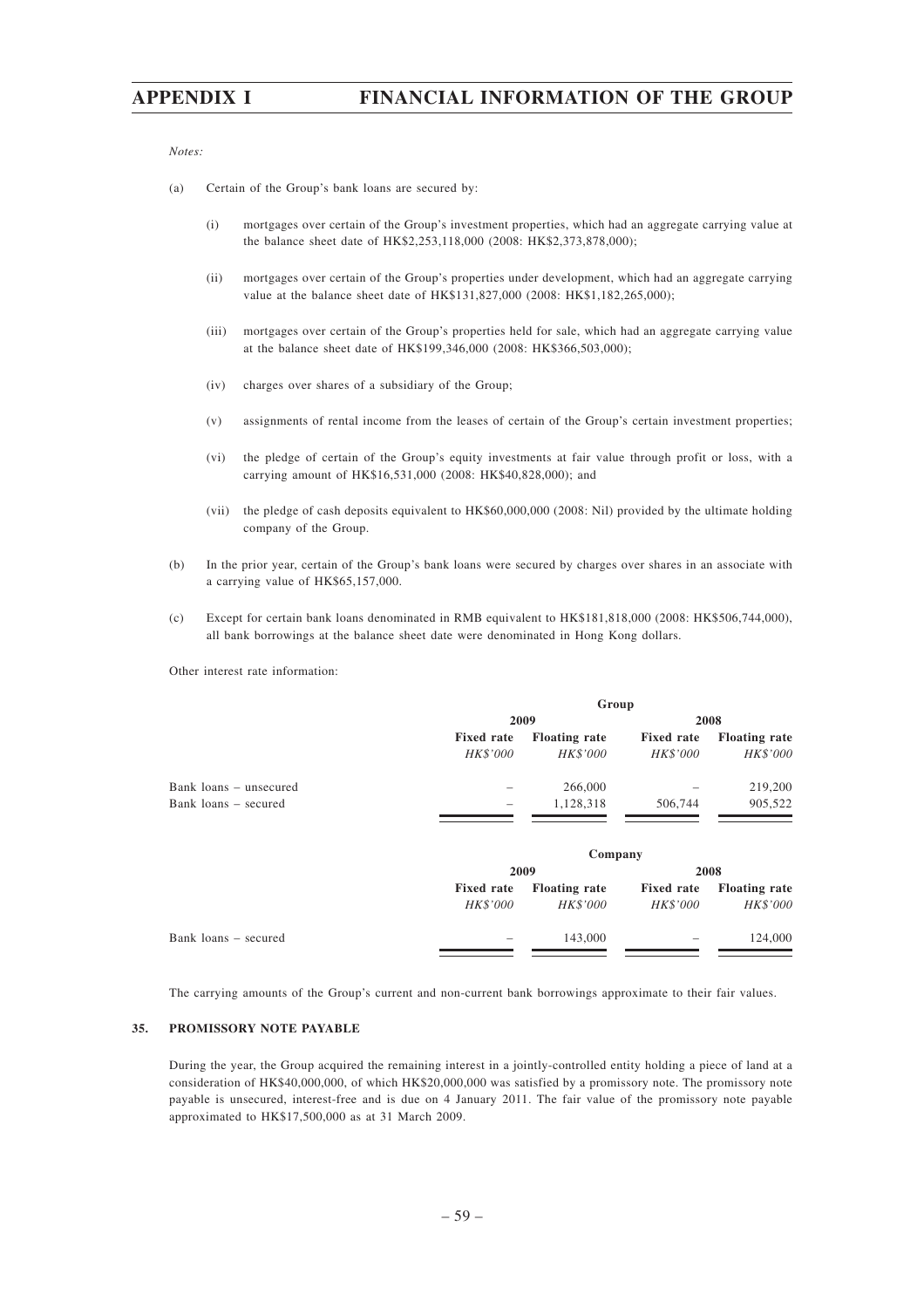#### **36. CONVERTIBLE BONDS**

On 27 June 2006, a wholly-owned subsidiary of Hon Kwok issued convertible bonds due June 2011 at par for a principal sum of HK\$280 million (the "Bonds"). The Bonds are guaranteed by Hon Kwok and bear interest at the rate of 3.5% per annum, payable semi-annually in arrears. The bondholders have the rights, at any time on or after 27 July 2006 up to and including the seventh business date prior to 27 June 2011 to convert the Bonds into equity shares of Hon Kwok with a nominal value of HK\$1.00 each at an initial conversion price of HK\$4.00 per share, subject to adjustments in certain events. With effect from 3 October 2008, the conversion price of Bonds has been adjusted from HK\$4.00 per share to HK\$3.90 per share. There was no movement in the number of the Bonds during the year. Any Bonds not converted will be redeemed at 124.5481% of their principal amount upon maturity on 27 June 2011. Upon full conversion, after conversion price adjustments, the Bonds shall be converted into 71,794,872 ordinary shares of Hon Kwok. When the Bonds were issued, the prevailing market interest rate for similar bonds without the conversion option was higher than the interest rate at which the Bonds were issued.

The fair value of the liability component of the Bonds was estimated at the issue date using an equivalent market interest rate for a similar bond without a conversion option. The residual amount is assigned as the equity component and is included in shareholders' equity.

The Bonds are split as to the liability and equity components, as follows:

|                                                                  | 2009     | 2008     |
|------------------------------------------------------------------|----------|----------|
|                                                                  | HK\$'000 | HK\$'000 |
| Nominal value of the Bonds                                       | 280,000  | 280,000  |
| Equity component*                                                | (25,500) | (25,500) |
| Direct transaction costs attributable to the liability component | (6, 731) | (6,731)  |
| Liability component at the issuance date                         | 247,769  | 247,769  |
| Interest expense                                                 | 76,206   | 46,911   |
| Interest paid                                                    | (24,500) | (14,700) |
| Liability component at 31 March (note 34)                        | 299,475  | 279,980  |
|                                                                  |          |          |

The effective interest rate of the Bonds was 10.4% per annum. The fair value of the liability component of the Bonds was estimated using an equivalent market interest rate for a similar convertible bond. The fair value of the Group's convertible bonds was approximately HK\$325,000,000 (2008: HK\$307,000,000) at the balance sheet date.

*\* The direct transaction costs attributable to the equity component of the Bonds amounted to HK\$674,000.*

#### **37. SHARE CAPITAL**

|                                                  | 2009<br>HK\$'000 | 2008<br>HK\$'000 |
|--------------------------------------------------|------------------|------------------|
|                                                  |                  |                  |
| Authorised:                                      |                  |                  |
| $1,000,000,000$ ordinary shares of HK\$0.25 each | 250,000          | 250,000          |
|                                                  |                  |                  |
| Issued and fully paid:                           |                  |                  |
| 551,368,153 ordinary shares of HK\$0.25 each     | 137,842          | 137,842          |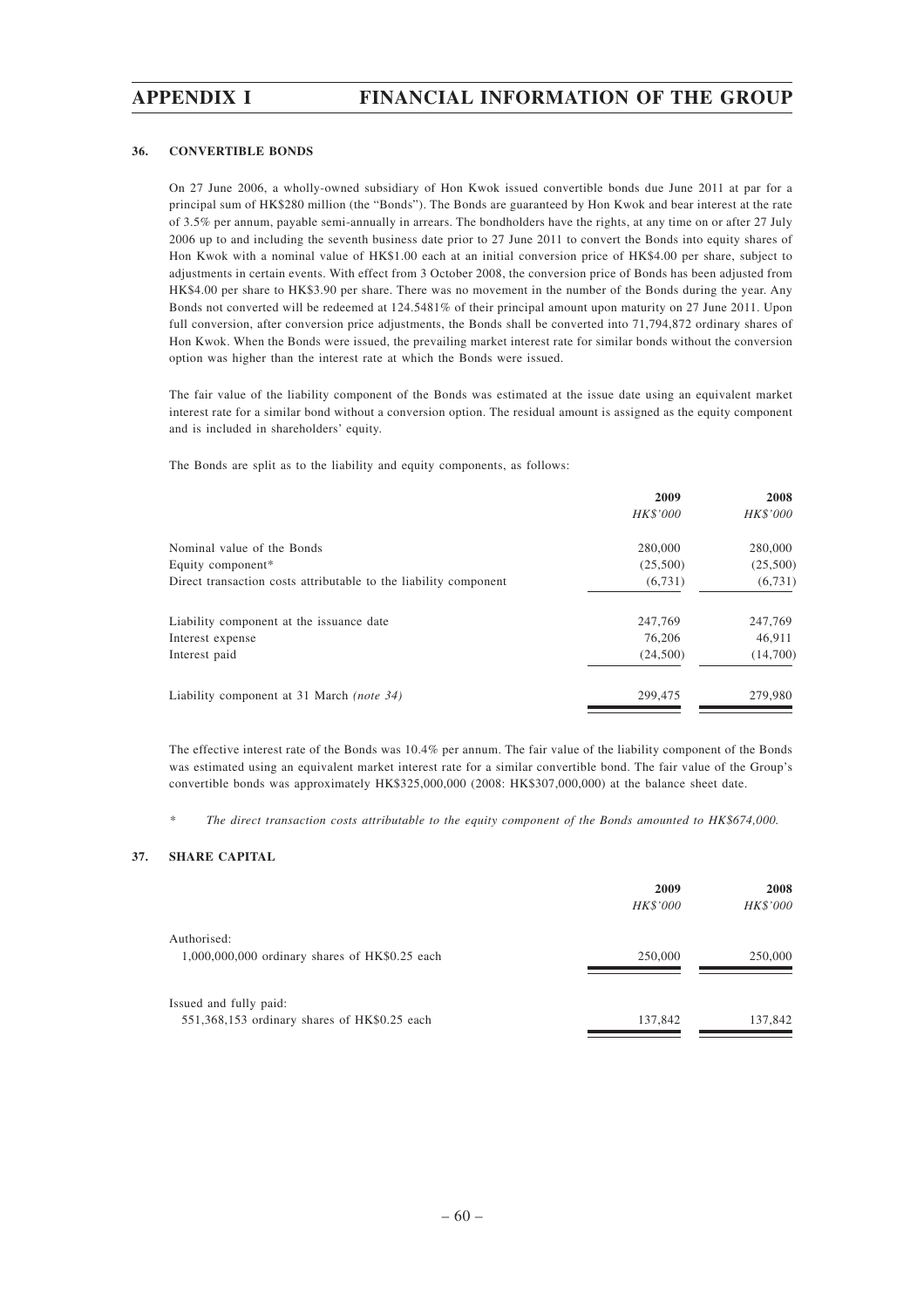#### **38. RESERVES**

### **(a) Group**

The amounts of the Group's reserves and the movements therein for the current and prior years are presented in the consolidated statement of changes in equity on pages 45 and 46 of the annual report of the Company.

### **(b) Company**

|                              | <b>Notes</b> | <b>Share</b><br>premium<br>account<br>HK\$'000 | <b>Retained</b><br>profits<br>HK\$'000 | Total<br>HK\$'000 |
|------------------------------|--------------|------------------------------------------------|----------------------------------------|-------------------|
| Balance at 1 April 2007      |              | 267,569                                        | 383,965                                | 651,534           |
| Profit for the year          | 11           |                                                | 54,581                                 | 54,581            |
| Proposed final 2008 dividend | 13           |                                                | (22, 055)                              | (22,055)          |
| At 31 March 2008             |              | 267,569                                        | 416,491                                | 684,060           |
| Profit for the year          | 11           |                                                | 25,563                                 | 25,563            |
| Proposed final 2009 dividend | 13           |                                                | (22, 055)                              | (22,055)          |
| At 31 March 2009             |              | 267,569                                        | 419,999                                | 687,568           |

### **39. DISPOSAL OF SUBSIDIARIES**

|                                                       | 2009         |           | 2008       |
|-------------------------------------------------------|--------------|-----------|------------|
|                                                       | <b>Notes</b> | HK\$'000  | HK\$'000   |
| Net assets/(liabilities) disposed of:                 |              |           |            |
| Property, plant and equipment                         | 1.5          |           | 108,482    |
| Investment properties                                 | 18           |           | 24,000     |
| Gross amount due from customers for contract work     |              |           | 47,975     |
| Trade and bills receivables                           |              |           | 61,614     |
| Retention monies receivable                           |              |           | 55,164     |
| Amounts due from related companies                    |              |           | 11,752     |
| Amount due from a jointly-controlled entity           |              |           | 19         |
| Prepayments, deposits and other receivables           |              |           | 16,220     |
| Tax recoverable                                       |              |           | 1,226      |
| Pledged deposits                                      |              |           | 32,587     |
| Cash and cash equivalents                             |              |           | 19,108     |
| Gross amount due to customers for contract work       |              |           | (59, 276)  |
| Trade payables and accrued liabilities                |              | (124)     | (66, 918)  |
| Amounts due to related companies                      |              |           | (16,938)   |
| Amount due to the immediate holding company           |              | (72, 833) |            |
| Amount due to a minority shareholder                  |              | (9,410)   |            |
| Amount due to a jointly-controlled entity             |              |           | (97)       |
| Retention monies payable                              |              |           | (14, 849)  |
| Tax payable                                           |              |           | (85)       |
| Interest-bearing bank borrowings                      |              |           | (116, 784) |
| Obligations under finance leases                      |              |           | (18, 579)  |
| Deferred tax liabilities                              | 23           |           | (16,320)   |
|                                                       |              | (82, 367) | 68,301     |
| Minority interests                                    |              | 8,490     |            |
| Unrealised profit retained in interests in associates |              |           | 6,848      |
| Waiver of a balance due from a disposed subsidiary    |              | 72,833    |            |
| Gain on disposal of subsidiaries                      |              | 1,044     | 16,802     |
|                                                       |              |           | 91,951     |
|                                                       |              |           |            |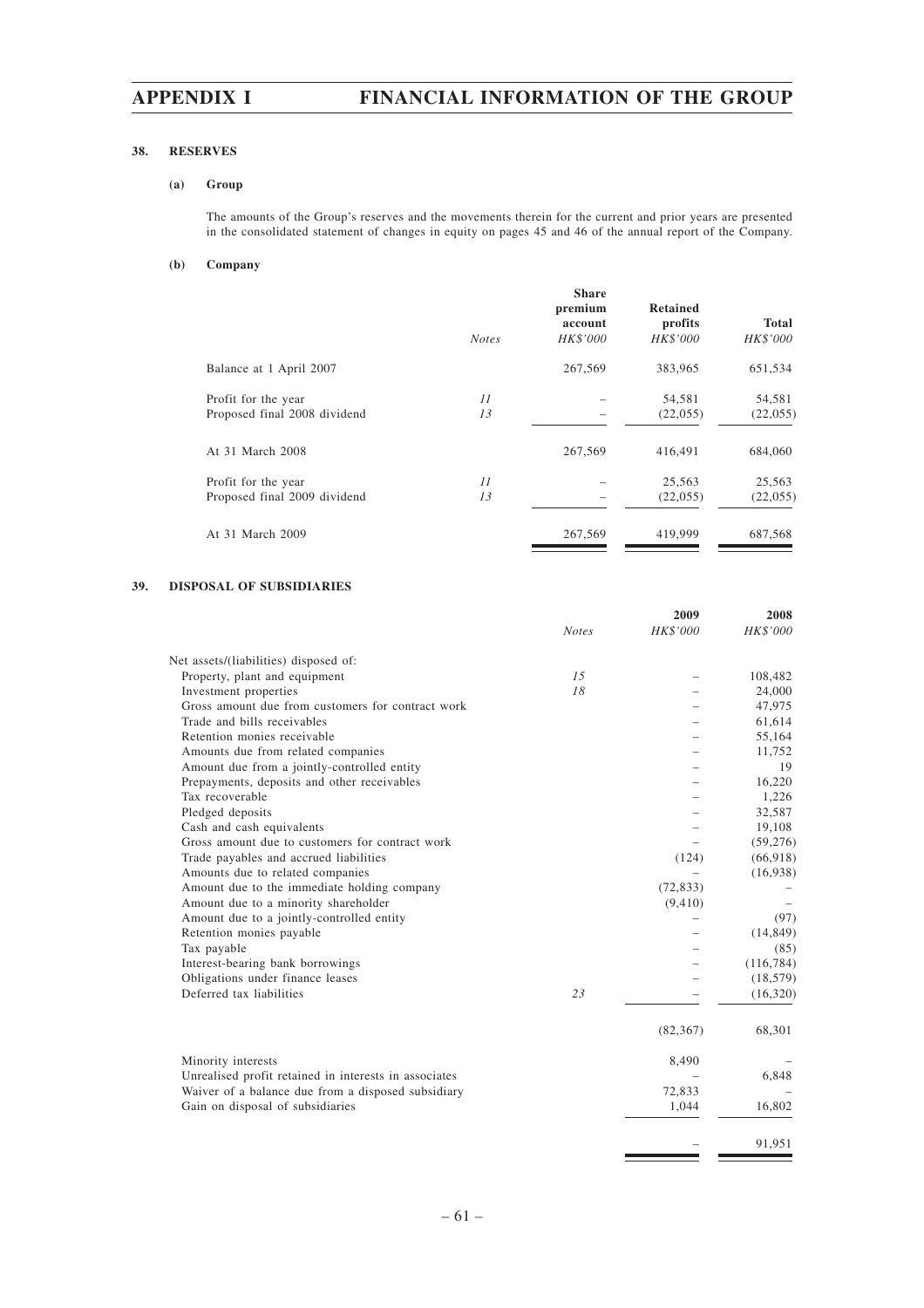|                              | 2009     | 2008     |
|------------------------------|----------|----------|
|                              | HK\$'000 | HK\$'000 |
| Satisfied by:                |          |          |
| Cash consideration received  |          | 44,026   |
| Issue of a promissory note   |          | 38,789   |
| Set off by a balance payable |          | 9,136    |
|                              |          | 91,951   |

An analysis of the net cash inflow of cash and cash equivalents in respect of the disposal of subsidiaries is as follows:

|                                                            | 2009     | 2008      |
|------------------------------------------------------------|----------|-----------|
|                                                            | HK\$'000 | HK\$'000  |
| Cash consideration                                         |          | 44,026    |
| Interest bearing bank borrowings disposed of               |          | 116,784   |
| Cash and cash equivalents and pledged deposits disposed of |          | (51, 695) |
| Net inflow of cash and cash equivalents in respect of      |          |           |
| the disposal of subsidiaries                               |          | 109.115   |

#### **40. MAJOR NON-CASH TRANSACTIONS**

#### **(a) Acquisition of additional interest in a piece of land**

During the year, the Group acquired the remaining interest in a jointly-controlled entity holding a piece of land at a consideration of HK\$40,000,000, of which HK\$20,000,000 was satisfied by a promissory note.

#### **(b) Purchase consideration on disposal of subsidiaries**

In the prior year, included in the aggregate consideration of HK\$91,951,000 for disposal of subsidiaries, an amount of HK\$9,136,000 was set off by a balance payable for disposal of subsidiaries by the Group.

#### **(c) Acquisition of properties under development**

Certain additions of properties under development of HK\$78,393,000 during the year were not paid at the balance sheet date and were recorded as accrued liabilities.

In the prior year, the Group utilised investment deposits of HK\$75,209,000 for the acquisition of properties under development.

#### **41. CONTINGENT LIABILITIES**

(a) At the balance sheet date, contingent liabilities not provided for in the financial statements were as follows:

|                                                            | Group    |          | Company         |          |
|------------------------------------------------------------|----------|----------|-----------------|----------|
|                                                            | 2009     | 2008     | 2009            | 2008     |
|                                                            | HK\$'000 | HK\$'000 | <b>HK\$'000</b> | HK\$'000 |
| Guarantees given to banks in<br>connection with facilities |          |          |                 |          |
| granted to subsidiaries                                    |          |          | 165,000         | 165,000  |

As at 31 March 2009, the banking facilities granted to the subsidiaries, subject to guarantees given to the banks by the Company, were not utilised (2008: HK\$79,200,000).

(b) As at 31 March 2009, the Group has given guarantees of approximately HK\$34,556,000 (2008: Nil) to banks for housing loans extended by the banks to the purchasers of the Group's properties for a period from the date the loans are granted to the purchasers to the date of issue of property title certificates to the purchasers.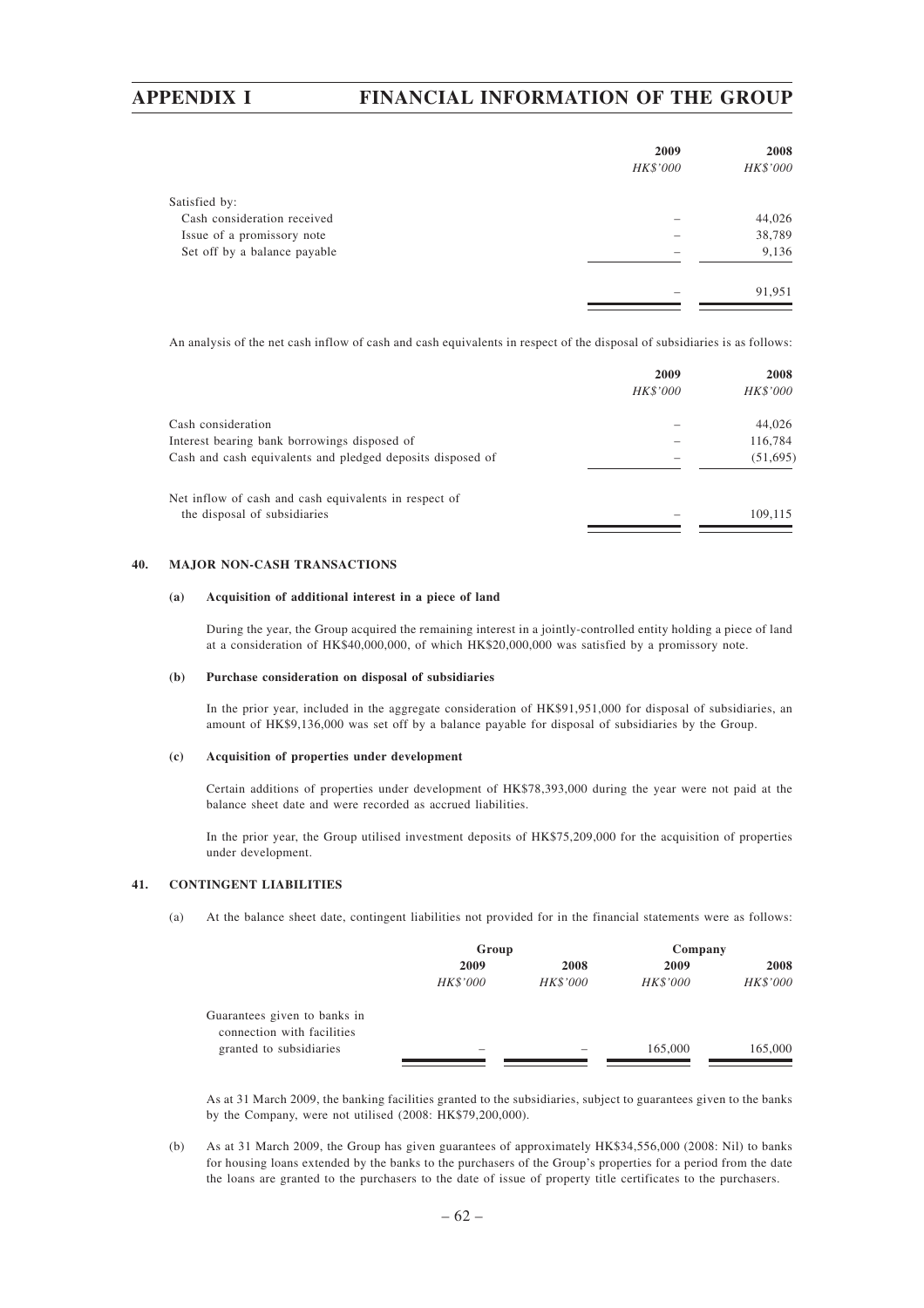#### **42. OPERATING LEASE ARRANGEMENTS**

#### **(a) As lessor**

The Group leases its properties under operating lease arrangements, with leases negotiated for terms ranging from one to five years. The terms of the leases generally also require the tenants to pay security deposits and provide for periodic rent adjustments according to the then prevailing market conditions.

At 31 March 2009, the Group had total future minimum lease receivables under non-cancellable operating leases with its tenants falling due as follows:

|                                         | Group    |          |
|-----------------------------------------|----------|----------|
|                                         | 2009     | 2008     |
|                                         | HK\$'000 | HK\$'000 |
| Within one year                         | 14,740   | 13,778   |
| In the second to fifth years, inclusive | 15,855   | 7,113    |
|                                         | 30,595   | 20,891   |
|                                         |          |          |

Certain of the Group's bank loans are secured by assignments of rental income from the leases of the Group's properties as detailed in note 34(a)(v).

At the balance sheet date, the Company had no operating lease arrangements as lessor (2008: Nil).

#### **(b) As lessee**

The Group leases certain of its office properties and office equipment under operating lease arrangements. Leases for properties and office equipment are negotiated for terms ranging from one to three years.

At 31 March 2009, the Group had total future minimum lease payments under non-cancellable operating leases falling due as follows:

|                                         |          | Group    |  |
|-----------------------------------------|----------|----------|--|
|                                         | 2009     | 2008     |  |
|                                         | HK\$'000 | HK\$'000 |  |
| Within one year                         | 16,148   | 16,754   |  |
| In the second to fifth years, inclusive | 15,128   | 7,618    |  |
|                                         | 31,276   | 24,372   |  |
|                                         |          |          |  |

The Company had no operating lease commitments at the balance sheet date (2008: Nil).

### **43. CAPITAL COMMITMENTS**

In addition to the operating lease commitments detailed in note 42(b) above, the Group had authorised and contracted capital commitments in respect of property development expenditure and acquisition of properties amounted to approximately HK\$245,118,000 (2008: HK\$185,198,000) at the balance sheet date.

The Group's share of the jointly-controlled-entities' authorised and contracted capital commitments in respect of property development expenditure and acquisition of properties, which are not included in the above, amounted to HK\$26,380,000 (2008: HK\$7,310,000).

The Company did not have any significant capital commitments at the balance sheet date.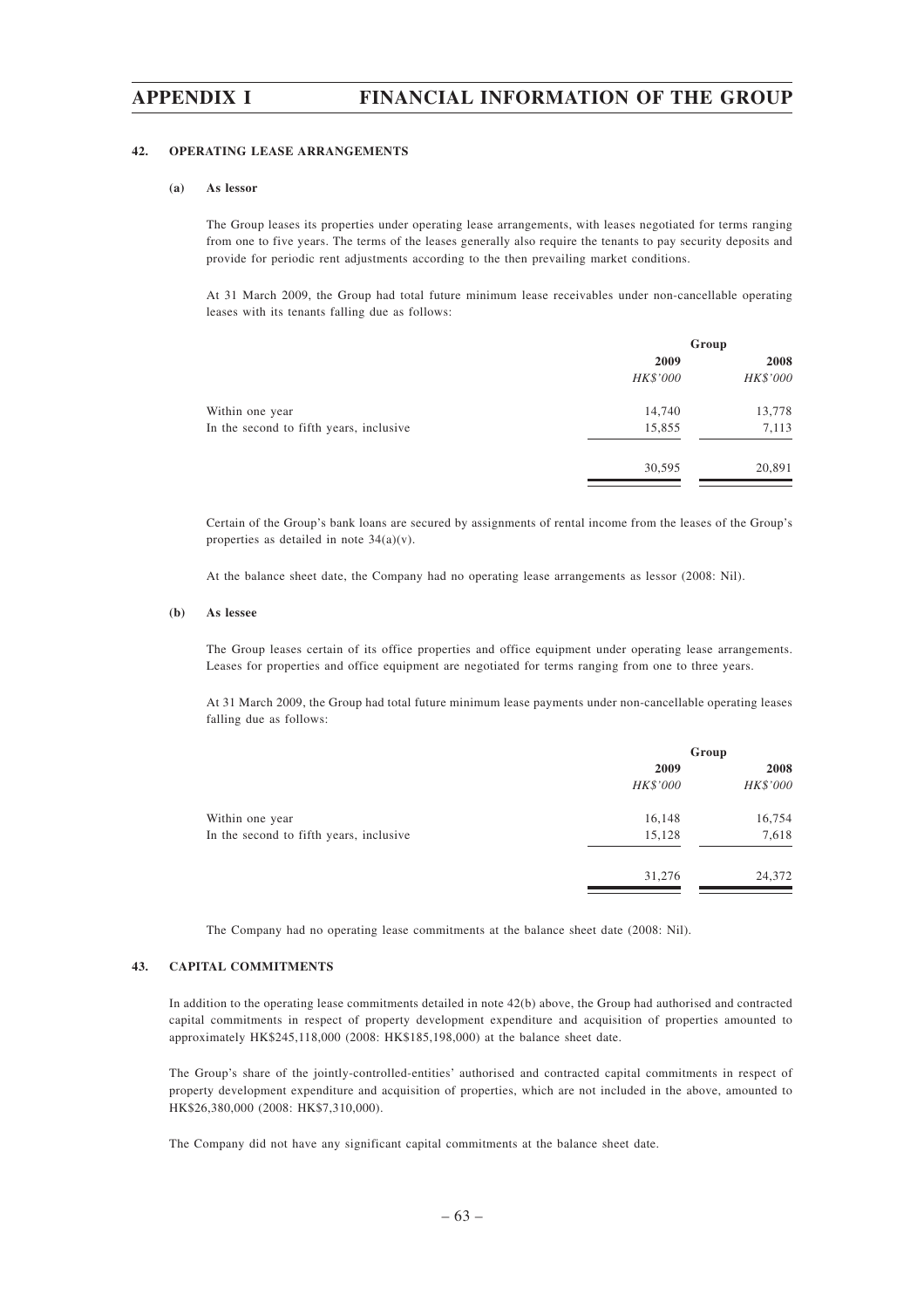#### **44. RELATED PARTY TRANSACTIONS**

**(a)** In addition to the transactions detailed elsewhere in these financial statements, the Group had the following material transactions with related parties during the year:

|                                                            |              | 2009     | 2008     |
|------------------------------------------------------------|--------------|----------|----------|
|                                                            | <b>Notes</b> | HK\$'000 | HK\$'000 |
| Management fee income received from an associate           | (i)          | 2.000    | 2,000    |
| Commission paid to the ultimate holding company            | (ii)         |          | 2,625    |
| Legal and professional fees paid to a firm of which a      |              |          |          |
| director of the Company is a consultant                    | (iii)        | 122      | 322      |
| Interest income on a promissory note due from an associate | (iv)         | 2.461    | 428      |

#### *Notes:*

- *(i) The management fees were charged to Chinney Alliance based on the time involvement of the personnel providing services. James Sai-Wing Wong, a director of the Company, is a director of and has beneficial interest in Chinney Alliance. Herman Man-Hei Fung is a director of the Company and Chinney Alliance.*
- *(ii) In the prior year, commission was paid to the ultimate holding company for the provision of cash security for certain bank loans granted to the Group and was charged at a rate mutually agreed upon by both parties based on the average principal amount of the cash security outstanding during the terms of the bank loans. Further details of which are included in paragraph (b)(i) below.*
- *(iii) The legal and professional fees paid were charged under normal commercial terms.*
- *(iv) The interest income was received from Chinney Alliance on the promissory note at 5% per annum.*

#### **(b) Other transactions with related parties:**

- (i) Hon Kwok obtained bank loan facilities of HK\$150 million under cash collateral from Lucky Year. The financing arrangement was extended in July 2006 for a period of 30 months maturing in January 2009. Under the arrangement, Hon Kwok agreed to indemnify and pay Lucky Year a commission of 1.75% per annum on the average principal amount of the cash security outstanding during the terms of the bank loans. In March 2008, Hon Kwok served notices to early terminate the financing arrangement and cancelled the bank loan facilities on 31 March 2008. Please refer to paragraph (a)(ii) above for the commission paid during the year.
- (ii) On 31 July 2008, the Company disposed of its entire 86.05% shareholding in Chinney Contractors Company Limited to Zuric Yuen-Keung Chan, a director of Chinney Alliance and a minority shareholder of Chinney Contractors Company Limited, for a consideration of HK\$1, resulting in a gain on disposal of subsidiary of HK\$1,044,000. Further details of the transaction are disclosed in note 39 to the financial statements.
- (iii) On 11 May 2007, a wholly-owned subsidiary of Hon Kwok, Cheerworld Group Limited, as purchaser, entered into a sale and purchase agreement with Enhancement Investments Limited, Galantine Management Limited and Sharp-View Group Inc., as vendors, for the acquisition of the entire issued share capital of Unity Wise International Limited and the assignment of related shareholders' loans to the Hon Kwok at an aggregate cash consideration of HK\$90 million. On the same date, Cheerworld Group Limited, as purchaser, entered into another sale and purchase agreement with Enhancement Investments Limited, as vendor, for the acquisition of 50% of the issued share capital of Ample Joy International Limited and assignment of related shareholder's loan to the Hon Kwok at an aggregate cash consideration of HK\$12 million. The considerations of the transactions were mutually agreed among the parties. Enhancement Investments Limited is controlled by James Sai-Wing Wong, director and substantial shareholder of the Company. These two acquisitions were completed on 4 July 2007.
- (iv) On 4 September 2007, Chinney Contractors Company Limited, as vendor, and Chinney Alliance Trading (BVI) Limited, a wholly-owned subsidiary of Chinney Alliance, as purchaser entered into an agreement in relation to the sale and purchase of the entire issued share capital of Victory Leap Limited for a total consideration of HK\$92,865,000. The consideration was determined with reference to the fair value of the net assets of Victory Leap Limited as at 30 June 2007. The transaction was completed on 26 October 2007.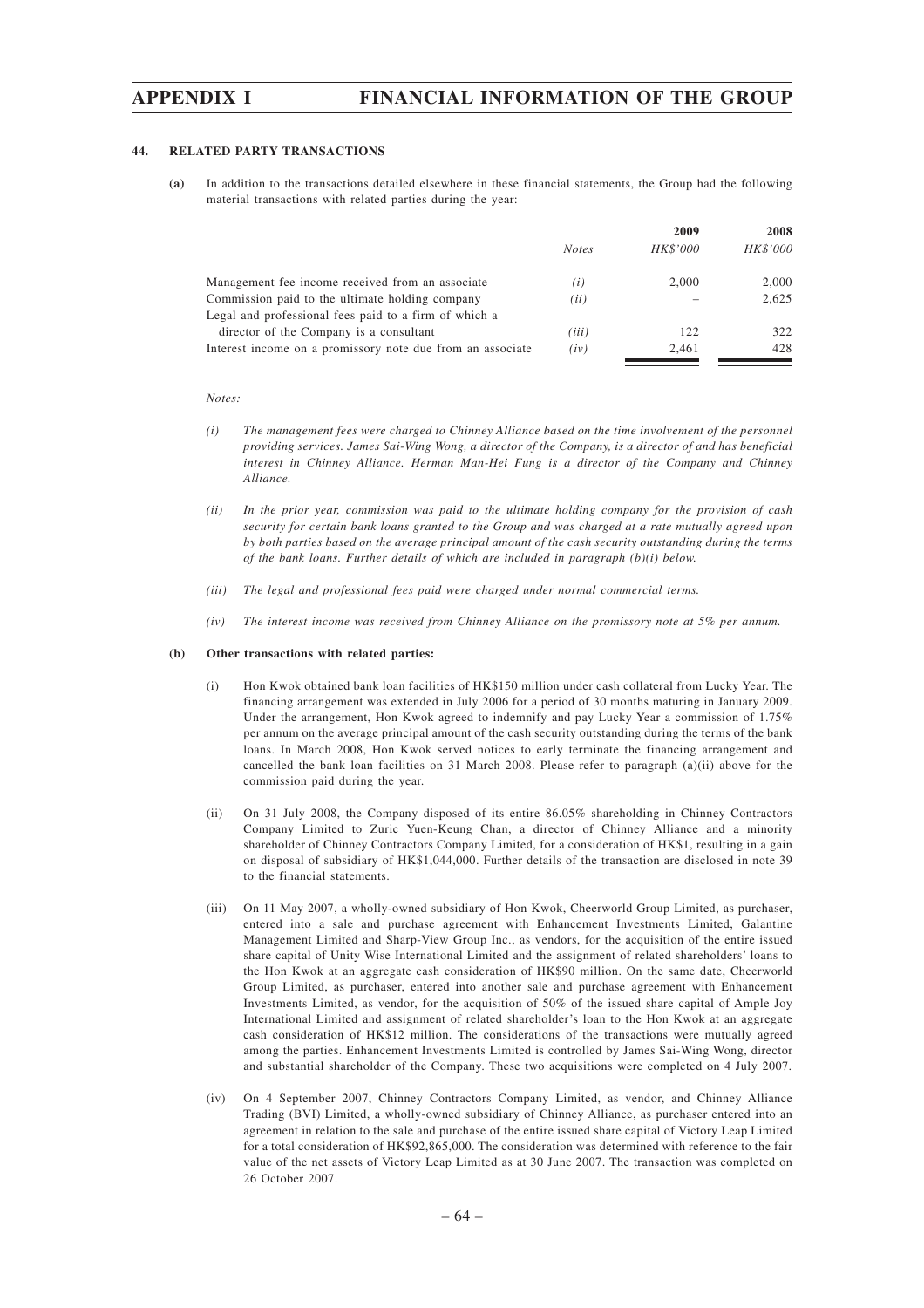(v) The Company's ultimate holding company pledged a deposit of HK\$60,000,000 (2008: Nil) to a bank for a banking facility granted to the Company, as furthered detailed in note  $34(a)(vii)$  to the financial statements.

#### **(c) Outstanding balances with related parties:**

As disclosed in the consolidated balance sheet, the Group and the Company had outstanding balances with its subsidiaries, associates, jointly-controlled entities, minority shareholders, related companies and the immediate holding company as at the balance sheet date. Particulars of the terms of the balances with subsidiaries, associates, jointly-controlled entities, minority shareholders, related companies and the immediate holding company are set out in notes 20, 21, 22, 31 and 33, respectively, to the financial statements.

#### **(d) Compensation of key management personnel of the Group:**

| 2009     | 2008     |
|----------|----------|
| HK\$'000 | HK\$'000 |
| 8.930    | 8.195    |
|          |          |

Further details of directors' emoluments are included in note 8 to the financial statements.

## **45. FINANCIAL INSTRUMENTS BY CATEGORY**

The carrying amounts of each category of financial instruments as at the balance sheet date are as follows:

#### **2009**

| <b>Total</b> |
|--------------|
| HK\$'000     |
| 40,113       |
| 3,283        |
|              |
| 17,109       |
| 24,489       |
|              |
| 19,533       |
| 345          |
| 178,837      |
| 366,151      |
| 649,860      |
|              |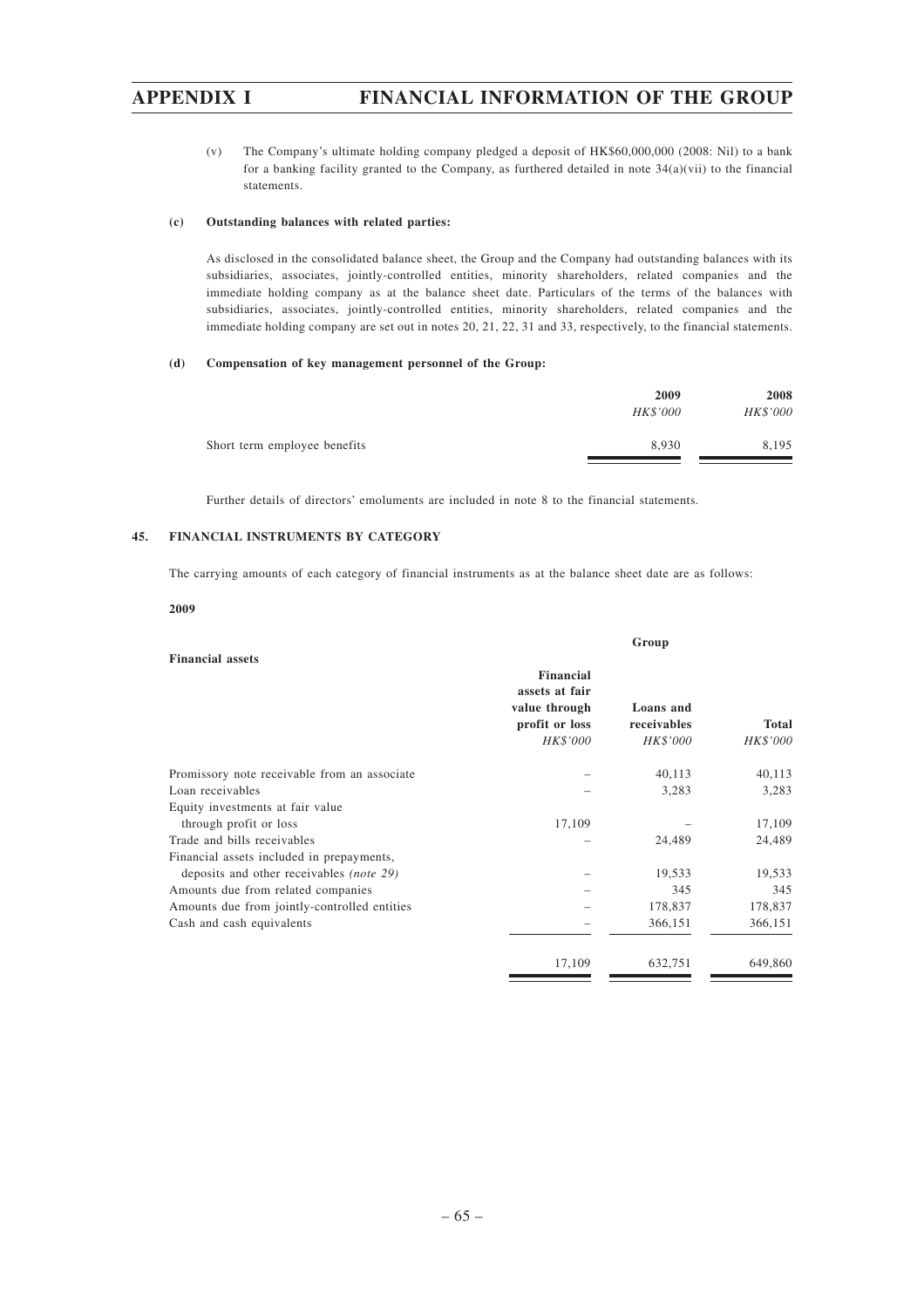## **2009**

|                                                                          | Group                                                     |  |
|--------------------------------------------------------------------------|-----------------------------------------------------------|--|
| <b>Financial liabilities</b>                                             | Financial<br>liabilities at<br>amortised cost<br>HK\$'000 |  |
| Financial liabilities included in trade payables and accrued liabilities | 174,358                                                   |  |
| Financial liabilities included in customer deposits                      | 3,948                                                     |  |
| Amounts due to the immediate holding company                             | 40,000                                                    |  |
| Promissory note payable                                                  | 20,000                                                    |  |
| Convertible bonds                                                        | 299,475                                                   |  |
| Interest-bearing bank borrowings                                         | 1,394,318                                                 |  |
|                                                                          | 1,932,099                                                 |  |

### **2008**

|                                                 |                                                                                   | Group                                |                          |
|-------------------------------------------------|-----------------------------------------------------------------------------------|--------------------------------------|--------------------------|
| <b>Financial assets</b>                         |                                                                                   |                                      |                          |
|                                                 | <b>Financial</b><br>assets at fair<br>value through<br>profit or loss<br>HK\$'000 | Loans and<br>receivables<br>HK\$'000 | <b>Total</b><br>HK\$'000 |
| Promissory note receivable from an associate    |                                                                                   | 38,975                               | 38,975                   |
| Loan receivables                                |                                                                                   | 3,014                                | 3,014                    |
| Equity investments at fair value                |                                                                                   |                                      |                          |
| through profit or loss                          | 41,539                                                                            |                                      | 41,539                   |
| Trade and bills receivables                     |                                                                                   | 35,805                               | 35,805                   |
| Financial assets included in prepayments,       |                                                                                   |                                      |                          |
| deposits and other receivables <i>(note 29)</i> |                                                                                   | 41,871                               | 41,871                   |
| Amounts due from related companies              |                                                                                   | 1,407                                | 1,407                    |
| Amounts due from jointly-controlled entities    |                                                                                   | 159,417                              | 159,417                  |
| Amounts due from associates                     |                                                                                   | 13,106                               | 13,106                   |
| Cash and cash equivalents                       |                                                                                   | 579,487                              | 579,487                  |
|                                                 | 41,539                                                                            | 873,082                              | 914,621                  |

## **2008**

## **Financial liabilities**

| ×<br>- -<br>., |
|----------------|
|----------------|

|                                                                          | Financial<br>liabilities at<br>amortised cost<br>HK\$'000 |
|--------------------------------------------------------------------------|-----------------------------------------------------------|
| Financial liabilities included in trade payables and accrued liabilities | 134,496                                                   |
| Financial liabilities included in customer deposits                      | 4.843                                                     |
| Amount due to a related company                                          | 44                                                        |
| Amounts due to minority shareholders                                     | 17,155                                                    |
| Convertible bonds                                                        | 279,980                                                   |
| Interest-bearing bank borrowings                                         | 1,631,466                                                 |
|                                                                          | 2.067.984                                                 |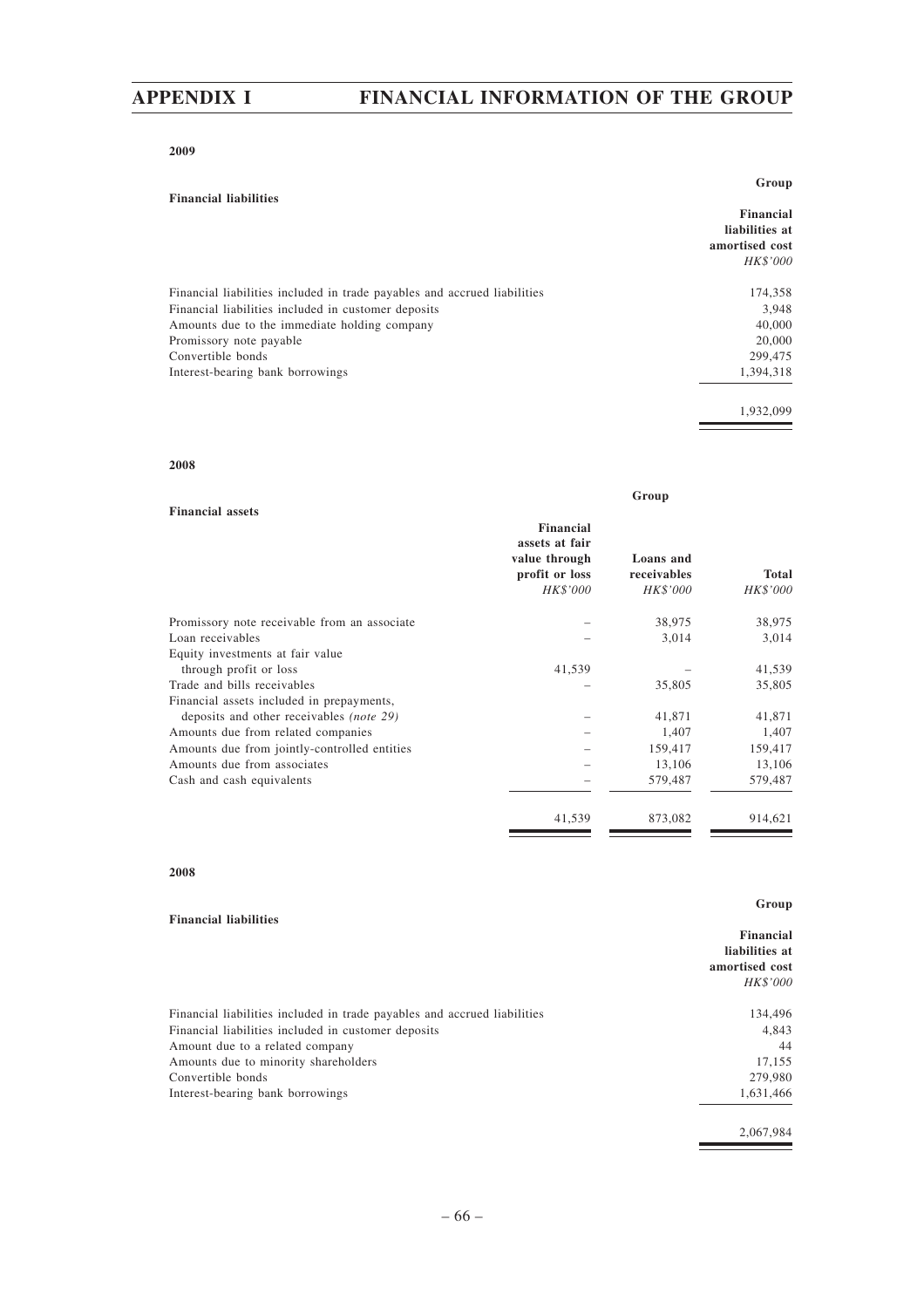## **2009**

|                                              | Company                                                                           |                                      |                          |  |
|----------------------------------------------|-----------------------------------------------------------------------------------|--------------------------------------|--------------------------|--|
| <b>Financial assets</b>                      | <b>Financial</b><br>assets at fair<br>value through<br>profit or loss<br>HK\$'000 | Loans and<br>receivables<br>HK\$'000 | <b>Total</b><br>HK\$'000 |  |
| Promissory note receivable from an associate |                                                                                   | 40,113                               | 40,113                   |  |
| Equity investments at fair value             |                                                                                   |                                      |                          |  |
| through profit or loss                       | 16,531                                                                            |                                      | 16,531                   |  |
| Financial assets included in prepayments,    |                                                                                   |                                      |                          |  |
| deposits and other receivables               |                                                                                   | 67                                   | 67                       |  |
| Amounts due from subsidiaries                |                                                                                   | 74,071                               | 74,071                   |  |
| Cash and cash equivalents                    |                                                                                   | 9,982                                | 9,982                    |  |
|                                              | 16,531                                                                            | 124,233                              | 140,764                  |  |

### **2009**

|                                                                          | Company          |
|--------------------------------------------------------------------------|------------------|
| <b>Financial liabilities</b>                                             |                  |
|                                                                          | <b>Financial</b> |
|                                                                          | liabilities at   |
|                                                                          | amortised cost   |
|                                                                          | <b>HK\$'000</b>  |
| Financial liabilities included in trade payables and accrued liabilities | 989              |
| Amounts due to the immediate holding company                             | 40,000           |
| Amounts due to subsidiaries                                              | 10,000           |
| Interest-bearing bank borrowings                                         | 143,000          |
|                                                                          | 193,989          |

۰

### **2008**

|                                           | Company                                                                           |                                             |                                 |  |
|-------------------------------------------|-----------------------------------------------------------------------------------|---------------------------------------------|---------------------------------|--|
| <b>Financial assets</b>                   |                                                                                   |                                             |                                 |  |
|                                           | <b>Financial</b><br>assets at fair<br>value through<br>profit or loss<br>HK\$'000 | Loans and<br>receivables<br><b>HK\$'000</b> | <b>Total</b><br><b>HK\$'000</b> |  |
| Equity investments at fair value          |                                                                                   |                                             |                                 |  |
| through profit or loss                    | 40,828                                                                            |                                             | 40,828                          |  |
| Financial assets included in prepayments, |                                                                                   |                                             |                                 |  |
| deposits and other receivables            |                                                                                   | 67                                          | 67                              |  |
| Amounts due from subsidiaries             |                                                                                   | 108,096                                     | 108,096                         |  |
| Cash and cash equivalents                 |                                                                                   | 4,097                                       | 4,097                           |  |
|                                           | 40,828                                                                            | 112,260                                     | 153,088                         |  |
|                                           |                                                                                   |                                             |                                 |  |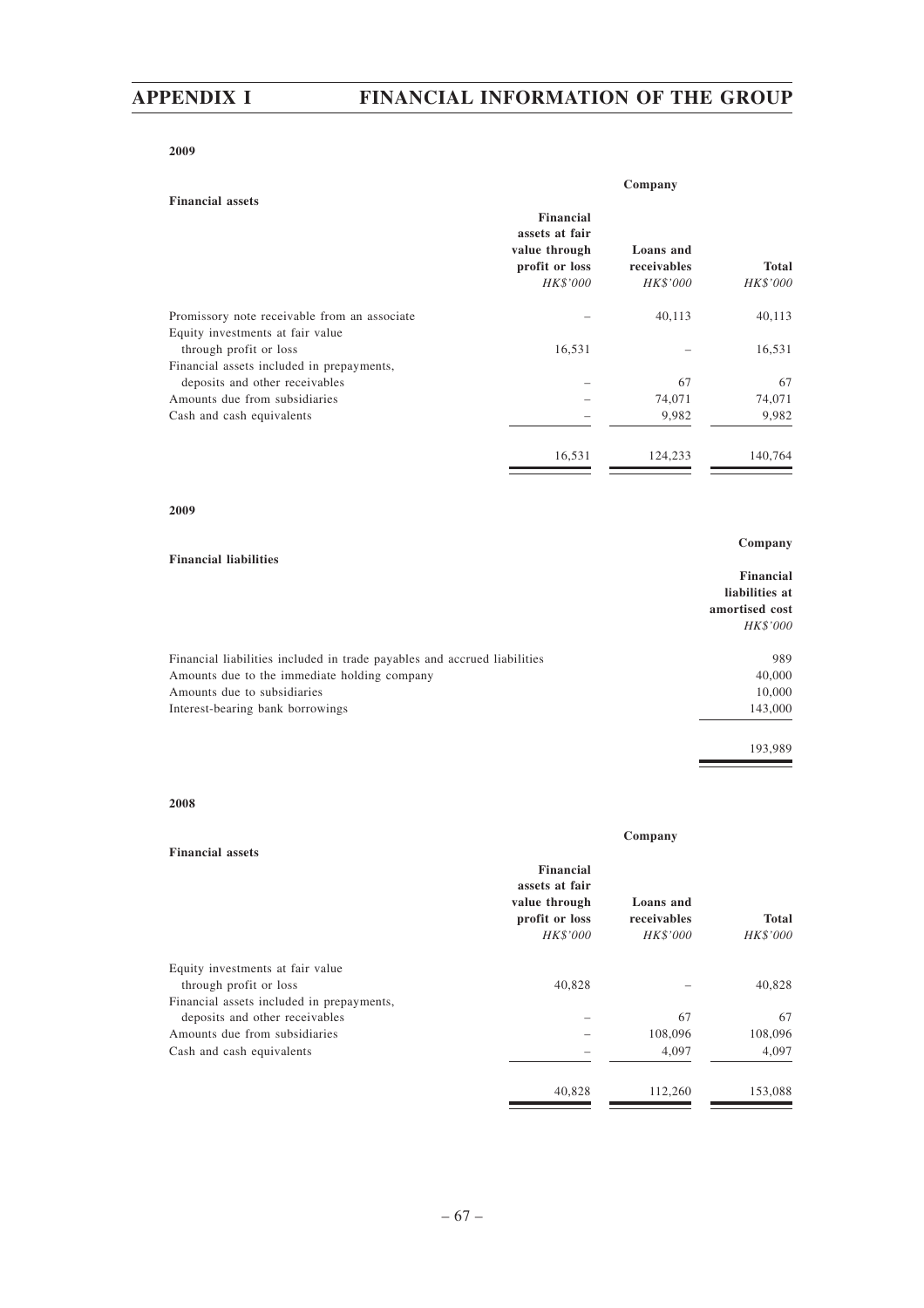#### **2008**

|                                                                          | Company          |
|--------------------------------------------------------------------------|------------------|
| <b>Financial liabilities</b>                                             |                  |
|                                                                          | <b>Financial</b> |
|                                                                          | liabilities at   |
|                                                                          | amortised cost   |
|                                                                          | HK\$'000         |
| Financial liabilities included in trade payables and accrued liabilities | 1,495            |
| Amounts due to subsidiaries                                              | 72,070           |
| Interest-bearing bank borrowings                                         | 124,000          |
|                                                                          | 197,565          |
|                                                                          |                  |

### **46. FINANCIAL RISK MANAGEMENT OBJECTIVES AND POLICIES**

The Group's major financial instruments include a promissory note receivable from an associate, equity investment at fair value through profit or loss, trade and bills receivables, amounts due from jointly-controlled entities, other receivables, cash and cash equivalents, trade and bills payables, other payables, customer deposits, amounts due to the immediate holding company, promissory note payable, convertible bonds and interest-bearing bank borrowings. Details of these financial instruments are disclosed in their respective notes. The risks associated with these financial instruments and the policies on how to mitigate these risks are set out below. The management manages and monitors these exposures to ensure appropriate measures are implemented on a timely and effective manner.

#### **Foreign currency risk**

The monetary assets and transactions of several subsidiaries of the Group are principally denominated in RMB, Euro dollars ("Euro") and CAD, which expose the Group to foreign currency risk. The Group currently has no particular hedging vehicles to hedge its exposure to foreign currency risk profile. It is the Group's policy to monitor foreign exchange exposure and to make use of appropriate hedging measures when required. Approximately 62% (2008: 63%) of the Group's sales are denominated in foreign currencies.

The following table demonstrates the sensitivity to a reasonably possible change in the CAD, Euro and RMB exchange rates at the balance sheet date, with all other variables held constant, of the Group's profit after tax (due to changes in the fair value of monetary assets and liabilities) and the Group's equity (due to changes in the fair value of monetary assets and liabilities).

|                                              | Increase/<br>(decrease) in<br>exchange rate | Increase/<br>(decrease) in<br>profit after tax<br>and equity |
|----------------------------------------------|---------------------------------------------|--------------------------------------------------------------|
|                                              | $\%$                                        | HK\$'000                                                     |
| 2009                                         |                                             |                                                              |
| If Hong Kong dollar weakens against CAD      | 5                                           | 14                                                           |
| If Hong Kong dollar strengthens against CAD  | 5                                           | (14)                                                         |
| If Hong Kong dollar weakens against Euro     | 5                                           | 344                                                          |
| If Hong Kong dollar strengthens against Euro | 5                                           | (344)                                                        |
| If Hong Kong dollar weakens against RMB      | 5                                           | (194)                                                        |
| If Hong Kong dollar strengthens against RMB  | 5                                           | 194                                                          |
| 2008                                         |                                             |                                                              |
| If Hong Kong dollar weakens against CAD      | 5                                           | 5,416                                                        |
| If Hong Kong dollar strengthens against CAD  | 5                                           | (5, 416)                                                     |
| If Hong Kong dollar weakens against Euro     | 5                                           | 579                                                          |
| If Hong Kong dollar strengthens against Euro | 5                                           | (579)                                                        |
| If Hong Kong dollar weakens against RMB      | 5                                           | (214)                                                        |
| If Hong Kong dollar strengthens against RMB  | 5                                           | 214                                                          |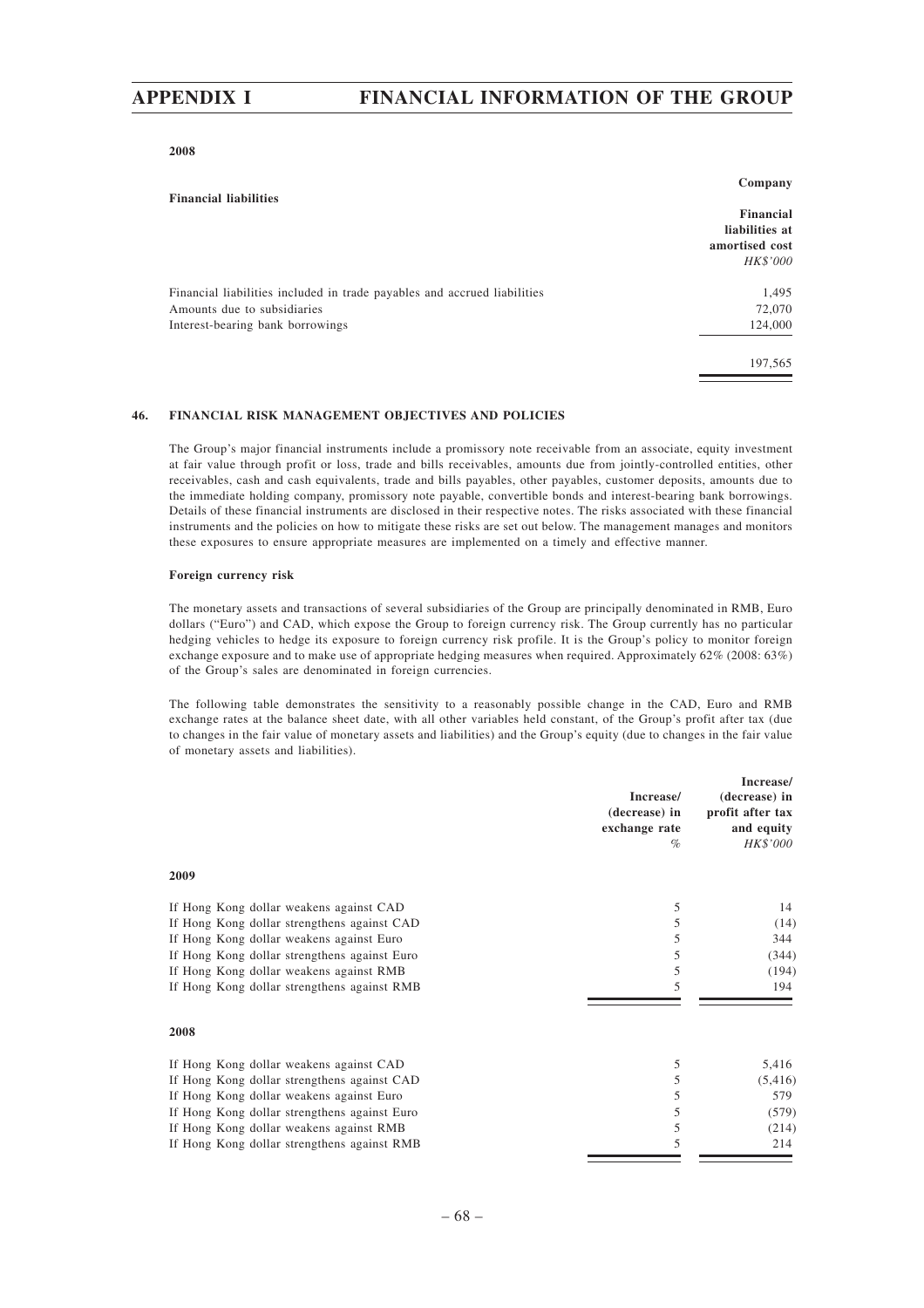#### **Equity price risk**

Equity price risk is the risk that the fair values of equity securities decrease as a result of changes in the levels of equity indices and the values of individual securities. The Group is exposed to equity price risk arising from individual equity investments classified as trading equity investments (note 27) as at 31 March 2009. The Group's listed investments are listed on the Stock Exchange and are valued at quoted market prices at the balance sheet date.

The following table demonstrates the sensitivity to every 10% change in the fair value of the equity investments, with all other variables held constant, and based on their carrying amounts at the balance sheet date.

|                                | Carrying<br>amount<br>of equity<br>investments<br>HK\$'000 | <b>Increase</b><br>in profit<br>after tax<br>HK\$'000 | <b>Increase</b><br>in equity*<br>HK\$'000 |
|--------------------------------|------------------------------------------------------------|-------------------------------------------------------|-------------------------------------------|
| 2009                           |                                                            |                                                       |                                           |
| Investments listed in:         |                                                            |                                                       |                                           |
| Hong Kong $-$ held-for-trading | 17,109                                                     | 1,711                                                 |                                           |
| 2008                           |                                                            |                                                       |                                           |
| Investments listed in:         |                                                            |                                                       |                                           |
| Hong Kong – held-for-trading   | 41,539                                                     | 4,154                                                 |                                           |

#### $Excluding\ retained\ earnings$

#### **Interest rate risk**

The Group's exposure to the risk of changes in market interest rates relates primarily to the Group's debt obligations with floating interest rates. The interest rates and terms of repayment of the Group's borrowings are disclosed in note 34 to the financial statements. The Group's policy is to obtain the most favourable interest rates available for its borrowings. Management monitors interest rate exposure and will consider hedging significant interest rate exposure should the need arise.

The following table demonstrates the sensitivity to a reasonably possible change in interest rates at the balance sheet date, with all other variables held constant, of the Group's profit after tax and the Group's equity (through the impact on floating rate borrowings) excluding the effect of those interests being capitalised under property development projects of HK\$1,482,000.

#### **Group**

|                  | Increase/<br>(decrease) in<br>basis points<br>$\%$ | Increase/<br>(decrease) in<br>profit after tax<br>and equity<br>HK\$'000 |
|------------------|----------------------------------------------------|--------------------------------------------------------------------------|
| 2009             |                                                    |                                                                          |
| Hong Kong dollar | 100                                                | (8,087)                                                                  |
| <b>RMB</b>       | 50                                                 | 191                                                                      |
| Hong Kong dollar | (100)                                              | 8,087                                                                    |
| <b>RMB</b>       | (50)                                               | (191)                                                                    |
| 2008             |                                                    |                                                                          |
| Hong Kong dollar | 100                                                | (9,771)                                                                  |
| <b>RMB</b>       | 50                                                 | 670                                                                      |
| Hong Kong dollar | (100)                                              | 9,771                                                                    |
| RMB              | (50)                                               | (670)                                                                    |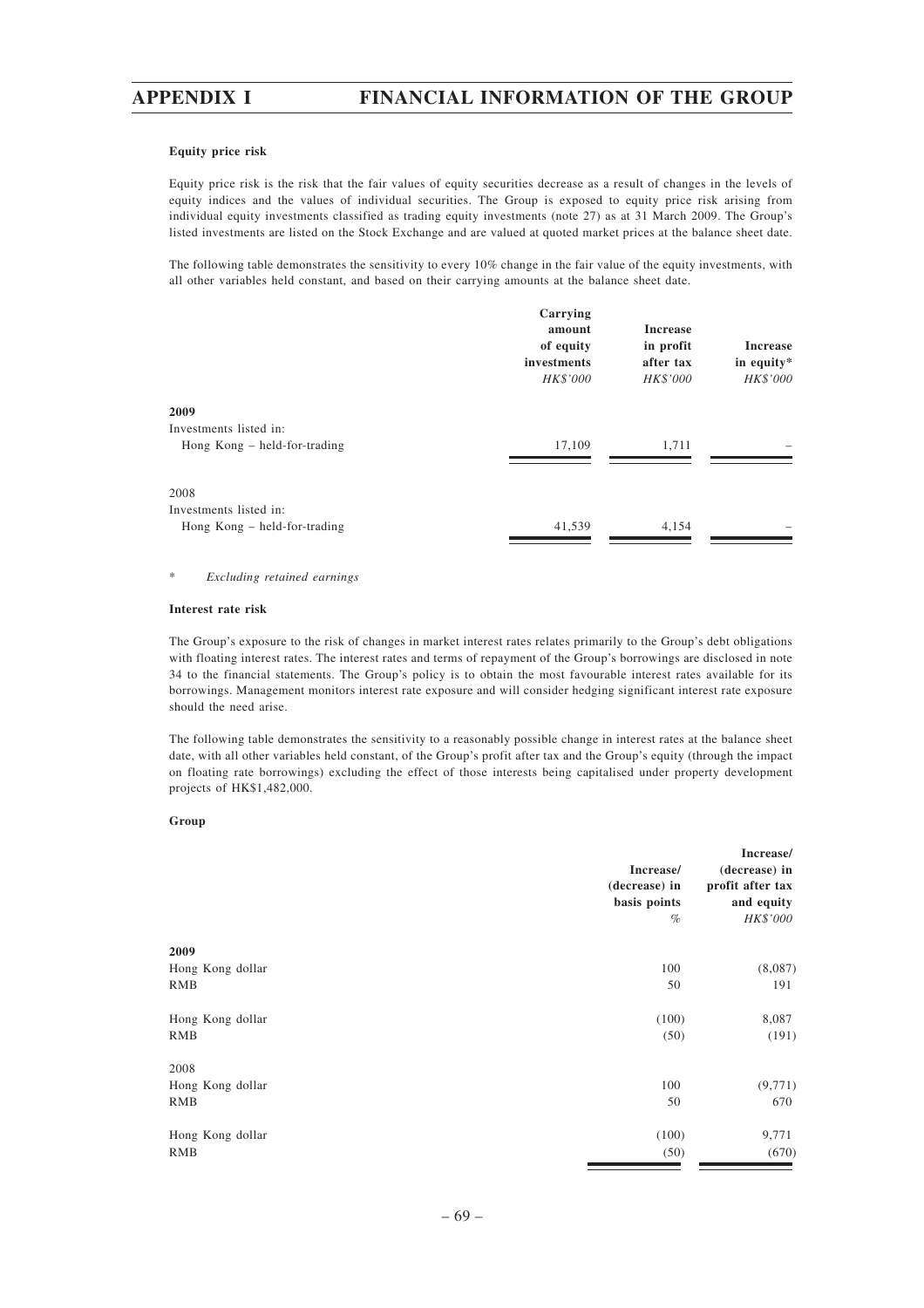#### **Credit risk**

The Group trades only with recognised and creditworthy third parties. It is the Group's policy that all customers who wish to trade on credit terms are subject to credit verification procedures. In addition, receivable balances are monitored on an ongoing basis and the Group's exposure to bad debts is not significant.

The credit risk of the Group's other financial assets, which comprise loan receivables, a promissory note due from an associate, amounts due from jointly-controlled entities, amounts companies, cash and cash equivalents, and deposits and other receivables, arises from default of the counterparty, with a maximum exposure equal to the carrying amounts of these instruments.

Since the Group trades only with recognised and creditworthy third parties, there is no requirement for collateral. There are no significant concentrations of credit risk within the Group as the customer bases of the Group's trade and bills receivables are widely dispersed in different sectors.

Further quantitative data in respect of the Group's exposure to credit risk arising from trade and bills receivables are disclosed in note 28 to the financial statements.

#### **Liquidity risk**

The Group monitors its risk to a shortage of funds using a recurring liquidity planning tool. This tool considers the maturity of both its financial instruments and financial assets (e.g., trade and bills receivables) and projected cash flows from operations.

The Group's objective is to maintain a balance between continuity of funding and flexibility through the use of interest-bearing bank borrowings, bank loans and other fund raising exercises. The Group will consistently maintain a prudent financing policy and ensure that it maintains sufficient cash and credit lines to meet its liquidity requirements. 31% (2008: 41%) of the Group's debts, which comprise interest-bearing borrowings and convertible bonds, would mature in less than one year as at 31 March 2009 based on the carrying values of borrowings reflected in the financial statements.

The maturity profile of the Group's and the Company's financial liabilities as at the balance sheet date, based on the contractual undiscounted payments, was as follows:

#### **Group**

| On       | Less than | $1$ to $2$ | Over 2   |                 |
|----------|-----------|------------|----------|-----------------|
| demand   | 12 months | vears      | vears    | <b>Total</b>    |
| HK\$'000 | HK\$'000  | HK\$'000   | HK\$'000 | <b>HK\$'000</b> |
|          |           |            |          |                 |
| 15,715   | 158,643   |            |          | 174,358         |
|          |           |            |          |                 |
| 3,948    |           |            |          | 3,948           |
|          |           |            |          |                 |
| 40,000   |           |            |          | 40,000          |
|          |           | 20,000     |          | 20,000          |
|          |           |            | 348,735  | 348,735         |
|          | 547,173   | 428,958    | 463,075  | 1,439,206       |
| 59,663   | 705,816   | 448,958    | 811,810  | 2,026,247       |
|          |           |            | 2009     |                 |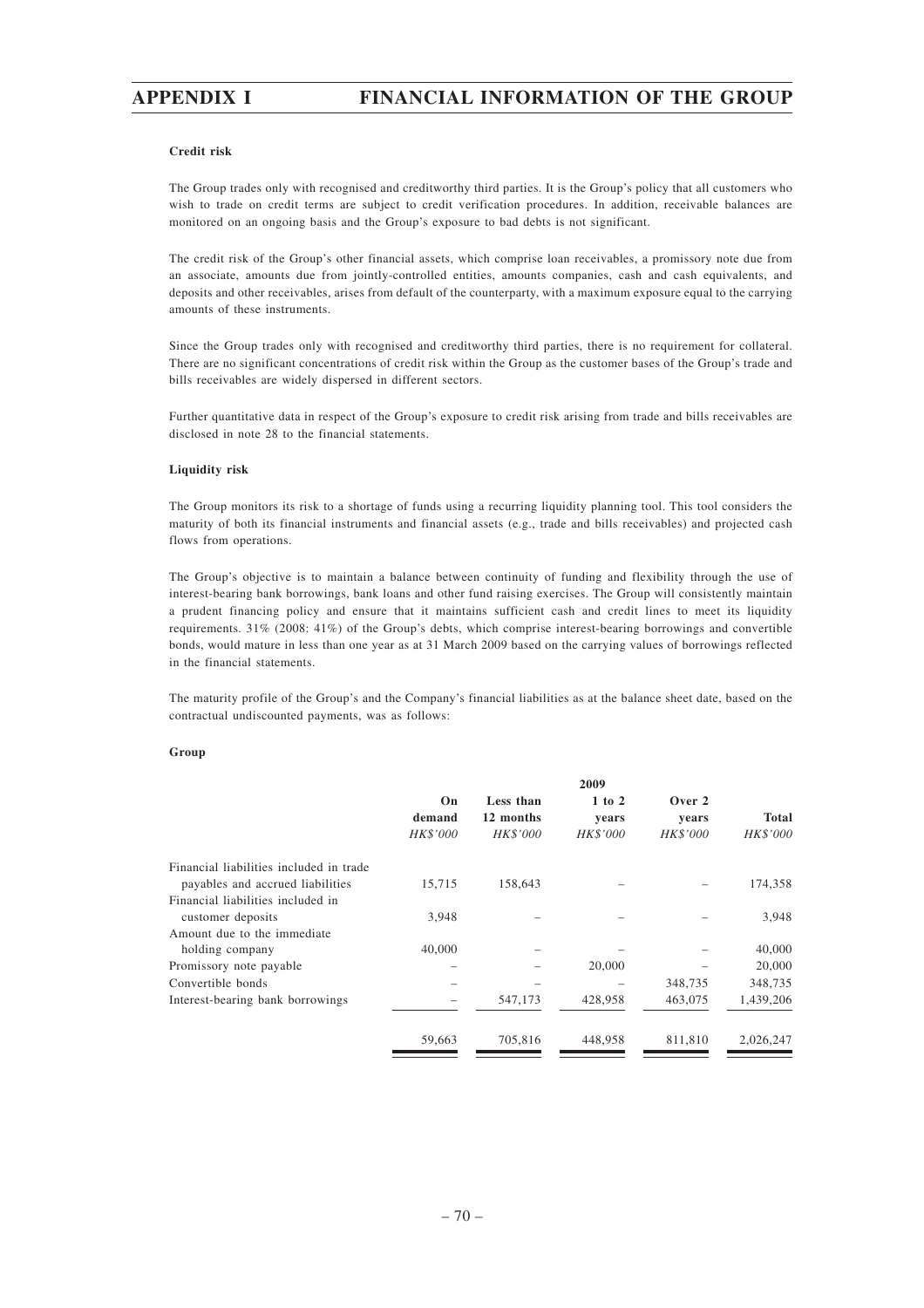|                                         | 2008     |           |            |          |           |  |
|-----------------------------------------|----------|-----------|------------|----------|-----------|--|
|                                         | On.      | Less than | $1$ to $2$ | Over 2   |           |  |
|                                         | demand   | 12 months | vears      | vears    | Total     |  |
|                                         | HK\$'000 | HK\$'000  | HK\$'000   | HK\$'000 | HK\$'000  |  |
| Financial liabilities included in trade |          |           |            |          |           |  |
| payables and accrued liabilities        | 64,515   | 69.981    |            |          | 134,496   |  |
| Financial liabilities included in       |          |           |            |          |           |  |
| customer deposits                       | 4.843    |           |            |          | 4,843     |  |
| Amounts due to related companies        | 44       |           |            |          | 44        |  |
| Amounts due to minority                 |          |           |            |          |           |  |
| shareholders                            | 17,155   |           |            |          | 17,155    |  |
| Convertible bonds                       |          |           |            | 348,735  | 348,735   |  |
| Interest-bearing bank borrowings        |          | 780,199   | 317,200    | 534,067  | 1,631,466 |  |
|                                         | 86,557   | 850,180   | 317,200    | 882,802  | 2,136,739 |  |

### **Company**

|                                                              | 2009                  |                                   |                                 |  |
|--------------------------------------------------------------|-----------------------|-----------------------------------|---------------------------------|--|
|                                                              | On demand<br>HK\$'000 | Less than 3<br>months<br>HK\$'000 | <b>Total</b><br><b>HK\$'000</b> |  |
| Financial liabilities included in trade payables and accrued |                       |                                   |                                 |  |
| liabilities                                                  | 861                   | 128                               | 989                             |  |
| Amount due to the immediate holding company                  | 40,000                |                                   | 40,000                          |  |
| Amounts due to subsidiaries                                  | 10,000                |                                   | 10,000                          |  |
| Interest-bearing bank borrowings                             |                       | 143,119                           | 143,119                         |  |
|                                                              | 50,861                | 143,247                           | 194,108                         |  |

|                                                              | On demand | months   | <b>Total</b> |
|--------------------------------------------------------------|-----------|----------|--------------|
|                                                              | HK\$'000  | HK\$'000 | HK\$'000     |
| Financial liabilities included in trade payables and accrued |           |          |              |
| liabilities                                                  | 819       | 676      | 1,495        |
| Amounts due to subsidiaries                                  | 72,070    |          | 72,070       |
| Interest-bearing bank borrowings                             |           | 124,000  | 124,000      |
|                                                              | 72,889    | 124,676  | 197,565      |

#### **Capital management**

The primary objective of the Group's capital management is to safeguard the Group's ability to continue as a going concern and to maintain healthy capital ratios in order to support its business and maximise shareholders' value.

The Group manages its capital structure and makes adjustments to it, in light of changes in economic conditions. To maintain or adjust the capital structure, the Group may adjust the dividend payment to shareholders, return capital to shareholders or issue new shares. The Group is required to comply with certain capital requirements as set out in certain of its banking facilities. As at 31 March 2009, there was no indication of breach of covenants. No changes were made in the objectives, policies or processes for managing capital during the years ended 31 March 2009 and 2008.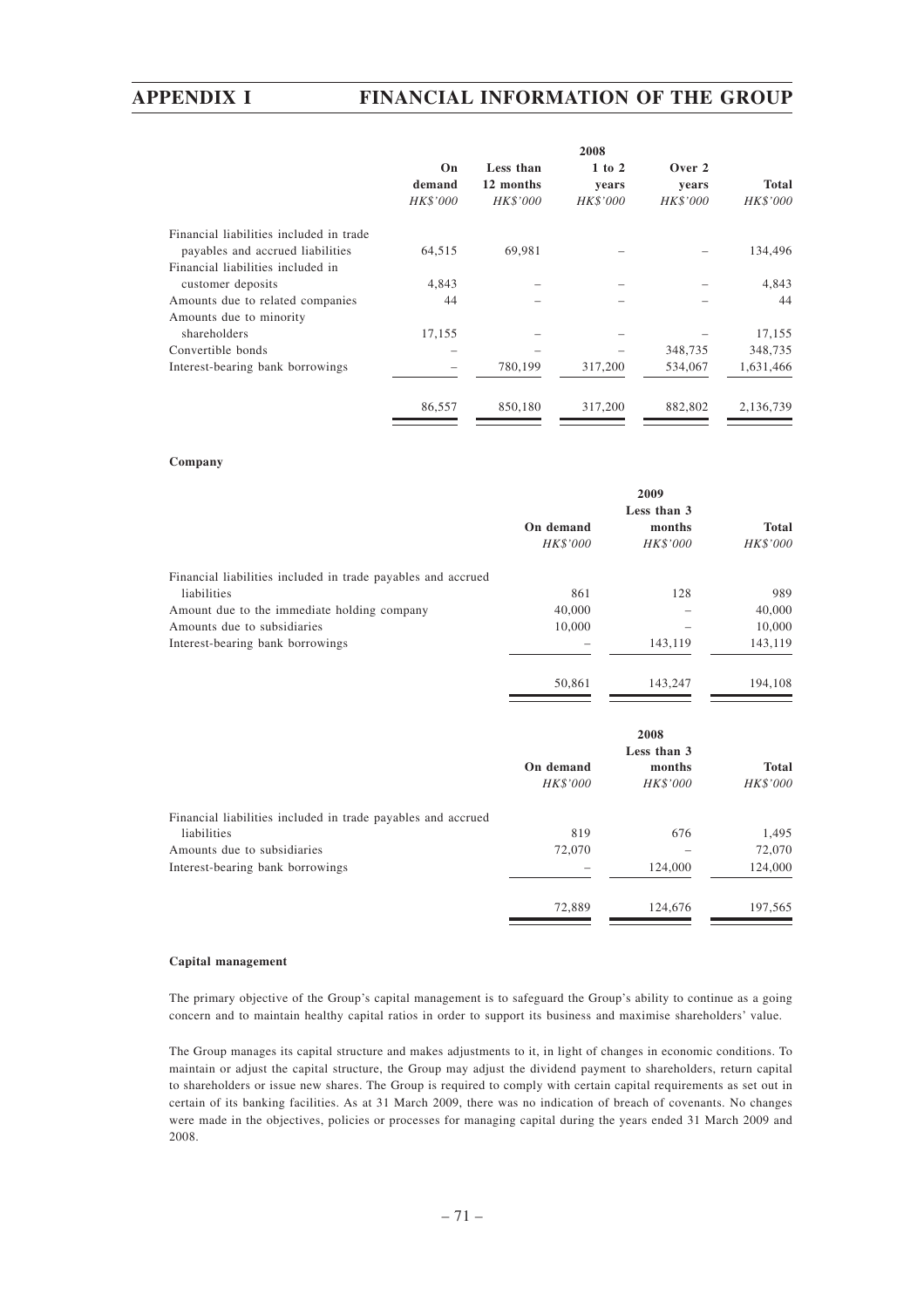The Group monitors capital using a gearing ratio, which is net interest-bearing debts divided by the equity attributable to equity holders of the Company plus minority interests. Net debt includes interest-bearing borrowings and convertible bonds less cash and cash equivalents. The gearing ratios as at the balance sheet dates were as follows:

### **Group**

|                                                      | 2009       | 2008       |
|------------------------------------------------------|------------|------------|
|                                                      | HK\$'000   | HK\$'000   |
| Interest-bearing bank borrowings                     | 1,394,318  | 1,631,466  |
| Convertible bonds, the liability component           | 299,475    | 279,980    |
| Less: Cash and cash equivalents                      | (366, 151) | (579, 487) |
| Net interest-bearing debts                           | 1,327,642  | 1,331,959  |
| Equity attributable to equity holders of the Company | 1,827,598  | 1,758,007  |
| Minority interests                                   | 1,588,178  | 1,607,413  |
| Total equity                                         | 3,415,776  | 3,365,420  |
| Gearing ratio                                        | 39%        | 40%        |

## **47. APPROVAL OF THE FINANCIAL STATEMENTS**

The financial statements were approved and authorised for issue by the board of directors on 16 July 2009.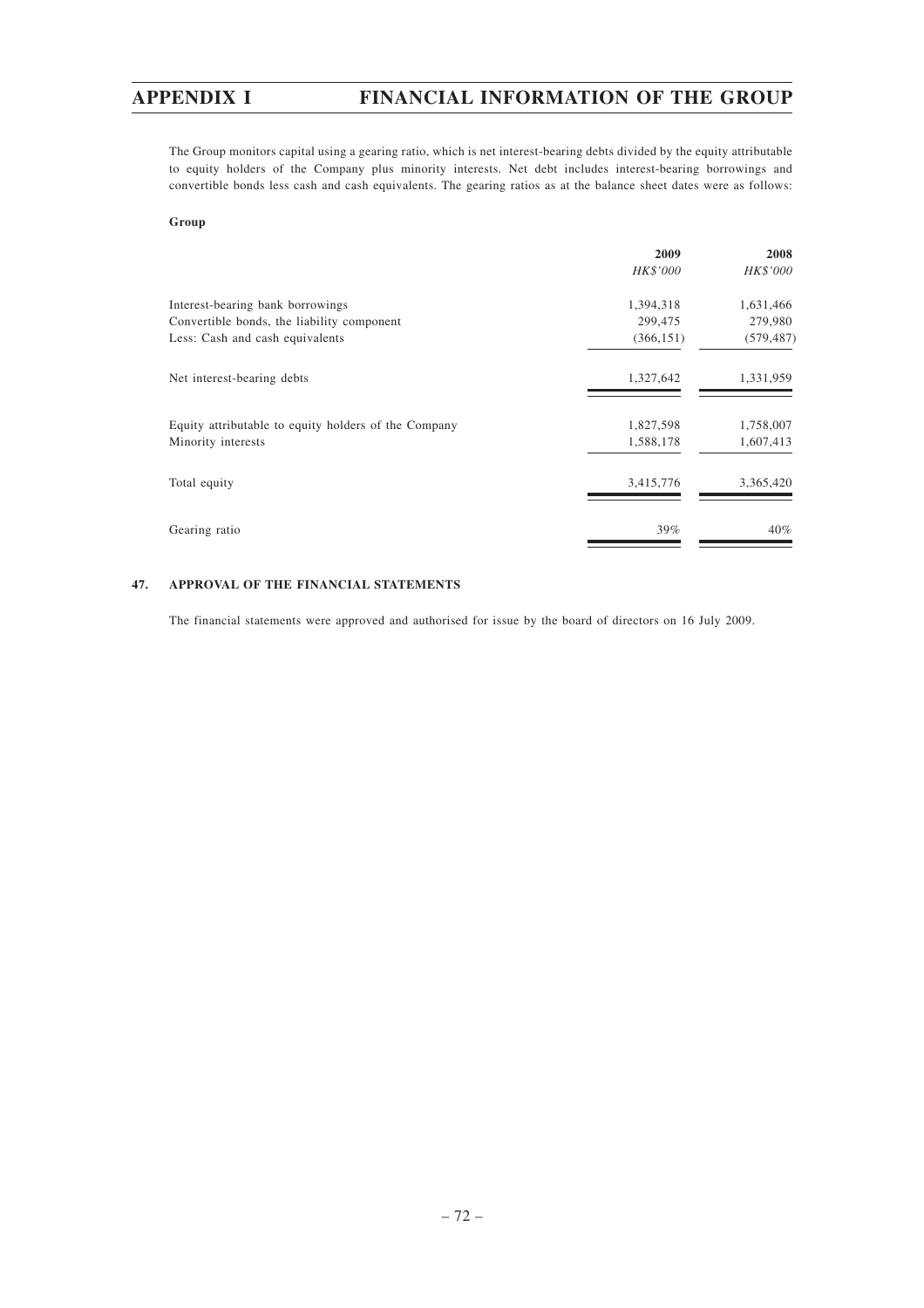## **3. UNAUDITED CONDENSED INTERIM CONSOLIDATED FINANCIAL STATEMENTS OF THE GROUP FOR THE SIX MONTHS ENDED 30 SEPTEMBER 2009**

The following is extracted from the text of the unaudited condensed interim consolidated financial statements of the Group together with the accompanying notes contained on pages 19 to 38 of the interim report of the Company for the six months ended 30 September 2009. References to page numbers in this appendix are to the page numbers of such interim report of the Company.

## **CONDENSED CONSOLIDATED INCOME STATEMENT**

|                                                                                                                             |                 |                                 | Six months ended<br>30 September |  |  |  |
|-----------------------------------------------------------------------------------------------------------------------------|-----------------|---------------------------------|----------------------------------|--|--|--|
|                                                                                                                             | <b>Notes</b>    | 2009<br>(Unaudited)<br>HK\$'000 | 2008<br>(Unaudited)<br>HK\$'000  |  |  |  |
| Revenue<br>Cost of sales                                                                                                    | $\mathfrak{2}$  | 564,062<br>(452, 358)           | 305,300<br>(236,752)             |  |  |  |
| Gross profit<br>Other income and gains<br>Fair value gains/(losses) on                                                      | $\mathfrak{Z}$  | 111,704<br>9,897                | 68,548<br>33,148                 |  |  |  |
| investment properties, net<br>Change in fair value of properties held for sale                                              |                 | 250,180                         | (56, 395)                        |  |  |  |
| transferred to investment properties<br>Loss on disposal of a subsidiary<br>Gain on disposal of a jointly-controlled entity |                 | 76,922                          | 38,188<br>(974)                  |  |  |  |
| Excess over the cost of business combinations<br>on acquisition of minority interests in<br>subsidiaries                    |                 |                                 | 13,663                           |  |  |  |
| Fair value gain/(loss) on equity investments at<br>fair value through profit or loss                                        |                 | 19,353                          | (9,011)                          |  |  |  |
| Selling and distribution costs                                                                                              |                 | (14, 514)                       | (16, 815)                        |  |  |  |
| Administrative and other operating expenses<br>Finance costs<br>Share of profits and losses of:                             | $\overline{4}$  | (43, 536)<br>(11,930)           | (31, 418)<br>(13,570)            |  |  |  |
| Associates<br>Jointly-controlled entities                                                                                   |                 | 12,439<br>(930)                 | 6,876<br>285                     |  |  |  |
| Profit before tax<br>Tax                                                                                                    | $\sqrt{2}$<br>6 | 409,585<br>(65, 533)            | 32,525<br>8,191                  |  |  |  |
| Profit for the period                                                                                                       |                 | 344,052                         | 40,716                           |  |  |  |
| Attributable to:<br>Equity holders of the Company<br>Minority interests                                                     |                 | 191,963<br>152,089              | 29,917<br>10,799                 |  |  |  |
|                                                                                                                             |                 | 344,052                         | 40,716                           |  |  |  |
| Earnings per share attributable to<br>ordinary equity holders of the Company<br><b>Basic</b>                                | 7               | 34.82 HK cents                  | 5.43 HK cents                    |  |  |  |
| Diluted                                                                                                                     |                 | 31.15 HK cents                  | 5.17 HK cents                    |  |  |  |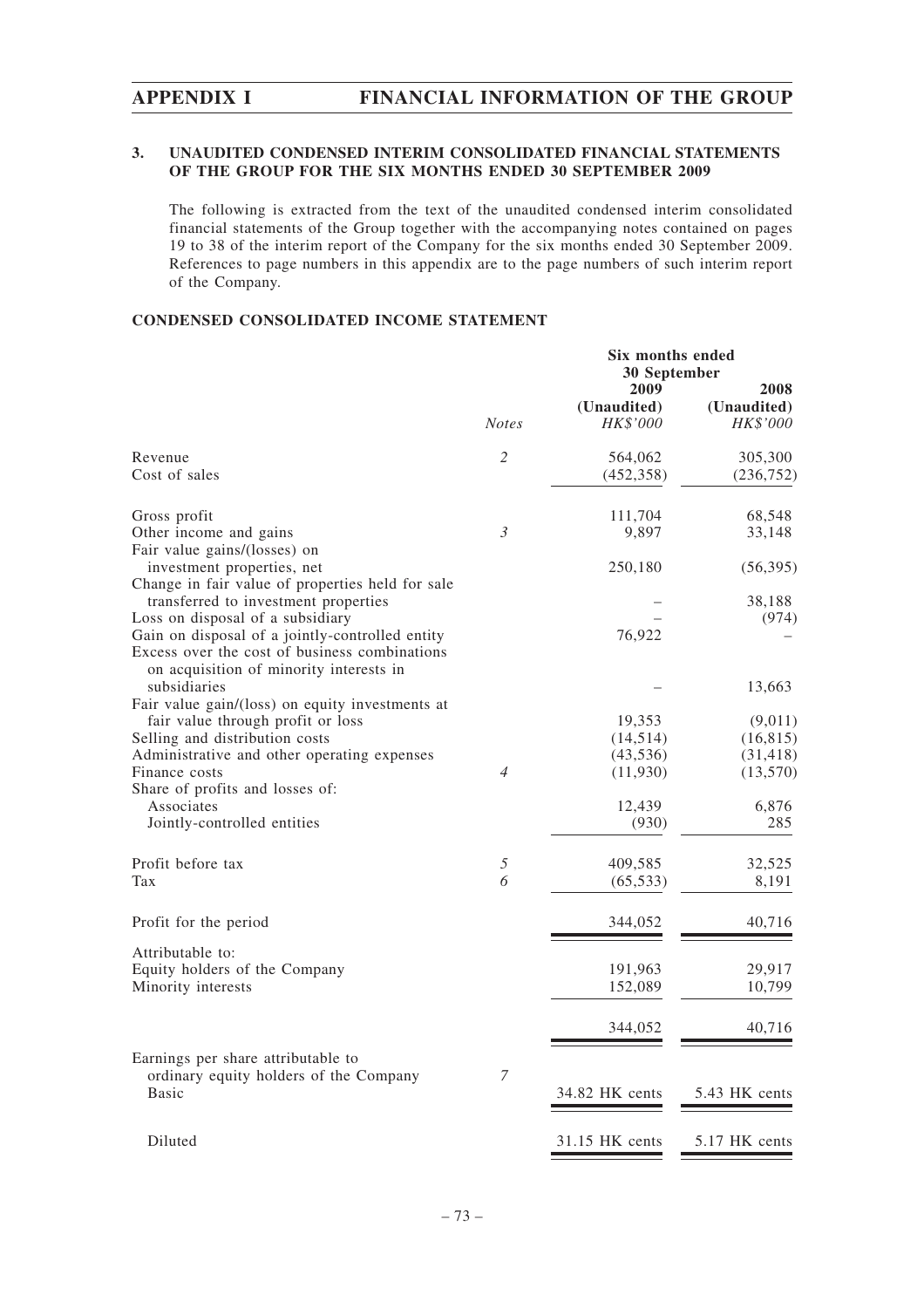## **CONDENSED CONSOLIDATED STATEMENT OF COMPREHENSIVE INCOME**

|                                           | Six months ended |             |  |  |
|-------------------------------------------|------------------|-------------|--|--|
|                                           | 30 September     |             |  |  |
|                                           | 2009             | 2008        |  |  |
|                                           | (Unaudited)      | (Unaudited) |  |  |
|                                           | HK\$'000         | HK\$'000    |  |  |
| Profit for the period                     | 344,052          | 40,716      |  |  |
| Other comprehensive income for the period |                  |             |  |  |
| Exchange differences on translation of    |                  |             |  |  |
| foreign operations                        | 3,540            | 51,538      |  |  |
| Total comprehensive income for the period | 347,592          | 92,254      |  |  |
| Attributable to:                          |                  |             |  |  |
| Equity holders of the Company             | 193,784          | 56,330      |  |  |
| Minority interests                        | 153,808          | 35,924      |  |  |
|                                           | 347,592          | 92,254      |  |  |
|                                           |                  |             |  |  |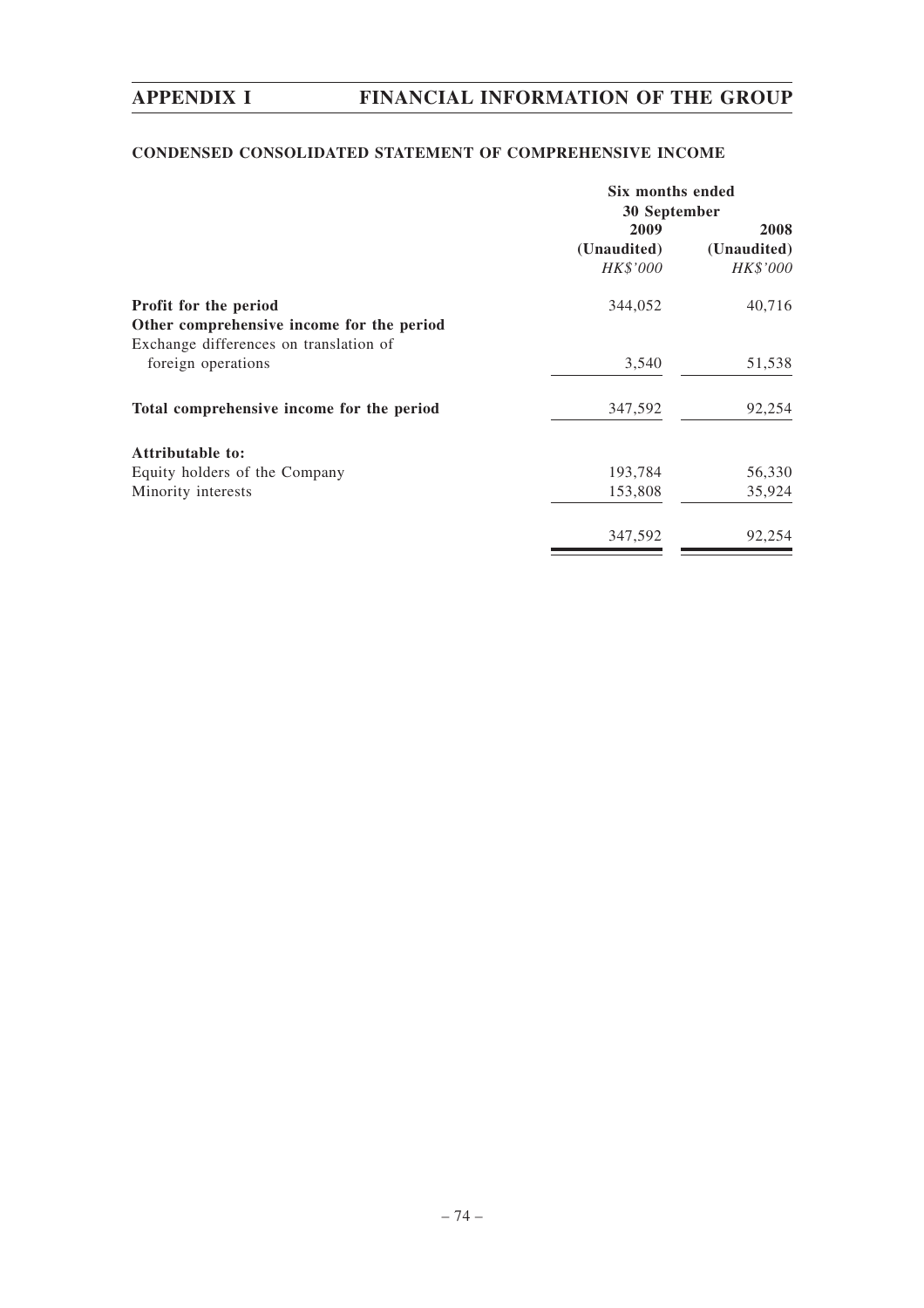## **CONDENSED CONSOLIDATED STATEMENT OF FINANCIAL POSITION**

|                                                                                                                                                                                                                                                                                                                 | <b>Notes</b> | As at<br>30 September<br>2009<br>(Unaudited)<br><i>HK\$'000</i>                           | As at 31<br><b>March 2009</b><br>(Audited)<br><i>HK\$'000</i>                            |
|-----------------------------------------------------------------------------------------------------------------------------------------------------------------------------------------------------------------------------------------------------------------------------------------------------------------|--------------|-------------------------------------------------------------------------------------------|------------------------------------------------------------------------------------------|
| NON-CURRENT ASSETS<br>Property, plant and equipment<br>Properties under development<br>Prepaid land lease payments<br>Investment properties<br>Investments in associates<br>Interests in jointly-controlled entities<br>Promissory note receivable from an associate<br>Deferred tax assets<br>Loan receivables |              | 94,303<br>1,666,995<br>15,992<br>2,837,873<br>101,037<br>31,159<br>40,304<br>184<br>2,881 | 95,919<br>1,712,258<br>16,190<br>2,563,615<br>93,084<br>39,423<br>40,113<br>170<br>3,283 |
| Total non-current assets                                                                                                                                                                                                                                                                                        |              | 4,790,728                                                                                 | 4,564,055                                                                                |
| <b>CURRENT ASSETS</b><br>Inventories<br>Properties held for sale<br>Prepaid land lease payments<br>Equity investments at fair value through                                                                                                                                                                     |              | 15,061<br>452,147<br>471                                                                  | 15,718<br>533,608<br>471                                                                 |
| profit or loss<br>Trade and bills receivables<br>Prepayments, deposits and other receivables<br>Amount due from a related company<br>Amounts due from jointly-controlled entities<br>Tax recoverable<br>Cash and cash equivalents                                                                               | 8            | 36,461<br>74.034<br>61,597<br>345<br>145,671<br>220<br>890,868                            | 17,109<br>24,489<br>34,393<br>345<br>178,837<br>191<br>366,151                           |
| Total current assets                                                                                                                                                                                                                                                                                            |              | 1,676,875                                                                                 | 1,171,312                                                                                |
| <b>CURRENT LIABILITIES</b><br>Trade payables and accrued liabilities<br>Customer deposits<br>Amounts due to the immediate holding company<br>Tax payable<br>Dividend payable<br>Interest-bearing bank borrowings                                                                                                | 9            | 206,381<br>230,161<br>40,000<br>70,796<br>22,055<br>373,364                               | 192,575<br>76,191<br>40,000<br>64,756<br>522,091                                         |
| Total current liabilities                                                                                                                                                                                                                                                                                       |              | 942,757                                                                                   | 895,613                                                                                  |
| <b>NET CURRENT ASSETS</b>                                                                                                                                                                                                                                                                                       |              | 734,118                                                                                   | 275,699                                                                                  |
| TOTAL ASSETS LESS CURRENT LIABILITIES                                                                                                                                                                                                                                                                           |              | 5,524,846                                                                                 | 4,839,754                                                                                |
| <b>NON-CURRENT LIABILITIES</b><br>Interest-bearing bank borrowings<br>Promissory note payable<br>Convertible bonds<br>Deferred tax liabilities                                                                                                                                                                  |              | 1,179,909<br>20,000<br>309,987<br>273,637                                                 | 872,227<br>20,000<br>299,475<br>232,276                                                  |
| Total non-current liabilities                                                                                                                                                                                                                                                                                   |              | 1,783,533                                                                                 | 1,423,978                                                                                |
| Net assets                                                                                                                                                                                                                                                                                                      |              | 3,741,313                                                                                 | 3,415,776                                                                                |
| <b>EQUITY</b><br>Equity attributable to equity holders of the Company<br>Issued capital<br>Reserves<br>Proposed final dividend                                                                                                                                                                                  | 10           | 137,842<br>1,861,485                                                                      | 137,842<br>1,667,701<br>22,055                                                           |
| Minority interests                                                                                                                                                                                                                                                                                              |              | 1,999,327<br>1,741,986                                                                    | 1,827,598<br>1,588,178                                                                   |
| Total equity                                                                                                                                                                                                                                                                                                    |              | 3,741,313                                                                                 | 3,415,776                                                                                |
|                                                                                                                                                                                                                                                                                                                 |              |                                                                                           |                                                                                          |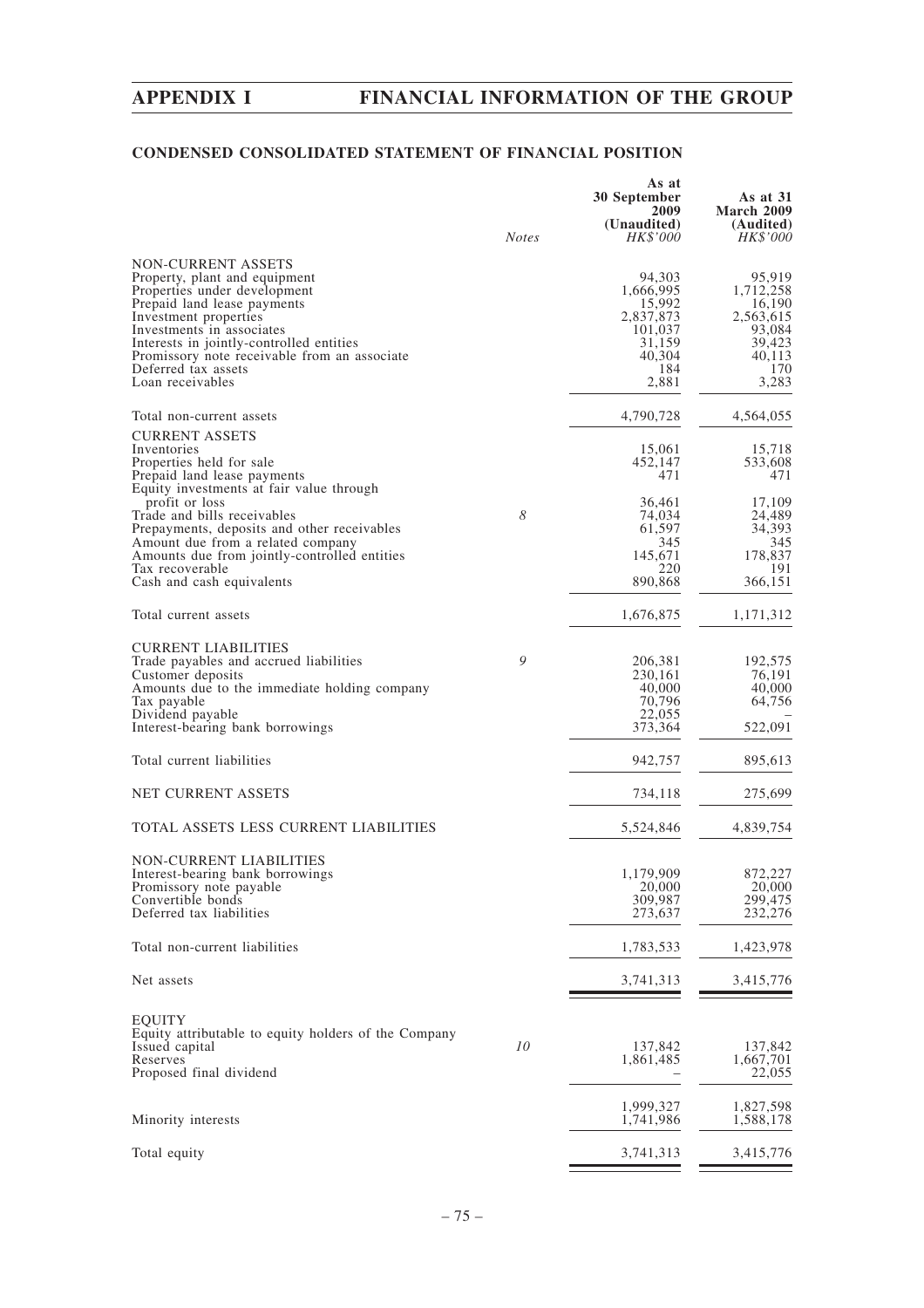## **CONDENSED CONSOLIDATED STATEMENT OF CHANGES IN EQUITY**

|                                                                                                         | Attributable to equity holders of the Company       |                                                               |                                                                      |                                                                              |                                                          |                                                |                                  |                                                         |                                            |
|---------------------------------------------------------------------------------------------------------|-----------------------------------------------------|---------------------------------------------------------------|----------------------------------------------------------------------|------------------------------------------------------------------------------|----------------------------------------------------------|------------------------------------------------|----------------------------------|---------------------------------------------------------|--------------------------------------------|
|                                                                                                         | <b>Issued</b><br>capital<br>(Unaudited)<br>HK\$'000 | <b>Share</b><br>premium<br>account<br>(Unaudited)<br>HK\$'000 | <b>Exchange</b><br>fluctuation<br>reserve<br>(Unaudited)<br>HK\$'000 | Equity<br>component<br>of<br>convertible<br>bonds<br>(Unaudited)<br>HK\$'000 | Proposed<br>final<br>dividend<br>(Unaudited)<br>HK\$'000 | Retained<br>profits<br>(Unaudited)<br>HK\$'000 | Total<br>(Unaudited)<br>HK\$'000 | <b>Minority</b><br>interests<br>(Unaudited)<br>HK\$'000 | Total<br>equity<br>(Unaudited)<br>HK\$'000 |
| At 1 April 2008                                                                                         | 137,842                                             | 267,569                                                       | 157,841                                                              | 14,600                                                                       | 22,055                                                   | 1,158,100                                      | 1,758,007                        | 1,607,413                                               | 3,365,420                                  |
| Other comprehensive<br>income for the period<br>Profit for the period                                   |                                                     |                                                               | 26,413                                                               |                                                                              |                                                          | 29,917                                         | 26,413<br>29,917                 | 25,125<br>10,799                                        | 51,538<br>40,716                           |
| Total comprehensive income<br>for the period<br>Disposal of a subsidiary<br>Acquisition of minority     |                                                     |                                                               | 26,413                                                               |                                                                              |                                                          | 29,917                                         | 56,330<br>$\overline{a}$         | 35,924<br>8,719                                         | 92,254<br>8,719                            |
| interests<br>Dividend paid to minority<br>shareholders                                                  |                                                     |                                                               |                                                                      |                                                                              |                                                          |                                                |                                  | (20, 497)<br>(2,808)                                    | (20, 497)<br>(2,808)                       |
| Final dividend in respect of<br>previous financial year                                                 |                                                     |                                                               |                                                                      |                                                                              | (22, 055)                                                |                                                | (22, 055)                        |                                                         | (22, 055)                                  |
| At 30 September 2008                                                                                    | 137,842                                             | 267,569                                                       | 184,254                                                              | 14,600                                                                       | $\qquad \qquad -$                                        | 1,188,017                                      | 1,792,282                        | 1,628,751                                               | 3,421,033                                  |
| At 1 April 2009                                                                                         | 137,842                                             | 267,569                                                       | 175,954                                                              | 14,600                                                                       | 22,055                                                   | 1,209,578                                      | 1,827,598                        | 1,588,178                                               | 3,415,776                                  |
| Other comprehensive<br>income for the period<br>Profit for the period                                   |                                                     |                                                               | 1,821                                                                |                                                                              |                                                          | 191,963                                        | 1,821<br>191,963                 | 1,719<br>152,089                                        | 3,540<br>344,052                           |
| Total comprehensive income<br>for the period<br>Final dividend in respect of<br>previous financial year |                                                     |                                                               | 1,821                                                                |                                                                              | (22,055)                                                 | 191,963                                        | 193,784<br>(22, 055)             | 153,808                                                 | 347,592<br>(22,055)                        |
| At 30 September 2009                                                                                    | 137,842                                             | 267,569                                                       | 177,775                                                              | 14,600                                                                       |                                                          | 1,401,541                                      | 1,999,327                        | 1,741,986                                               | 3,741,313                                  |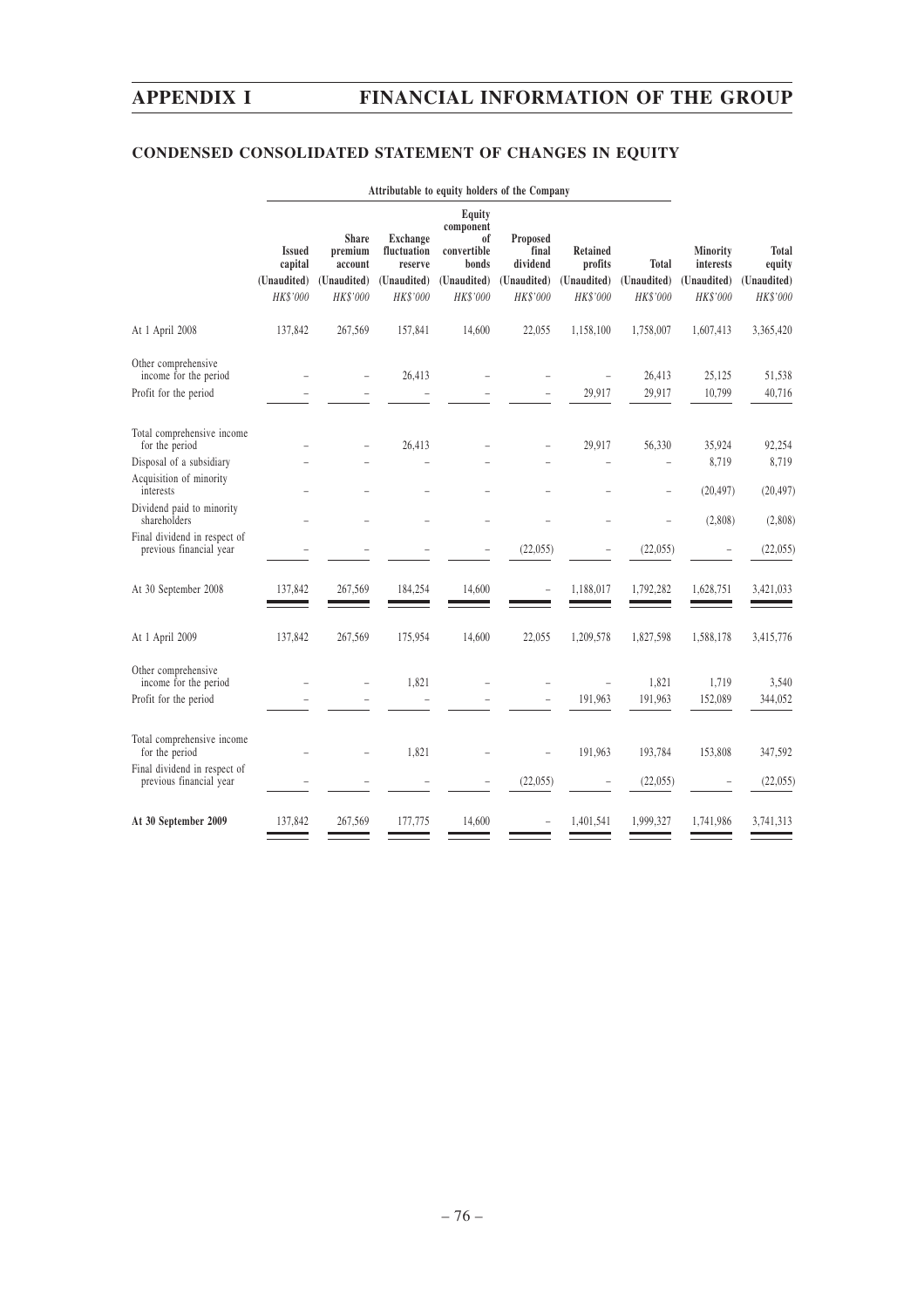## **CONDENSED CONSOLIDATED STATEMENT OF CASH FLOWS**

|                                                      | Six months ended<br>30 September |             |  |  |
|------------------------------------------------------|----------------------------------|-------------|--|--|
|                                                      |                                  |             |  |  |
|                                                      | 2009                             | 2008        |  |  |
|                                                      | (Unaudited)                      | (Unaudited) |  |  |
|                                                      | HK\$'000                         | HK\$'000    |  |  |
| Net cash inflow/(outflow) from operating activities  | 299,373                          | (35,327)    |  |  |
| Net cash inflow from investing activities            | 86,632                           | 309,082     |  |  |
| Net cash inflow/(outflow) from financing activities  | 138,712                          | (545, 029)  |  |  |
| Net increase/(decrease) in cash and cash equivalents | 524,717                          | (271, 274)  |  |  |
| Cash and cash equivalents at beginning of the period | 366,151                          | 579,487     |  |  |
| Cash and cash equivalents at end of the period       | 890,868                          | 308,213     |  |  |
| Analysis of balances of cash and cash equivalents    |                                  |             |  |  |
| Cash and bank balances                               | 728,329                          | 218,530     |  |  |
| Non-pledged time deposits                            | 162,539                          | 89,683      |  |  |
|                                                      | 890,868                          | 308,213     |  |  |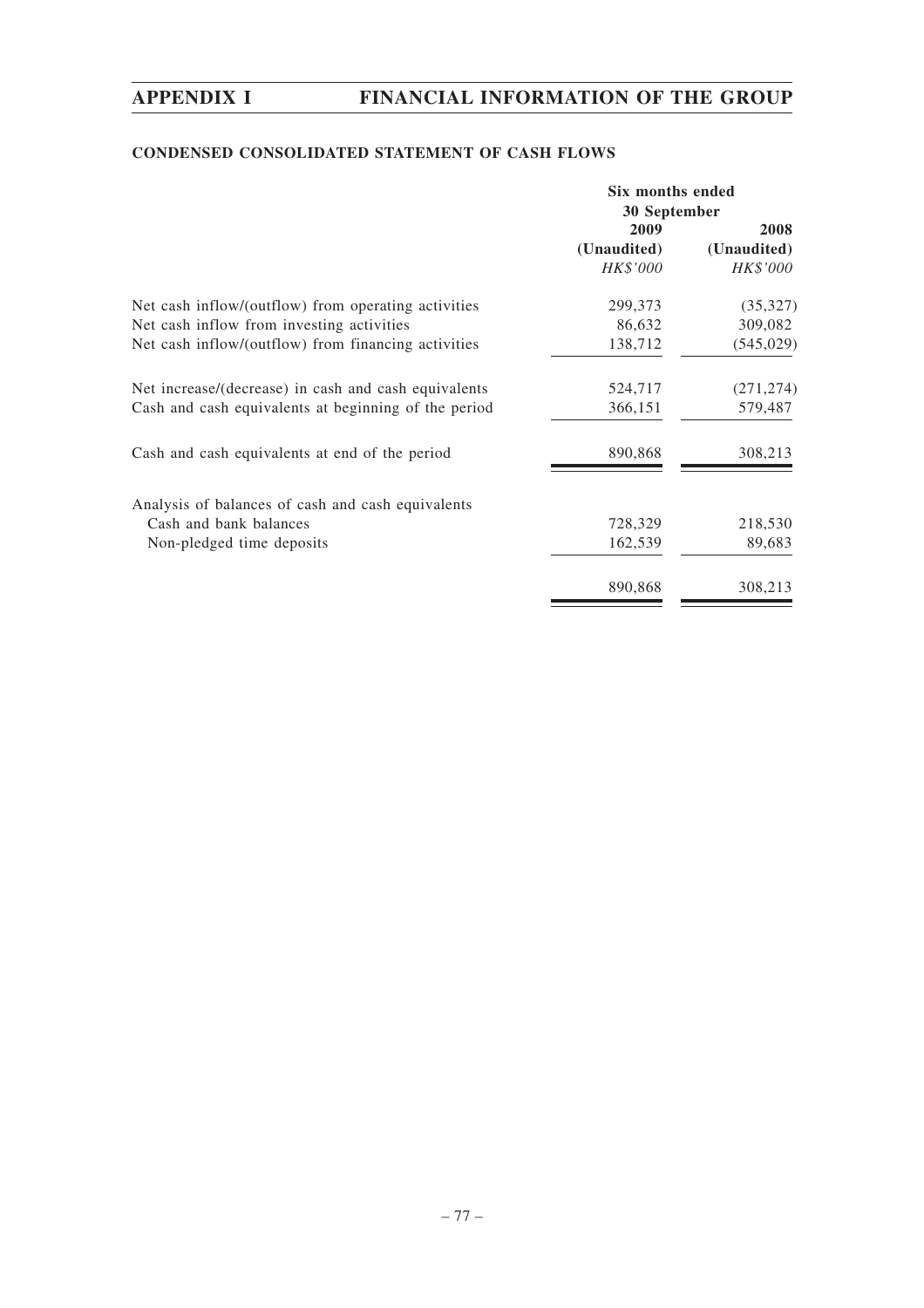## **NOTES TO THE CONDENSED INTERIM CONSOLIDATED FINANCIAL STATEMENTS**

## **1. BASIS OF PREPARATION AND ACCOUNTING POLICIES**

#### **Basis of preparation**

The unaudited condensed interim consolidated financial statements for the six months ended 30 September 2009 have been prepared in accordance with Hong Kong Accounting Standard ("HKAS") 34 *Interim Financial Reporting* issued by the Hong Kong Institute of Certified Public Accountants (the "HKICPA") and the applicable disclosure requirements of Appendix 16 to the Listing Rules.

The unaudited condensed interim consolidated financial statements do not include all the information and disclosures required in the annual financial statements, and should be read in conjunction with the Group's annual financial statements for the year ended 31 March 2009.

#### **Accounting policies**

The accounting policies and basis of preparation adopted in the preparation of this unaudited condensed interim financial statements are consistent with those adopted in the annual financial statements for the year ended 31 March 2009 except as described below. In the current period, the Group has applied, for the first time, the following new and revised Hong Kong Financial Reporting Standards ("HKFRSs", which include all Hong Kong Financial Reporting Standards, HKASs and Interpretations) issued by the HKICPA which are effective for the Group's financial year beginning on or after 1 April 2009.

| HKAS 1 (Revised)          | Presentation of Financial Statements                                                                                              |
|---------------------------|-----------------------------------------------------------------------------------------------------------------------------------|
| HKAS 23 (Revised)         | <b>Borrowing Costs</b>                                                                                                            |
| HKAS 32 and HKAS 1        | Amendments to HKAS 32 Financial Instruments: Presentation and HKAS 1                                                              |
| Amendments                | Presentation of Financial Statements – Puttable Financial Instruments and<br>Obligation Arising on Liquidation                    |
| HKFRS 1 and HKAS 27       | Amendments to HKFRS 1 First-time Adoption of HKFRSs and HKAS 27                                                                   |
| Amendments                | Consolidated and Separate Financial Statements - Cost of an Investment in a<br>Subsidiary, Jointly Controlled Entity or Associate |
| <b>HKFRS 2 Amendments</b> | Amendments to HKFRS 2 Share-based Payments – Vesting Conditions and<br>Cancellations                                              |
| <b>HKFRS</b> 7 Amendments | Amendments to HKFRS 7 Financial Instruments Disclosures – Improving<br>Disclosures about Financial Instruments                    |
| HKFRS 8                   | <b>Operating Segments</b>                                                                                                         |
| $HK(IFRIC) - Int 9$ and   | Amendments to HK(IFRIC)-Int 9 Reassessment of Embedded Derivatives and                                                            |
| HKAS 39 Amendments        | HKAS 39 Financial Instruments: Recognition and Measurement – Embedded<br><b>Derivatives</b>                                       |
| $HK(IFRIC) - Int 13$      | <b>Customer Loyalty Programmes</b>                                                                                                |
| $HK(IFRIC) - Int 15$      | Agreement for the Construction of Real Estate                                                                                     |
| $HK(IFRIC) - Int 16$      | Hedges of a Net Investment in a Foreign Operation                                                                                 |
| $HK(IFRIC) - Int 18$      | Transfer of Assets from Customers <sup>2</sup>                                                                                    |
| HKFRSs (Amendments)       | <i>Improvements to HKFRSs</i> issued in 2008 <sup>1</sup>                                                                         |

<sup>1</sup> Except for the amendments to HKFRS 5 which is effective for annual period beginning on or after 1 July 2009

<sup>2</sup> Effective for transfers of assets from customers received on or after 1 July 2009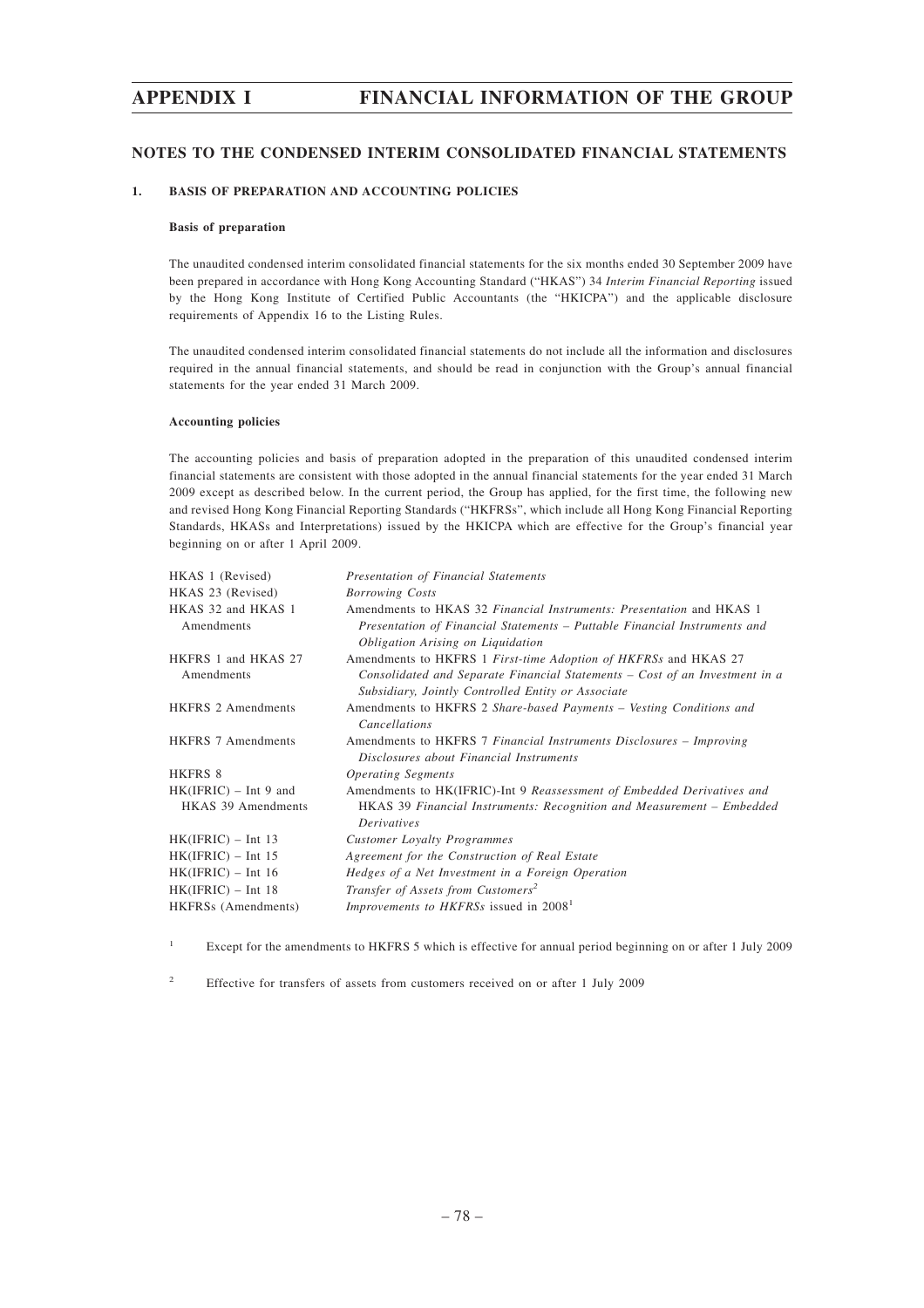HKAS 1 (Revised) introduces changes in the presentation and disclosures of financial statements. The revised standard separates owner and non-owner changes in equity. The statement of changes in equity includes only details of transactions with owners, with all non-owner changes in equity presented as a single line. In addition, the revised standard introduces the statement of comprehensive income, with all items of income and expense recognised in income statement, together with all other items of recognised income and expense recognised directly in equity, either in one single statement, or in two linked statements. The Group has elected to present two statements.

HKFRS 8, which replaced HKAS 14 *Segment Reporting*, specifies how an entity should report information about its operating segments, based on information about the components of the entity that is available to the chief operating decision maker for the purpose of allocating resources to the segments and assessing their performance. The standard also requires the disclosure of information about the products and services provided by the segments, the geographical area in which the Group operate, and revenue from the Group's major customers. The Group determined that the operating segments were the same as the business segments previously identified under HKAS 14 *Segment Reporting*.

Except for the adoption of HKAS 1 (Revised) and HKFRS 8, the adoption of other new and revised HKFRSs has had no material effect on the Group's results of operation and financial position.

The Group has not early applied the following new and revised HKFRSs that have been issued but are not yet effective.

| <b>HKFRS 2 Amendments</b> | Group cash-settled Share-based Payment Transactions <sup>2</sup>                                                |
|---------------------------|-----------------------------------------------------------------------------------------------------------------|
| HKFRS 3 (Revised)         | Business Combinations <sup>1</sup>                                                                              |
| <b>HKFRS 5 Amendments</b> | Plan to sell the controlling interest in a subsidiary                                                           |
| HKAS 27 (Revised)         | Consolidated and Separate Financial Statements <sup>1</sup>                                                     |
| HKAS 39 Amendment         | Amendment to HKAS 39 Financial Instruments: Recognition and Measurement -<br>Eligible Hedged Items <sup>1</sup> |
| $HK(IFRIC) - Int 17$      | Distributions of Non-cash Assets to Owners <sup>1</sup>                                                         |
| HKFRSs (Amendments)       | Improvements to HKFRSs issued in 2008 and 2009 <sup>3</sup>                                                     |

- <sup>1</sup> Effective for annual periods beginning on or after 1 July 2009
- <sup>2</sup> Effective for annual periods beginning on or after 1 January 2010
- <sup>3</sup> Except for the amendments to HKFRS 2, HKFRS 5, HKAS 38, HK(IFRIC)-Int 9 and HK(IFRIC)-Int 16, which are effective for annual periods beginning on or after 1 July 2009, and no effective date or transitional provisions for the amendment to Appendix to HKAS 18 has been specified, other amendments are effective for annual periods beginning on or after 1 January 2010, although there are separate transitional provisions for certain standards

The application of HKFRS 3 (Revised) may affect the Group's accounting for business combination for which the acquisition date is on or after 1 April 2010. HKAS 27 (Revised) will affect the accounting treatment for changes in the Group's ownership interest in a subsidiary.

The directors of the Company anticipate that the application of the other new and revised HKFRSs will have no material impact on the results and the financial position of the Group.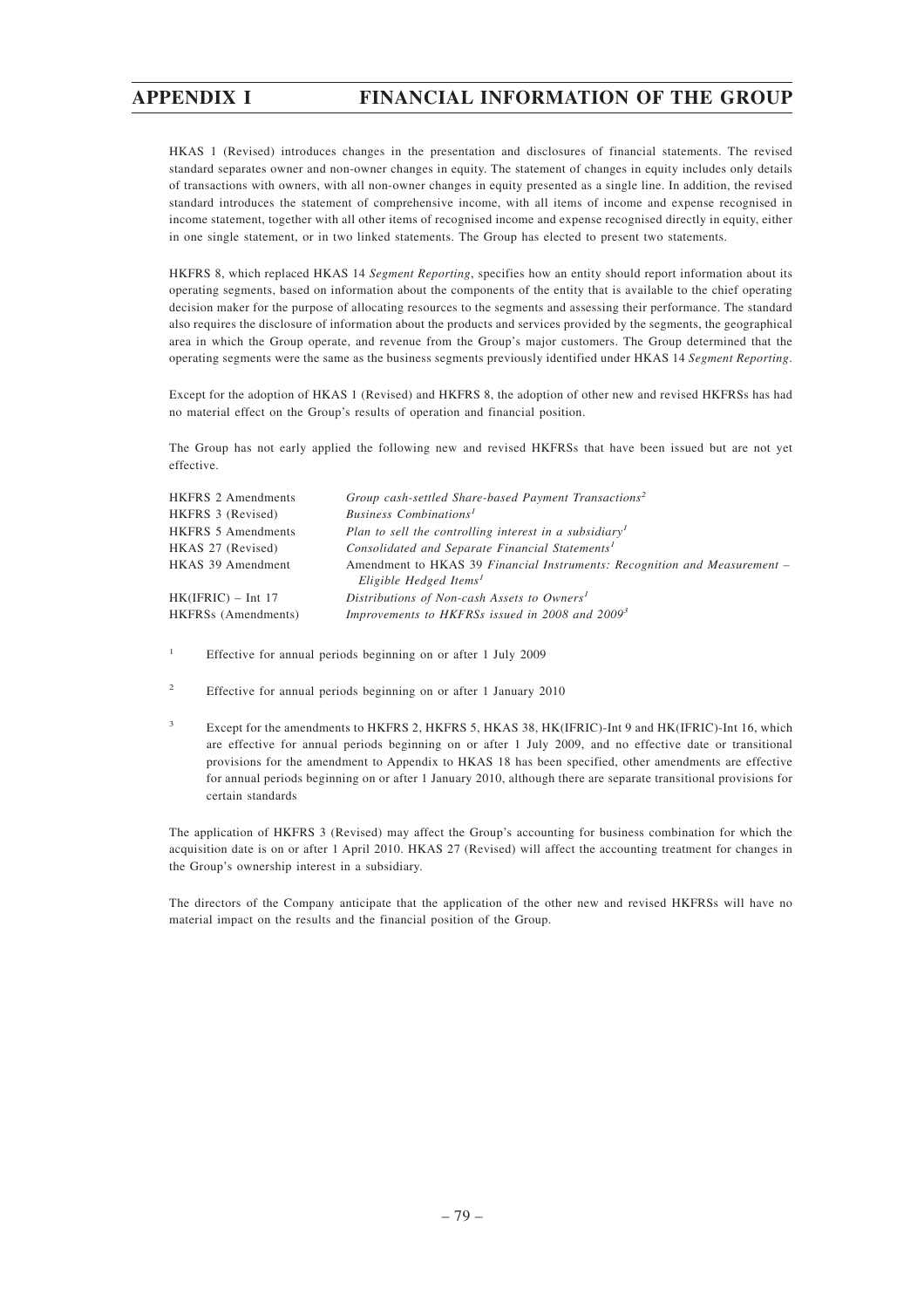## **2. SEGMENT INFORMATION**

The Group is principally engaged in garment manufacturing and trading, property development and property investment activities. The Group's operating businesses are structured and managed separately according to the nature of their operations and the products and services they provide. Each of the Group's operating segments represents a strategic operating unit that offers products and services which are subject to risks and returns that are different from those of the other operating segments. Operating segments are reported in a manner consistent with the internal reporting provided to key management personnel. The adoption of HKFRS 8 had no material effect on the presentation of segment information. An analysis of the Group's revenue and contribution to profit from operation by business segments and revenue by geographical segments is as follows:

## **(a) Business segments**

|                                                                                   | Six months ended 30 September 2009 (Unaudited) |                                                    |                                    |          |                                        |  |
|-----------------------------------------------------------------------------------|------------------------------------------------|----------------------------------------------------|------------------------------------|----------|----------------------------------------|--|
|                                                                                   | HK\$'000                                       | <b>Property</b><br>Garment development<br>HK\$'000 | Property<br>investment<br>HK\$'000 | HK\$'000 | <b>Others Consolidated</b><br>HK\$'000 |  |
| Segment revenue:                                                                  |                                                |                                                    |                                    |          |                                        |  |
| Sale to external customers                                                        | 122,442                                        | 405,552                                            | 18,638                             | 17,430   | 564,062                                |  |
| Segment results                                                                   | 9,815                                          | 56,420                                             | 245,159                            | 4,254    | 315,648                                |  |
| Net income from investments                                                       |                                                |                                                    |                                    |          | 2,036                                  |  |
| Unallocated expenses                                                              |                                                |                                                    |                                    |          | (3,953)                                |  |
| Fair value gains on equity<br>investments at fair value<br>through profit or loss |                                                |                                                    |                                    |          | 19,353                                 |  |
| Finance costs                                                                     |                                                |                                                    |                                    |          | (11,930)                               |  |
| Share of profits and losses of                                                    |                                                |                                                    |                                    |          |                                        |  |
| associates                                                                        |                                                |                                                    |                                    | 12,439   | 12,439                                 |  |
| Share of profits and losses of                                                    |                                                |                                                    |                                    |          |                                        |  |
| jointly-controlled entities                                                       |                                                | (930)                                              |                                    |          | (930)                                  |  |
| Gain on disposal of a jointly-                                                    |                                                |                                                    |                                    |          |                                        |  |
| controlled entity                                                                 |                                                |                                                    |                                    |          | 76,922                                 |  |
| Profit before tax                                                                 |                                                |                                                    |                                    |          | 409,585                                |  |
| Tax                                                                               |                                                |                                                    |                                    |          | (65, 533)                              |  |
| Profit for the period                                                             |                                                |                                                    |                                    |          | 344,052                                |  |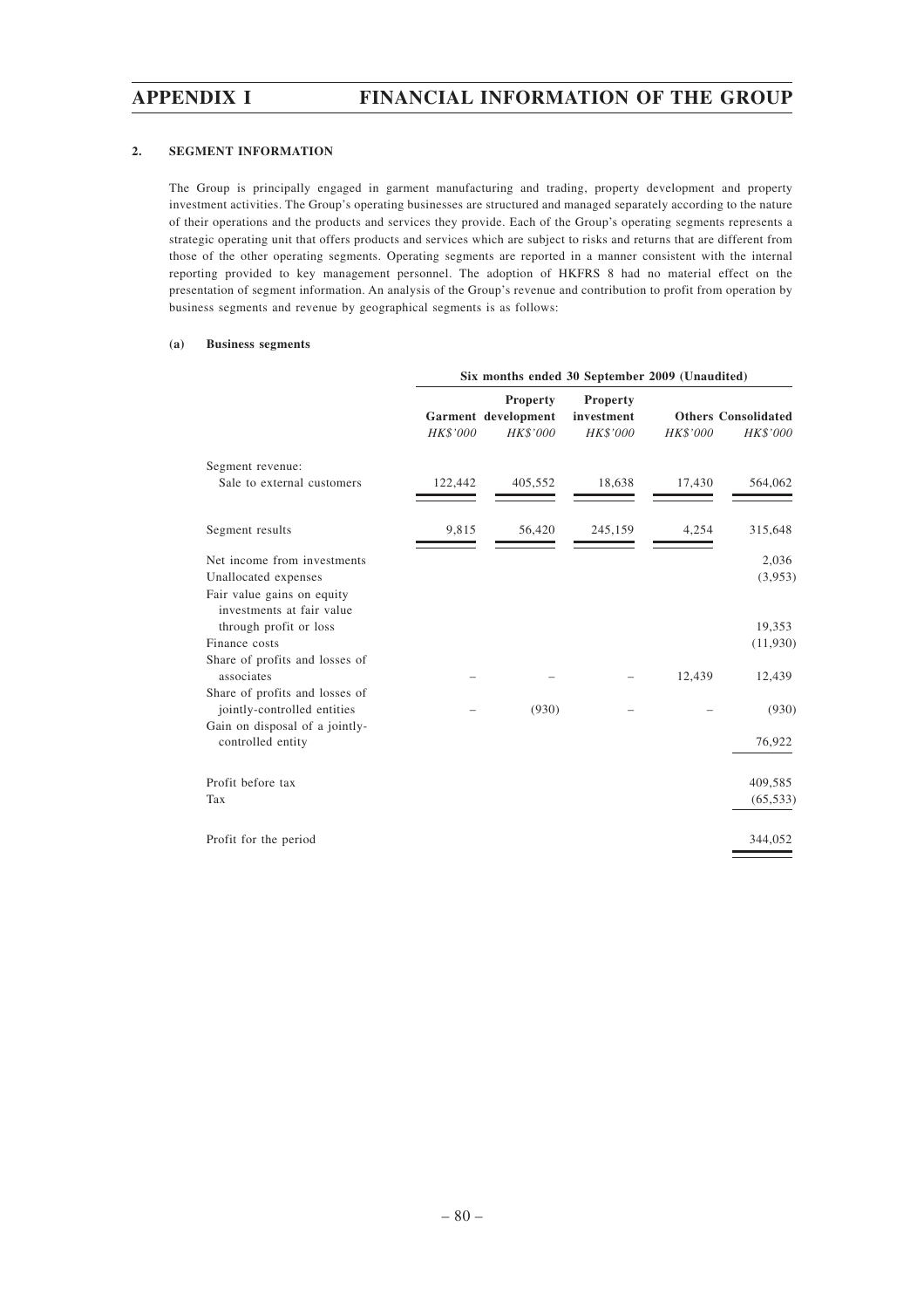|                                                                    | Six months ended 30 September 2008 (Unaudited) |                                             |                                    |          |                                        |
|--------------------------------------------------------------------|------------------------------------------------|---------------------------------------------|------------------------------------|----------|----------------------------------------|
|                                                                    | HK\$'000                                       | Property<br>Garment development<br>HK\$'000 | Property<br>investment<br>HK\$'000 | HK\$'000 | <b>Others Consolidated</b><br>HK\$'000 |
| Segment revenue:                                                   |                                                |                                             |                                    |          |                                        |
| Sale to external customers                                         | 157,908                                        | 100,061                                     | 27,512                             | 19,819   | 305,300                                |
| Segment results                                                    | 10,020                                         | 46,405                                      | (29, 481)                          | 6,495    | 33,439                                 |
| Net income from investments                                        |                                                |                                             |                                    |          | 4,390                                  |
| Unallocated expenses                                               |                                                |                                             |                                    |          | (2,573)                                |
| Fair value losses on equity<br>investments at fair value           |                                                |                                             |                                    |          |                                        |
| through profit or loss<br>Finance costs                            |                                                |                                             |                                    |          | (9,011)                                |
| Share of profits and losses of                                     |                                                |                                             |                                    |          | (13, 570)                              |
| associates                                                         |                                                |                                             |                                    | 6,876    | 6,876                                  |
| Share of profits and losses of                                     |                                                |                                             |                                    |          |                                        |
| jointly-controlled entities                                        |                                                | 285                                         |                                    |          | 285                                    |
| Loss on disposal of a subsidiary                                   |                                                |                                             |                                    |          | (974)                                  |
| Excess over the cost of business<br>combinations on acquisition of |                                                |                                             |                                    |          |                                        |
| minority interests in subsidiaries                                 |                                                |                                             |                                    |          | 13,663                                 |
|                                                                    |                                                |                                             |                                    |          |                                        |
| Profit before tax                                                  |                                                |                                             |                                    |          | 32,525                                 |
| Tax                                                                |                                                |                                             |                                    |          | 8,191                                  |
|                                                                    |                                                |                                             |                                    |          |                                        |
| Profit for the period                                              |                                                |                                             |                                    |          | 40,716                                 |
|                                                                    |                                                |                                             |                                    |          |                                        |

## **(b) Geographical segments**

The following table provides an analysis of the Group's revenue by geographical market:

|                                                    |                          |                                             | Six months ended 30 September 2009 (Unaudited) |                                     |                 |                                        |
|----------------------------------------------------|--------------------------|---------------------------------------------|------------------------------------------------|-------------------------------------|-----------------|----------------------------------------|
|                                                    | Hong<br>Kong<br>HK\$'000 | <b>Mainland</b><br>China<br><b>HK\$'000</b> | <b>Europe</b><br><b>HK\$'000</b>               | <b>North</b><br>America<br>HK\$'000 | HK\$'000        | <b>Others Consolidated</b><br>HK\$'000 |
| Segment revenue:<br>Sales to external<br>customers | 50,847                   | 389,874                                     | 109,699                                        | 11,323                              | 2,319           | 564,062                                |
|                                                    |                          |                                             | Six months ended 30 September 2008 (Unaudited) |                                     |                 |                                        |
|                                                    | Hong<br>Kong<br>HK\$'000 | <b>Mainland</b><br>China<br>HK\$'000        | <b>Europe</b><br>HK\$'000                      | <b>North</b><br>America<br>HK\$'000 | <i>HK\$'000</i> | <b>Others Consolidated</b><br>HK\$'000 |
| Segment revenue:<br>Sales to external<br>customers | 141,406                  | 2,832                                       | 116,760                                        | 35,385                              | 8,917           | 305,300                                |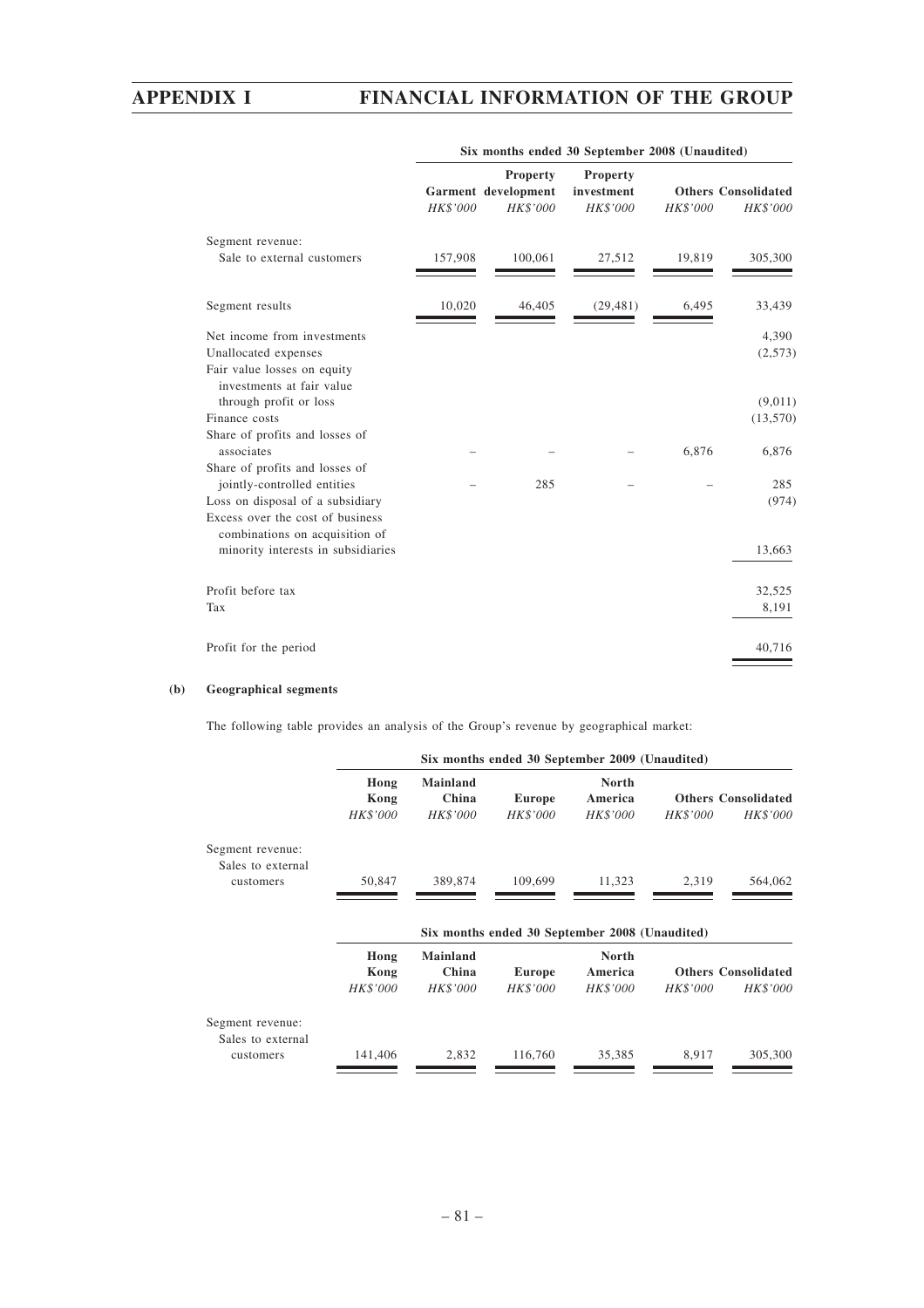## **3. OTHER INCOME AND GAINS**

|                                           | Six months ended 30 September |             |
|-------------------------------------------|-------------------------------|-------------|
|                                           | 2009                          | 2008        |
|                                           | (Unaudited)                   | (Unaudited) |
|                                           | HK\$'000                      | HK\$'000    |
| Bank interest income                      | 562                           | 2,018       |
| Other interest income                     | 1,286                         | 1,264       |
| Dividend income from listed investments   | 188                           | 1,108       |
| Commission income                         | 187                           | 2,585       |
| Gain on disposal of investment properties | 853                           | 22,085      |
| Foreign exchange difference, net          | 4,341                         | 1,294       |
| Other                                     | 2,480                         | 2,794       |
|                                           | 9.897                         | 33,148      |

## **4. FINANCE COSTS**

|                                                                | Six months ended 30 September |                     |
|----------------------------------------------------------------|-------------------------------|---------------------|
|                                                                | 2009                          | 2008<br>(Unaudited) |
|                                                                | (Unaudited)                   |                     |
|                                                                | HK\$'000                      | HK\$'000            |
| Interest on Bank loans, overdrafts and other loans             |                               |                     |
| (including convertible bonds)                                  |                               |                     |
| wholly repayable within five years                             | 30,755                        | 41,186              |
| Less: Interest capitalized under property development projects | (18, 825)                     | (27,616)            |
|                                                                | 11.930                        | 13,570              |

## **5. PROFIT BEFORE TAX**

The Group's profit before tax is arrived at after charging/(crediting):

|                                                               | Six months ended 30 September |                 |  |
|---------------------------------------------------------------|-------------------------------|-----------------|--|
|                                                               | 2009                          | 2008            |  |
|                                                               | (Unaudited)                   | (Unaudited)     |  |
|                                                               | HK\$'000                      | <i>HK\$'000</i> |  |
| Depreciation                                                  | 3,290                         | 3,480           |  |
| Amortisation of prepaid land lease payments                   | 236                           | 236             |  |
| Employee benefits expense (including directors' remuneration) | 37,357                        | 37,053          |  |
| Less: Amounts capitalized under property development projects | (2,984)                       | (2,984)         |  |
|                                                               | 34,373                        | 34,069          |  |
| Fair value (gains)/losses on equity investments at fair value |                               |                 |  |
| through profit or loss                                        | (19, 353)                     | 9,011           |  |
| Bank interest income                                          | (562)                         | (2,018)         |  |
| Other interest income                                         | (1,286)                       | (1,264)         |  |
| Gain on disposal of investment properties                     | (853)                         | (22,085)        |  |
| Gain on disposal of property, plant and equipment             | (118)                         |                 |  |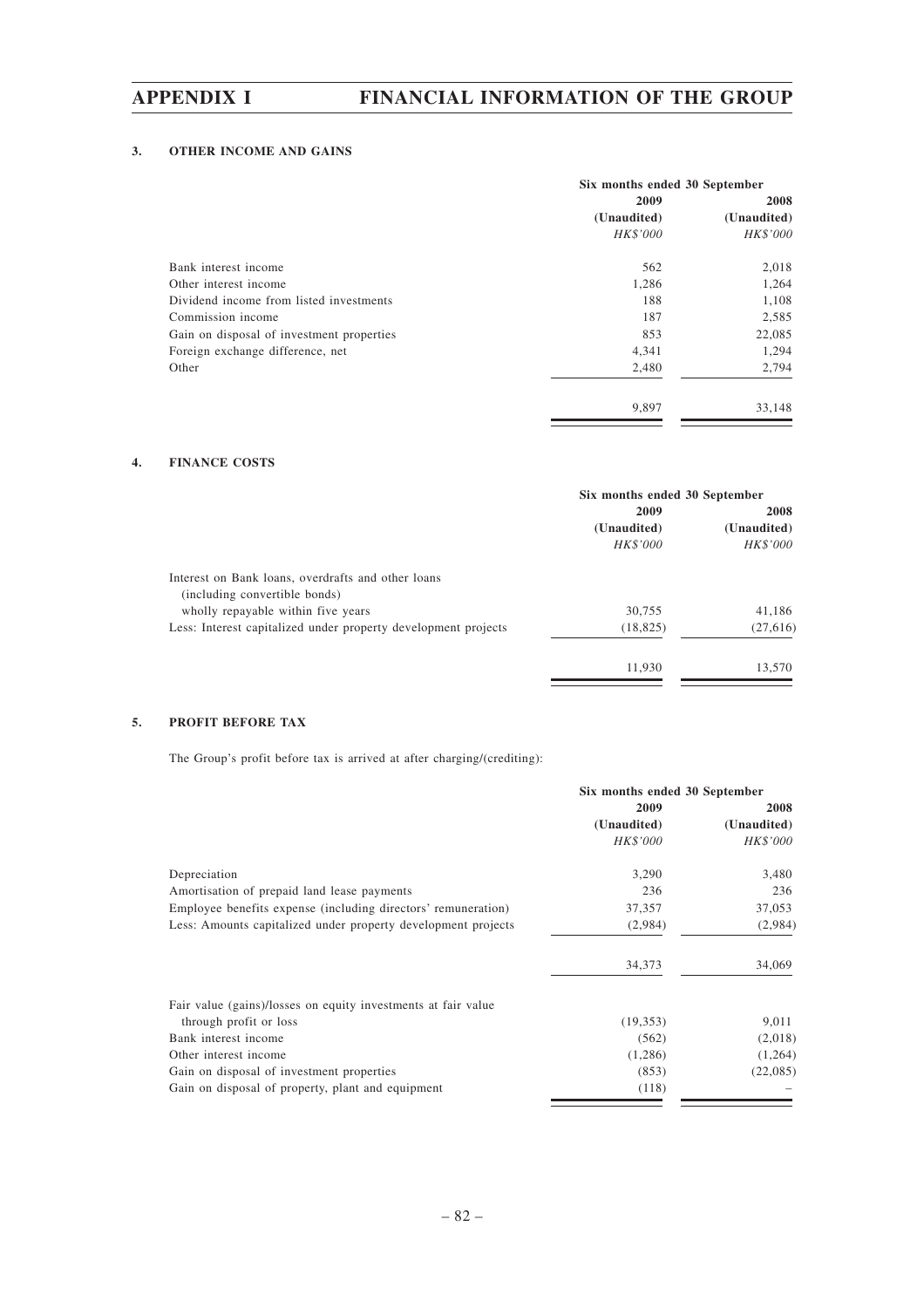## **6. TAX**

| Six months ended 30 September |             |
|-------------------------------|-------------|
| 2009                          | 2008        |
| (Unaudited)                   | (Unaudited) |
| HK\$'000                      | HK\$'000    |
|                               |             |
|                               |             |
|                               |             |
| 1,829                         | 2,631       |
| 22,357                        | (463)       |
|                               | 2,168       |
| 41,347                        | (10, 359)   |
| 65,533                        | (8,191)     |
|                               | 24,186      |

Hong Kong profits tax has been provided at the rate of 16.5% (2008: 16.5%) on the estimated assessable profits arising in Hong Kong during the period. Taxes on profits assessable elsewhere have been calculated at the rates of tax prevailing in the jurisdictions in which the Group operates, based on existing legislation, interpretations and practices in respect thereof.

## **7. EARNINGS PER SHARE ATTRIBUTABLE TO ORDINARY EQUITY HOLDERS OF THE COMPANY**

The calculation of basic earnings per share amounts is based on the profit for the period attributable to ordinary equity holders of the Company and the number of ordinary shares in issue during the period.

The calculation of diluted earnings per share amounts is based on the profit for the period attributable to ordinary equity holders of the Company, adjusted to reflect the interest on the convertible bonds, net of tax and interest capitalization of a subsidiary and the dilution effect on earnings assuming there is a full conversion of the convertible bonds of a subsidiary, where applicable. The number of ordinary shares used in the calculation is the number of ordinary shares in issue during the period, as used in the basic earnings per share calculation.

The calculations of basic and diluted earnings per share are based on:

|                                                                     | Six months ended 30 September |             |  |
|---------------------------------------------------------------------|-------------------------------|-------------|--|
|                                                                     | 2009                          | 2008        |  |
|                                                                     | (Unaudited)                   | (Unaudited) |  |
|                                                                     | HK\$'000                      | HK\$'000    |  |
| Earnings                                                            |                               |             |  |
| Profit attributable to ordinary equity holders of the Company,      |                               |             |  |
| used in the basic earnings per share calculation                    | 191,963                       | 29,917      |  |
| Interest on convertible bonds of a subsidiary, net of tax and       |                               |             |  |
| interest capitalization                                             |                               |             |  |
| Dilution of earnings arising from the full conversion of            |                               |             |  |
| convertible bonds of a subsidiary                                   | (20, 187)                     | (1, 437)    |  |
| Profit attributable to ordinary equity holders of the Company after |                               |             |  |
| the full conversion of the convertible bonds of a subsidiary        | 171,776                       | 28,480      |  |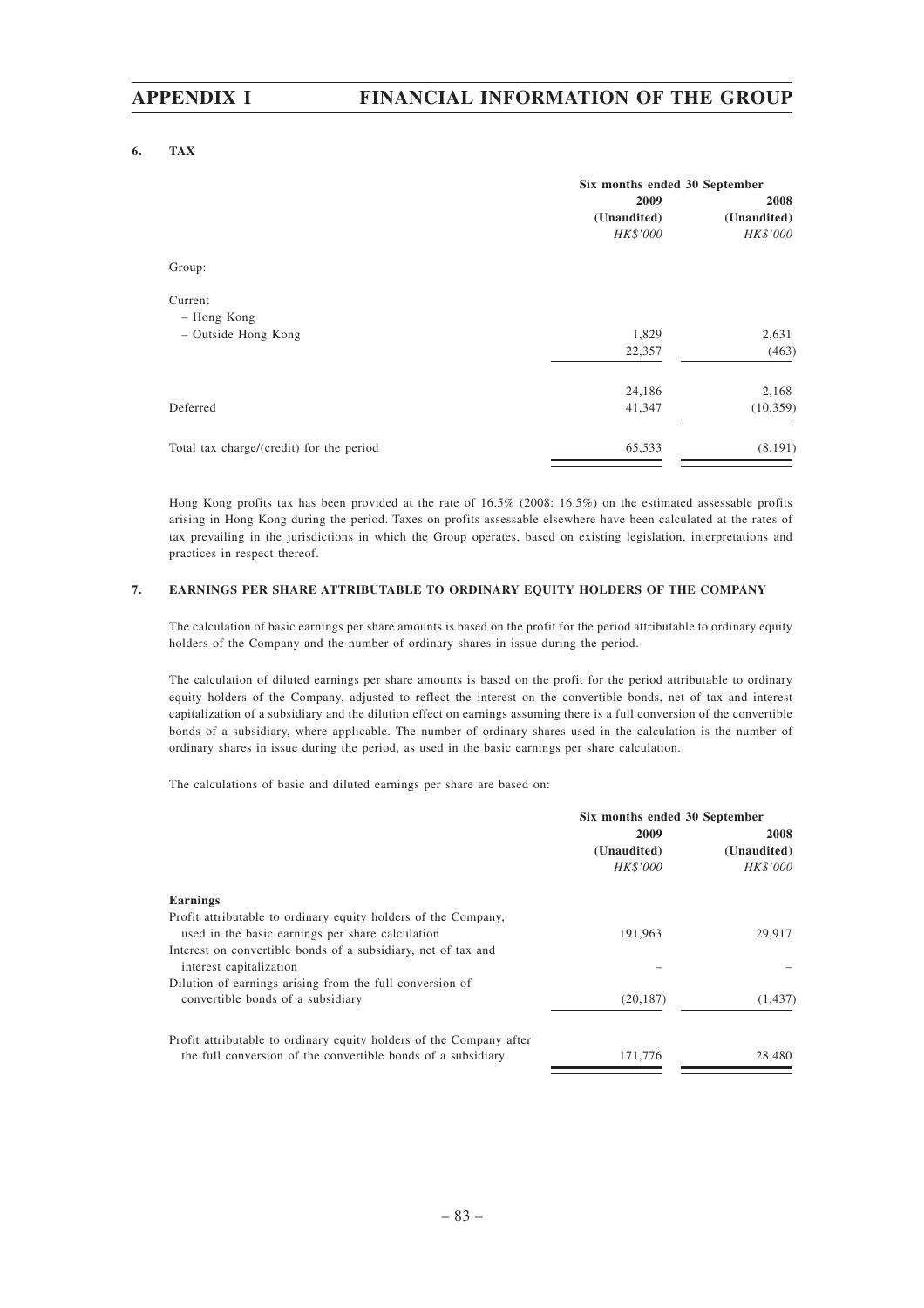### **8. TRADE AND BILLS RECEIVABLES**

An aged analysis of the trade and bills receivables, based on the invoice date/contract date, is as follows:

|                   | At 30 September<br>2009 | At 31 March<br>2009 |
|-------------------|-------------------------|---------------------|
|                   | (Unaudited)             | (Audited)           |
|                   | HK\$'000                | HK\$'000            |
| Within 30 days    | 45,461                  | 9,350               |
| $31$ to 60 days   | 7,998                   | 904                 |
| $61$ to $90$ days | 12,598                  | 1,669               |
| Over 90 days      | 7,977                   | 12,566              |
| Total             | 74,034                  | 24,489              |

The Group's trading terms with its customers are mainly on credit, except for new customers, where payment in advance is normally required. The credit period is generally one month, extending up to three months for major customers. Each customer has a maximum credit limit. The Group seeks to maintain strict control over its outstanding receivables and has a credit control department to minimise credit risk. Overdue balances are reviewed regularly by senior management. In view of the aforementioned and the fact that the Group's trade and bills receivables relate to a large number of diversified customers, there is no significant concentration of credit risk.

## **9. TRADE PAYABLES AND ACCRUED LIABILITIES**

Included in trade payables and accrued liabilities are trade payables of HK\$39,731,000 (at 31 March 2009: HK\$26,412,000). An aged analysis of the trade payables, based on the invoice date, is as follows:

|                | At 30 September<br>2009 | At 31 March<br>2009 |
|----------------|-------------------------|---------------------|
|                | (Unaudited)             | (Audited)           |
|                | HK\$'000                | HK\$'000            |
| Within 30 days | 34,354                  | 15,164              |
| 31 to 60 days  | 2,602                   | 8,377               |
| 61 to 90 days  | 1,180                   | 2,152               |
| Over 90 days   | 1,595                   | 719                 |
| Total          | 39,731                  | 26,412              |
|                |                         |                     |

## **10. SHARE CAPITAL**

There were no movements in the authorised, issued and fully paid share capital of the Company in both interim periods.

## **11. CONTINGENT LIABILITIES**

As at 30 September 2009, the Group had the following contingent liabilities:

- (a) the Group has given guarantees of HK\$234,158,000 (as at 31 March 2009 (audited): HK\$34,556,000) to banks for housing loans extended by the banks to the purchasers of the Group's properties for a period from the date the loans are granted to the purchasers up to the date of issuance of property title certificates to the purchasers; and
- (b) pursuant to the share transfer agreement dated 17 August 2009 for the sale and purchase of the entire issued share capital of Rich Central Limited, an indirect jointly-controlled entity of the Group, together with the related shareholder's loan at an aggregate cash consideration of HK\$250,000,000, the Group has executed a guarantee in favour of the purchaser to guarantee certain warranties given by the vendor upon completion of the share transfer agreement on 30 September 2009 for a period of 6 months. The maximum liability under the guarantee will not be greater than HK\$250,000,000. In connection therewith, the joint venture partner counter indemnifies the Group for 50% of any loss suffered by the Group pursuant to the above guarantee.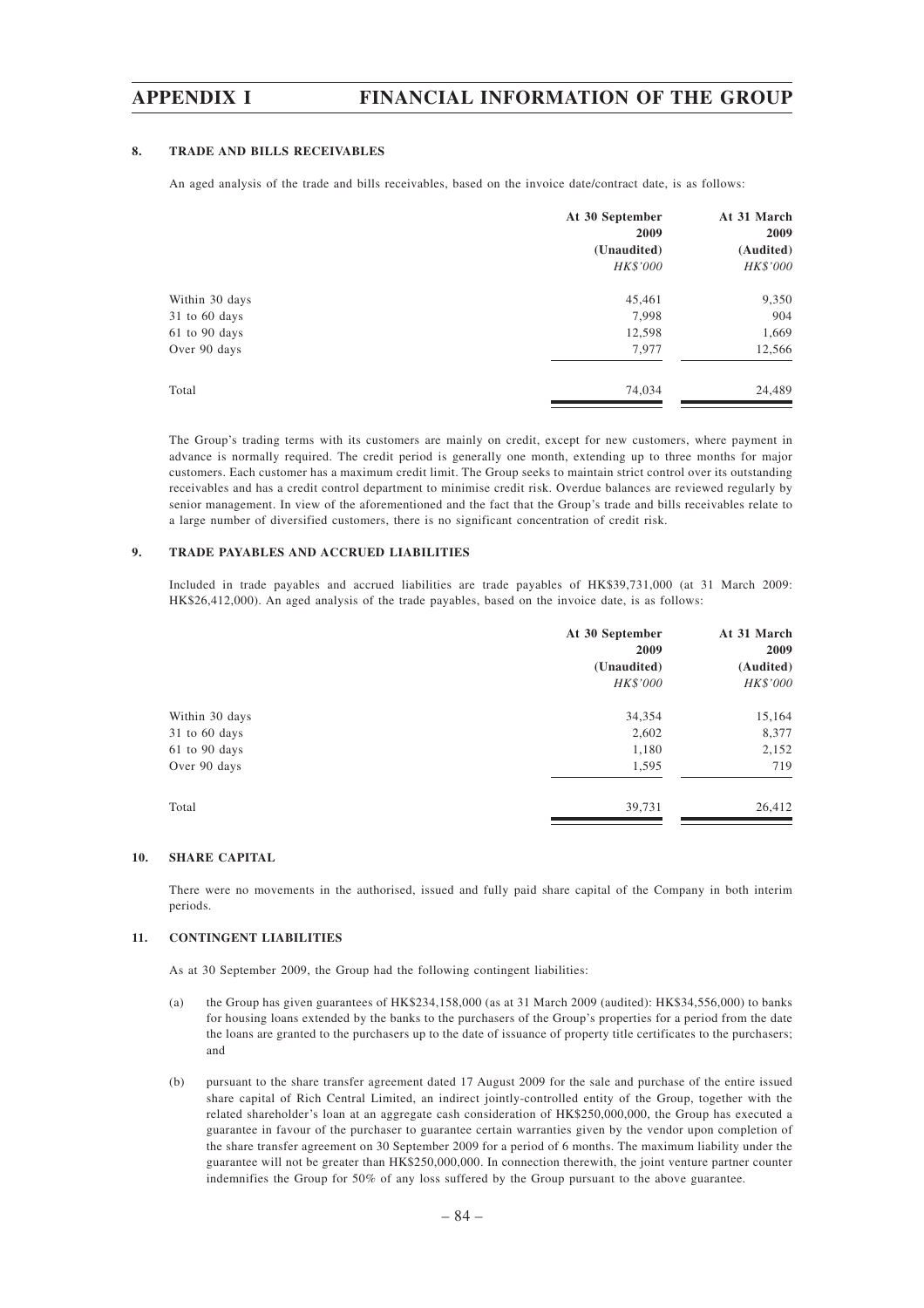#### **12. OPERATING LEASE ARRANGEMENTS**

#### **(a) As lessor**

The Group leases its properties under operating lease arrangements, with leases negotiated for terms ranging from one to ten years. The terms of the leases generally also require the tenants to pay security deposits and provide for periodic rent adjustments according to the then prevailing market conditions.

At 30 September 2009, the Group had total future minimum lease receivables under non-cancellable operating leases with its tenants falling due as follows:

| At 30 September | At 31 March |
|-----------------|-------------|
| 2009            | 2009        |
| (Unaudited)     | (Audited)   |
| HK\$'000        | HK\$'000    |
| 23,287          | 14,740      |
| 45,279          | 15,855      |
| 26,529          |             |
| 95,095          | 30,595      |
|                 |             |

#### **(b) As lessee**

The Group leases certain of its office properties and office equipment under operating lease arrangements. Leases for properties and office equipment are negotiated for terms ranging from one to five years.

At 30 September 2009, the Group had total future minimum lease payments under non-cancellable operating leases falling due as follows:

| At 30 September<br>2009 | At 31 March<br>2009 |
|-------------------------|---------------------|
| (Unaudited)             | (Audited)           |
| HK\$'000                | HK\$'000            |
| 18,141                  | 16,148              |
| 17,870                  | 15,128              |
| 36,011                  | 31,276              |
|                         |                     |

## **13. CAPITAL COMMITMENTS**

As at 30 September 2009, the Group had authorised and contracted capital commitments in respect of property development expenditure and acquisition of properties amounting to HK\$184,624,000 (at 31 March 2009 (audited): HK\$245,118,000).

The Group's share of the jointly-controlled entities' authorised and contracted capital commitments in respect of property development expenditure and acquisition of properties, which are not included in the above, amounted to HK\$32,836,000 (at 31 March 2009 (audited): HK\$26,380,000).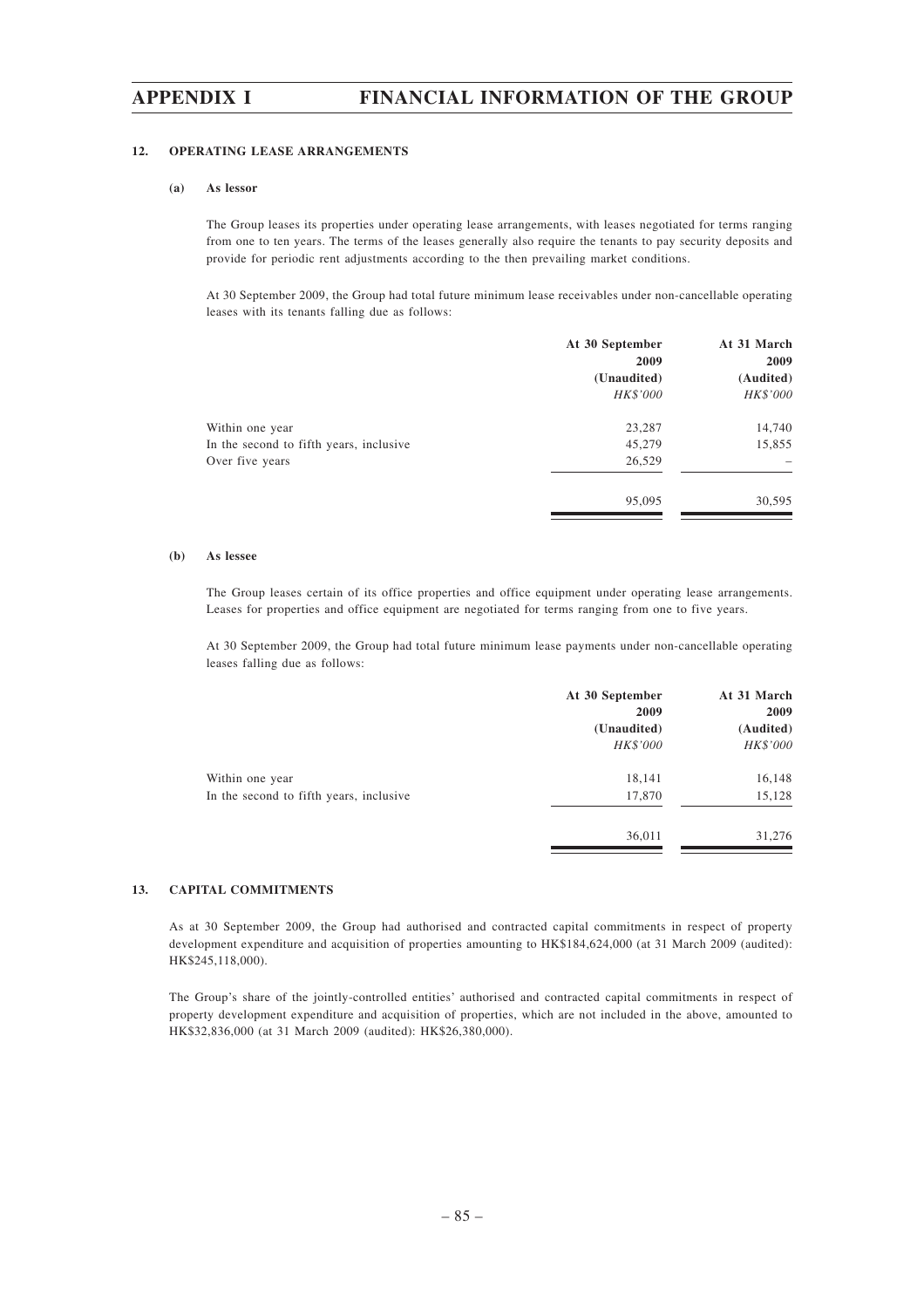## **14. RELATED PARTY TRANSACTIONS**

### **(a) Significant transactions with related parties**

|                                                            | Six months ended 30 September |             |
|------------------------------------------------------------|-------------------------------|-------------|
|                                                            | 2009                          | 2008        |
|                                                            | (Unaudited)                   | (Unaudited) |
|                                                            | HK\$'000                      | HK\$'000    |
| Legal and professional fees paid to a firm of which a      |                               |             |
| director of the Company is a consultant                    | 21                            | 109         |
| Interest income on a promissory note due from an associate | 1.188                         | 1.256       |

### **(b) Outstanding balances with related parties**

|                             | At 30 September<br>2009        | At 31 March<br>2009   |  |
|-----------------------------|--------------------------------|-----------------------|--|
|                             | (Unaudited)<br><b>HK\$'000</b> | (Audited)<br>HK\$'000 |  |
|                             |                                |                       |  |
| Due from related parties:   |                                |                       |  |
| Related companies           | 345                            | 345                   |  |
| Jointly-controlled entities | 145,671                        | 178,837               |  |
| Associate                   | 40,304                         | 40,113                |  |
| Due to related parties:     |                                |                       |  |
| Immediate holding company   | 40,000                         | 40,000                |  |

### **(c) Compensation of key management personnel of the Group**

|                              | Six months ended 30 September |             |  |
|------------------------------|-------------------------------|-------------|--|
|                              | 2009                          |             |  |
|                              | (Unaudited)                   | (Unaudited) |  |
|                              | HK\$'000                      | HK\$'000    |  |
| Short-term employee benefits | 1,360                         | 1,360       |  |

(d) The amounts due from/to associates and jointly controlled entities are unsecured, interest-free, and are repayable on demand in both periods.

## **15. POST BALANCE SHEET EVENT**

On 30 September 2009, the Hon Kwok Group committed to repurchase at par an aggregate principal amount of HK\$192 million out of HK\$280 million 3.5% guaranteed convertible bonds which were issued by a wholly-owned subsidiary of Hon Kwok in June 2006. The aforementioned repurchased bonds had been cancelled upon completion of the repurchases in October 2009.

## **16. APPROVAL OF THE INTERIM FINANCIAL STATEMENTS**

These condensed interim consolidated financial statements were approved and authorized for issue by the board of directors on 10 December 2009.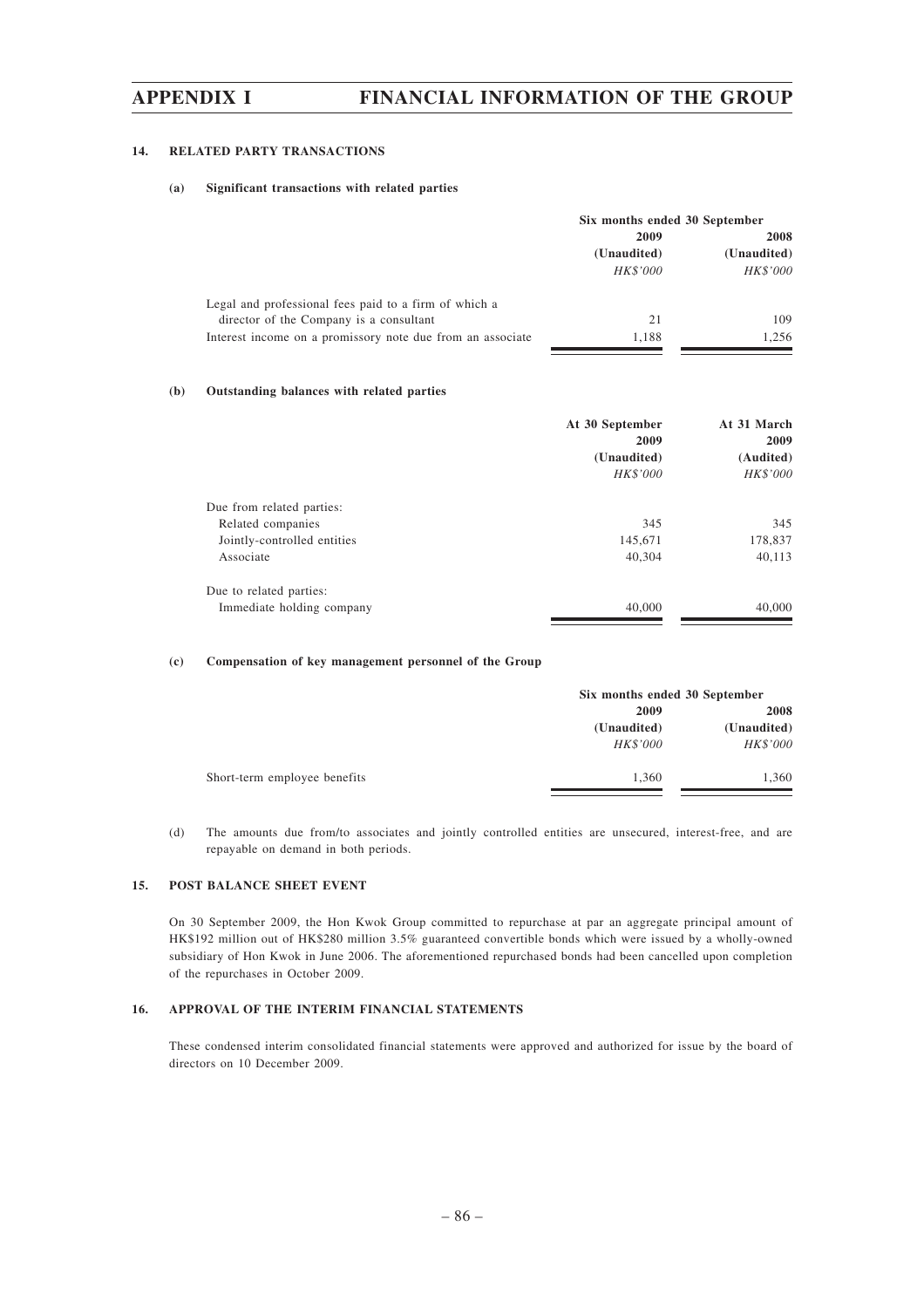## **4. INDEBTEDNESS**

At the close of business on 28 February 2010, the Enlarged Group had outstanding borrowings of approximately HK\$2,144 million comprising:

- (a) secured bank loans of approximately HK\$1,641 million;
- (b) unsecured bank loans of approximately HK\$210 million;
- (c) the amortised cost of the liability component of unsecured convertible bonds as at 28 February 2010 of approximately HK\$100 million. The principal outstanding amount of the convertible bonds as at 28 February 2010 was approximately HK\$105 million;
- (d) the unsecured promissory note of approximately HK\$20 million;
- (e) the unsecured other loans of approximately HK\$133 million; and
- (f) the unsecured loan from an intermediate holding company of the Company of approximately HK\$40 million.

All of the above outstanding borrowings of the Enlarged Group are unguaranteed.

The Group's secured bank borrowings as at 28 February 2010 were secured by shares in certain subsidiaries, charges over certain equity securities, fixed charges on certain properties under development, investment properties and properties held for sale, and assignment of rental income from leases of certain properties of the Group.

Save as aforesaid or as otherwise mentioned herein and apart from intra-group liabilities and normal accounts payable and bills payable in the ordinary course of business, the Enlarged Group did not have any outstanding mortgages, charges, debentures, loan capital, debt securities, bank loans and overdrafts or other similar indebtedness, finance leases or hire purchase commitment or liabilities under acceptances of acceptance credits as at the close of business on 28 February 2010.

For the purpose of this indebtedness statement, foreign currency amounts have been translated into Hong Kong dollars at the approximate exchange rates prevailing as at the close of business on 28 February 2010.

The Directors are not aware of any material adverse changes in the Enlarged Group's indebtedness position since 28 February 2010.

## **5. CONTINGENT LIABILITIES**

As at the Latest Practicable Date, the Group has given guarantees of HK\$265,828,000 to banks for housing loans extended by the banks to the purchasers of the Group's properties for a period from the date the loans are granted to the purchasers up to the date of issuance of property title certificates to the purchasers.

Save as disclosed as aforesaid, the Enlarged Group did not have any guarantee or other material contingent liabilities as at the Latest Practicable Date.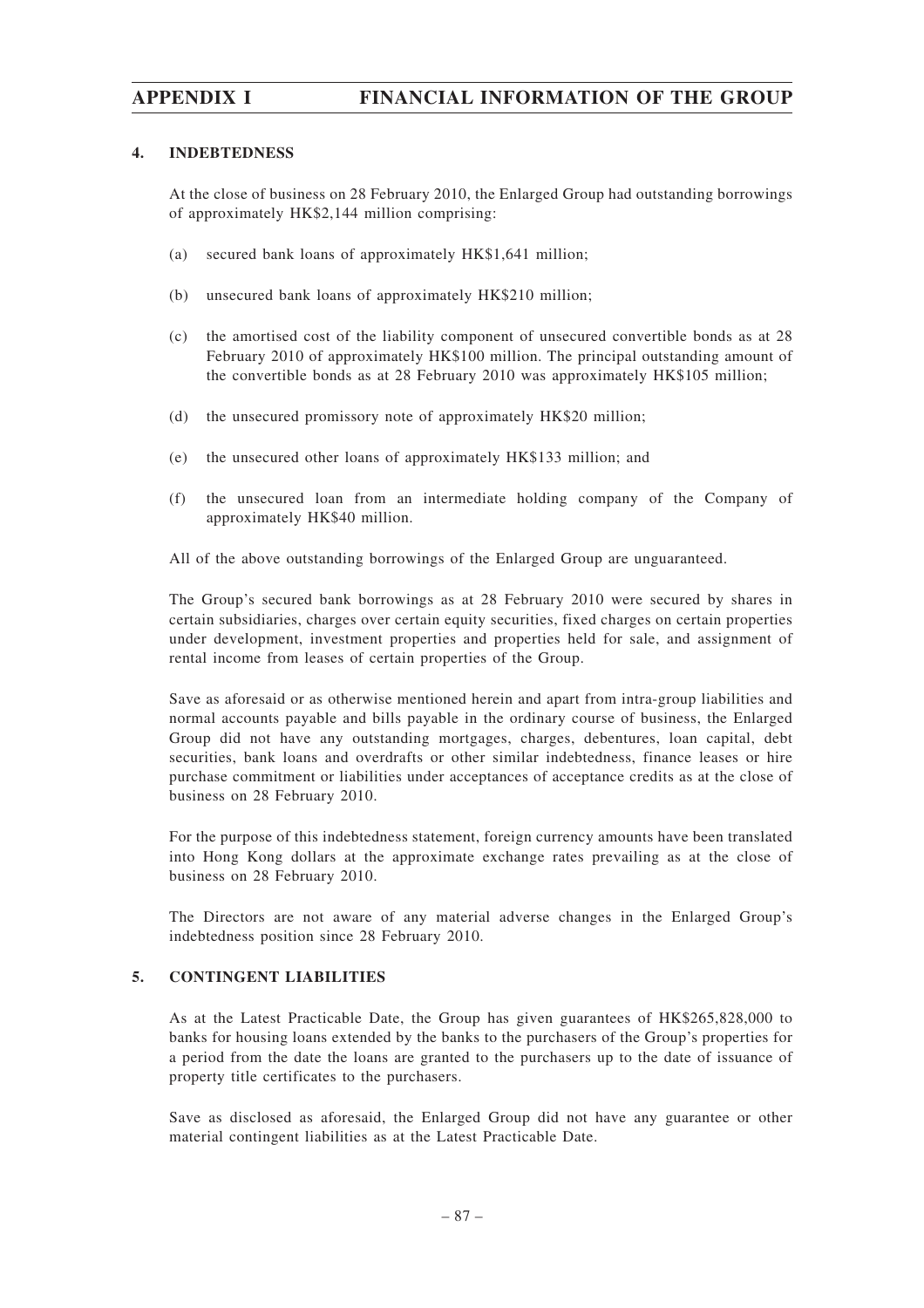## **6. WORKING CAPITAL**

The Directors, after due and careful enquiry, are of the opinion that in the absence of unforeseen circumstances, upon completion of the Agreement and after taking into account the financial resources available to the Enlarged Group, including internal resources, present available banking facilities, the Enlarged Group has sufficient working capital for its present requirements for the next twelve months from the date of this circular.

## **7. MATERIAL ADVERSE CHANGE**

The Directors are not aware of any material adverse change in the financial or trading position of the Group since 31 March 2009, being the date to which the latest published audited financial statements of the Group were made up.

## **8. FINANCIAL AND TRADING PROSPECTS OF THE GROUP**

As at 31 March 2009, being the date to which the Group's latest published audited financial statements were made up, the Group had a total shareholders' funds of approximately HK\$1,828 million. The gearing ratio of the Group, as measured by the consolidated net borrowings of approximately HK\$1,328 million over the total shareholders' fund plus minority interests of approximately HK\$3,416 million, was 39% as at 31 March 2009. The Group had a cash and bank balance of approximately HK\$366 million as at 31 March 2009. The Directors expect that the Group will continue to maintain a good financial position to support the business operations.

The principal activities of the Group are property development and investment through the Hon Kwok Group and garment manufacturing and trading through J.L. Chinney (Holdings) Company Limited and its subsidiaries (the "J.L. Group"). Apart from these, the Company has investment in Chinney Alliance, a 29.10% owned associate, and other marketable securities.

The Hon Kwok Group has development land banks in the Mainland China as well as investment properties both in Hong Kong and the Mainland China. Since the outbreak of the global financial tsunami in 2008, some countries have stabilized their economies and gradually recovered from it. In the Mainland China, plunge in GDP due to loss of exports has been overcome by the Central Government's massive investments in large scale infrastructure projects and urban modernization programme, coupled with aggressive monetary relaxation policies to encourage domestic consumption. The property market in the Mainland China tends to be positive in the medium to long-term based on the continued economic growth, increasing urbanization, rising household income and the anticipated appreciation of Renminbi. Supported by the strengths of the Mainland economy, the Hong Kong economy remains favorable. It is expected that the low interest rate environment and limited land supply will provide continual support to the property market in Hong Kong with the investment property market in particular. The Hon Kwok Group, with its operation based mainly in Hong Kong and the Mainland China, will be cautious of any opportunities and threats that may arise especially any austerity measures tend to be imposed in the Mainland China.

J.L. Group, which produced fashionable garment in Mainland China for export mainly to the European market, has unavoidably been affected with a general decline in demand from customers who became more conservative in stock replenishment under the weak retail business environment in 2009. J.L. Group will continue to implement cost control measures strategically, including restructuring its factory operations in the Mainland China and streamlining the work processes to improve productivity. New product development processes have also been implemented to cater for the customers' specific needs to maintain the competitive advantages.

In view of the above and barring unforeseen circumstances, the Directors remain optimistic on the financial and trading prospects of the Group in the current financial year.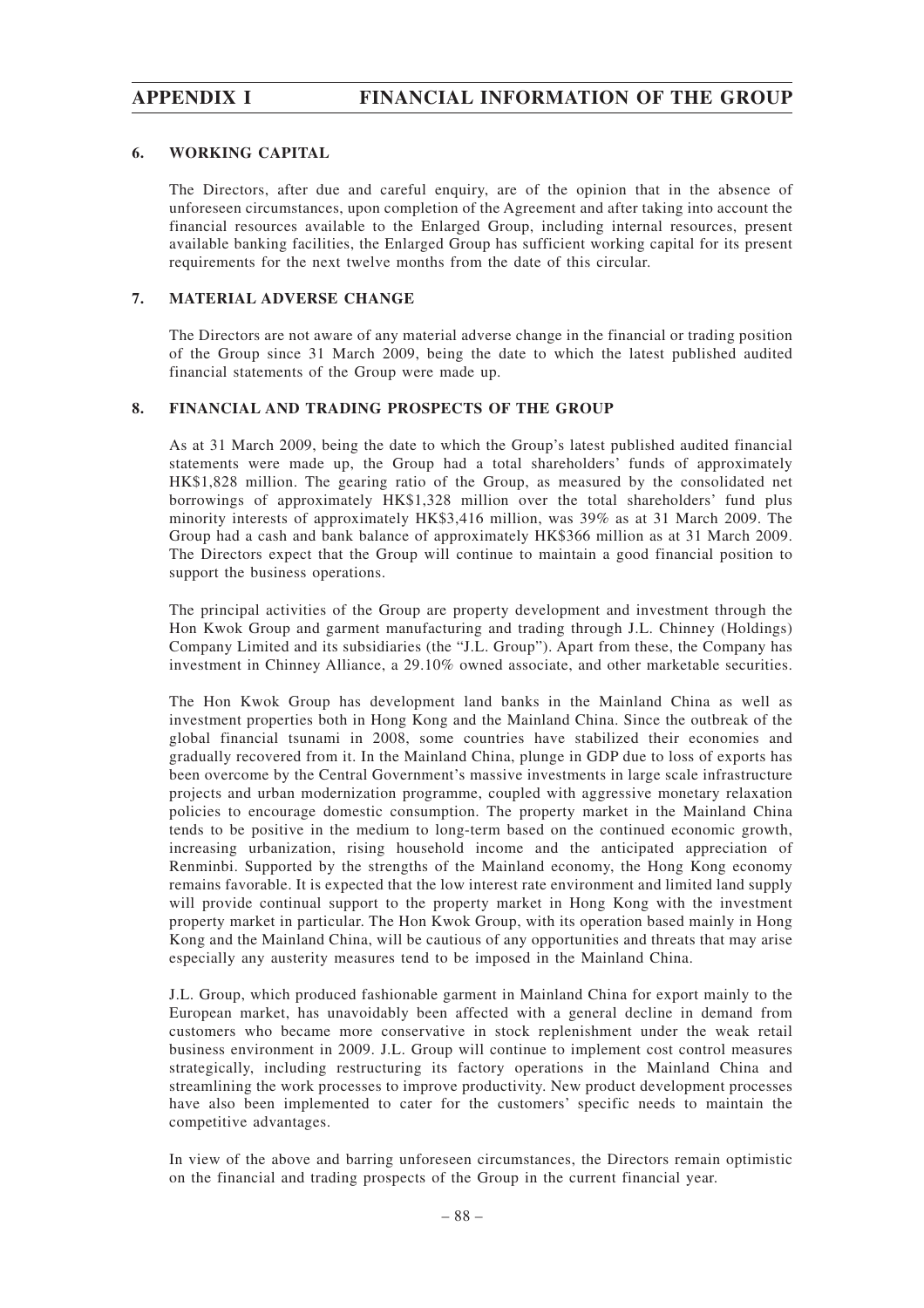## **9. RECONCILIATION OF THE VALUE OF THE PROPERTY**

The table below sets forth the reconciliation of the carrying value of the Property as set out in the audited consolidated statements of financial position of the Floralmist Group as at 31 December 2009 to the valuation of the Property as at 4 March 2010 as set out in Appendix VI to this circular:

|                                                                                                                           | <i>HK\$'000</i> |
|---------------------------------------------------------------------------------------------------------------------------|-----------------|
| Carrying value of the Property as at 31 December 2009<br>Development costs incurred during the period from 1 January 2010 | 274,513         |
| to $4$ March $2010$                                                                                                       | 8,999           |
| Carrying value of the Property as at 4 March 2010                                                                         | 283,512         |
| Valuation surplus of the Property as at 4 March 2010                                                                      | 193,761         |
|                                                                                                                           | 477,273         |
| Valuation of the Property as at 4 March 2010                                                                              | equivalent to   |
| (as set out in Appendix VI to this circular)                                                                              | RMB420,000,000) |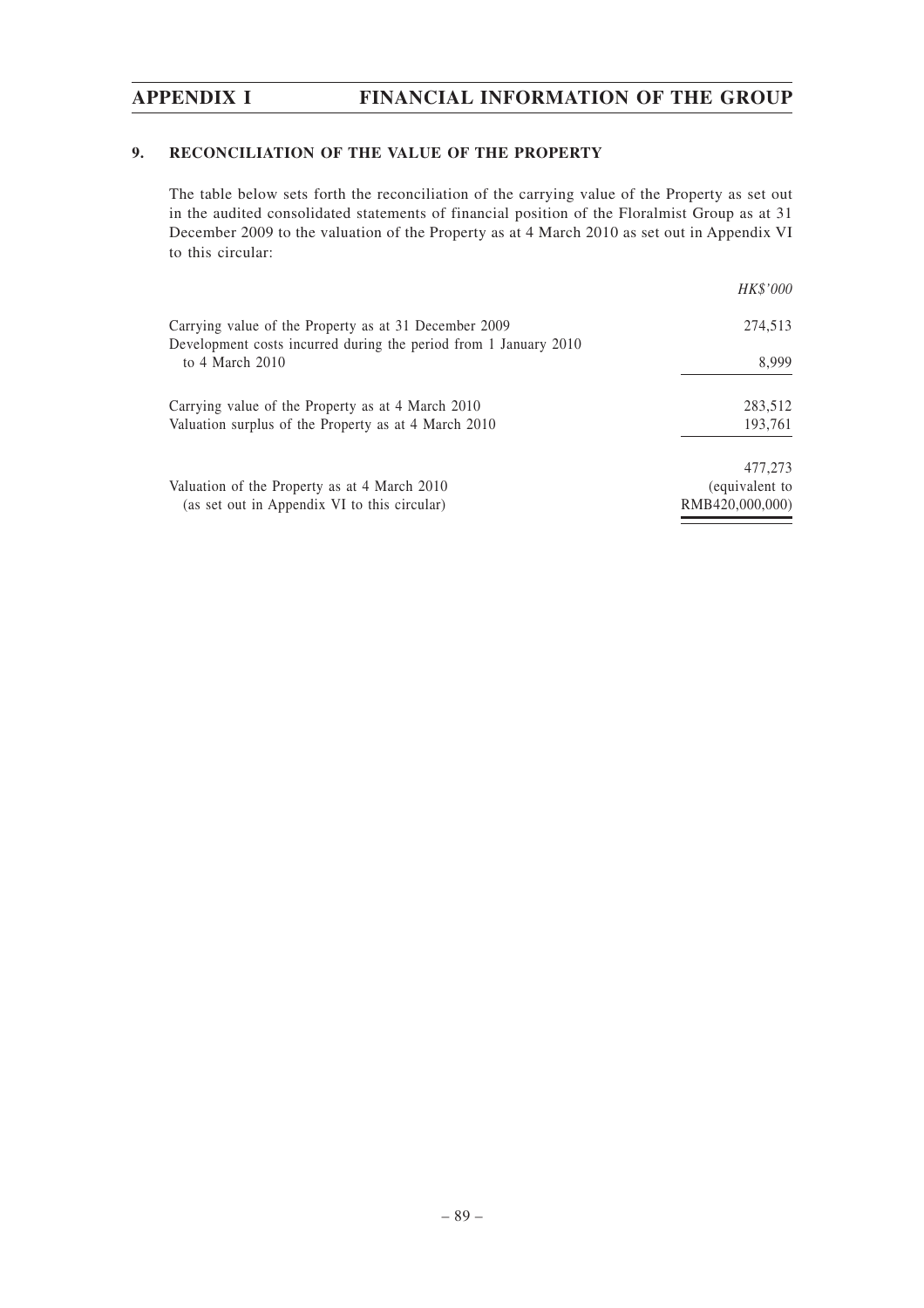*The following is a text of a report prepared for the sole purpose of inclusion in this circular, received from the independent reporting accountants, Ernst & Young, Certified Public Accountants, Hong Kong. Terms defined herein apply to this report only.*



The Board of Directors Chinney Investments, Limited

Dear Sirs,

We set out below our report on the financial information (the "Financial Information") regarding Floralmist Holdings Ltd. (the "Company") and its subsidiaries (hereinafter collectively referred to as the "Group") for each of the three years ended 31 December 2007, 2008 and 2009 (the "Relevant Periods"), pursuant to a share purchase agreement dated 4 March 2010 regarding the proposed acquisition of 50% of the issued share capital of the Company (the "Acquisition") from MSR Asia Acquisitions VII, Inc. The Financial Information has been prepared on the basis as set out in note 2.1 of Section II below, for inclusion in the circular of Chinney Investments, Limited ("Chinney") dated 16 April 2010 (the "Circular") in connection with the Acquisition.

The Company was incorporated in the British Virgin Islands with limited liability on 19 April 1993.

As at the date of this report, the Company has the following subsidiaries:

| Name of subsidiaries                                      | Place of<br>incorporation/<br>registration<br>and operations | Nominal value of<br>issued ordinary<br>share capital/<br>amount of paid<br>up registered<br>capital | Percentage of equity<br>attributable to<br>the Company |                 | Principal<br>activities |
|-----------------------------------------------------------|--------------------------------------------------------------|-----------------------------------------------------------------------------------------------------|--------------------------------------------------------|-----------------|-------------------------|
|                                                           |                                                              |                                                                                                     | <b>Direct</b>                                          | <b>Indirect</b> |                         |
| Orient States Limited<br>("Orient States")                | Hong Kong                                                    | <b>HK\$2</b>                                                                                        | 100                                                    |                 | Investment<br>holding   |
| Foshan Nanhai XinDa<br>Land Development<br>Ltd. ("XinDa") | Mainland<br>China/PRC                                        | HK\$129.480,000                                                                                     |                                                        | 100             | Property<br>development |

The statutory financial statements of Orient States for the year ended 31 December 2007 and 2008 which were prepared in accordance with Hong Kong Financial Reporting Standards ("HKFRSs") were audited by Ernst & Young. No audited financial statements of Orient States for the year ended 31 December 2009 were issued up to the date of this report. The statutory financial statements of XinDa for the Relevant Periods were prepared in accordance with the relevant accounting rules and regulations applicable in the PRC and were audited by 佛山市南海駿朗會計師事務所有限公司 (Foshan Nanhai Jun Lang Certified Public Accountants Firm Co. Ltd.), a certified public accounting firm registered in the PRC. The consolidated financial statements of the Group for the year ended 31 December 2007, 2008 and 2009 were prepared in accordance with HKFRSs and were audited by Ernst & Young.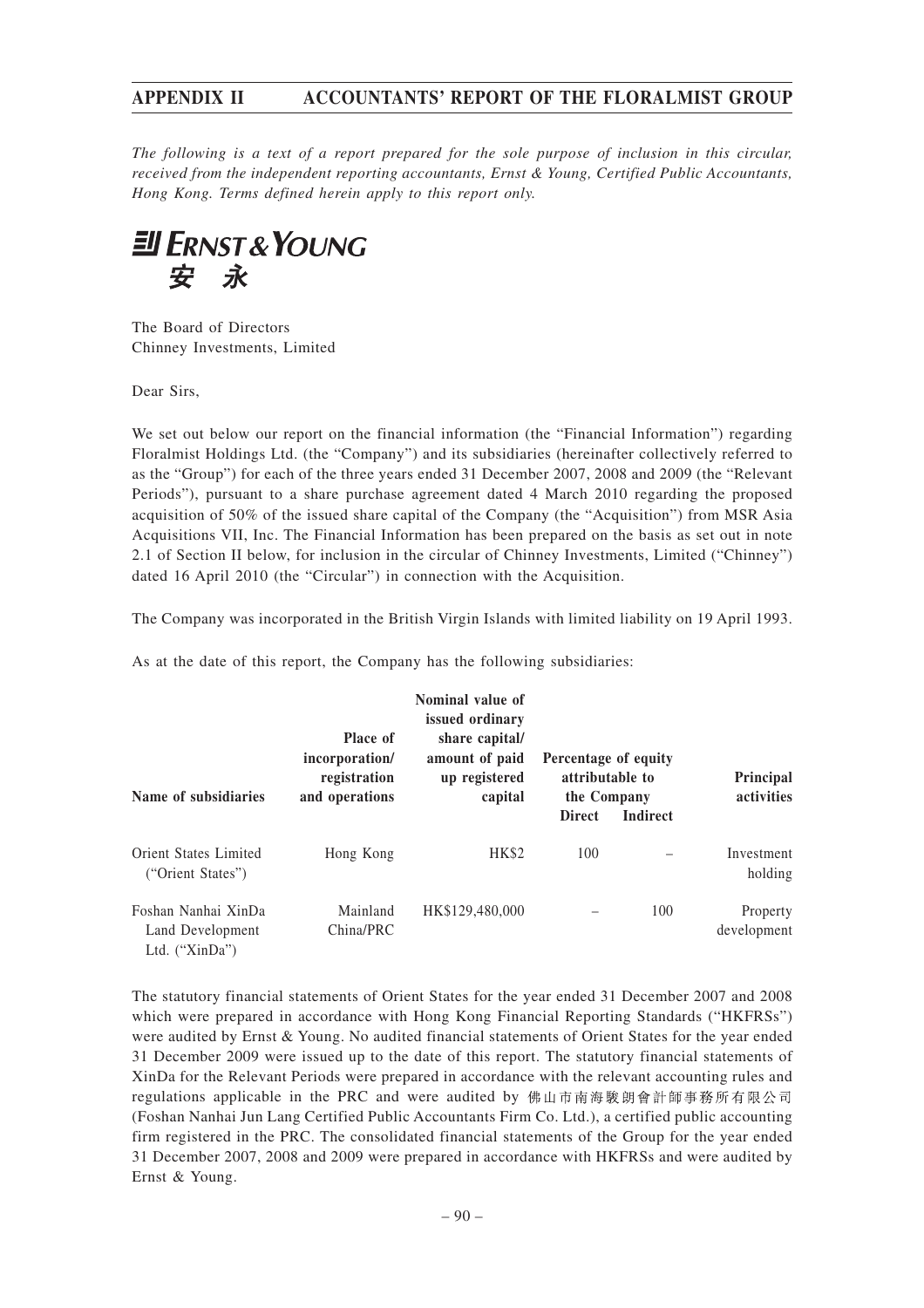The statutory financial statements of Orient States for the year ended 31 December 2007 and 2008 were qualified in respect of the failure to present consolidated financial statements in accordance with Hong Kong Accounting Standard No. 27 "Consolidated and Separate Financial Statements" ("HKAS 27"). The results of Orient States and its subsidiary have been consolidated in the Financial Information for the Relevant Periods presented in this report and therefore the audit qualification has had no impact on the Financial Information.

The Financial Information prepared by the directors of Floralmist Holdings Ltd. set out in this report, including the consolidated statements of comprehensive income, consolidated statements of changes in equity and consolidated statements of cash flows of the Group for the Relevant Periods, and the consolidated and company statements of financial position as at 31 December 2007, 2008 and 2009 together with the notes thereon has been prepared in accordance with HKFRSs (which include all Hong Kong Financial Reporting Standards, HKASs and Interpretations) issued by the HKICPA and has been prepared on the basis set out in Note 2.1 of Section II below. The Financial Information has been prepared based on the audited financial statements of the Group and the financial statements of the Company.

The directors of Floralmist Holdings Ltd. are responsible for the preparation and the true and fair presentation of the Financial Information. This responsibility includes designing, implementing and maintaining internal control relevant to the preparation and the true and fair presentation of the financial statements that are free from material misstatement, whether due to fraud or error, selecting and applying appropriate accounting policies; and making accounting estimates that are reasonable in the circumstances. In preparing the Financial Information, it is fundamental that appropriate accounting policies are selected and consistently applied, that the judgements and estimates made are prudent and reasonable. The directors of Chinney are responsible for the content of the Circular in which this report is included.

It is our responsibility to form an independent opinion on the Financial Information for the Relevant Periods, based on our audit, and to report our opinion solely to you thereon.

## **Procedures performed in respect of the Financial Information**

For the purpose of this report, we have carried out independent audit procedures on the Financial Information in accordance with Hong Kong Standards on Auditing ("HKASs") issued by the Hong Kong Institute of Certified Public Accountants (the "HKICPA"), and have carried out such additional procedures as we consider necessary in accordance with Auditing Guideline 3.340 Prospectuses and the Reporting Accountant issued by the HKICPA. No adjustments were considered necessary to adjust the Financial Information for the Relevant Periods.

## **Opinion in respect of the Financial Information**

In our opinion, the Financial Information gives, for the purpose of this report, a true and fair view of the consolidated results and consolidated cash flows of the Group for each of the Relevant Periods, and the state of affairs of the Company and of the Group as at 31 December 2007, 2008 and 2009.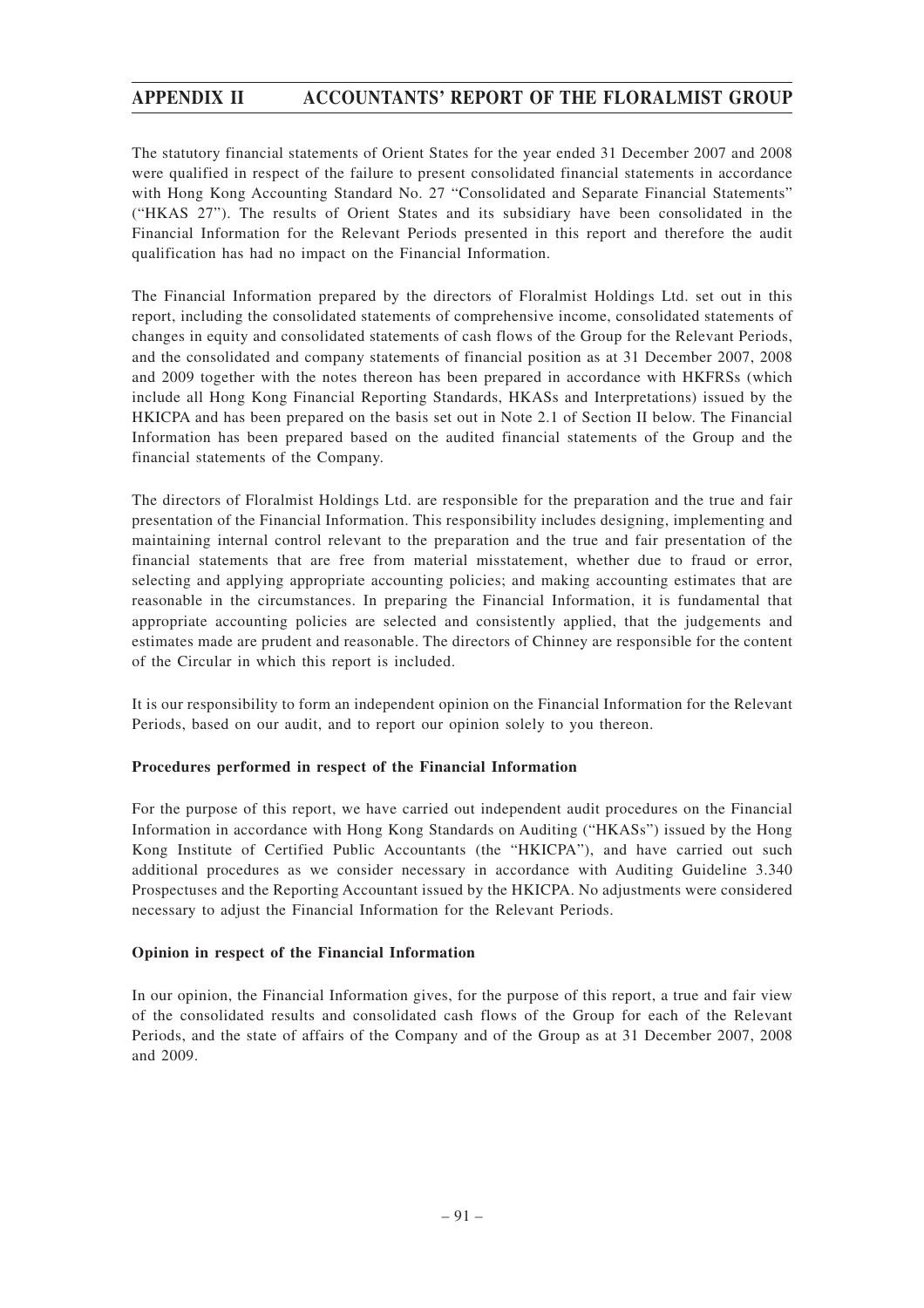## **I. FINANCIAL INFORMATION**

## **Consolidated Statements of Comprehensive Income**

|                                                              |              | Year ended 31 December |            |            |
|--------------------------------------------------------------|--------------|------------------------|------------|------------|
|                                                              | <b>Notes</b> | 2007                   | 2008       | 2009       |
|                                                              |              | HK\$                   | HK\$       | HK\$       |
| <b>REVENUE</b>                                               | 5            |                        |            |            |
| Administrative expenses                                      |              | (166, 843)             | (174, 480) | (175, 591) |
| <b>LOSS BEFORE TAX</b>                                       | 6            | (166, 843)             | (174, 480) | (175, 591) |
| Income tax expense                                           | 9            |                        |            |            |
| <b>LOSS FOR THE YEAR</b>                                     | 10           | (166, 843)             | (174, 480) | (175, 591) |
| OTHER COMPREHENSIVE INCOME                                   |              |                        |            |            |
| Exchange differences on translation of<br>foreign operations |              | 10,374,427             | 11,363,189 |            |
| OTHER COMPREHENSIVE INCOME<br>FOR THE YEAR, NET OF TAX       |              | 10,374,427             | 11,363,189 |            |
| TOTAL COMPREHENSIVE<br>INCOME/(LOSS) FOR THE YEAR            |              | 10,207,584             | 11,188,709 | (175, 591) |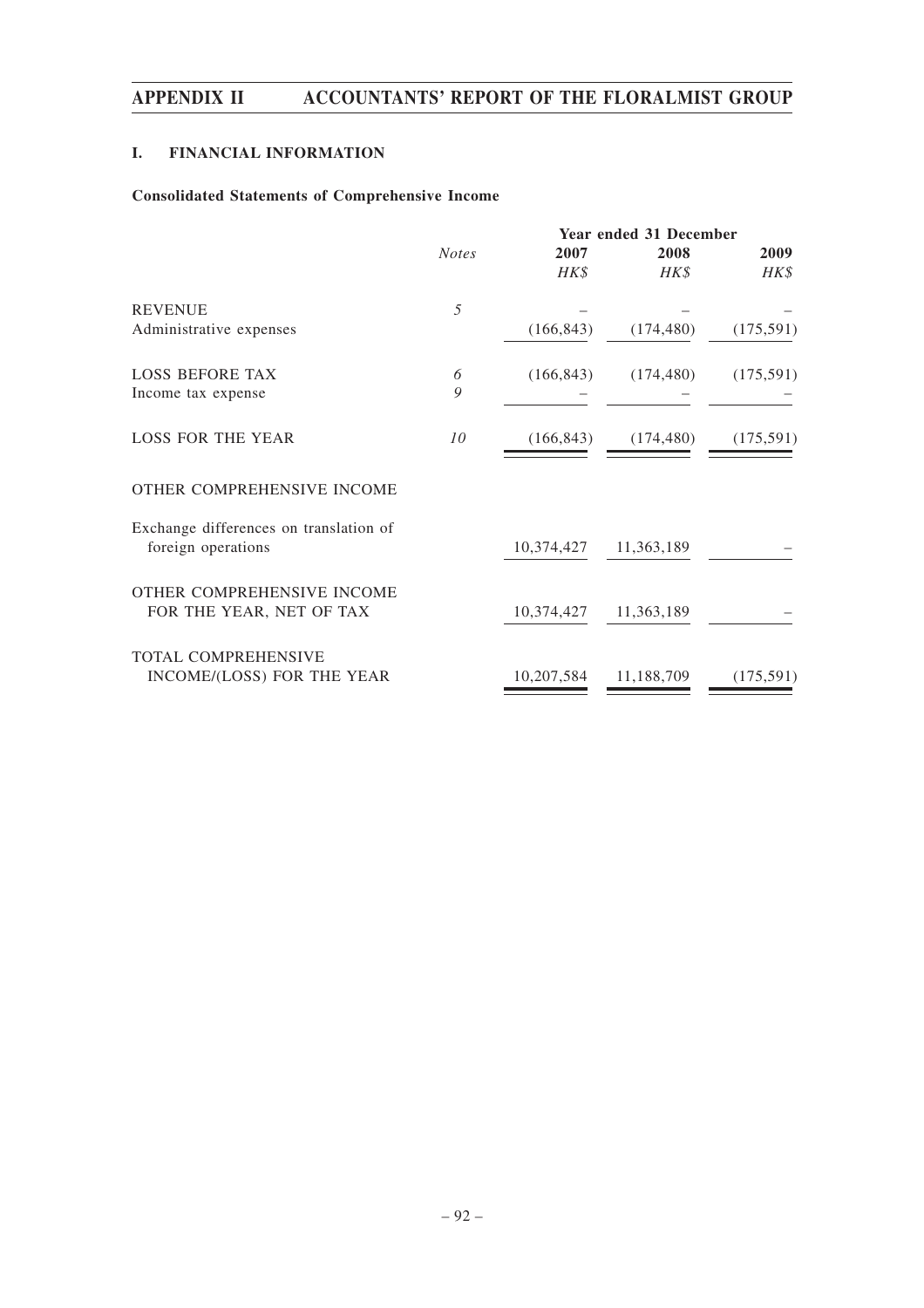## **Consolidated Statements of Financial Position**

|                                |              | As at 31 December |                                                       |               |
|--------------------------------|--------------|-------------------|-------------------------------------------------------|---------------|
|                                | <b>Notes</b> | 2007              | 2008                                                  | 2009          |
|                                |              | HK\$              | HK\$                                                  | HK\$          |
| <b>NON-CURRENT ASSETS</b>      |              |                   |                                                       |               |
| Property, plant and equipment  | 12           | 466,440           | 465,065                                               | 488,428       |
| Properties under development   | 13           | 196,354,862       | 247,389,925                                           | 274,512,603   |
| Total non-current assets       |              | 196,821,302       | 247,854,990                                           | 275,001,031   |
| <b>CURRENT ASSETS</b>          |              |                   |                                                       |               |
| Prepayments, deposits and      |              |                   |                                                       |               |
| other receivables              |              | 469,902           | 5,398                                                 | 5,398         |
| Cash and cash equivalents      | 15           | 1,182,007         | 547,602                                               | 105,890,150   |
| Total current assets           |              | 1,651,909         | 553,000                                               | 105,895,548   |
| <b>CURRENT LIABILITIES</b>     |              |                   |                                                       |               |
| Due to shareholders            | 20           | 177,694,345       | 179,245,573                                           | 179,253,562   |
| Due to related companies       | 20           |                   | 34,293,475                                            | 167, 572, 547 |
| Accrued liabilities            |              | 139,155           | 3,040,522                                             | 2,417,641     |
| Total current liabilities      |              | 177,833,500       | 216,579,570                                           | 349,243,750   |
| <b>NET CURRENT LIABILITIES</b> |              |                   | $(176, 181, 591)$ $(216, 026, 570)$ $(243, 348, 202)$ |               |
| Net assets                     |              | 20,639,711        | 31,828,420                                            | 31,652,829    |
| <b>EQUITY</b>                  |              |                   |                                                       |               |
| Issued capital                 | 16           | 780               | 780                                                   | 780           |
| Reserves                       | 17(a)        | 20,638,931        | 31,827,640                                            | 31,652,049    |
| Total equity                   |              | 20,639,711        | 31,828,420                                            | 31,652,829    |
|                                |              |                   |                                                       |               |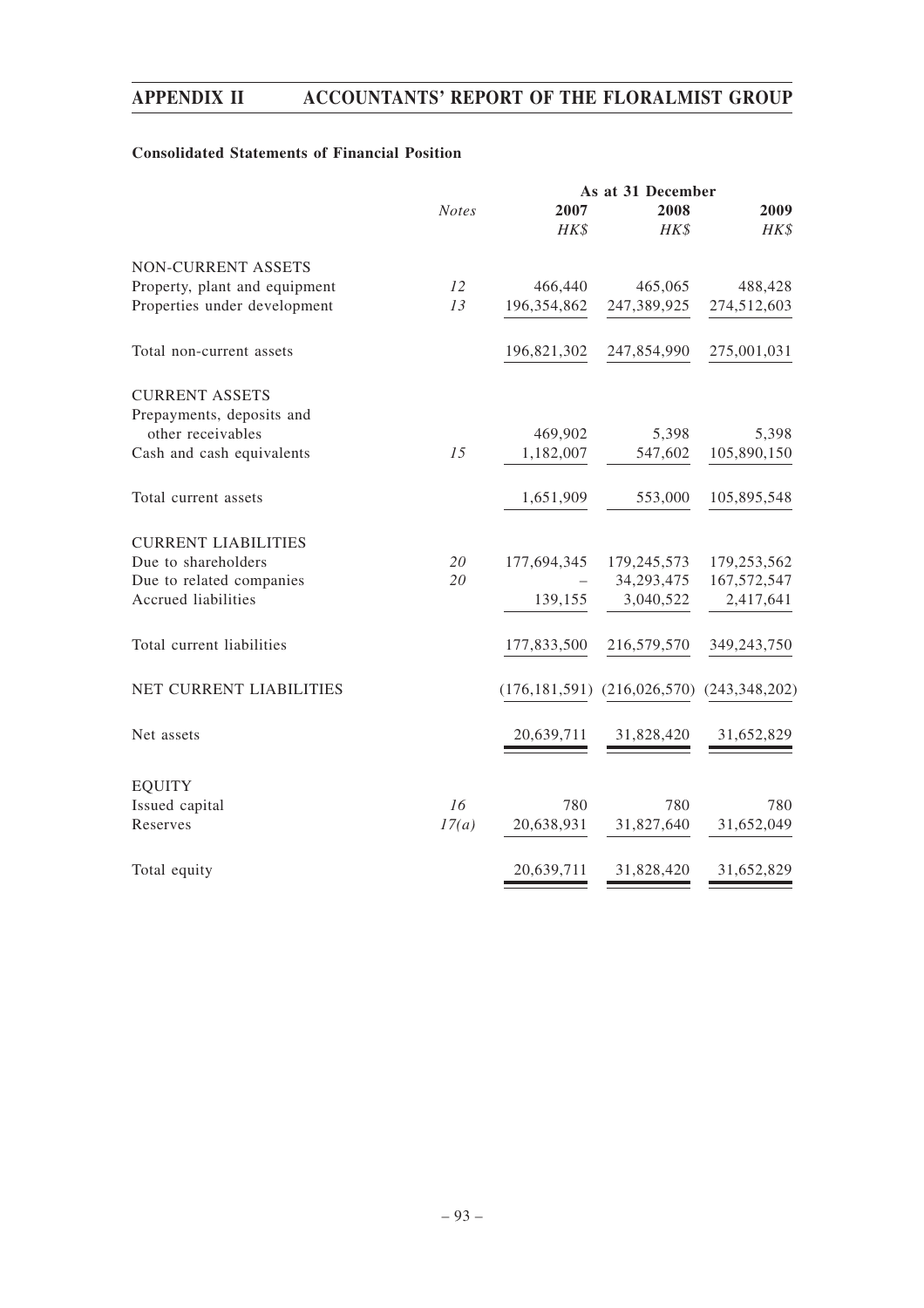# **Consolidated Statements of Changes in Equity**

|                                                | <b>Exchange</b>          |                           |                        |                       |                        |
|------------------------------------------------|--------------------------|---------------------------|------------------------|-----------------------|------------------------|
|                                                | <b>Issued</b><br>capital | <b>Surplus</b><br>capital | fluctuation<br>reserve | Accumulated<br>losses | <b>Total</b><br>equity |
|                                                | HK\$                     | HK\$                      | HK\$                   | HK\$                  | HK\$                   |
| At 1 January 2007<br>Total comprehensive       | 780                      | 287,951                   | 10,483,367             | (339, 971)            | 10,432,127             |
| income for the year                            |                          | $\qquad \qquad -$         | 10,374,427             | (166, 843)            | 10,207,584             |
| At 31 December 2007                            |                          |                           |                        |                       |                        |
| and 1 January 2008<br>Total comprehensive      | 780                      |                           | 287,951* 20,857,794*   |                       | $(506,814)*20,639,711$ |
| income for the year                            |                          |                           | 11,363,189             | (174, 480)            | 11,188,709             |
| At 31 December 2008                            |                          |                           |                        |                       |                        |
| and 1 January 2009<br>Total comprehensive loss | 780                      |                           | 287,951* 32,220,983*   |                       | $(681,294)*31,828,420$ |
| for the year                                   |                          |                           |                        | (175,591)             | (175,591)              |
| At 31 December 2009                            | 780                      |                           | 287,951* 32,220,983*   |                       | $(856,885)*31,652,829$ |

\* These reserve accounts comprise the consolidated reserves of HK\$31,652,049 (2008: HK\$31,827,640; 2007: HK\$20,638,931) in the consolidated statements of financial position.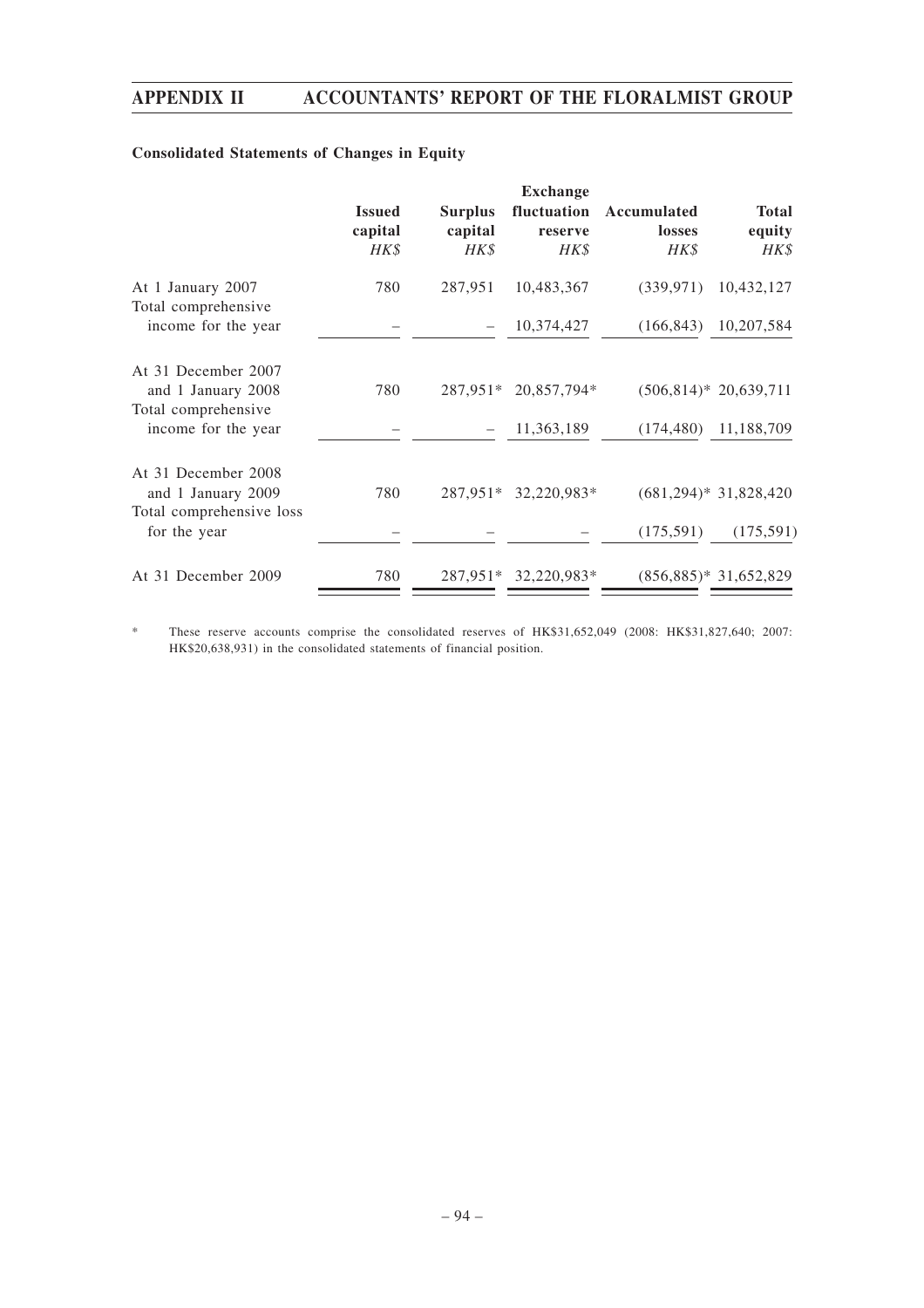## **Consolidated Statements of Cash Flows**

|                                                        |                      | Year ended 31 December |                |                          |
|--------------------------------------------------------|----------------------|------------------------|----------------|--------------------------|
|                                                        | <b>Notes</b><br>2007 |                        | 2008           | 2009                     |
|                                                        |                      | HK\$                   | HK\$           | HK\$                     |
| CASH FLOWS FROM OPERATING<br><b>ACTIVITIES</b>         |                      |                        |                |                          |
| Loss before tax                                        |                      | (166, 843)             | (174, 480)     | (175, 591)               |
| Adjustment for depreciation                            | 6                    | 60,269                 | 66,738         | 77,367                   |
|                                                        |                      |                        |                |                          |
|                                                        |                      | (106, 574)             | (107, 742)     | (98, 224)                |
| Increase in properties under<br>development            |                      | (5,274,655)            | (39, 774, 846) | (27, 122, 678)           |
| Decrease/(increase) in prepayments,                    |                      |                        |                |                          |
| deposits and other receivables                         |                      | (464,902)              | 464,504        |                          |
| Increase/(decrease) in accrued liabilities             |                      | (7,953,517)            | 2,901,367      | (622, 881)               |
|                                                        |                      |                        |                |                          |
| Cash used in operations and net cash                   |                      |                        |                |                          |
| flows used in operating activities                     |                      | (13,799,648)           | (36,516,717)   | (27, 843, 783)           |
| CASH FLOW FROM AN INVESTING<br><b>ACTIVITY</b>         |                      |                        |                |                          |
| Purchases of items of property, plant                  |                      |                        |                |                          |
| and equipment and cash flows used in                   |                      |                        |                |                          |
| an investing activity                                  | 12                   |                        | (33,560)       | (100, 730)               |
| CASH FLOW FROM FINANCING<br><b>ACTIVITIES</b>          |                      |                        |                |                          |
| Increase in amounts due to shareholders                |                      | 5,000,855              | 1,551,228      | 7,989                    |
| Increase in amounts due to related<br>companies        |                      |                        | 34, 293, 475   | 133,279,072              |
| Net cash flows from financing activities               |                      | 5,000,855              | 35,844,703     | 133,287,061              |
| NET INCREASE /(DECREASE) IN                            |                      |                        |                |                          |
| CASH AND CASH EQUIVALENTS<br>Cash and cash equivalents |                      | (8,798,793)            |                | $(705, 574)$ 105,342,548 |
| at beginning of year                                   |                      | 9,362,397              | 1,182,007      | 547,602                  |
| Effect of foreign exchange rate                        |                      |                        |                |                          |
| changes, net                                           |                      | 618,403                | 71,169         |                          |
| CASH AND CASH EQUIVALENTS                              |                      |                        |                |                          |
| AT END OF YEAR                                         |                      | 1,182,007              | 547,602        | 105,890,150              |
|                                                        |                      |                        |                |                          |
| ANALYSIS OF BALANCE OF CASH<br>AND CASH EQUIVALENTS    |                      |                        |                |                          |
| Cash and bank balances                                 | 15                   | 1,182,007              | 547,602        | 105,890,150              |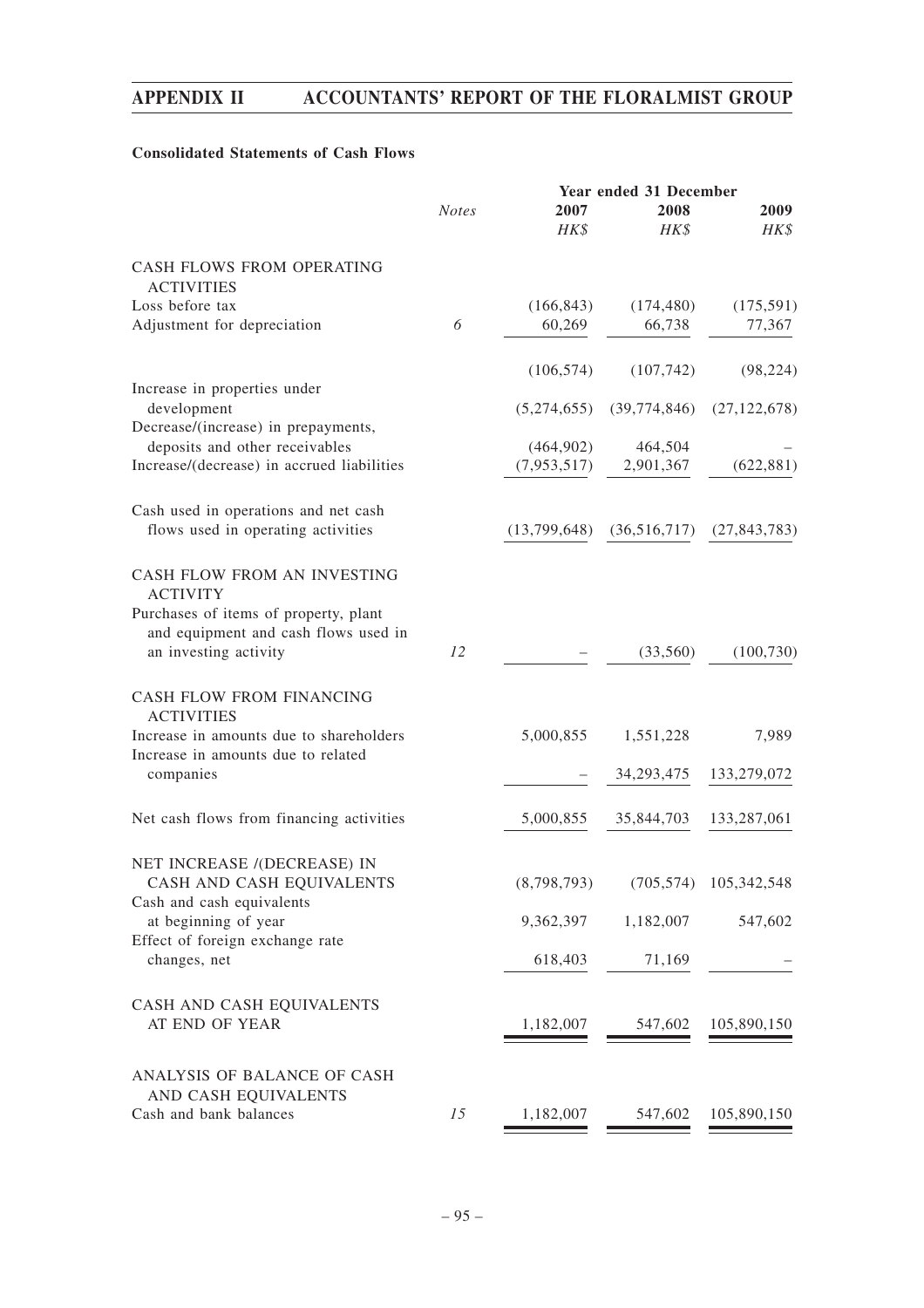## **Statements of Financial Position**

|                            |              | As at 31 December |                |              |  |
|----------------------------|--------------|-------------------|----------------|--------------|--|
|                            | <b>Notes</b> | 2007<br>HK\$      | 2008<br>HK\$   | 2009<br>HK\$ |  |
|                            |              |                   |                |              |  |
| NON-CURRENT ASSETS         |              |                   |                |              |  |
| Interests in subsidiaries  | 14           | $\mathfrak{2}$    | $\overline{2}$ | 2            |  |
| <b>CURRENT ASSETS</b>      |              |                   |                |              |  |
| Due from a subsidiary      | 14           | 177,816,927       | 179, 367, 377  | 179,369,932  |  |
| Cash and cash equivalents  | 15           | 11,089            | 6,405          | 3,705        |  |
| Total current assets       |              | 177,828,016       | 179, 373, 782  | 179,373,637  |  |
| <b>CURRENT LIABILITIES</b> |              |                   |                |              |  |
| Due to shareholders        | 20           | 177,694,345       | 179,245,573    | 179,253,562  |  |
| Accrued liabilities        |              | 82,000            | 154,000        | 213,000      |  |
| Total current liabilities  |              | 177,776,345       | 179,399,573    | 179,466,562  |  |
| <b>NET CURRENT</b>         |              |                   |                |              |  |
| ASSETS/(LIABILITIES)       |              | 51,671            | (25,791)       | (92, 925)    |  |
| Net assets/(liabilities)   |              | 51,673            | (25,789)       | (92, 923)    |  |
| <b>EQUITY</b>              |              |                   |                |              |  |
| Issued capital             | 16           | 780               | 780            | 780          |  |
| Reserves                   | 17(b)        | 50,893            | (26, 569)      | (93, 703)    |  |
| Total equity               |              | 51,673            | (25,789)       | (92, 923)    |  |
|                            |              |                   |                |              |  |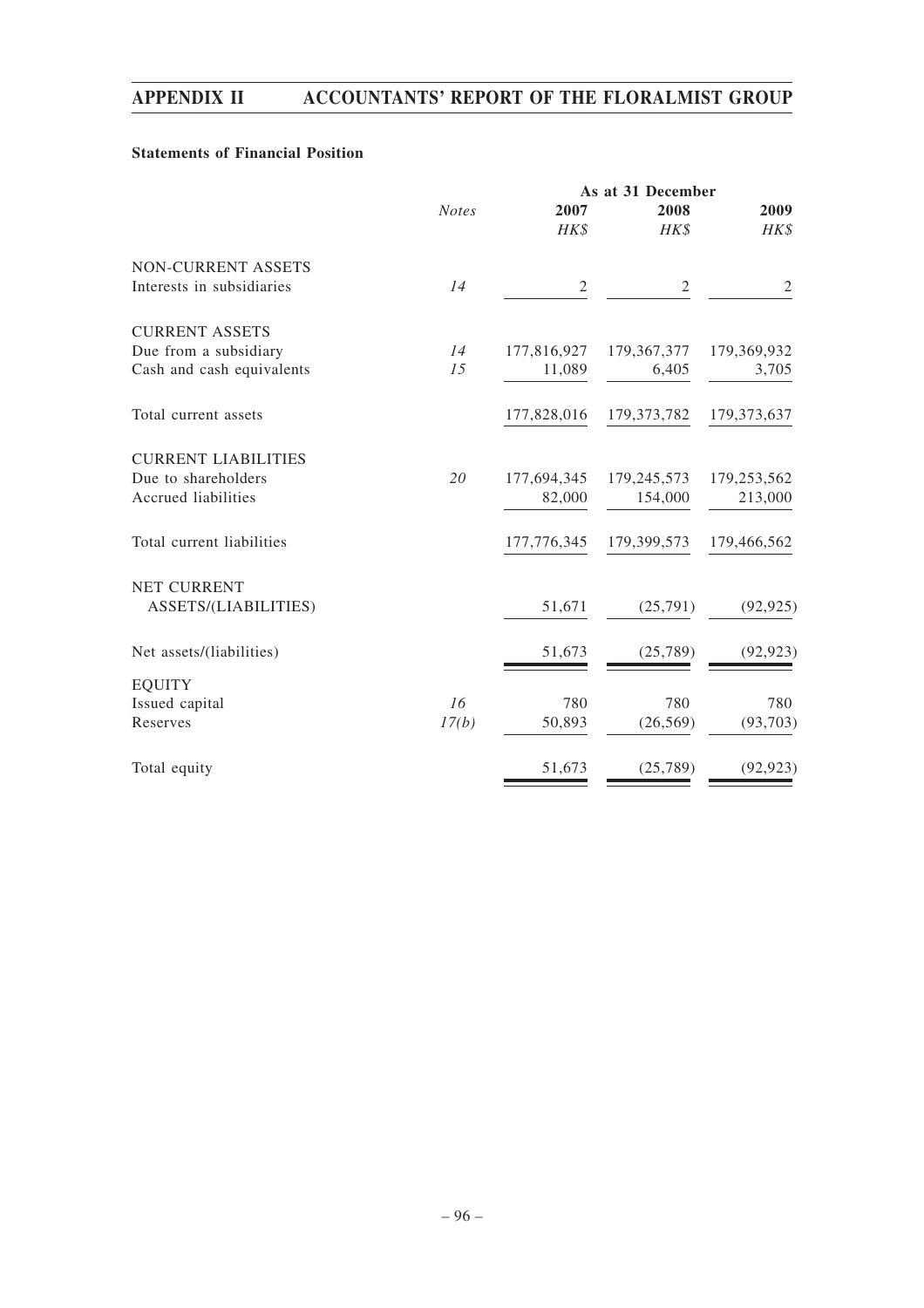## **II. Notes to Financial Information**

## **1. CORPORATE INFORMATION**

The Company was incorporated as a company with limited liability in the British Virgin Islands on 19 April 1993.

The registered office of the Company is P.O. Box 3340, Road Town, Tortola, British Virgin Islands.

The Group's principal activities consisted of investment holding and property development in the PRC.

At the end of the Relevant Periods, the Company's shares were held equally by High Able Group Limited and MSR Asia Acquisitions VII, Inc., which are incorporated in the British Virgin Islands and the Cayman Islands, respectively.

Subsequent to the end of the Relevant Periods, on 4 March 2010, MSR Asia Acquisitions VII, Inc. sold its 50% equity interest in the Company to High Able Group Limited. Since then, the Company became a wholly-owned subsidiary of High Able Group Limited and Hon Kwok Land Investment Company, Limited, a company incorporated and listed in Hong Kong, and which is an intermediate holding company of the Company. In the opinion of directors, the ultimate holding company of the Company is Lucky Year Finance Limited, a company incorporated in the British Virgin Islands.

## **2.1 BASIS OF PRESENTATION**

The Financial Information has been prepared in accordance with HKFRSs, (which include all Hong Kong Financial Reporting Standards, HKASs and Interpretations) issued by the HKICPA, accounting principles generally accepted in Hong Kong and the disclosure requirements of the Hong Kong Companies Ordinance. The Financial Information has been prepared under the historical cost convention. The Financial Information is presented in Hong Kong dollars ("HK\$").

All HKFRSs effective for the accounting periods commencing from 1 January 2007, together with the relevant transitional provisions, have been adopted by the Group in the preparation of the Financial Information for the Relevant Periods.

## **2.2 NET CURRENT LIABILITIES**

As at 31 December 2009, the current liabilities of the Group exceeded its current assets by approximately HK\$243 million. The directors have prepared the Financial Information on a going concern basis notwithstanding the net current liability position because an intermediate holding company of the Company, Hon Kwok Land Investment Company, Limited, has agreed to provide adequate funds for the Company and the Group to meet their liabilities as and when they fall due.

## **2.3 CHANGES IN ACCOUNTING POLICY AND DISCLOSURES**

During the current year, the Group adopted the following revised HKFRS, for the first time, which has had a significant impact to the Financial Information.

HKAS 1 (Revised) *Presentation of Financial Statements*

HKAS 1 (Revised) introduces changes in the presentation and disclosures of financial statements. The revised standard separates owner and non-owner changes in equity. The statement of changes in equity includes only details of transactions with owners, with all non-owner changes in equity presented as a single line. In addition, this standard introduces the statement of comprehensive income, with all items of income and expense recognised in profit or loss, together with all other items of recognised income and expense recognised directly in equity, either in one single statement, or in two linked statements. The Group has elected to present one single statement.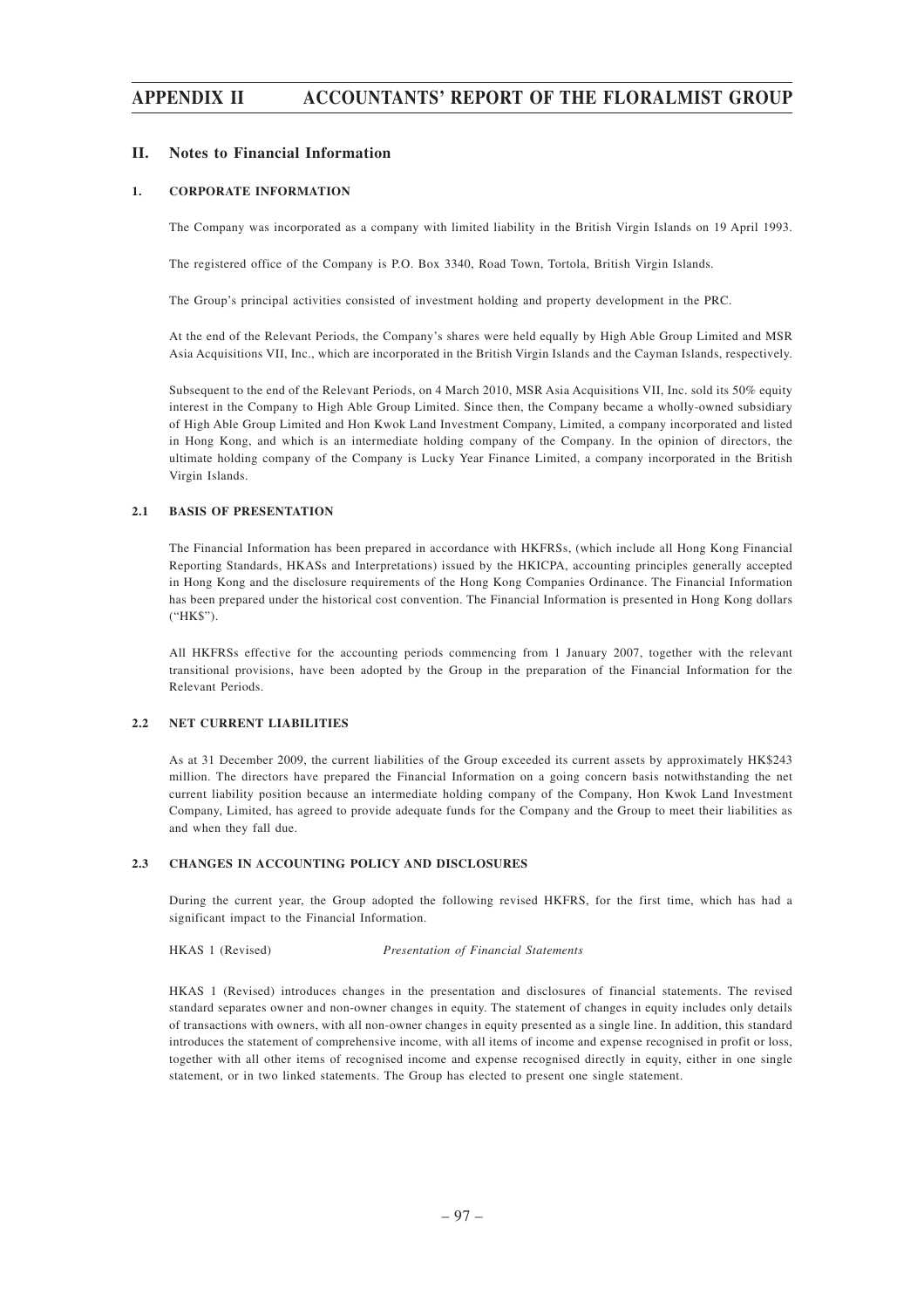#### **2.4 ISSUED BUT NOT YET EFFECTIVE HONG KONG FINANCIAL REPORTING STANDARDS**

The Group has not applied the following new and revised HKFRSs, that have been issued but are not yet effective, in these financial statements.

| HKFRS 1 (Revised)               | First-time Adoption of Hong Kong Financial Reporting Standards <sup>1</sup>                                     |
|---------------------------------|-----------------------------------------------------------------------------------------------------------------|
| <b>HKFRS</b> 1 Amendments       | Amendments to HKFRS 1 First-time Adoption of Hong Kong                                                          |
|                                 | Financial Reporting Standards - Additional Exemptions for First-time<br>Adopters <sup>2</sup>                   |
| <b>HKFRS 2 Amendments</b>       | Amendments to HKFRS 2 Share-based Payment - Group Cash-settled<br>Share-based Payment Transactions <sup>2</sup> |
| HKFRS 3 (Revised)               | Business Combinations <sup>1</sup>                                                                              |
| <b>HKFRS 9</b>                  | Financial Instruments <sup>6</sup>                                                                              |
| HKAS 24 (Revised)               | Related Party Disclosures <sup>5</sup>                                                                          |
| HKAS 27 (Revised)               | Consolidated and Separate Financial Statements <sup>1</sup>                                                     |
| HKAS 32 Amendment               | Amendment to HKAS 32 Financial Instruments: Presentation –<br>Classification of Rights Issues <sup>3</sup>      |
| HKAS 39 Amendment               | Amendment to HKAS 39 Financial Instruments: Recognition and<br>Measurement – Eligible Hedged Items <sup>1</sup> |
| HK(IFRIC)-Int 14 Amendments     | Amendments to HK(IFRIC)-Int 14 Prepayments of a Minimum Funding<br>Requirement <sup>5</sup>                     |
| HK(IFRIC)-Int 17                | Distributions of Non-cash Assets to Owners <sup>1</sup>                                                         |
| HK(IFRIC)-Int 19                | Extinguishing Financial Liabilities with Equity Instruments <sup>4</sup>                                        |
| Amendments to HKFRS 5 included  | Amendments to HKFRS 5 Non-current Assets Held for Sale and                                                      |
| in Improvements to HKFRSs       | Discontinued Operations - Plan to Sell the Controlling Interest in a                                            |
| issued in October 2008          | Subsidiary <sup>1</sup>                                                                                         |
| HK Interpretation 4 (Revised in | Leases – Determination of the Length of Lease Term in respect of Hong                                           |
| December 2009)                  | Kong Land Leases <sup>2</sup>                                                                                   |

Apart from the above, the HKICPA has issued *Improvements to HKFRSs 2009* which sets out amendments to a number of HKFRSs primarily with a view to removing inconsistencies and clarifying wording. The amendments to HKFRS 2, HKAS 38, HK(IFRIC)-Int 9 and HK(IFRIC)-Int 16 are effective for annual periods beginning on or after 1 July 2009 while the amendments to HKFRS 5, HKFRS 8, HKAS 1, HKAS 7, HKAS 17, HKAS 38 and HKAS 39 are effective for annual periods beginning on or after 1 January 2010 although there are separate transitional provisions for each standard or interpretation.

- <sup>1</sup> Effective for annual periods beginning on or after 1 July 2009
- <sup>2</sup> Effective for annual periods beginning on or after 1 January 2010
- <sup>3</sup> Effective for annual periods beginning on or after 1 February 2010
- <sup>4</sup> Effective for annual periods beginning on or after 1 July 2010
- <sup>5</sup> Effective for annual periods beginning on or after 1 January 2011
- <sup>6</sup> Effective for annual periods beginning on or after 1 January 2013

The Group is in the process of making an assessment of the impact of these new and revised HKFRSs upon initial application. So far, the Group considers that these new and revised HKFRSs are unlikely to have a significant impact on the Group's results of operations and financial position.

#### **2.5 SUMMARY OF SIGNIFICANT ACCOUNTING POLICIES**

#### **Basis of consolidation**

The consolidated financial statements include the financial statements of the Company and its subsidiaries for the Relevant Periods. The results of subsidiaries are consolidated from the date of acquisition, being the date on which the Group obtains control, and continue to be consolidated until the date that such control ceases. All income, expenses and unrealised gains and losses resulting from intercompany transactions and intercompany balances within the Group are eliminated on consolidation in full.

#### **Subsidiaries**

A subsidiary is an entity whose financial and operating policies the Company controls, directly or indirectly, so as to obtain benefits from its activities.

The results of subsidiaries are included in the Company's profit or loss to the extent of dividends received and receivable. The Company's interests in subsidiaries are stated at cost less any impairment losses.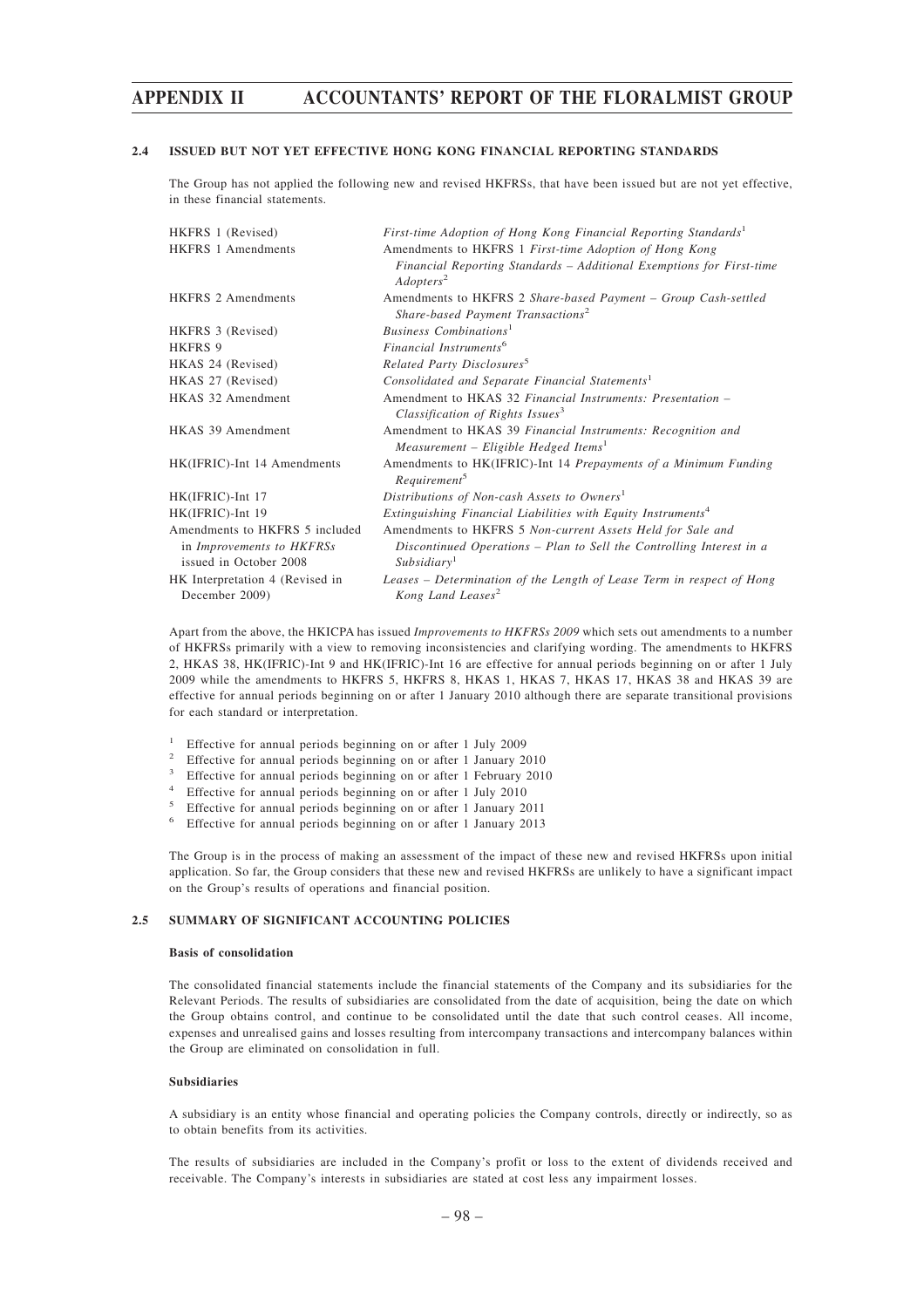#### **Impairment of non-financial assets**

Where an indication of impairment exists, or when annual impairment testing for an asset is required (other than financial assets and properties under development), the asset's recoverable amount is estimated.

An asset's recoverable amount is the higher of the asset's or cash-generating unit's value in use and its fair value less costs to sell, and is determined for an individual asset, unless the asset does not generate cash inflows that are largely independent of those from other assets or groups of assets, in which case the recoverable amount is determined for the cash-generating unit to which the asset belongs.

An impairment loss is recognised only if the carrying amount of an asset exceeds its recoverable amount. In assessing value in use, the estimated future cash flows are discounted to their present value using a pre-tax discount rate that reflects current market assessments of the time value of money and the risks specific to the asset. An impairment loss is charged to the profit or loss in the period in which it arises in those expense categories consistent with the function of the impaired asset.

An assessment is made at the end of each reporting period as to whether there is any indication that previously recognised impairment losses may no longer exist or may have decreased. If such an indication exists, the recoverable amount is estimated. A previously recognised impairment loss of an asset other than goodwill and certain financial assets is reversed only if there has been a change in the estimates used to determine the recoverable amount of that asset, but not to an amount higher than the carrying amount that would have been determined (net of any depreciation/amortisation) had no impairment loss been recognised for the asset in prior years. A reversal of such an impairment loss is credited to the profit or loss in the period in which it arises.

#### **Related parties**

A party is considered to be related to the Group if:

- (a) the party, directly or indirectly through one or more intermediaries, (i) controls, is controlled by, or is under common control with, the Group; (ii) has an interest in the Group that gives it significant influence over the Group; or (iii) has joint control over the Group;
- (b) the party is an associate;
- (c) the party is a jointly-controlled entity;
- (d) the party is a member of the key management personnel of the Group or its shareholders;
- (e) the party is a close member of the family of any individual referred to in (a) or (d);
- (f) the party is an entity that is controlled, jointly controlled or significantly influenced by or for which significant voting power in such entity resides with, directly or indirectly, any individual referred to in (d) or (e); or
- (g) the party is a post-employment benefit plan for the benefit of the employees of the Group, or of any entity that is a related party of the Group.

#### **Property, plant and equipment and depreciation**

Property, plant and equipment are stated at cost less accumulated depreciation and any impairment losses. The cost of an item of property, plant and equipment comprises its purchase price and any directly attributable costs of bringing the asset to its working condition and location for its intended use. Expenditure incurred after items of property, plant and equipment have been put into operation, such as repairs and maintenance, is normally charged to the profit or loss in the period in which it is incurred. In situations where the recognition criteria are satisfied, the expenditure for a major inspection is capitalised in the carrying amount of the asset as a replacement. Where significant parts of property, plant and equipment are required to be replaced at intervals, the Group recognises such parts as individual assets with specific useful lives and depreciation.

Depreciation is calculated on the straight-line basis to write off the cost of each item of property, plant and equipment to its residual value over its estimated useful life. The principal annual rates used for this purpose are as follows:

| Office equipment | 20% |
|------------------|-----|
| Motor vehicles   | 10% |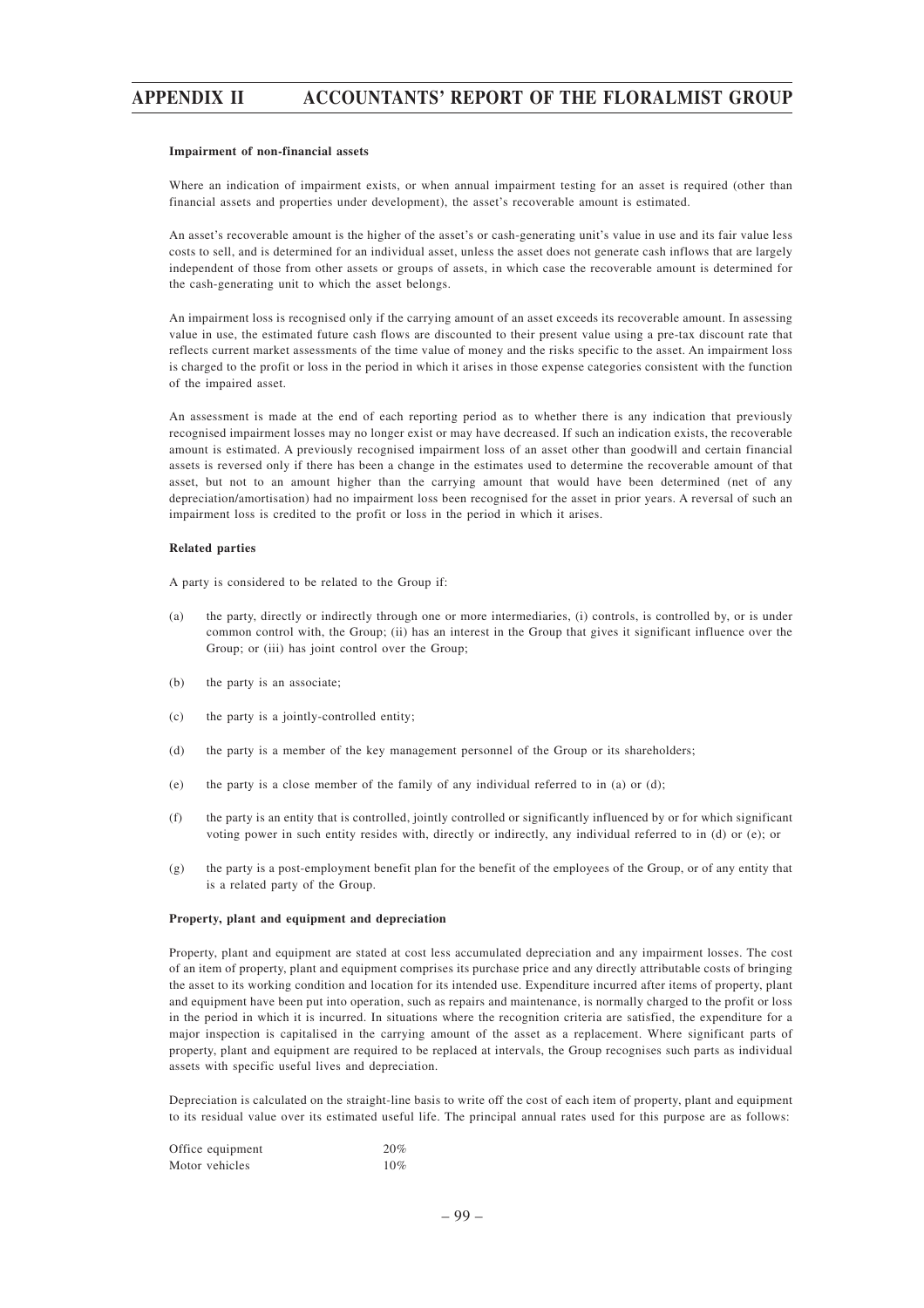Where parts of an item of property, plant and equipment have different useful lives, the cost of that item is allocated on a reasonable basis among the parts and each part is depreciated separately.

Residual values, useful lives and the depreciation method are reviewed, and adjusted if appropriate, at least at each financial year end date.

An item of property, plant and equipment and any significant part initially recognised is derecognised upon disposal or when no future economic benefits are expected from its use or disposal. Any gain or loss on disposal or retirement recognised in the profit or loss in the year the asset is derecognised is the difference between the net sales proceeds and the carrying amount of the relevant asset.

#### **Properties under development**

Properties under development are stated at cost and include the cost of land, construction, financing and other related expenses, less any impairment losses.

### **Leases**

Leases where substantially all the rewards and risks of ownership of assets remain with the lessor are accounted for as operating leases. Where the Group is the lessee, rentals payable under operating leases are charged to the profit or loss on the straight-line basis over the lease terms.

### **Financial assets**

#### *Initial recognition and measurement*

Financial assets within the scope of HKAS 39 are classified as financial assets at fair value through profit or loss, loans and receivables and available-for-sale financial assets, or as derivatives designated as hedging instruments in an effective hedge, as appropriate. The Group determines the classification of its financial assets at initial recognition. When financial assets are recognised initially, they are measured at fair value, plus, in the case of investments not at fair value through profit or loss, directly attributable transaction costs.

All regular way purchases and sales of financial assets are recognised on the trade date, that is, the date that the Group commits to purchase or sell the asset. Regular way purchases or sales are purchases or sales of financial assets that require delivery of assets within the period generally established by regulation or convention in the marketplace.

The Group's financial assets include cash and bank balances, and prepayments, deposits and other receivables.

#### *Subsequent measurement*

The subsequent measurement of financial assets depends on their classification as follows:

#### *Loans and receivables*

Loans and receivables are non-derivative financial assets with fixed or determinable payments that are not quoted in an active market. After initial measurement, such assets are subsequently measured at amortised cost using the effective interest rate method less any allowance for impairment. Amortised cost is calculated taking into account any discount or premium on acquisition and includes fees or costs that are an integral part of the effective interest rate. The effective interest rate amortisation is included in finance income in the profit or loss. The loss arising from impairment is recognised in the profit or loss in finance costs.

### **Derecognition of financial assets**

A financial asset (or, where applicable, a part of a financial asset or part of a group of similar financial assets) is derecognised when:

- the rights to receive cash flows from the asset have expired;
- the Group has transferred its rights to receive cash flows from the asset or has assumed an obligation to pay the received cash flows in full without material delay to a third party under a "pass-through" arrangement; and either (a) the Group has transferred substantially all the risks and rewards of the asset, or (b) the Group has neither transferred nor retained substantially all the risks and rewards of the asset, but has transferred control of the asset.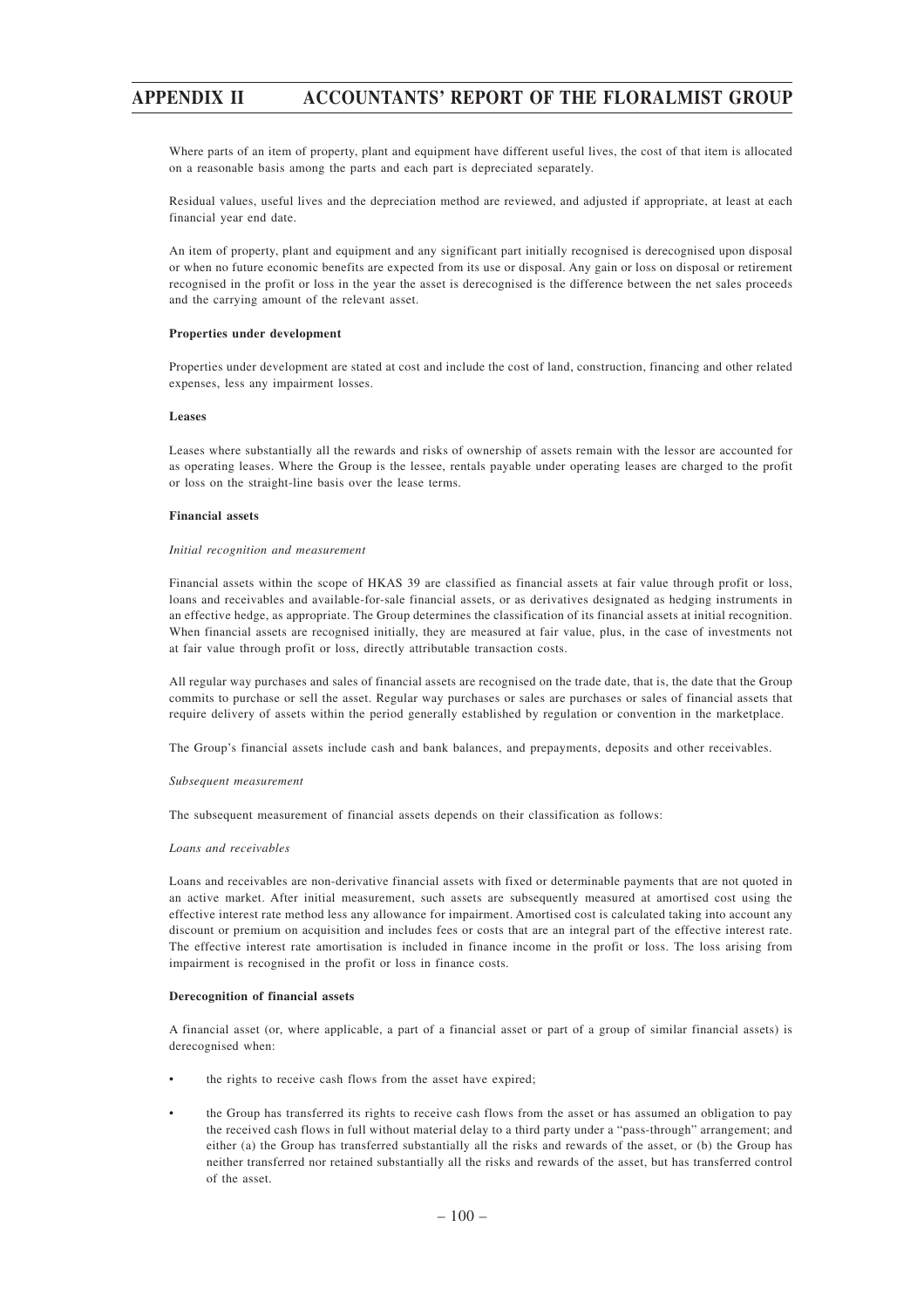When the Group has transferred its rights to receive cash flows from an asset or has entered into a pass-through arrangement, and has neither transferred nor retained substantially all the risks and rewards of the asset nor transferred control of the asset, the asset is recognised to the extent of the Group's continuing involvement in the asset. In that case, the Group also recognises an associated liability. The transferred asset and the associated liability are measured on a basis that reflects the rights and obligations that the Group has retained.

### **Financial liabilities**

Financial liabilities include amounts due to shareholders and related companies, and other monetary liabilities. All financial liabilities are initially stated at fair value less directly attributable transaction costs and are subsequently measured at amortised cost, using the effective interest rate method unless the effect of discounting would be immaterial, in which case they are stated at cost. The related interest expense is recognised within "finance costs" in the profit or loss.

Gains and losses are recognised in the profit or loss when the liabilities are derecognised as well as through the amortisation process.

### **Derecognition of financial liabilities**

A financial liability is derecognised when the obligation under the liability is discharged or cancelled, or expires.

When an existing financial liability is replaced by another from the same lender on substantially different terms, or the terms of an existing liability are substantially modified, such an exchange or modification is treated as a derecognition of the original liability and a recognition of a new liability, and the difference between the respective carrying amounts is recognised in the profit or loss.

#### **Offsetting of financial instruments**

Financial assets and financial liabilities are offset and the net amount is reported in the statement of financial position if, and only if, there is currently enforceable legal right to offset the recognised amounts and there is an intention to settle on a net basis, or to realise the assets and settle the liabilities simultaneously.

#### **Cash and cash equivalents**

For the purpose of the consolidated statement of cash flows, cash and cash equivalents comprise cash on hand and demand deposits, and short term highly liquid investments that are readily convertible into known amounts of cash, are subject to an insignificant risk of changes in value, and have a short maturity of generally within three months when acquired, less bank overdrafts which are repayable on demand and form an integral part of the Group's cash management.

For the purpose of the statement of financial position, cash and cash equivalents comprise cash on hand and at banks, including term deposits, which are not restricted as to use.

#### **Income tax**

Income tax comprises current and deferred tax. Income tax relating to items recognised outside profit or loss is recognised outside profit or loss, either in other comprehensive income or directly in equity.

Current tax assets and liabilities for the current and prior periods are measured at the amount expected to be recovered from or paid to the taxation authorities, based on tax rates (and tax laws) that have been enacted or substantively enacted by the end of the reporting period, taking into consideration interpretations and practices prevailing in the countries in which the Group operates.

Deferred tax is provided, using the liability method, on all temporary differences at the end of the reporting period between the tax bases of assets and liabilities and their carrying amounts for financial reporting purposes.

Deferred tax liabilities are recognised for all taxable temporary differences, except:

- where the deferred tax liability arises from an asset or liability in a transaction that is not a business combination and, at the time of the transaction, affects neither the accounting profit nor taxable profit or loss; and
- in respect of taxable temporary differences associated with investments in subsidiaries, where the timing of the reversal of the temporary differences can be controlled and it is probable that the temporary differences will not reverse in the foreseeable future.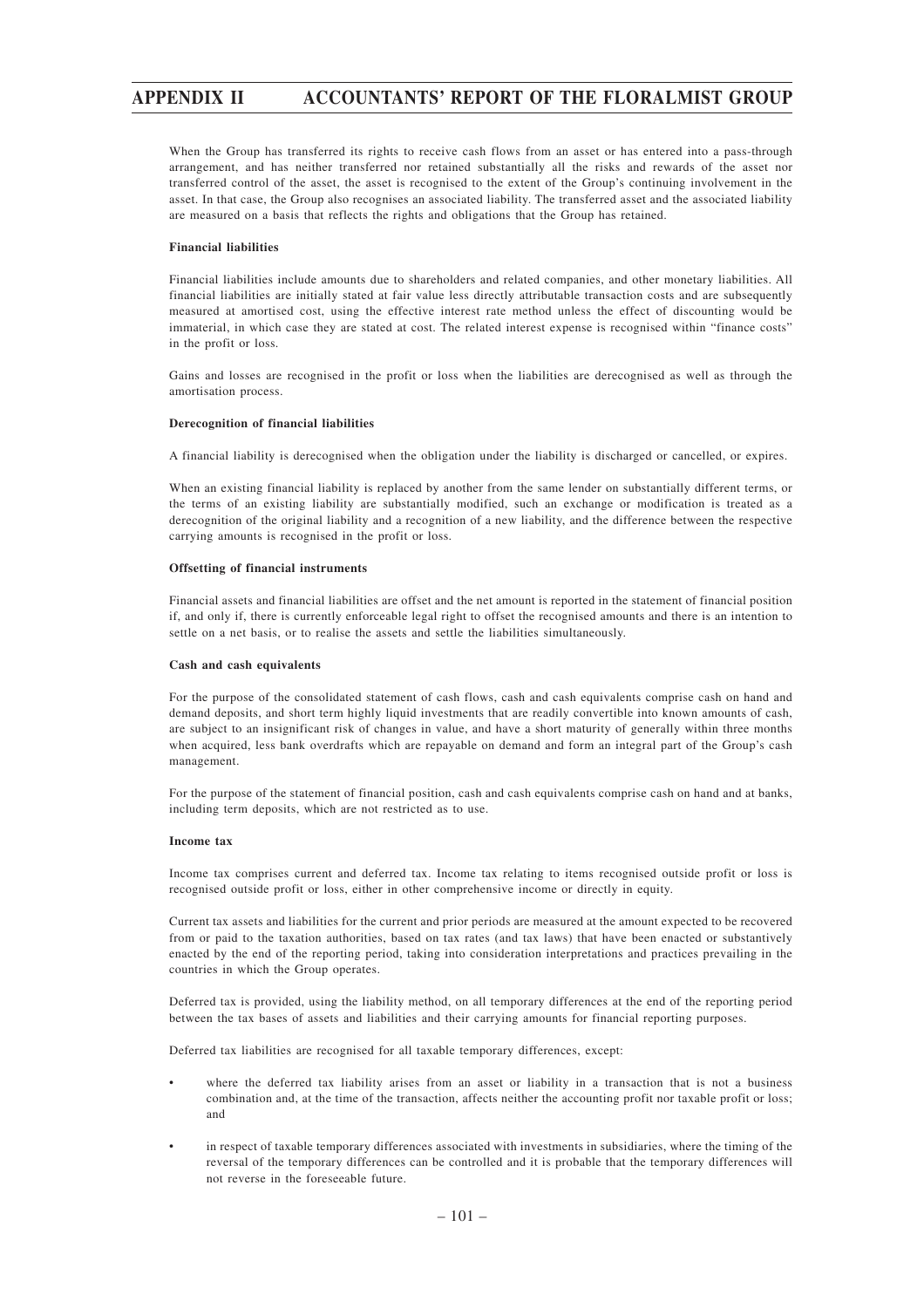Deferred tax assets are recognised for all deductible temporary differences, carry forward of unused tax credits and unused tax losses, to the extent that it is probable that taxable profit will be available against which the deductible temporary differences, and the carry forward of unused tax credits and unused tax losses can be utilised, except:

- where the deferred tax asset relating to the deductible temporary differences arises from the initial recognition of an asset or liability in a transaction that is not a business combination and, at the time of the transaction, affects neither the accounting profit nor taxable profit or loss; and
- in respect of deductible temporary differences associated with investments in subsidiaries, deferred tax assets are only recognised to the extent that it is probable that the temporary differences will reverse in the foreseeable future and taxable profit will be available against which the temporary differences can be utilised.

The carrying amount of deferred tax assets is reviewed at the end of each reporting period and reduced to the extent that it is no longer probable that sufficient taxable profits will be available to allow all or part of the deferred tax asset to be utilised. Unrecognised deferred tax assets are reassessed at the end of each reporting period and are recognised to the extent that it has become probable that sufficient taxable profit will be available to allow all or part of the deferred tax asset to be recovered.

Deferred tax assets and liabilities are measured at the tax rates that are expected to apply to the period when the asset is realised or the liability is settled, based on tax rates (and tax laws) that have been enacted or substantively enacted by the end of the reporting period.

Deferred tax assets and deferred tax liabilities are offset if a legally enforceable right exists to set off current tax assets against current tax liabilities and the deferred taxes relate to the same taxable entity and the same taxation authority.

### **Revenue recognition**

Revenue is recognised when it is probable that the economic benefits will flow to the Group and when the revenue can be measured reliably.

## **Foreign currencies**

These financial statements are presented in Hong Kong dollars, which is the Company's functional and presentation currency. Each entity in the Group determines its own functional currency and items included in the financial statements of each entity are measured using that functional currency. Foreign currency transactions recorded by the entities in the Group are initially recorded using their respective functional currency rates ruling at the dates of the transactions. Monetary assets and liabilities denominated in foreign currencies are retranslated at the functional currency rates of exchange ruling at the end of the reporting period. All differences are taken to the profit or loss. Non-monetary items that are measured in terms of historical cost in a foreign currency are translated using the exchange rates at the dates of the initial transactions. Non-monetary items measured at fair value in a foreign currency are translated using the exchange rates at the date when the fair value was determined.

The functional currency of an overseas subsidiary is a currency other than the Hong Kong dollar. As at the end of the reporting period, the assets and liabilities of this entity are translated into the presentation currency of the Company at the exchange rates ruling at the end of the reporting period, and its profit or loss is translated into Hong Kong dollars at the weighted average exchange rates for the year. The resulting exchange differences are recognised in other comprehensive income and accumulated in the exchange fluctuation reserve. On disposal of a foreign operation, the component of other comprehensive income relating to that particular foreign operation is recognised in the profit or loss.

For the purpose of the consolidated statement of cash flows, the cash flows of the overseas subsidiary are translated into Hong Kong dollars at the exchange rates ruling at the dates of the cash flows. Frequently recurring cash flows of the overseas subsidiary which arise throughout the year are translated into Hong Kong dollars at the weighted average exchange rates for the year.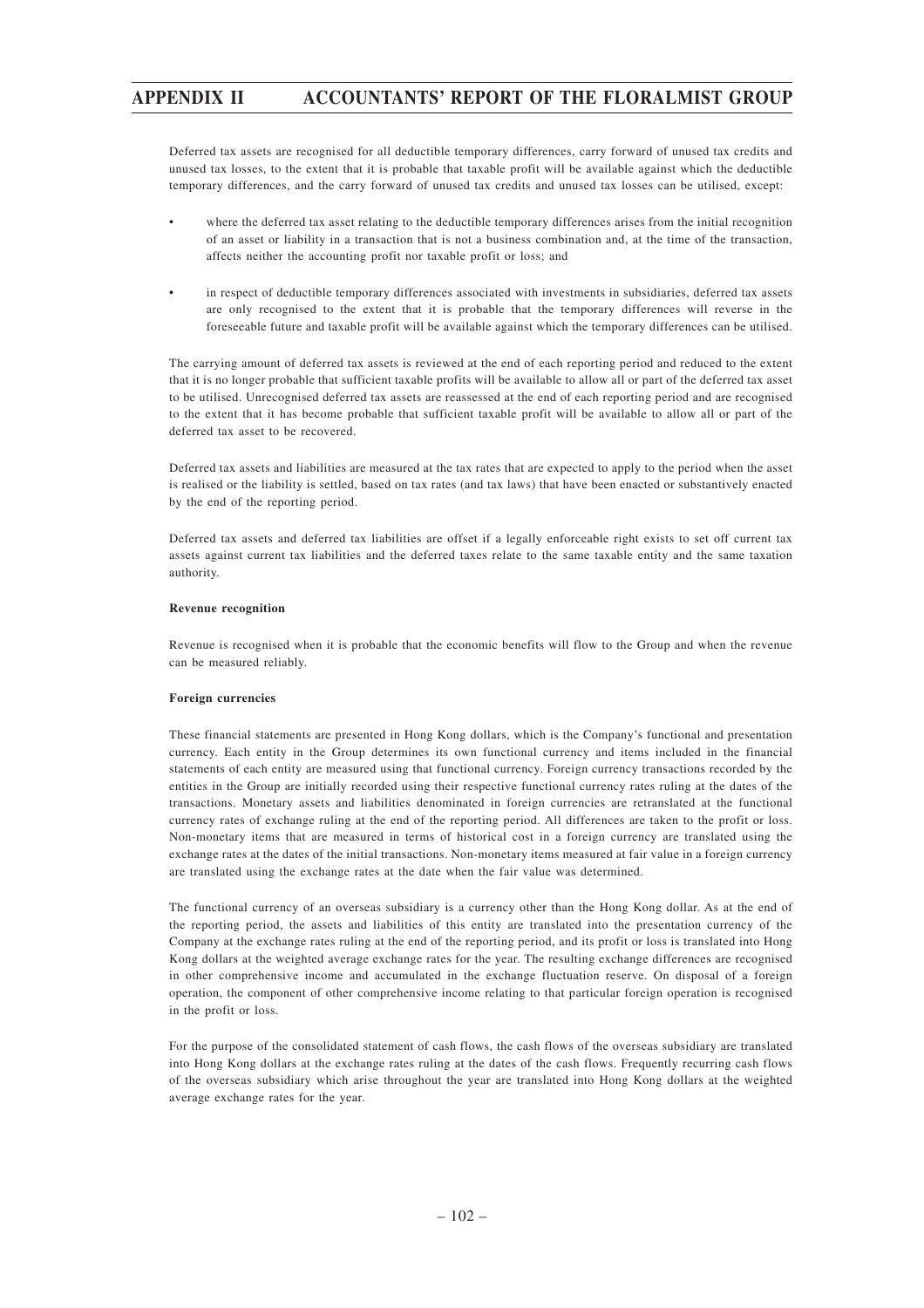## **3. SIGNIFICANT ACCOUNTING JUDGEMENT AND ESTIMATES**

#### **Judgement**

In the process of applying the Group's accounting policies, management has made the following judgement, apart from those involving estimations, which have the most significant effect on the amounts recognised in the financial statements:

#### *Depreciation*

The net book value of the Group's property, plant and equipment as at 31 December 2009 was HK\$488,428 (2008: HK\$465,065; 2007: HK\$466,440). The Group depreciates the property, plant and equipment on the straight line basis over the respective estimated useful lives as set out in note 12 to the financial statements, with the depreciation charge commencing from the date an item of the property, plant and equipment is available for use. The estimated useful life reflects the directors' estimate of the periods that the Group intends to derive future economic benefits from the use of the Group's property, plant and equipment.

#### **Estimation uncertainty**

The key assumptions concerning the future and other key sources of estimation uncertainty at the end of the reporting period, that have a significant risk of causing a material adjustment to the carrying amounts of assets and liabilities within the next financial year, are described below.

#### *Estimation of recoverable amounts of properties under development*

The Group considers information from a variety of sources, including recent prices of similar properties in the same location and condition, with adjustments to reflect any changes in economic conditions since the date of transactions that occurred at those prices.

### *Estimation of total budgeted costs and costs to completion for properties under development*

Total budgeted costs for properties under development comprise (i) prepaid land lease payments; (ii) building costs; and (iii) any other direct costs attributable to the development of the properties. In estimating the total budgeted costs for properties under development, management makes reference to information such as (i) current offers from contractors and suppliers; (ii) recent offers agreed with contractors and suppliers; and (iii) professional estimation on construction and material costs.

## **4. SEGMENT INFORMATION**

The Group did not generate any revenue for the Relevant Periods. In the opinion of the management, the Group has only one operating segment which is property development.

No geographical information is presented as almost all of the Group's assets are located in the PRC.

#### **5. REVENUE**

The Group did not generate any revenue during the year (2008: Nil; 2007: Nil).

## **6. LOSS BEFORE TAX**

Loss before tax is arrived at after charging:

|                               | Year ended 31 December |        |        |
|-------------------------------|------------------------|--------|--------|
|                               | 2007<br>2008           |        | 2009   |
|                               | HK\$                   | HK\$   | HK\$   |
| Auditors' remuneration        | 92,000                 | 95,000 | 79,000 |
| Depreciation <i>(note 12)</i> | 60.269                 | 66.738 | 77.367 |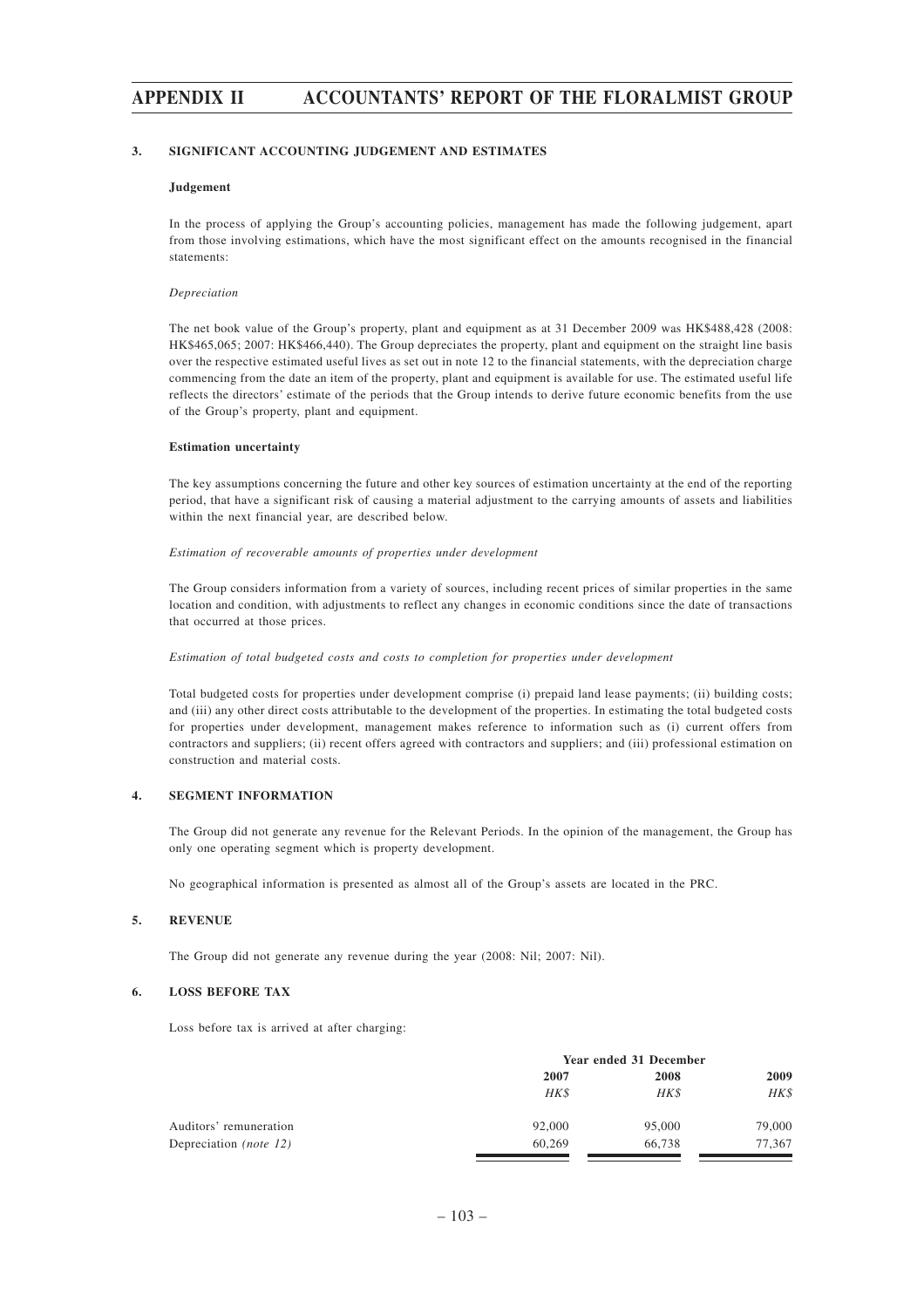### **7. DIRECTORS' REMUNERATION**

No directors of the Company received any fees or emoluments during the Relevant Periods in respect of their services rendered to the Group.

## **8. FIVE HIGHEST PAID EMPOLYEES**

Details of the remuneration of the five highest paid employees, who are non-directors, during the Relevant Periods are as follows:

| Year ended 31 December |         |                                               |
|------------------------|---------|-----------------------------------------------|
| 2007                   | 2008    | 2009                                          |
| HK\$                   | HK\$    | HK\$                                          |
| 233,000                | 310,000 | 460,000                                       |
|                        |         |                                               |
| 2007                   | 2008    | 2009                                          |
|                        |         |                                               |
| 5                      | 5       | $\overline{5}$                                |
|                        |         | Number of employees<br>Year ended 31 December |

## **9. INCOME TAX**

No provision for Hong Kong profits tax has been made as the Group did not generate any assessable profits arising in Hong Kong during the year (2008: Nil; 2007: Nil).

A reconciliation of the tax credit applicable to loss before tax at the Hong Kong statutory rate to the tax position, and a reconciliation of the applicable rate (i.e., the statutory tax rate) to the effective tax rate, are as follows:

| 2007       |        | 2008       |        | 2009       |        |
|------------|--------|------------|--------|------------|--------|
| HK\$       | $\%$   | HK\$       | $\%$   | HK\$       | $\%$   |
| (166, 843) |        | (174, 480) |        | (175, 591) |        |
|            |        |            |        |            |        |
| (29, 198)  | (17.5) | (28, 789)  | (16.5) | (28, 973)  | (16.5) |
|            |        |            |        |            |        |
| 29,198     | 17.5   | 28,789     | 16.5   | 28,973     | 16.5   |
|            |        |            |        |            |        |
|            |        |            |        |            |        |

There was no material unprovided deferred tax in respect of the year and as at the end of the reporting period.

## **10. LOSS FOR THE YEAR**

The loss for the year of the Group included of a loss of HK\$67,134 (2008: HK\$77,462; 2007: HK\$78,881) which has been dealt with in the financial statements of the Company.

#### **11. EARNINGS PER SHARE**

Earnings per share has not been presented as such information is not considered meaningful for the purpose of this report.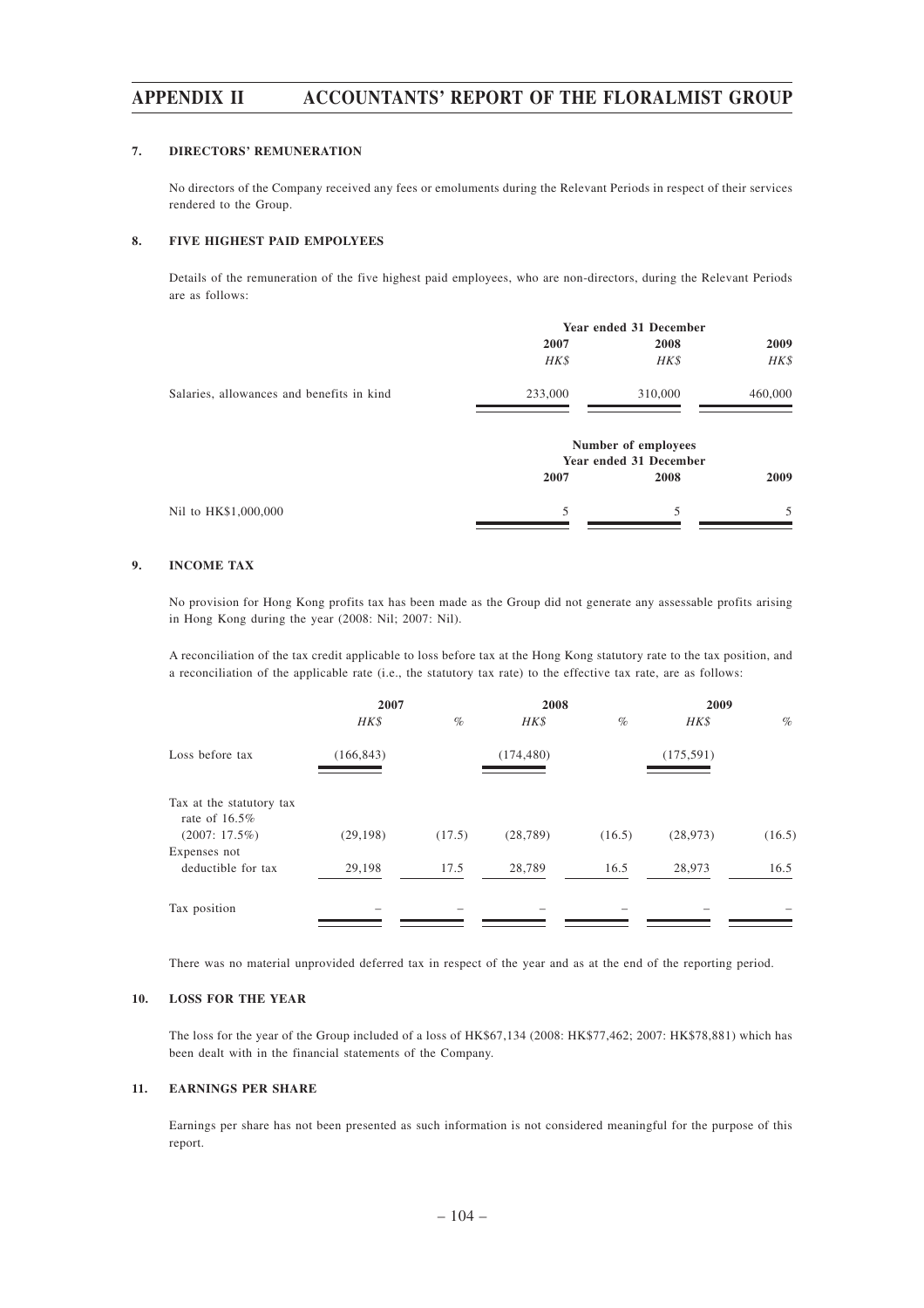## **12. PROPERTY, PLANT AND EQUIPMENT**

**Group**

|                                                                                                 | Office<br>equipment<br>HK\$ | Motor vehicle<br>HK\$ | <b>Total</b><br>HK\$  |
|-------------------------------------------------------------------------------------------------|-----------------------------|-----------------------|-----------------------|
|                                                                                                 |                             |                       |                       |
| 31 December 2007<br>At 31 December 2006 and 1 January 2007:                                     |                             |                       |                       |
| Cost                                                                                            | 92,161                      | 442,953               | 535,114               |
| Accumulated depreciation                                                                        | (21, 802)                   | (19, 933)             | (41, 735)             |
| Net carrying amount                                                                             | 70,359                      | 423,020               | 493,379               |
|                                                                                                 |                             |                       |                       |
| At 1 January 2007, net of                                                                       |                             |                       |                       |
| accumulated depreciation                                                                        | 70,359                      | 423,020               | 493,379               |
| Depreciation provided during the year<br>Exchange realignment                                   | (17,710)<br>4,754           | (42, 559)<br>28,576   | (60, 269)<br>33,330   |
| At 31 December 2007, net of                                                                     |                             |                       |                       |
| accumulated depreciation                                                                        | 57,403                      | 409,037               | 466,440               |
|                                                                                                 |                             |                       |                       |
| At 31 December 2007:<br>Cost                                                                    | 98,387                      | 472,876               | 571,263               |
| Accumulated depreciation                                                                        | (40, 984)                   | (63, 839)             | (104, 823)            |
| Net carrying amount                                                                             | 57,403                      | 409,037               | 466,440               |
| 31 December 2008<br>At 31 December 2007 and 1 January 2008:<br>Cost<br>Accumulated depreciation | 98,387<br>(40, 984)         | 472,876<br>(63, 839)  | 571,263<br>(104, 823) |
| Net carrying amount                                                                             | 57,403                      | 409,037               | 466,440               |
| At 1 January 2008, net of                                                                       |                             |                       |                       |
| accumulated depreciation                                                                        | 57,403                      | 409,037               | 466,440               |
| Additions                                                                                       | 33,560                      |                       | 33,560                |
| Depreciation provided during the year                                                           | (21, 278)                   | (45, 460)             | (66, 738)             |
| Exchange realignment                                                                            | 3,914                       | 27,889                | 31,803                |
| At 31 December 2008, net of                                                                     |                             |                       |                       |
| accumulated depreciation                                                                        | 73,599                      | 391,466               | 465,065               |
| At 31 December 2008:                                                                            |                             |                       |                       |
| Cost                                                                                            | 138,657                     | 505,117               | 643,774               |
| Accumulated depreciation                                                                        | (65,058)                    | (113, 651)            | (178, 709)            |
| Net carrying amount                                                                             | 73,599                      | 391,466               | 465,065               |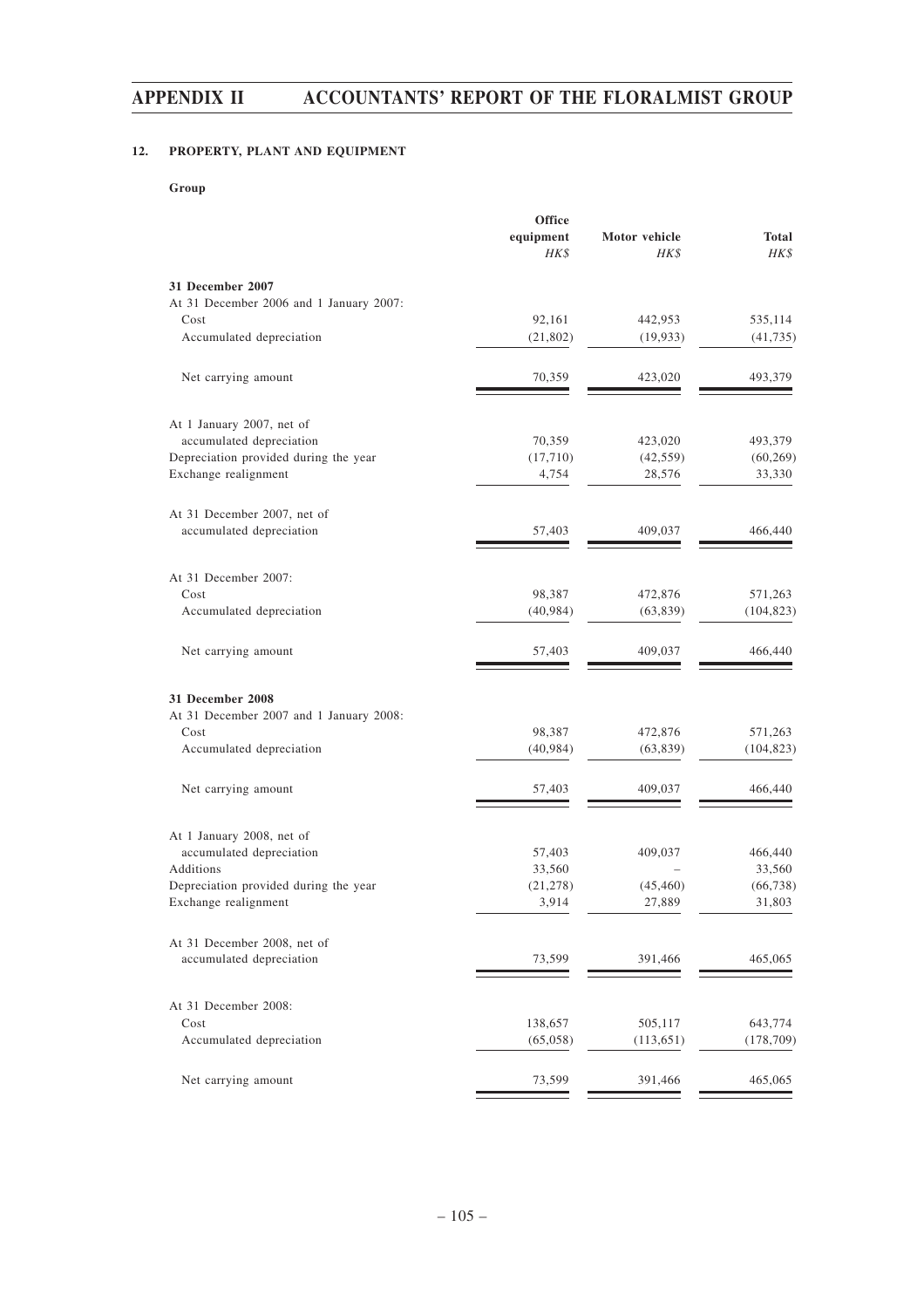| Office    |                              |                                  |
|-----------|------------------------------|----------------------------------|
|           |                              | <b>Total</b><br>HK\$             |
|           |                              |                                  |
|           |                              |                                  |
|           |                              |                                  |
| 138,657   | 505,117                      | 643,774                          |
| (65,058)  | (113, 651)                   | (178, 709)                       |
| 73,599    | 391,466                      | 465,065                          |
|           |                              |                                  |
| 73,599    | 391,466                      | 465,065                          |
| 100,730   |                              | 100,730                          |
| (31,906)  | (45, 461)                    | (77, 367)                        |
|           |                              |                                  |
| 142,423   | 346,005                      | 488,428                          |
|           |                              |                                  |
|           |                              | 744,504                          |
| (96, 964) | (159, 112)                   | (256, 076)                       |
| 142,423   | 346,005                      | 488,428                          |
|           | equipment<br>HK\$<br>239,387 | Motor vehicle<br>HK\$<br>505,117 |

#### **13. PROPERTY UNDER DEVELOPMENT**

#### **Group**

|                      | 2007          | 2008          | 2009        |
|----------------------|---------------|---------------|-------------|
|                      | HK\$          | HK\$          | HK\$        |
| At 1 January         | 180,852,191   | 196, 354, 862 | 247,389,925 |
| Additions            | 5,274,655     | 39,774,846    | 27,122,678  |
| Exchange realignment | 10,228,016    | 11,260,217    |             |
| At 31 December       | 196, 354, 862 | 247,389,925   | 274,512,603 |

Details of the properties under development are as follows:

|                  |               | As at 31 December |             |  |
|------------------|---------------|-------------------|-------------|--|
|                  | 2007          | 2008              | 2009        |  |
|                  | HK\$          | HK\$              | HK\$        |  |
| Long term lease: |               |                   |             |  |
| Mainland China   | 196, 354, 862 | 247,389,925       | 274,512,603 |  |

The Group is subject to a risk that the land relating to the properties under development could be appropriated by the relevant government authorities in the People's Republic of China (the "PRC") as a result of the non-compliance with the requirement to complete the construction work on the land in 1996 and 1997. In the opinion of the directors, the chance that the land administration bureau will appropriate the property without paying compensation is remote because the Group fully paid the land premium in prior years and was granted approval from the relevant government departments for the modification and application for extension of several Construction Works Planning Permits and Construction Works Commencement Permits.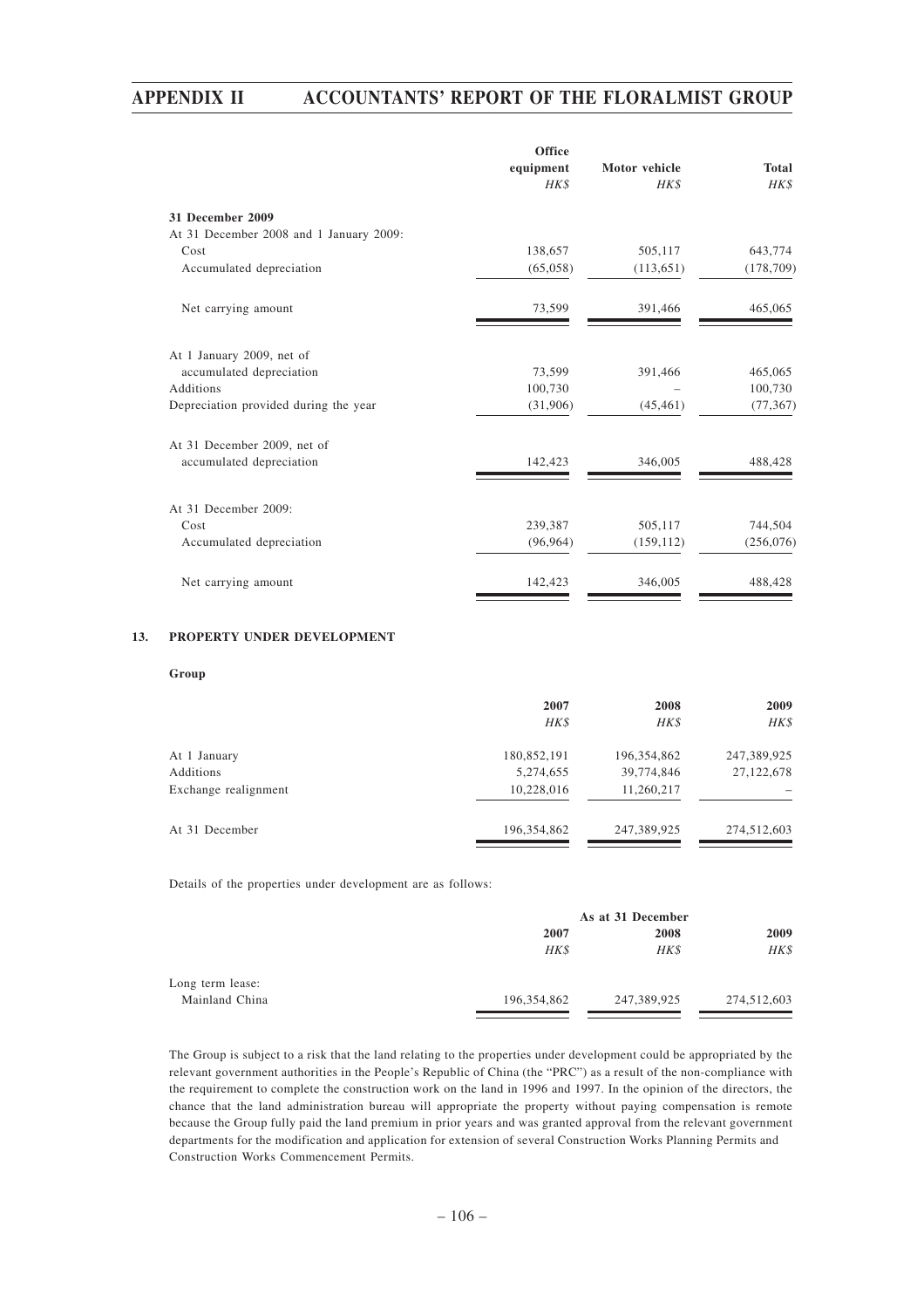### **14. INTERESTS IN SUBSIDIARIES**

### **Company**

|                          | As at 31 December |                |             |
|--------------------------|-------------------|----------------|-------------|
|                          | 2007              | 2008           | 2009        |
|                          | HK\$              | HK\$           | HK\$        |
| Unlisted shares, at cost | $\mathfrak{2}$    | $\overline{2}$ | 2           |
| Due from a subsidiary    | 177,816,927       | 179, 367, 377  | 179,369,932 |
|                          | 177,816,929       | 179, 367, 379  | 179,369,934 |
|                          |                   |                |             |

The amount due from a subsidiary included in the Company's current asset is unsecured, interest-free and repayable on demand. The carrying amount of the balance due from a subsidiary approximates to its fair value.

Particulars of the subsidiaries are as follows:

| Name                                         | Place of<br>incorporation/<br>registration and<br>operations | Nominal value of<br>issued ordinary<br>share capital/<br>amount of paid-up<br>registered capital | Percentage of equity<br>attributable to<br>the Company |                          | Principal<br>activities |
|----------------------------------------------|--------------------------------------------------------------|--------------------------------------------------------------------------------------------------|--------------------------------------------------------|--------------------------|-------------------------|
|                                              |                                                              |                                                                                                  | <b>Direct</b>                                          | Indirect                 |                         |
| Orient States Limited                        | Hong Kong                                                    | <b>HK\$2</b>                                                                                     | 100                                                    | $\overline{\phantom{m}}$ | Investment holding      |
| Foshan Nanhai XinDa Land<br>Development Ltd. | PRC/Mainland<br>China                                        | HK\$129,480,000                                                                                  | $\overline{\phantom{0}}$                               | 100                      | Property<br>development |

#### **15. CASH AND CASH EQUIVALENTS**

|               |           | Group<br>As at 31 December |             | Company<br>As at 31 December |       |       |
|---------------|-----------|----------------------------|-------------|------------------------------|-------|-------|
|               | 2007      | 2008                       | 2009        | 2007                         | 2008  | 2009  |
|               | HK\$      | HK\$                       | HK\$        | HK\$                         | HK\$  | HK\$  |
| Cash and bank |           |                            |             |                              |       |       |
| balances      | 1,182,007 | 547,602                    | 105,890,150 | 11.089                       | 6.405 | 3.705 |

At the end of the reporting period, the cash and bank balances of the Group denominated in Renminbi ("RMB") amounted to HK\$105,797,388 (2008: HK\$449,740; 2007: HK\$1,043,806). The RMB is not freely convertible into other currencies, however, under Mainland China's Foreign Exchange Control Regulations and Administration of Settlement, Sale and Payment of Foreign Exchange Regulations, the Group is permitted to exchange RMB for other currencies through banks authorised to conduct foreign exchange business.

The carrying amounts of the cash and cash equivalents approximate to their fair values.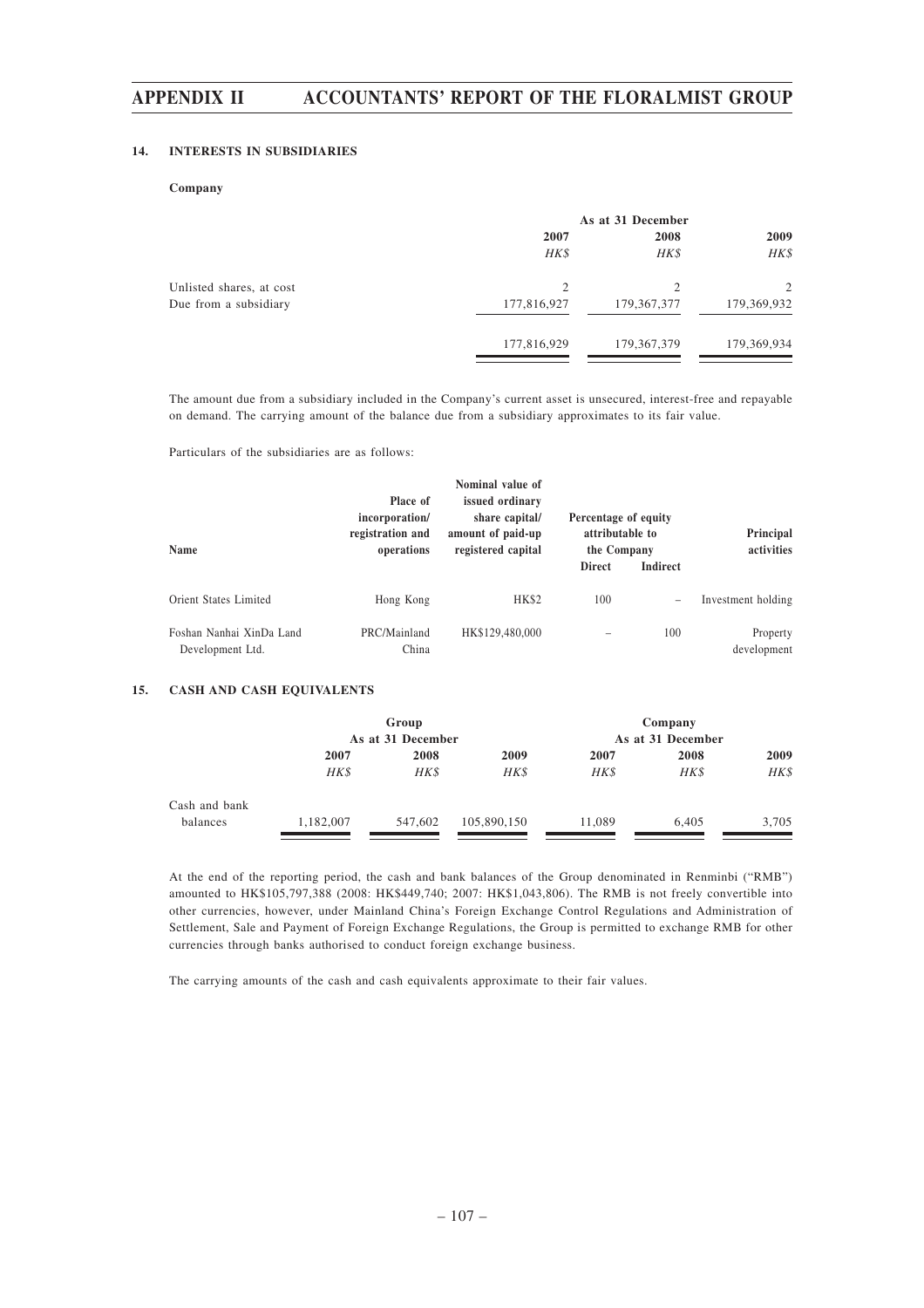### **16. SHARE CAPITAL**

|                                      | As at 31 December |         |         |  |
|--------------------------------------|-------------------|---------|---------|--|
|                                      | 2007              | 2008    | 2009    |  |
|                                      | HK\$              | HK\$    | HK\$    |  |
| Authorised:                          |                   |         |         |  |
| 50,000 ordinary shares of US\$1 each | 390,000           | 390,000 | 390,000 |  |
|                                      |                   |         |         |  |
| Issued and fully paid:               |                   |         |         |  |
| 100 ordinary shares of US\$1 each    | 780               | 780     | 780     |  |

### **17. RESERVES**

#### **(a) Group**

The amounts of the Group's reserves and the movements therein for the current year are presented in the consolidated statement of changes in equity.

### **(b) Company**

|                                        | Accumulated     |            |              |
|----------------------------------------|-----------------|------------|--------------|
|                                        | Surplus capital | losses     | <b>Total</b> |
|                                        | HK\$            | HK\$       | HK\$         |
| At 1 January 2007                      | 287,951         | (158, 177) | 129,774      |
| Loss for the year                      |                 | (78, 881)  | (78, 881)    |
| At 31 December 2007 and 1 January 2008 | 287,951         | (237,058)  | 50,893       |
| Loss for the year                      |                 | (77, 462)  | (77, 462)    |
| At 31 December 2008 and 1 January 2009 | 287,951         | (314, 520) | (26, 569)    |
| Loss for the year                      |                 | (67.134)   | (67, 134)    |
| At 31 December 2009                    | 287,951         | (381, 654) | (93,703)     |

## **18. OPERATING LEASE ARRANGEMENT**

The Group leases its office property under an operating lease arrangement. The lease for the office property is negotiated for a term of two years.

At 31 December 2009, the Group had total future minimum lease payments under a non-cancellable operating lease falling due as follows:

|                                         | As at 31 December |        |         |  |
|-----------------------------------------|-------------------|--------|---------|--|
|                                         | 2007              | 2008   | 2009    |  |
|                                         | HK\$              | HK\$   | HK\$    |  |
| Within one year                         | 85,021            | 60,545 | 95,734  |  |
| In the second to fifth years, inclusive | 56,681            |        | 60,206  |  |
|                                         | 141,702           | 60,545 | 155,940 |  |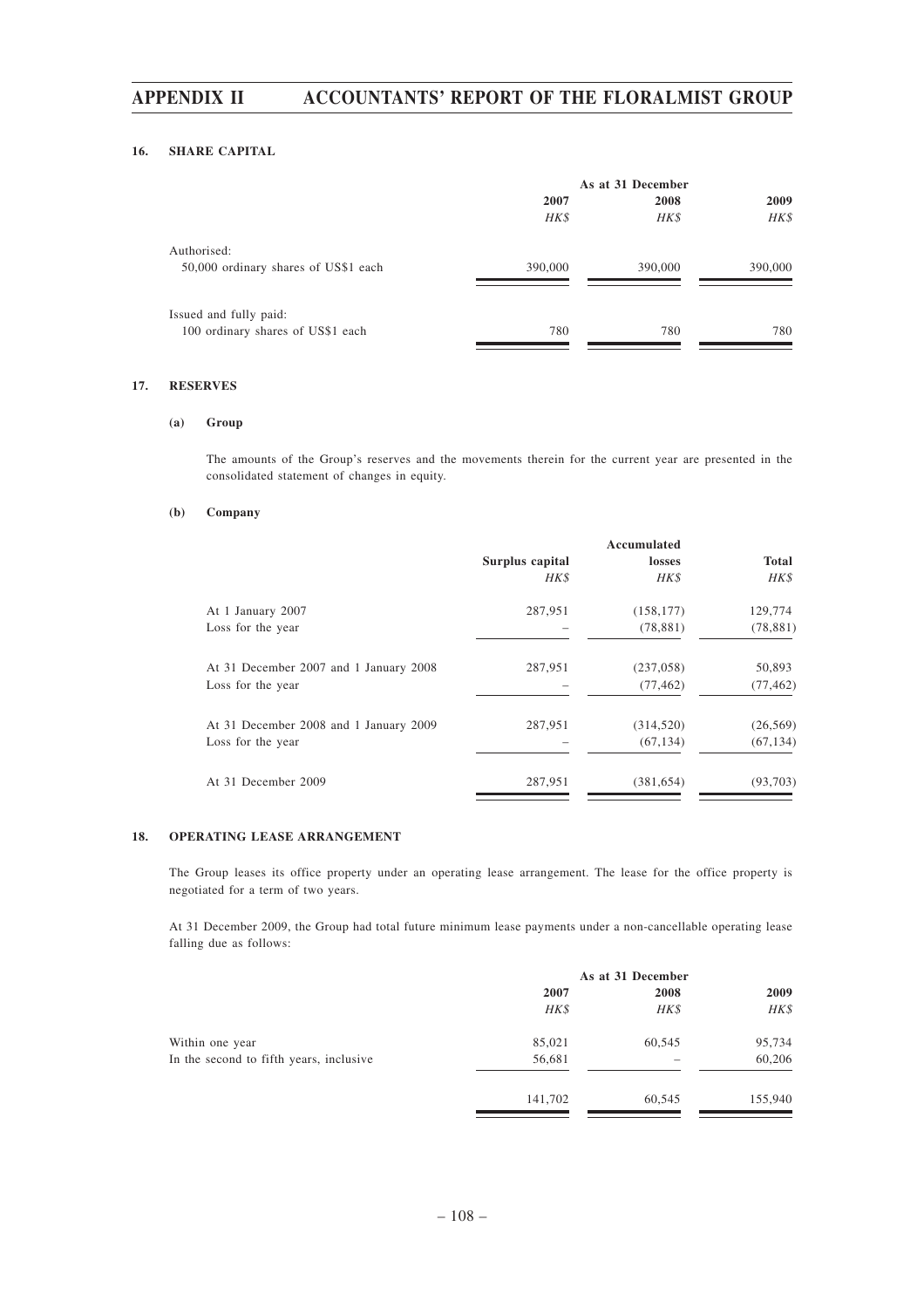#### **19. CAPITAL COMMITMENT**

In addition to the operating lease commitment detailed in note 18 above, the Group had the following capital commitments in respect of property development expenditure at the end of the reporting period.

|                                  | As at 31 December |            |            |
|----------------------------------|-------------------|------------|------------|
|                                  | 2007              | 2008       | 2009       |
|                                  | HK\$              | HK\$       | HK\$       |
| Contracted, but not provided for | 13,059,133        | 14,544,368 | 18,450,945 |

### **20. RELATED PARTY TRANSACTIONS**

(a) Outstanding balances with shareholders and related companies:

Amounts due to shareholders and related companies, as disclosed in the statements of financial position, are unsecured, interest-free and repayable on demand. Their carrying amounts of the balances approximate to their fair values.

(b) The Group's key management personnel are the directors and they did not receive any remuneration from the Group for their services rendered during the Relevant Periods.

### **21. FINANCIAL INSTRUMENTS BY CATEGORY**

The carrying amounts of each category of financial instruments as at the end of the reporting period are as follows:

#### **Group**

#### *Financial assets*

|                                           | Loans and receivables<br>As at 31 December |         |             |  |
|-------------------------------------------|--------------------------------------------|---------|-------------|--|
|                                           | 2007                                       | 2008    | 2009        |  |
|                                           | HK\$                                       | HK\$    | HK\$        |  |
| Financial assets included in prepayments, |                                            |         |             |  |
| deposits and other receivables            | 469,902                                    | 5,398   | 5,398       |  |
| Cash and cash equivalents                 | 1,182,007                                  | 547,602 | 105,890,150 |  |
|                                           | 1,651,909                                  | 553,000 | 105,895,548 |  |

#### *Financial liabilities*

|                          | <b>Financial liabilities</b><br>at amortised cost<br>As at 31 December |              |               |
|--------------------------|------------------------------------------------------------------------|--------------|---------------|
|                          | 2007                                                                   | 2008         | 2009          |
|                          | HK\$                                                                   | HK\$         | HK\$          |
| Due to shareholders      | 177,694,345                                                            | 179,245,573  | 179,253,562   |
| Due to related companies |                                                                        | 34, 293, 475 | 167, 572, 547 |
|                          | 177,694,345                                                            | 213,539,048  | 346,826,109   |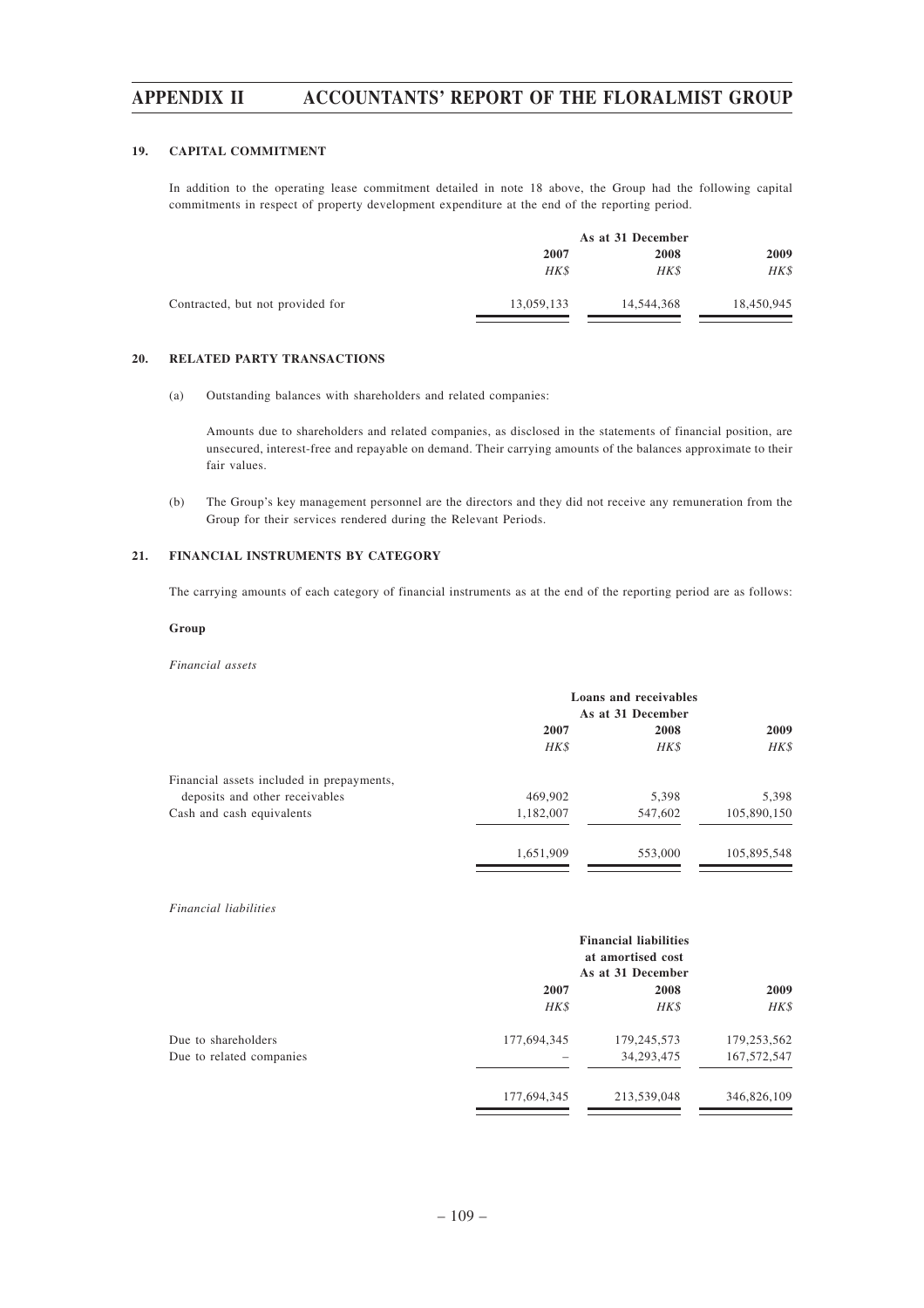#### **Company**

#### *Financial assets*

| Loans and receivables |               |                   |  |
|-----------------------|---------------|-------------------|--|
|                       |               |                   |  |
| 2007                  | 2008          | 2009              |  |
| HK\$                  | HK\$          | HK\$              |  |
| 177,816,927           | 179, 367, 377 | 179,369,932       |  |
| 11,089                | 6,405         | 3,705             |  |
| 177,828,016           | 179, 373, 782 | 179, 373, 637     |  |
|                       |               | As at 31 December |  |

#### *Financial liabilities*

|                     | <b>Financial liabilities</b><br>at amortised cost<br>As at 31 December |             |             |  |
|---------------------|------------------------------------------------------------------------|-------------|-------------|--|
|                     | 2007                                                                   | 2008        | 2009        |  |
|                     | HK\$                                                                   | HK\$        | HK\$        |  |
| Due to shareholders | 177,694,345                                                            | 179,245,573 | 179,253,562 |  |

### **22. FINANCIAL RISK MANAGEMENT OBJECTIVES AND POLICIES**

The Group's principal financial instruments comprise balances with shareholders, and cash and cash equivalents. The main purpose of these financial instruments is to provide finance for the Group's operations.

It is, and has been, throughout the year under review, the Group's policy that no trading in financial instruments shall be undertaken.

The main risks arising from the Group's financial instruments are credit risk and liquidity risk. The management reviews and agrees policies for managing each of these risks and they are summarised below.

### **Credit risk**

Other receivables are monitored on an ongoing basis and the Group's exposure to bad debts is not significant.

With respect to credit risk arising from cash and bank balances, the Group's exposure to credit risk arises from default of the counterparty, with a maximum exposure equal to the carrying amount of the cash and bank balances.

#### **Liquidity risk**

The Group monitors its risk to a shortage of funds using a recurring liquidity planning tool. This tool considers the maturity of both its financial instruments and financial assets and projected cash flows from operations.

The Group's objective is to maintain a balance between continuity of funding and flexibility through the continuous financial support from an intermediate holding company, namely Hon Kwok Land Investment Company, Limited. The Group will consistently maintain a prudent financing policy and ensure that it maintains sufficient liquid funds to meet its liquidity requirements.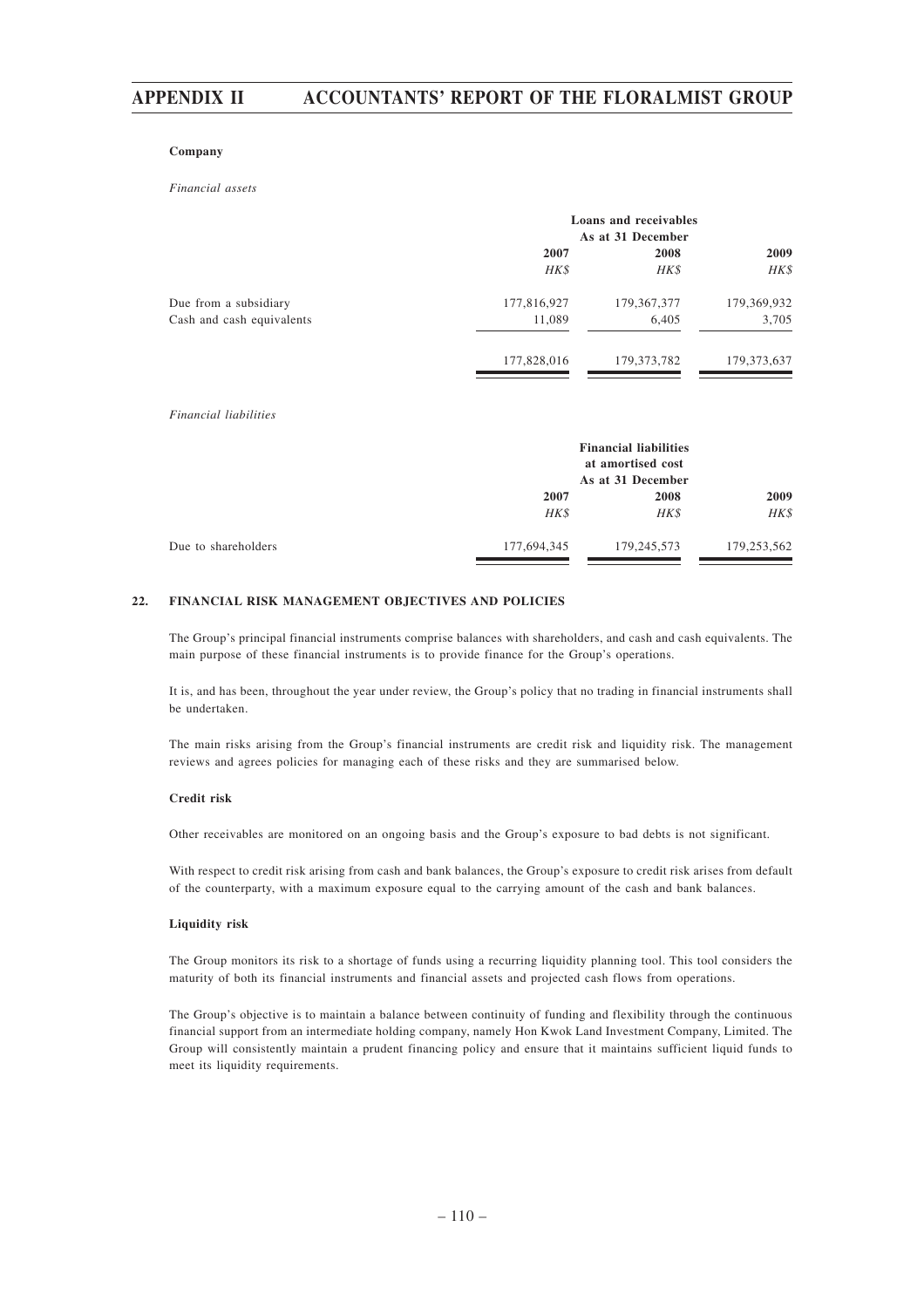The maturity profile of the financial liabilities of the Group and the Company as at the end of the reporting period, based on the contractual undiscounted payments, was as follows:

#### **Group**

|                          | 2007        | 2008         | 2009          |
|--------------------------|-------------|--------------|---------------|
|                          | On demand   | On demand    | On demand     |
|                          | HK\$        | HK\$         | HK\$          |
| Due to shareholders      | 177,694,345 | 179,245,573  | 179,253,562   |
| Due to related companies |             | 34, 293, 475 | 167, 572, 547 |
|                          | 177,694,345 | 213,539,048  | 346,826,109   |

#### **Company**

|                     | 2007        | 2008        | 2009        |
|---------------------|-------------|-------------|-------------|
|                     | On demand   | On demand   | On demand   |
|                     | HK\$        | HK\$        | HK\$        |
| Due to shareholders | 177,694,345 | 179,245,573 | 179,253,562 |

#### **Capital management**

The primary objective of the Group's capital management is to safeguard the Group's ability to continue as a going concern. As detailed in note 2.2 to the financial statements, an intermediate holding company, Hon Kwok Land Investment Company, Limited, has agreed to provide adequate funds for the Group to maintain its liquidity position.

### **23. SUBSEQUENT FINANCIAL STATEMENTS**

No audited financial statements have been prepared by the Group in respect of any period subsequent to 31 December 2009.

> Yours faithfully, **Ernst & Young** *Certified Public Accountants* 18th Floor Two International Finance Centre 8 Finance Street, Central Hong Kong 16 April 2010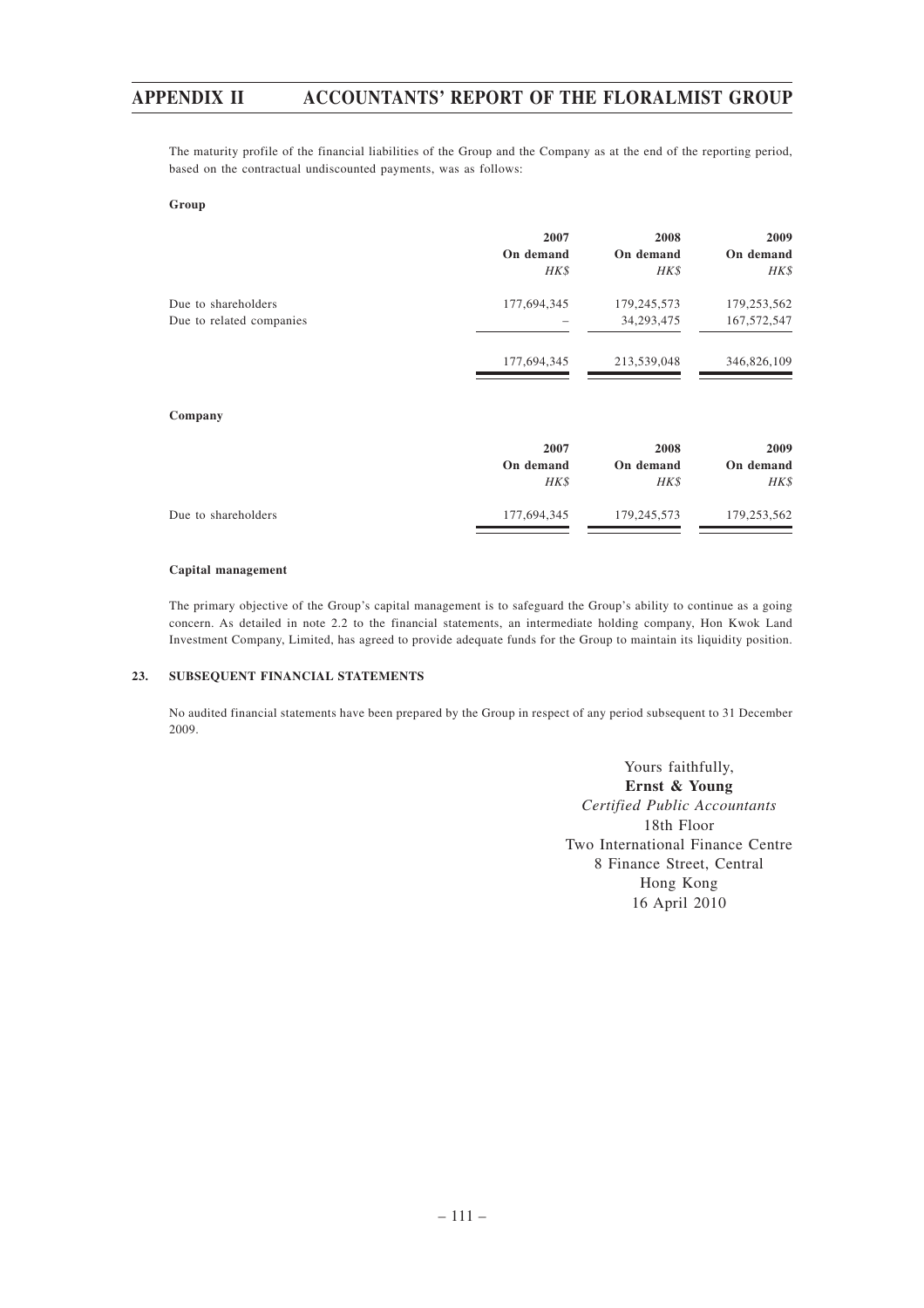## **1. UNAUDITED PRO FORMA FINANCIAL INFORMATION**

The accompanying unaudited pro forma financial information has been prepared to illustrate the effect of the Acquisition on the Group.

The unaudited pro forma statement of assets and liabilities of the Group combined with the assets and liabilities of the Floralmist Group as at 31 December 2009 (the "Unaudited Pro Forma Financial Information") gives effect to the Acquisition as if the Acquisition had been completed on 31 December 2009.

The accompanying Unaudited Pro Forma Financial Information is based upon the unaudited pro forma financial information of the Group as set out in Appendix III to the Company's circular dated 29 March 2010 and the historical audited financial information of the Floralmist Group as at 31 December 2009 as extracted from the accountants' report of the Floralmist Group as set out in Appendix II to this circular. A narrative description of the pro forma adjustments of the Acquisition that are (i) directly attributable to the transactions; (ii) expected to have a continuing impact on the Group; and (iii) factually supportable, are summarised in the accompanying notes.

The accompanying Unaudited Pro Forma Financial Information is based on a number of assumptions, estimates, uncertainties and currently available information. As a result of these assumptions, estimates and uncertainties, the accompanying Unaudited Pro Forma Financial Information does not purport to describe the financial position that would have been presented had the Acquisition been completed. Further, the accompanying Unaudited Pro Forma Financial Information does not purport to predict the Enlarged Group's future financial position.

The accompanying Unaudited Pro Forma Financial Information should be read in conjunction with the audited financial statements and the unaudited condensed interim financial statements of the Group as set out in Appendix I and other financial information elsewhere in this circular.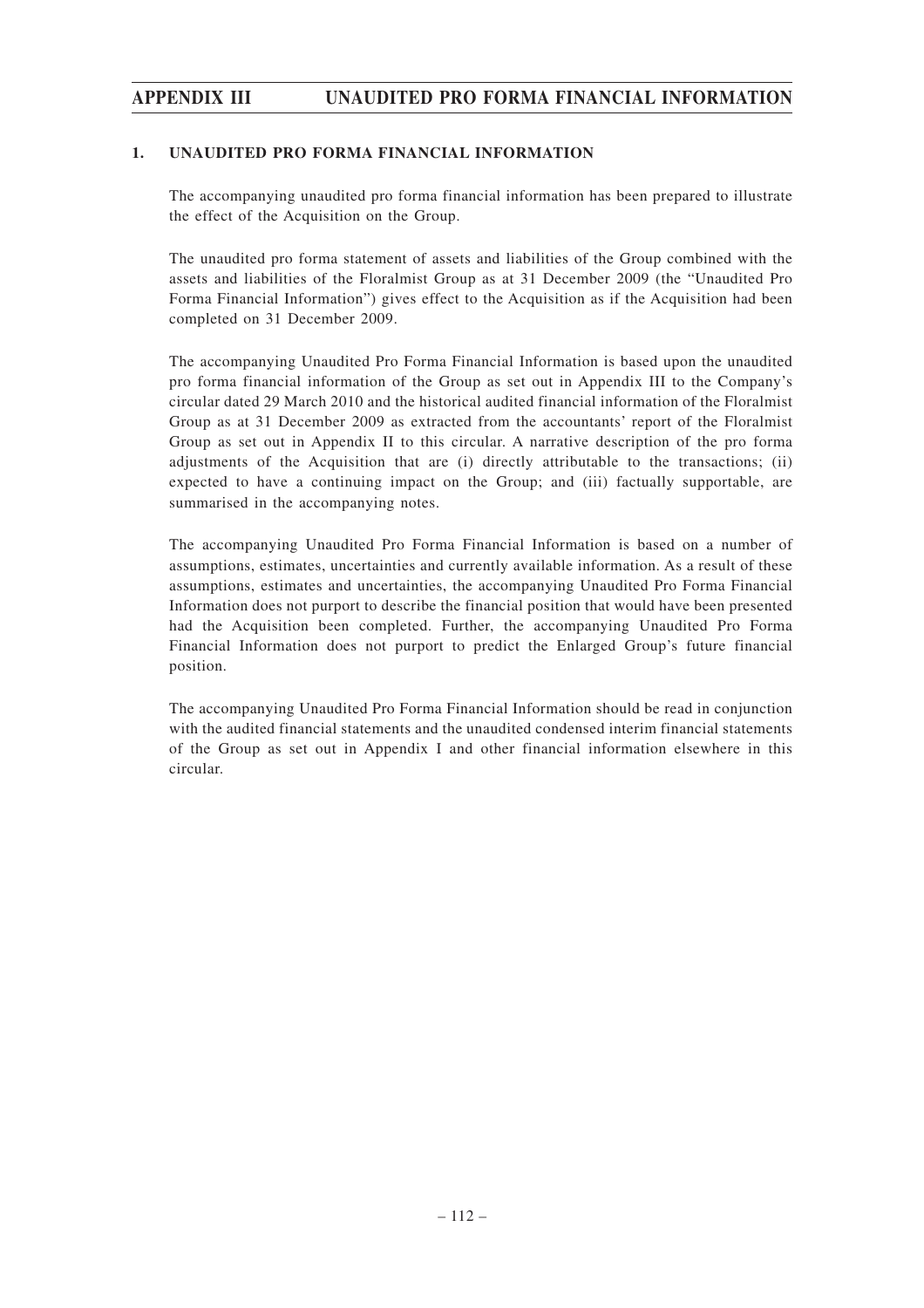# **UNAUDITED PRO FORMA FINANCIAL INFORMATION OF THE ENLARGED GROUP**

|                                                             | Pro forma<br>information as                                              |                                               |                                                   | Pro forma adjustments                                                     |                                                   |  |
|-------------------------------------------------------------|--------------------------------------------------------------------------|-----------------------------------------------|---------------------------------------------------|---------------------------------------------------------------------------|---------------------------------------------------|--|
|                                                             | disclosed in the<br>Company's<br>circular<br>dated 29.3.2010<br>HK\$'000 | Floralmist<br>Group<br>31.12.2009<br>HK\$'000 | Acquisition of<br>Floralmist<br>Group<br>HK\$'000 | <b>Elimination</b> of<br>investment in<br>Floralmist<br>Group<br>HK\$'000 | Pro forma<br><b>Enlarged</b><br>Group<br>HK\$'000 |  |
|                                                             | (note 1)                                                                 | (note 2)                                      |                                                   |                                                                           |                                                   |  |
| <b>Non-Current Assets</b>                                   |                                                                          |                                               |                                                   |                                                                           |                                                   |  |
| Properties, plant and equipment                             | 94,366                                                                   | 488                                           |                                                   |                                                                           | 94,854                                            |  |
| Properties under development                                | 1,666,995                                                                | 274,513                                       |                                                   | 65,740                                                                    | 2,007,248                                         |  |
|                                                             |                                                                          |                                               |                                                   | (note 5)                                                                  |                                                   |  |
| Prepaid land lease payments                                 | 15,992                                                                   |                                               |                                                   |                                                                           | 15,992                                            |  |
| Investment properties                                       | 3,048,100                                                                |                                               |                                                   |                                                                           | 3,048,100                                         |  |
| Investment in Floralmist                                    |                                                                          |                                               | 97,393                                            | (97, 393)                                                                 |                                                   |  |
|                                                             |                                                                          |                                               | (note 3)                                          | (note 6)                                                                  |                                                   |  |
| Goodwill                                                    | 443                                                                      |                                               |                                                   |                                                                           | 443                                               |  |
| Interests in associates                                     | 101,037                                                                  |                                               |                                                   |                                                                           | 101,037                                           |  |
| Interests in jointly-controlled entities                    | 31,159                                                                   |                                               | (14, 523)                                         |                                                                           | 16,636                                            |  |
|                                                             |                                                                          |                                               | (note 4)                                          |                                                                           |                                                   |  |
| Promissory note receivable from an<br>associate             | 40,304                                                                   |                                               |                                                   |                                                                           | 40,304                                            |  |
| Deferred tax assets                                         | 184                                                                      |                                               |                                                   |                                                                           | 184                                               |  |
| Loans receivables                                           | 2,881                                                                    |                                               |                                                   |                                                                           | 2,881                                             |  |
|                                                             |                                                                          |                                               |                                                   |                                                                           |                                                   |  |
|                                                             |                                                                          |                                               |                                                   |                                                                           |                                                   |  |
|                                                             | 5,001,461                                                                | 275,001                                       |                                                   |                                                                           | 5,327,679                                         |  |
| <b>Current Assets</b>                                       |                                                                          |                                               |                                                   |                                                                           |                                                   |  |
| Amount due from Floralmist                                  |                                                                          |                                               | 236,949                                           | (236,949)                                                                 |                                                   |  |
|                                                             |                                                                          |                                               | (note 3)                                          | (note 6)                                                                  |                                                   |  |
| Inventories                                                 | 15,061                                                                   |                                               |                                                   |                                                                           | 15,061                                            |  |
| Properties held for sale                                    | 452,147                                                                  |                                               |                                                   |                                                                           | 452,147                                           |  |
| Prepaid land lease payments                                 | 471                                                                      |                                               |                                                   |                                                                           | 471                                               |  |
| Equity investments at fair value through<br>profit and loss | 36,461                                                                   |                                               |                                                   |                                                                           | 36,461                                            |  |
| Trade and bills receivables                                 | 74,034                                                                   |                                               |                                                   |                                                                           | 74,034                                            |  |
| Prepayments, deposits and other<br>receivables              | 61,828                                                                   | 6                                             |                                                   |                                                                           | 61,834                                            |  |
| Amounts due from related companies                          | 345                                                                      |                                               |                                                   |                                                                           | 345                                               |  |
| Amounts due from/(to) jointly-                              | 145,671                                                                  |                                               | (147, 326)                                        |                                                                           | (1,655)                                           |  |
| controlled entities                                         |                                                                          |                                               | (note 4)                                          |                                                                           |                                                   |  |
| Taxation recoverable                                        | 220                                                                      |                                               |                                                   |                                                                           | 220                                               |  |
| Bank balances and cash                                      | 757,561                                                                  | 105,890                                       | (172, 493)<br>(note 3)                            | (109, 877)<br>(note 6)                                                    | 581,081                                           |  |
|                                                             | 1,543,799                                                                | 105,896                                       |                                                   |                                                                           | 1,219,999                                         |  |
| <b>Current Liabilities</b>                                  |                                                                          |                                               |                                                   |                                                                           |                                                   |  |
| Trade payables and accrued liabilities                      | 206,822                                                                  | 2,418                                         |                                                   |                                                                           | 209,240                                           |  |
| Customers deposits                                          | 233,338                                                                  |                                               |                                                   |                                                                           | 233,338                                           |  |
| Due to the immediate holding company                        | 40,000                                                                   |                                               |                                                   |                                                                           | 40,000                                            |  |
| Due to shareholders                                         |                                                                          | 179,254                                       |                                                   | (179, 254)                                                                |                                                   |  |
| Due to related companies                                    |                                                                          | 167,572                                       |                                                   | (167, 572)                                                                |                                                   |  |
|                                                             |                                                                          |                                               |                                                   | (note 6)                                                                  |                                                   |  |
| Tax payable                                                 | 71,033                                                                   |                                               |                                                   |                                                                           | 71,033                                            |  |
| Dividend payable                                            | 22,055                                                                   |                                               |                                                   |                                                                           | 22,055                                            |  |
| Interest-bearing bank borrowings                            | 376,453                                                                  |                                               |                                                   |                                                                           | 376,453                                           |  |
|                                                             | 949,701                                                                  | 349,244                                       |                                                   |                                                                           | 952,119                                           |  |
|                                                             |                                                                          |                                               |                                                   |                                                                           |                                                   |  |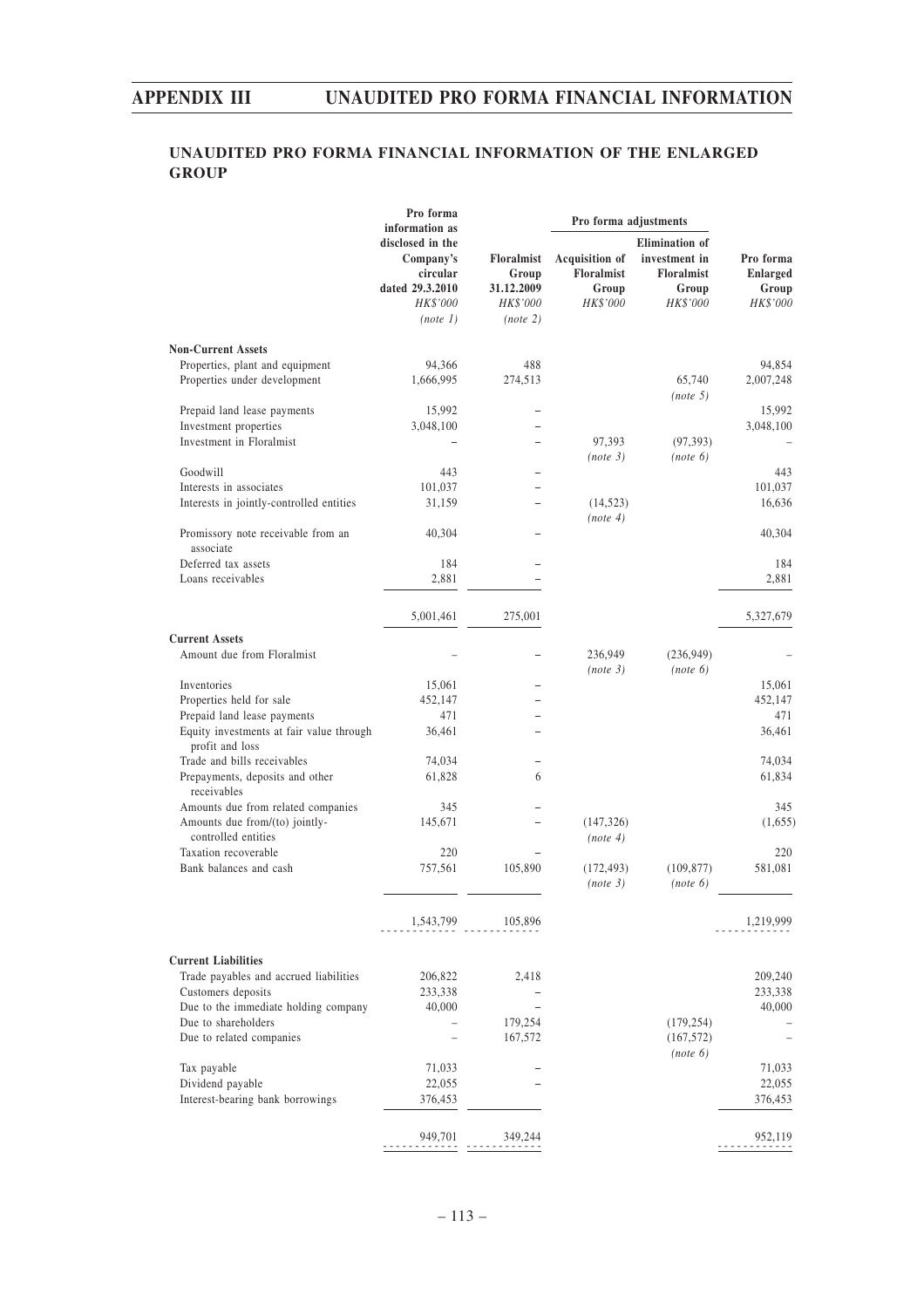|                                                                                                                                         | Pro forma<br>information as                                                          |                                                           | Pro forma adjustments                                    |                                                                           |                                                   |
|-----------------------------------------------------------------------------------------------------------------------------------------|--------------------------------------------------------------------------------------|-----------------------------------------------------------|----------------------------------------------------------|---------------------------------------------------------------------------|---------------------------------------------------|
|                                                                                                                                         | disclosed in the<br>Company's<br>circular<br>dated 29.3.2010<br>HK\$'000<br>(note 1) | Floralmist<br>Group<br>31.12.2009<br>HK\$'000<br>(note 2) | Acquisition of<br><b>Floralmist</b><br>Group<br>HK\$'000 | <b>Elimination</b> of<br>investment in<br>Floralmist<br>Group<br>HK\$'000 | Pro forma<br><b>Enlarged</b><br>Group<br>HK\$'000 |
| Net Current Assets/(Liabilities)                                                                                                        | 594,098                                                                              | (243, 348)                                                |                                                          |                                                                           | 267,880                                           |
| Total Assets less Current Liabilities                                                                                                   | 5,595,559                                                                            | 31,653                                                    |                                                          |                                                                           | 5,595,559                                         |
| Non-Current Liabilities<br>Interest-bearing bank borrowings<br>Promissory note payable<br>Convertible bonds<br>Deferred tax liabilities | 1,221,419<br>20,000<br>309,987<br>302,840                                            |                                                           |                                                          |                                                                           | 1,221,419<br>20,000<br>309,987<br>302,840         |
|                                                                                                                                         | 1,854,246                                                                            |                                                           |                                                          |                                                                           | 1,854,246                                         |
| Net Assets                                                                                                                              | 3,741,313                                                                            | 31,653                                                    |                                                          |                                                                           | 3,741,313                                         |
| <b>Financed By:</b><br>Share capital<br>Reserves                                                                                        | 137,842<br>1,861,485                                                                 | $\mathbf{1}$<br>31,652                                    |                                                          | (1)<br>(31,652)<br>(note 6)                                               | 137,842<br>1,861,485                              |
| Shareholders' funds<br>Minority interests                                                                                               | 1,999,327<br>1,741,986                                                               | 31,653                                                    |                                                          |                                                                           | 1,999,327<br>1,741,986                            |
| Total equity                                                                                                                            | 3,741,313                                                                            | 31,653                                                    |                                                          |                                                                           | 3,741,313                                         |

- *Note 1:* This column represents the unaudited pro forma financial information of the Group as enlarged by the acquisition of Guru Star Investments Limited as extracted from Appendix III to the Company's circular dated 29 March 2010.
- *Note 2:* This column represents the historical audited financial information of the Floralmist Group as at 31 December 2009 as set out in the accountants' report of the Floralmist Group in Appendix II to this circular. Certain balances have been reclassified in order to conform with the classification used by the Group.
- *Note 3:* The net amount paid by the Group for the Acquisition of HK\$172,493,000 was satisfied in cash, of which HK\$89,623,000 was related to the assignment of the related shareholder's loan. Hence, the excess of the net amount paid for the Acquisition over the carrying amount of the assigned shareholder's loan balance is accounted for as investment in Floralmist before elimination adjustments.
- *Note 4:* Prior to the Acquisition, Floralmist was held by the Group as to 50% and accounted for as jointly-controlled entity. Hence, the carrying amount of the interests in jointly-controlled entities and the amount due from jointly-controlled entities relating to the Floralmist Group of HK\$14,523,000 and HK\$147,326,000 respectively are reclassified to account for the effect of the Acquisition.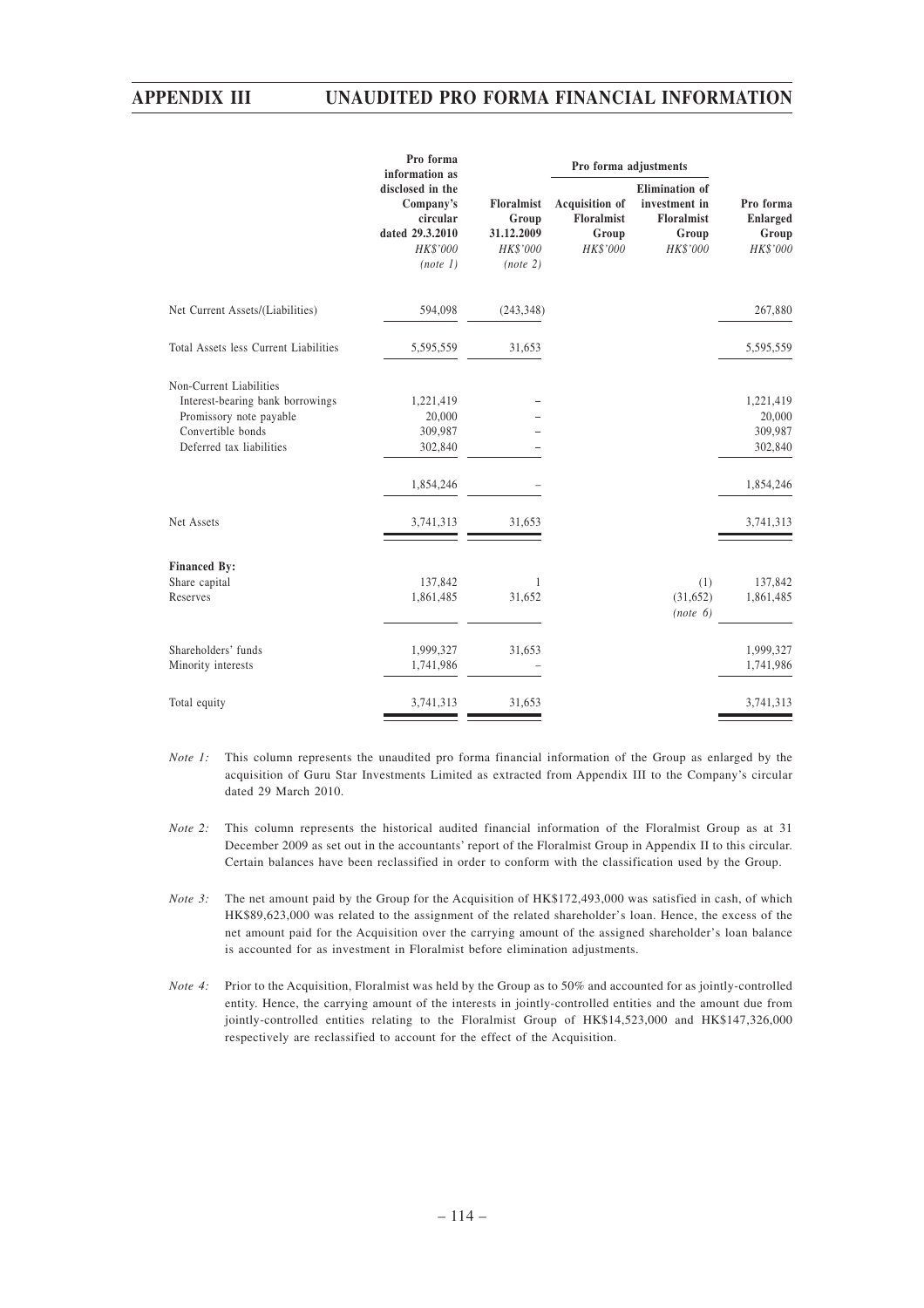*Note 5:* The excess of the net amount paid by the Group for the 50% interest in Floralmist over the cost of net assets of the Floralmist Group acquired as at 31 December 2009 and the interests in jointly-controlled entities relating to the Floralmist Group reclassified of HK\$65,740,000 is included as part of the cost of properties under development and is analyzed as follows:

|                                                                                | HK\$'000 |
|--------------------------------------------------------------------------------|----------|
| Net amount paid by the Group for the Acquisition                               | 172,493  |
| Less: Carrying amount of the net assets acquired                               | 31,653   |
| Carrying amount of the shareholder's loan assigned                             | 89,623   |
| Add: Interests in jointly-controlled entities relating to the Floralmist Group |          |
| reclassified                                                                   | 14.523   |
|                                                                                | 65,740   |

Since the cost of net assets of the Floralmist Group as at the date of completion of the Acquisition on 4 March 2010 is different from the cost of net assets used in the preparation of this Unaudited Pro Forma Financial Information, the amount to be finally included as part of the cost of properties under development is different from the estimated amount as stated herein.

*Note 6:* The adjustments represents the consolidation adjustment of the Group's investments in the Floralmist Group relating to the elimination of the interest in Floralmist, inter-company current accounts between the Group and the Floralmist Group and share capital and reserves of the Floralmist Group.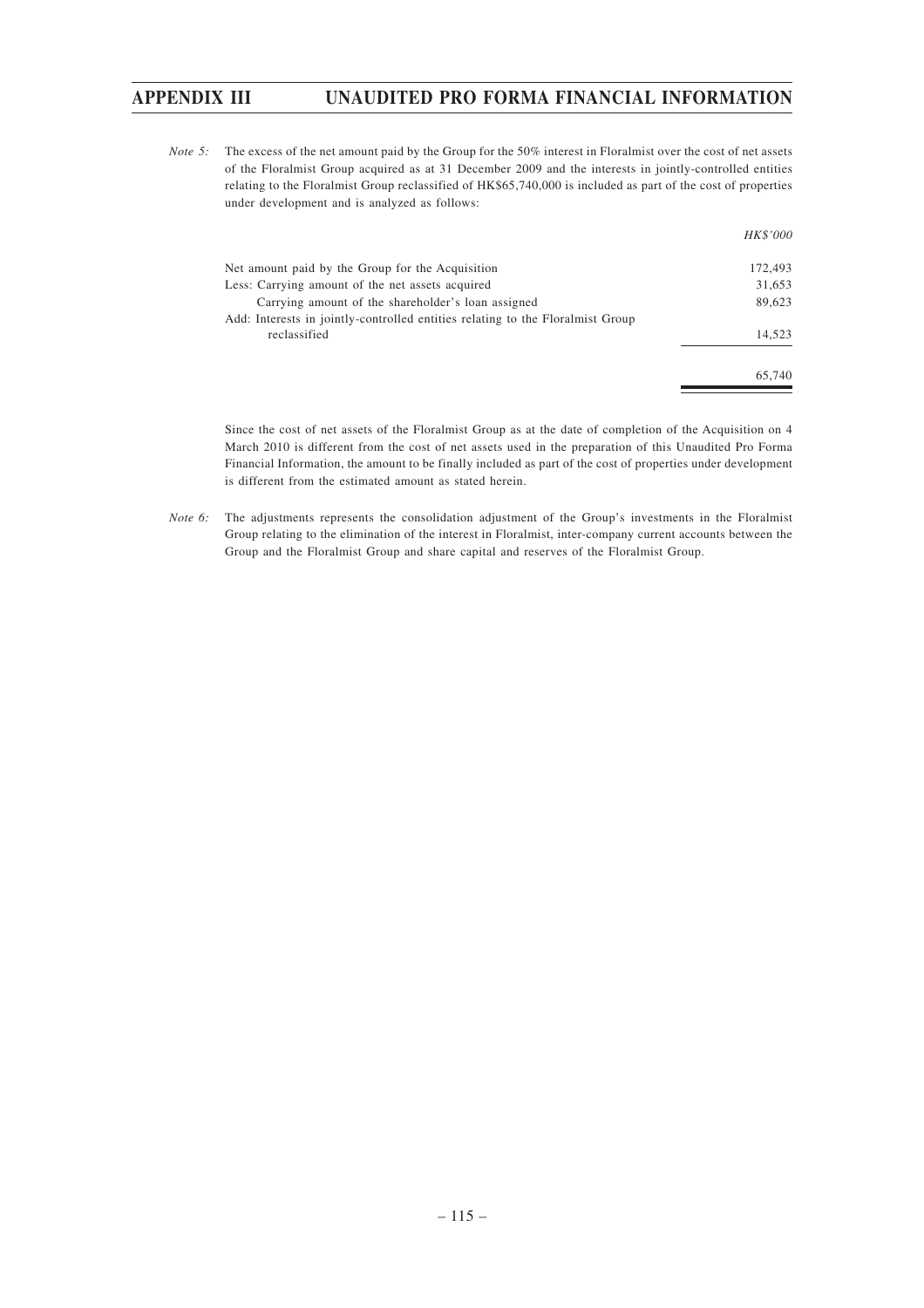## **2. LETTER FROM THE REPORTING ACCOUNTANTS**

*The following is the text of a report received from Ernst & Young, Certified Public Accountants, Hong Kong, for the sole purpose of inclusion in this circular.*



The Board of Directors Chinney Investments, Limited

Dear Sirs,

We report on the unaudited pro forma financial information (the "Unaudited Pro Forma Financial Information") of Chinney Investments, Limited (the "Company") and its subsidiaries (collectively the "Group") set out in Appendix III to the Company's circular dated 16 April 2010 (the "Circular") issued by the Company in connection with the proposed acquisition (the "Acquisition") of 50% of the issued share capital of Floralmist Holdings Ltd. ("Floralmist", together with its subsidiaries, the "Floralmist Group"), pursuant to a share purchase agreement dated 4 March 2010. The pro forma financial information is unaudited and has been prepared by the directors of the Company, solely for illustrative purposes, to provide information about how the Acquisition as described in the accompanying introduction to the Unaudited Pro Forma Financial Information might have affected the historical financial information in respect of the Group presented in Appendix I to the Circular. The basis of preparation of the Unaudited Pro Forma Financial Information is set out in the accompanying introduction and the notes to the Unaudited Pro Forma Financial Information in section (1) of Appendix III to the Circular.

## **Respective responsibilities of directors of the Company and the reporting accountants**

It is the responsibility solely of the directors of the Company to prepare the Unaudited Pro Forma Financial Information in accordance with paragraph 4.29 of the Rules Governing the Listing of Securities on The Stock Exchange of Hong Kong Limited (the "Listing Rules") and with reference to Accounting Guideline 7 "Preparation of Pro Forma Financial Information for Inclusion in Investment Circulars" issued by the Hong Kong Institute of Certified Public Accountants ("HKICPA").

It is our responsibility to form an opinion, as required by paragraph 4.29(7) of the Listing Rules, on the Unaudited Pro Forma Financial Information and to report our opinion to you. We do not accept any responsibility for any reports previously given by us on any financial information used in the compilation of the Unaudited Pro Forma Financial Information beyond that owed to those to whom those reports were addressed by us at the dates of their issue.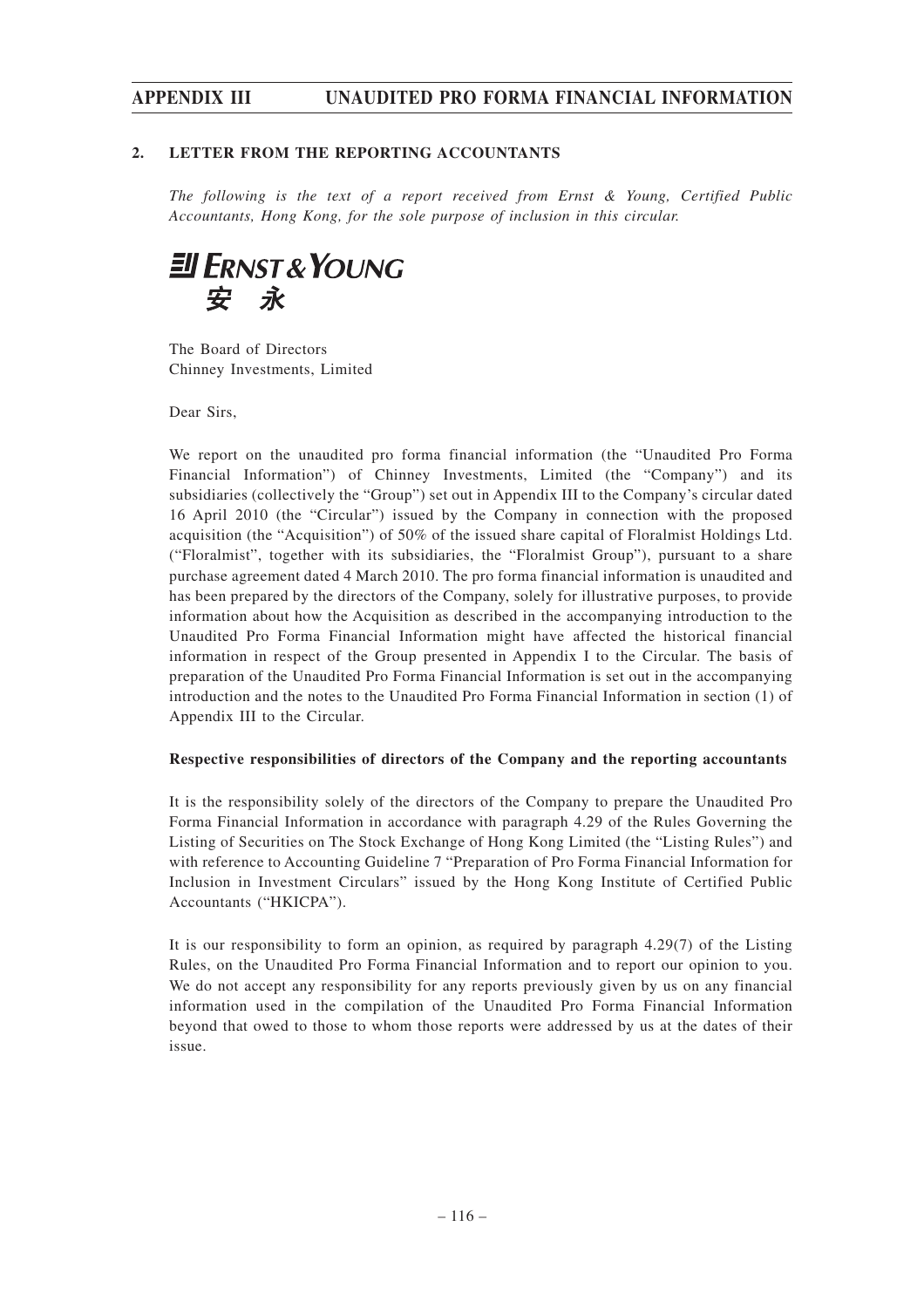## **Basis of opinion**

We conducted our engagement in accordance with Hong Kong Standard on Investment Circular Reporting Engagements 300 "Accountants' Reports on Pro Forma Financial Information in Investment Circulars" issued by the HKICPA. Our work consisted primarily of comparing the unadjusted financial information with source documents, considering the unaudited evidence supporting the adjustments and discussing the Unaudited Pro Forma Financial Information with the directors of the Company. This engagement did not involve independent examination of any of the underlying financial information.

Our work did not constitute an audit or a review made in accordance with Hong Kong Standards on Auditing, Hong Kong Standards on Review Engagements or Hong Kong Standards on Assurance Engagements issued by the HKICPA, and accordingly, we do not express any such audit or review assurance on the Unaudited Pro Forma Financial Information.

We planned and performed our work so as to obtain the information and explanations we considered necessary in order to provide us with sufficient evidence to give reasonable assurance that the Unaudited Pro Forma Financial Information has been properly compiled by the directors of the Company on the basis stated, that such basis is consistent with the accounting policies of the Group and that the adjustments are appropriate for the purposes of the unaudited pro forma financial information as disclosed pursuant to paragraph 4.29(1) of the Listing Rules.

The Unaudited Pro Forma Financial Information is for illustrative purposes only, based on the judgements and assumptions of the directors of the Company, and, because of its hypothetical nature, does not provide any assurance or indication that any event will take place in the future and may not be indicative of the financial position of the Group as at 31 December 2009 had the Acquisition actually been completed on that date or any future date.

## **Opinion**

In our opinion:

- (a) the Unaudited Pro Forma Financial Information has been properly compiled by the directors of the Company on the basis stated;
- (b) such basis is consistent with the accounting policies of the Group; and
- (c) the adjustments are appropriate for the purposes of the Unaudited Pro Forma Financial Information as disclosed pursuant to paragraph 4.29(1) of the Listing Rules.

Yours faithfully, **Ernst & Young** *Certified Public Accountants* 18th Floor Two International Finance Centre 8 Finance Street, Central Hong Kong 16 April 2010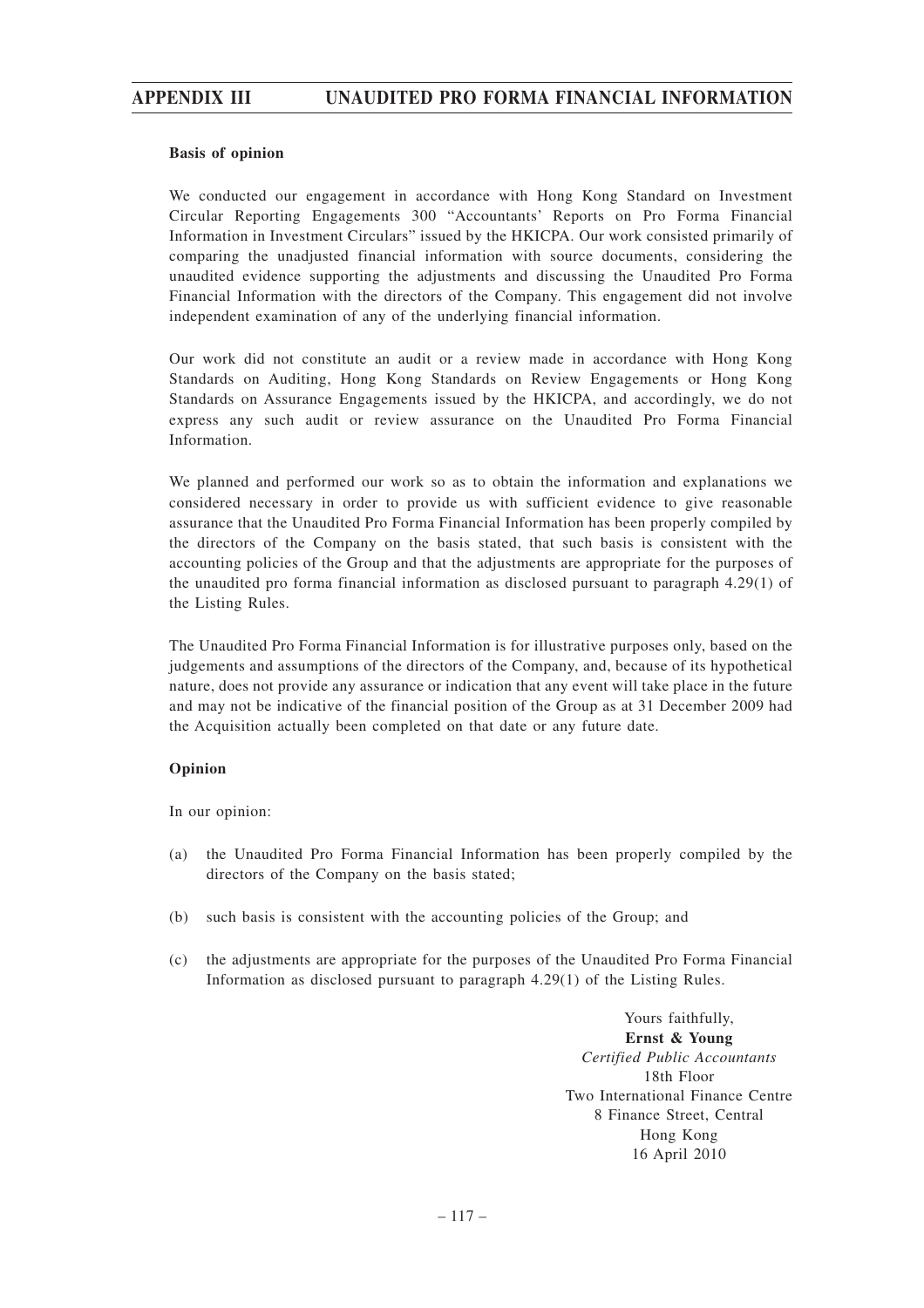# **APPENDIX IV MANAGEMENT DISCUSSION AND ANALYSIS OF THE FLORALMIST GROUP**

*Set out below is the management discussion and analysis of the results of the Floralmist Group, which should be read in conjunction with the accountants' report of the Floralmist Group set out in Appendix II to this circular.*

## **MANAGEMENT DISCUSSION AND ANALYSIS OF THE FLORALMIST GROUP**

## **Financial results for the year ended 31 December 2009**

For the year ended 31 December 2009, the Floralmist Group did not record any turnover (2008: nil) as the Property was still under development and had incurred a total comprehensive loss of HK\$175,591 (2008 income: HK\$11.2 million) which were attributable to the auditors' remuneration and depreciation for that year.

## **Financial results for the year ended 31 December 2008**

For the year ended 31 December 2008, the Floralmist Group did not record any turnover (2007: nil) and recorded a loss of HK\$174,480 (2007: HK\$166,843). Other comprehensive income, net of tax, of HK\$11.4 million (2007: 10.4 million) arisen from exchange differences had been recognised for the relevant year and led to a total comprehensive income of HK\$11.2 million (2007: 10.2 million) for the year ended 31 December 2008.

## **Financial results for the year ended 31 December 2007**

For the year ended 31 December 2007, the Floralmist Group did not record any turnover and recorded a loss of HK\$166,843. Other comprehensive income, net of tax, of exchange differences of HK\$10.4 million had been recorded and resulted in a total comprehensive income of HK\$10.2 million for the year ended 31 December 2007.

## **Capital structure, financial resources and liquidity**

As at 31 December 2009, the Floralmist Group had amounts due to shareholders and related companies of HK\$179.3 million and HK\$167.6 million respectively which were unsecured, interest-free and repayable on demand. Total cash and cash equivalents were HK\$105.9 million. The gearing ratio (as defined as total borrowings to shareholders' equity) was 11.0 times as at 31 December 2009.

As at 31 December 2008, the Floralmist Group had amounts due to shareholders and related companies of HK\$179.2 million and HK\$34.3 million respectively which were unsecured, interest-free and repayable on demand. Total cash and cash equivalents were HK\$0.5 million. The gearing ratio (as defined as total borrowings to shareholders' equity) was 6.7 times as at 31 December 2008.

As at 31 December 2007, the Floralmist Group had amount due to shareholders of HK\$177.7 million which were unsecured, interest-free and repayable on demand. Total cash and cash equivalents were HK\$1.2 million. The gearing ratio (as defined as total borrowings to shareholders' equity) was 8.6 times as at 31 December 2007.

As the majority of the transactions of the Floralmist Group were denominated in RMB, there is no significant exposure to foreign currency fluctuation and hence no related hedges.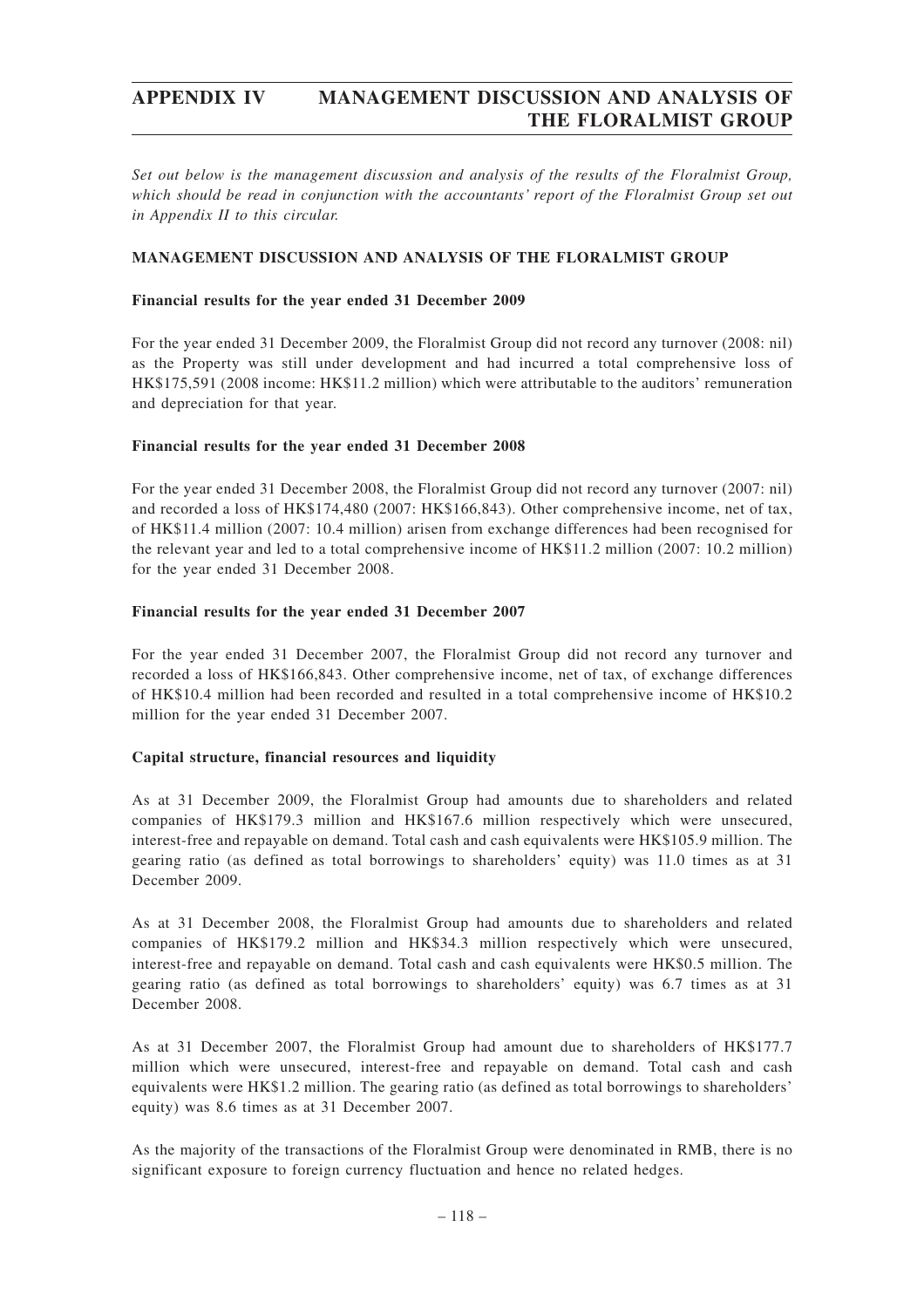# **APPENDIX IV MANAGEMENT DISCUSSION AND ANALYSIS OF THE FLORALMIST GROUP**

## **Pledge of assets**

As at 31 December 2007, 31 December 2008 and 31 December 2009, none of the assets of the Floralmist Group was pledged.

## **Staff**

The Floralmist Group employed 5 people as at each of 31 December 2007, 31 December 2008 and 31 December 2009. Remuneration is determined by reference to market terms and qualifications and experience of the staff concerned. Salaries are reviewed on annual basis. Other benefits including retirement benefits scheme, medical insurance are provided to all eligible staff.

## **Others**

The Floralmist Group had operating lease commitments of HK\$141,702, HK\$60,545 and HK\$155,940 as at 31 December 2007, 31 December 2008 and 31 December 2009 respectively. There were also capital commitments for the Floralmist Group in respect of property development expenditure of HK\$13.1 million, HK\$14.5 million and HK\$18.5 million as at 31 December 2007, 31 December 2008 and 31 December 2009 respectively. There was no other contingent liability for the Floralmist Group as at 31 December 2007, 31 December 2008 and 31 December 2009 respectively, nor any material acquisitions or disposals of subsidiaries, nor future plans for material investments or capital assets as at 31 December 2009.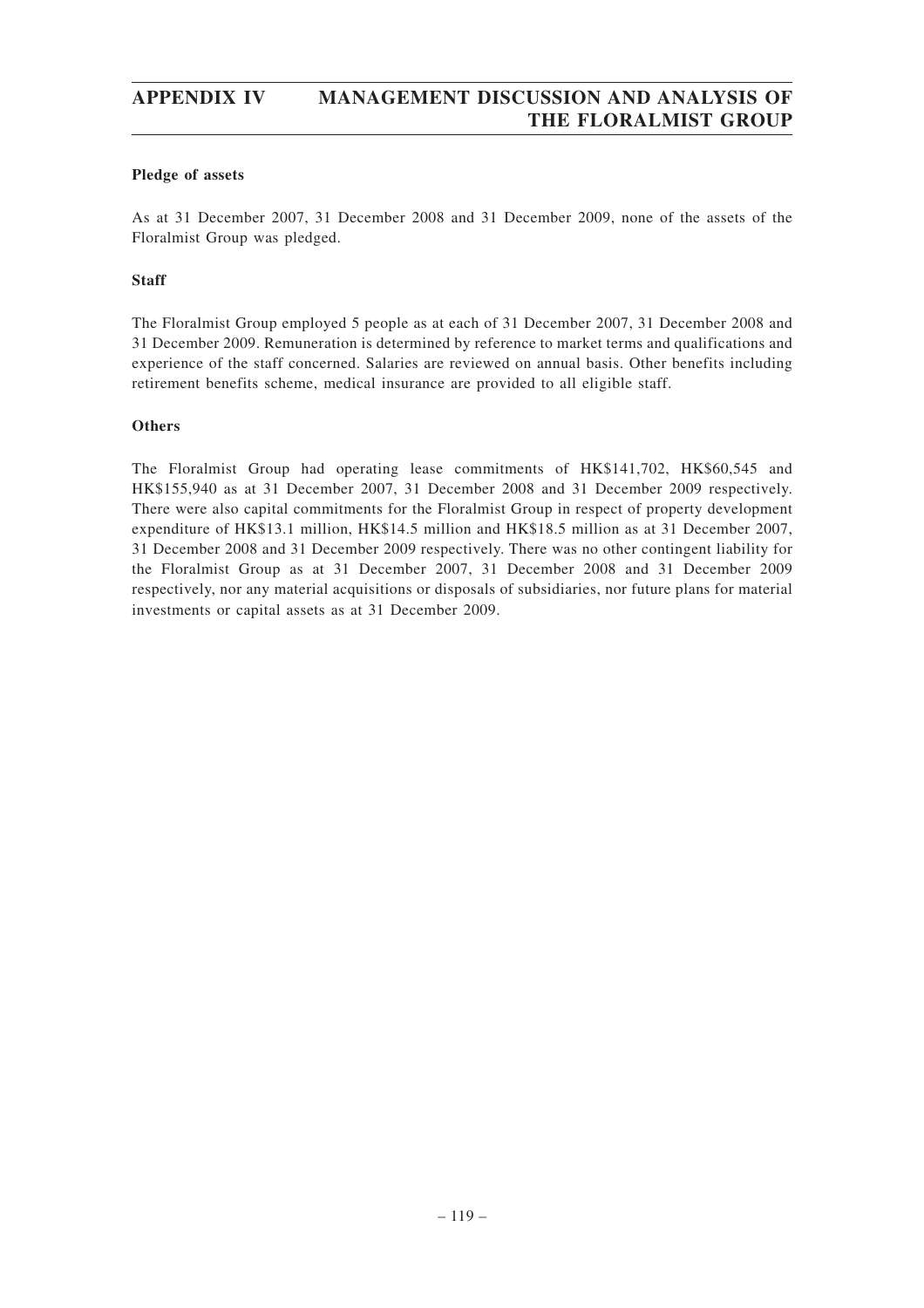## **PROPOSED ACQUISITION OF GURU STAR INVESTMENTS LIMITED ON 8 MARCH 2010**

## **Background**

On 8 March 2010, Join Ally Limited, an indirect wholly-owned subsidiary of Hon Kwok, entered into a sale and purchase agreement with Enhancement Investments Limited for the acquisition of the entire issued share capital of Guru Star Investments Limited ("Guru Star", together with its subsidiaries, the "Guru Star Group") and the assignment of related shareholder's loan at an aggregate consideration of HK\$144,211,000, being payable by cash through internal resources of the Hon Kwok Group. Guru Star is an investment holding company and the sole asset of significance held by the Guru Star Group is a completed 20-storey commercial and office building situated at 3 Beijing Road, Yuexiu District, Guangzhou, Guangdong Province, PRC and known as Newsun Commercial Building (新光商務大樓). The aggregate of the remuneration payable to and benefits in kind receivable by the directors of the acquiring company will not be varied in consequence of such acquisition.

The completion of the acquisition of Guru Star is subject to, inter alia, the approval of the independent shareholders of the Company and Hon Kwok at their respective extraordinary general meetings to be held on 16 April 2010.

## **Financial information**

Set out below are (A) the financial information of the Guru Star Group for each of the three years ended 31 March 2007, 2008 and 2009 and for the nine-month period ended 31 December 2008 and 2009 together with relevant notes to the accounts, as extracted from the accountants' report of the Guru Star Group as set out in Appendix II to the Company's circular dated 29 March 2010; (B) the unaudited pro forma financial information of the Group as enlarged by the acquisition of Guru Star as extracted from Appendix III to the Company's circular dated 29 March 2010; and (C) the management discussion and analysis of the Guru Star Group as extracted from Appendix IV to the Company's circular dated 29 March 2010. Capitalised terms used in this appendix shall have the same meanings as defined in the Company's circular dated 29 March 2010.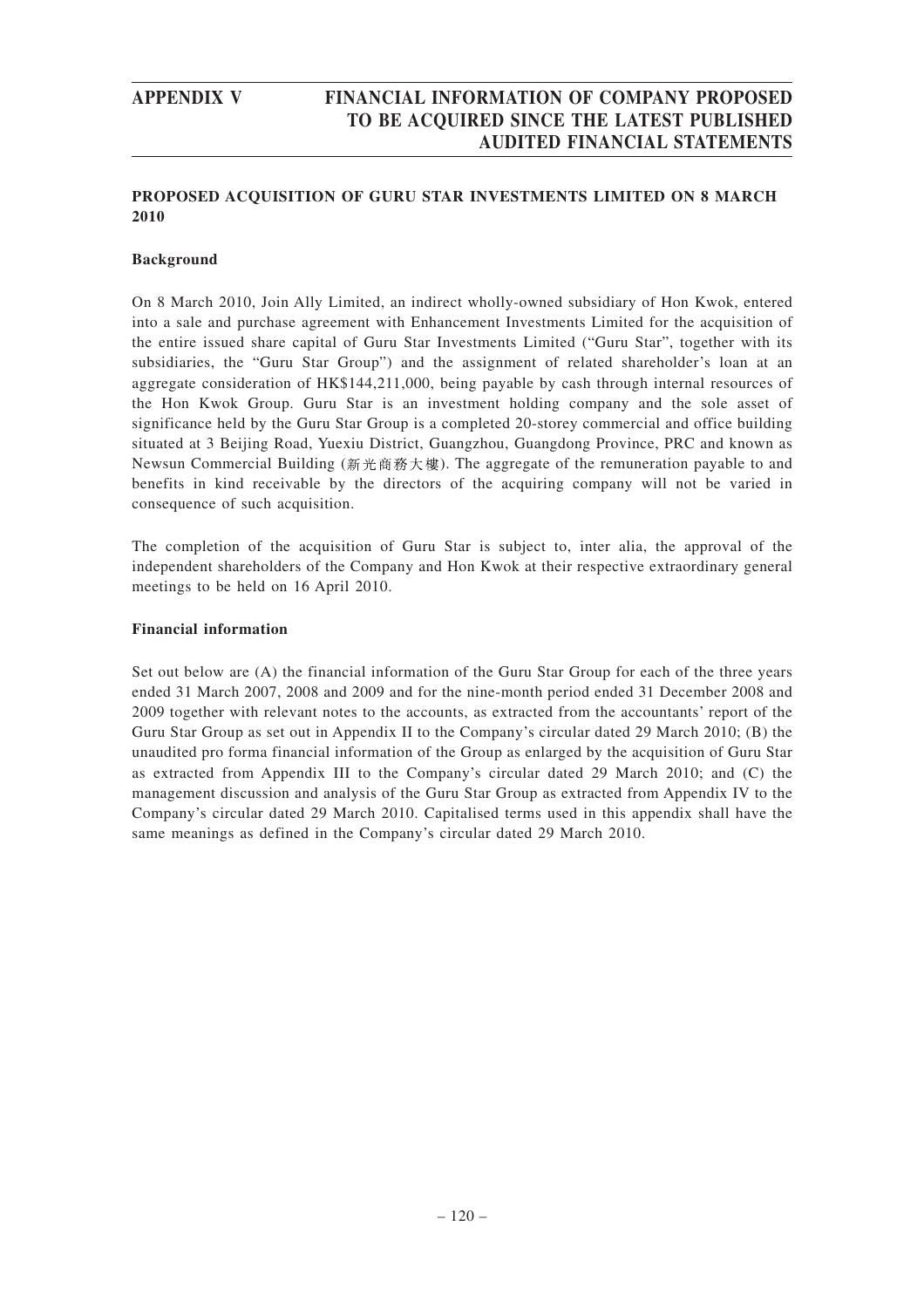## **A. ACCOUNTANTS' REPORT ON THE GURU STAR GROUP**

*The following is a text of a report received from Ernst & Young, Certified Public Accountants, Hong Kong, for the sole purpose of inclusion in the Company's circular dated 29 March 2010 in respect of the acquisition of Guru Star.*



The Board of Directors Chinney Investments, Limited

Dear Sirs,

We set out below our report on the financial information (the "Financial Information") regarding Guru Star Investments Limited (the "Company") and its subsidiaries (hereinafter collectively referred to as the "Group") for each of the three years ended 31 March 2007, 2008 and 2009 and the nine-month period ended 31 December 2009 (the "Relevant Periods") and the nine-month period ended 31 December 2008 (the "31 December 2008 Financial Information"), pursuant to a sale and purchase agreement dated 8 March 2010 regarding the proposed acquisition of the entire equity interest in the Company (the "Acquisition") from Enhancement Investments Limited. The Financial Information has been prepared on the basis as set out in note 2.1 of Section II below, for inclusion in the circular of Chinney Investments, Limited ("Chinney") dated 29 March 2010 (the "Circular") in connection with the Acquisition.

The Company was incorporated in the British Virgin Islands with limited liability on 6 July 2006.

On 5 September 2006, the Company became the holding company of the subsidiaries comprising the Group pursuant to the group reorganisation (the "Reorganisation") as set out in note 1 of Section II. During the Relevant Periods, the principal activities of the Group consisted of property holding and letting in The People's Republic of China (the "PRC"). The principal activity of the Company is investment holding.

As at the date of this report, the Company has the following subsidiaries:

|                                                           | Place of<br>incorporation/<br>registration<br>and | Nominal value<br>of issued<br>ordinary/<br>registered | Percentage of equity<br>attributable to<br>the Company |                 | <b>Principal</b>                   |
|-----------------------------------------------------------|---------------------------------------------------|-------------------------------------------------------|--------------------------------------------------------|-----------------|------------------------------------|
| Name of subsidiaries                                      | operations                                        | share capital                                         | <b>Direct</b>                                          | <b>Indirect</b> | <i>activities</i>                  |
| Wintop International<br>Investments Limited<br>("Winton") | Hong Kong                                         | <b>HK\$1</b>                                          | 100                                                    |                 | Investment<br>holding              |
| 廣州市同孚物業管理<br>有限公司<br>(「廣州同孚」)                             | Mainland<br>China/PRC                             | Renminbi<br>("RMB")<br>44,400,000                     | -                                                      | 100             | Property<br>holding and<br>letting |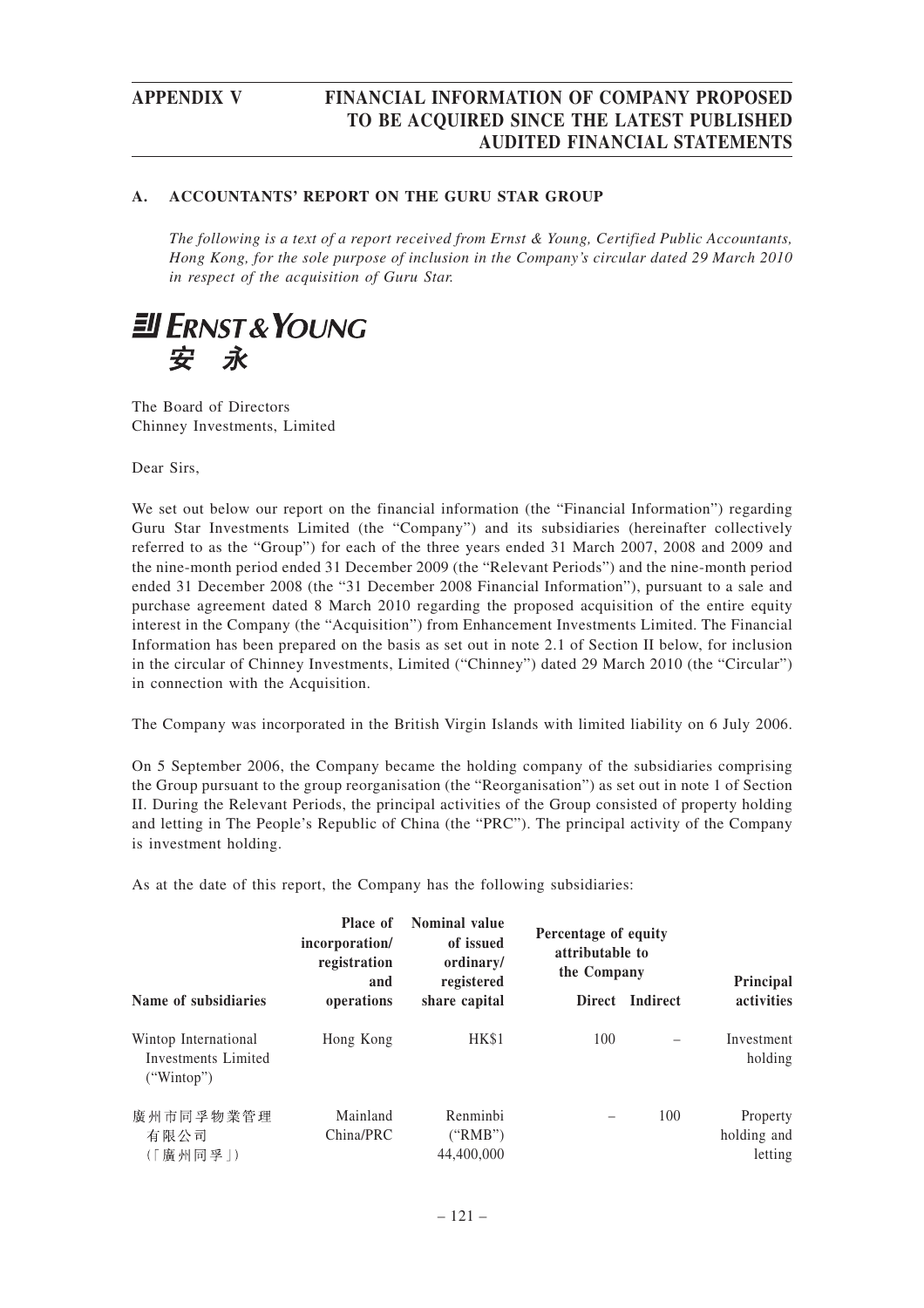The statutory financial statements of Wintop for the year ended 31 March 2007 and 2008 which were prepared in accordance with Hong Kong Financial Reporting Standards ("HKFRSs") were audited by RSM Nelson Wheeler and Ernst & Young, respectively. No audited financial statements of Wintop for the year ended 31 March 2009 were issued up to the date of this report. The statutory financial statements of 廣州同孚 for the year ended 31 December 2007 and 2008 were prepared in accordance with the relevant accounting rules and regulations applicable in the PRC and were audited by 廣州市正大中信會計師事務所有限公司 (Guangzhou Zheng Da Zhong Xin Certified Public Accountants Co. Ltd.), a certified public accounting firm registered in the PRC. No audited financial statements of 廣州同孚 for the year ended 31 December 2009 were issued up to the date of this report. The consolidated financial statements of the Group for the year ended 31 March 2007, 2008 and 2009 and the nine-month period ended 31 December 2009 were prepared in accordance with HKFRSs and were audited by Ernst & Young.

The statutory financial statements of Wintop for the year ended 31 March 2007 and 2008 were qualified in respect of the failure to present consolidated financial statements in accordance with Hong Kong Accounting Standard No. 27 "Consolidated and Separate Financial Statements" ("HKAS 27"). The statutory financial statements of Wintop for the year ended 31 March 2007 were also modified in respect of uncertainty that cast significant doubt about Wintop's ability to continue as a going concern.

The results of Wintop have been consolidated in the Financial Information for the Relevant Periods presented in this report in accordance with the basis set out in note 2.1 of Section II. We have also performed additional audit procedures on the financial statements of Wintop and have satisfied ourselves that there is no material financial impact arising from the above audit qualification on the Financial Information.

The Financial Information prepared by the directors of Guru Star Investments Limited set out in this report, including the consolidated statements of comprehensive income, consolidated statements of changes in equity and consolidated statements of cash flows of the Group for the Relevant Periods, and the consolidated and company statements of financial position as at 31 March 2007, 2008 and 2009 and 31 December 2009 together with the notes thereon has been prepared in accordance with HKFRSs (which include all Hong Kong Financial Reporting Standards, HKASs and Interpretations) issued by the HKICPA and has been prepared on the basis set out in Note 2.1 of Section II below.

The directors of Guru Star Investments Limited are responsible for the preparation and the true and fair presentation of the Financial Information. This responsibility includes designing, implementing and maintaining internal control relevant to the preparation and the true and fair presentation of financial statements that are free from material misstatement, whether due to fraud or error, selecting and applying appropriate accounting policies; and making accounting estimates that are reasonable in the circumstances. In preparing the Financial Information, it is fundamental that appropriate accounting policies are selected and consistently applied, that the judgements and estimates made are prudent and reasonable. The directors of Chinney are responsible for the content of the Circular in which this report is included.

It is our responsibility to form an independent opinion and a review conclusion on the Financial Information for the Relevant Periods and the 31 December 2008 Financial Information, respectively, based on our audit and review, and to report our opinion and review conclusion solely to you thereon.

The Financial Information set out in this report has been prepared based on the audited financial statements of the Group and the financial statements of the Company.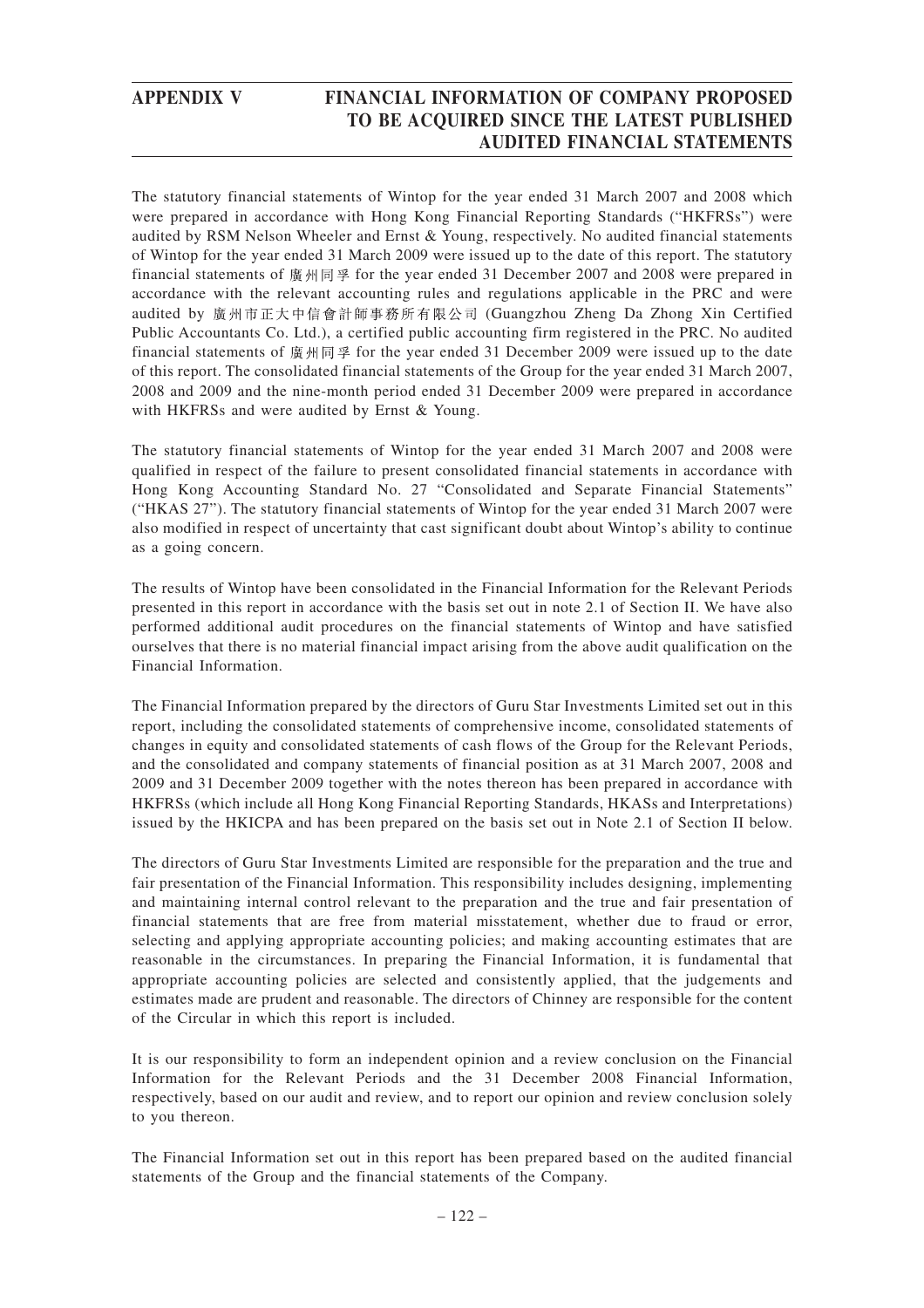## **Procedures performed in respect of the Financial Information**

For the purpose of this report, we have carried out independent audit procedures on the Financial Information in accordance with Hong Kong Standards on Auditing ("HKASs") issued by the Hong Kong Institute of Certified Public Accountants (the "HKICPA"), and have carried out such additional procedures as we consider necessary in accordance with Auditing Guideline 3.340 "Prospectuses and the Reporting Accountant" issued by the HKICPA. No adjustments were considered necessary to adjust the Financial Information for the Relevant Periods.

## **Procedures performed in respect of the 31 December 2008 Financial Information**

For the purpose of this report, we have also performed a review of the 31 December 2008 Financial Information for which the directors are responsible, in accordance with Hong Kong Standard on Review Engagements 2410 "Review of Interim Financial Information Performed by the Independent Auditor of the Entity" issued by the HKICPA. Our responsibility is to express a conclusion on such information based on our review. A review consists of making inquiries, primarily of persons responsible for financial and accounting matters, and apply analytical and other review procedures. A review is substantially less in scope than an audit conducted in accordance with Hong Kong Standards on Auditing and consequently does not enable us to obtain assurance that we would become aware of all significant matters that might be identified in an audit. Accordingly, we do not express an opinion on the 31 December 2008 Financial Information.

## **Opinion in respect of the Financial Information**

In our opinion, the Financial Information prepared on the basis of presentation set out in note 2.1 of Section II below gives, for the purpose of this report, a true and fair view of the consolidated results and consolidated cash flows of the Group for each of the Relevant Periods, and the state of affairs of the Company and of the Group as at 31 March 2007, 2008 and 2009 and 31 December 2009.

## **Review conclusion in respect of the 31 December 2008 Financial Information**

Based on our review which does not constitute an audit, for the purpose of this report, nothing has come to our attention that causes us to believe that the 31 December 2008 Financial Information does not give a true and fair view of the consolidated results and consolidated cash flows of the Group for the nine-month period ended 31 December 2008 in accordance with HKFRSs.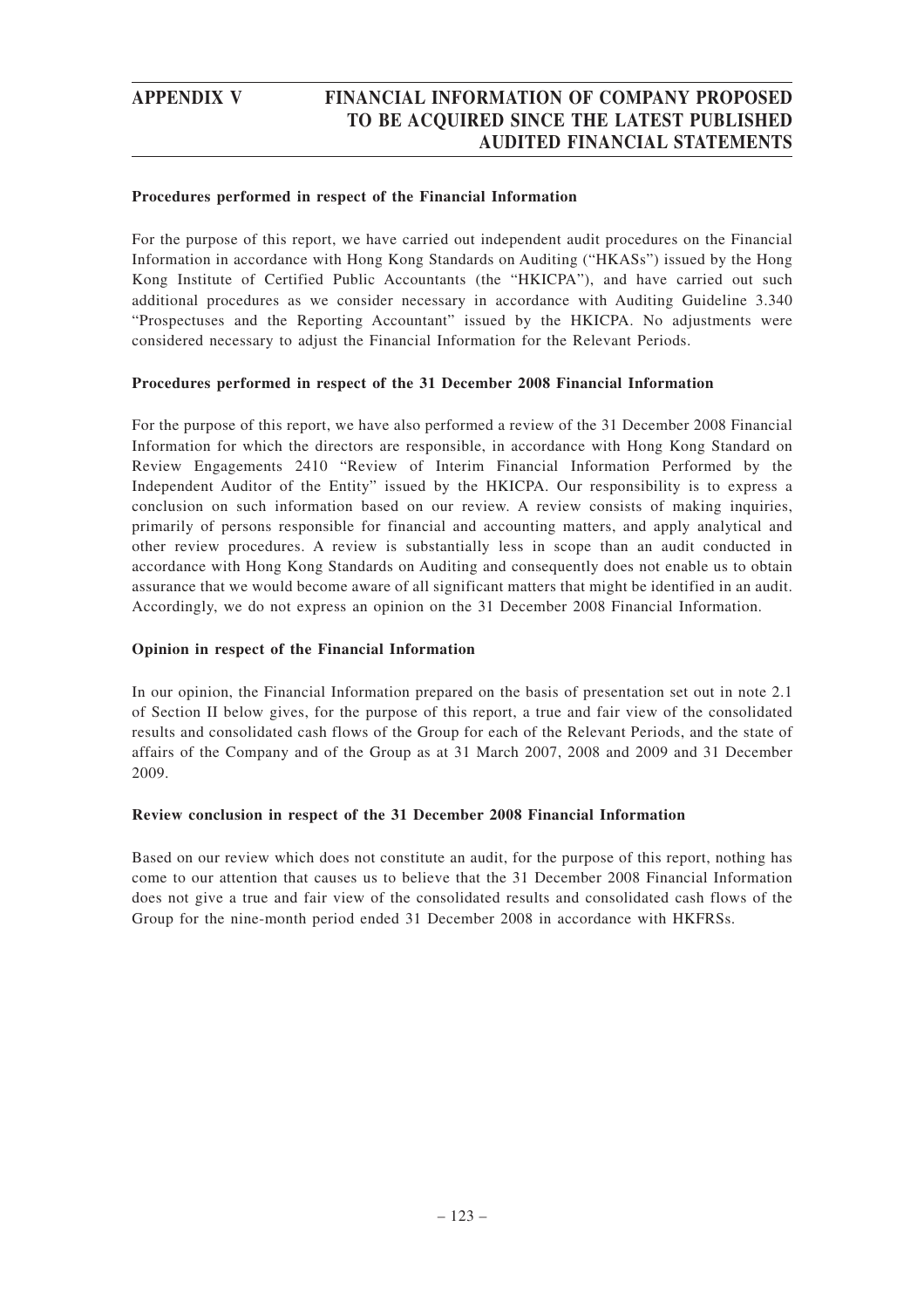## **I. FINANCIAL INFORMATION**

## **Consolidated Statements of Comprehensive Income**

|                                                                                                         | <b>Notes</b>           | 2007<br>HK\$                            | Year ended 31 March<br>2008<br>HK\$   | 2009<br>HK\$                                 | Nine-month period<br>ended 31 December<br>2008<br>HK\$<br>(unaudited) | 2009<br>HK\$                             |
|---------------------------------------------------------------------------------------------------------|------------------------|-----------------------------------------|---------------------------------------|----------------------------------------------|-----------------------------------------------------------------------|------------------------------------------|
| <b>REVENUE</b><br>Cost of sales                                                                         | 5                      | 11,977,814<br>(2,449,776)               | 11,912,660<br>(3,140,088)             | 12,270,310<br>(2,476,004)                    | 9,441,613<br>(1,954,608)                                              | 9,645,024<br>(1,945,451)                 |
| Gross profit<br>Other income and gains                                                                  | 5                      | 9,528,038<br>400,334                    | 8,772,572<br>307,734                  | 9,794,306<br>162,937                         | 7,487,005<br>715                                                      | 7,699,573<br>179,574                     |
| Fair value gains/(losses) on<br>investment properties<br>Administrative expenses<br>Finance costs       | $\sqrt{ }$<br>6        | 15,151,500<br>(737, 323)<br>(3,783,011) | 9,985,500<br>(677,980)<br>(3,523,893) | (21, 536, 880)<br>(1,654,785)<br>(3,590,923) | (15,881,138)<br>(1,318,930)<br>(2,697,318)                            | 28,409,091<br>(1,427,989)<br>(2,322,268) |
| PROFIT/(LOSS) BEFORE<br><b>TAX</b><br>Income tax expense                                                | $\boldsymbol{7}$<br>10 | 20,559,538<br>(122, 604)                | 14,863,933<br>(3,837,817)             | (16,825,345)<br>4,126,350                    | (12,409,666)<br>3,023,449                                             | 32,537,981<br>(8,140,180)                |
| PROFIT/(LOSS) FOR THE<br>YEAR/PERIOD                                                                    |                        | 20,436,934                              | 11,026,116                            | (12,698,995)                                 | (9,386,217)                                                           | 24,397,801                               |
| OTHER COMPREHENSIVE<br><b>INCOME</b><br>Exchange differences on<br>translation of foreign<br>operations |                        | 3,670,050                               | 10,524,348                            | 2,779,990                                    | 2,880,090                                                             | 297,540                                  |
| OTHER COMPREHENSIVE<br><b>INCOME FOR THE</b><br>YEAR/PERIOD, NET OF<br><b>TAX</b>                       |                        | 3,670,050                               | 10,524,348                            | 2,779,990                                    | 2,880,090                                                             | 297,540                                  |
| TOTAL COMPREHENSIVE<br><b>INCOME FOR THE</b><br>YEAR/PERIOD                                             |                        | 24,106,984                              | 21,550,464                            | (9,919,005)                                  | (6,506,127)                                                           | 24,695,341                               |
| Profit/(loss) attributable to:<br>Owners of the Company<br>Minority interests                           | $\it 11$               | 20,436,934                              | 11,026,116                            | (12,698,995)                                 | (9,386,217)                                                           | 24,397,801                               |
|                                                                                                         |                        | 20,436,934                              | 11,026,116                            | (12,698,995)                                 | (9,386,217)                                                           | 24,397,801                               |
| Total comprehensive income<br>attributable to:<br>Owners of the Company<br>Minority interests           | 11                     | 24,106,984                              | 21,550,464                            | (9,919,005)                                  | (6,506,127)                                                           | 24,695,341                               |
|                                                                                                         |                        | 24,106,984                              | 21,550,464                            | (9,919,005)                                  | (6,506,127)                                                           | 24,695,341                               |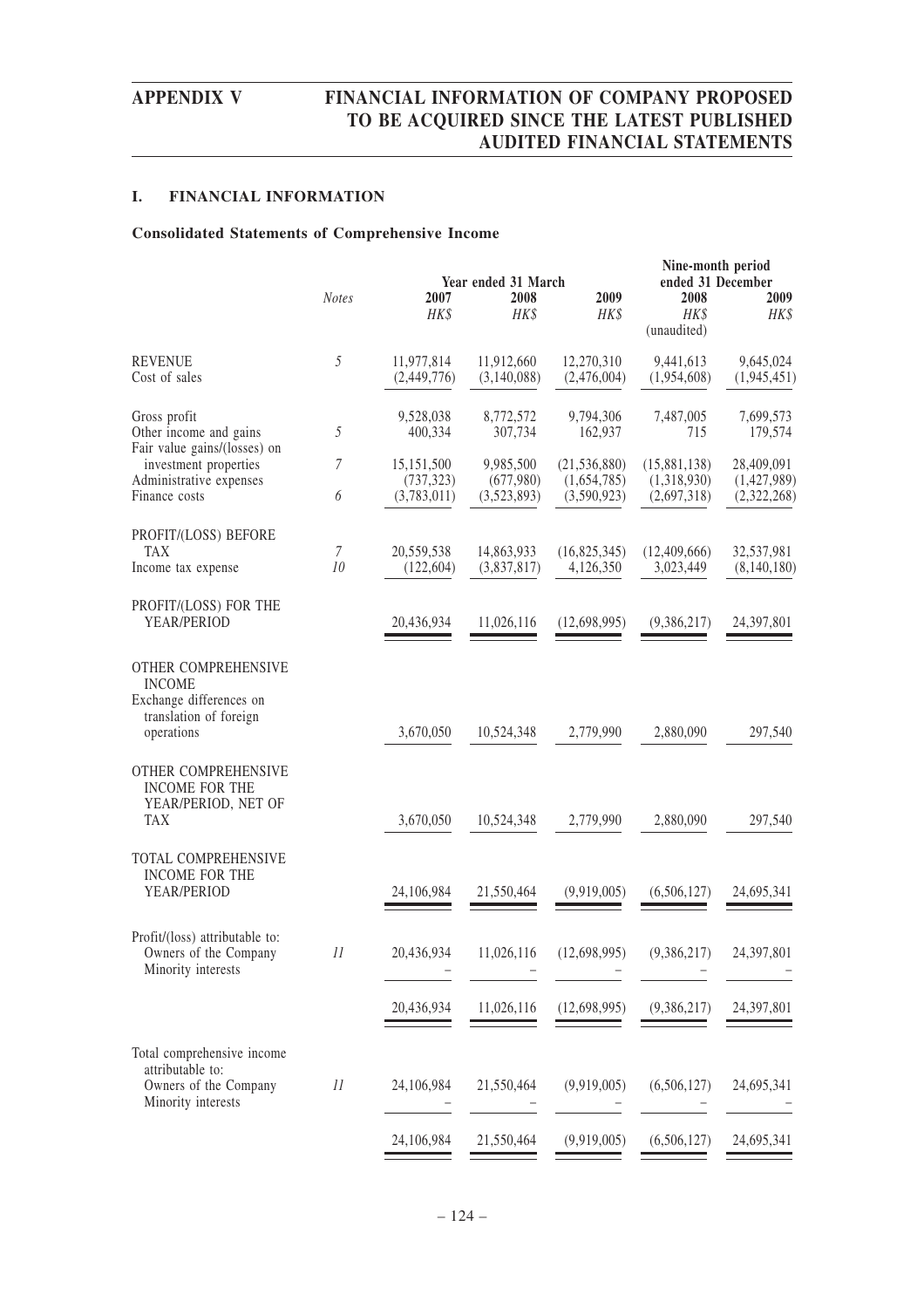## **Consolidated Statements of Financial Position**

|                                                                                                                                                                                                                               | <b>Notes</b>   | 2007<br>HK\$                                                 | As at 31 March<br>2008<br>HK\$                            | 2009<br>HK\$                                               | As at<br>31 December<br>2009<br>HK\$                       |
|-------------------------------------------------------------------------------------------------------------------------------------------------------------------------------------------------------------------------------|----------------|--------------------------------------------------------------|-----------------------------------------------------------|------------------------------------------------------------|------------------------------------------------------------|
| <b>NON-CURRENT ASSETS</b><br>Property, plant and equipment<br>Investment properties                                                                                                                                           | 13<br>14       | 79.753<br>171,717,000                                        | 78,286<br>198,600,500                                     | 62,171<br>181,363,200                                      | 63,332<br>210,227,273                                      |
| Total non-current assets                                                                                                                                                                                                      |                | 171,796,753                                                  | 198,678,786                                               | 181,425,371                                                | 210,290,605                                                |
| <b>CURRENT ASSETS</b><br>Prepayments, deposits and other<br>receivables<br>Cash and bank balances<br>Total current assets                                                                                                     | 16             | 38,998<br>3,871,729<br>3,910,727                             | 76,128<br>6,777,973<br>6,854,101                          | 291,417<br>9,010,054<br>9,301,471                          | 230,619<br>10,904,338<br>11,134,957                        |
| <b>CURRENT LIABILITIES</b><br>Due to former immediate holding<br>company<br>Due to immediate holding company<br>Customer deposits<br>Other payables and accrued liabilities<br>Tax payable<br>Interest-bearing bank borrowing | 17<br>17<br>18 | 43, 113, 711<br>1,875,145<br>225,039<br>228,716<br>2,157,302 | 43,116,311<br>2,690,442<br>383,418<br>51,815<br>2,423,147 | 43,121,061<br>2,951,925<br>610,446<br>110,344<br>2,628,056 | 43,125,819<br>3,177,360<br>441,022<br>236,813<br>3,088,710 |
| Total current liabilities                                                                                                                                                                                                     |                | 47,599,913                                                   | 48,665,133                                                | 49, 421, 832                                               | 50,069,724                                                 |
| NET CURRENT LIABILITIES                                                                                                                                                                                                       |                | (43,689,186)                                                 | (41, 811, 032)                                            | (40, 120, 361)                                             | (38, 934, 767)                                             |
| TOTAL ASSETS LESS CURRENT<br><b>LIABILITIES</b>                                                                                                                                                                               |                | 128, 107, 567                                                | 156,867,754                                               | 141,305,010                                                | 171,355,838                                                |
| NON-CURRENT LIABILITIES<br>Interest-bearing bank borrowing<br>Deferred tax liabilities                                                                                                                                        | 18<br>19       | 43,595,722<br>20,196,444                                     | 45,533,095<br>25,468,794                                  | 43,916,599<br>21,441,551                                   | 41,510,313<br>29,203,324                                   |
| Total non-current liabilities                                                                                                                                                                                                 |                | 63,792,166                                                   | 71,001,889                                                | 65,358,150                                                 | 70,713,637                                                 |
| Net assets                                                                                                                                                                                                                    |                | 64, 315, 401                                                 | 85,865,865                                                | 75,946,860                                                 | 100,642,201                                                |
| <b>EQUITY</b><br>Equity attributable to<br>owners of the Company<br>Issued capital<br>Reserves                                                                                                                                | 20<br>21       | 8<br>64,315,393                                              | 8<br>85,865,857                                           | 8<br>75,946,852                                            | 8<br>100,642,193                                           |
| Minority interests                                                                                                                                                                                                            |                | 64,315,401                                                   | 85,865,865                                                | 75,946,860                                                 | 100,642,201                                                |
| Total equity                                                                                                                                                                                                                  |                | 64,315,401                                                   | 85,865,865                                                | 75,946,860                                                 | 100,642,201                                                |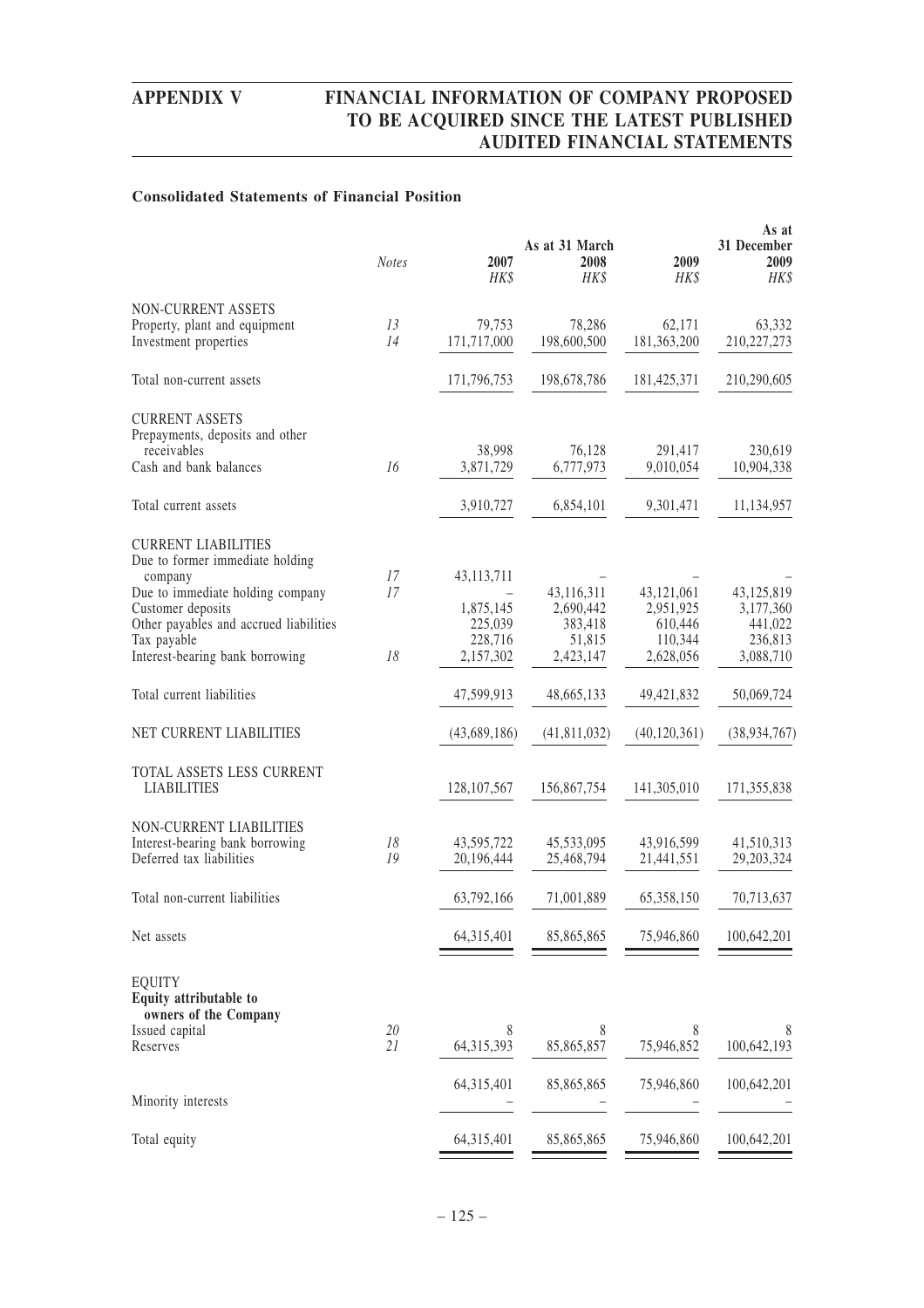## **Consolidated Statements of Changes in Equity**

|                                                             | Attributable to owners of the Company<br><b>Exchange</b> |                                |                                    |                      |                                      |                             |
|-------------------------------------------------------------|----------------------------------------------------------|--------------------------------|------------------------------------|----------------------|--------------------------------------|-----------------------------|
|                                                             | <b>Issued</b><br>capital<br>HK\$                         | fluctuation<br>reserve<br>HK\$ | <b>Retained</b><br>profits<br>HK\$ | <b>Total</b><br>HK\$ | <b>Minority</b><br>interests<br>HK\$ | <b>Total equity</b><br>HK\$ |
| At 1 April 2006<br>Total comprehensive                      | 8                                                        | 568,839                        | 39,639,570                         | 40,208,417           | 839,820                              | 41,048,237                  |
| income for the year<br>Acquisition of minority              |                                                          | 3,670,050                      | 20,436,934                         | 24,106,984           |                                      | 24,106,984                  |
| interests                                                   |                                                          |                                |                                    |                      | (839, 820)                           | (839, 820)                  |
| At 31 March 2007 and<br>1 April 2007<br>Total comprehensive | 8                                                        | 4,238,889*                     | 60,076,504*                        | 64,315,401           |                                      | 64,315,401                  |
| income for the year                                         |                                                          | 10,524,348                     | 11,026,116                         | 21,550,464           |                                      | 21,550,464                  |
| At 31 March 2008 and<br>1 April 2008<br>Total comprehensive | 8                                                        | 14,763,237*                    | 71,102,620*                        | 85,865,865           |                                      | 85,865,865                  |
| income for the year                                         |                                                          | 2,779,990                      | (12,698,995)                       | (9,919,005)          |                                      | (9,919,005)                 |
| At 31 March 2009 and<br>1 April 2009<br>Total comprehensive | 8                                                        | 17,543,227*                    | 58,403,625*                        | 75,946,860           |                                      | 75,946,860                  |
| income for the period                                       |                                                          | 297,540                        | 24,397,801                         | 24,695,341           |                                      | 24,695,341                  |
| At 31 December 2009                                         | 8                                                        | 17,840,767*                    | 82,801,426*                        | 100,642,201          |                                      | 100,642,201                 |
| (Unaudited)<br>At 31 March 2008<br>Total comprehensive      | 8                                                        | 14,763,237                     | 71,102,620                         | 85,865,865           |                                      | 85,865,865                  |
| income for the period                                       |                                                          | 2,880,090                      | (9,386,217)                        | (6,506,127)          |                                      | (6,506,127)                 |
| At 31 December 2008                                         | 8                                                        | 17,643,327                     | 61,716,403                         | 79,359,738           |                                      | 79,359,738                  |

*\* These reserve accounts comprise the consolidated reserves of HK\$64,315,393, HK\$85,865,857, HK\$75,946,852, and HK\$100,642,193 in the consolidated statements of financial position as at 31 March 2007, 2008 and 2009, and 31 December 2009, respectively.*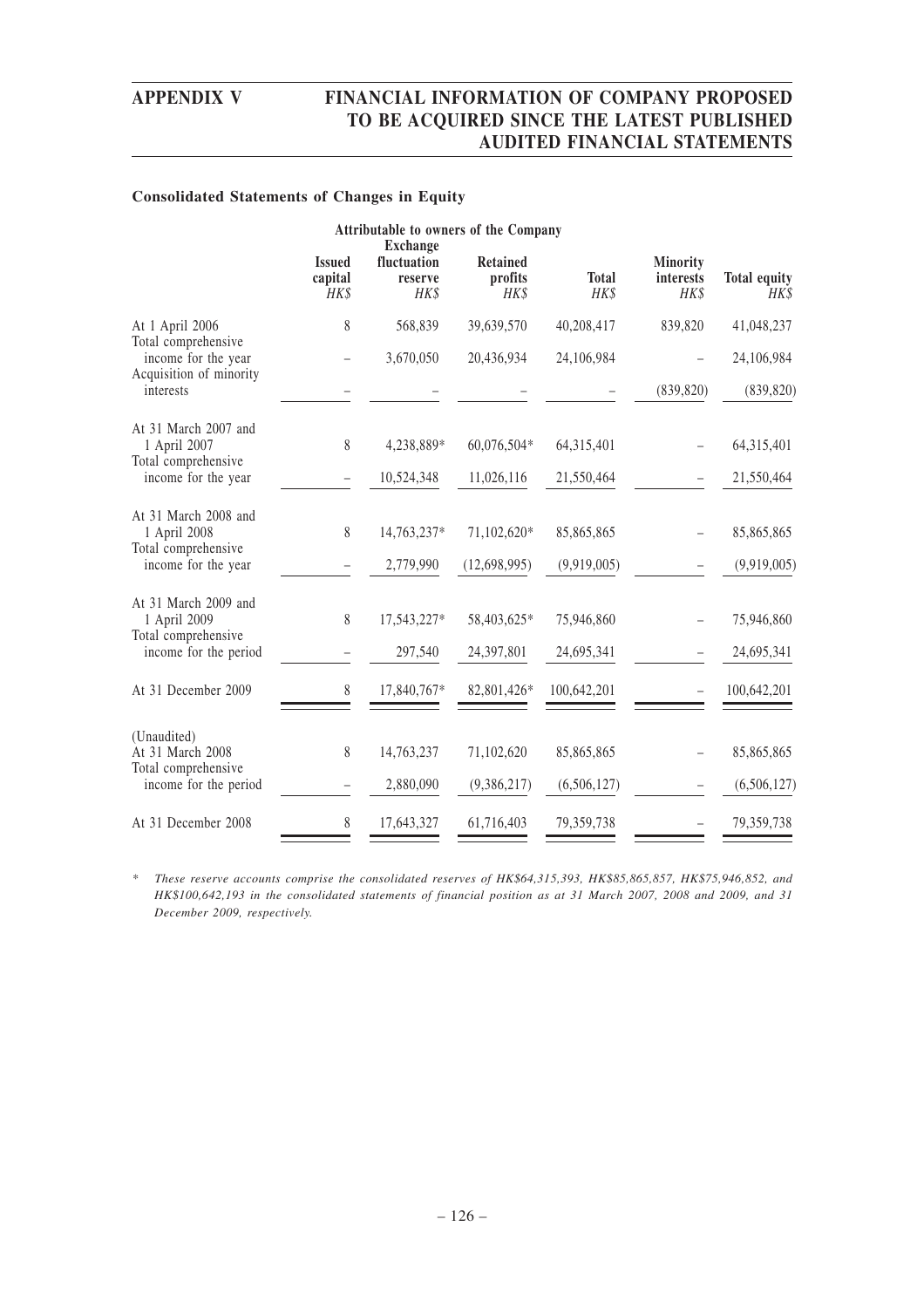## **Consolidated Statements of Cash Flows**

|                                                                                                             |              |                | Year ended 31 March | Nine-month period<br>ended 31 December |                             |              |
|-------------------------------------------------------------------------------------------------------------|--------------|----------------|---------------------|----------------------------------------|-----------------------------|--------------|
|                                                                                                             | <b>Notes</b> | 2007<br>HK\$   | 2008<br>HK\$        | 2009<br>HK\$                           | 2008<br>HK\$<br>(unaudited) | 2009<br>HK\$ |
| <b>CASH FLOWS FROM</b><br>OPERATING ACTIVITIES                                                              |              |                |                     |                                        |                             |              |
| Profit/(loss) before tax<br>Adjustments for:                                                                |              | 20,559,538     | 14,863,933          | (16,825,345)                           | (12,409,666)                | 32,537,981   |
| Finance costs                                                                                               | 6            | 3,783,011      | 3,523,893           | 3,590,923                              | 2,697,318                   | 2,322,268    |
| Interest income                                                                                             | 5            | (114)          | (64)                | (715)                                  | (715)                       |              |
| Depreciation<br>Fair value (gains)/losses                                                                   | 7            | 12,527         | 19,910              | 21,186                                 | 15,839                      | 16,383       |
| on investment properties<br>Excess over the cost of a<br>business combination on<br>acquisition of minority | $\sqrt{ }$   | (15, 151, 500) | (9,985,500)         | 21,536,880                             | 15,881,138                  | (28,409,091) |
| interests in a subsidiary                                                                                   | 7            | (400, 220)     |                     |                                        |                             |              |
| Decrease/(increase) in                                                                                      |              | 8,803,242      | 8,422,172           | 8,322,929                              | 6,183,914                   | 6,467,541    |
| prepayments, deposits and                                                                                   |              |                |                     |                                        |                             |              |
| other receivables                                                                                           |              | 16,352         | (37, 130)           | (215, 289)                             | (278,083)                   | 60,798       |
| Increase in customer deposits<br>Increase/(decrease) in other<br>payables and accrued                       |              | 429,680        | 815,297             | 261,483                                | 236,988                     | 225,435      |
| liabilities                                                                                                 |              | 179,257        | 158,379             | 227,028                                | 136,128                     | (169, 424)   |
| Cash generated from                                                                                         |              |                |                     |                                        |                             |              |
| operations                                                                                                  |              | 9,428,531      | 9,358,718           | 8,596,151                              | 6,278,947                   | 6,584,350    |
| Interest received                                                                                           |              | 114            | 64                  | 715                                    | 715                         |              |
| Overseas taxes paid                                                                                         |              | (497, 296)     | (729, 821)          | (393, 748)                             | (333,609)                   | (305, 728)   |
| Net cash flows from                                                                                         |              |                |                     |                                        |                             | 6,278,622    |
| operating activities                                                                                        |              | 8,931,349      | 8,628,961           | 8,203,118                              | 5,946,053                   |              |
| <b>CASH FLOWS FROM</b><br><b>INVESTING ACTIVITIES</b>                                                       |              |                |                     |                                        |                             |              |
| Decrease in amount due from<br>minority interests<br>Purchases of items of                                  |              | 439,600        |                     |                                        |                             |              |
| property, plant and<br>equipment                                                                            |              | (34, 342)      | (10, 594)           | (3,378)                                | (3,380)                     | (17, 386)    |
| Proceeds from disposal of an<br>available-for-sale                                                          |              |                |                     |                                        |                             |              |
| investment                                                                                                  |              | 27,659,234     |                     |                                        |                             |              |
| Acquisition of minority<br>interests                                                                        |              | (439,600)      |                     |                                        |                             |              |
| Net cash flows from/                                                                                        |              |                |                     |                                        |                             |              |
| (used in) investing<br>activities                                                                           |              |                |                     |                                        |                             | (17, 386)    |
|                                                                                                             |              | 27,624,892     | (10, 594)           | (3,378)                                | (3,380)                     |              |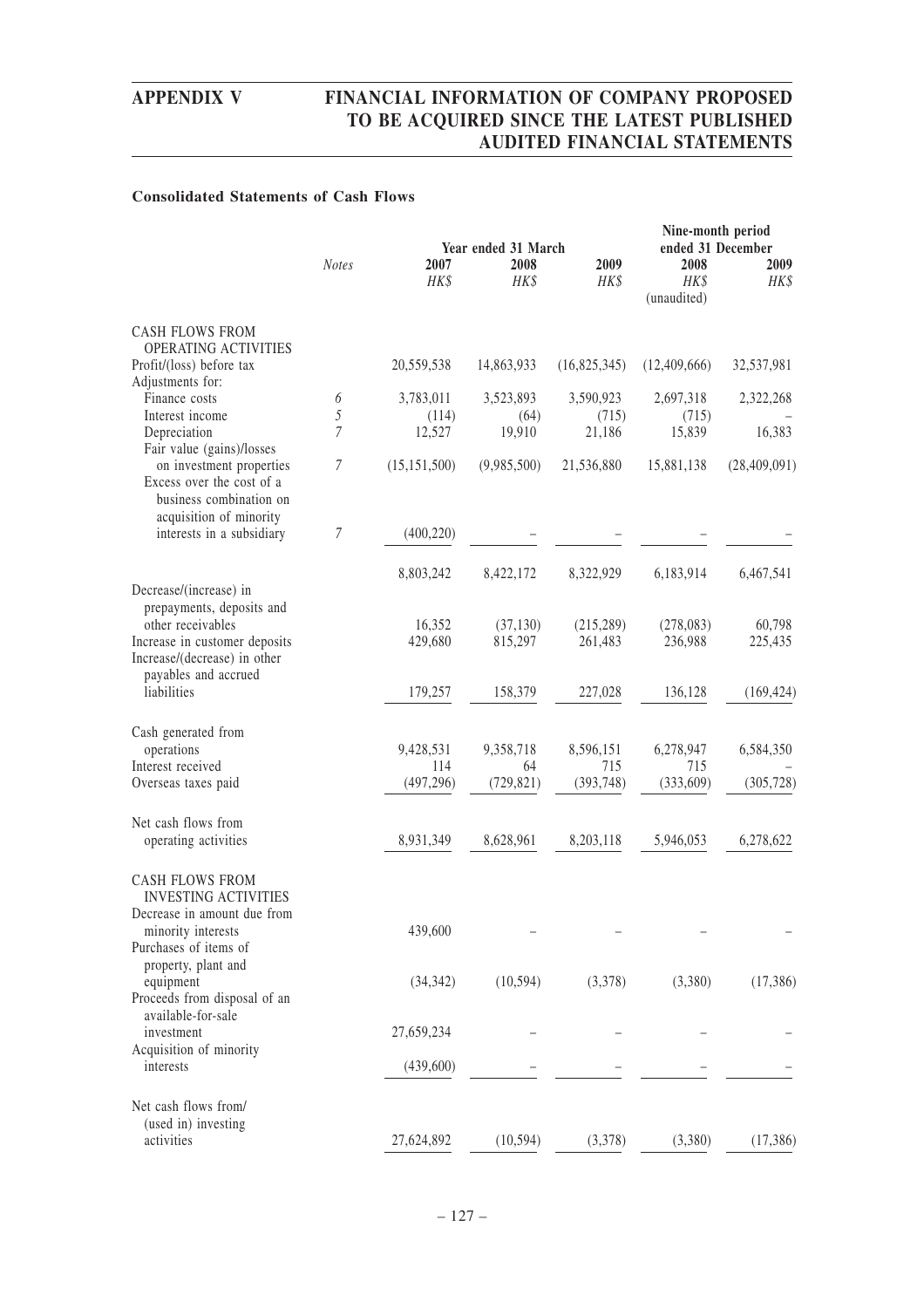|                                                                                                                                                            |              | Year ended 31 March                           |                                       |                                     | Nine-month period<br>ended 31 December |                                     |  |
|------------------------------------------------------------------------------------------------------------------------------------------------------------|--------------|-----------------------------------------------|---------------------------------------|-------------------------------------|----------------------------------------|-------------------------------------|--|
|                                                                                                                                                            | <b>Notes</b> | 2007<br>HK\$                                  | 2008<br>HK\$                          | 2009<br>HK\$                        | 2008<br>HK\$<br>(unaudited)            | 2009<br>HK\$                        |  |
| <b>CASH FLOWS FROM</b><br><b>FINANCING ACTIVITIES</b><br>Increase/(decrease) in<br>amounts due to immediate<br>holding company/former<br>immediate holding |              |                                               |                                       |                                     |                                        |                                     |  |
| company<br>Repayment of a bank loan<br>Interest paid                                                                                                       |              | (13,706,528)<br>(17, 723, 690)<br>(3,783,011) | 2,600<br>(2, 299, 158)<br>(3,523,893) | 4,750<br>(2,449,811)<br>(3,590,923) | 4,750<br>(1,825,591)<br>(2,697,318)    | 4,758<br>(2,062,398)<br>(2,322,268) |  |
| Net cash flows used in<br>financing activities                                                                                                             |              | (35, 213, 229)                                | (5,820,451)                           | (6,035,984)                         | (4,518,159)                            | (4,379,908)                         |  |
| NET INCREASE IN CASH                                                                                                                                       |              |                                               |                                       |                                     |                                        |                                     |  |
| <b>AND CASH</b><br><b>EQUIVALENTS</b><br>Cash and cash equivalents at                                                                                      |              | 1,343,012                                     | 2,797,916                             | 2,163,756                           | 1,424,514                              | 1,881,328                           |  |
| beginning of year<br>Effect of foreign exchange<br>rate changes, net                                                                                       |              | 2,343,808<br>184,909                          | 3,871,729<br>108,328                  | 6,777,973<br>68,325                 | 6,777,973<br>72,804                    | 9,010,054<br>12,956                 |  |
| CASH AND CASH                                                                                                                                              |              |                                               |                                       |                                     |                                        |                                     |  |
| <b>EQUIVALENTS AT END</b><br><b>OF YEAR</b>                                                                                                                |              | 3,871,729                                     | 6,777,973                             | 9,010,054                           | 8,275,291                              | 10,904,338                          |  |
| <b>ANALYSIS OF BALANCE</b><br>OF CASH AND CASH<br><b>EQUIVALENTS</b><br>Cash and bank balances                                                             |              |                                               |                                       | 9,010,054                           |                                        |                                     |  |
|                                                                                                                                                            |              | 3,871,729                                     | 6,777,973                             |                                     | 8,275,291                              | 10,904,338                          |  |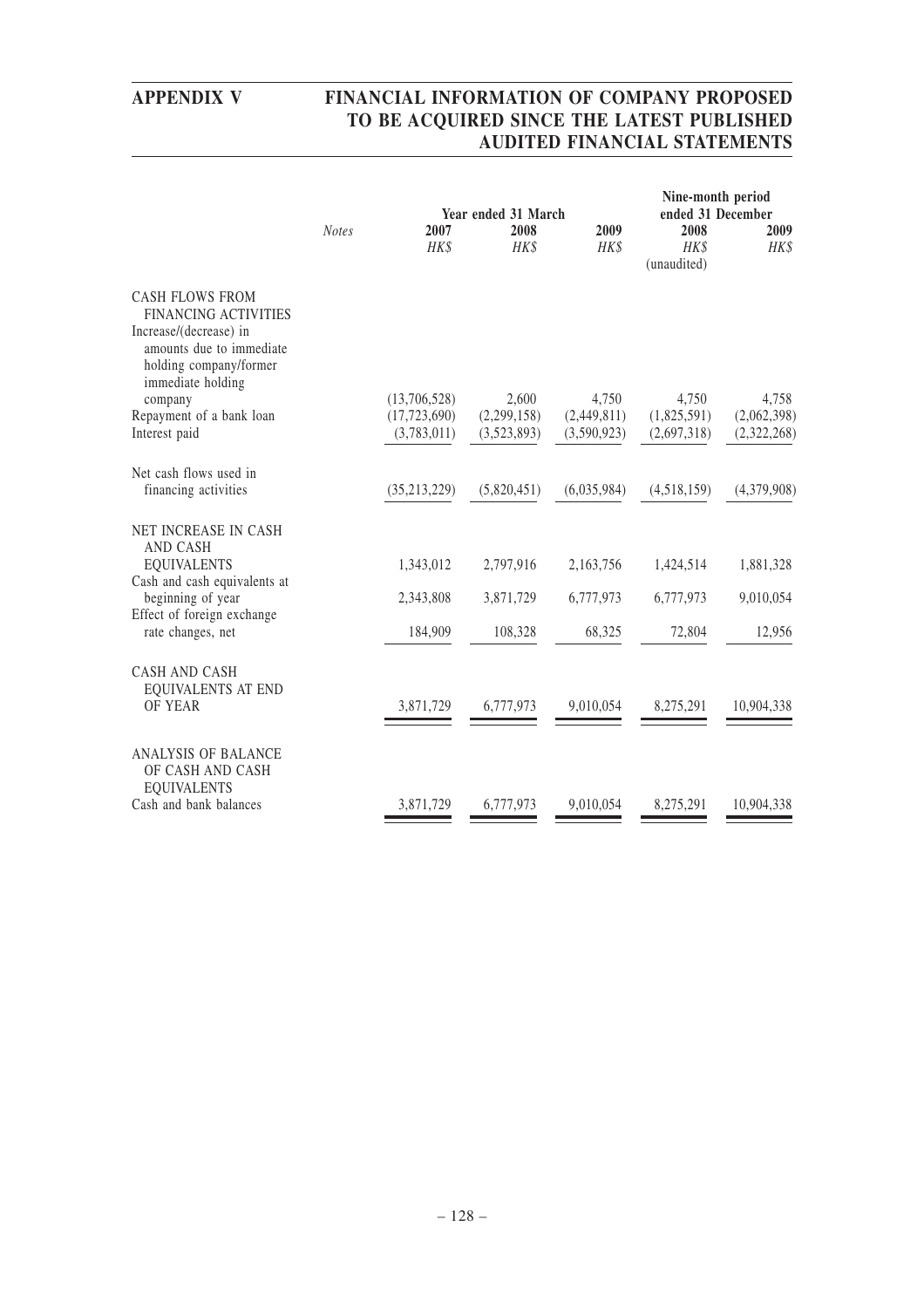## **Statements of Financial Position**

|                                                                                                                           | <b>Notes</b> | 2007<br>HK\$   | As at 31 March<br>2008<br>HK\$ | 2009<br>HK\$             | As at<br>31 December<br>2009<br>HK\$ |
|---------------------------------------------------------------------------------------------------------------------------|--------------|----------------|--------------------------------|--------------------------|--------------------------------------|
| NON-CURRENT ASSET<br>Interests in subsidiaries                                                                            | 15           | 1              | $\mathbf{1}$                   | $\mathbf{1}$             | $\mathbf{1}$                         |
| <b>CURRENT ASSETS</b><br>Other receivable<br>Due from a subsidiary                                                        | 15           | 8              | 43,116,310                     | 43,116,310               | 43,116,310                           |
| Total current assets                                                                                                      |              | 8              | 43,116,310                     | 43,116,310               | 43,116,310                           |
| <b>CURRENT LIABILITIES</b><br>Due to the immediate<br>holding company<br>Due to a subsidiary<br>Total current liabilities | 17<br>15     | 1<br>1         | 43,116,303<br>43,116,303       | 43,121,061<br>43,121,061 | 43,125,819<br>43,125,819             |
| NET CURRENT<br>ASSETS/(LIABILITIES)                                                                                       |              | $\overline{7}$ | $\overline{7}$                 | (4,571)                  | (9,509)                              |
| Net assets/(liabilities)                                                                                                  |              | 8              | 8                              | (4,570)                  | (9,508)                              |
| <b>EQUITY</b><br>Issued capital<br>Accumulated loss                                                                       | 20           | 8              | 8                              | 8<br>(4,758)             | 8<br>(9,516)                         |
| Total equity                                                                                                              |              | 8              | 8                              | (4,750)                  | (9,508)                              |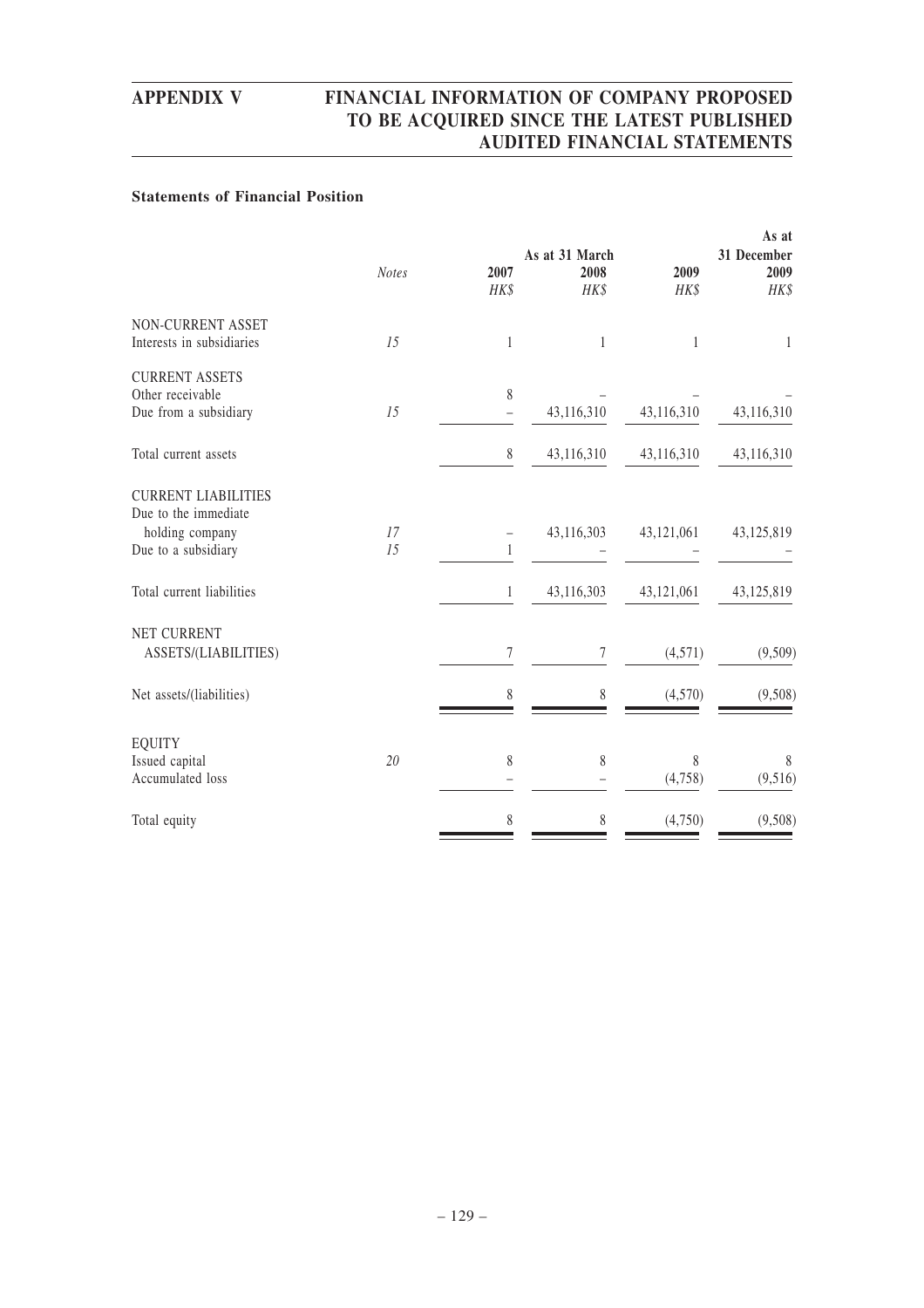## **II. NOTES TO FINANCIAL INFORMATION**

### **1. CORPORATE INFORMATION**

The Company was incorporated as a company with limited liability in the British Virgin Islands on 6 July 2006.

Pursuant to the Reorganisation to rationalise the structure of the Group, on 5 September 2006, the Company acquired the entire paid-up capital of Wintop, a company incorporated in Hong Kong, which is the holding company of a subsidiary comprising the Group.

The registered office of the Company is P.O. Box 957, Offshore Incorporations Centre, Road Town, Tortola, British Virgin Islands.

The Group is principally engaged in property holding and letting in the PRC.

The immediate holding company of the Company is Enhancement Investments Limited, which is incorporated in the British Virgin Islands. In the opinion of directors, the ultimate holding company of the Company is Lucky Year Finance Limited, a company incorporated in the British Virgin Islands.

### **2.1 BASIS OF PRESENTATION**

The Reorganisation involved companies under common control, and the Group is regarded and accounted for as a continuing group. Accordingly, the Financial Information has been prepared on the principles of merger accounting. On this basis, the Company has been treated as the holding company of its subsidiaries acquired through the Reorganisation for the three years ended 31 March 2007, 2008 and 2009, and for the nine-month period ended 31 December 2009. Accordingly, the consolidated statements of comprehensive income and consolidated statements of cash flows of the Group for the three years ended 31 March 2007, 2008 and 2009, and for the nine-month period ended 31 December 2009 include the results and cash flows of its subsidiaries with effect from 1 April 2006 or since their respective dates of incorporation, where this is a shorter period. For subsidiaries historically acquired by or disposed of by the Group during the Relevant Periods, their financial statements are consolidated from or to their effective dates of acquisition or disposal.

The Financial Information has been prepared in accordance with HKFRSs, (which include all Hong Kong Financial Reporting Standards, HKASs and Interpretations) issued by the HKICPA, accounting principles generally accepted in Hong Kong and the disclosure requirements of the Hong Kong Companies Ordinance. The Financial Information has been prepared under the historical cost convention, except for investment properties which have been measured at fair value, as further explained below. The Financial Information is presented in Hong Kong dollars ("HK\$").

All HKFRSs effective for the Relevant Periods, together with the relevant transitional provisions, have been adopted by the Group in the preparation of the Financial Information for the Relevant Periods.

### **2.2 NET CURRENT LIABILITIES**

As at 31 December 2009, the current liabilities of the Group exceeded its current assets by approximately HK\$38.9 million. The directors have prepared the Financial Information on a going concern basis notwithstanding the net current liability position because the immediate holding company of the Company has agreed not to request repayment of the amount due by the Company to it until the Company is in a position to do so.

#### **2.3 CHANGES IN ACCOUNTING POLICY AND DISCLOSURES**

During the current period, the Group adopted the following new and revised HKFRS, for the first time, which had significant impact to the Group, in these financial statements.

#### **HKAS 1 (Revised)** *Presentation of Financial Statements*

HKAS 1 (Revised) introduces changes in the presentation and disclosures of financial statements. The revised standard separates owner and non-owner changes in equity. The statement of changes in equity includes only details of transactions with owners, with all non-owner changes in equity presented as a single line. In addition, this standard introduces the statement of comprehensive income, with all items of income and expense recognised in profit or loss, together with all other items of recognised income and expense recognised directly in equity, either in one single statement, or in two linked statements. The Group has elected to present one single statement.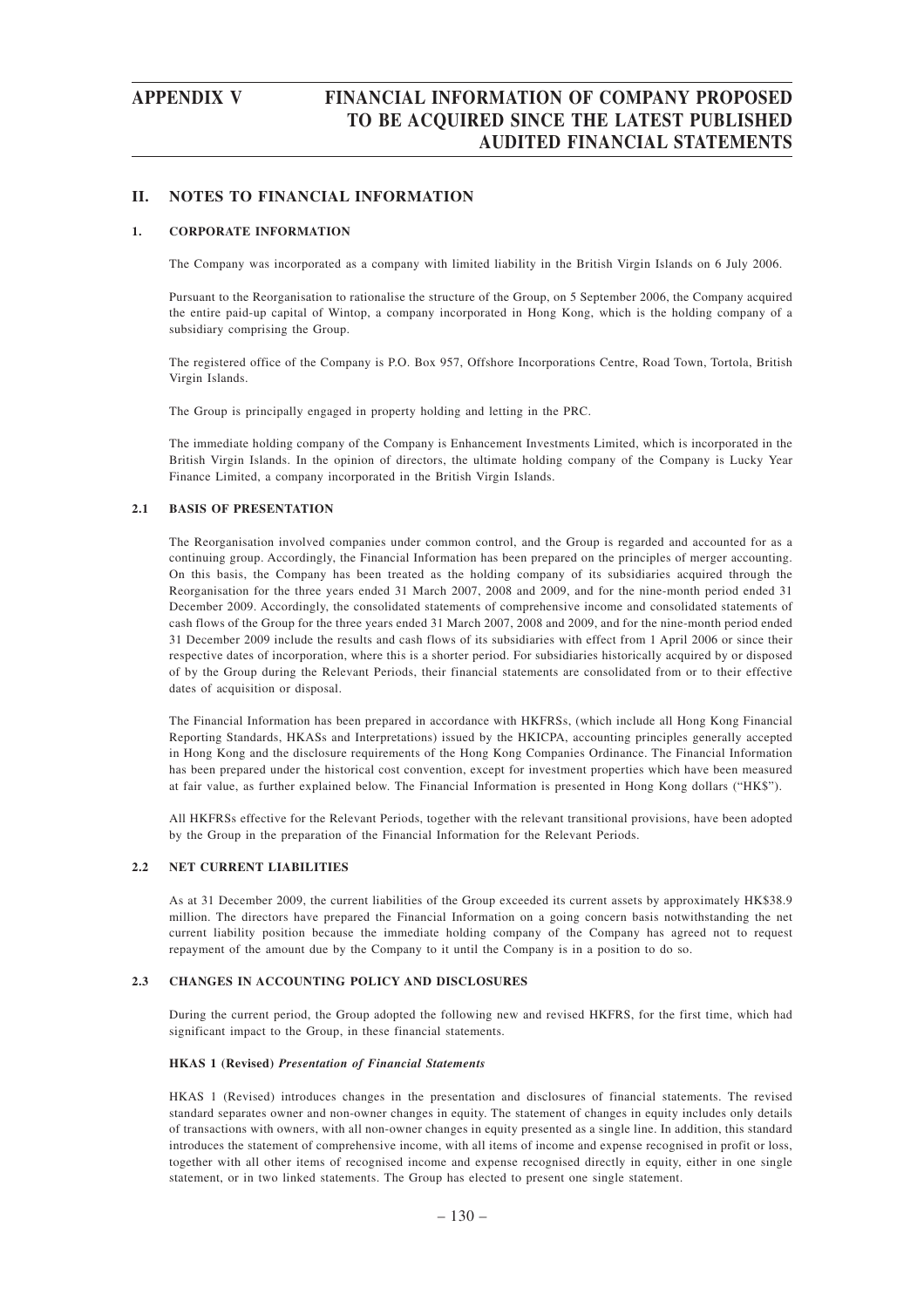### **2.4 ISSUED BUT NOT YET EFFECTIVE HONG KONG FINANCIAL REPORTING STANDARDS**

The Group has not applied the following new and revised HKFRSs, that have been issued but are not yet effective, in these financial statements.

| HKFRS 1 (Revised)                                                                     | First-time Adoption of Hong Kong Financial Reporting Standards <sup>1</sup>                                                                                   |
|---------------------------------------------------------------------------------------|---------------------------------------------------------------------------------------------------------------------------------------------------------------|
| <b>HKFRS</b> 1 Amendments                                                             | Amendments to HKFRS 1 First-time Adoption of Hong Kong Financial<br>Reporting Standards – Additional Exemptions for First-time Adopters <sup>2</sup>          |
| <b>HKFRS 2 Amendments</b>                                                             | Amendments to HKFRS 2 Share-based Payment - Group Cash-settled<br>Share-based Payment Transactions <sup>2</sup>                                               |
| HKFRS 3 (Revised)                                                                     | Business Combinations <sup>1</sup>                                                                                                                            |
| HKFRS 9                                                                               | Financial Instruments <sup>6</sup>                                                                                                                            |
| HKAS 24 (Revised)                                                                     | Related Party Disclosures <sup>5</sup>                                                                                                                        |
| HKAS 27 (Revised)                                                                     | Consolidated and Separate Financial Statements <sup>1</sup>                                                                                                   |
| HKAS 32 Amendment                                                                     | Amendment to HKAS 32 Financial Instruments: Presentation –<br>Classification of Rights Issues <sup>3</sup>                                                    |
| HKAS 39 Amendment                                                                     | Amendment to HKAS 39 Financial Instruments: Recognition and<br>Measurement – Eligible Hedged Items <sup>1</sup>                                               |
| HK(IFRIC)-Int 14 Amendments                                                           | Amendments to HK(IFRIC)-Int 14 Prepayments of a Minimum Funding<br>Requirement <sup>5</sup>                                                                   |
| HK(IFRIC)-Int 17                                                                      | Distributions of Non-cash Assets to Owners <sup>1</sup>                                                                                                       |
| HK(IFRIC)-Int 19                                                                      | Extinguishing Financial Liabilities with Equity Instruments <sup>4</sup>                                                                                      |
| Amendments to HKFRS 5 included<br>in Improvements to HKFRSs<br>issued in October 2008 | Amendments to HKFRS 5 Non-current Assets Held for Sale and<br>Discontinued Operations – Plan to Sell the Controlling Interest in a<br>Subsidiary <sup>1</sup> |
| HK Interpretation 4 (Revised in                                                       | Leases – Determination of the Length of Lease Term in respect of Hong                                                                                         |
| December 2009)                                                                        | Kong Land Leases <sup>2</sup>                                                                                                                                 |

Apart from the above, the HKICPA has issued *Improvements to HKFRSs 2009* which sets out amendments to a number of HKFRSs primarily with a view to removing inconsistencies and to clarifying wording. The amendments to HKFRS 2, HKAS 38, HK(IFRIC)-Int 9 and HK(IFRIC)-Int 16 are effective for annual periods beginning on or after 1 July 2009 while the amendments to HKFRS 5, HKFRS 8, HKAS 1, HKAS 7, HKAS 17, HKAS 38 and HKAS 39 are effective for annual periods beginning on or after 1 January 2010 although there are separate transitional provisions for each standard or interpretation.

- <sup>1</sup> Effective for annual periods beginning on or after 1 July 2009<br><sup>2</sup> Effective for annual periods beginning on or after 1 January 20
- <sup>2</sup> Effective for annual periods beginning on or after 1 January 2010<br><sup>3</sup> Effective for annual periods beginning on or after 1 Eshmany 2010
- Effective for annual periods beginning on or after 1 February 2010
- <sup>4</sup> Effective for annual periods beginning on or after 1 July 2010
- <sup>5</sup> Effective for annual periods beginning on or after 1 January 2011
- <sup>6</sup> Effective for annual periods beginning on or after 1 January 2013

The Group is in the process of making an assessment of the impact of these new and revised HKFRSs upon initial application. So far, the Group considers that these new and revised HKFRSs are unlikely to have a significant impact on the Group's results of operations and financial position.

### **2.5 SUMMARY OF SIGNIFICANT ACCOUNTING POLICIES**

#### **Basis of consolidation**

The acquisition of subsidiaries under common control has been accounted for using the merger method of accounting. The acquisition of all other subsidiaries during the Relevant Periods is accounted for using the purchase method of accounting.

The merger method of accounting involves incorporating the financial statement items of the combining entities or businesses in which the common control combination occurs in the Relevant Periods as if they had been combined from the date when the combining entities or businesses first came under the control of the controlling party.

The net assets of the combining entities or businesses are combined using the existing book values from the controlling parties' perspective. No amount is recognised in respect of goodwill or excess of acquirers' interests in the net fair value of the acquiree's identifiable assets, liabilities and contingent liabilities over cost at the time of common control combination, to the extent of the continuation of the controlling party's interest.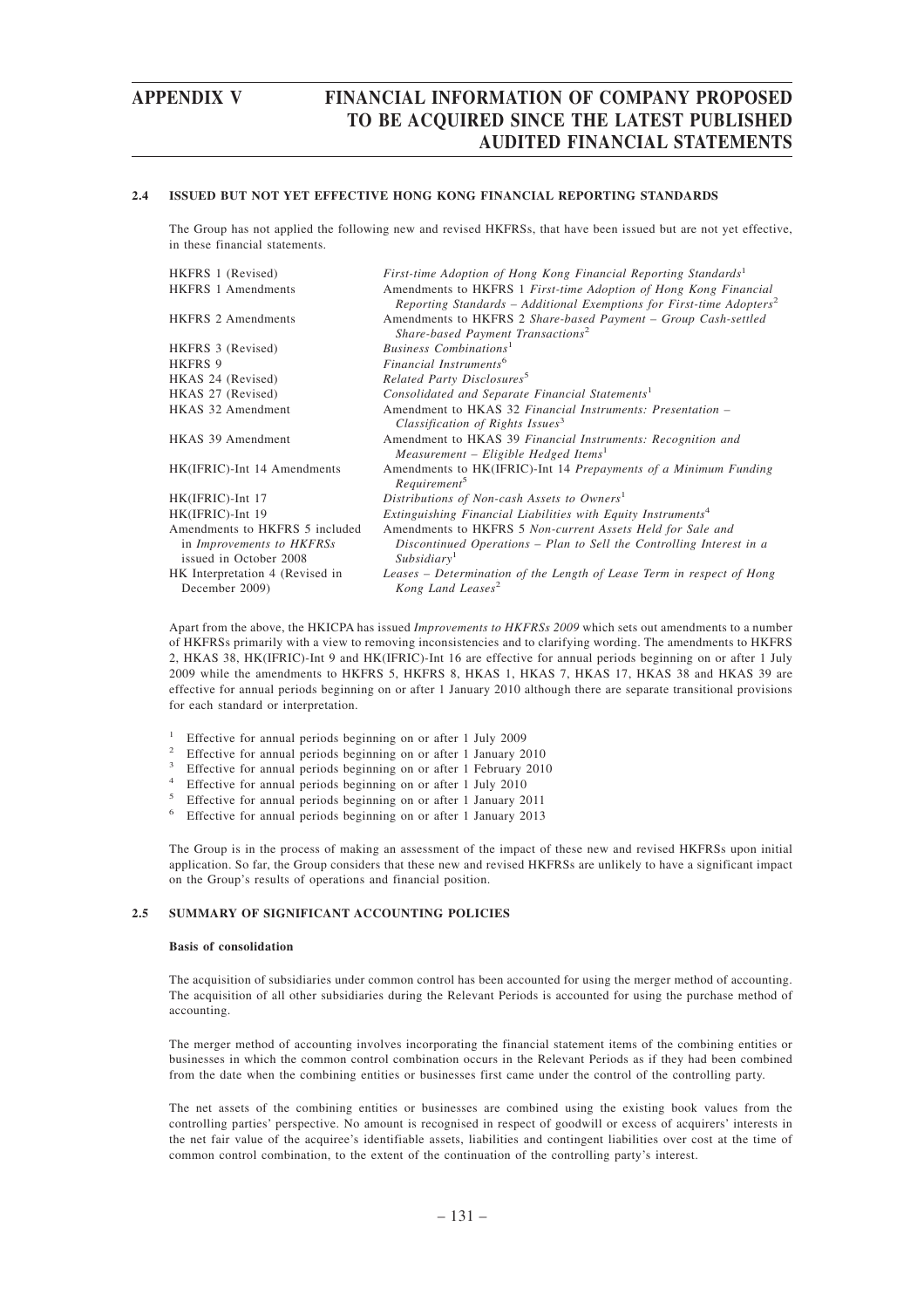The consolidated statement of comprehensive income include the results of each of the combining entities or businesses from the earliest date presented or since the date when the combining entities or businesses first came under the common control, where this is a shorter period, regardless of the date of the common control combination.

The purchase method of accounting involves allocating the cost of a business combination to the fair value of the assets acquired and liabilities and contingent liabilities assumed at the date of acquisition. The cost of acquisition is measured at the aggregate fair value of the assets given and liabilities incurred or assumed at the date of exchange, plus costs directly attributable to the acquisition.

Minority interests represent the interests of outside shareholders not held by the Group in the results and net assets of the Company's subsidiaries. An acquisition of minority interests is accounted for using the parent entity extension method whereby the difference between the consideration and the book value of the share of the net assets required is recognised as goodwill.

#### **Subsidiaries**

A subsidiary is an entity whose financial and operating policies the Company controls, directly or indirectly, so as to obtain benefits from its activities.

The results of subsidiaries are included in the Company's statement of comprehensive income to the extent of dividends received and receivable. The Company's interests in subsidiaries are stated at cost less any impairment losses.

#### **Excess over the cost of business combinations**

Any excess of the Group's interest in the net fair value of the acquirees' identifiable assets, liabilities and contingent liabilities over the cost of acquisition of subsidiaries (previously referred to as negative goodwill), after reassessment, is recognised immediately in the statement of comprehensive income.

#### **Impairment of non-financial assets**

Where an indication of impairment exists, or when annual impairment testing for an asset is required (other than financial assets and investment properties), the asset's recoverable amount is estimated.

An asset's recoverable amount is the higher of the asset's or cash-generating unit's value in use and its fair value less costs to sell, and is determined for an individual asset, unless the asset does not generate cash inflows that are largely independent of those from other assets or groups of assets, in which case the recoverable amount is determined for the cash-generating unit to which the asset belongs.

An impairment loss is recognised only if the carrying amount of an asset exceeds its recoverable amount. In assessing value in use, the estimated future cash flows are discounted to their present value using a pre-tax discount rate that reflects current market assessments of the time value of money and the risks specific to the asset. An impairment loss is charged to the statement of comprehensive income in the period in which it arises in those expense categories consistent with the function of the impaired asset.

An assessment is made at the end of each reporting period as to whether there is any indication that previously recognised impairment losses may no longer exist or may have decreased. If such an indication exists, the recoverable amount is estimated. A previously recognised impairment loss of an asset other than goodwill and certain financial assets is reversed only if there has been a change in the estimates used to determine the recoverable amount of that asset, but not to an amount higher than the carrying amount that would have been determined (net of any depreciation/amortisation) had no impairment loss been recognised for the asset in prior years. A reversal of such impairment loss is credited to the statement of comprehensive income in the period in which it arises.

#### **Related parties**

A party is considered to be related to the Group if:

- (a) the party, directly or indirectly through one or more intermediaries, (i) controls, is controlled by, or is under common control with, the Group; (ii) has an interest in the Group that gives it significant influence over the Group; or (iii) has joint control over the Group;
- (b) the party is an associate;
- (c) the party is a jointly-controlled entity;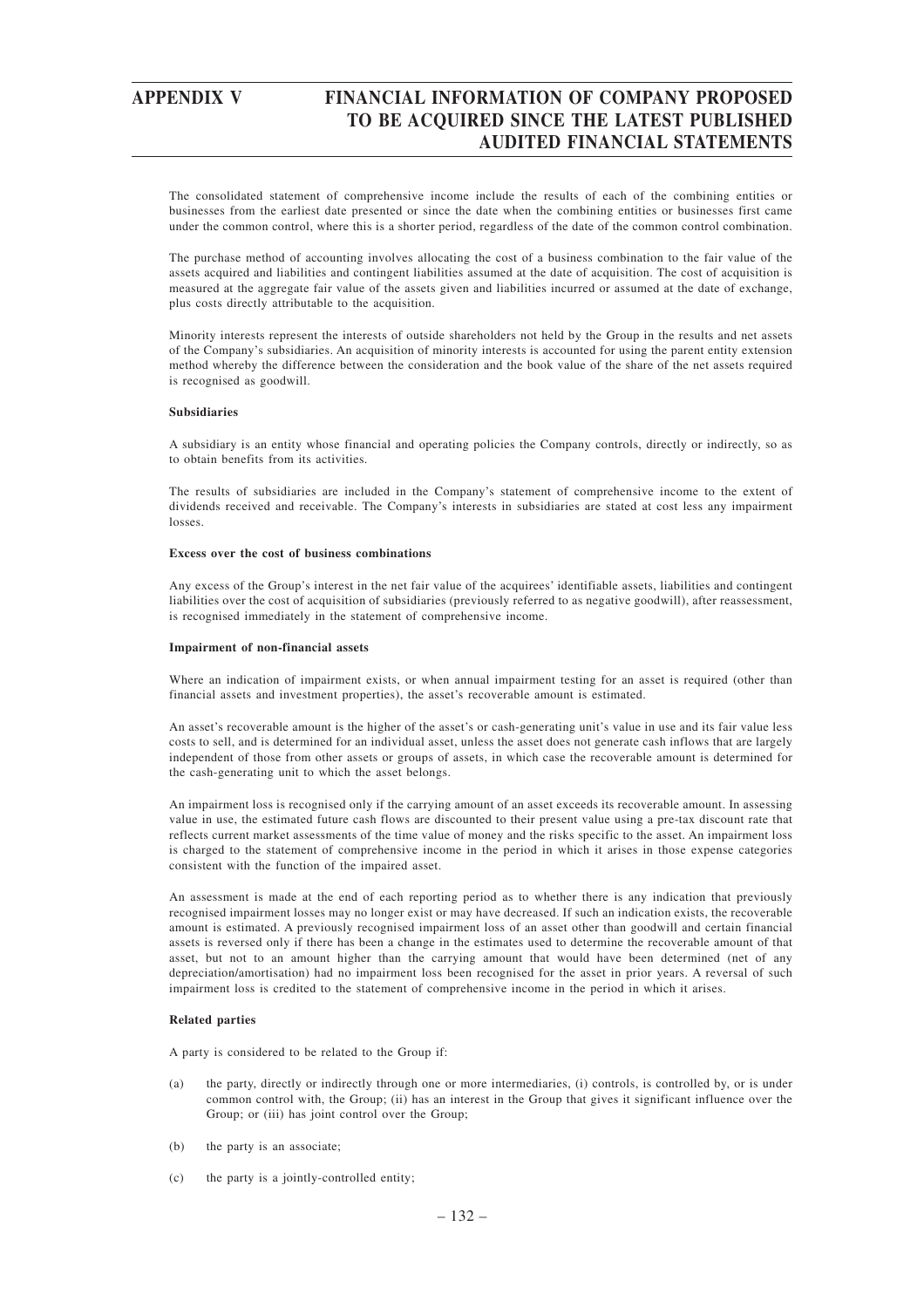- (d) the party is a member of the key management personnel of the Group or its holding companies;
- (e) the party is a close member of the family of any individual referred to in (a) or (d);
- (f) the party is an entity that is controlled, jointly controlled or significantly influenced by or for which significant voting power in such entity resides with, directly or indirectly, any individual referred to in (d) or (e); or
- (g) the party is a post-employment benefit plan for the benefit of the employees of the Group, or of any entity that is a related party of the Group.

#### **Property, plant and equipment and depreciation**

Property, plant and equipment are stated at cost less accumulated depreciation and any impairment losses. The cost of an item of property, plant and equipment comprises its purchase price and any directly attributable costs of bringing the asset to its working condition and location for its intended use. Expenditure incurred after items of property, plant and equipment have been put into operation, such as repairs and maintenance, is normally charged to the statement of comprehensive income in the period in which it is incurred.

In situations where the recognition criteria are satisfied, the expenditure for a major inspection is capitalised in the carrying amount of the asset as a replacement. Where significant parts of property, plant and equipment are required to be replaced at intervals, the Group recognises such parts as individual assets with specific useful lives and depreciation.

Depreciation is calculated on the straight-line basis to write off the cost of each item of property, plant and equipment to its residual value over its estimated useful life. The principal annual rates used for this purpose are as follows:

#### Office equipment 20%

Where parts of an item of property, plant and equipment have different useful lives, the cost of that item is allocated on a reasonable basis among the parts and each part is depreciated separately.

Residual values, useful lives and the depreciation method are reviewed, and adjusted if appropriate, at least at each financial year end.

An item of property, plant and equipment and any significant part initially recognised is derecognised upon disposal or when no future economic benefits are expected from its use or disposal. Any gain or loss on disposal or retirement recognised in the statement of comprehensive income in the year the asset is derecognised is the difference between the net sales proceeds and the carrying amount of the relevant asset.

#### **Investment properties**

Investment properties are interests in land and buildings held to earn rental income and/or for capital appreciation, rather than for use in the production or supply of goods or services or for administrative purposes; or for sale in the ordinary course of business. Such properties are measured initially at cost, including transaction costs. Subsequent to initial recognition, investment properties are stated at fair value, which reflects market conditions at the end of the reporting period.

Gains or losses arising from changes in the fair values of investment properties are included in the statement of comprehensive income in the year in which they arise.

Any gains or losses on the retirement or disposal of an investment property are recognised in the statement of comprehensive income in the year of the retirement or disposal.

#### **Leases**

Leases where substantially all the rewards and risks of ownership of assets remain with the lessor are accounted for as operating leases. Where the Group is the lessor, assets leased by the Group under operating leases are included in non-current assets, and rentals receivable under the operating leases are credited to the statement of comprehensive income on the straight-line basis over the lease terms. Where the Group is the lessee, rentals payable under the operating leases are charged to the statement of comprehensive income on the straight-line basis over the lease terms.

Prepaid land lease payments under operating leases are initially stated at cost and subsequently recognised on the straight-line basis over the lease terms. When the lease payments cannot be allocated reliably between the land and buildings elements, the entire lease payments are included in the cost of the land and buildings as a finance lease in property, plant and equipment.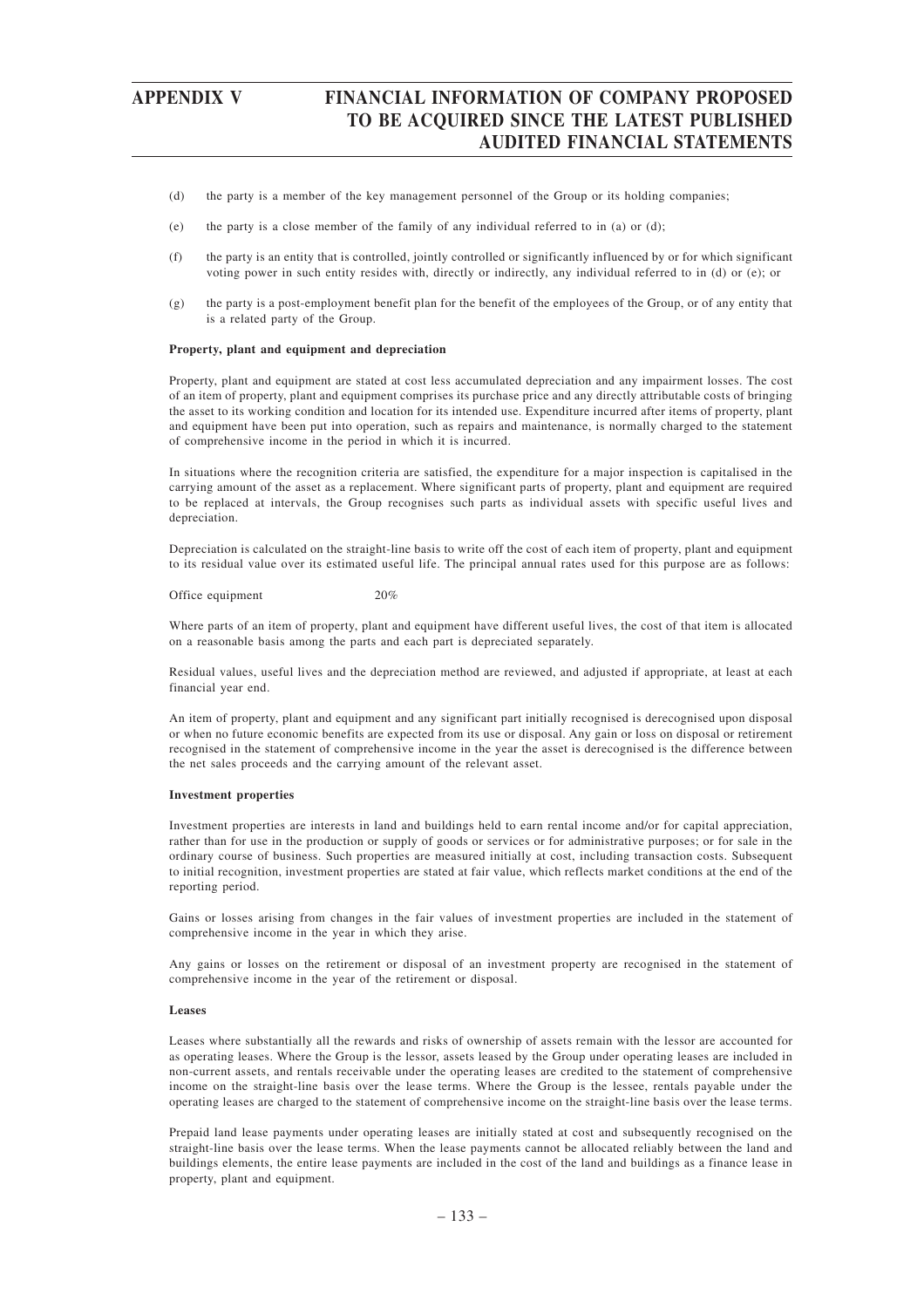### **Financial assets**

*Initial recognition and measurement*

Financial assets within the scope of HKAS 39 are classified as financial assets at fair value through profit or loss, loans and receivables, and available-for-sale financial assets, or as derivatives designated as hedging instruments in an effective hedge, as appropriate. The Group determines the classification of its financial assets at initial recognition. When financial assets are recognised initially, they are measured at fair value, plus, in the case of investments not at fair value through profit or loss, directly attributable transaction costs.

All regular way purchases and sales of financial assets are recognised on the trade date, that is, the date that the Group commits to purchase or sell the asset. Regular way purchases or sales are purchases or sales of financial assets that require delivery of assets within the period generally established by regulation or convention in the marketplace.

The Group's financial assets include cash and bank balances, and trade and other receivables.

#### *Subsequent measurement*

The subsequent measurement of financial assets depends on their classification as follows:

#### *Loans and receivables*

Loans and receivables are non-derivative financial assets with fixed or determinable payments that are not quoted in an active market. After initial measurement, such assets are subsequently measured at amortised cost using the effective interest rate method less any allowance for impairment. Amortised cost is calculated taking into account any discount or premium on acquisition and includes fees or costs that are an integral part of the effective interest rate. The effective interest rate amortisation is included in finance income in the statement of comprehensive income. The loss arising from impairment is recognised in the statement of comprehensive income in finance costs.

#### *Available-for-sale financial investments*

Available-for-sale financial investments are non-derivative financial assets in listed and unlisted equity securities. Equity investments classified as available for sale are those which are neither classified as held for trading nor designated at fair value through profit or loss. Debt securities in this category are those which are intended to be held for an indefinite period of time and which may be sold in response to needs for liquidity or in response to changes in the market conditions.

After initial recognition, available-for-sale financial investments are subsequently measured at fair value, with unrealised gains or losses recognised as other comprehensive income in the available-for-sale investment valuation reserve until the investment is derecognised, at which time the cumulative gain or loss is recognised in the statement of comprehensive income in other income, or until the investment is determined to be impaired, at which time the cumulative gain or loss is recognised in the statement of comprehensive income and removed from the available-for-sale investment valuation reserve. Interest and dividends earned are reported as interest income and dividend income, respectively and are recognised in the statement of comprehensive income as other income in accordance with the policies set out for "Revenue recognition" below.

When the fair value of unlisted equity securities cannot be reliably measured because (i) the variability in the range of reasonable fair value estimates is significant for that investment or (ii) the probabilities of the various estimates within the range cannot be reasonably assessed and used in estimating fair value, such securities are stated at cost less any impairment losses.

#### **Impairment of financial assets**

The Group assesses at the end of each reporting period whether there is any objective evidence that a financial asset or a group of financial assets is impaired. A financial asset or a group of financial assets is deemed to be impaired if, and only if, there is objective evidence of impairment as a result of one or more events that has occurred after the initial recognition of the asset (an incurred "loss event") and that loss event has an impact on the estimated future cash flows of the financial asset or the group of financial assets that can be reliably estimated.

Evidence of impairment may include indications that a debtor or a group of debtors is experiencing significant financial difficulty, default or delinquency in interest or principal payments, the probability that they will enter bankruptcy or other financial reorganisation and observable data indicating that there is a measurable decrease in the estimated future cash flows, such as changes in arrears or economic conditions that correlate with defaults.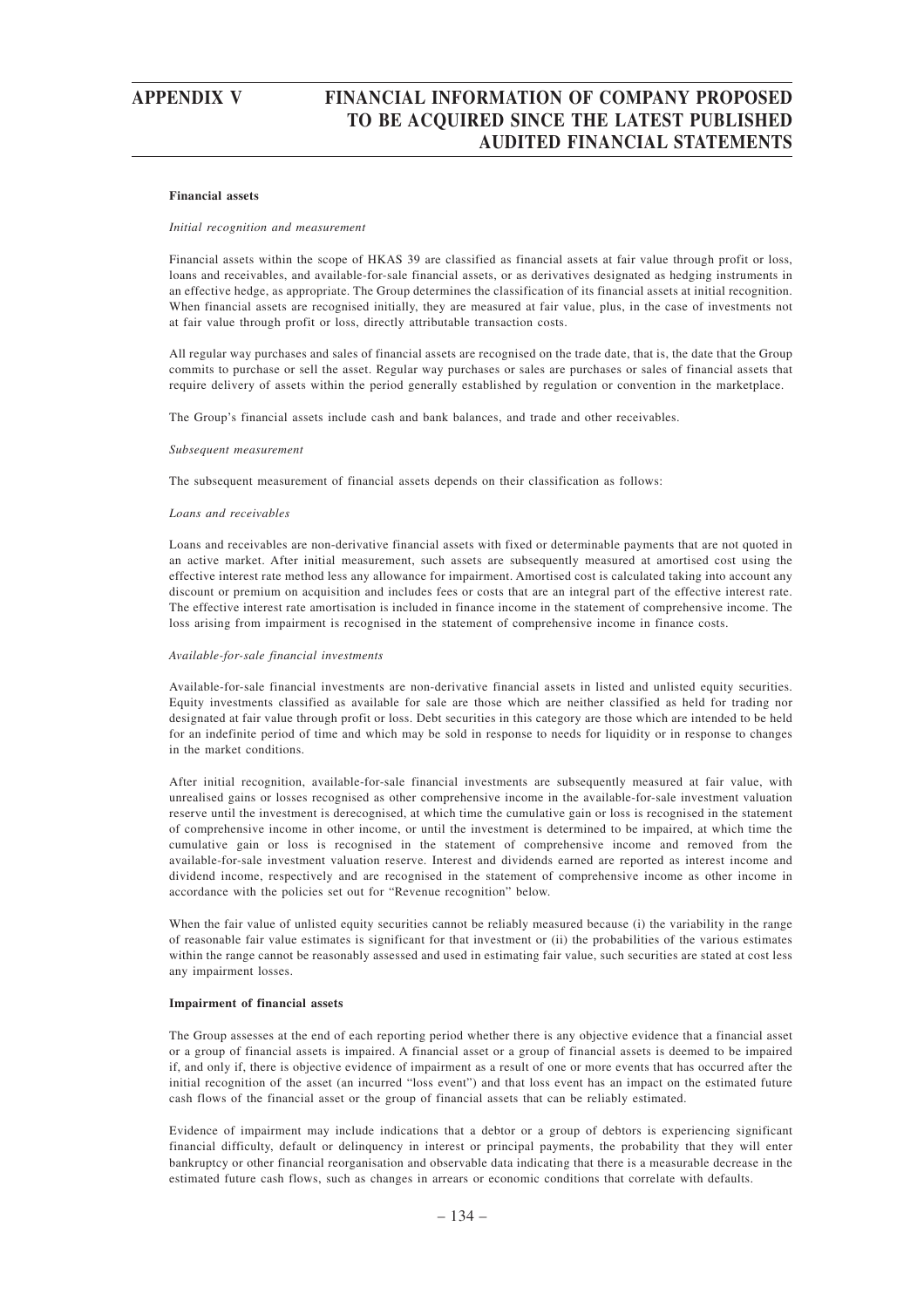#### *Financial assets carried at amortised cost*

For financial assets carried at amortised cost, the Group first assesses individually whether objective evidence of impairment exists for financial assets that are individually significant, or collectively for financial assets that are not individually significant. If the Group determines that no objective evidence of impairment exists for an individually assessed financial asset, whether significant or not, it includes the asset in a group of financial assets with similar credit risk characteristics and collectively assesses them for impairment. Assets that are individually assessed for impairment and for which an impairment loss is, or continues to be, recognised are not included in a collective assessment of impairment.

If there is objective evidence that an impairment loss has been incurred, the amount of the loss is measured as the difference between the asset's carrying amount and the present value of estimated future cash flows (excluding future credit losses that have not been incurred). The present value of the estimated future cash flows is discounted at the financial asset's original effective interest rate (i.e., the effective interest rate computed at initial recognition). If a loan has a variable interest rate, the discount rate for measuring any impairment loss is the current effective interest rate.

The carrying amount of the asset is reduced either directly or through the use of an allowance account and the amount of the loss is recognised in the statement of comprehensive income. Interest income continues to be accrued on the reduced carrying amount and is accrued using the rate of interest used to discount the future cash flows for the purpose of measuring the impairment loss. Loans and receivables together with any associated allowance are written off when there is no realistic prospect of future recovery.

If, in a subsequent period, the amount of the estimated impairment loss increases or decreases because of an event occurring after the impairment was recognised, the previously recognised impairment loss is increased or reduced by adjusting the allowance account. If a future write-off is later recovered, the recovery is credited to the statement of comprehensive income.

#### *Assets carried at cost*

If there is objective evidence that an impairment loss has been incurred on an unquoted equity instrument that is not carried at fair value because its fair value cannot be reliably measured, the amount of the loss is measured as the difference between the asset's carrying amount and the present value of estimated future cash flows discounted at the current market rate of return for a similar financial asset. Impairment losses on these assets are not reversed.

#### **Derecognition of financial assets**

A financial asset (or, where applicable, a part of a financial asset or part of a group of similar financial assets) is derecognised when:

- the rights to receive cash flows from the asset have expired;
- the Group has transferred its rights to receive cash flows from the asset or has assumed an obligation to pay the received cash flows in full without material delay to a third party under a "pass-through" arrangement; and either (a) the Group has transferred substantially all the risks and rewards of the asset, or (b) the Group has neither transferred nor retained substantially all the risks and rewards of the asset, but has transferred control of the asset.

When the Group has transferred its rights to receive cash flows from an asset or has entered into a pass-through arrangement, and has neither transferred nor retained substantially all the risks and rewards of the asset nor transferred control of the asset, the asset is recognised to the extent of the Group's continuing involvement in the asset. In that case, the Group also recognises an associated liability. The transferred asset and the associated liability are measured on a basis that reflects the rights and obligations that the Group has retained.

Continuing involvement that takes the form of a guarantee over the transferred asset is measured at the lower of the original carrying amount of the asset and the maximum amount of consideration that the Group could be required to repay.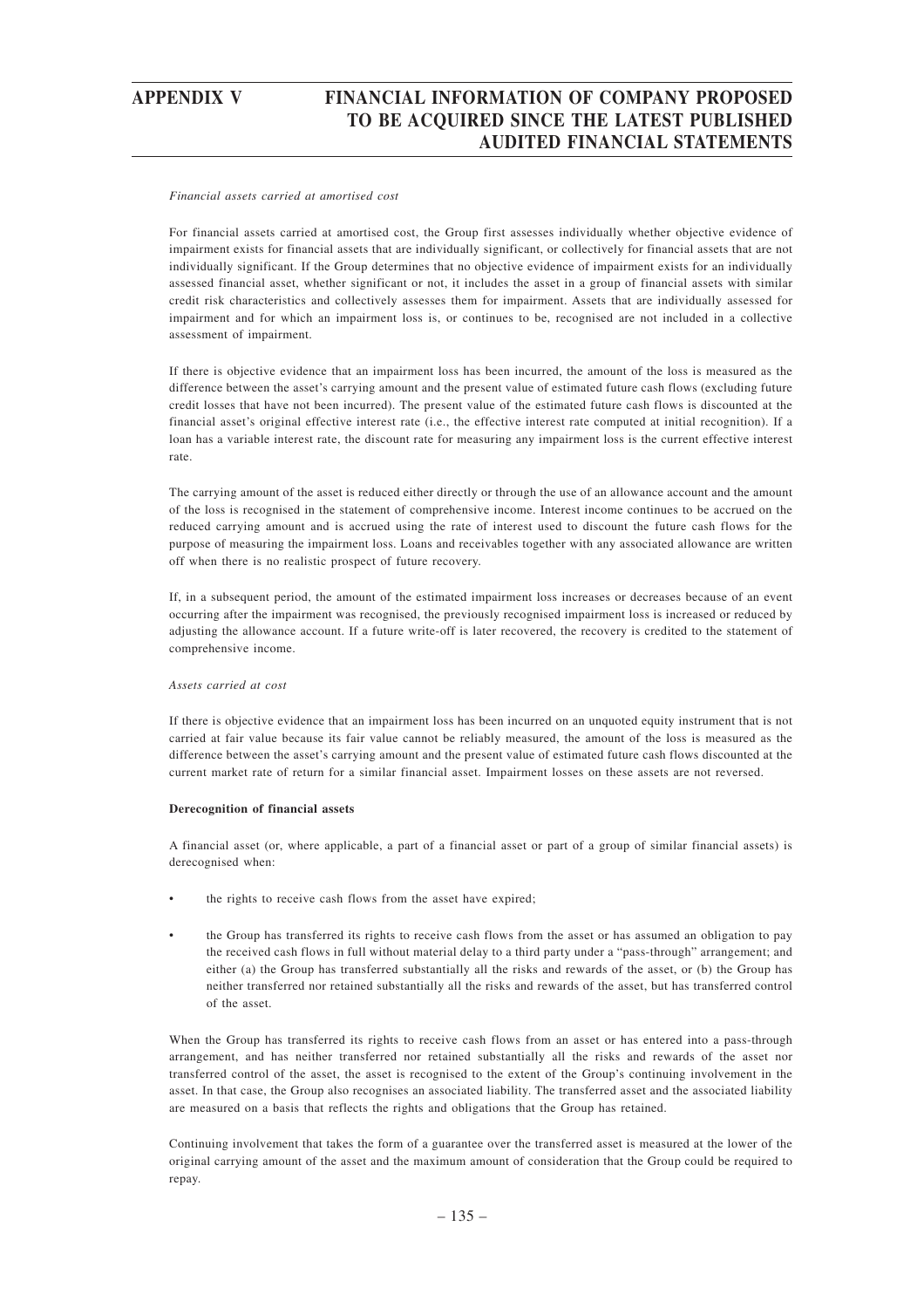#### **Financial liabilities at amortised cost (including interest-bearing bank borrowing)**

Financial liabilities including an amount due to the immediate holding company, customer deposits, other payables and interest-bearing bank borrowing are initially stated at fair value less directly attributable transaction costs and are subsequently measured at amortised cost, using the effective interest method unless the effect of discounting would be immaterial, in which case they are stated at cost. The related interest expense is recognised within "finance costs" in the statement of comprehensive income.

Gains and losses are recognised in the statement of comprehensive income when the liabilities are derecognised as well as through the amortisation process.

#### **Derecognition of financial liabilities**

A financial liability is derecognised when the obligation under the liability is discharged or cancelled or expires.

When an existing financial liability is replaced by another from the same lender on substantially different terms, or the terms of an existing liability are substantially modified, such an exchange or modification is treated as a derecognition of the original liability and a recognition of a new liability, and the difference between the respective carrying amounts is recognised in the statement of comprehensive income.

#### **Offsetting of financial instruments**

Financial assets and financial liabilities are offset and the net amount is reported in the statement of financial position if, and only if, there is currently enforceable legal right to offset the recognised amounts and there is an intention to settle on a net basis, or to realise the assets and settle the liabilities simultaneously.

#### **Cash and cash equivalents**

For the purpose of the consolidated statement of cash flows, cash and cash equivalents comprise cash on hand and demand deposits, and short term highly liquid investments that are readily convertible into known amounts of cash, are subject to an insignificant risk of changes in value, and have a short maturity of generally within three months when acquired, less bank overdrafts which are repayable on demand and form an integral part of the Group's cash management.

For the purpose of the statement of financial position, cash and bank balances comprise cash on hand and at banks, including term deposits, which are not restricted as to use.

#### **Income tax**

Income tax comprises current and deferred tax. Income tax relating to items recognised outside profit or loss is recognised outside profit or loss, either in other comprehensive income or directly in equity.

Current tax assets and liabilities for the current and prior periods are measured at the amount expected to be recovered from or paid to the taxation authorities, based on tax rates (and tax laws) that have been enacted or substantively enacted by the end of the reporting period, taking into consideration interpretations and practices prevailing in the countries in which the Group operates.

Deferred tax is provided, using the liability method, on all temporary differences at the end of the reporting period between the tax bases of assets and liabilities and their carrying amounts for financial reporting purposes.

Deferred tax liabilities are recognised for all taxable temporary differences, except:

- where the deferred tax liability arises from the initial recognition of an asset or liability in a transaction that is not a business combination and, at the time of the transaction, affects neither the accounting profit nor taxable profit or loss; and
- in respect of taxable temporary differences associated with investments in subsidiaries where the timing of the reversal of the temporary differences can be controlled and it is probable that the temporary differences will not reverse in the foreseeable future.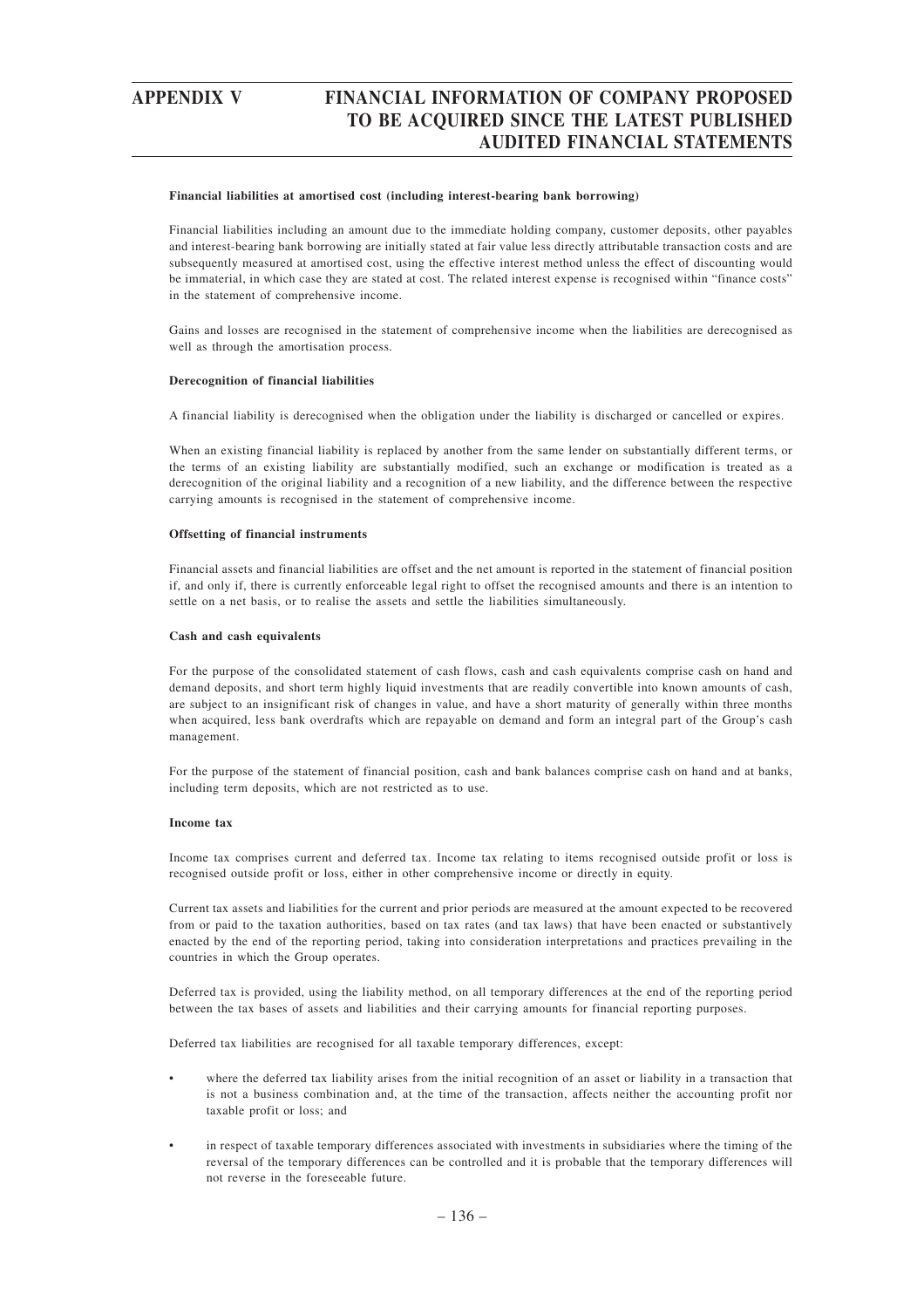Deferred tax assets are recognised for all deductible temporary differences, carry forward of unused tax credits and unused tax losses, to the extent that it is probable that taxable profit will be available against which the deductible temporary differences, and the carry forward of unused tax credits and unused tax losses can be utilised, except:

- where the deferred tax asset relating to the deductible temporary differences arises from the initial recognition of an asset or liability in a transaction that is not a business combination and, at the time of the transaction, affects neither the accounting profit nor taxable profit or loss; and
- in respect of deductible temporary differences associated with investments in subsidiaries, deferred tax assets are only recognised to the extent that it is probable that the temporary differences will reverse in the foreseeable future and taxable profit will be available against which the temporary differences can be utilised.

The carrying amount of deferred tax assets is reviewed at the end of each reporting period and reduced to the extent that it is no longer probable that sufficient taxable profits will be available to allow all or part of the deferred tax asset to be utilised. Unrecognised deferred tax assets are reassessed at the end of each reporting period and are recognised to the extent that it has become probable that sufficient taxable profit will be available to allow all or part of the deferred tax asset to be recovered.

Deferred tax assets and liabilities are measured at the tax rates that are expected to apply to the period when the asset is realised or the liability is settled, based on tax rates (and tax laws) that have been enacted or substantively enacted by the end of the reporting period.

Deferred tax assets and deferred tax liabilities are offset if a legally enforceable right exists to set off current tax assets against current tax liabilities and the deferred taxes relate to the same taxable entity and the same taxation authority.

#### **Revenue recognition**

Revenue is recognised when it is probable that the economic benefits will flow to the Group and when the revenue can be measured reliably, on the following bases:

- (a) rental income, on a time proportion basis over the lease terms;
- (b) property management income, on an accrual basis, in the period in which services are rendered; and
- (c) interest income, on an accrual basis using the effective interest method by applying the rate that discounts the estimated future cash receipts through the expected life of the financial instrument to the net carrying amount of the financial asset.

#### **Employee benefits**

#### *Pension scheme*

The employees of the Group's subsidiary which operates in Mainland China are required to participate in a central pension scheme operated by the local municipal government. The subsidiary is required to contribute certain percentage of their payroll costs to the central pension scheme. The contributions are charged to the statement of comprehensive income as they become payable in accordance with the rules of the central pension scheme.

#### **Foreign currencies**

These financial statements are presented in Hong Kong dollars, which is the Company's functional and presentation currency. Each entity in the Group determines its own functional currency and items included in the financial statements of each entity are measured using that functional currency. Foreign currency transactions recorded by the entities in the Group are initially recorded using their respective functional currency rates ruling at the dates of the transactions. Monetary assets and liabilities denominated in foreign currencies are retranslated at the functional currency rates of exchange ruling at the end of the reporting period. All differences are taken to the statement of comprehensive income. Non-monetary items that are measured in terms of historical cost in a foreign currency are translated using the exchange rates at the dates of the initial transactions. Non-monetary items measured at fair value in a foreign currency are translated using the exchange rates at the date when the fair value was determined.

The functional currency of an overseas subsidiary is a currency other than the Hong Kong dollar. As at the end of the reporting period, the assets and liabilities of this entity are translated into the presentation currency of the Company at the exchange rates ruling at the end of the reporting period, and its statement of comprehensive income is translated into Hong Kong dollars at the weighted average exchange rates for the year. The resulting exchange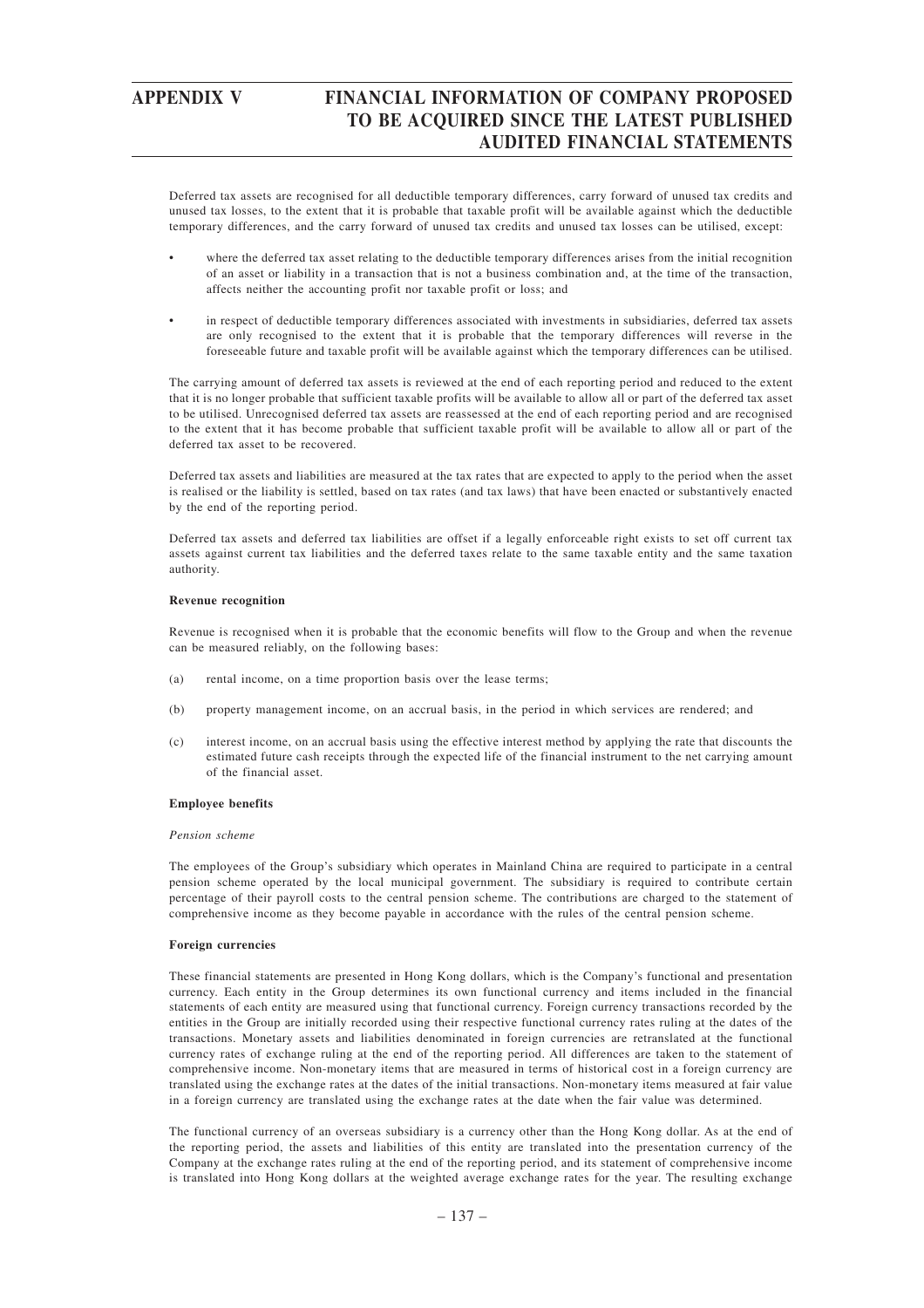differences are recognised in other comprehensive income and accumulated in the exchange fluctuation reserve. On disposal of a foreign operation, the component of other comprehensive income relating to that particular foreign operation is recognised in the statement of comprehensive income.

For the purpose of the consolidated statement of cash flows, the cash flows of the overseas subsidiary are translated into Hong Kong dollars at the exchange rates ruling at the dates of the cash flows. Frequently recurring cash flows of the overseas subsidiary which arise throughout the year are translated into Hong Kong dollars at the weighted average exchange rates for the year.

### **3. SIGNIFICANT ACCOUNTING JUDGEMENTS AND ESTIMATES**

The preparation of the Group's financial statements requires management to make judgements, estimates and assumptions that affect the reported amounts of revenues, expenses, assets and liabilities, and the disclosure of contingent liabilities, at the end of the reporting period. However, uncertainty about these assumptions and estimates could result in outcomes that could require a material adjustment to the carrying amounts of the assets or liabilities affected in the future.

#### **Judgement**

In the process of applying the Group's accounting policies, management has made the following judgement, apart from those involving estimations, which have the most significant effect on the amounts recognised in the financial statements:

#### *Operating lease commitments – Group as lessor*

The Group has entered into commercial property leases on its investment properties. The Group has determined, based on an evaluation of the terms and conditions of the arrangements, that it retains all the significant risks and rewards of ownership of these properties which are leased out on operating leases.

#### **Estimation uncertainty**

The key assumptions concerning the future and other key sources of estimation uncertainty at the end of the reporting period, that have a significant risk of causing a material adjustment to the carrying amounts of assets and liabilities within the next financial year, are discussed below.

#### *Estimation of fair value of investment properties*

In the absence of current prices in an active market for similar properties, the Group considers information from a variety of sources, including:

- (a) current prices in an active market for properties of a different nature, condition or location (or subject to different leases or other contracts), adjusted to reflect those differences;
- (b) recent prices of similar properties on less active markets, with adjustments to reflect any changes in economic conditions since the date of the transactions that occurred at those prices; and
- (c) discounted cash flow projections based on reliable estimates of future cash flows, supported by the terms of any existing lease and other contracts and (when possible) by external evidence such as current market rents for similar properties in the same location and condition, and using discount rates that reflect current market assessments of the uncertainty in the amount and timing of the cash flows.

The principal assumptions for the Group's estimation of the fair value include those related to current market rents for similar properties in the same location and condition, appropriate discount rates, expected future market rents and future maintenance costs. Particulars of the investment properties held by the Group are set out in note 14 to the Financial Information.

#### *Current income taxes and deferred income taxes*

Significant judgement is required in determining the amount of the provision for tax and the timing of payment of the related taxes. There are transactions and calculations for which the ultimate tax determination is uncertain during the ordinary course of business. Where the final tax outcome of these matters is different from the amounts that were initially recorded, such differences will have impact on the income tax and deferred tax provisions in the periods in which such determination is made.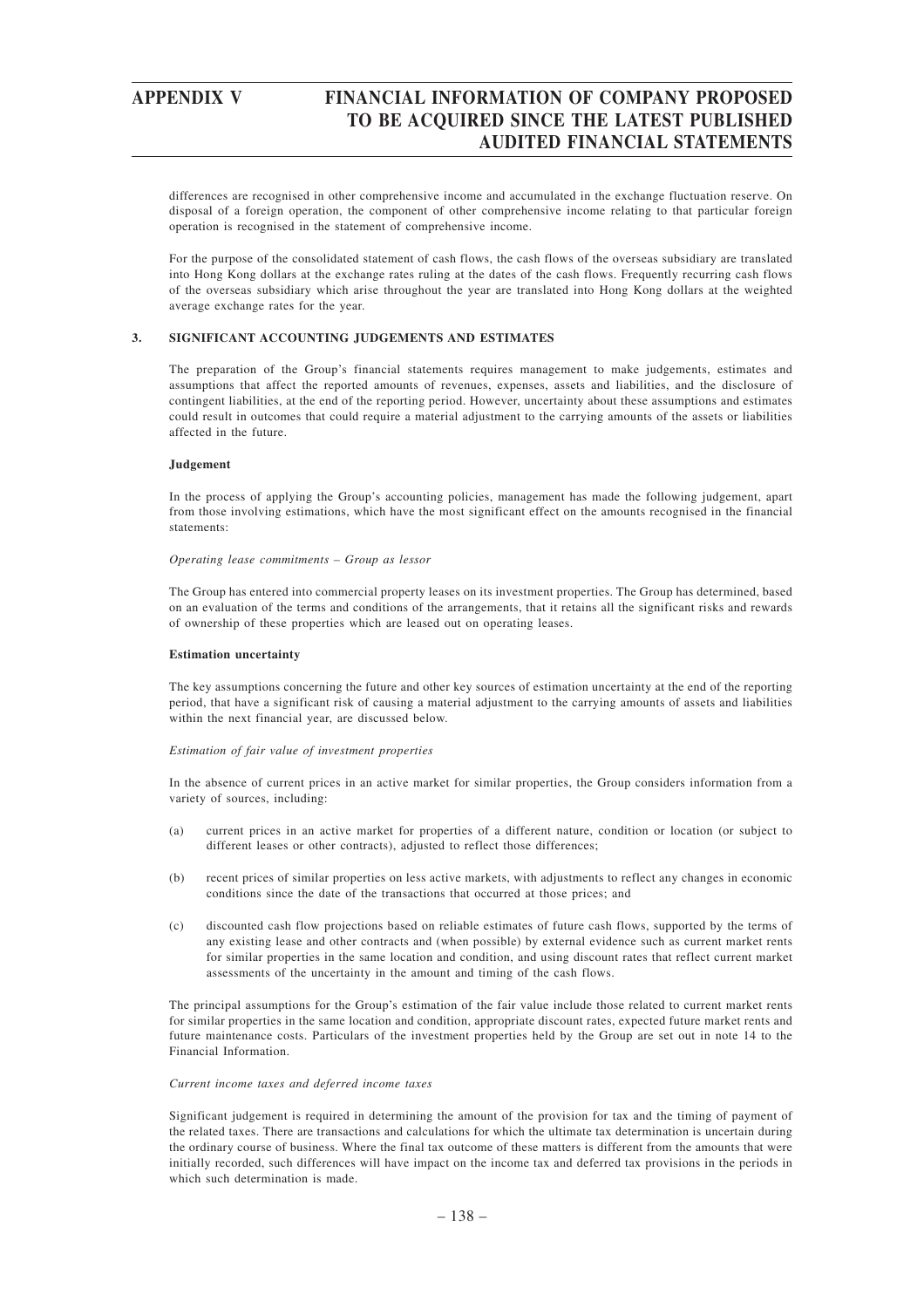## **4. SEGMENT INFORMATION**

### **Operating segment**

The Group's revenue is derived from property holding and rental income from its investment properties in the PRC. In the opinion of the management, the Group has only one operating segment.

No geographical information is presented as all of the Group's revenue is derived from customers based in the PRC, and almost all of the Group's assets are located in the PRC.

### **5. REVENUE, OTHER INCOME AND GAINS**

Revenue, which is also the Group's turnover, represents rental income and property management income received from investment properties.

An analysis of revenue, other income and gains is as follows:

|                                                                                                        | Year ended 31 March |            |            | Nine-month period<br>ended 31 December |           |
|--------------------------------------------------------------------------------------------------------|---------------------|------------|------------|----------------------------------------|-----------|
|                                                                                                        | 2007                | 2008       | 2009       | 2008                                   | 2009      |
|                                                                                                        | HK\$                | HK\$       | HK\$       | HK\$<br>(unaudited)                    | HK\$      |
| <b>Revenue</b>                                                                                         |                     |            |            |                                        |           |
| Rental income                                                                                          | 8,958,941           | 9,007,002  | 8,970,436  | 6,885,056                              | 7,081,559 |
| Property management                                                                                    |                     |            |            |                                        |           |
| income                                                                                                 | 3,018,873           | 2,905,658  | 3,299,874  | 2,556,557                              | 2,563,465 |
|                                                                                                        | 11,977,814          | 11,912,660 | 12,270,310 | 9,441,613                              | 9,645,024 |
| Other income and gains                                                                                 |                     |            |            |                                        |           |
| Bank interest income                                                                                   | 114                 | 64         | 715        | 715                                    |           |
| Compensation income<br>Excess over the cost of a<br>business combination on<br>acquisition of minority |                     | 307,670    | 162,222    |                                        | 179,574   |
| interests in a subsidiary                                                                              | 400,220             |            |            |                                        |           |
|                                                                                                        | 400,334             | 307,734    | 162,937    | 715                                    | 179,574   |

### **6. FINANCE COSTS**

An analysis of finance costs is as follows:

|                         |                     |           |           | Nine-month period   |           |
|-------------------------|---------------------|-----------|-----------|---------------------|-----------|
|                         | Year ended 31 March |           |           | ended 31 December   |           |
|                         | 2007                | 2008      | 2009      | 2008                | 2009      |
|                         | HK\$                | HK\$      | HK\$      | HK\$<br>(unaudited) | HK\$      |
| Interest on a bank loan | 3,783,011           | 3.523.893 | 3,590,923 | 2.697.318           | 2,322,268 |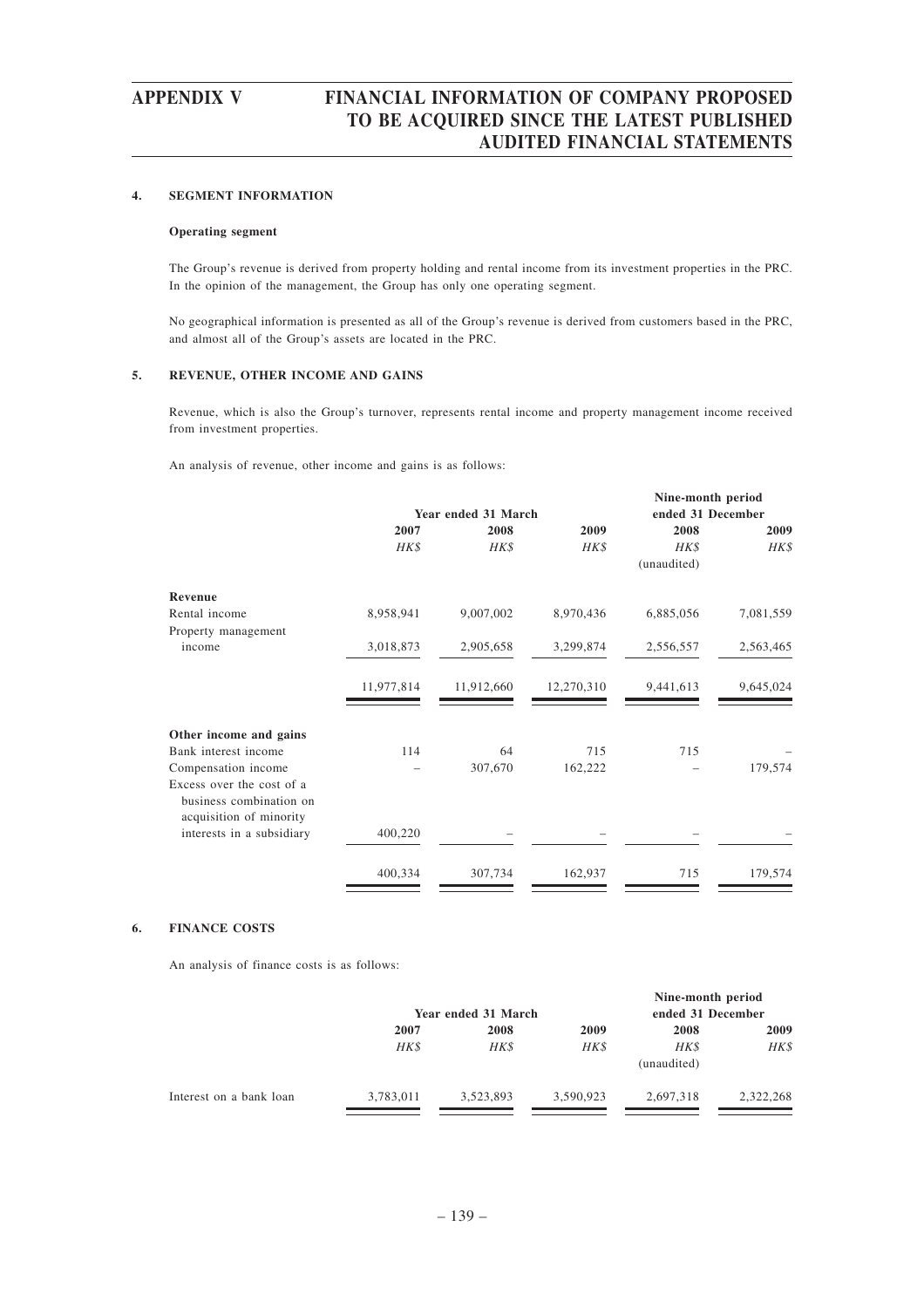## **7. PROFIT/(LOSS) BEFORE TAX**

The Group's profit/(loss) before tax is arrived at after charging/(crediting):

|                                                                                                   | Year ended 31 March |               |             | Nine-month period<br>ended 31 December |                |
|---------------------------------------------------------------------------------------------------|---------------------|---------------|-------------|----------------------------------------|----------------|
|                                                                                                   |                     |               |             |                                        |                |
|                                                                                                   | 2007                | 2008          | 2009        | 2008                                   | 2009           |
|                                                                                                   | HK\$                | HK\$          | HK\$        | HK\$                                   | HK\$           |
|                                                                                                   |                     |               |             | (unaudited)                            |                |
| Depreciation                                                                                      | 12,527              | 19,910        | 21,186      | 15,839                                 | 16,383         |
| Minimum lease payments<br>under operating leases on                                               |                     |               |             |                                        |                |
| land and buildings                                                                                | 88,748              | 37,244        | 154,723     | 104,718                                | 153,830        |
| Auditors' remuneration                                                                            | 12,500              | 12,500        | 13,500      | 10,000                                 | 10,000         |
| Employee benefits expense<br>(including directors'<br>remuneration (note 8)):<br>Salaries, wages, |                     |               |             |                                        |                |
| allowances and benefits                                                                           |                     |               |             |                                        |                |
| in kind                                                                                           | 631,626             | 821,018       | 690,647     | 513,332                                | 530,226        |
| Pension scheme                                                                                    |                     |               |             |                                        |                |
| contributions                                                                                     | 93,768              | 197,135       | 186,259     | 134,763                                | 125,753        |
|                                                                                                   | 725,394             | 1,018,153     | 876,906     | 648,095                                | 655,979        |
| Gross rental income                                                                               | (8,958,941)         | (9,007,002)   | (8,970,436) | (6,885,056)                            | (7,081,559)    |
| Less: Outgoing expenses                                                                           | 1,450,629           | 1,721,631     | 1,257,216   | 1,174,946                              | 945,406        |
|                                                                                                   |                     |               |             |                                        |                |
| Net rental income                                                                                 | (7,508,312)         | (7, 285, 371) | (7,713,220) | (5,710,110)                            | (6, 136, 153)  |
| Fair value losses/(gains) on                                                                      |                     |               |             |                                        |                |
| investment properties                                                                             | (15, 151, 500)      | (9,985,500)   | 21,536,880  | 15,881,138                             | (28, 409, 091) |
| Excess over the cost of a<br>business combination on<br>acquisition of minority                   |                     |               |             |                                        |                |
| interests in a subsidiary                                                                         | (400, 220)          |               |             |                                        |                |
| Interest income                                                                                   | (114)               | (64)          | (715)       | (715)                                  |                |
|                                                                                                   |                     |               |             |                                        |                |

At the end of the reporting period, there were no forfeited pension scheme contributions available to the Group for future utilisation.

## **8. DIRECTORS' REMUNERATION**

No directors of the Company received remuneration during the Relevant Periods for their services rendered to the Group.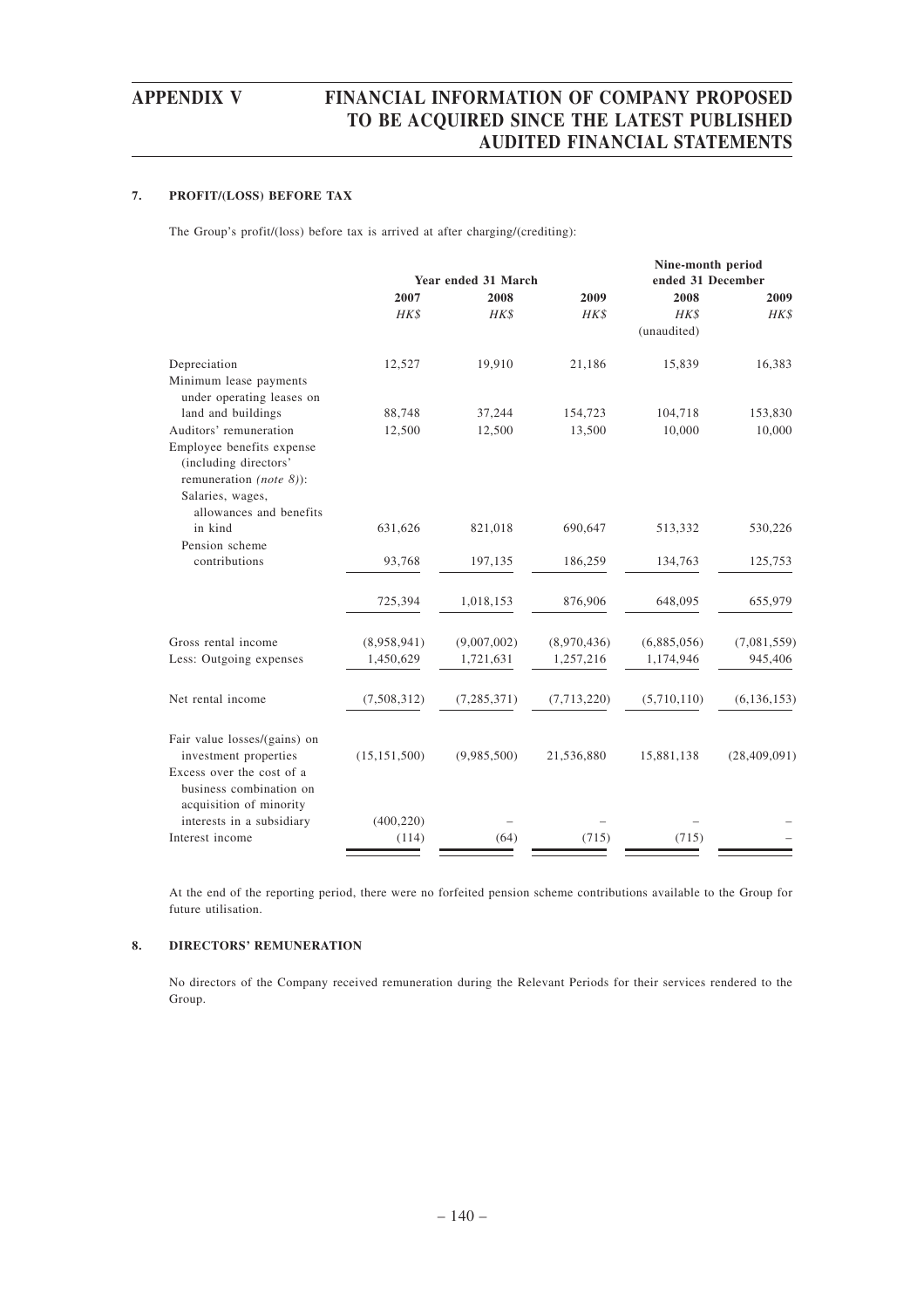## **9. FIVE HIGHEST PAID EMPLOYEES**

Details of the remuneration of the five highest paid employees, who are non-director, during the Relevant Periods are as follows:

|                          |                     |         |         | Nine-month period |         |
|--------------------------|---------------------|---------|---------|-------------------|---------|
|                          | Year ended 31 March |         |         | ended 31 December |         |
|                          | 2007                | 2008    | 2009    | 2008              | 2009    |
|                          | HK\$                | HK\$    | HK\$    | HK\$              | HK\$    |
|                          |                     |         |         | (unaudited)       |         |
| Salaries, allowances and |                     |         |         |                   |         |
| benefits in kind         | 264,383             | 241,444 | 178,054 | 160,137           | 188,499 |

The number of non-director, highest paid employees whose remuneration fell within the following bands is as follows:

|                      | Number of employees |      |      |                                        |      |
|----------------------|---------------------|------|------|----------------------------------------|------|
|                      | Year ended 31 March |      |      | Nine-month period<br>ended 31 December |      |
|                      | 2007                | 2008 | 2009 | 2008<br>(unaudited)                    | 2009 |
| Nil to HK\$1,000,000 |                     | 5.   | 5.   |                                        | 5.   |

### **10. INCOME TAX**

No provision for Hong Kong profit tax has been made as the Group did not generate any assessable profits arising in Hong Kong during the Relevant Periods. Taxes on profits assessable elsewhere have been calculated at the rates of tax prevailing in the jurisdiction in which the Group operates.

|                         |            |                     |               | Nine-month period |           |
|-------------------------|------------|---------------------|---------------|-------------------|-----------|
|                         |            | Year ended 31 March |               | ended 31 December |           |
|                         | 2007       | 2008                | 2009          | 2008              | 2009      |
|                         | HK\$       | HK\$                | HK\$          | HK\$              | HK\$      |
|                         |            |                     |               | (unaudited)       |           |
| Group:                  |            |                     |               |                   |           |
| Current – Elsewhere     |            |                     |               |                   |           |
| Charge for the year     | 594,666    | 502,383             | 384,470       | 274,293           | 432,197   |
| Underprovision in prior |            |                     |               |                   |           |
| years                   | 43,205     | 50,537              | 67,807        | 67,897            |           |
| Deferred (note 19)      | (515, 267) | 3,284,897           | (4,578,627)   | (3,365,639)       | 7,707,983 |
|                         | 122,604    | 3,837,817           | (4, 126, 350) | (3,023,449)       | 8,140,180 |
|                         |            |                     |               |                   |           |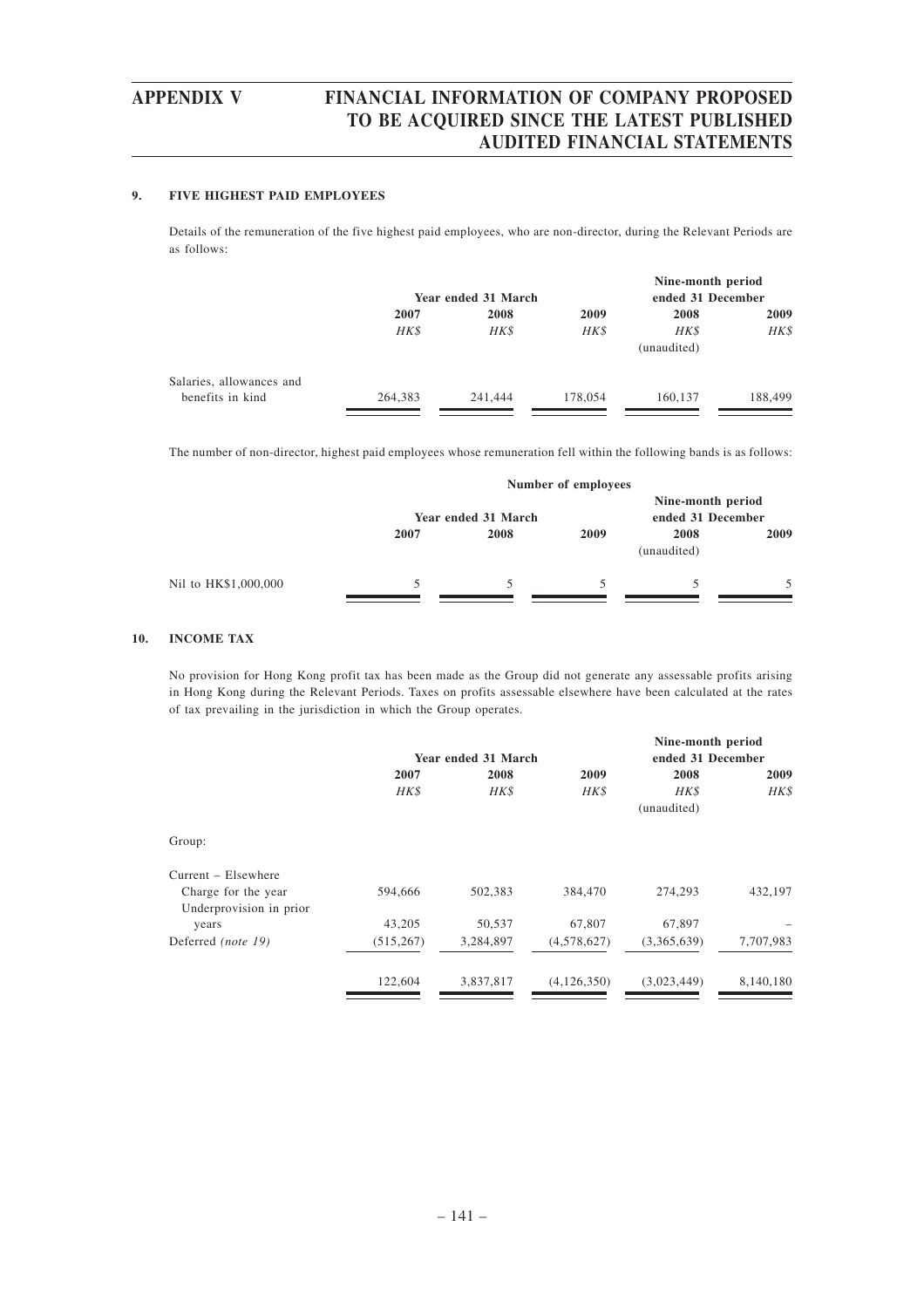A reconciliation of the tax charge applicable to profit/(loss) before tax at the statutory rate to the tax expense/(credit) at the effective tax rates is as follows:

|                                                                              |             |                     |               | Nine-month period   |            |
|------------------------------------------------------------------------------|-------------|---------------------|---------------|---------------------|------------|
|                                                                              |             | Year ended 31 March |               | ended 31 December   |            |
|                                                                              | 2007        | 2008                | 2009          | 2008                | 2009       |
|                                                                              | HK\$        | HK\$                | HK\$          | HK\$<br>(unaudited) | HK\$       |
| Profit/(loss) before tax                                                     | 20,559,538  | 14,863,933          | (16,825,345)  | (12, 409, 666)      | 32,537,981 |
| Tax at the statutory tax rate<br>of 16.5% (2007: 17.5%;                      |             |                     |               |                     |            |
| $2008: 17.5\%)$<br>Effect of different rates for<br>company operating in     | 3,597,919   | 2,601,188           | (2,776,182)   | (2,047,595)         | 5,368,767  |
| other jurisdictions<br>Effect on opening deferred<br>tax of decrease in rate | 1,279,252   | 1,114,795           | (1,430,154)   | (1,054,822)         | 2,765,728  |
| (note 19)<br>Adjustments in respect of<br>current tax of previous            | (4,779,439) |                     |               |                     |            |
| periods                                                                      | 43,205      | 50,537              | 67,807        | 67,897              |            |
| Income not subject to tax                                                    | (70,039)    |                     |               |                     |            |
| Others                                                                       | 51,706      | 71,297              | 12,179        | 11,071              | 5,685      |
| Tax charge/(credit) at the                                                   |             |                     |               |                     |            |
| Group's effective rate                                                       | 122,604     | 3,837,817           | (4, 126, 350) | (3,023,449)         | 8,140,180  |

A major subsidiary of the Group operates in Guangzhou, Mainland China, which is subject to the corporate income tax rate of 33% for the year ended 31 March 2007. On 16 March 2007, the National People's Congress approved the Corporate Income Tax Law of the PRC (the "New CIT Law"), which became effective from 1 January 2008. Under the New CIT Law, the corporate income tax rate applicable to foreign investment enterprises from 1 January 2008 will decrease from 33% to 25%. This drop in the income tax rate will directly decrease the Group's effective tax rate prospectively from 2008. According to HKAS 12, deferred tax assets and deferred tax liabilities are measured at the tax rates that are expected to apply to the period when the asset is realised or the liability is settled. As a result, the change in the corporate income tax rate has had the following impact on the results and financial position of the Group for the year ended 31 March 2007:

|                                      | 2007      |
|--------------------------------------|-----------|
|                                      | HK\$      |
| Decrease in deferred tax expense     | 4,779,439 |
| Decrease in deferred tax liabilities | 4,779,439 |
|                                      |           |

#### **11. PROFIT ATTRIBUTABLE TO OWNERS OF THE COMPANY**

The Company did not generate any profit or loss for the years ended 31 March 2007 and 31 March 2008. The consolidated profit/(loss) attributed to equity holders of the Company for the year ended 31 March 2009 and for the nine-month period ended 31 December 2009 included a loss of HK\$4,758 and HK\$4,758, respectively, which has been dealt with in the financial statements of the Company (note 21(b)) (nine-month period ended 31 December 2008: a loss of HK\$4,758).

### **12. EARNINGS PER SHARE**

Earning per share has not been presented as such information is not considered meaningful for the purpose of this report.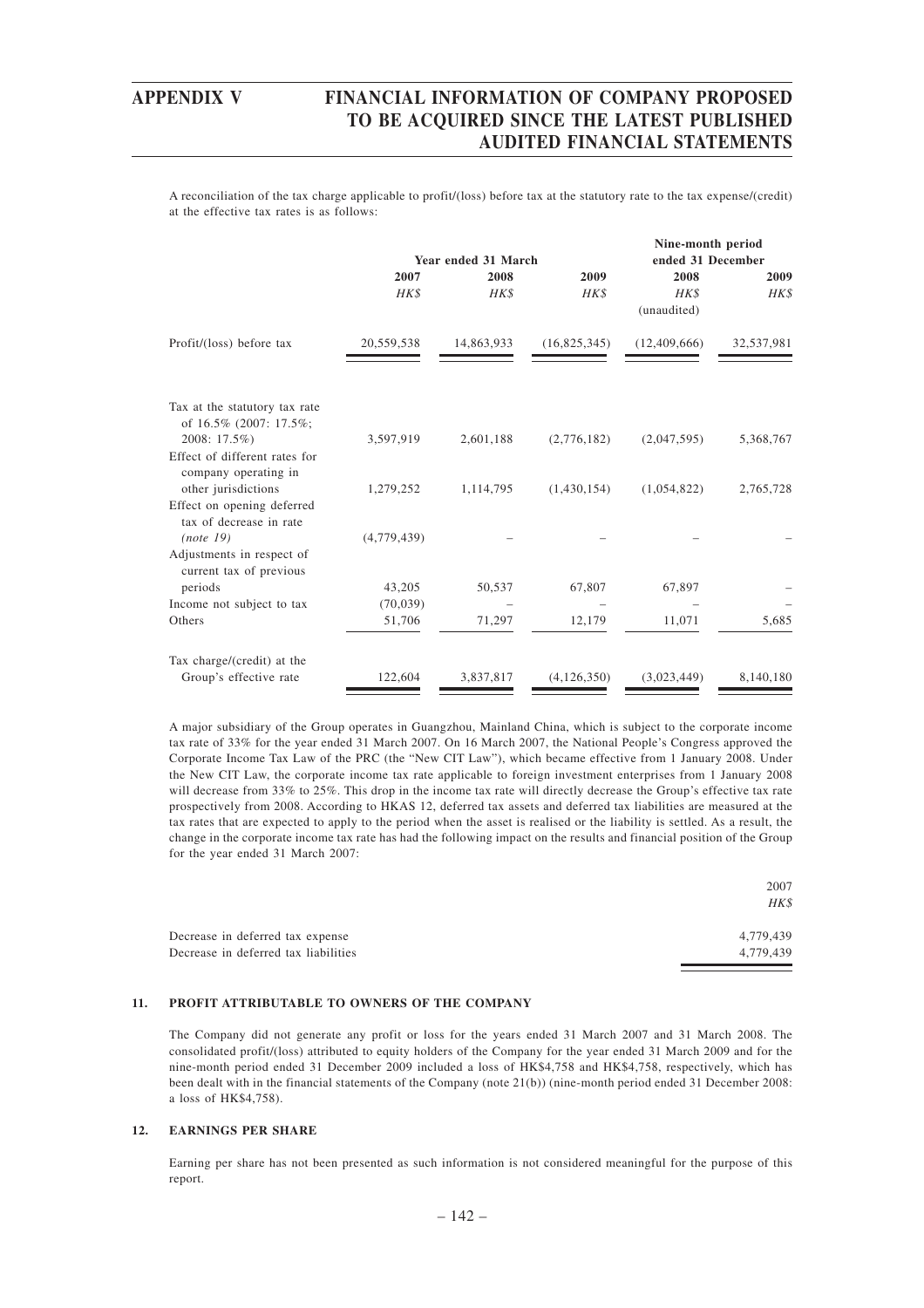## **13. PROPERTY, PLANT AND EQUIPMENT**

| Group                                             | Office equipment<br>HK\$ |
|---------------------------------------------------|--------------------------|
| 31 March 2007                                     |                          |
| At 31 March 2006 and 1 April 2006:                |                          |
| Cost                                              | 56,306                   |
| Accumulated depreciation                          | (1, 154)                 |
| Net carrying amount                               | 55,152                   |
|                                                   |                          |
| At 1 April 2006, net of accumulated depreciation  | 55,152                   |
| Additions                                         | 34,342                   |
| Depreciation provided during the year             | (12, 527)                |
| Exchange realignment                              | 2,786                    |
| At 31 March 2007, net of accumulated depreciation | 79,753                   |
|                                                   |                          |
| At 31 March 2007:<br>Cost                         | 93,492                   |
|                                                   | (13, 739)                |
| Accumulated depreciation                          |                          |
| Net carrying amount                               | 79,753                   |
| Group                                             | Office equipment         |
|                                                   | HK\$                     |
| 31 March 2008                                     |                          |
| At 31 March 2007 and 1 April 2007:                |                          |
| Cost                                              | 93,492                   |
| Accumulated depreciation                          | (13, 739)                |
| Net carrying amount                               | 79,753                   |
| At 1 April 2007, net of accumulated depreciation  | 79,753                   |
| Additions                                         | 10,594                   |
| Depreciation provided during the year             | (19, 910)                |
| Exchange realignment                              | 7,849                    |
| At 31 March 2008, net of accumulated depreciation | 78,286                   |
|                                                   |                          |
| At 31 March 2008:                                 |                          |
| Cost                                              | 113,288                  |
| Accumulated depreciation                          | (35,002)                 |
| Net carrying amount                               | 78,286                   |
|                                                   |                          |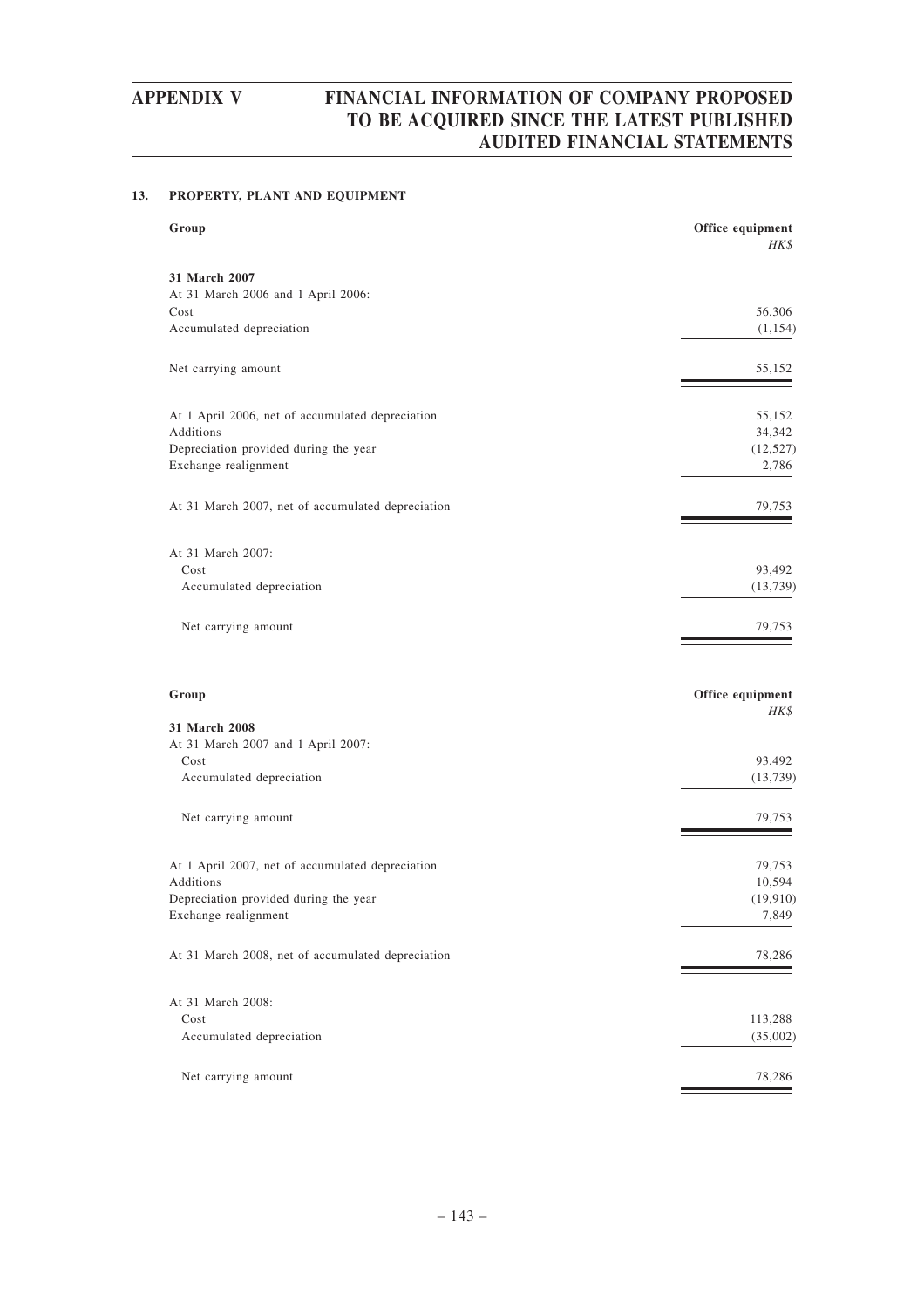| Group                                                         | Office equipment<br>HK\$ |
|---------------------------------------------------------------|--------------------------|
| 31 March 2009                                                 |                          |
| At 31 March 2008 and 1 April 2008:                            |                          |
| Cost                                                          | 113,288                  |
| Accumulated depreciation                                      | (35,002)                 |
| Net carrying amount                                           | 78,286                   |
|                                                               |                          |
| At 1 April 2008, net of accumulated depreciation              | 78,286                   |
| Additions                                                     | 3,378                    |
| Depreciation provided during the year                         | (21, 186)                |
| Exchange realignment                                          | 1,693                    |
| At 31 March 2009, net of accumulated depreciation             | 62,171                   |
|                                                               |                          |
| At 31 March 2009:                                             |                          |
| Cost                                                          | 119,118                  |
| Accumulated depreciation                                      | (56, 947)                |
| Net carrying amount                                           | 62,171                   |
| Group                                                         | Office equipment         |
|                                                               | HK\$                     |
| 31 December 2009                                              |                          |
| At 31 March 2009 and 1 April 2009:                            |                          |
| Cost                                                          | 119,118                  |
| Accumulated depreciation                                      | (56, 947)                |
| Net carrying amount                                           | 62,171                   |
|                                                               |                          |
| At 1 April 2009, net of accumulated depreciation<br>Additions | 62,171<br>17,386         |
| Depreciation provided during the period                       | (16, 383)                |
| Exchange realignment                                          | 158                      |
|                                                               |                          |
| At 31 December 2009, net of accumulated depreciation          | 63,332                   |
| At 31 December 2009:                                          |                          |
| Cost                                                          | 136,804                  |
| Accumulated depreciation                                      | (73, 472)                |
| Net carrying amount                                           | 63,332                   |
|                                                               |                          |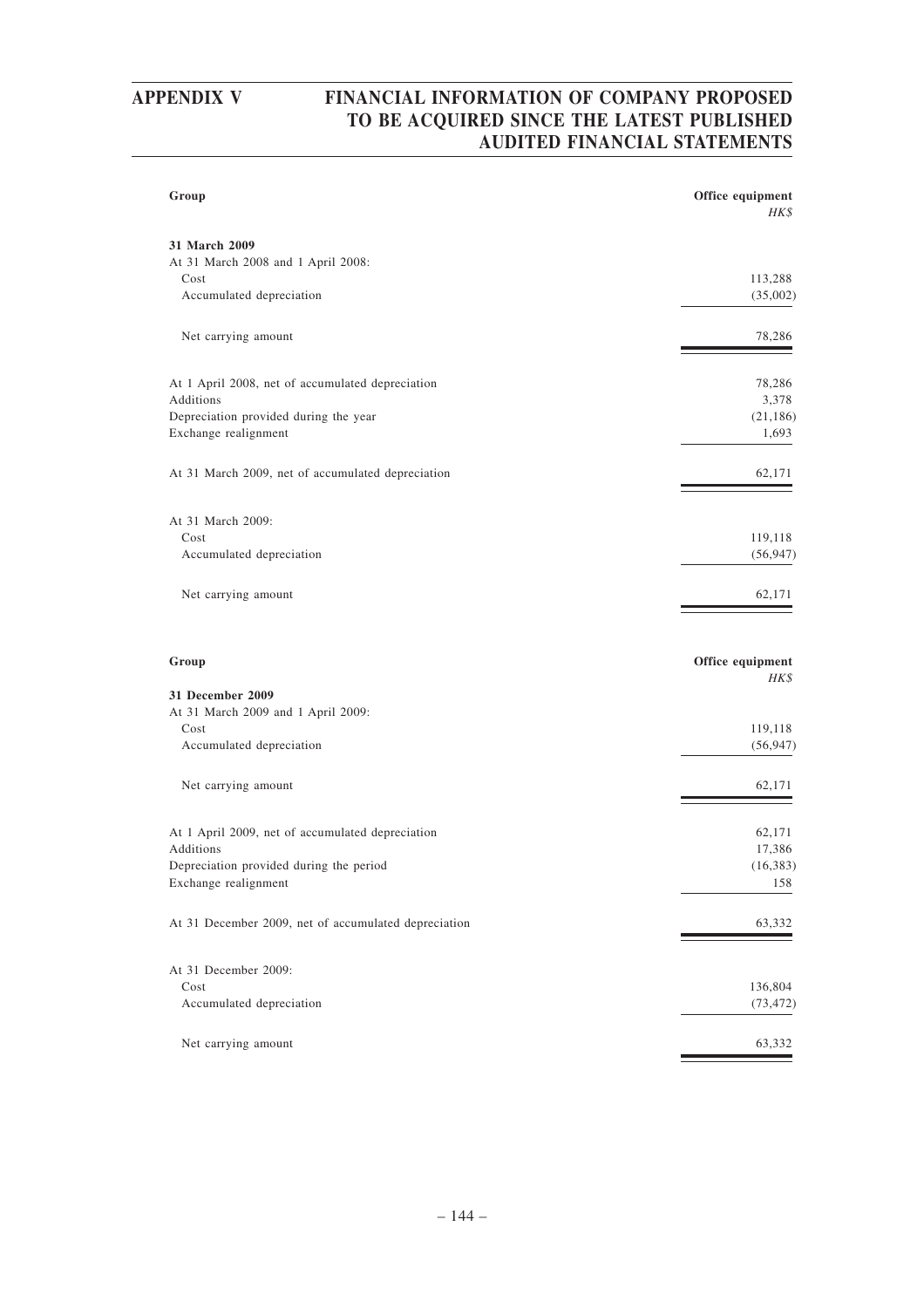### **14. INVESTMENT PROPERTIES**

### **Group**

|                                      |             |                |                | As at         |
|--------------------------------------|-------------|----------------|----------------|---------------|
|                                      |             | As at 31 March |                | 31 December   |
|                                      | 2007        | 2008           | 2009           | 2009          |
|                                      | HK\$        | HK\$           | HK\$           | HK\$          |
| Carrying amount at beginning of year | 149,032,500 | 171,717,000    | 198,600,500    | 181, 363, 200 |
| Net gains/(loss) from a fair value   |             |                |                |               |
| adjustment                           | 15,151,500  | 9,985,500      | (21, 536, 880) | 28,409,091    |
| Exchange realignment                 | 7,533,000   | 16,898,000     | 4,299,580      | 454,982       |
| Carrying amount at end of year       | 171,717,000 | 198,600,500    | 181,363,200    | 210, 227, 273 |
|                                      |             |                |                |               |

The investment properties were situated in the PRC and held under a medium term lease.

At 31 March 2007, 2008 and 2009, and 31 December 2009, the investment properties were revalued at open market value, based on their existing use, by Savills Valuation and Professional Services Limited, independent qualified professional valuers. The investment properties were leased to third parties under operating leases, further summary details of which are included in note 22 to the Financial Information.

At 31 March 2007, 2008 and 2009, and 31 December 2009, the Group's investment properties with carrying values of HK\$171,717,000, HK\$198,600,500, HK\$181,363,200 and HK\$210,227,273, respectively, were pledged to secure a bank loan granted to the Group (note 18). In addition, the Group's bank loan is secured by assignments of rental income from the leases of the Group's investment properties as detailed in note 18.

## **15. INTERESTS IN SUBSIDIARIES**

### **Company**

|                          |      |                |            | As at       |
|--------------------------|------|----------------|------------|-------------|
|                          |      | As at 31 March |            | 31 December |
|                          | 2007 | 2008           | 2009       | 2009        |
|                          | HK\$ | HK\$           | HK\$       | HK\$        |
| Unlisted shares, at cost |      |                |            |             |
| Due from a subsidiary    |      | 43,116,310     | 43,116,310 | 43,116,310  |
|                          |      | 43,116,311     | 43,116,311 | 43,116,311  |
|                          |      |                |            |             |

The amounts due from and to a subsidiary included in the Company's current assets and current liabilities are unsecured, interest-free, and repayable on demand. The carrying amounts of balances due from/to a subsidiary approximate to their fair values.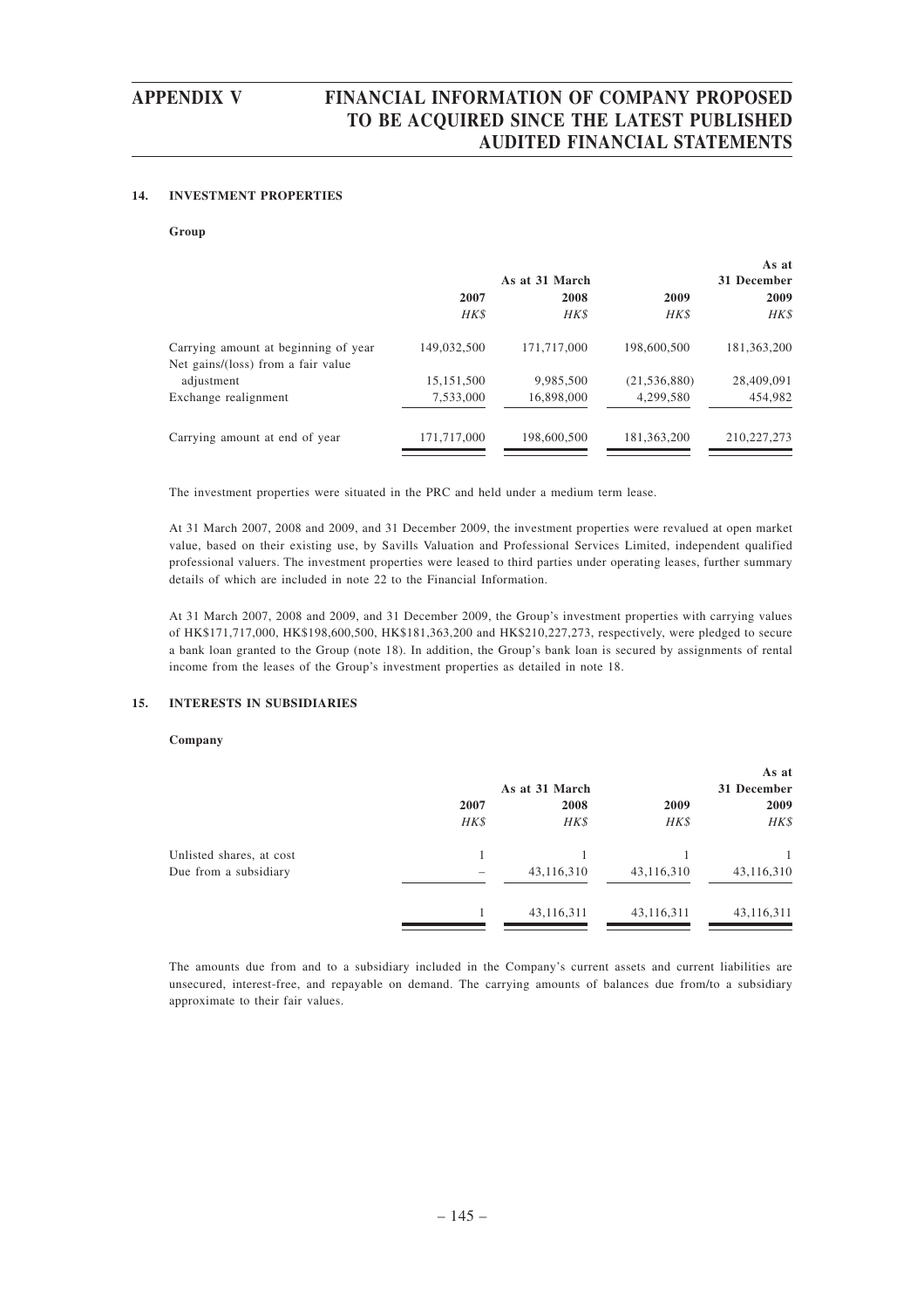Particulars of the subsidiaries are as follows:

| Name of                                        | Place of<br>incorporation/<br>registration and | Nominal value of<br>issued ordinary/<br>registered share |               | Percentage of equity<br>attributable to<br>the Company |                                 |
|------------------------------------------------|------------------------------------------------|----------------------------------------------------------|---------------|--------------------------------------------------------|---------------------------------|
| subsidiaries                                   | operations                                     | capital                                                  | <b>Direct</b> | Indirect                                               | activities                      |
| Wintop International<br>Investments<br>Limited | Hong Kong                                      | <b>HK\$1</b>                                             | 100           | $\overline{\phantom{0}}$                               | Investment<br>holding           |
| 廣州市同孚物業管理<br>有限公司                              | PRC/Mainland<br>China                          | RMB44,400,000                                            |               | 100                                                    | Property holding<br>and letting |

The Company acquired the 100% equity interests in Wintop from its holding company at a consideration of HK\$1. The consideration is based on the investment cost incurred by its holding company.

## **16. CASH AND BANK BALANCES**

At 31 March 2007, 2008 and 2009, and 31 December 2009, the cash and bank balances of the Group denominated in RMB amounted to HK\$3,362,816, HK\$6,285,265, HK\$8,532,691 and HK\$10,427,680, respectively. The RMB is not freely convertible into other currencies, however, under Mainland China's Foreign Exchange Control Regulations and Administration of Settlement, Sale and Payment of Foreign Exchange Regulations, the Group is permitted to exchange RMB for other currencies through banks authorised to conduct foreign exchange business.

The Group's cash at banks earns interest at floating rates based on daily bank deposit rates. The bank balances are deposited with creditworthy banks with no recent history of default. The carrying amounts of the cash and bank balances approximate to their fair values.

### **17. DUE TO IMMEDIATE HOLDING COMPANY/FORMER IMMEDIATE HOLDING COMPANY**

The balance with immediate holding company/former immediate holding company is unsecured, interest-free, and has no fixed terms of repayment. The carrying amount of the balance approximates to its fair value.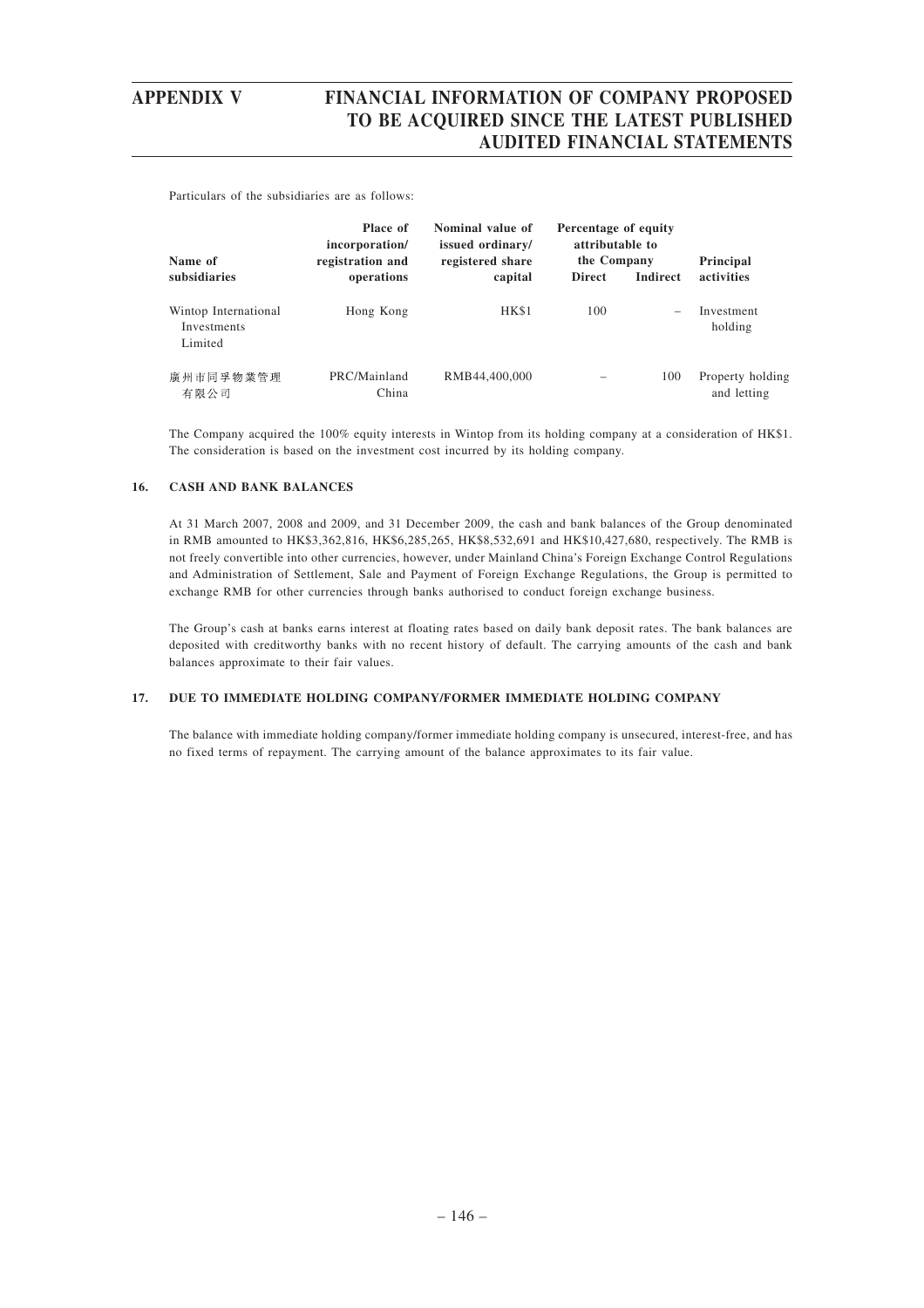| 3,088,710<br><b>HK\$</b><br>$\frac{41,510,313}{2}$<br>As at 31 December 2009<br>December<br>2010-2020<br>2010<br>Maturity<br>5.94-7.83<br>5.94<br>rate $(\% )$<br>Effective<br>interest<br>2,628,056<br>HK\$<br>43,916,599<br>March<br>2010<br>2010-2020<br>Maturity<br>2009<br>7.83<br>7.56-7.83<br>Effective<br>interest<br>rate $(\%$<br>2,423,147<br>HK\$<br>45,533,095<br>As at 31 March<br>March<br>2009 |  |
|----------------------------------------------------------------------------------------------------------------------------------------------------------------------------------------------------------------------------------------------------------------------------------------------------------------------------------------------------------------------------------------------------------------|--|
|                                                                                                                                                                                                                                                                                                                                                                                                                |  |
|                                                                                                                                                                                                                                                                                                                                                                                                                |  |
|                                                                                                                                                                                                                                                                                                                                                                                                                |  |
|                                                                                                                                                                                                                                                                                                                                                                                                                |  |

| ______ |  |  |
|--------|--|--|
|        |  |  |

# **APPENDIX V FINANCIAL INFORMATION OF COMPANY PROPOSED TO BE ACQUIRED SINCE THE LATEST PUBLISHED AUDITED FINANCIAL STATEMENTS**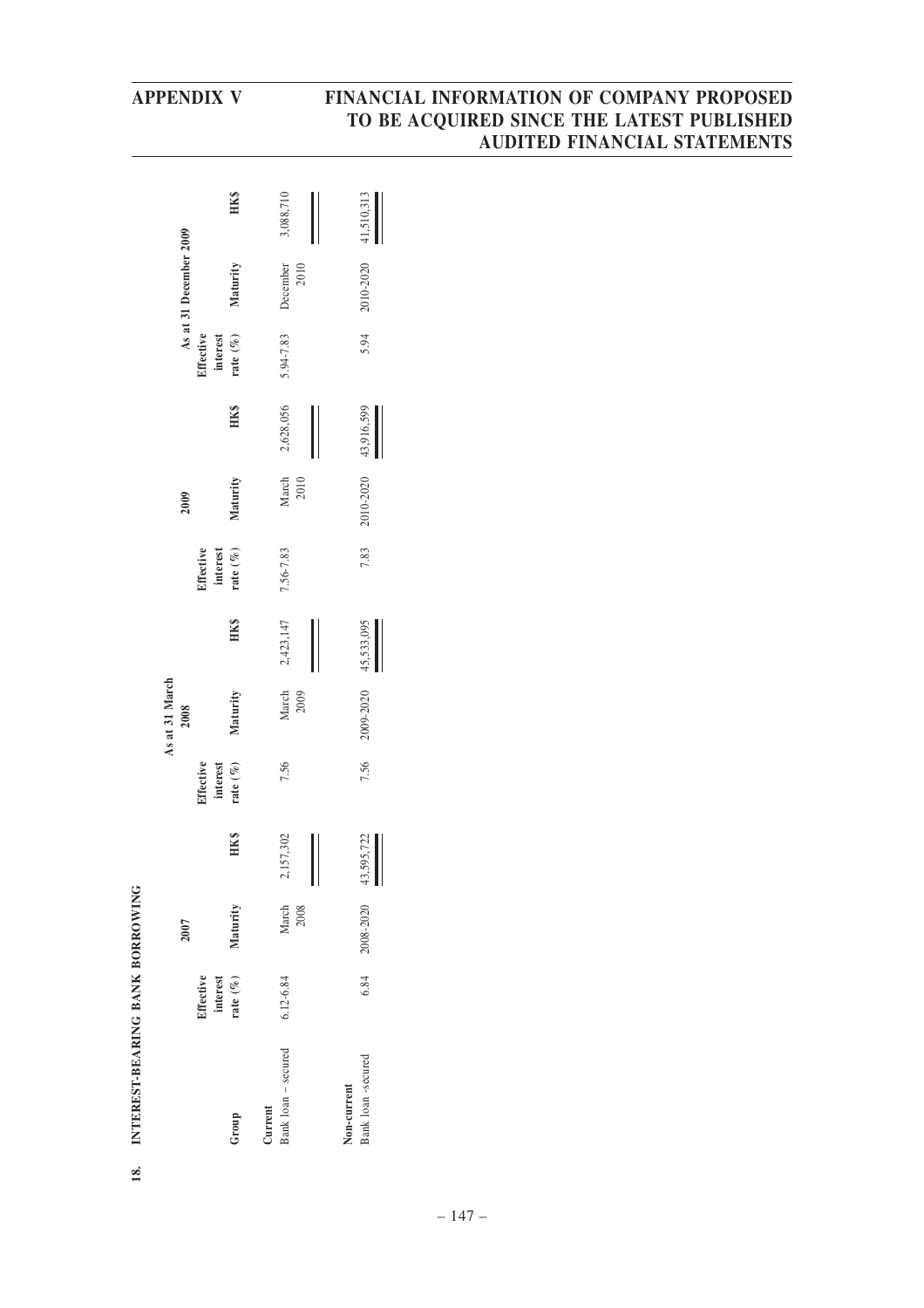### **Group**

|            |            |                | As at<br>31 December |
|------------|------------|----------------|----------------------|
| 2007       | 2008       | 2009           | 2009                 |
| HK\$       | HK\$       | HK\$           | HK\$                 |
|            |            |                |                      |
|            |            |                |                      |
| 2,157,302  | 2,423,147  | 2,628,056      | 3,088,710            |
| 2,309,577  | 2,612,820  | 2,841,357      | 3,277,258            |
| 7,953,709  | 9,130,865  | 9,984,347      | 11,081,712           |
| 33.332.436 | 33.789.410 | 31.090.895     | 27.151.343           |
| 45,753,024 | 47,956,242 | 46,544,655     | 44,599,023           |
|            |            | As at 31 March |                      |

### *Notes:*

- (a) The Group's bank loan is secured by mortgages over the Group's investment properties, which had an aggregate carrying value at 31 March 2007, 2008 and 2009, and 31 December 2009 of HK\$171,717,000, HK\$198,600,500, HK\$181,363,200 and HK\$210,227,273, respectively, and assignments of rental income from the leases of the Group's investment properties.
- (b) The Group's bank borrowing was denominated in RMB and bore interest at floating rates at the end of the reporting period.

The carrying amount of the Group's current and non-current bank borrowing approximates to its fair value.

### **19. DEFERRED TAX**

The movements in deferred tax liabilities during the Relevant Periods are as follows:

### **Group**

|                                                                                                                                                                      | <b>Revaluation of</b><br>properties<br>HK\$ |
|----------------------------------------------------------------------------------------------------------------------------------------------------------------------|---------------------------------------------|
| At 1 April 2006                                                                                                                                                      | 19,715,187                                  |
| Deferred tax credited to the statement of comprehensive income during the year including<br>the effect of the change in corporate income tax rate from 33% to 25% of |                                             |
| HK\$4,779,439 (note 10)                                                                                                                                              | (515, 267)                                  |
| Exchange realignment                                                                                                                                                 | 996,524                                     |
| At 31 March 2007 and 1 April 2007                                                                                                                                    | 20,196,444                                  |
| Deferred tax charged to the statement of comprehensive income during the year (note 10)                                                                              | 3,284,897                                   |
| Exchange realignment                                                                                                                                                 | 1,987,453                                   |
| At 31 March 2008 and 1 April 2008                                                                                                                                    | 25,468,794                                  |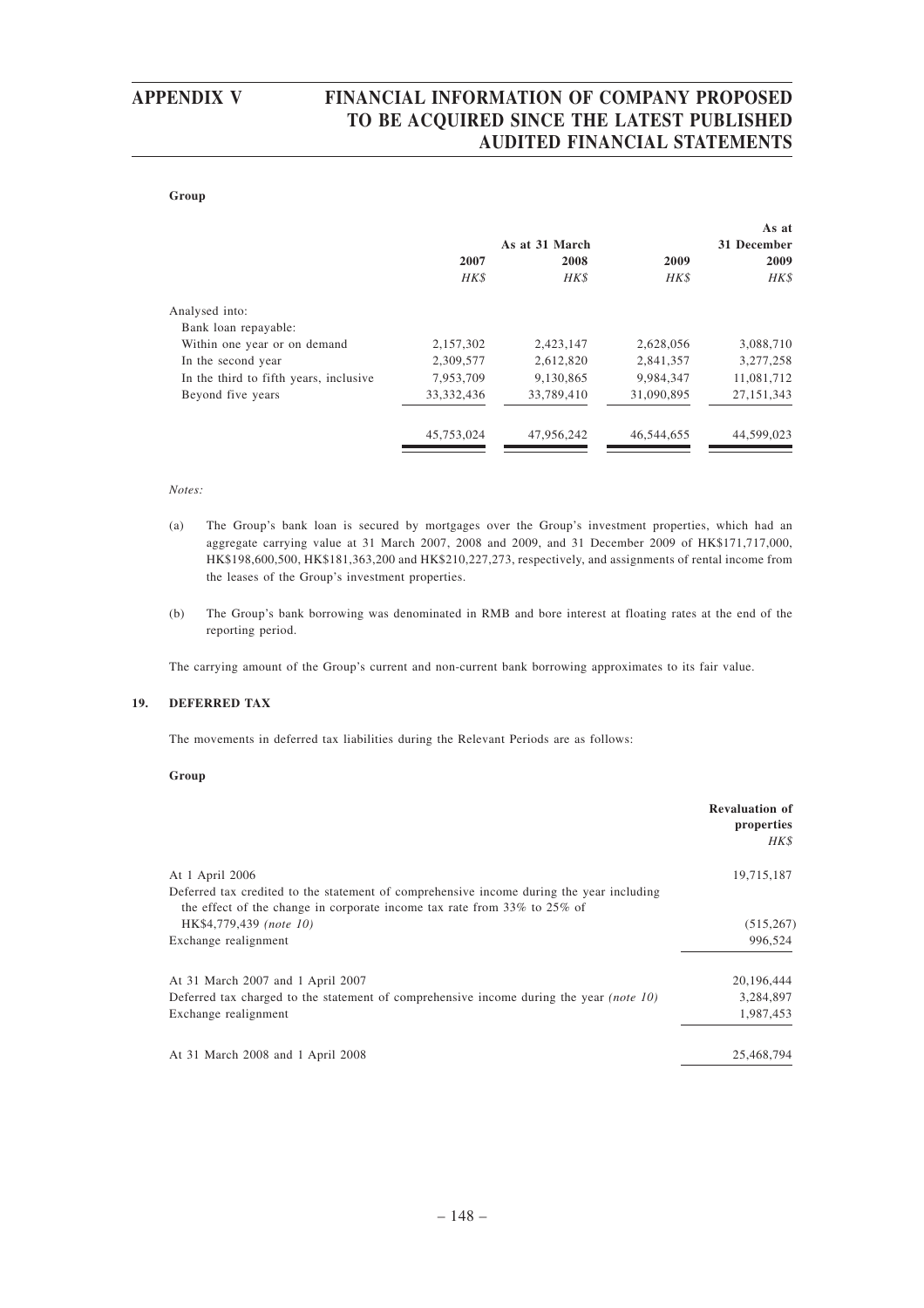### **Group**

|                                                                                                 | <b>Revaluation of</b><br>properties<br>HK\$ |
|-------------------------------------------------------------------------------------------------|---------------------------------------------|
| At 31 March 2008 and 1 April 2008                                                               | 25,468,794                                  |
| Deferred tax credited to the statement of comprehensive income during the year <i>(note 10)</i> | (4,578,627)                                 |
| Exchange realignment                                                                            | 551,384                                     |
| At 31 March 2009 and 1 April 2009                                                               | 21,441,551                                  |
| Deferred tax charged to the statement of comprehensive income during the period <i>(note</i> )  |                                             |
| 10)                                                                                             | 7,707,983                                   |
| Exchange realignment                                                                            | 53,790                                      |
| At 31 December 2009                                                                             | 29, 203, 324                                |

At 31 March 2007, 2008 and 2009, and 31 December 2009, no deferred tax has been recognised for withholding taxes that would be payable on the unremitted earnings that are subject to withholding taxes of the Group's subsidiary established in Mainland China. In the opinion of the directors, it is not probable that the subsidiary will distribute such earnings in the foreseeable future. The aggregate amount of temporary differences associated with the investment in subsidiary in Mainland China for which deferred tax liabilities have not been recognised totalled approximately HK\$1,440,461 and HK\$2,733,390 at 31 March 2009 and 31 December 2009, respectively (31 March 2007 and 2008: Nil).

There are no income tax consequences attaching to the payment of dividends by the Company to its shareholders.

## **20. SHARE CAPITAL**

|                                    |         |                |         | As at       |
|------------------------------------|---------|----------------|---------|-------------|
|                                    |         | As at 31 March |         | 31 December |
|                                    | 2007    | 2008           | 2009    | 2009        |
|                                    | HK\$    | HK\$           | HK\$    | HK\$        |
| Authorised:                        |         |                |         |             |
| 50,000 ordinary shares of US\$1.00 |         |                |         |             |
| each                               | 390,000 | 390,000        | 390,000 | 390,000     |
|                                    |         |                |         |             |
| Issued and fully paid:             |         |                |         |             |
| 1 ordinary share of US\$1.00 each  | 8       | 8              | 8       | 8           |
|                                    |         |                |         |             |

### **21. RESERVES**

### **(a) The Group**

The amounts of the Group's reserves and the movements therein for the Relevant Periods are presented in the consolidated statements of changes in equity of the Financial Information.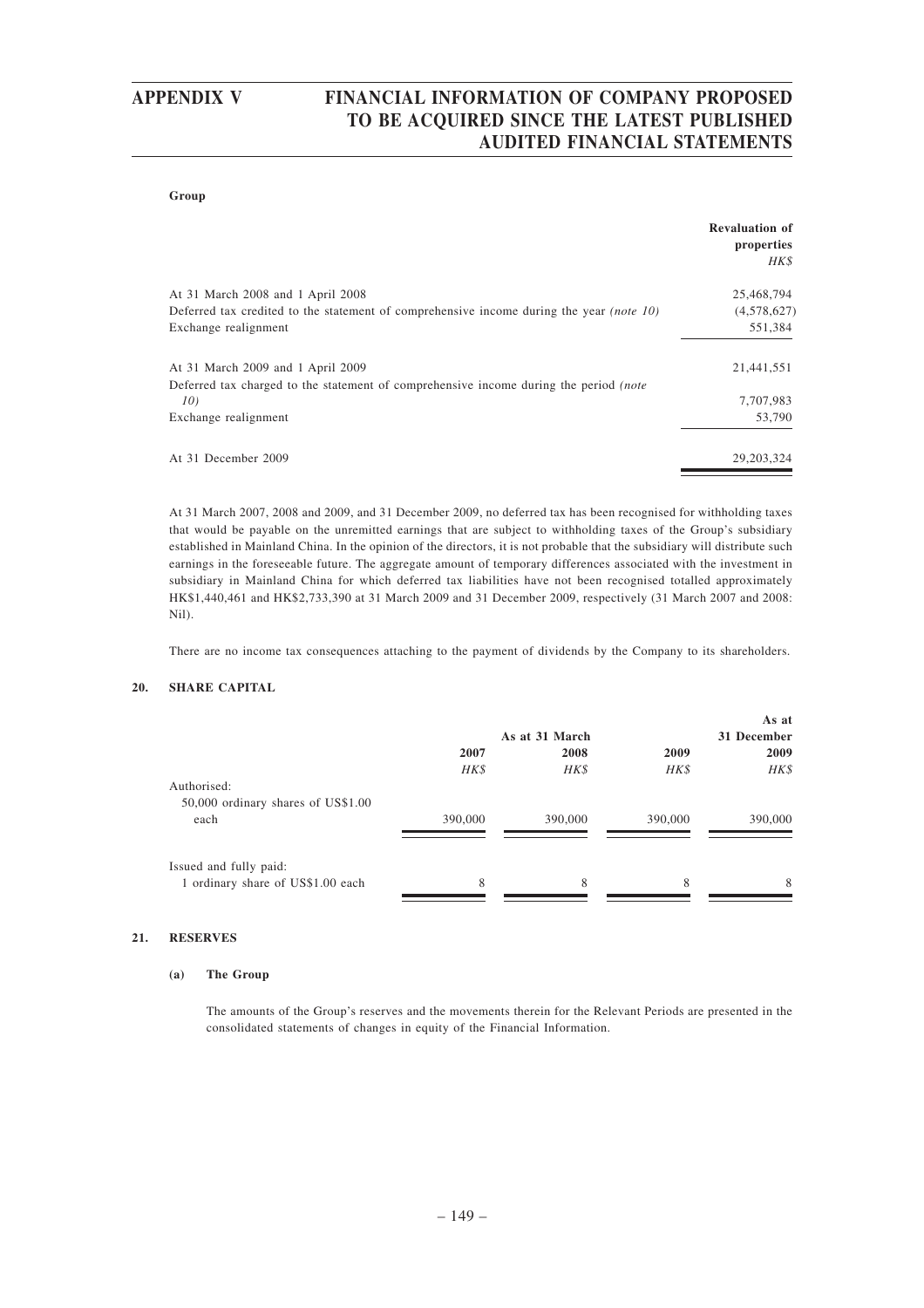## **(b) The Company**

|                                                                              | <b>Accumulated losses</b><br>HK\$ |
|------------------------------------------------------------------------------|-----------------------------------|
| At 31 March 2008 and 1 April 2008<br>Total comprehensive income for the year | (4,758)                           |
| At 31 March 2009 and 1 April 2009<br>Total comprehensive income for the year | (4,758)<br>(4,758)                |
| At 31 December 2009                                                          | (9,516)                           |

### **22. OPERATING LEASE ARRANGEMENTS**

### **(a) As lessor**

At 31 March 2007, 2008 and 2009, and 31 December 2009, the Group had total future minimum lease receivables under non-cancellable operating leases with its tenants falling due as follows:

### **Group**

|                                                  |              | As at 31 March |              | As at<br>31 December |
|--------------------------------------------------|--------------|----------------|--------------|----------------------|
|                                                  | 2007<br>HK\$ | 2008<br>HK\$   | 2009<br>HK\$ | 2009<br>HK\$         |
| Within one year<br>In the second to fifth years, | 8,075,773    | 8,918,056      | 8,073,751    | 10,989,169           |
| inclusive                                        | 2,355,485    | 7,744,831      | 11,287,914   | 11,585,655           |
|                                                  | 10,431,258   | 16,662,887     | 19,361,665   | 22,574,824           |
|                                                  |              |                |              |                      |

At the end of the reporting period, the Company had no operating lease arrangements as lessor.

### **(b) As lessee**

The Group leases its office properties and staff quarter under operating lease arrangements. Leases for properties are negotiated for terms of one to two years.

At 31 March 2007, 2008 and 2009, and 31 December 2009, the Group had total future minimum lease payments under non-cancellable operating leases falling due as follows:

### **Group**

|              | As at 31 March |              | As at<br>31 December |
|--------------|----------------|--------------|----------------------|
| 2007<br>HK\$ | 2008<br>HK\$   | 2009<br>HK\$ | 2009<br>HK\$         |
| 15,636       | 75,741         | 146,731      | 140,516              |
|              |                | 216,693      | 121,800              |
| 15,636       | 75,741         | 363,424      | 262,316              |
|              |                |              |                      |

At the end of the reporting period, the Company had no operating lease arrangements as lessee.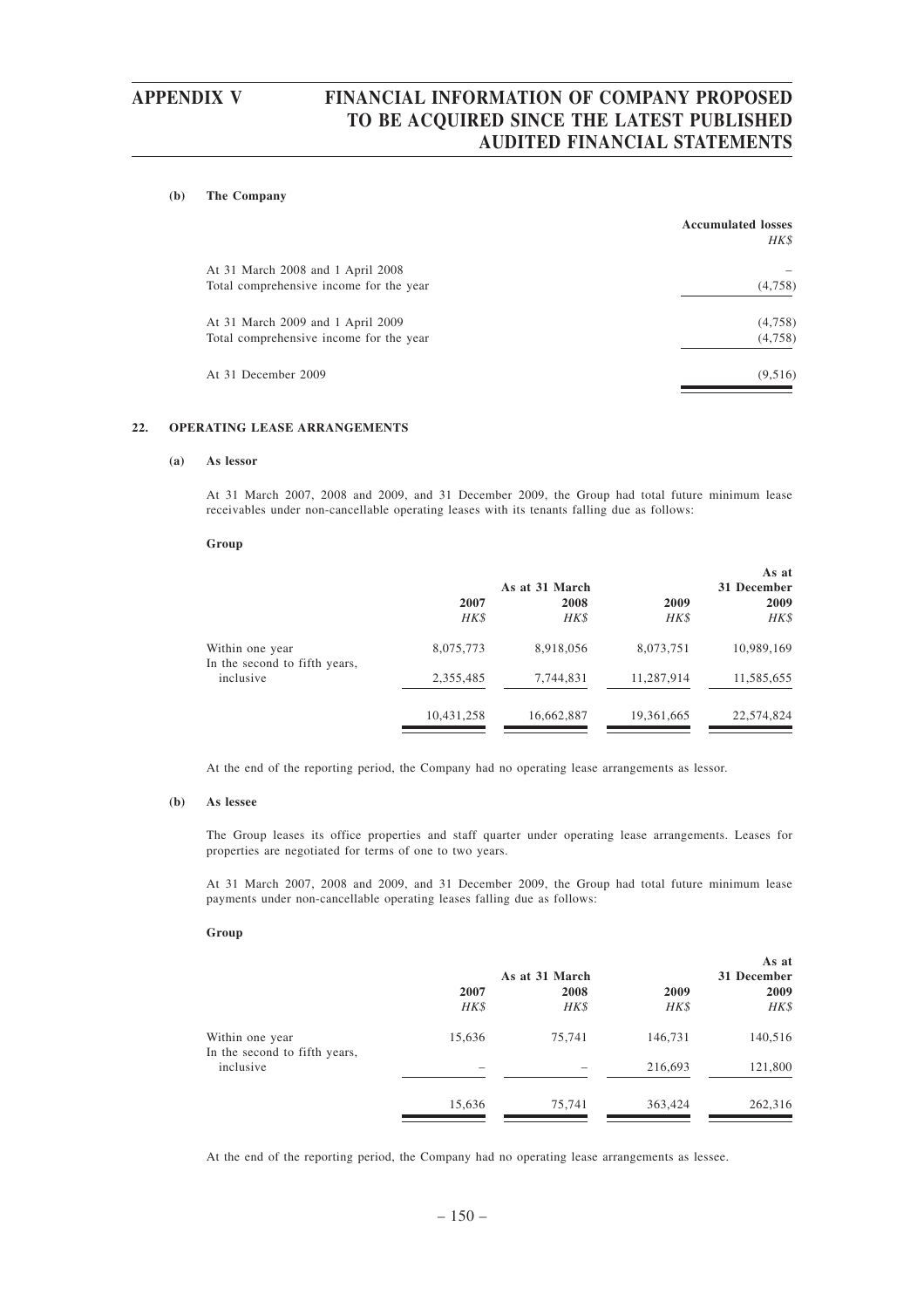## **23. RELATED PARTY TRANSACTIONS**

(a) In addition to the transactions detailed elsewhere in this report, the Group had the following material transaction with a related party during the year ended 31 March 2007:

|                                                                   | <i>Note</i> | HK\$       |
|-------------------------------------------------------------------|-------------|------------|
| Sales proceeds received from a related company for disposal of an |             |            |
| available-for-sale investment                                     |             | 27.659.234 |

### *Note:*

- (i) The Group disposed of the available-for-sale investment to a related company at a total consideration of HK\$27,659,234 during the year ended 31 March 2007. The consideration was determined based on the carrying amount of the available-for-sale investment.
- (b) Outstanding balances with related parties:

As disclosed in the statements of financial position, the Group and the Company had outstanding balances with its immediate holding company/former immediate holding company, minority interests and a subsidiary. Particulars of the terms of balances with the immediate holding company, minority interests and a subsidiary are set out in the respective notes to the Financial Information.

(c) Compensation of key management personnel of the Group:

|                     |         |                     |         | Nine-month period |         |
|---------------------|---------|---------------------|---------|-------------------|---------|
|                     |         | Year ended 31 March |         | ended 31 December |         |
|                     | 2007    | 2008                | 2009    | 2008              | 2009    |
|                     | HK\$    | HK\$                | HK\$    | HK\$              | HK\$    |
|                     |         |                     |         | (unaudited)       |         |
| Short term employee |         |                     |         |                   |         |
| benefits            | 264,383 | 241,444             | 178,054 | 160.137           | 188,499 |
|                     |         |                     |         |                   |         |

Further details of directors' emoluments are included in note 8 to the Financial Information.

## **24. FINANCIAL INSTRUMENTS BY CATEGORY**

The carrying amounts of each category of financial instruments as at the end of the reporting period are as follows:

### **Group**

### *31 March 2007*

*Financial assets*

|                                                                          | Loans and<br>receivables<br>HK\$ |
|--------------------------------------------------------------------------|----------------------------------|
| Financial assets included in prepayments, deposits and other receivables | 2,937                            |
| Cash and bank balances                                                   | 3,871,729                        |
|                                                                          | 3,874,666                        |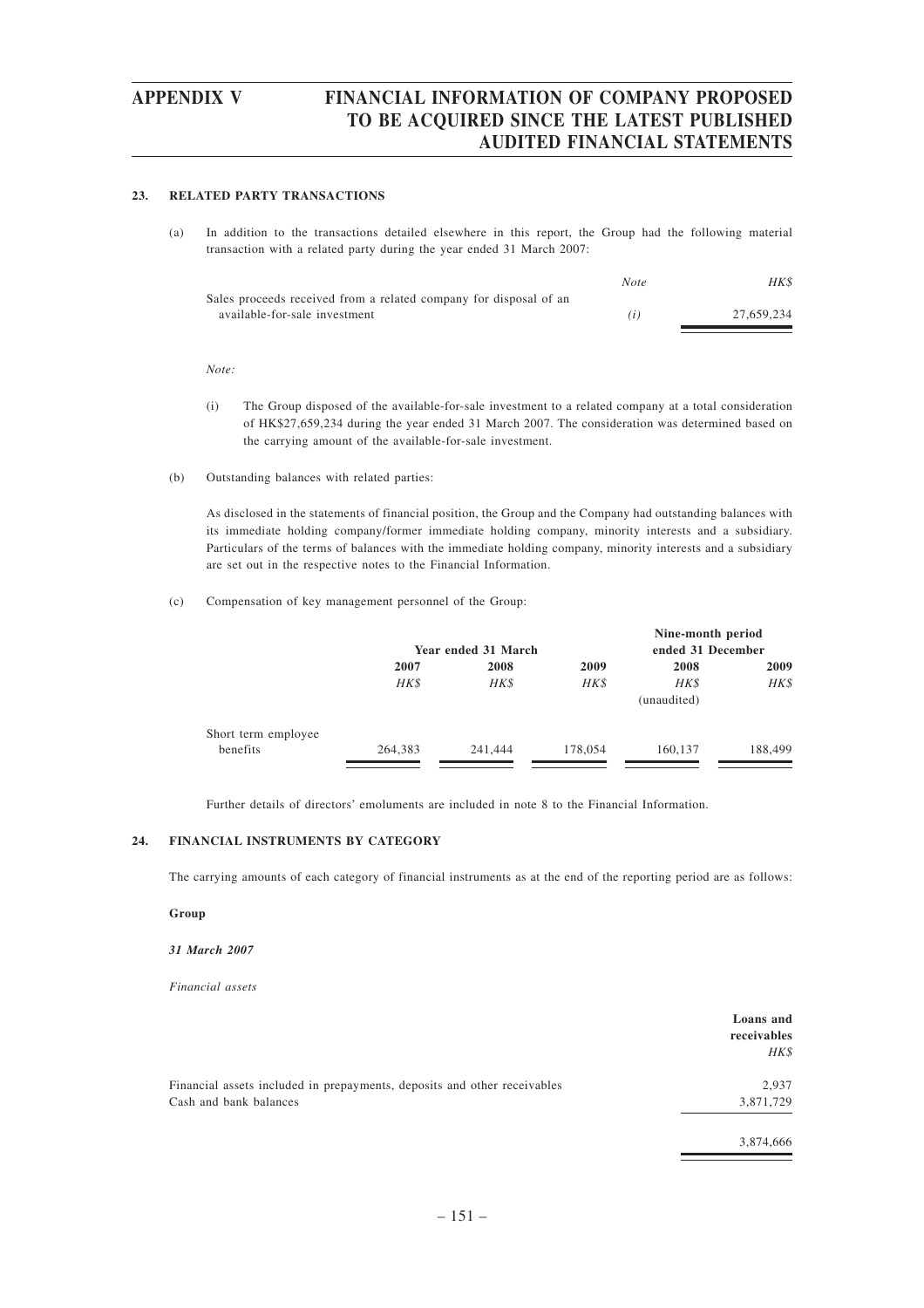## *Financial liabilities*

|                                                                          | <b>Financial liabilities</b><br>at amortised cost<br>HK\$ |
|--------------------------------------------------------------------------|-----------------------------------------------------------|
| Due to former immediate holding company                                  | 43, 113, 711                                              |
| Customer deposits                                                        | 1,875,145                                                 |
| Financial liabilities included in other payables and accrued liabilities | 164,250                                                   |
| Interest-bearing bank borrowing                                          | 45,753,024                                                |
|                                                                          | 90,906,130                                                |
| 31 March 2008                                                            |                                                           |
| Financial assets                                                         |                                                           |
|                                                                          | Loans and<br>receivables<br>HK\$                          |
| Financial assets included in prepayments, deposits and other receivables | 44,174                                                    |
| Cash and bank balances                                                   | 6,777,973                                                 |
|                                                                          | 6,822,147                                                 |
|                                                                          |                                                           |

### *31 March 2008*

*Financial liabilities*

|                                                                          | <b>Financial liabilities</b><br>at amortised cost |
|--------------------------------------------------------------------------|---------------------------------------------------|
|                                                                          | HK\$                                              |
| Due to immediate holding company                                         | 43,116,311                                        |
| Customer deposits                                                        | 2,690,442                                         |
| Financial liabilities included in other payables and accrued liabilities | 332,915                                           |
| Interest-bearing bank borrowing                                          | 47,956,242                                        |
|                                                                          | 94,095,910                                        |

### *31 March 2009*

*Financial assets*

|                                                                          | Loans and<br>receivables<br>HK\$ |
|--------------------------------------------------------------------------|----------------------------------|
| Financial assets included in prepayments, deposits and other receivables | 258,771                          |
| Cash and bank balances                                                   | 9,010,054                        |
|                                                                          | 9,268,825                        |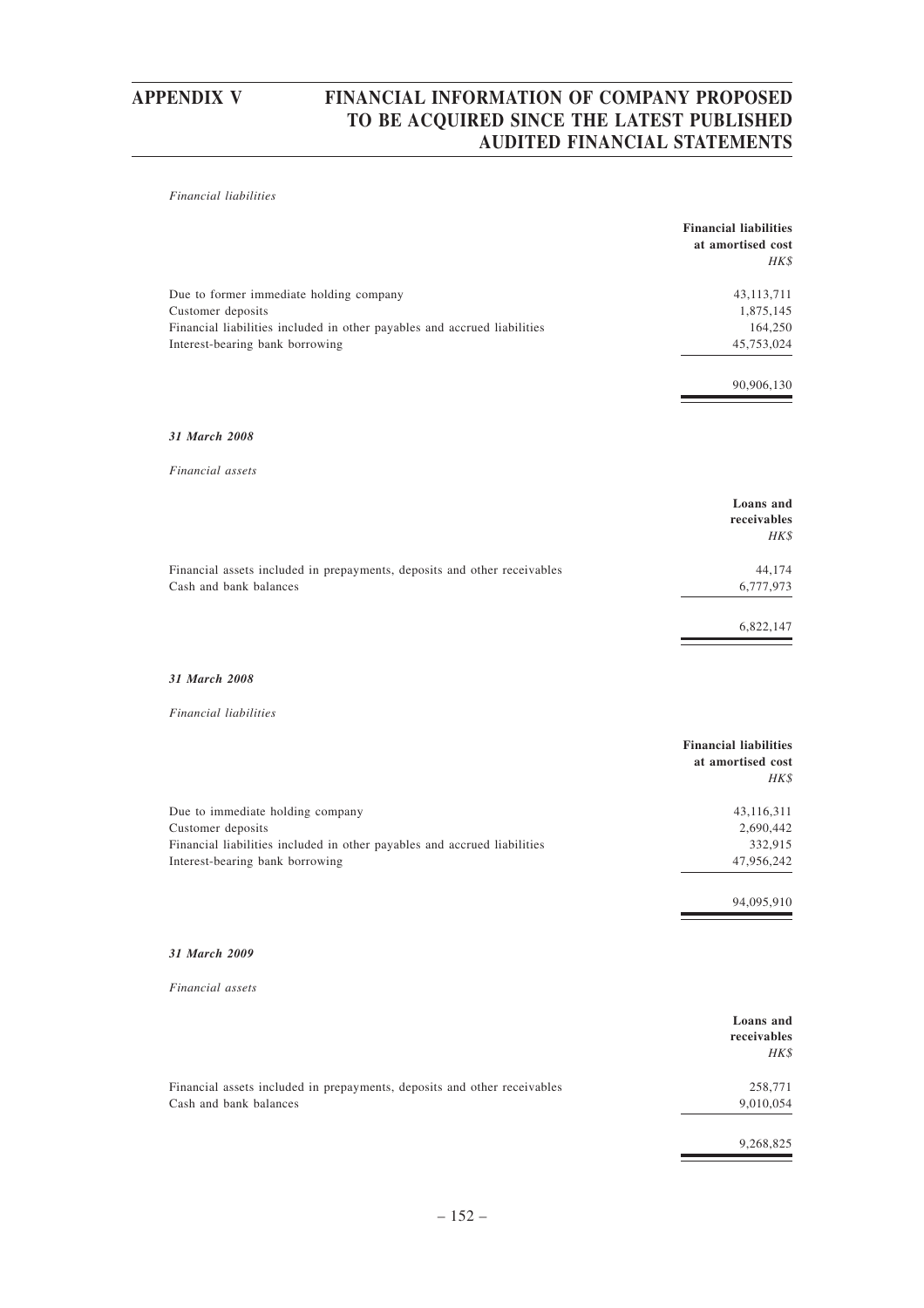*Financial liabilities*

|                                                                          | <b>Financial liabilities</b><br>at amortised cost<br>HK\$ |
|--------------------------------------------------------------------------|-----------------------------------------------------------|
| Due to immediate holding company                                         | 43,121,061                                                |
| Customer deposits                                                        | 2,951,925                                                 |
| Financial liabilities included in other payables and accrued liabilities | 551,590                                                   |
| Interest-bearing bank borrowing                                          | 46,544,655                                                |
|                                                                          | 93,169,231                                                |
| 31 December 2009                                                         |                                                           |
| Financial assets                                                         |                                                           |
|                                                                          |                                                           |
|                                                                          | Loans and                                                 |
|                                                                          | receivables                                               |
|                                                                          | HK\$                                                      |
| Financial assets included in prepayments, deposits and other receivables | 197,392                                                   |
| Cash and bank balances                                                   | 10,904,338                                                |
|                                                                          |                                                           |
|                                                                          | 11, 101, 730                                              |
| Financial liabilities                                                    |                                                           |
|                                                                          | <b>Financial liabilities</b><br>at amortised cost<br>HK\$ |
| Due to immediate holding company                                         | 43,125,819                                                |
| Customer deposits                                                        | 3,177,360                                                 |
| Financial liabilities included in other payables and accrued liabilities | 373,999                                                   |
| Interest-bearing bank borrowing                                          | 44,599,023                                                |
|                                                                          | 91,276,201                                                |
|                                                                          |                                                           |

### **Company**

## *Financial assets*

|                                    | Loans and receivables |                |            |             |
|------------------------------------|-----------------------|----------------|------------|-------------|
|                                    |                       |                |            | As at       |
|                                    |                       | As at 31 March |            | 31 December |
|                                    | 2007                  | 2008           | 2009       | 2009        |
|                                    | HK\$                  | HK\$           | HK\$       | HK\$        |
| Financial assets included in other |                       |                |            |             |
| receivable                         | 8                     |                |            |             |
| Due from a subsidiary              |                       | 43,116,310     | 43,116,310 | 43,116,310  |
|                                    | 8                     | 43,116,310     | 43,116,310 | 43,116,310  |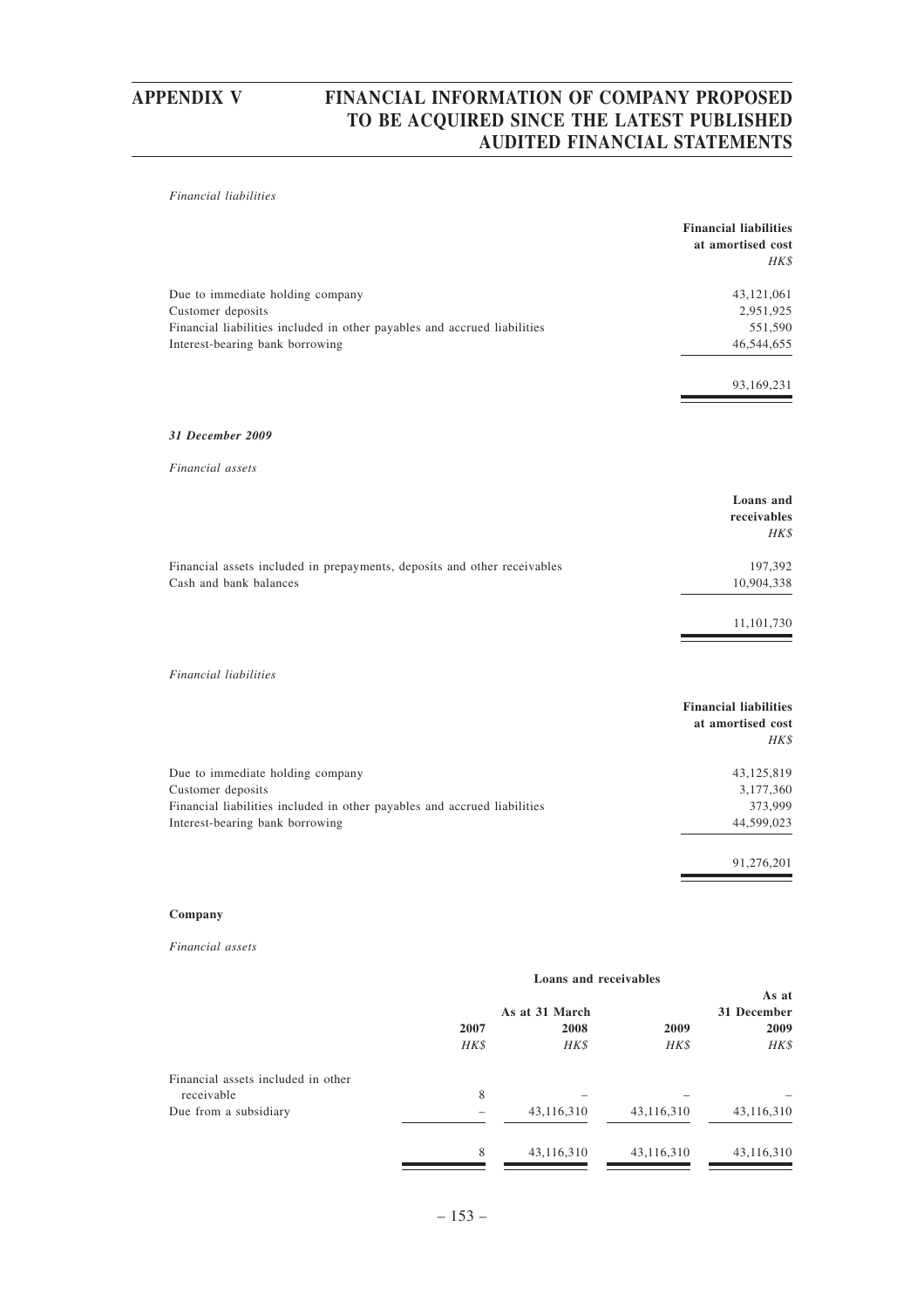### *Financial liabilities*

|                                  | Financial liabilities at amortised cost |                |            |             |
|----------------------------------|-----------------------------------------|----------------|------------|-------------|
|                                  |                                         |                |            | As at       |
|                                  |                                         | As at 31 March |            | 31 December |
|                                  | 2007                                    | 2008           | 2009       | 2009        |
|                                  | HK\$                                    | HK\$           | HK\$       | HK\$        |
| Due to immediate holding company |                                         | 43,116,303     | 43,121,061 | 43,125,819  |
| Due to a subsidiary              |                                         |                |            |             |
|                                  |                                         | 43,116,303     | 43,121,061 | 43,125,819  |
|                                  |                                         |                |            |             |

### **25. FINANCIAL RISK MANAGEMENT OBJECTIVES AND POLICIES**

The Group's major financial instruments include cash and bank balances, an amount due to the immediate holding company/the former immediate holding company, customer deposits and an interest-bearing bank borrowing. Details of these financial instruments are disclosed in their respective notes. The risks associated with these financial instruments are interest rate risk, credit risk and liquidity risk. The policies on how to mitigate these risks are set out below. The management manages and monitors these exposures to ensure appropriate measures are implemented on a timely and effective manner.

### **Interest rate risk**

The Group's exposure to the risk of changes in market interest rates relates primarily to the Group's debt obligations with a floating interest rate.

The Group mitigates the risk by monitoring closely the movements in interest rates and reviewing its banking facilities regularly. The Group has not used any interest rate swap to hedge its exposure to interest rate risk.

The following table demonstrates the sensitivity to a reasonably possible change in interest rates at the end of reporting period, with all other variables held constant, of the Group's profit after tax and the Group's equity (through the impact on floating rate borrowings).

### *Group*

|                  | Increase/<br>(decrease) in<br>basis points | Increase/<br>(decrease) in<br>profit after tax<br>HK\$ | Increase/<br>(decrease) in<br>equity $*$<br>HK\$ |
|------------------|--------------------------------------------|--------------------------------------------------------|--------------------------------------------------|
| 31 March 2007    |                                            |                                                        |                                                  |
| RMB              | 50                                         | (153, 273)                                             |                                                  |
| RMB              | (50)                                       | 153,273                                                |                                                  |
| 31 March 2008    |                                            |                                                        |                                                  |
| RMB              | 50                                         | (165, 449)                                             |                                                  |
| RMB              | (50)                                       | 165,449                                                |                                                  |
| 31 March 2009    |                                            |                                                        |                                                  |
| RMB              | 50                                         | (177, 732)                                             |                                                  |
| RMB              | (50)                                       | 177,732                                                |                                                  |
| 31 December 2009 |                                            |                                                        |                                                  |
| RMB              | 50                                         | (159, 013)                                             |                                                  |
| <b>RMB</b>       | (50)                                       | 159,013                                                |                                                  |

*\* excluding retained profits*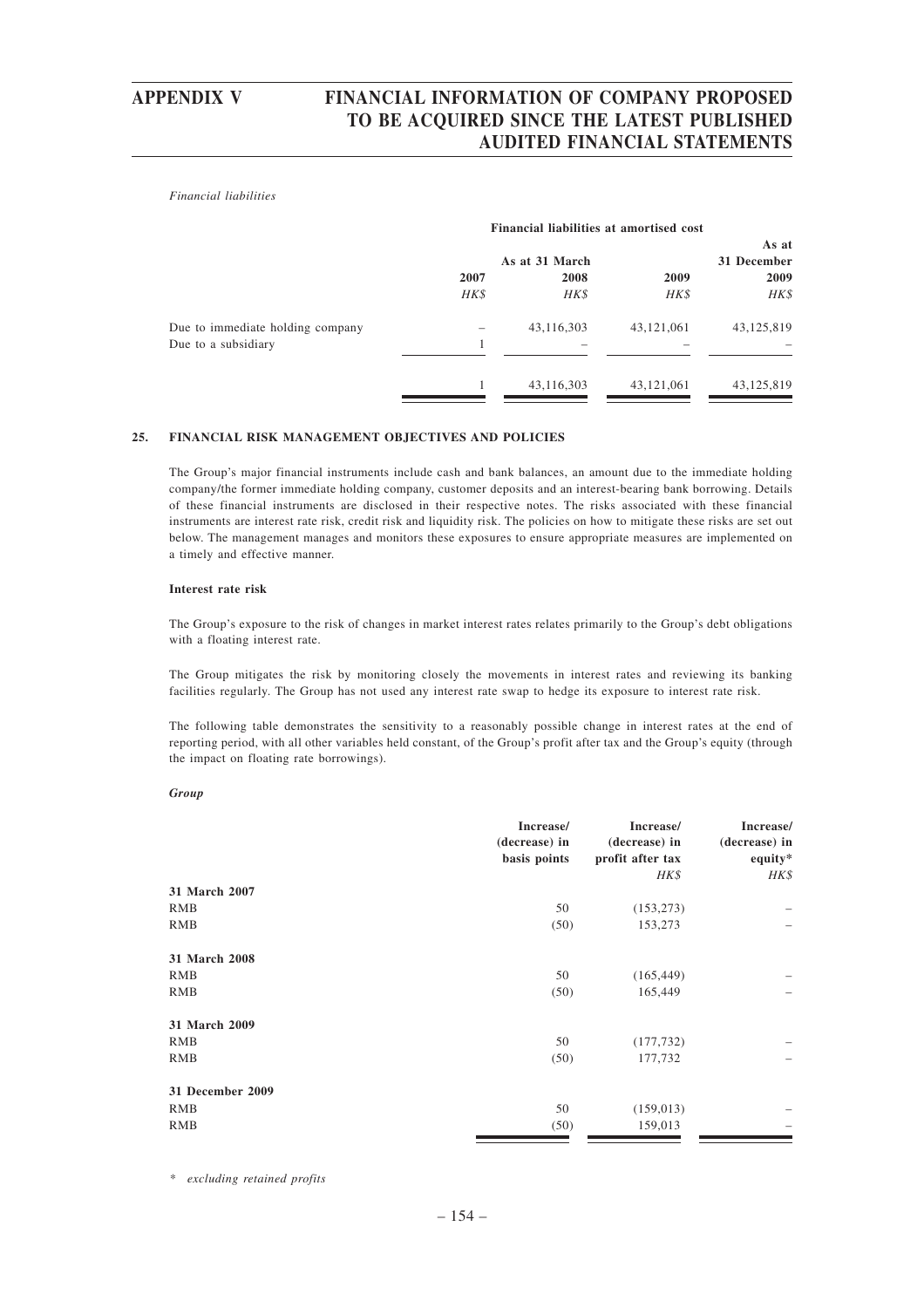## **Credit risk**

Monthly rent in respect of leased properties is payable in advance by the tenants pursuant to the terms of the tenancy agreements. Overdue trade debts are followed up closely by management and are provided for in full in case of non-recoverability. The Group's exposure to bad debts is not significant.

The credit risk of the Group's other financial assets, which comprise other receivables, and cash and bank balances, arises from default of the counterparty, with a maximum exposure equal to the carrying amounts of these instruments.

### **Liquidity risk**

The Group monitors its risk to a shortage of funds using a recurring liquidity planning tool. This tool considers the maturity of both its financial instruments and financial assets and projected cash flows from operations.

The Group's objective is to maintain a balance between continuity of funding and flexibility through the use of bank loans. The Group will consistently maintain a prudent financing policy and ensure that it maintains sufficient cash and credit lines to meet its liquidity requirements. As at 31 March 2007, 2008 and 2009, and 31 December 2009, 5%, 5% and 6% and 7%, respectively, of the Group's bank loan would mature in less than one year based on the carrying value of borrowings reflected in the Financial Information.

The maturity profile of the Group's and the Company's financial liabilities as at the end of reporting period, based on the contracted undiscounted payments, is as follows:

### *Group*

|                                                                                | 31 March 2007 |           |              |              |              |  |
|--------------------------------------------------------------------------------|---------------|-----------|--------------|--------------|--------------|--|
|                                                                                |               | Less than |              |              |              |  |
|                                                                                | On demand     | 12 months | 1 to 2 years | Over 2 years | <b>Total</b> |  |
|                                                                                | HK\$          | HK\$      | HK\$         | HK\$         | HK\$         |  |
| Due to former immediate                                                        |               |           |              |              |              |  |
| holding company                                                                | 43, 113, 711  |           |              |              | 43, 113, 711 |  |
| Customer deposits                                                              | 1,875,145     |           |              |              | 1,875,145    |  |
| Financial liabilities included<br>in other payables and<br>accrued liabilities | 164,250       |           |              |              | 164,250      |  |
|                                                                                |               |           |              |              |              |  |
| Interest-bearing bank<br>borrowing                                             |               | 5,189,386 | 5,190,909    | 59,412,050   | 69,792,345   |  |
|                                                                                | 45, 153, 106  | 5,189,386 | 5,190,909    | 59,412,050   | 114,945,451  |  |
|                                                                                |               |           |              |              |              |  |

|                                                         |            | <b>31 March 2008</b> |              |              |              |  |  |  |
|---------------------------------------------------------|------------|----------------------|--------------|--------------|--------------|--|--|--|
|                                                         |            | Less than            |              |              |              |  |  |  |
|                                                         | On demand  | 12 months            | 1 to 2 years | Over 2 years | <b>Total</b> |  |  |  |
|                                                         | HK\$       | HK\$                 | HK\$         | HK\$         | HK\$         |  |  |  |
| Due to immediate holding                                |            |                      |              |              |              |  |  |  |
| company                                                 | 43,116,311 |                      |              |              | 43,116,311   |  |  |  |
| Customer deposits                                       | 2.690.442  |                      |              |              | 2.690.442    |  |  |  |
| Financial liabilities included<br>in other payables and |            |                      |              |              |              |  |  |  |
| accrued liabilities                                     | 332,915    |                      |              |              | 332,915      |  |  |  |
| Interest-bearing bank                                   |            |                      |              |              |              |  |  |  |
| borrowing                                               |            | 5,616,183            | 5,634,902    | 60,246,710   | 71,497,795   |  |  |  |
|                                                         | 46,139,668 | 5,616,183            | 5,634,902    | 60.246.710   | 117.637.463  |  |  |  |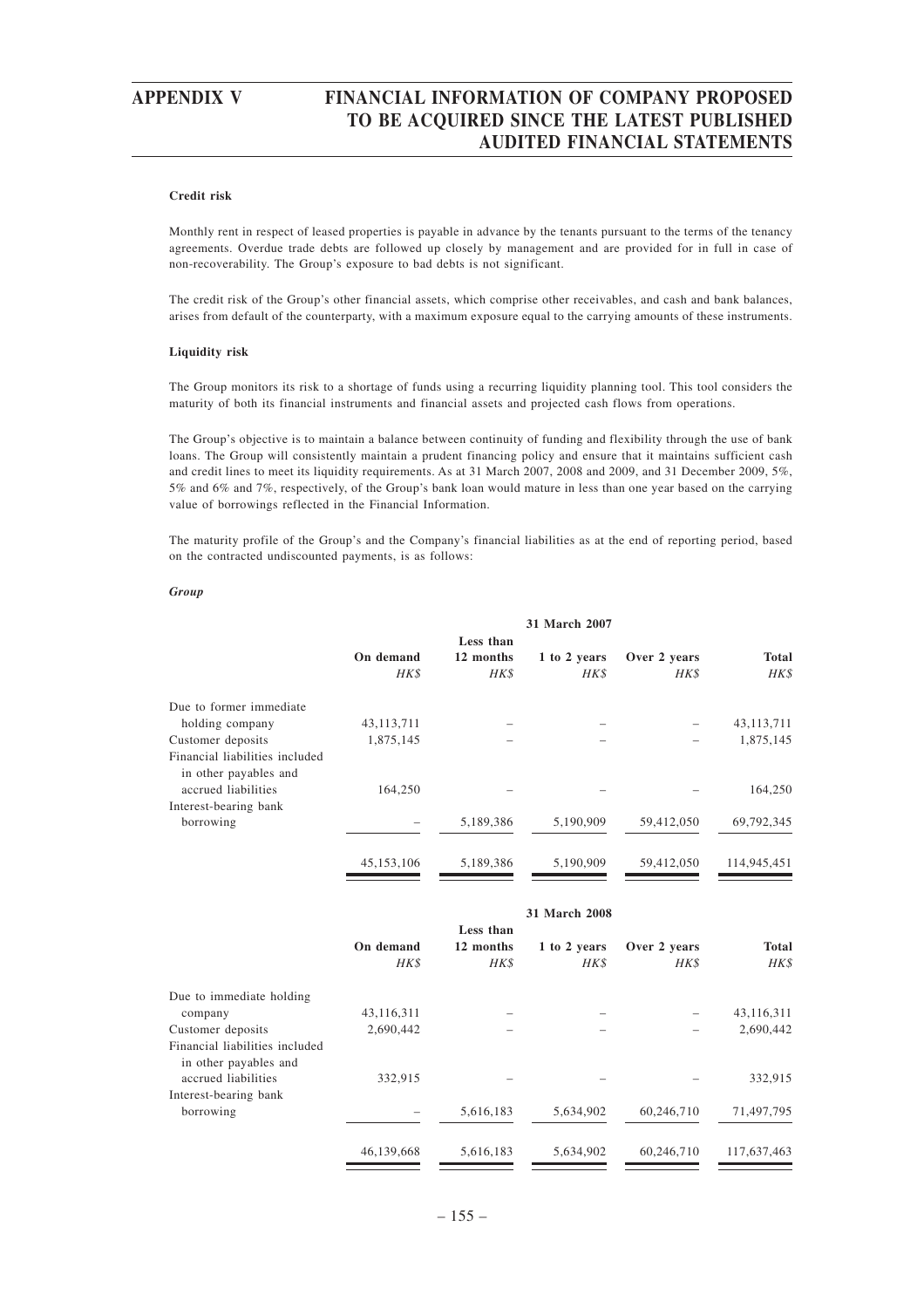|                                                         |            |           | 31 March 2009 |              |              |
|---------------------------------------------------------|------------|-----------|---------------|--------------|--------------|
|                                                         |            | Less than |               |              |              |
|                                                         | On demand  | 12 months | 1 to 2 years  | Over 2 years | <b>Total</b> |
|                                                         | HK\$       | HK\$      | HK\$          | HK\$         | HK\$         |
| Due to immediate holding                                |            |           |               |              |              |
| company                                                 | 43,121,061 |           |               |              | 43,121,061   |
| Customer deposits                                       | 2,951,925  |           |               |              | 2,951,925    |
| Financial liabilities included<br>in other payables and |            |           |               |              |              |
| accrued liabilities                                     | 551,590    |           |               |              | 551,590      |
| Interest-bearing bank                                   |            |           |               |              |              |
| borrowing                                               |            | 5,761,182 | 5,786,288     | 56,174,318   | 67,721,788   |
|                                                         | 46.624.576 | 5.761.182 | 5,786,288     | 56,174,318   | 114,346,364  |

|                                                                                | 31 December 2009 |           |              |              |               |  |  |
|--------------------------------------------------------------------------------|------------------|-----------|--------------|--------------|---------------|--|--|
|                                                                                |                  | Less than |              |              |               |  |  |
|                                                                                | On demand        | 12 months | 1 to 2 years | Over 2 years | <b>Total</b>  |  |  |
|                                                                                | HK\$             | HK\$      | HK\$         | HK\$         | HK\$          |  |  |
| Due to immediate holding                                                       |                  |           |              |              |               |  |  |
| company                                                                        | 43,125,819       |           |              |              | 43,125,819    |  |  |
| Customer deposits                                                              | 3,177,360        |           |              |              | 3,177,360     |  |  |
| Financial liabilities included<br>in other payables and<br>accrued liabilities | 373,999          |           |              |              | 373,999       |  |  |
| Interest-bearing bank                                                          |                  |           |              |              |               |  |  |
| borrowing                                                                      |                  | 5,346,782 | 5,369,408    | 47,714,489   | 58,430,679    |  |  |
|                                                                                | 46,677,178       | 5,346,782 | 5,369,408    | 47,714,489   | 105, 107, 857 |  |  |

### *Company*

|                                  |           | As at 31 March           |            | AS at<br>31 December |
|----------------------------------|-----------|--------------------------|------------|----------------------|
|                                  | 2007      | 2008                     | 2009       | 2009                 |
|                                  | On demand | On demand                | On demand  | On demand            |
|                                  | HK\$      | HK\$                     | HK\$       | HK\$                 |
| Due to immediate holding company |           | 43,116,303               | 43,121,061 | 43,125,819           |
| Due to a subsidiary              |           | $\overline{\phantom{a}}$ |            |                      |
|                                  |           | 43,116,303               | 43,121,061 | 43,125,819           |
|                                  |           |                          |            |                      |

**As at**

### **Capital management**

The primary objectives of the Group's capital management are to safeguard the Group's ability to continue as a going concern and to maintain healthy capital ratios in order to support its business and maximise shareholders' value.

The Group manages its capital structure and makes adjustments to it, in light of changes in economic conditions. To maintain or adjust the capital structure, the Group may adjust the dividend payment to shareholders, return capital to shareholders or issue new shares. The Group is not subject to any externally imposed capital requirements. No changes were made in the objectives, policies or processes during the three years ended 31 March 2007, 2008, 2009, and nine-month period ended 31 December 2009.

The Group monitors capital using a gearing ratio, which is net interest-bearing debts divided by the equity attributable to owners of the Company. Net interest-bearing debts include interest-bearing bank borrowing less cash and bank balances. The gearing ratios as at the end of reporting periods were as follows: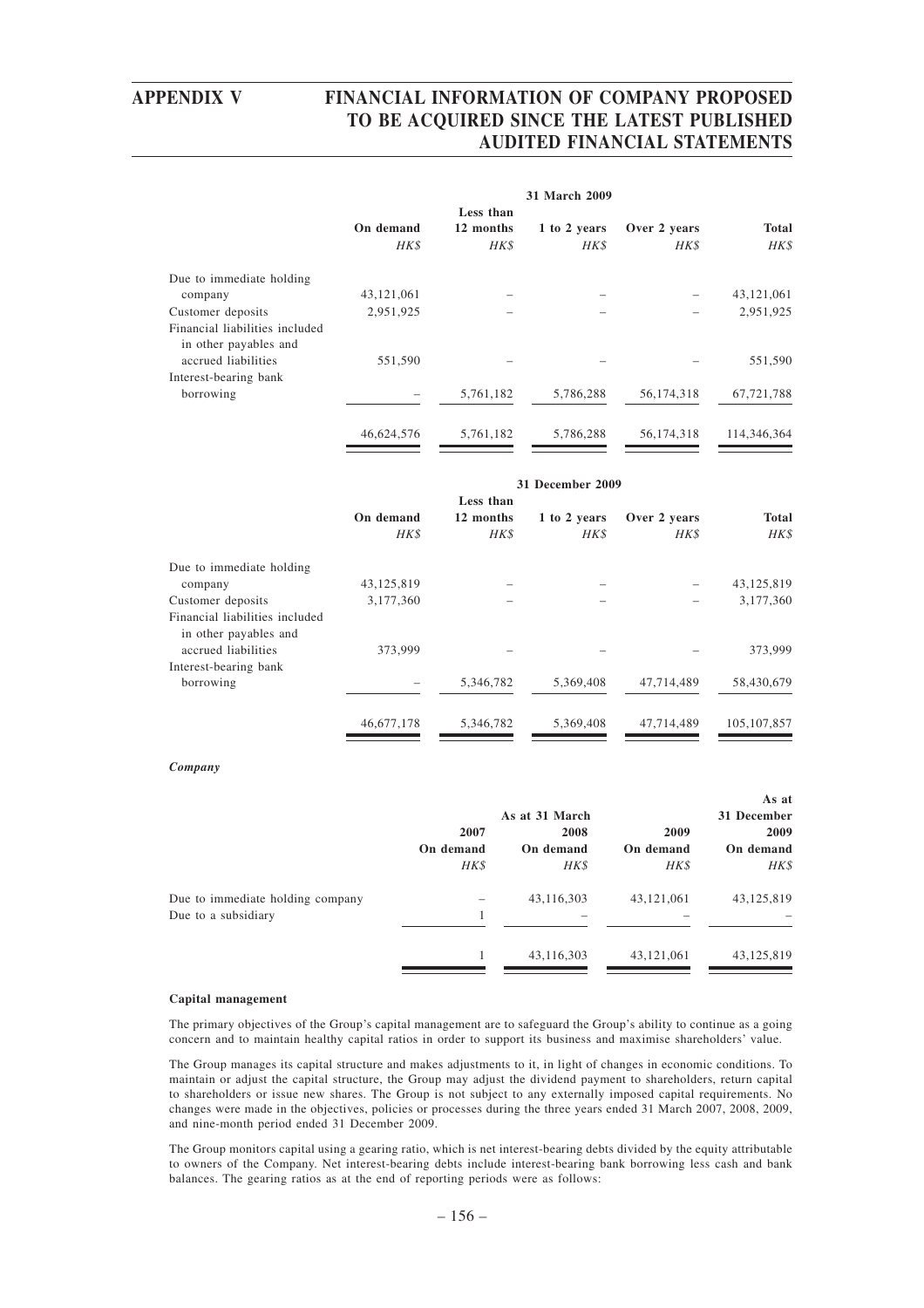## *Group*

|                                      |                |             |             | As at        |
|--------------------------------------|----------------|-------------|-------------|--------------|
|                                      | As at 31 March |             | 31 December |              |
|                                      | 2007           | 2008        | 2009        | 2009         |
|                                      | HK\$           | HK\$        | HK\$        | HK\$         |
| Interest-bearing bank borrowing      | 45,753,024     | 47,956,242  | 46,544,655  | 44,599,023   |
| Less: Cash and bank balances         | (3,871,729)    | (6,777,973) | (9,010,054) | (10,904,338) |
| Net interest-bearing debts           | 41,881,295     | 41,178,269  | 37,534,601  | 33,694,685   |
| Equity attributable to owners of the |                |             |             |              |
| Company                              | 64, 315, 401   | 85,865,865  | 75,946,860  | 100,642,201  |
|                                      | 65%            | 48%         | 49%         | 33%          |
| Gearing ratio                        |                |             |             |              |

## **26. SUBSEQUENT FINANCIAL STATEMENTS**

No audited financial statements have been prepared by the Group in respect of any period subsequent to 31 December 2009.

> Yours faithfully, **Ernst & Young** *Certified Public Accountants* 18th Floor Two International Finance Centre 8 Finance Street, Central Hong Kong 29 March 2010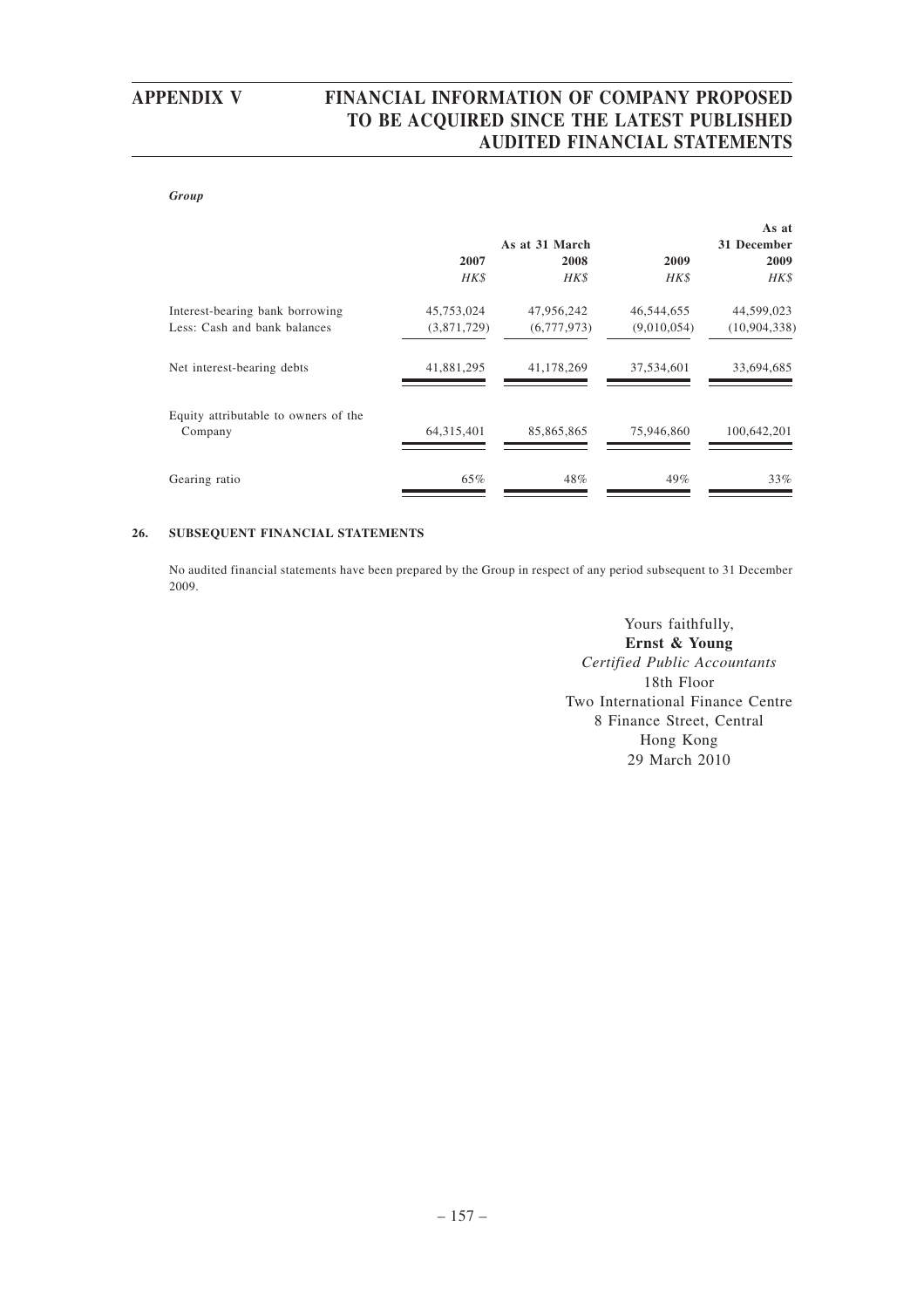## **B. UNAUDITED PRO FORMA FINANCIAL INFORMATION**

*Set out below is the unaudited pro forma financial information to illustrate the effect of the acquisition of Guru Star as set out in Appendix III to the Company's circular dated 29 March 2010 in respect of the acquisition of Guru Star.*

## **I. UNAUDITED PRO FORMA FINANCIAL INFORMATION OF THE ENLARGED GROUP**

The accompanying unaudited pro forma financial information of the Enlarged Group has been prepared to illustrate the effect of the Acquisition.

The unaudited pro forma statement of assets and liabilities of the Enlarged Group as at 31 December 2009 (the "Unaudited Pro Forma Financial Information") gives effect to the Acquisition as if the Acquisition had been completed on 31 December 2009.

The accompanying Unaudited Pro Forma Financial Information is based upon the historical consolidated balance sheets of the Group and Guru Star Group as extracted from the respective unaudited interim condensed financial statements for the six months ended 30 September 2009 and the Financial Information for the nine-month period ended 31 December 2009, respectively, as set out in Appendices I and II to the Circular. A narrative description of the pro forma adjustments of the Acquisition that are (i) directly attributable to the transactions; (ii) expected to have a continuing impact on the Group; and (iii) factually supportable, are summarised in the accompanying notes.

The accompanying Unaudited Pro Forma Financial Information is based on a number of assumptions, estimates, uncertainties and currently available information. As a result of these assumptions, estimates and uncertainties, the accompanying Unaudited Pro Forma Financial Information does not purport to describe the financial position that would have been presented had the Acquisition been completed. Further, the accompanying Unaudited Pro Forma Financial Information does not purport to predict the Enlarged Group's future financial position.

The accompanying Unaudited Pro Forma Financial Information should be read in conjunction with the audited financial statements and the unaudited interim condensed financial statements of the Group as set out in Appendix I and other financial information elsewhere in the Circular.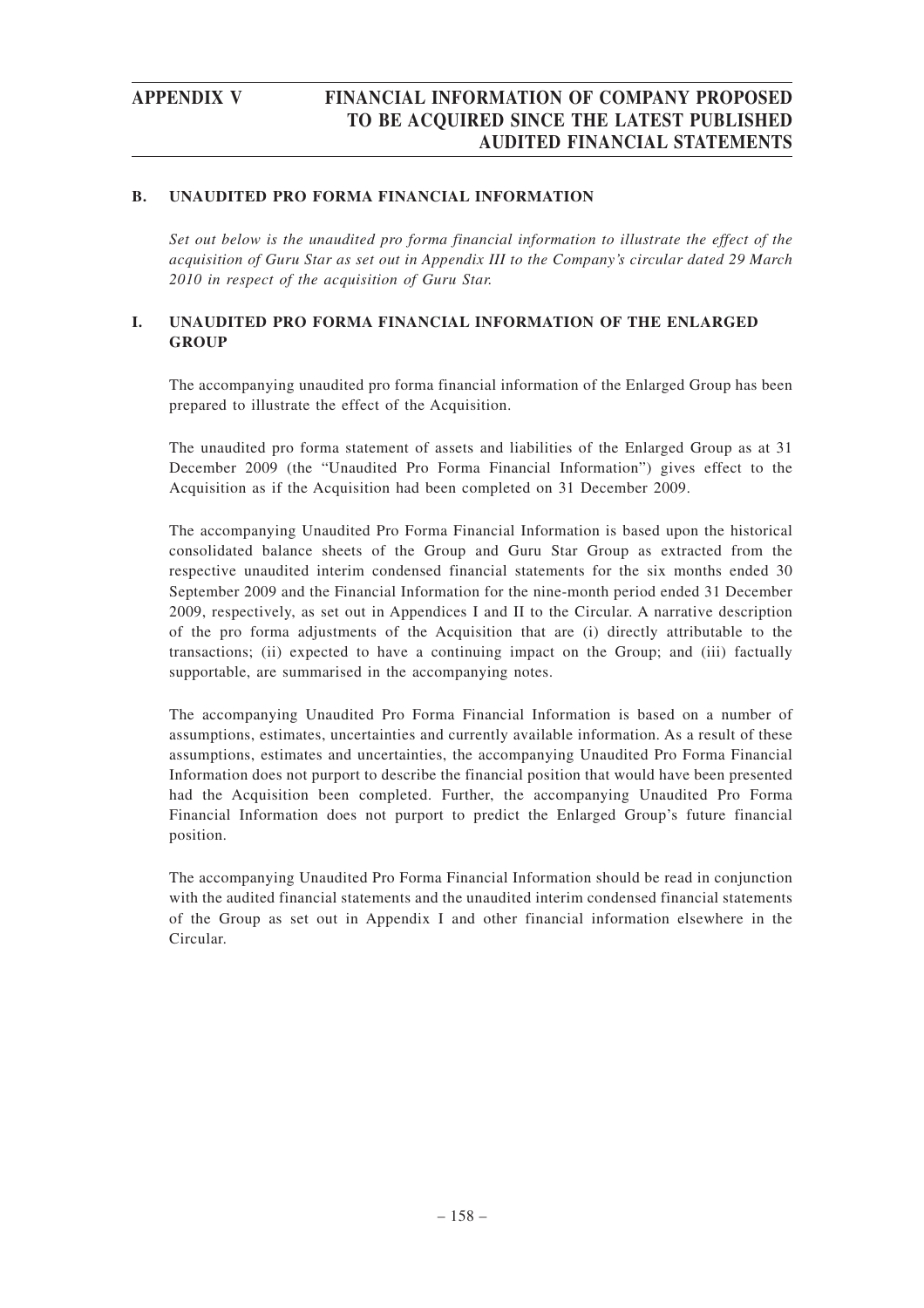# **UNAUDITED PRO FORMA FINANCIAL INFORMATION OF THE ENLARGED GROUP**

|                                              |                                              |                                               | Pro forma adjustments                       |                                                              |                                       |
|----------------------------------------------|----------------------------------------------|-----------------------------------------------|---------------------------------------------|--------------------------------------------------------------|---------------------------------------|
|                                              | Chinney<br>Group<br>30.9.2009<br>(unaudited) | Guru Star<br>Group<br>31.12.2009<br>(audited) | <b>Acquisition of</b><br>Guru Star<br>Group | <b>Elimination</b> of<br>investment in<br>Guru Star<br>Group | Pro Forma<br><b>Enlarged</b><br>Group |
|                                              | HK\$'000                                     | HK\$'000<br>(note 1)                          | HK\$'000<br>(note 2)                        | <b>HK\$'000</b><br>(note 3)                                  | HK\$'000                              |
| Non-Current Assets                           |                                              |                                               |                                             |                                                              |                                       |
| Properties, plant and equipment              | 94,303                                       | 63                                            |                                             |                                                              | 94,366                                |
| Properties under development                 | 1,666,995                                    |                                               |                                             |                                                              | 1,666,995                             |
| Prepaid land lease payments                  | 15,992                                       |                                               |                                             |                                                              | 15,992                                |
| Investment properties                        | 2,837,873                                    | 210,227                                       |                                             |                                                              | 3,048,100                             |
| Investment in Guru Star Group                |                                              |                                               | 101,085                                     | (101,085)                                                    |                                       |
| Goodwill                                     |                                              |                                               |                                             | 443                                                          | 443                                   |
| Interests in associates                      | 101,037                                      |                                               |                                             |                                                              | 101,037                               |
| Interests in jointly-controlled entities     | 31,159                                       |                                               |                                             |                                                              | 31,159                                |
| Promissory note receivable from an associate | 40,304                                       |                                               |                                             |                                                              | 40,304                                |
| Deferred tax assets                          | 184                                          |                                               |                                             |                                                              | 184                                   |
| Loans receivables                            | 2,881                                        |                                               |                                             |                                                              | 2,881                                 |
|                                              | 4,790,728                                    | 210,290                                       |                                             |                                                              | 5,001,461                             |
| <b>Current Assets</b>                        |                                              |                                               |                                             |                                                              |                                       |
| Amount due from Guru Star Group              | ÷                                            |                                               | 43,126                                      | (43, 126)                                                    |                                       |
| Inventories                                  | 15,061                                       |                                               |                                             |                                                              | 15,061                                |
| Properties held for sale                     | 452,147                                      | $=$                                           |                                             |                                                              | 452,147                               |
| Prepaid land lease payments                  | 471                                          |                                               |                                             |                                                              | 471                                   |
| Equity investments at fair value             |                                              |                                               |                                             |                                                              |                                       |
| through profit and loss                      | 36,461                                       |                                               |                                             |                                                              | 36,461                                |
| Trade and bills receivables                  | 74,034                                       |                                               |                                             |                                                              | 74,034                                |
| Prepayments, deposits and other receivables  | 61,597                                       | 231                                           |                                             |                                                              | 61,828                                |
| Amounts due from related companies           | 345                                          |                                               |                                             |                                                              | 345                                   |
| Amounts due from jointly-controlled entities | 145,671                                      |                                               |                                             |                                                              | 145,671                               |
| Taxation recoverable                         | 220                                          |                                               |                                             |                                                              | 220                                   |
| Cash and cash equivalents                    | 890,868                                      | 10,904                                        | (144, 211)                                  |                                                              | 757,561                               |
|                                              | 1,676,875                                    | 11,135                                        |                                             |                                                              | 1,543,799                             |
| Current Liabilities                          |                                              |                                               |                                             |                                                              |                                       |
| Trade payables and accrued liabilities       | 206,381                                      | 441                                           |                                             |                                                              | 206,822                               |
| Customers deposits                           | 230,161                                      | 3,177                                         |                                             |                                                              | 233,338                               |
| Due to immediate holding company             | 40,000                                       | 43,126                                        |                                             | (43, 126)                                                    | 40,000                                |
| Tax payable                                  | 70,796                                       | 237                                           |                                             |                                                              | 71,033                                |
| Dividend payable                             | 22,055                                       |                                               |                                             |                                                              | 22,055                                |
| Interest-bearing bank borrowings             | 373,364                                      | 3,089                                         |                                             |                                                              | 376,453                               |
|                                              | 942,757                                      | 50,070                                        |                                             |                                                              | 949,701                               |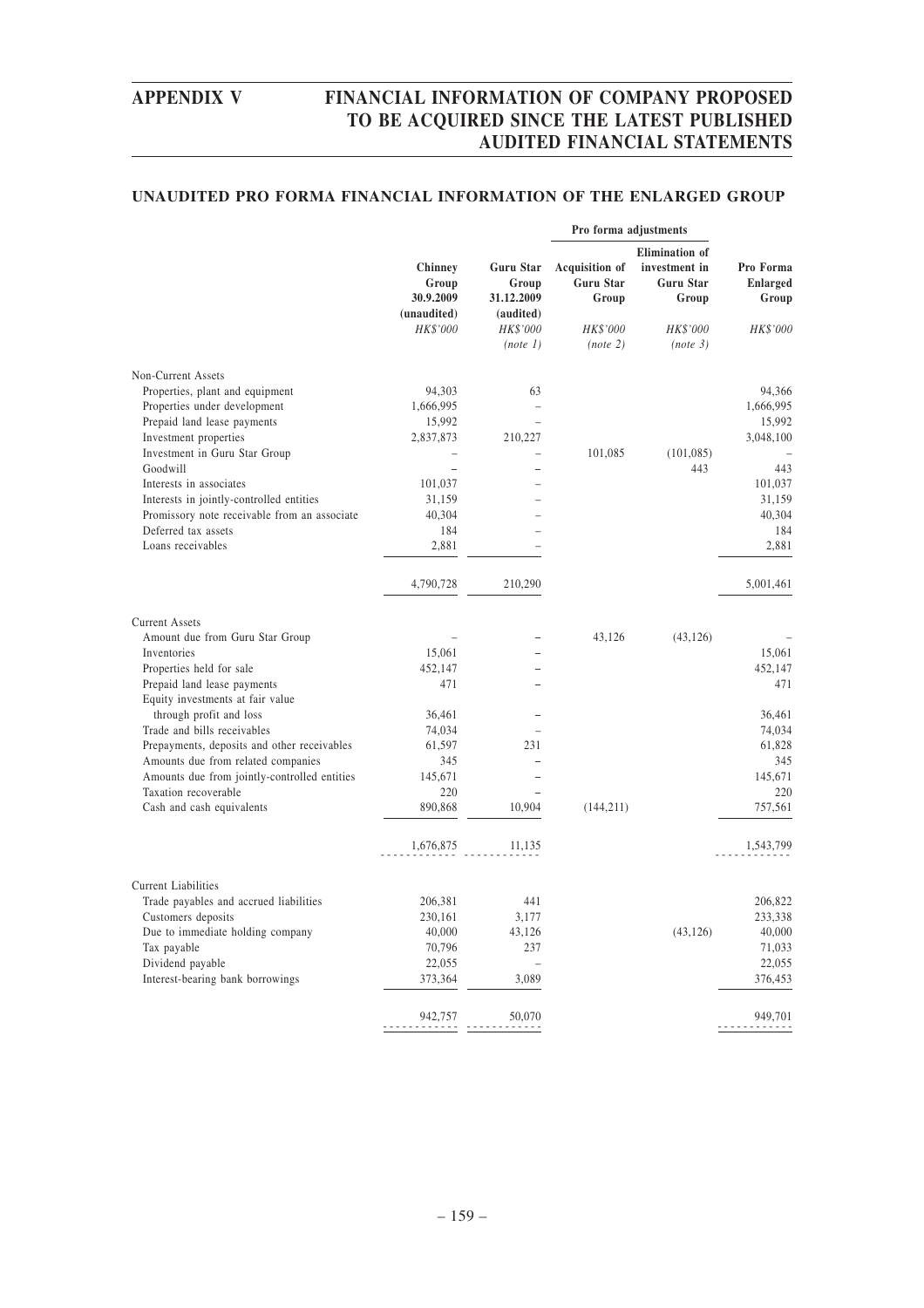|                                       |                                              |                                               | Pro forma adjustments                |                                                                     |                                       |
|---------------------------------------|----------------------------------------------|-----------------------------------------------|--------------------------------------|---------------------------------------------------------------------|---------------------------------------|
|                                       | Chinney<br>Group<br>30.9.2009<br>(unaudited) | Guru Star<br>Group<br>31.12.2009<br>(audited) | Acquisition of<br>Guru Star<br>Group | <b>Elimination</b> of<br>investment in<br><b>Guru Star</b><br>Group | Pro Forma<br><b>Enlarged</b><br>Group |
|                                       | HK\$'000                                     | HK\$'000                                      | HK\$'000                             | HK\$'000                                                            | HK\$'000                              |
|                                       |                                              | (note 1)                                      | (note 2)                             | (note 3)                                                            |                                       |
| Net Current Assets/(Liabilities)      | 734,118                                      | (38, 935)                                     |                                      |                                                                     | 594,098                               |
| Total Assets less Current Liabilities | 5,524,846                                    | 171,355                                       |                                      |                                                                     | 5,595,559                             |
| Non-Current Liabilities               |                                              |                                               |                                      |                                                                     |                                       |
| Interest-bearing bank borrowings      | 1,179,909                                    | 41,510                                        |                                      |                                                                     | 1,221,419                             |
| Promissory note payable               | 20,000                                       |                                               |                                      |                                                                     | 20,000                                |
| Convertible bonds                     | 309,987                                      |                                               |                                      |                                                                     | 309,987                               |
| Deferred tax liabilities              | 273,637                                      | 29,203                                        |                                      |                                                                     | 302,840                               |
|                                       | 1,783,533                                    | 70,713                                        |                                      |                                                                     | 1,854,246                             |
| Net Assets                            | 3,741,313                                    | 100,642                                       |                                      |                                                                     | 3,741,313                             |
| <b>Financed By:</b>                   |                                              |                                               |                                      |                                                                     |                                       |
| Issued capital                        | 137,842                                      |                                               |                                      |                                                                     | 137,842                               |
| Reserves                              | 1,861,485                                    | 100,642                                       |                                      | (100, 642)                                                          | 1,861,485                             |
| Shareholders' funds                   | 1,999,327                                    | 100,642                                       |                                      |                                                                     | 1,999,327                             |
| Minority interests                    | 1,741,986                                    |                                               |                                      |                                                                     | 1,741,986                             |
| Total equity                          | 3,741,313                                    | 100,642                                       |                                      |                                                                     | 3,741,313                             |

- *(note 1)* This column represents the historical audited financial information of the Guru Star Group as at 31 December 2009 as set out in the Accountants' Report of the Guru Star Group in Appendix II to the Circular. Certain balances have been reclassified in order to conform with the classification used by the Group.
- *(note 2)* The adjustments represent the acquisition of 100% equity interests in Guru Star Group and the assignment of related shareholder's loan for a cash consideration of HK\$144,211,000.
- *(note 3)* The adjustments represent the elimination of the acquisition cost incurred by the Chinney Group and the pre-acquisition reserves of the Guru Star Group. Goodwill of HK\$443,000 for the acquisition represents the difference between the consideration and the Guru Star Group's net assets as at 31 December 2009. Since the fair value of the net identifiable assets of the Guru Star Group at the date of completion of the acquisition, probably in April 2010, may be substantially different from the net assets value used in the preparation of this unaudited pro forma statement of assets and liabilities of the Enlarged Group, the final amount of goodwill (or negative goodwill) to be recognised in connection with the acquisition will be different from the estimated goodwill stated herein.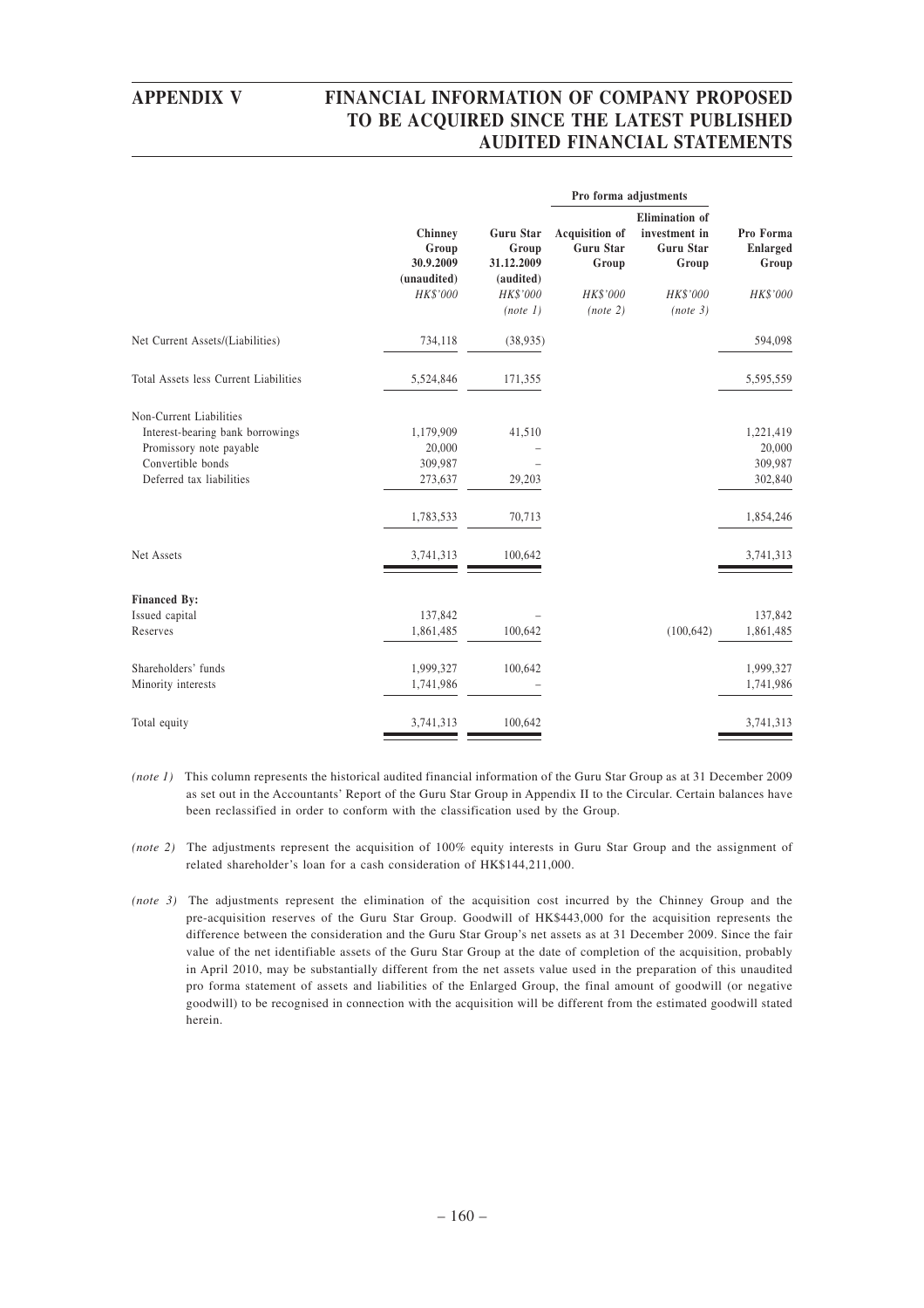## **II. LETTER FROM THE REPORTING ACCOUNTANTS**

*The following is a text of a report received from Ernst & Young, Certified Public Accountants, Hong Kong, for the sole purpose of inclusion in the Company's circular dated 29 March 2010 in respect of the acquisition of Guru Star.*



The Board of Directors Chinney Investments, Limited

Dear Sirs,

We report on the unaudited pro forma financial information (the "Unaudited Pro Forma Financial Information") of Chinney Investments, Limited (the "Company") and its subsidiaries (collectively the "Group") set out in Appendix III to the Company's circular dated 29 March 2010 (the "Circular") issued by the Company in connection with the proposed acquisition (the "Acquisition") of the entire issued share capital of Guru Star Investments Limited ("Guru Star", together with its subsidiaries, "Guru Star Group"), pursuant to a sale and purchase agreement dated 8 March 2010. The pro forma financial information is unaudited and has been prepared by the directors of the Company, solely for illustrative purposes, to provide information about how the Acquisition as described in the accompanying introduction to the Unaudited Pro Forma Financial Information might have affected the historical financial information in respect of the Group presented in Appendix I to the Circular. The basis of preparation of the Unaudited Pro Forma Financial Information is set out in the accompanying introduction and the notes to the Unaudited Pro Forma Financial Information in section (1) of Appendix III to the Circular.

## **Respective responsibilities of directors of the Company and the reporting accountants**

It is the responsibility solely of the directors of the Company to prepare the Unaudited Pro Forma Financial Information in accordance with paragraph 4.29 of the Rules Governing the Listing of Securities on The Stock Exchange of Hong Kong Limited (the "Listing Rules") and with reference to Accounting Guideline 7 "Preparation of Pro Forma Financial Information for Inclusion in Investment Circulars" issued by the Hong Kong Institute of Certified Public Accountants ("HKICPA").

It is our responsibility to form an opinion, as required by paragraph 4.29(7) of the Listing Rules, on the Unaudited Pro Forma Financial Information and to report our opinion to you. We do not accept any responsibility for any reports previously given by us on any financial information used in the compilation of the Unaudited Pro Forma Financial Information beyond that owed to those to whom those reports were addressed by us at the dates of their issue.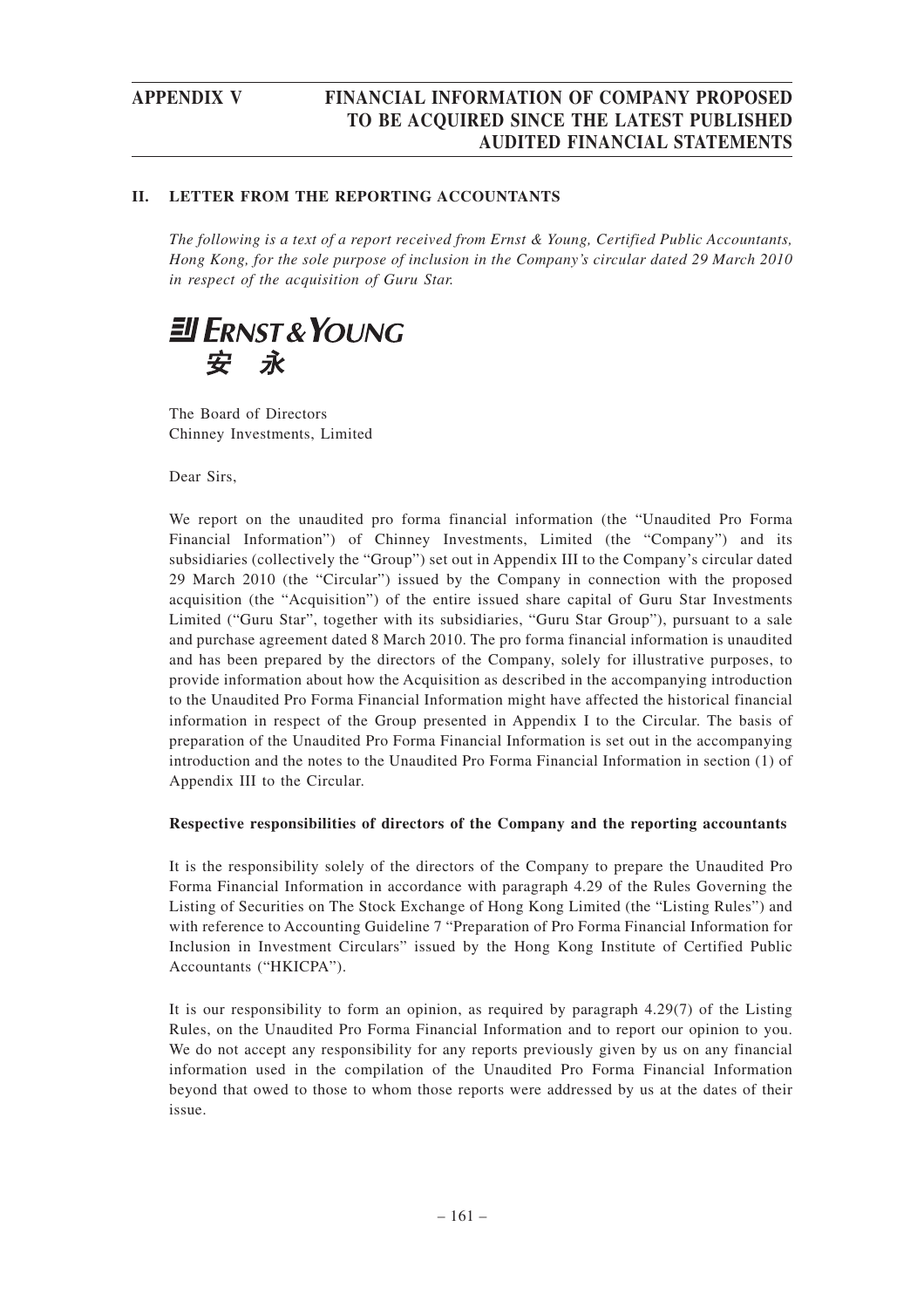## **Basis of opinion**

We conducted our engagement in accordance with Hong Kong Standard on Investment Circular Reporting Engagements 300 "Accountants' Reports on Pro Forma Financial Information in Investment Circulars" issued by the HKICPA. Our work consisted primarily of comparing the unadjusted financial information with source documents, considering the unaudited evidence supporting the adjustments and discussing the Unaudited Pro Forma Financial Information with the directors of the Company. This engagement did not involve independent examination of any of the underlying financial information.

Our work did not constitute an audit or a review made in accordance with Hong Kong Standards on Auditing, Hong Kong Standards on Review Engagements or Hong Kong Standards on Assurance Engagements issued by the HKICPA, and accordingly, we do not express any such audit or review assurance on the Unaudited Pro Forma Financial Information.

We planned and performed our work so as to obtain the information and explanations we considered necessary in order to provide us with sufficient evidence to give reasonable assurance that the Unaudited Pro Forma Financial Information has been properly compiled by the directors of the Company on the basis stated, that such basis is consistent with the accounting policies of the Group and that the adjustments are appropriate for the purposes of the unaudited pro forma financial information as disclosed pursuant to paragraph 4.29(1) of the Listing Rules.

The Unaudited Pro Forma Financial Information is for illustrative purposes only, based on the judgements and assumptions of the directors of the Company, and, because of its hypothetical nature, does not provide any assurance or indication that any event will take place in the future and may not be indicative of the financial position of the Group as at 31 December 2009 had the Acquisition actually been completed on that date or any future date.

## **Opinion**

In our opinion:

- (a) the Unaudited Pro Forma Financial Information has been properly compiled by the directors of the Company on the basis stated;
- (b) such basis is consistent with the accounting policies of the Group; and
- (c) the adjustments are appropriate for the purposes of the Unaudited Pro Forma Financial Information as disclosed pursuant to paragraph 4.29(1) of the Listing Rules.

Yours faithfully, **Ernst & Young** *Certified Public Accountants* 18th Floor Two International Finance Centre 8 Finance Street, Central Hong Kong 29 March 2010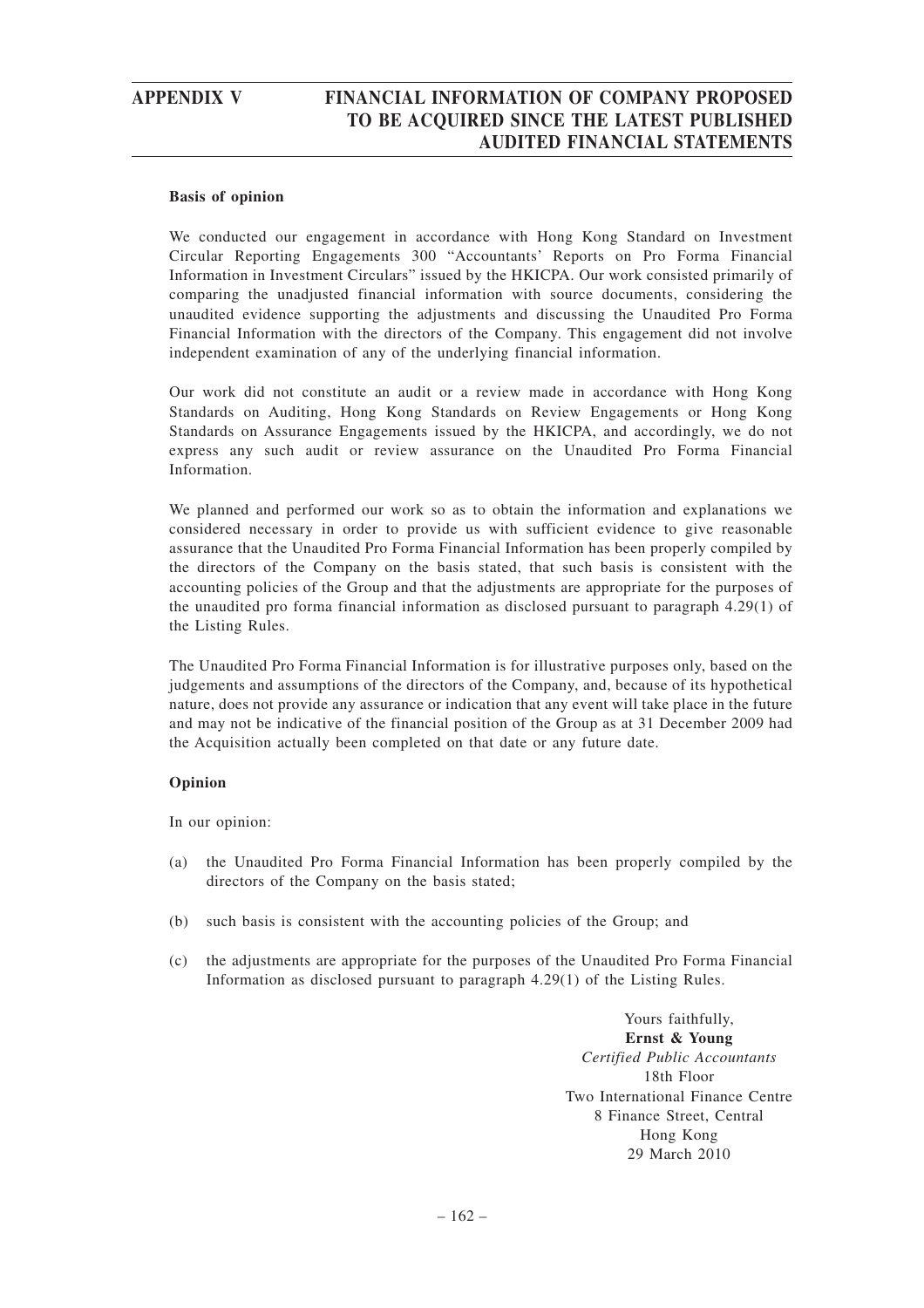## **C. MANAGEMENT DISCUSSION AND ANALYSIS OF THE GURU STAR GROUP**

*Set out below is the management discussion and analysis of the results of the Guru Star Group, which should be read in conjunction with the accountants' report of the Guru Star Group set out in Appendix II to the Company's circular dated 29 March 2010 in respect of the acquisition of Guru Star.*

## **MANAGEMENT DISCUSSION AND ANALYSIS OF THE GURU STAR GROUP**

## **Financial results for the year ended 31 March 2009**

For the year ended 31 March 2009, the Guru Star Group recorded a turnover of HK\$12.3 million (2008: HK\$11.9 million) with a net loss of HK\$12.7 million (2008 net profit: HK\$11.0 million). The results included the revaluation loss (net of deferred tax) on the investment property amounted to HK\$17.0 million for the year ended 31 March 2009 and the revaluation gain (net of deferred tax) amounted to HK\$6.7 million for the year ended 31 March 2008. Excluding the revaluation effect of the investment property, the net profit for the year ended 31 March 2009 and 31 March 2008 would be HK\$4.3 million and HK\$4.3 million respectively. The Guru Star Group maintained a steady operating profit as compared with prior year.

## **Financial results for the year ended 31 March 2008**

For the year ended 31 March 2008, the Guru Star Group recorded a turnover of HK\$11.9 million with a net profit of HK\$11.0 million representing 1% decrease and 46% decrease respectively as compared with prior year. The decrease in net profit for the year ended 31 March 2008 was due to the effect of revaluation gain (net of deferred tax) on the investment property which dropped from HK\$15.7 million for the year ended 31 March 2007 to HK\$6.7 million for the year ended 31 March 2008. Excluding the revaluation gain, the net profit for the year ended 31 March 2008 and 31 March 2007 would be HK\$4.3 million and HK\$4.7 million respectively. Such slightly drop in net profit was mainly due to general increase in staff cost and operating expenses.

## **Financial results for the year ended 31 March 2007**

For the year ended 31 March 2007, the Guru Star Group recorded a turnover of HK\$12 million with a net profit of HK\$20.4 million. The net profit included the revaluation gain (net of deferred tax) on the investment property amounted to HK\$15.7 million for the year ended 31 March 2007. Excluding the revaluation gain, the net profit for the year ended 31 March 2007 would be HK\$4.7 million.

## **Capital structure, financial resources and liquidity**

As at 31 March 2009, the total interest-bearing debts of the Guru Star Group amounted to HK\$46.5 million of which approximately 5.6% of the debts were due and repayable within one year. Total cash and bank balances were approximately HK\$9 million. The gearing ratio (as defined as combined net interest-bearing borrowings of HK\$37.5 million divided by shareholder's fund of HK\$75.9 million) was 49% as at 31 March 2009.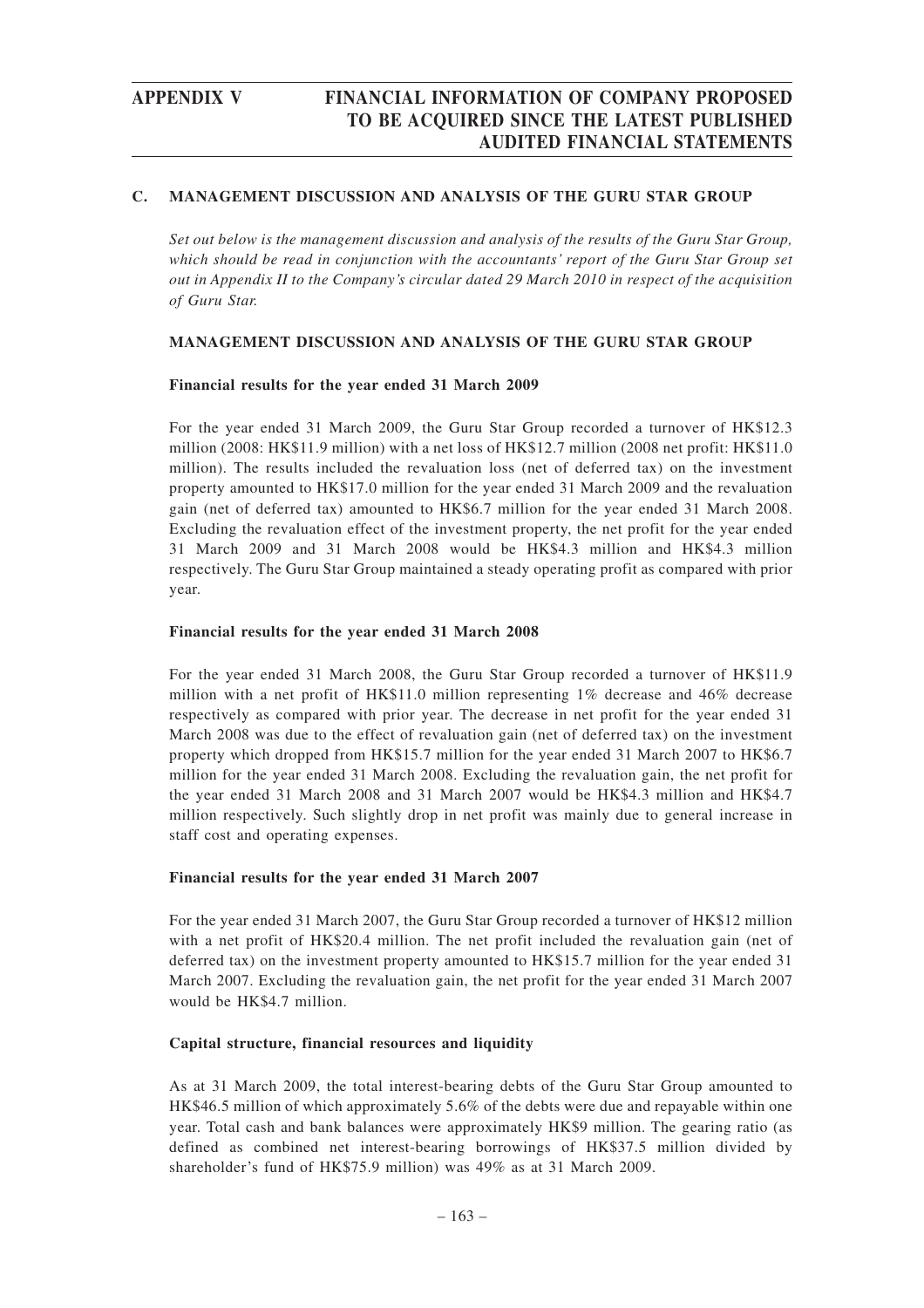As at 31 March 2008, the total interest-bearing debts of the Guru Star Group amounted to HK\$48.0 million of which approximately 5.1% of the debts were due and repayable within one year. Total cash and bank balances were approximately HK\$6.8 million. The gearing ratio (as defined as combined net interest-bearing borrowings of HK\$41.2 million divided by shareholder's fund of HK\$85.9 million) was 48% as at 31 March 2008.

As at 31 March 2007, the total interest-bearing debts of the Guru Star Group amounted to HK\$45.8 million of which approximately 4.7% of the debts were due and repayable within one year. Total cash and bank balances were approximately HK\$3.9 million. The gearing ratio (as defined as combined net interest-bearing borrowings of HK\$41.9 million divided by shareholder's fund of HK\$64.3 million) was 65% as at 31 March 2007.

As at 31 March 2009, 31 March 2008 and 31 March 2007, the shareholder's loan all amounted to HK\$43.1 million and was interest-free and has no fixed term of repayment. The interest-bearing debts referred to above represented the secured mortgaged loan on the investment property and were denominated in Renminbi and bear interest at floating rates. There is no significant exposure to foreign currency fluctuation and no related hedges.

## **Pledge of assets**

The investment property with carrying value of HK\$181.4 million, HK\$198.6 million and HK\$171.7 million was pledged to secure certain bank borrowings of the Guru Star Group as at 31 March 2009, 31 March 2008 and 31 March 2007, respectively.

## **Staff**

The Guru Star Group employed 27 people as at 31 March 2009, 25 people as at 31 March 2008 and 34 people as at 31 March 2007, respectively. Remuneration is determined by reference to market terms and qualifications and experience of the staff concerned. Salaries are reviewed on annual basis. Other benefits including retirement benefits scheme, medical insurance are provided to all eligible staff.

## **Others**

The Guru Star Group did not have any significant capital expenditure commitments and other contingent liabilities as at 31 March 2009, 31 March 2008 and 31 March 2007. There were no material acquisitions or disposals of subsidiaries and no future plans for material investments or capital assets as at 31 March 2009.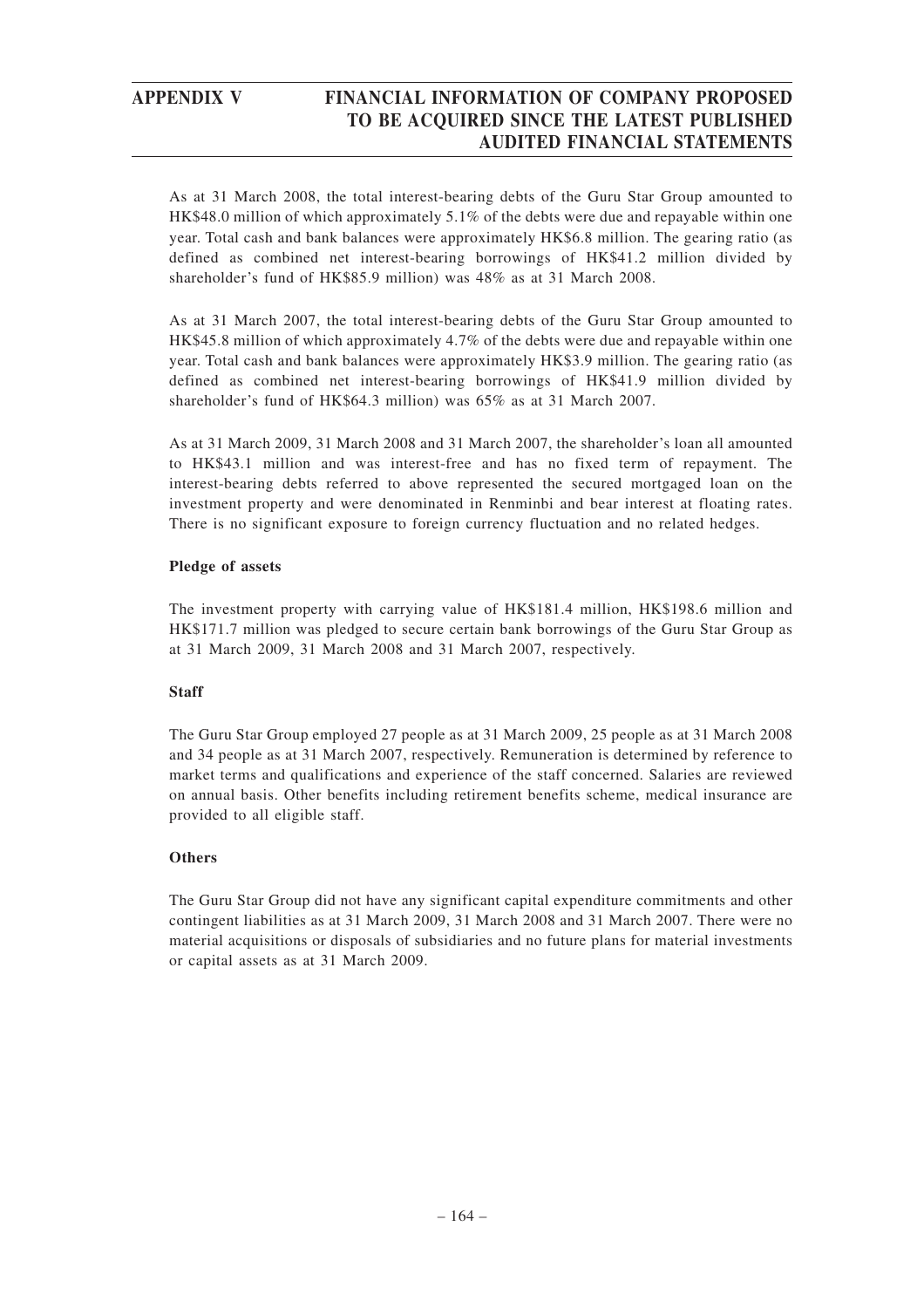# **APPENDIX VI VALUATION REPORT ON THE PROPERTY**

*The following is the text of a letter and valuation certificate prepared for the purpose of incorporation in this circular received from Savills Valuation and Professional Services Limited, an independent property valuer, in connection with their opinion of value of the property as at 4 March 2010.*



Savills Valuation and Professional Services Limited 23/F Two Exchange Square Central, Hong Kong

> T: (852) 2801 6100 F: (852) 2530 0756

EA Licence: C-023750 savills com

The Directors Chinney Investments, Limited Hon Kwok Land Investment Company, Limited 23rd Floor, Wing On Centre 111 Connaught Road Central Hong Kong

16 April 2010

Dear Sirs,

## **RE: YAYAO OASIS, HENGMAWEI, YAYAO MANAGEMENT ZONE, DALI TOWN, NANHAI DISTRICT, FOSHAN, GUANGDONG PROVINCE, PRC (THE "PROPERTY")**

In accordance with the instructions from Chinney Investments, Limited ("Chinney") and Hon Kwok Land Investment Company, Limited ("Hon Kwok") for us to value the property situated in the People's Republic of China (the "PRC"), we confirm that we have carried out an inspection, made relevant enquiries and searches and obtained such further information as we consider necessary for the purpose of providing you with our opinion of value of the property as at 4 March 2010 ("date of valuation") for incorporation in a circular.

Our valuation of the property is our opinion of its market value which we would define as intended to mean "the estimated amount for which a property should exchange on the date of valuation between a willing buyer and a willing seller in an arm's-length transaction after proper marketing wherein the parties had each acted knowledgeably, prudently, and without compulsion".

The market value is the best price reasonably obtainable in the market by the seller and the most advantageous price reasonably obtainable in the market by the buyer. This estimate specifically excludes an estimated price inflated or deflated by special terms or circumstances such as atypical financing, sale and leaseback arrangements, joint ventures, management agreements, special considerations or concessions granted by anyone associated with the sale, or any element of special value. The market value of a property is also estimated without regard to costs of sale and purchase, and without offset for any associated taxes.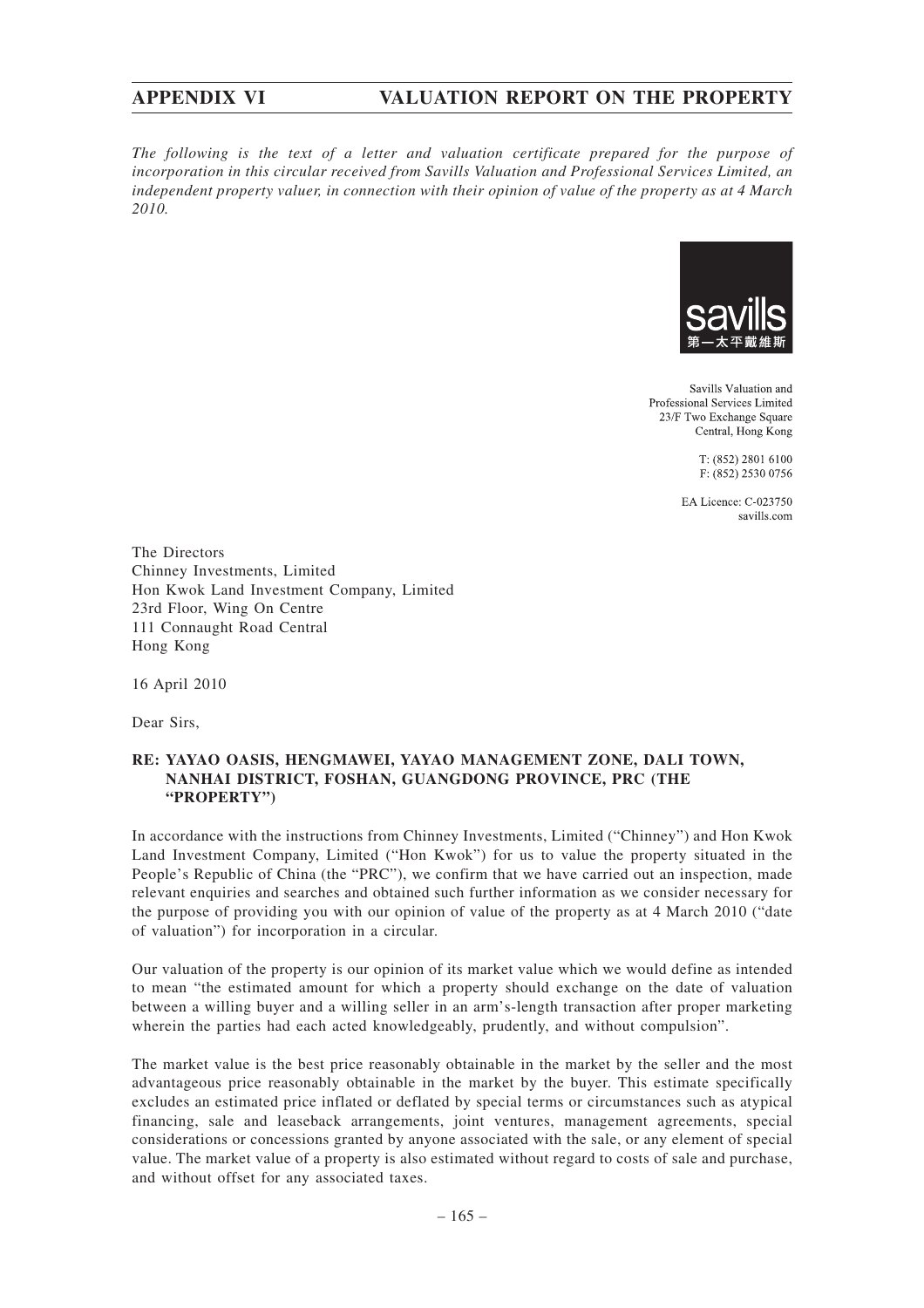In valuing the property, which is to be developed by Hon Kwok, we have adopted the direct comparison approach by making reference to the comparable market transactions as available in the market.

We have been provided with copies of the title document relating to the property such as State-owned Land Use Certificates. However, we have not inspected the original documents to verify the ownership or to ascertain the existence of any amendments which may not appear on the copies provided to us. In the course of our valuation, we have relied to a considerable extent on the information given by Hon Kwok and its PRC's legal adviser, Guangdong Jindi Law Firm (廣東金地律師事務所), regarding the title to the property. We have also accepted advice given to us on such matters as planning approvals or statutory notices, easements, tenure, particulars of occupancy, site and floor areas and all other relevant matters. Dimensions, measurements and areas included in the valuation certificate are based on information contained in the documents provided by Hon Kwok to us and are therefore only approximations. No on-site measurements have been taken. We have had no reason to doubt the truth and accuracy of the information provided to us by Hon Kwok, which is material to our valuation. We have also sought confirmation from Hon Kwok that no material facts have been omitted from the information supplied.

We have inspected the property. During the course of our inspection, we did not note any serious defects. However, no structural survey has been made, we are therefore unable to report whether the property is free from rot, infestation or any other defects. No tests were carried out on any of the services. We have also not carried out investigations on site to determine the suitability of the ground conditions and the services for any future development. Our valuation is prepared on the assumption that these aspects are satisfactory and that no extraordinary expenses or delays will be incurred during the development period.

No allowance has been made in our valuation for any charges, mortgages or amounts owing on the property nor for any expenses or taxation which may be incurred in effecting a sale. Unless otherwise stated, it is assumed that the property is free from encumbrances, restrictions and outgoings of an onerous nature which could affect its value.

Unless otherwise stated, all monetary amounts stated in this report are in Renminbi ("RMB").

We enclose herewith our valuation certificate.

Yours faithfully, For and on behalf of **Savills Valuation and Professional Services Limited Charles C K Chan** *MSc FRICS FHKIS MCIArb RPS(GP) Managing Director*

*Note:* Mr. Charles C K Chan is a qualified surveyor and has about 25 years' experience in the valuation of properties in Hong Kong and 20 years' experience in the valuation of properties in the PRC.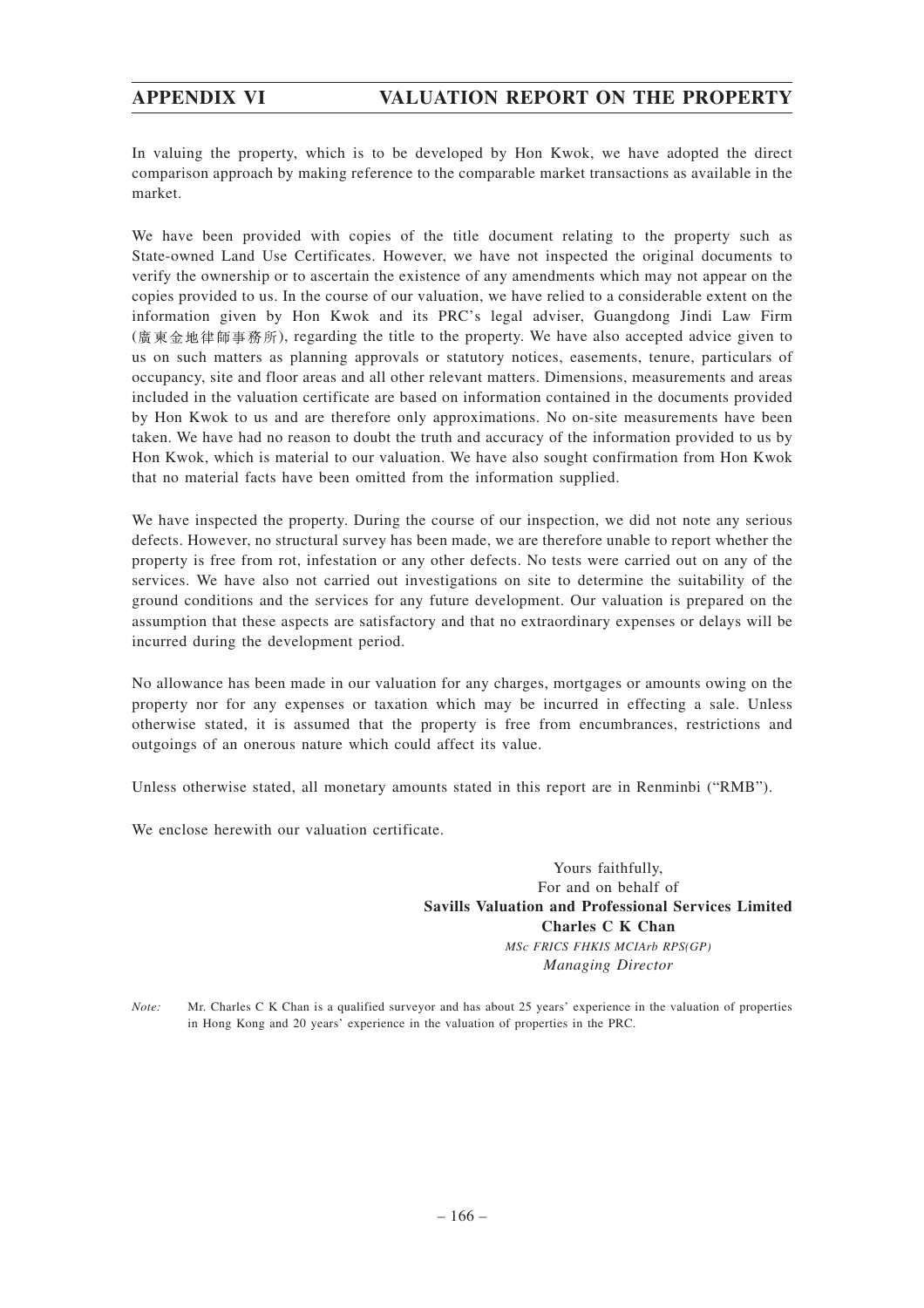# **APPENDIX VI VALUATION REPORT ON THE PROPERTY**

**Market value in**

## **VALUATION CERTIFICATE**

| Description and tenure                               | <b>Particulars of</b><br>occupancy | <b>MAINEL VAIUE III</b><br>existing state as<br>at 4 March 2010 |
|------------------------------------------------------|------------------------------------|-----------------------------------------------------------------|
| The property comprises two parcels of                | Site levelled work is in           | RMB420,000,000                                                  |
| land with a total site area of                       | progress.                          |                                                                 |
| approximately 247,987.00 sq.m.                       |                                    |                                                                 |
| $(2,669,332 \text{ sq.fit.})$ on which a residential |                                    |                                                                 |
| development named Yayao Oasis is                     |                                    |                                                                 |
| planned to be built.                                 |                                    |                                                                 |
|                                                      |                                    |                                                                 |
| The land use rights of the property have             |                                    |                                                                 |
| been granted for terms expiring on 22                |                                    |                                                                 |
| July 2063 and 28 November 2064 for                   |                                    |                                                                 |
| residential use.                                     |                                    |                                                                 |
|                                                      |                                    |                                                                 |

### *Notes:*

(1) Pursuant to the following State-owned Land Use Certificates, the land use rights of two parcels of land with a total site area of 247,987.00 sq.m. have been granted to Foshan Nanhai XinDa Land Development Ltd. ("Nanhai XinDa"). Details of the said certificates are, inter-alia, summarized as below:

| Certificate No.                         | <b>Issue Date</b> | <b>Site Area</b><br>(sq.m.) | <b>Usage</b> | <b>Expiry Date</b> |
|-----------------------------------------|-------------------|-----------------------------|--------------|--------------------|
| Nan Fu Guo Yong (2004)<br>No. Te 040028 | 31 May 2004       | 200,000.00                  | Residential  | 22 July 2063       |
| Nan Fu Guo Yong (2004)<br>No. Te 040029 | 31 May 2004       | 47,987.00                   | Residential  | 28 November 2064   |

- (2) We have been provided with the legal opinion on the title to the property issued by Hon Kwok's PRC legal adviser, which contains, inter-alia, the following information:
	- (i) Nanhai XinDa has obtained the land use rights of the property and such land use rights are free from any mortgages or seizures;
	- (ii) Nanhai XinDa is entitled to occupy, use, earn from, mortgage, lease or transfer the land use rights of the property under the PRC laws;
	- (iii) Nanhai XinDa has obtained the two Construction Land Planning Permits for the land use rights of the property for residential use;
	- (iv) Nanhai XinDa has obtained the 126 Construction Works Planning Permits for portion of the property. Since the construction works have not been commenced before the deadlines specified in the permits, Nanhai Xinda should apply for extension or re-apply for the Construction Works Planning Permits before commencing the construction works;
	- (v) Nanhai XinDa has obtained the 98 Construction Works Commencement Permits for portion of the property. The procedure for changing contractor for the 19 Construction Works Commencement Permits has been completed on 22 March 2010. Since the remaining Construction Works Commencement Permits have been expired, Nanhai Xinda should apply for their extension before commencing the construction works; and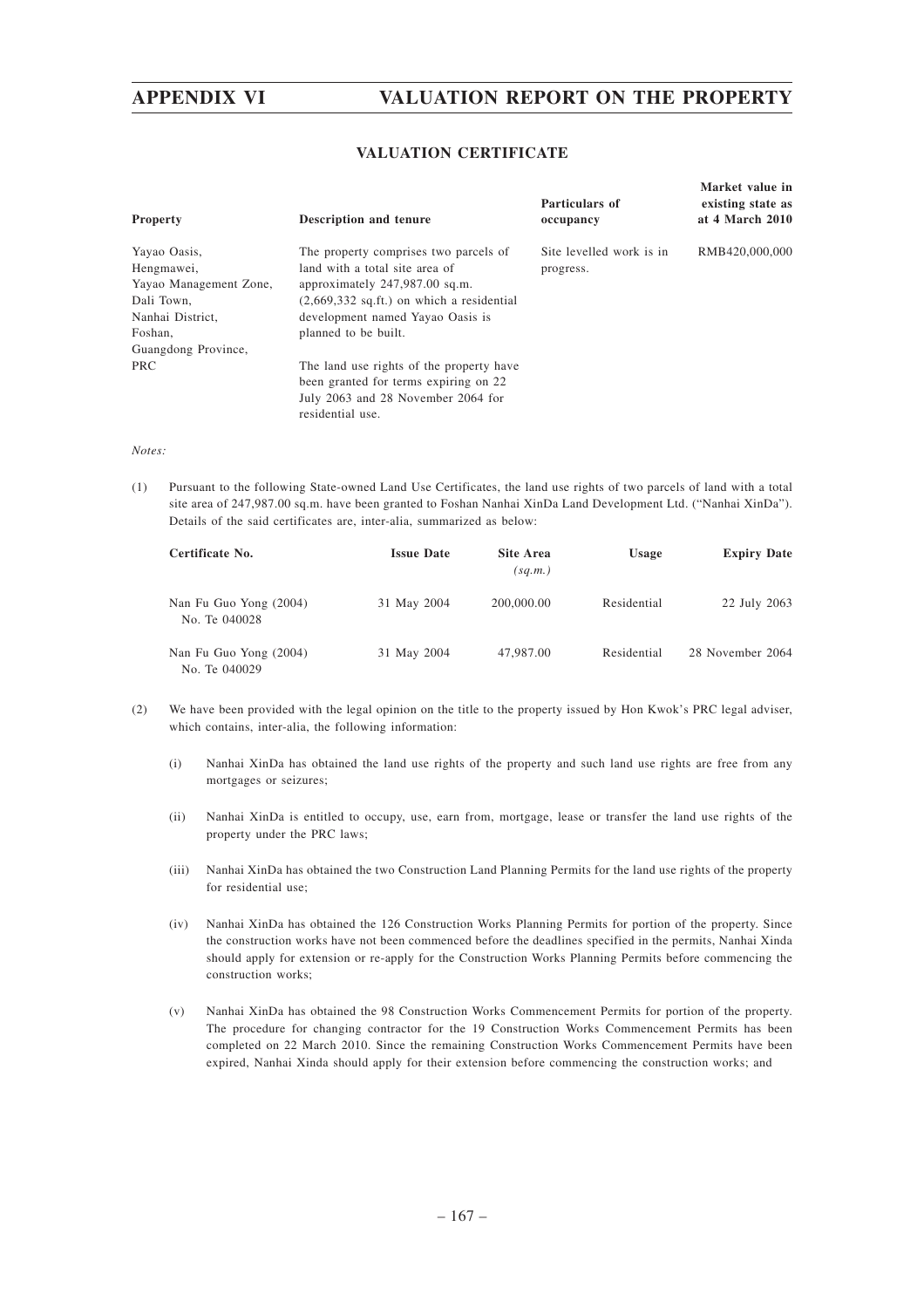(vi) though Nanhai XinDa has not completed the construction works within the period stipulated in the Land Grant Contracts, the relevant government departments have issued Construction Land Planning Permits, Construction Works Planning Permits and Construction Works Commencement Permits to Nanhai XinDa. They have also approved the modification and application for extension of several Construction Works Planning Permits and Construction Works Commencement Permits. Such actions can be inferred that such departments have no intension to re-enter the land use rights of the property. Nevertheless, it is suggested that Nanhai XinDa should strictly follow the deadline stipulated in the documents or certificates approved by the relevant government departments. If possible, Nanhai XinDa should sign a supplementary agreement with the relevant government departments to extend the completion date for the development of the property to a more reasonable period.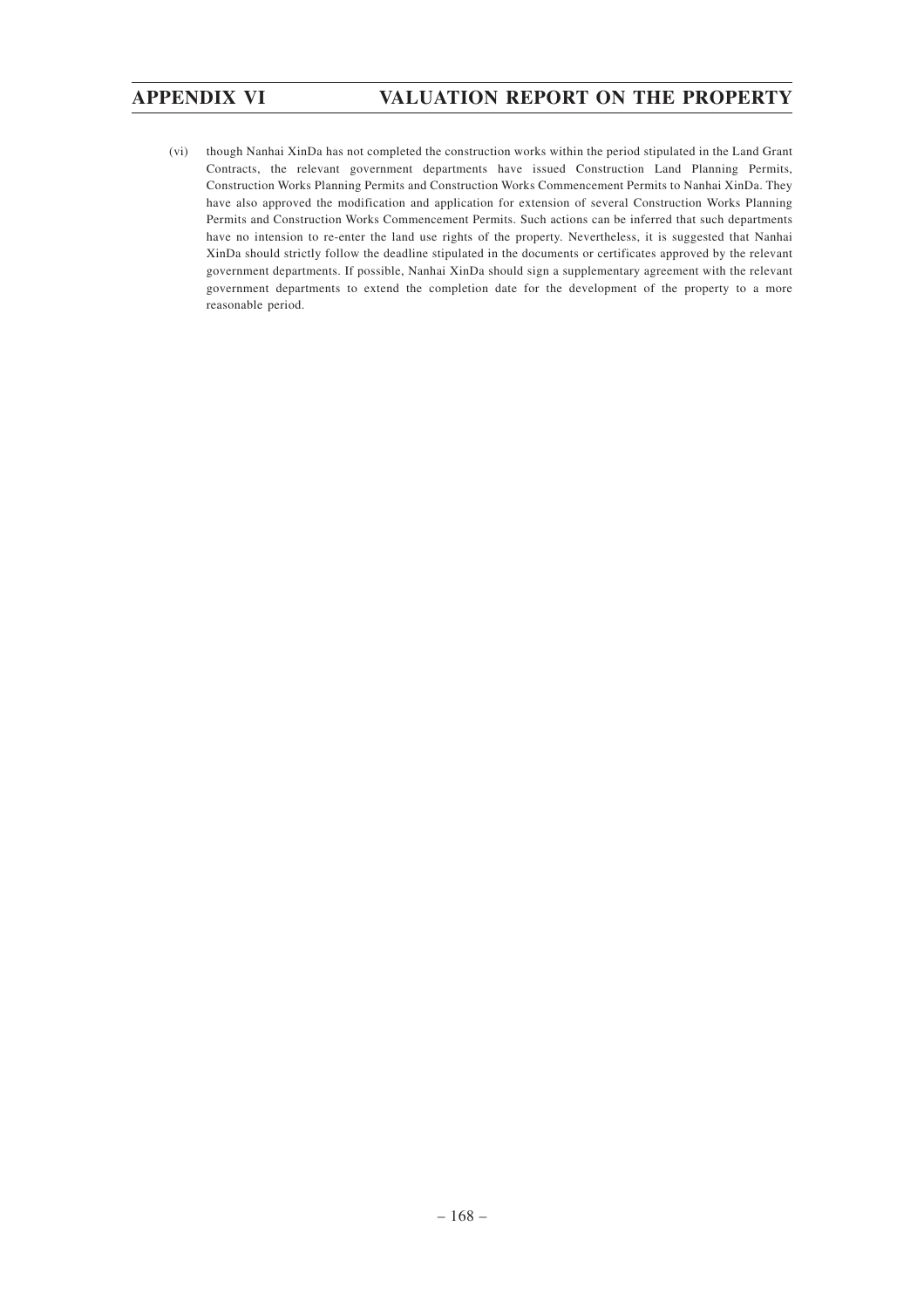## **1. RESPONSIBILITY STATEMENT**

This circular includes particulars given in compliance with the Listing Rules for the purpose of giving information with regard to the Company. The Directors collectively and individually accept full responsibility for the accuracy of the information contained in this circular and confirm, having made all reasonable enquiries, that to the best of their knowledge and belief, there are no other facts the omission of which would make any statement herein misleading.

## **2. DISCLOSURE OF INTERESTS**

## **Directors' interests and short positions in the shares and underlying shares of the Company**

As at the Latest Practicable Date, the interests and short positions held by the Directors in the shares, underlying shares and debentures of the Company or any of its associated corporations (within the meaning of Part XV of the SFO) which were required to be notified to the Company and the Stock Exchange pursuant to Divisions 7 and 8 of Part XV of the SFO (including interests and short positions which they are taken or deemed to have under such provisions of the SFO), or which were required pursuant to Section 352 of the SFO to be entered into the register referred to therein, or which were required pursuant to the Model Code to be notified to the Company and the Stock Exchange, were as follows:

|  |  |  |  |  |  |  |  |  | (a) Long positions in the ordinary shares of the Company |
|--|--|--|--|--|--|--|--|--|----------------------------------------------------------|
|--|--|--|--|--|--|--|--|--|----------------------------------------------------------|

| <b>Name of Director</b>   | <b>Note</b> | Capacity and<br>nature of<br>interest | Number of<br>ordinary<br>shares held | Percentage of<br>the Company's<br>issued share<br>capital |
|---------------------------|-------------|---------------------------------------|--------------------------------------|-----------------------------------------------------------|
| James Sai-Wing<br>Wong    | 1           | Through<br>controlled<br>corporation  | 318,675,324                          | 57.80                                                     |
| Madeline May-Lung<br>Wong | 1           | Through<br>controlled<br>corporation  | 318,675,324                          | 57.80                                                     |
| William Chung-Yue<br>Fan  |             | Beneficially<br>owned                 | 1,882,285                            | 0.34                                                      |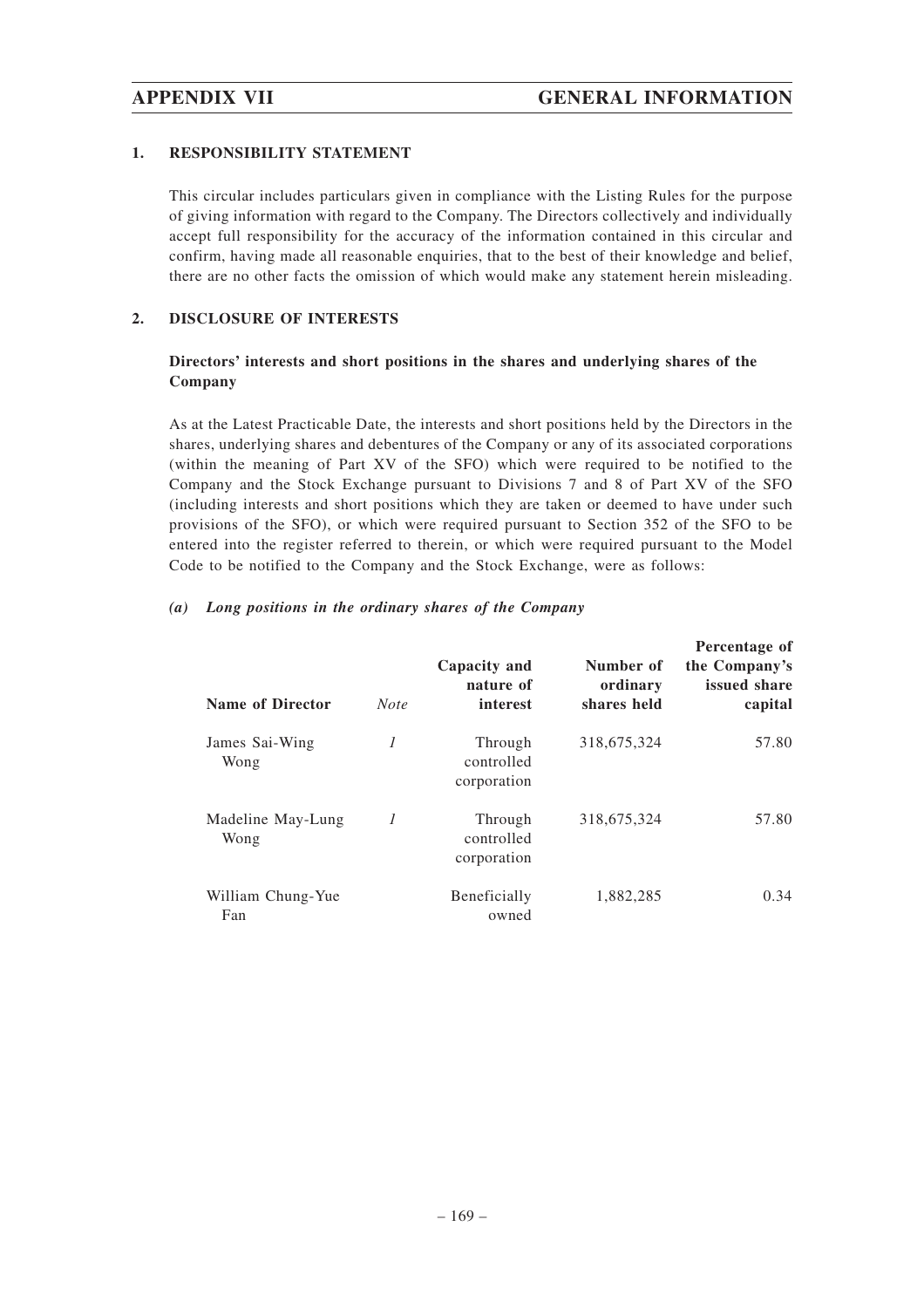# **APPENDIX VII GENERAL INFORMATION**

| Name of Director          | <b>Notes</b>   | Name of<br>associated<br>corporation                        | Capacity<br>and nature<br>of interest | Number of<br>ordinary<br>shares/amount<br>of paid up<br>registered<br>capital held | Percentage of<br>the associated<br>corporation's<br>issued share<br>capital/paid<br>up registered<br>capital |
|---------------------------|----------------|-------------------------------------------------------------|---------------------------------------|------------------------------------------------------------------------------------|--------------------------------------------------------------------------------------------------------------|
| James Sai-Wing<br>Wong    | $\overline{2}$ | Hon Kwok                                                    | Through<br>controlled<br>corporation  | 261,112,553                                                                        | 54.37                                                                                                        |
|                           | $\mathfrak{Z}$ | Guangzhou<br>Honkwok<br>Fuqiang Land<br>Development<br>Ltd. | controlled<br>corporation             | Through RMB185,000,000                                                             | 100.00                                                                                                       |
|                           | $\overline{4}$ | Chinney<br>Alliance                                         | Through<br>controlled<br>corporation  | 433,400,216                                                                        | 72.85                                                                                                        |
|                           | 5              | Chinney<br>Holdings                                         | Through<br>controlled<br>corporation  | 9,900,000                                                                          | 99.00                                                                                                        |
|                           |                | Chinney<br>Holdings                                         | Beneficially<br>owned                 | 100,000                                                                            | 1.00                                                                                                         |
|                           |                | Lucky Year                                                  | Beneficially<br>owned                 | 10,000                                                                             | 50.00                                                                                                        |
| Madeline May-Lung<br>Wong | $\overline{2}$ | Hon Kwok                                                    | Through<br>controlled<br>corporation  | 261,112,553                                                                        | 54.37                                                                                                        |
|                           | $\overline{2}$ | Chinney<br>Alliance                                         | Through<br>controlled<br>corporation  | 173,093,695                                                                        | 29.10                                                                                                        |
|                           | $\sqrt{5}$     | Chinney<br>Holdings                                         | Through<br>controlled<br>corporation  | 9,900,000                                                                          | 99.00                                                                                                        |
|                           |                | Lucky Year                                                  | Beneficially<br>owned                 | 10,000                                                                             | 50.00                                                                                                        |
| Herman Man-Hei<br>Fung    |                | Hon Kwok                                                    | Beneficially<br>owned                 | 300,000                                                                            | 0.06                                                                                                         |

# *(b) Long positions in the ordinary shares of associated corporations of the Company*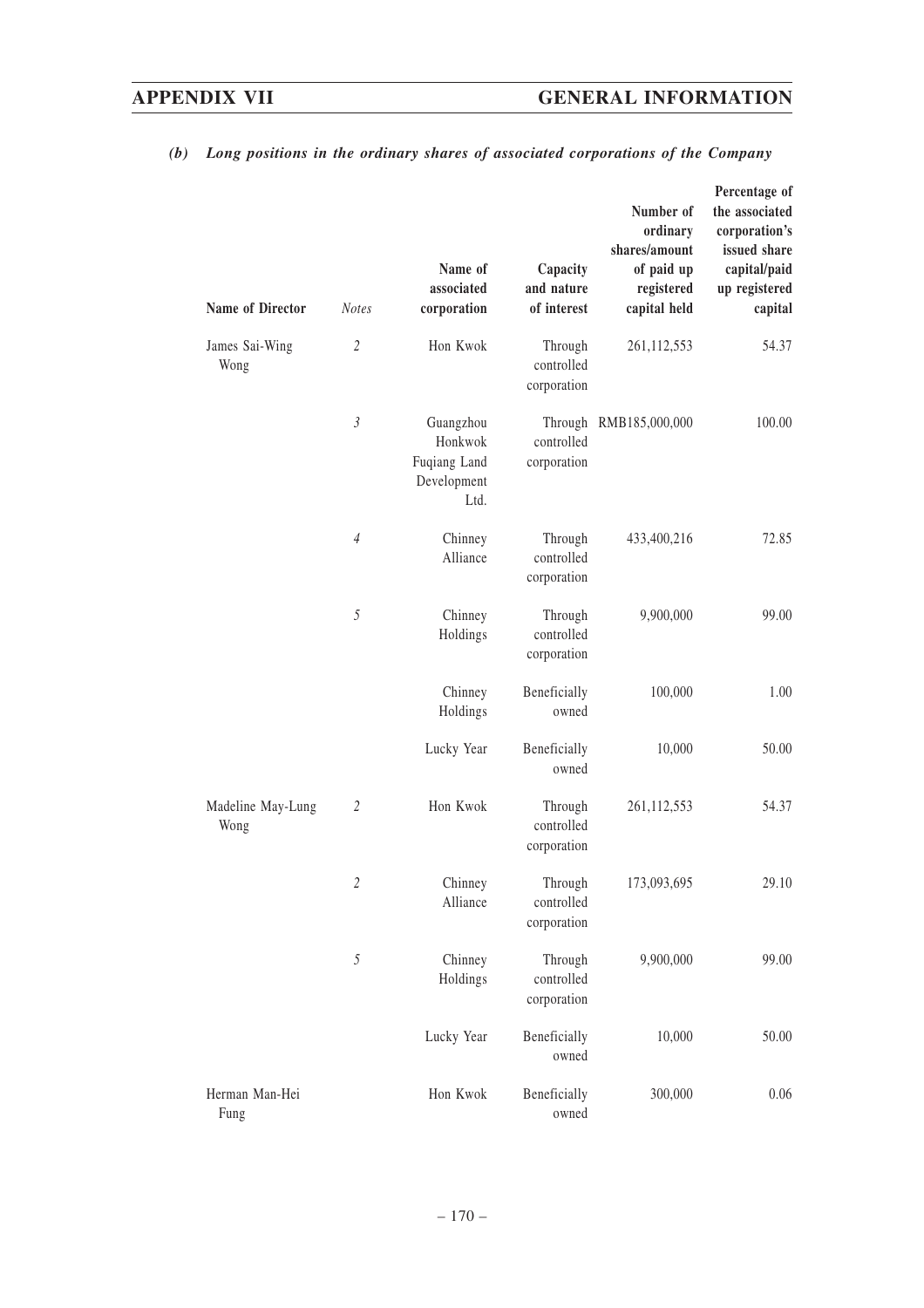*Notes:*

- *1. These shares are beneficially held by Chinney Holdings which is a subsidiary of Lucky Year. Mr. James Sai-Wing Wong and Madam Madeline May-Lung Wong are directors of Lucky Year and beneficially own more than one-third of the equity capital of Lucky Year.*
- *2. These shares are beneficially held by the Company or its wholly-owned subsidiary. By virtue of note 1, Mr. James Sai-Wing Wong and Madam Madeline May-Lung Wong are deemed to be interested in these shares.*
- *3. Out of its RMB185,000,000 paid up registered capital, RMB111,000,000 is held by a wholly-owned subsidiary of Hon Kwok and RMB74,000,000 is held by a company controlled by Mr. James Sai-Wing Wong. By virtue of note 2, Mr. James Sai-Wing Wong is deemed to be interested in this company.*
- *4. Out of 433,400,216 shares, 173,093,695 shares are held by a wholly-owned subsidiary of the Company and the remaining 260,306,521 shares are held by companies controlled by Mr. James Sai-Wing Wong. By virtue of notes 1 and 2, Mr. James Sai-Wing Wong is deemed to be interested in these shares.*
- *5. These shares are beneficially held by Lucky Year. By virtue of note 1, Mr. James Sai-Wing Wong and Madam Madeline May-Lung Wong are deemed to be interested in these shares.*

Save as disclosed herein, as at the Latest Practicable Date, none of the Directors had any interests or short positions in the shares, underlying shares or debentures of the Company or any of its associated corporations (within the meaning of Part XV of the SFO), which were required to be notified to the Company and the Stock Exchange pursuant to Divisions 7 and 8 of Part XV of the SFO (including interests and short positions which they are taken or deemed to have under such provisions of the SFO), or which were required to be recorded in the register kept by the Company under Section 352 of the SFO, or which were required to be notified to the Company and the Stock Exchange pursuant to the Model Code.

## **Other persons' interests and short positions in shares and underlying shares of the Company and other members of the Group**

As at the Latest Practicable Date and so far as is known to the Directors, the following persons (not being the Directors) had or were deemed or taken to have interests or short positions in the shares and underlying shares of the Company which would fall to be disclosed to the Company and the Stock Exchange under the provisions of Divisions 2 and 3 of Part XV of the SFO:

| <b>Name</b>      | Capacity and<br>nature of interest | Number of<br>ordinary<br>shares held | Percentage of<br>the Company's<br>issued share<br>capital |
|------------------|------------------------------------|--------------------------------------|-----------------------------------------------------------|
| Chinney Holdings | Directly beneficially owned        | 318,675,324                          | 57.80                                                     |
| Lucky Year       | Through controlled corporation     | 318,675,324                          | 57.80                                                     |

All the interests stated above represent long positions. Chinney Holdings and Lucky Year are deemed to be interested in the same parcel of shares by virtue of Section 316 of the SFO.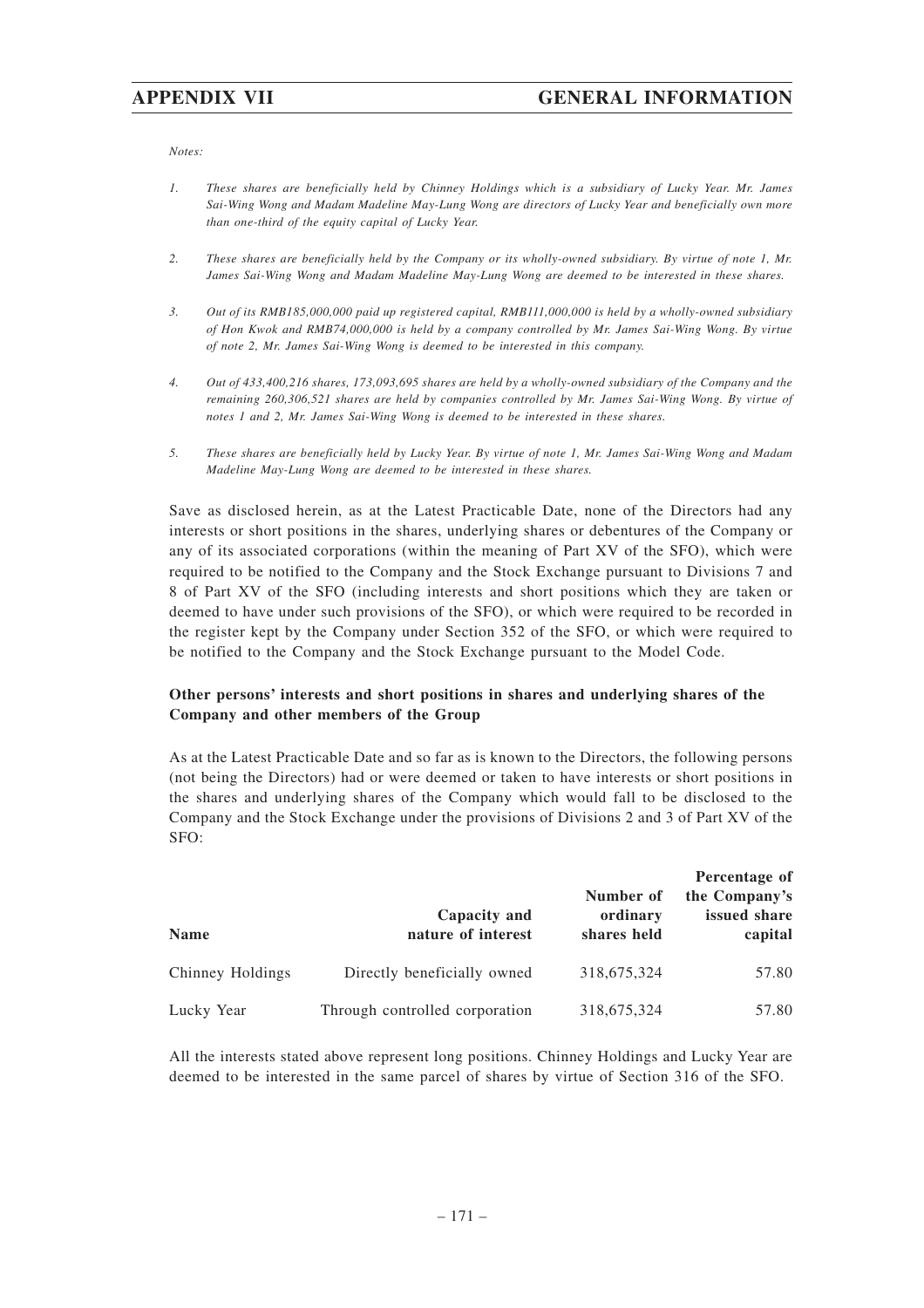As at the Latest Practicable Date and so far as is known to the Directors, the following persons (not being the Directors) who were, directly or indirectly, interested in 10% or more of the nominal value of any class of share capital carrying rights to vote in all circumstances at general meetings of any other member of the Group or had any option in respect of such capital:

| Name of shareholder                 | Name of member of the Group<br>in which interest held | Approximate<br>percentage of<br>equity interested |
|-------------------------------------|-------------------------------------------------------|---------------------------------------------------|
| Sharp Billion Development Limited   | Guangzhou Honkwok Fugiang Land<br>Development Ltd.    | 40                                                |
| Guangzhou Hengsheng Group Co., Ltd. | Guangzhou Honkwok Hengsheng<br>Land Development Ltd.  | 25                                                |

Save as disclosed herein and as at the Latest Practicable Date, none of the Directors was aware of any person (not being the Directors) had or was deemed or taken to have interests or short positions in the shares and underlying shares of the Company which would fall to be disclosed to the Company and the Stock Exchange under the provisions of Divisions 2 and 3 of Part XV of the SFO, or who was, directly or indirectly, interested in 10% or more of the nominal value of any class of share capital carrying rights to vote in all circumstances at general meetings of any other member of the Group or had any option in respect of such capital.

## **3. DIRECTORS' INTERESTS IN ASSETS, CONTRACTS AND IN COMPETING BUSINESSES**

The Company has entered into a management contract with Hon Kwok for the provision of general corporate management services. The contract is for an unspecified duration and may be terminated by either party by giving two months' written notice. A management fee of HK\$6,000,000 was received from Hon Kwok for the year ended 31 March 2009. Mr. James Sai-Wing Wong and Madam Madeline May-Lung Wong are directors of and have beneficial interests in Hon Kwok through their interests in the Company. Mr. Herman Man-Hei Fung is also a director of and has beneficial interests in Hon Kwok.

The Company, through providing administration and general services, received a management fee of HK\$2,000,000 from Chinney Alliance for the year ended 31 March 2009. Mr. James Sai-Wing Wong and Mr. Herman Man-Hei Fung are directors of Chinney Alliance. Mr. James Sai-Wing Wong and Madam Madeline May-Lung Wong have beneficial interests in Chinney Alliance.

Mr. William Chung-Yue Fan is the consultant of Messrs. Fan & Fan which provides legal and professional services to the Group and receives normal professional fees for such services. Total fees paid by the Group for the year ended 31 March 2009 was approximately HK\$122,000.

On 8 March 2010, Join Ally Limited, an indirect wholly-owned subsidiary of Hon Kwok, entered into a sale and purchase agreement with Enhancement Investments Limited for the acquisition of the entire issued share capital of Guru Star Investments Limited and the assignment of related shareholder's loan at an aggregate cash consideration of HK\$144,211,000. The proposed acquisition of Guru Star Investments Limited constituted a major and connected transaction to the Company under the Listing Rules as Enhancement Investments Limited is a company controlled by Mr. James Sai-Wing Wong, the Chairman and substantial shareholder of the Company. The completion of the proposed acquisition of Guru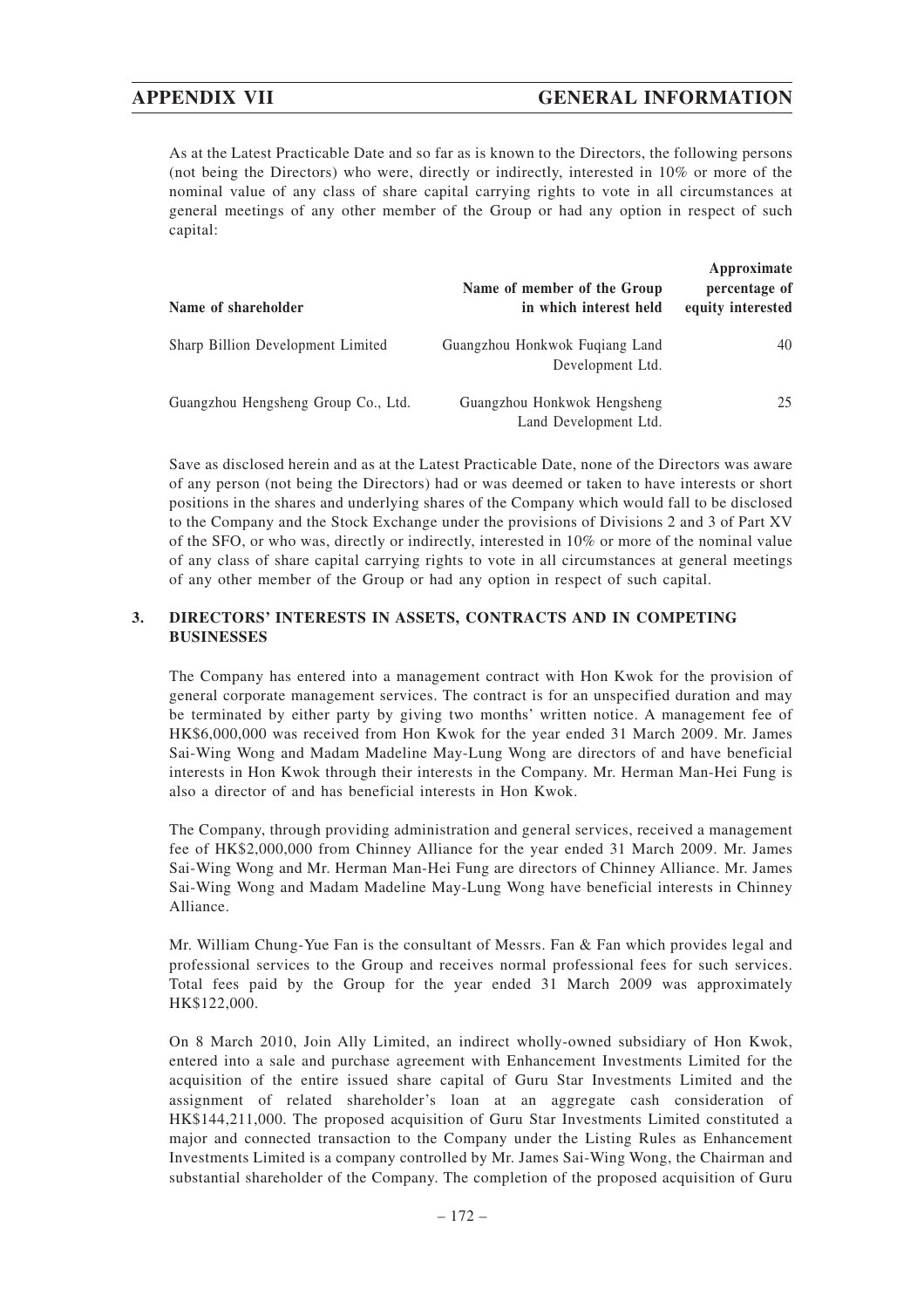Star Investments Limited is subject to, inter alia, the approval of the independent shareholders of the Company and Hon Kwok at their respective extraordinary general meetings to be held on 16 April 2010.

Mr. James Sai-Wing Wong, Chairman of the Company, has deemed interests and held directorships in companies engaged in the businesses of property investment and garment merchandising and trading. Madam Madeline May-Lung Wong is a director of HKR International Limited, whose group's businesses consist of property development and property investment. In this respect, Mr. James Sai-Wing Wong and Madam Madeline May-Lung Wong are regarded as being interested in businesses which might compete with the Group.

So far as the Directors are aware and, save as disclosed as aforesaid, as at the Latest Practicable Date:

- (a) none of the Directors or their associates had any direct or indirect interest in any assets which have been, since 31 March 2009 (being the date to which the latest published audited financial statements of the Group were made up), acquired or disposed of by or leased to or are proposed to be acquired or disposed of by or leased to any member of the Group;
- (b) none of the Directors or their associates was materially interested in any contract or arrangement entered into by any member of the Group and subsisting at the date of this circular which was significant in relation to the business of the Group; and
- (c) none of the Directors or their associates had interests in a business which competes or is likely to compete, either directly or indirectly, with the business of the Group.

## **4. SERVICE CONTRACTS**

As at the Latest Practicable Date, none of the Directors had any existing or proposed service contract with any member of the Group which will not expire or is not determinable by the employer within one year without payment of compensation (other than statutory compensation).

## **5. EXPERTS AND CONSENTS**

The following are the qualifications of the experts who have given their opinions and advice which are included in this circular:

| <b>Name</b>   | <b>Oualification</b>         |
|---------------|------------------------------|
| Ernst & Young | Certified Public Accountants |
| Savills       | Property valuer              |

- (a) As at the Latest Practicable Date, neither Ernst & Young nor Savills has any shareholding, directly or indirectly, in any member of the Group or any right (whether legally enforceable or not) to subscribe for or to nominate persons to subscribe for securities in any member of the Group.
- (b) Each of Ernst & Young and Savills has given and has not withdrawn its written consent to the issue of this circular, with the inclusion of its letter or references to its name in the form and context in which they are included.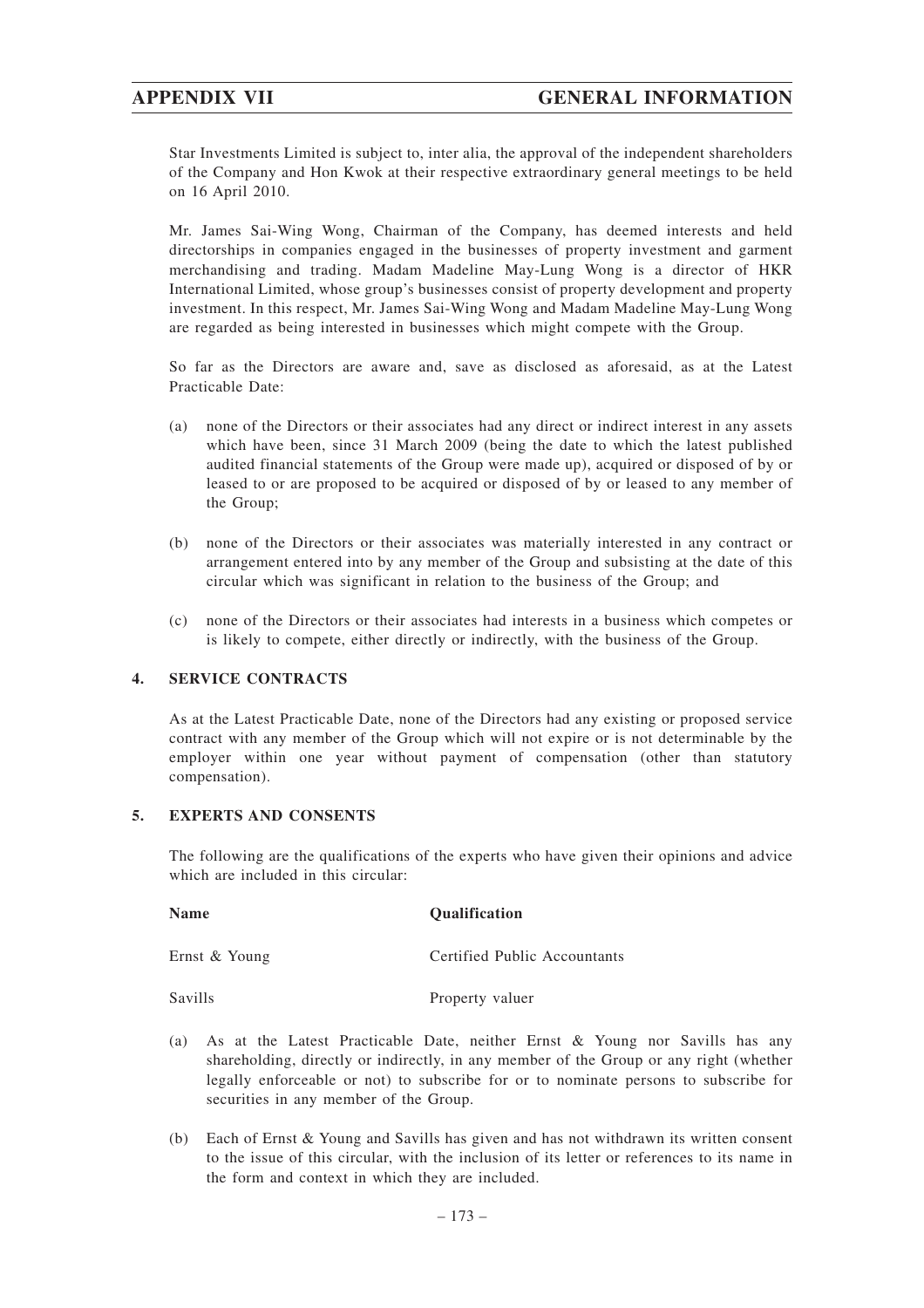(c) Neither Ernst & Young nor Savills has any direct or indirect interest in any assets which have been, since 31 March 2009 (being the date to which the latest published audited financial statements of the Group were made up), acquired or disposed of by or leased to or are proposed to be acquired or disposed of by or leased to any member of the Group.

## **6. LITIGATION**

So far as the Directors are aware, there are no litigation or claims of material importance pending or threatened against any member of the Enlarged Group as at the Latest Practicable Date.

## **7. MATERIAL CONTRACTS**

The following contracts (not being contracts entered into in the ordinary course of business) have been entered into by the Enlarged Group within two years immediately preceding the Latest Practicable Date which are or may be material:

- (a) Sale and purchase agreement dated 8 March 2010 entered into between Join Ally Limited and Enhancement Investments Limited in relation to the acquisition of the entire issued share capital of Guru Star Investments Limited and the assignment of related shareholder's loan at an aggregate cash consideration of HK\$144,211,000.
- (b) Agreement dated 5 March 2010 entered into between Hon Kwok Treasury Limited and a syndicate of banks in relation to a HK\$400,000,000 term and revolving loan facilities.
- (c) Assignment of shareholder's loan dated 4 March 2010 entered into between High Able, MSR Asia and Floralmist in relation to the assignment of related shareholder's loan owing by Floralmist.
- (d) the Agreement.
- (e) Guarantee dated 30 September 2009 in favour of XingWu Investment Co., Ltd. for a maximum liability of not greater than HK\$250,000,000.
- (f) Loan assignment dated 30 September 2009 entered into between Pride Champion Limited, XingWu Investment Co., Ltd. and Rich Central Limited in relation to the assignment of related shareholder's loan owing by Rich Central Limited.
- (g) Share transfer agreement dated 17 August 2009 entered into between Pride Champion Limited and XingWu Investment Co., Ltd. in relation to the disposal of the entire issued share capital of Rich Central Limited and the assignment of related shareholder's loan at an aggregate cash consideration of HK\$250,000,000.
- (h) Deed of assignment dated 19 January 2009 entered into between Cheerworld Group Limited, Sharp-View Group Inc. and Ample Joy International Limited in relation to the assignment of the shareholder's loan owing by Ample Joy International Limited.
- (i) Sale and purchase agreement dated 5 January 2009 entered into between Cheerworld Group Limited and Sharp-View Group Inc. in relation to the acquisition of 50% of the issued share capital of Ample Joy International Limited and the assignment of the related shareholder's loan at an aggregate consideration of HK\$40,000,000.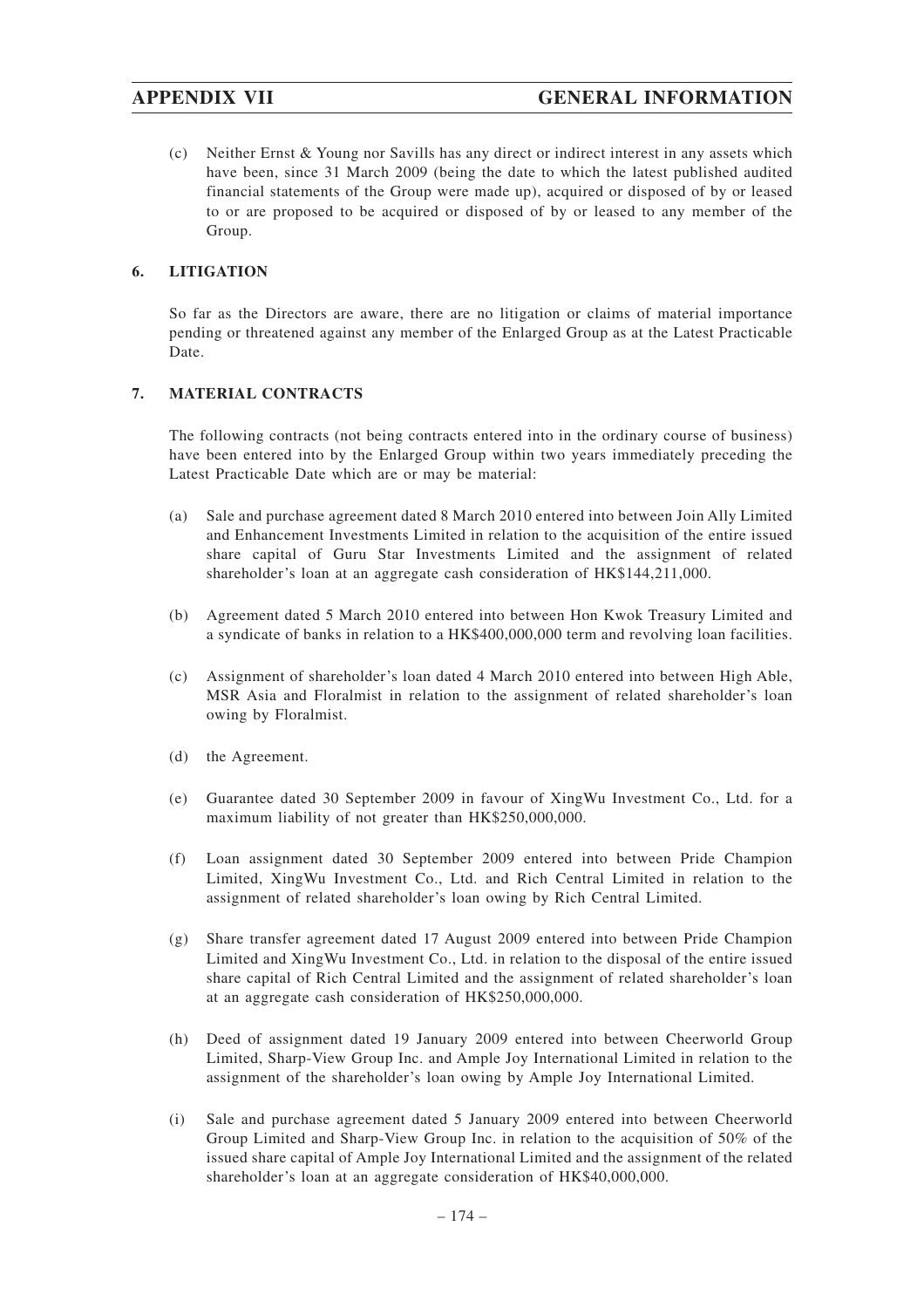- (j) Sale and purchase agreement dated 17 September 2008 entered into between Join Ally Limited and Enhancement Investments Limited in relation to the acquisition of the entire issued share capital of Guru Star Investments Limited and the assignment of related shareholder's loan at an aggregate cash consideration of HK\$135,000,000.
- (k) Sale and purchase agreement dated 14 April 2008 entered into between Hon Cheong Limited and Well Friendship Investment Limited in relation to the sale and purchase of Yien Yieh Commercial Building at a consideration of HK\$335,000,000.

## **8. GENERAL**

- (a) The company secretary of the Company is Ms. Wendy Yuk-Ying Chan. She is a fellow of The Institute of Chartered Secretaries and Administrators and The Hong Kong Institute of Chartered Secretaries.
- (b) The registered office of the Company is at 23rd Floor, Wing On Centre, 111 Connaught Road Central, Hong Kong.
- (c) The Company's share registrar is Tricor Tengis Limited, 26/F., Tesbury Centre, 28 Queen's Road East, Hong Kong.
- (d) The English language text of this circular shall prevail over the Chinese language text.

## **9. DOCUMENTS AVAILABLE FOR INSPECTION**

Copies of the following documents are available for inspection during normal business hours at the registered office of the Company at 23rd Floor, Wing On Centre, 111 Connaught Road Central, Hong Kong from the date of this circular up to and including 7 May 2010:

- (a) the Agreement;
- (b) the memorandum and articles of association of the Company;
- (c) the annual report of the Group for each of the two financial years ended 31 March 2008 and 2009;
- (d) the interim report of the Group for the six months ended 30 September 2009;
- (e) the accountants' report of the Floralmist Group as set out in Appendix II to this circular;
- (f) the unaudited pro forma financial information as set out in Appendix III to this circular;
- (g) the valuation report on the Property from Savills as set out in Appendix VI to this circular;
- (h) the written consents referred to under the section headed "Experts and Consents" in Appendix VII to this circular;
- (i) each of the material contracts referred to under the section headed "Material Contracts" in Appendix VII to this circular;
- (j) the circular of the Company dated 11 November 2009 in respect of the issuing of guarantee in relation to the disposal of subsidiaries by a jointly-controlled entity;